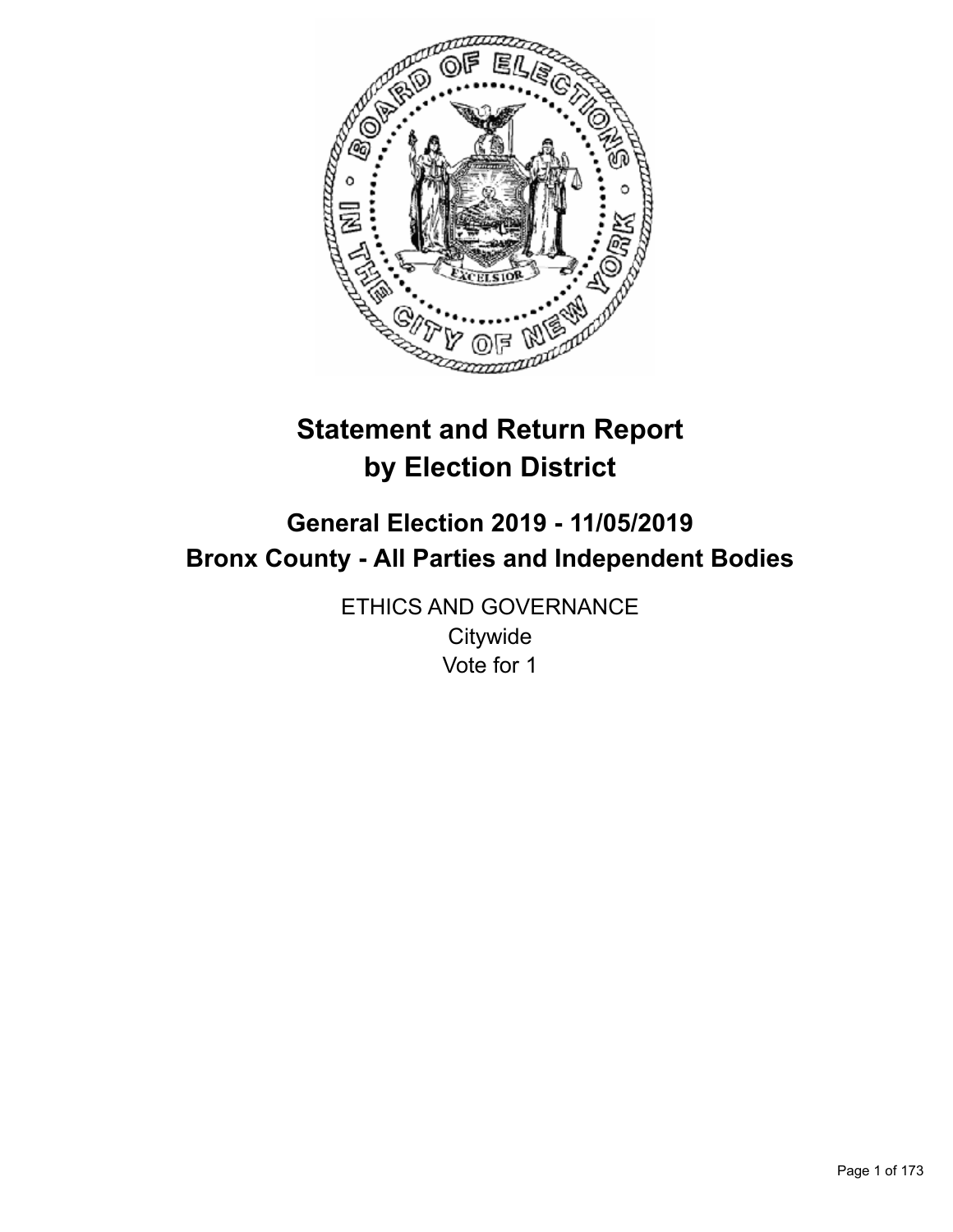

## **001/77 COMBINED into: 011/84**

| ۰.<br>۰. |
|----------|
|----------|

| PUBLIC COUNTER                                           | 132 |
|----------------------------------------------------------|-----|
| MANUALLY COUNTED EMERGENCY                               | 0   |
| ABSENTEE / MILITARY                                      | 2   |
| AFFIDAVIT                                                |     |
| Total Ballots                                            | 135 |
| Less - Inapplicable Federal/Special Presidential Ballots | 0   |
| <b>Total Applicable Ballots</b>                          | 135 |
| YES                                                      | 72  |
| NO.                                                      | 20  |
| <b>Total Votes</b>                                       | 92  |
| Unrecorded                                               | 43  |

#### **003/77**

| <b>PUBLIC COUNTER</b>                                    | 189 |
|----------------------------------------------------------|-----|
| <b>MANUALLY COUNTED EMERGENCY</b>                        | 0   |
| ABSENTEE / MILITARY                                      | 2   |
| AFFIDAVIT                                                | 0   |
| <b>Total Ballots</b>                                     | 191 |
| Less - Inapplicable Federal/Special Presidential Ballots | 0   |
| <b>Total Applicable Ballots</b>                          | 191 |
| <b>YES</b>                                               | 124 |
| N <sub>O</sub>                                           | 34  |
| <b>Total Votes</b>                                       | 158 |
| Unrecorded                                               | 33  |
|                                                          |     |

# **004/77 COMBINED into: 002/77**

| <b>PUBLIC COUNTER</b>                                    | 202            |
|----------------------------------------------------------|----------------|
| MANUALLY COUNTED EMERGENCY                               | 0              |
| ABSENTEE / MILITARY                                      | $\overline{2}$ |
| AFFIDAVIT                                                |                |
| <b>Total Ballots</b>                                     | 205            |
| Less - Inapplicable Federal/Special Presidential Ballots | 0              |
| <b>Total Applicable Ballots</b>                          | 205            |
| <b>YES</b>                                               | 118            |
| <b>NO</b>                                                | 36             |
| <b>Total Votes</b>                                       | 154            |
| Unrecorded                                               | 51             |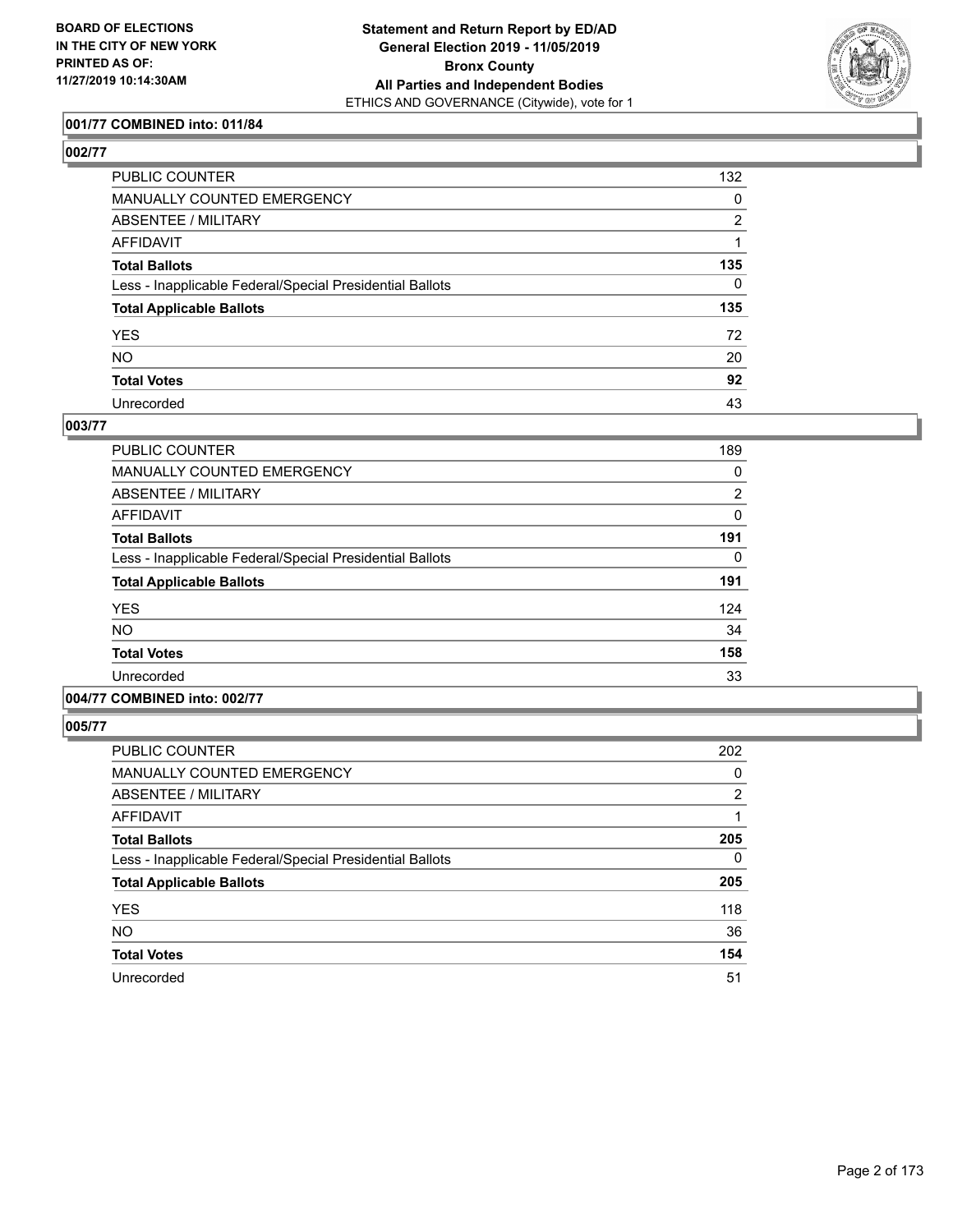

| PUBLIC COUNTER                                           | 139          |
|----------------------------------------------------------|--------------|
| MANUALLY COUNTED EMERGENCY                               | $\mathbf{0}$ |
| ABSENTEE / MILITARY                                      |              |
| AFFIDAVIT                                                | 0            |
| Total Ballots                                            | 140          |
| Less - Inapplicable Federal/Special Presidential Ballots | $\mathbf{0}$ |
| <b>Total Applicable Ballots</b>                          | 140          |
| YES                                                      | 61           |
| NO.                                                      | 18           |
| <b>Total Votes</b>                                       | 79           |
| Unrecorded                                               | 61           |

#### **007/77**

| <b>PUBLIC COUNTER</b>                                    | 170      |
|----------------------------------------------------------|----------|
| <b>MANUALLY COUNTED EMERGENCY</b>                        | $\Omega$ |
| ABSENTEE / MILITARY                                      | 5        |
| AFFIDAVIT                                                |          |
| <b>Total Ballots</b>                                     | 176      |
| Less - Inapplicable Federal/Special Presidential Ballots | $\Omega$ |
| <b>Total Applicable Ballots</b>                          | 176      |
| <b>YES</b>                                               | 87       |
| <b>NO</b>                                                | 12       |
| <b>Total Votes</b>                                       | 99       |
| Unrecorded                                               | 77       |

| PUBLIC COUNTER                                           | 133      |
|----------------------------------------------------------|----------|
| <b>MANUALLY COUNTED EMERGENCY</b>                        | $\Omega$ |
| ABSENTEE / MILITARY                                      | 3        |
| AFFIDAVIT                                                | 0        |
| <b>Total Ballots</b>                                     | 136      |
| Less - Inapplicable Federal/Special Presidential Ballots | $\Omega$ |
| <b>Total Applicable Ballots</b>                          | 136      |
| <b>YES</b>                                               | 53       |
| <b>NO</b>                                                | 11       |
| <b>Total Votes</b>                                       | 64       |
| Unrecorded                                               | 72       |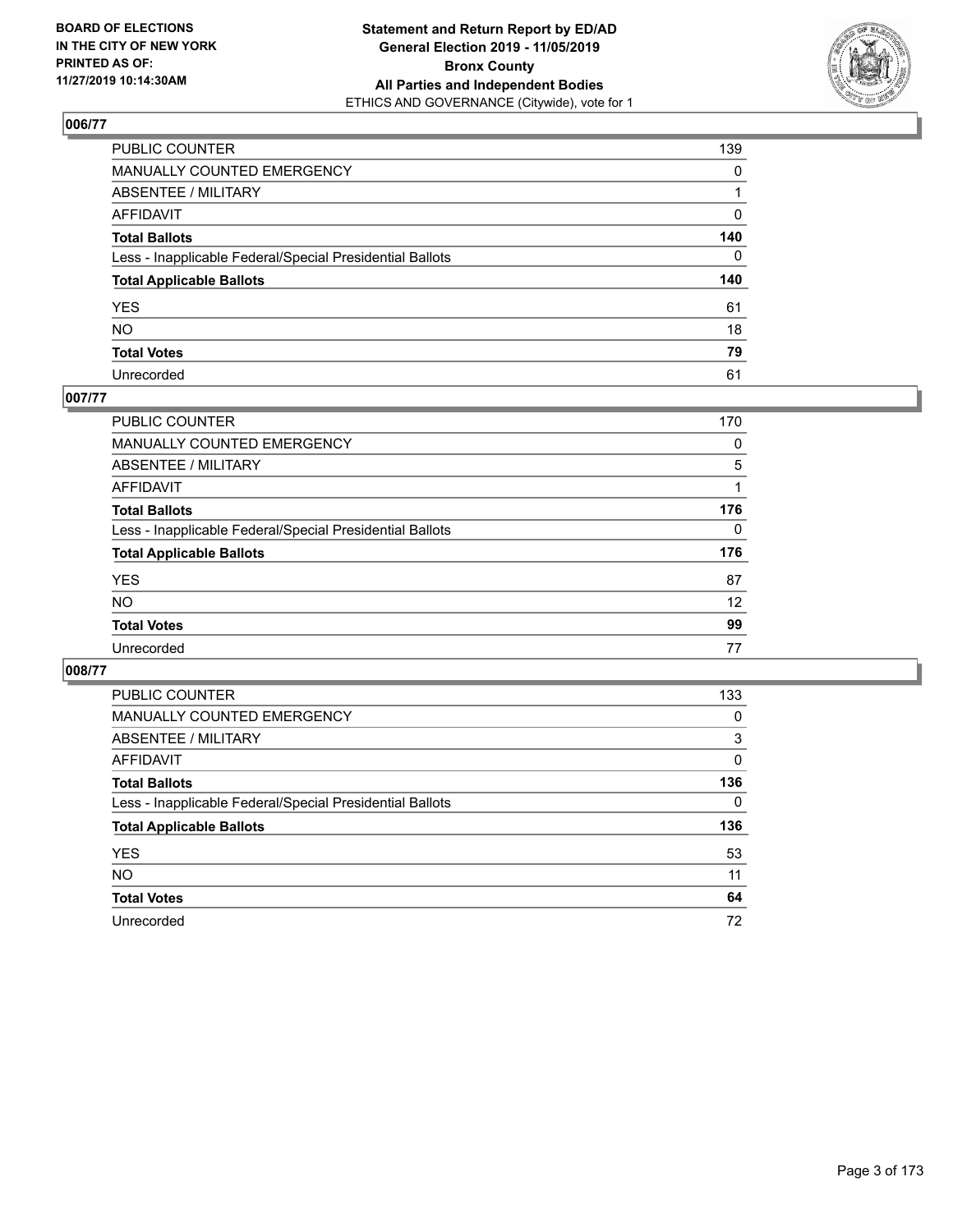

| PUBLIC COUNTER                                           | 111 |
|----------------------------------------------------------|-----|
| MANUALLY COUNTED EMERGENCY                               | 0   |
| ABSENTEE / MILITARY                                      | 3   |
| AFFIDAVIT                                                | 0   |
| Total Ballots                                            | 114 |
| Less - Inapplicable Federal/Special Presidential Ballots | 0   |
| <b>Total Applicable Ballots</b>                          | 114 |
| YES                                                      | 68  |
| NO.                                                      | 13  |
| <b>Total Votes</b>                                       | 81  |
| Unrecorded                                               | 33  |

# **010/77**

| <b>PUBLIC COUNTER</b>                                    | 328      |
|----------------------------------------------------------|----------|
| MANUALLY COUNTED EMERGENCY                               | 0        |
| ABSENTEE / MILITARY                                      | 5        |
| AFFIDAVIT                                                | 6        |
| <b>Total Ballots</b>                                     | 339      |
| Less - Inapplicable Federal/Special Presidential Ballots | $\Omega$ |
| <b>Total Applicable Ballots</b>                          | 339      |
| <b>YES</b>                                               | 162      |
| <b>NO</b>                                                | 46       |
| <b>Total Votes</b>                                       | 208      |
| Unrecorded                                               | 131      |

| <b>PUBLIC COUNTER</b>                                    | 109            |
|----------------------------------------------------------|----------------|
| <b>MANUALLY COUNTED EMERGENCY</b>                        | 0              |
| ABSENTEE / MILITARY                                      | $\overline{2}$ |
| AFFIDAVIT                                                | 3              |
| <b>Total Ballots</b>                                     | 114            |
| Less - Inapplicable Federal/Special Presidential Ballots | $\Omega$       |
| <b>Total Applicable Ballots</b>                          | 114            |
| <b>YES</b>                                               | 38             |
| NO.                                                      | 23             |
| <b>Total Votes</b>                                       | 61             |
| Unrecorded                                               | 53             |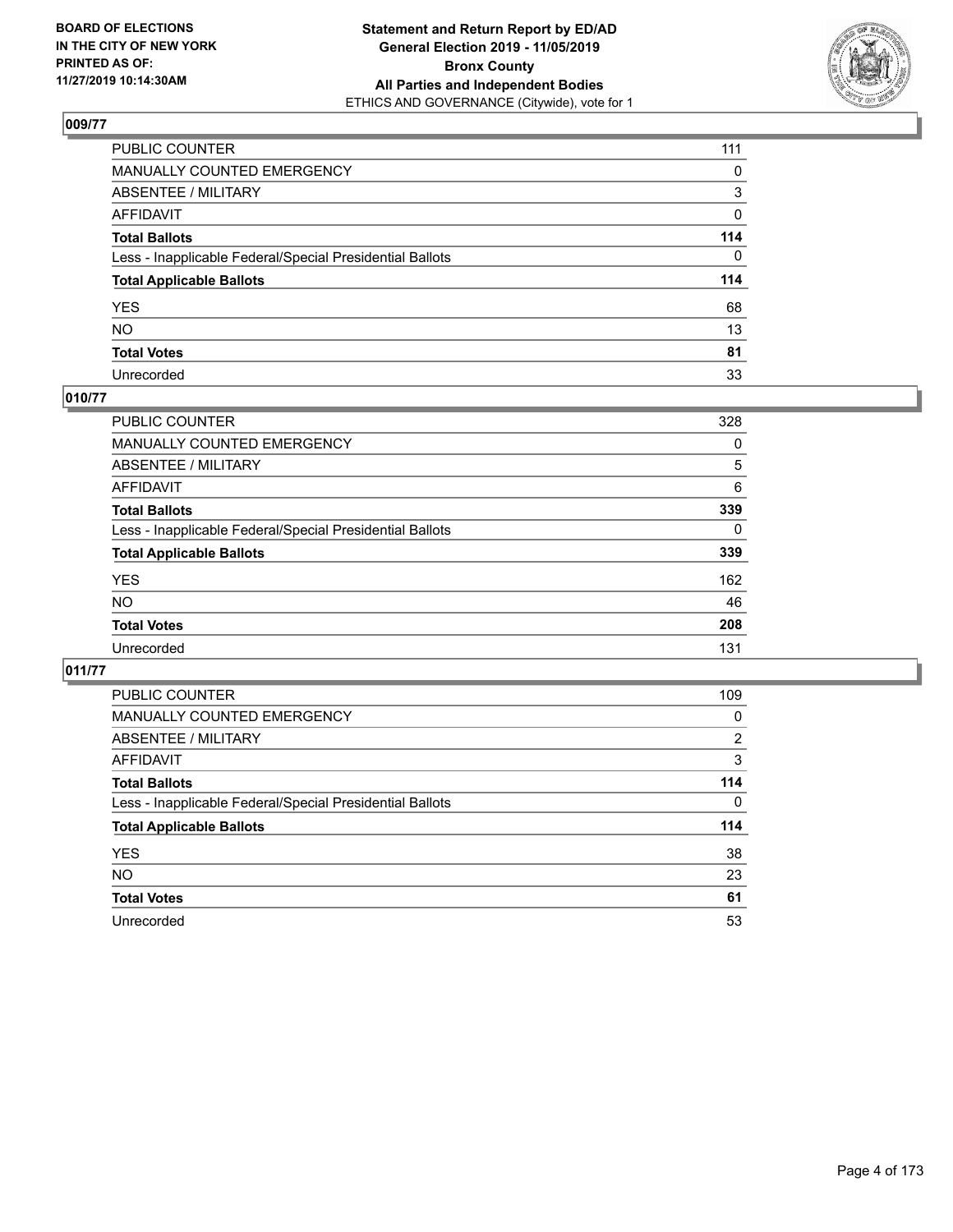

| PUBLIC COUNTER                                           | 176      |
|----------------------------------------------------------|----------|
| MANUALLY COUNTED EMERGENCY                               | $\Omega$ |
| ABSENTEE / MILITARY                                      | 3        |
| <b>AFFIDAVIT</b>                                         | 0        |
| <b>Total Ballots</b>                                     | 179      |
| Less - Inapplicable Federal/Special Presidential Ballots | 0        |
| <b>Total Applicable Ballots</b>                          | 179      |
| <b>YES</b>                                               | 104      |
| <b>NO</b>                                                | 29       |
| <b>Total Votes</b>                                       | 133      |
| Unrecorded                                               | 46       |

#### **013/77 COMBINED into: 012/77**

#### **014/77**

| <b>PUBLIC COUNTER</b>                                    | 208            |
|----------------------------------------------------------|----------------|
| <b>MANUALLY COUNTED EMERGENCY</b>                        | 0              |
| ABSENTEE / MILITARY                                      | 0              |
| <b>AFFIDAVIT</b>                                         | $\overline{2}$ |
| <b>Total Ballots</b>                                     | 210            |
| Less - Inapplicable Federal/Special Presidential Ballots | 0              |
| <b>Total Applicable Ballots</b>                          | 210            |
| <b>YES</b>                                               | 110            |
| <b>NO</b>                                                | 33             |
| <b>Total Votes</b>                                       | 143            |
| Unrecorded                                               | 67             |

# **015/77 COMBINED into: 014/77**

| <b>PUBLIC COUNTER</b>                                    | 185      |
|----------------------------------------------------------|----------|
| MANUALLY COUNTED EMERGENCY                               | 0        |
| ABSENTEE / MILITARY                                      | 4        |
| AFFIDAVIT                                                | $\Omega$ |
| <b>Total Ballots</b>                                     | 189      |
| Less - Inapplicable Federal/Special Presidential Ballots | $\Omega$ |
| <b>Total Applicable Ballots</b>                          | 189      |
| <b>YES</b>                                               | 86       |
| <b>NO</b>                                                | 21       |
| <b>Total Votes</b>                                       | 107      |
| Unrecorded                                               | 82       |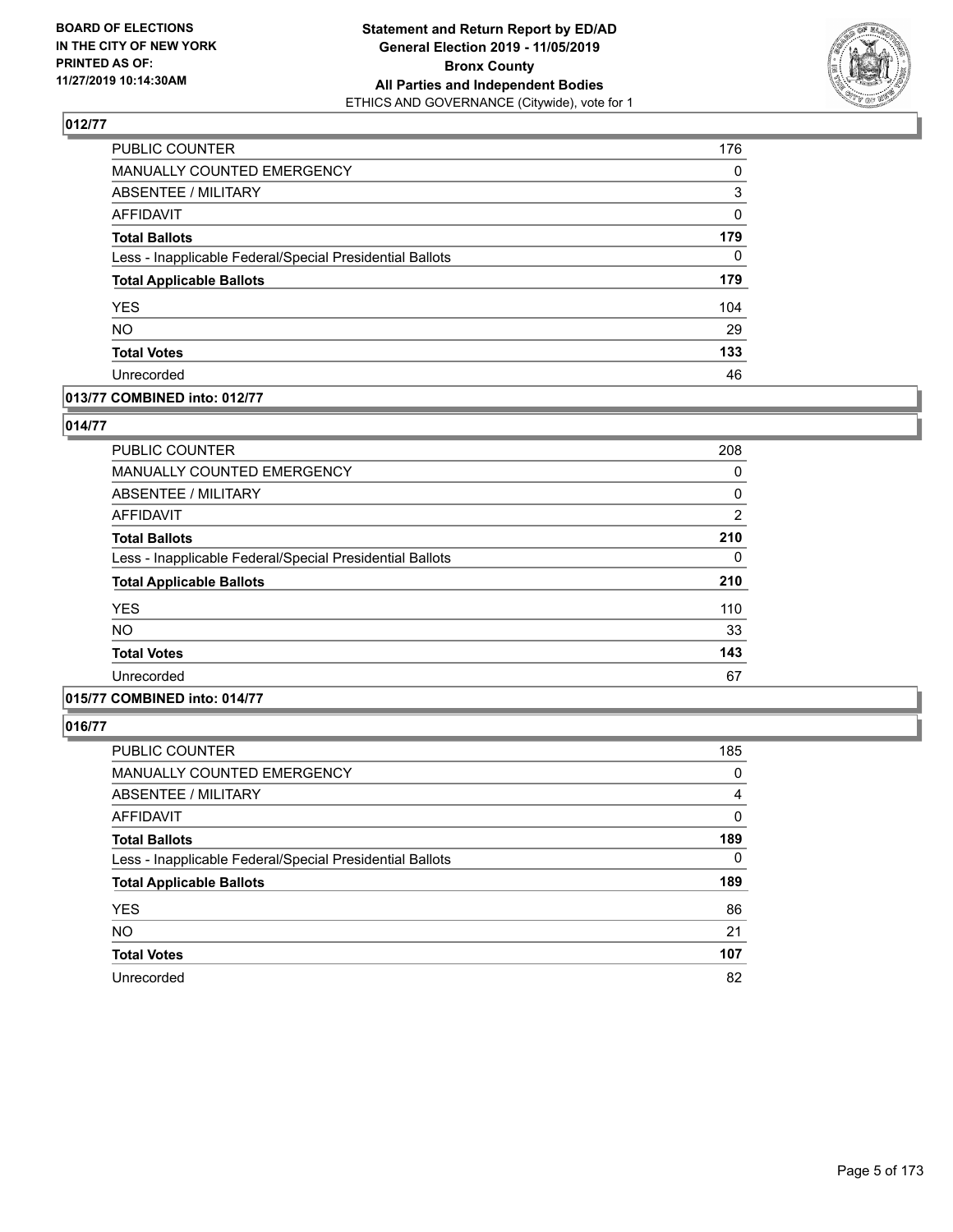

| PUBLIC COUNTER                                           | 170            |
|----------------------------------------------------------|----------------|
| MANUALLY COUNTED EMERGENCY                               | $\mathbf{0}$   |
| ABSENTEE / MILITARY                                      | 3              |
| AFFIDAVIT                                                | $\overline{2}$ |
| Total Ballots                                            | 175            |
| Less - Inapplicable Federal/Special Presidential Ballots | $\Omega$       |
| <b>Total Applicable Ballots</b>                          | 175            |
| YES                                                      | 101            |
| NO.                                                      | 16             |
| <b>Total Votes</b>                                       | 117            |
| Unrecorded                                               | 58             |

## **018/77**

| PUBLIC COUNTER                                           | 66       |
|----------------------------------------------------------|----------|
| <b>MANUALLY COUNTED EMERGENCY</b>                        | $\Omega$ |
| ABSENTEE / MILITARY                                      | 4        |
| AFFIDAVIT                                                |          |
| <b>Total Ballots</b>                                     | 71       |
| Less - Inapplicable Federal/Special Presidential Ballots | $\Omega$ |
| <b>Total Applicable Ballots</b>                          | 71       |
| <b>YES</b>                                               | 49       |
| <b>NO</b>                                                | 9        |
| <b>Total Votes</b>                                       | 58       |
| Unrecorded                                               | 13       |

| <b>PUBLIC COUNTER</b>                                    | 210 |
|----------------------------------------------------------|-----|
| <b>MANUALLY COUNTED EMERGENCY</b>                        | 0   |
| ABSENTEE / MILITARY                                      | 4   |
| AFFIDAVIT                                                | 0   |
| <b>Total Ballots</b>                                     | 214 |
| Less - Inapplicable Federal/Special Presidential Ballots | 0   |
| <b>Total Applicable Ballots</b>                          | 214 |
| <b>YES</b>                                               | 81  |
| <b>NO</b>                                                | 15  |
| <b>Total Votes</b>                                       | 96  |
| Unrecorded                                               | 118 |
| 020/77 COMBINED into: 021/77                             |     |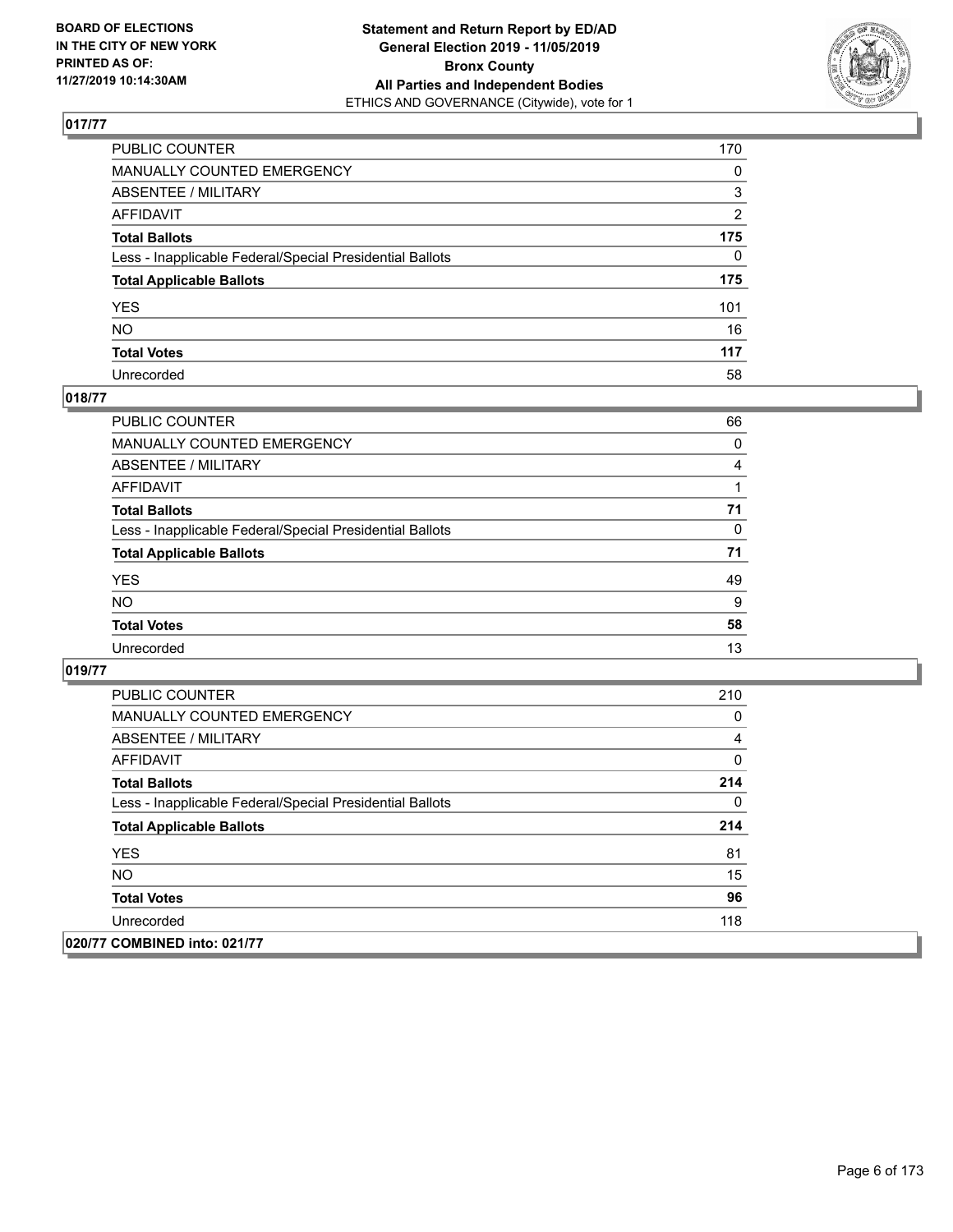

| PUBLIC COUNTER                                           | 175            |
|----------------------------------------------------------|----------------|
| MANUALLY COUNTED EMERGENCY                               | $\mathbf{0}$   |
| ABSENTEE / MILITARY                                      | $\overline{4}$ |
| AFFIDAVIT                                                | $\mathbf 0$    |
| Total Ballots                                            | 179            |
| Less - Inapplicable Federal/Special Presidential Ballots | $\Omega$       |
| <b>Total Applicable Ballots</b>                          | 179            |
| YES                                                      | 86             |
| NO.                                                      | 19             |
| <b>Total Votes</b>                                       | 105            |
| Unrecorded                                               | 74             |

## **022/77**

| <b>PUBLIC COUNTER</b>                                    | 186            |
|----------------------------------------------------------|----------------|
| <b>MANUALLY COUNTED EMERGENCY</b>                        | 0              |
| ABSENTEE / MILITARY                                      | 8              |
| AFFIDAVIT                                                | $\overline{2}$ |
| <b>Total Ballots</b>                                     | 196            |
| Less - Inapplicable Federal/Special Presidential Ballots | $\Omega$       |
| <b>Total Applicable Ballots</b>                          | 196            |
| <b>YES</b>                                               | 100            |
| <b>NO</b>                                                | 19             |
| <b>Total Votes</b>                                       | 119            |
| Unrecorded                                               | 77             |

| <b>PUBLIC COUNTER</b>                                    | 224 |
|----------------------------------------------------------|-----|
| <b>MANUALLY COUNTED EMERGENCY</b>                        | 0   |
| ABSENTEE / MILITARY                                      | 3   |
| AFFIDAVIT                                                | 1   |
| <b>Total Ballots</b>                                     | 228 |
| Less - Inapplicable Federal/Special Presidential Ballots | 0   |
| <b>Total Applicable Ballots</b>                          | 228 |
| <b>YES</b>                                               | 79  |
| NO.                                                      | 16  |
| <b>Total Votes</b>                                       | 95  |
| Unrecorded                                               | 133 |
| 024/77 COMBINED into: 023/77                             |     |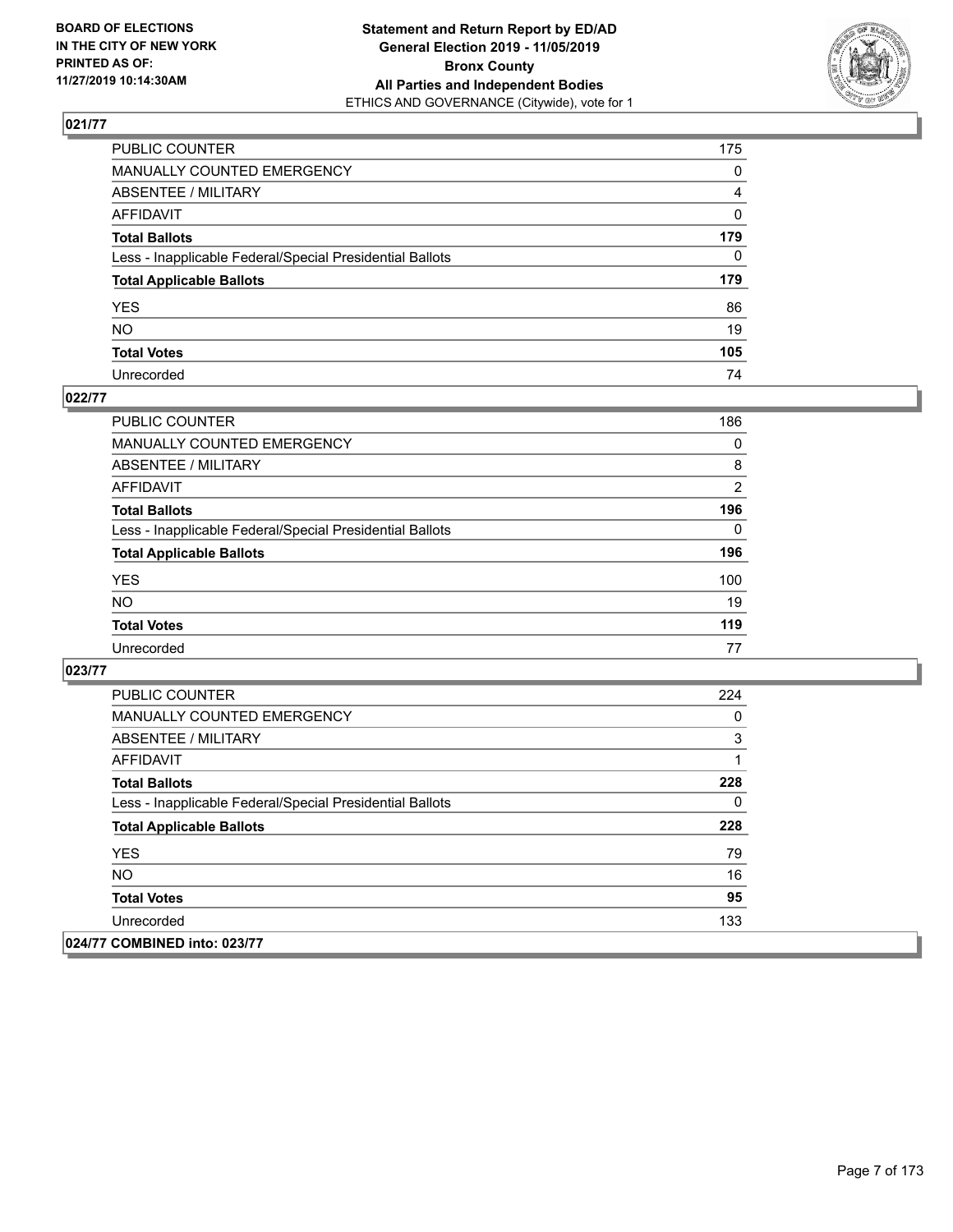

| PUBLIC COUNTER                                           | 194      |
|----------------------------------------------------------|----------|
| MANUALLY COUNTED EMERGENCY                               | $\Omega$ |
| ABSENTEE / MILITARY                                      | 3        |
| AFFIDAVIT                                                | 0        |
| <b>Total Ballots</b>                                     | 197      |
| Less - Inapplicable Federal/Special Presidential Ballots | 0        |
| <b>Total Applicable Ballots</b>                          | 197      |
| <b>YES</b>                                               | 116      |
| <b>NO</b>                                                | 26       |
| <b>Total Votes</b>                                       | 142      |
| Unrecorded                                               | 55       |

#### **026/77 COMBINED into: 022/77**

#### **027/77**

| PUBLIC COUNTER                                           | 134      |
|----------------------------------------------------------|----------|
| MANUALLY COUNTED EMERGENCY                               | 0        |
| ABSENTEE / MILITARY                                      | 4        |
| AFFIDAVIT                                                | 2        |
| <b>Total Ballots</b>                                     | 140      |
| Less - Inapplicable Federal/Special Presidential Ballots | $\Omega$ |
| <b>Total Applicable Ballots</b>                          | 140      |
| <b>YES</b>                                               | 65       |
| <b>NO</b>                                                | 25       |
| <b>Total Votes</b>                                       | 90       |
| Unrecorded                                               | 50       |

### **028/77**

| <b>PUBLIC COUNTER</b>                                    | 188      |
|----------------------------------------------------------|----------|
| <b>MANUALLY COUNTED EMERGENCY</b>                        | 0        |
| ABSENTEE / MILITARY                                      | 5        |
| AFFIDAVIT                                                | 2        |
| <b>Total Ballots</b>                                     | 195      |
| Less - Inapplicable Federal/Special Presidential Ballots | $\Omega$ |
| <b>Total Applicable Ballots</b>                          | 195      |
| <b>YES</b>                                               | 106      |
| NO.                                                      | 26       |
| <b>Total Votes</b>                                       | 132      |
| Unrecorded                                               | 63       |
| 029/77 COMBINED into: 028/77                             |          |

**030/77 COMBINED into: 025/77**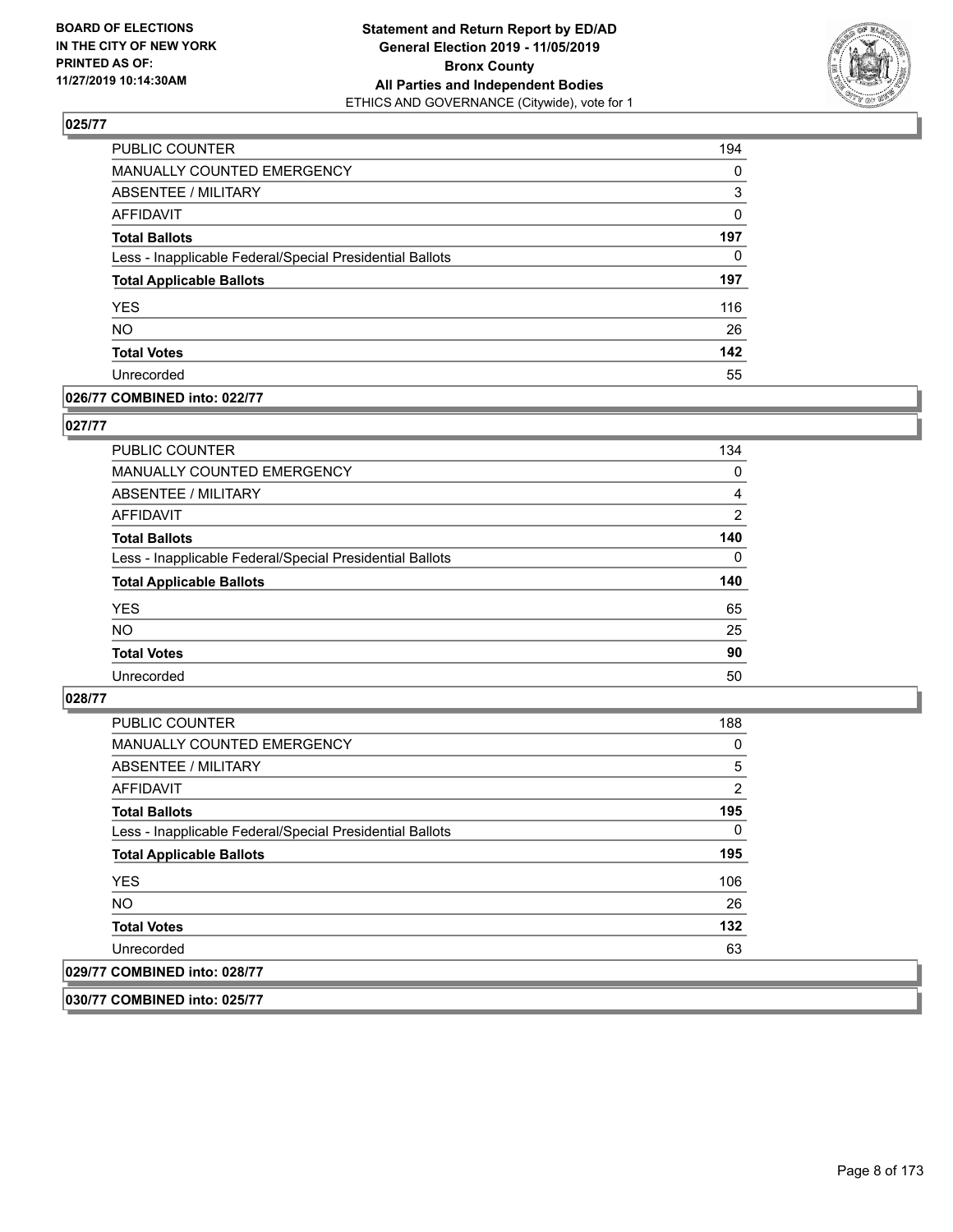

| PUBLIC COUNTER                                           | 127          |
|----------------------------------------------------------|--------------|
| MANUALLY COUNTED EMERGENCY                               | $\mathbf{0}$ |
| ABSENTEE / MILITARY                                      | 0            |
| AFFIDAVIT                                                |              |
| Total Ballots                                            | 128          |
| Less - Inapplicable Federal/Special Presidential Ballots | $\mathbf{0}$ |
| <b>Total Applicable Ballots</b>                          | 128          |
| YES                                                      | 59           |
| NO.                                                      | 16           |
| <b>Total Votes</b>                                       | 75           |
| Unrecorded                                               | 53           |

#### **032/77**

| <b>PUBLIC COUNTER</b>                                    | 128      |
|----------------------------------------------------------|----------|
| MANUALLY COUNTED EMERGENCY                               | 0        |
| ABSENTEE / MILITARY                                      | 4        |
| <b>AFFIDAVIT</b>                                         | 0        |
| <b>Total Ballots</b>                                     | 132      |
| Less - Inapplicable Federal/Special Presidential Ballots | $\Omega$ |
| <b>Total Applicable Ballots</b>                          | 132      |
| <b>YES</b>                                               | 76       |
| NO.                                                      | 21       |
| <b>Total Votes</b>                                       | 97       |
| Unrecorded                                               | 35       |
|                                                          |          |

**033/77 COMBINED into: 032/77**

| <b>PUBLIC COUNTER</b>                                    | 112 |
|----------------------------------------------------------|-----|
| <b>MANUALLY COUNTED EMERGENCY</b>                        | 0   |
| ABSENTEE / MILITARY                                      | 7   |
| AFFIDAVIT                                                | 2   |
| <b>Total Ballots</b>                                     | 121 |
| Less - Inapplicable Federal/Special Presidential Ballots | 0   |
| <b>Total Applicable Ballots</b>                          | 121 |
| <b>YES</b>                                               | 62  |
| NO.                                                      | 15  |
| <b>Total Votes</b>                                       | 77  |
| Unrecorded                                               | 44  |
| 035/77 COMBINED into: 034/77                             |     |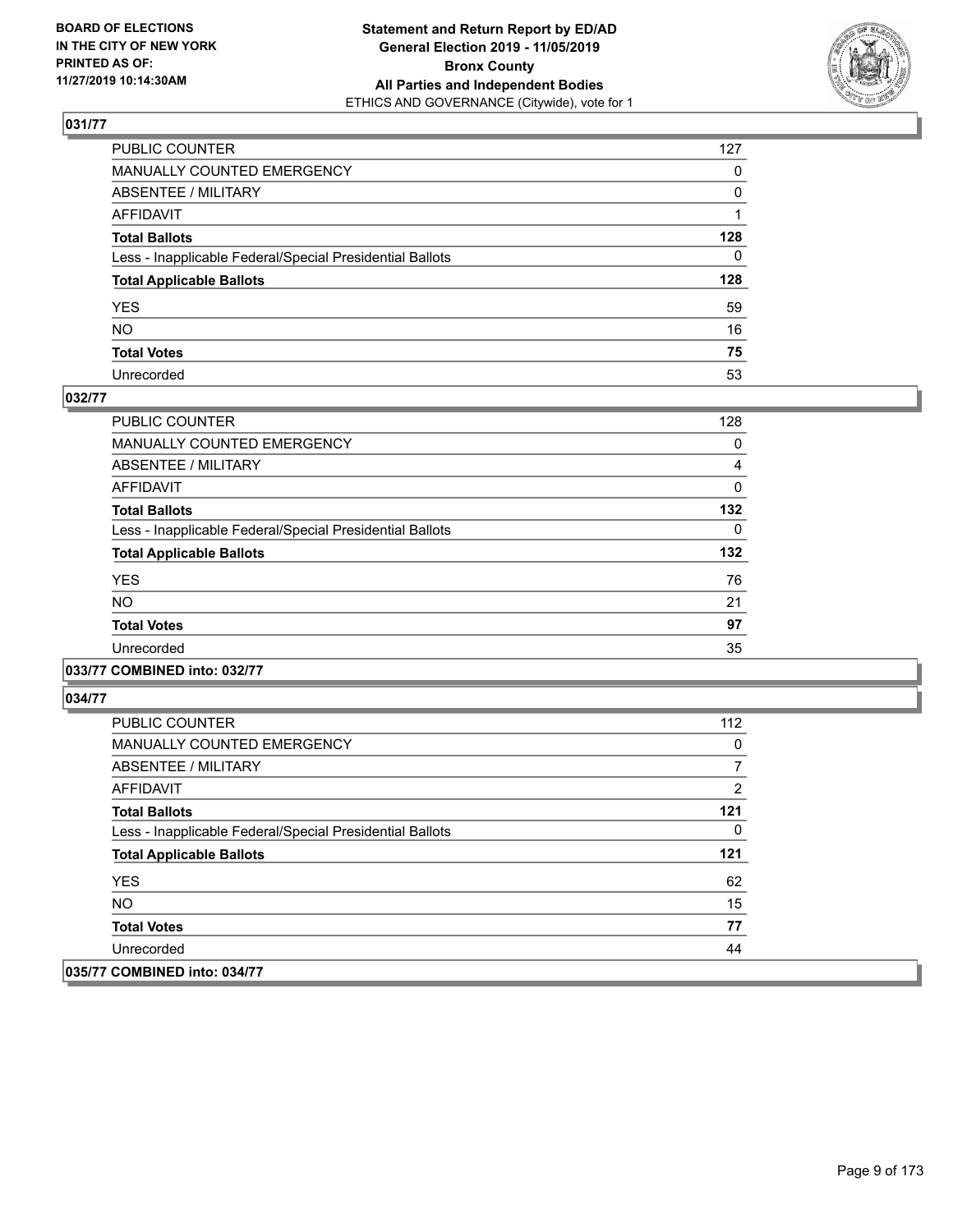

| PUBLIC COUNTER                                           | 129            |
|----------------------------------------------------------|----------------|
| MANUALLY COUNTED EMERGENCY                               | $\mathbf{0}$   |
| ABSENTEE / MILITARY                                      | 4              |
| AFFIDAVIT                                                | $\overline{2}$ |
| Total Ballots                                            | 135            |
| Less - Inapplicable Federal/Special Presidential Ballots | $\Omega$       |
| <b>Total Applicable Ballots</b>                          | 135            |
| YES                                                      | 67             |
| NO.                                                      | 32             |
| <b>Total Votes</b>                                       | 99             |
| Unrecorded                                               | 36             |

## **037/77**

| <b>PUBLIC COUNTER</b>                                    | 157      |
|----------------------------------------------------------|----------|
| <b>MANUALLY COUNTED EMERGENCY</b>                        | 0        |
| ABSENTEE / MILITARY                                      | 3        |
| <b>AFFIDAVIT</b>                                         | 5        |
| <b>Total Ballots</b>                                     | 165      |
| Less - Inapplicable Federal/Special Presidential Ballots | $\Omega$ |
| <b>Total Applicable Ballots</b>                          | 165      |
| <b>YES</b>                                               | 96       |
| NO.                                                      | 23       |
| <b>Total Votes</b>                                       | 119      |
| Unrecorded                                               | 46       |
|                                                          |          |

**038/77 COMBINED into: 017/77**

**039/77** 

| <b>PUBLIC COUNTER</b>                                    | 167      |
|----------------------------------------------------------|----------|
| MANUALLY COUNTED EMERGENCY                               | 0        |
| ABSENTEE / MILITARY                                      | 8        |
| AFFIDAVIT                                                | 3        |
| <b>Total Ballots</b>                                     | 178      |
| Less - Inapplicable Federal/Special Presidential Ballots | $\Omega$ |
| <b>Total Applicable Ballots</b>                          | 178      |
| <b>YES</b>                                               | 124      |
| <b>NO</b>                                                | 22       |
| <b>Total Votes</b>                                       | 146      |
| Unrecorded                                               | 32       |
| 040/77 COMBINED into: 039/77                             |          |

**041/77 COMBINED into: 042/77**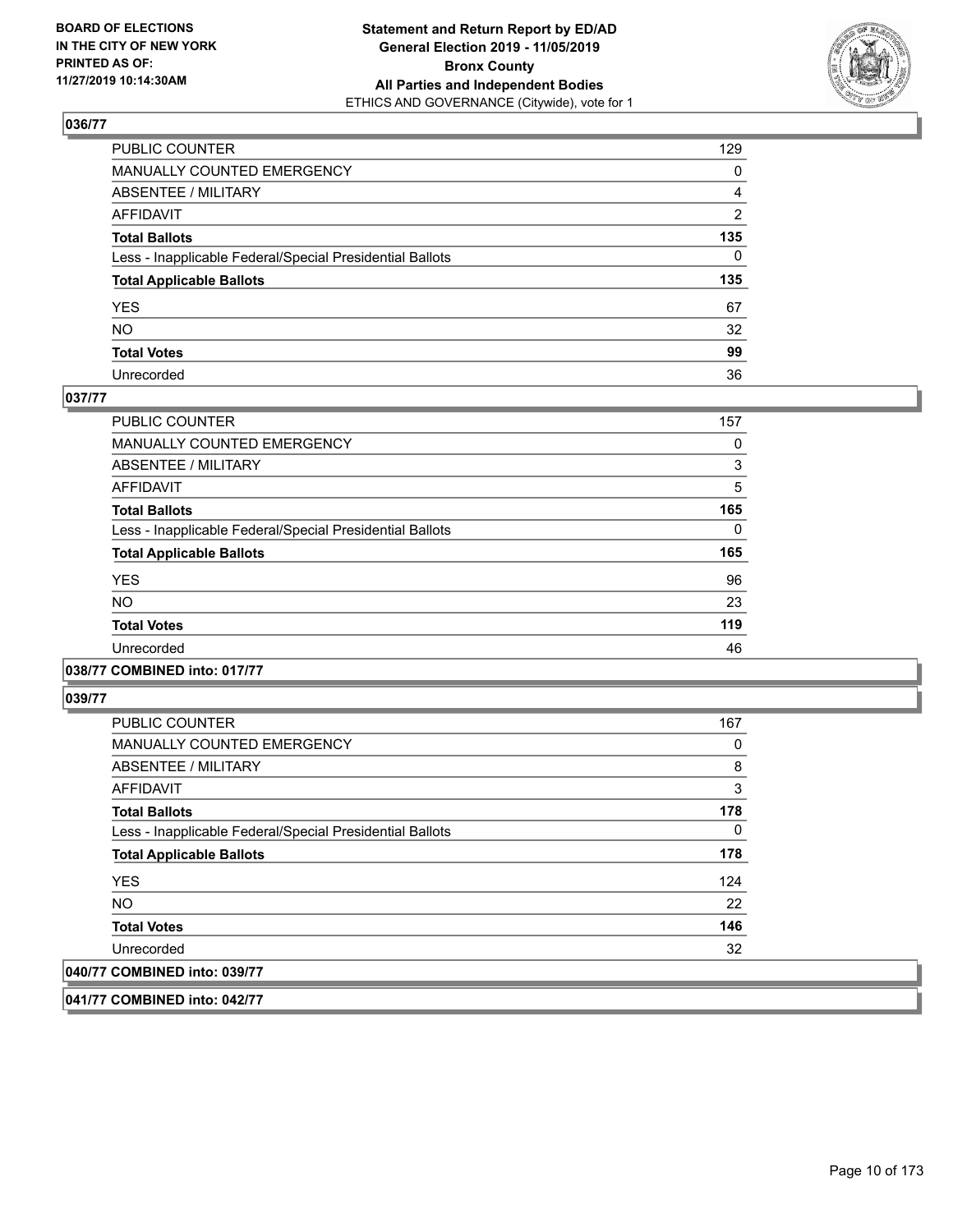

| PUBLIC COUNTER                                           | 199          |
|----------------------------------------------------------|--------------|
| MANUALLY COUNTED EMERGENCY                               | $\mathbf{0}$ |
| ABSENTEE / MILITARY                                      |              |
| AFFIDAVIT                                                | 2            |
| Total Ballots                                            | 202          |
| Less - Inapplicable Federal/Special Presidential Ballots | $\mathbf{0}$ |
| <b>Total Applicable Ballots</b>                          | 202          |
| YES                                                      | 96           |
| NO.                                                      | 40           |
| <b>Total Votes</b>                                       | 136          |
| Unrecorded                                               | 66           |

#### **043/77**

| <b>PUBLIC COUNTER</b>                                    | 99       |
|----------------------------------------------------------|----------|
| <b>MANUALLY COUNTED EMERGENCY</b>                        | 0        |
| ABSENTEE / MILITARY                                      | 3        |
| AFFIDAVIT                                                | 3        |
| <b>Total Ballots</b>                                     | 105      |
| Less - Inapplicable Federal/Special Presidential Ballots | $\Omega$ |
| <b>Total Applicable Ballots</b>                          | 105      |
| <b>YES</b>                                               | 77       |
| <b>NO</b>                                                | 14       |
| <b>Total Votes</b>                                       | 91       |
| Unrecorded                                               | 14       |
|                                                          |          |

| PUBLIC COUNTER                                           | 160      |
|----------------------------------------------------------|----------|
| <b>MANUALLY COUNTED EMERGENCY</b>                        | $\Omega$ |
| ABSENTEE / MILITARY                                      | 9        |
| AFFIDAVIT                                                | 0        |
| <b>Total Ballots</b>                                     | 169      |
| Less - Inapplicable Federal/Special Presidential Ballots | $\Omega$ |
| <b>Total Applicable Ballots</b>                          | 169      |
| <b>YES</b>                                               | 106      |
| <b>NO</b>                                                | 26       |
| <b>Total Votes</b>                                       | 132      |
| Unrecorded                                               | 37       |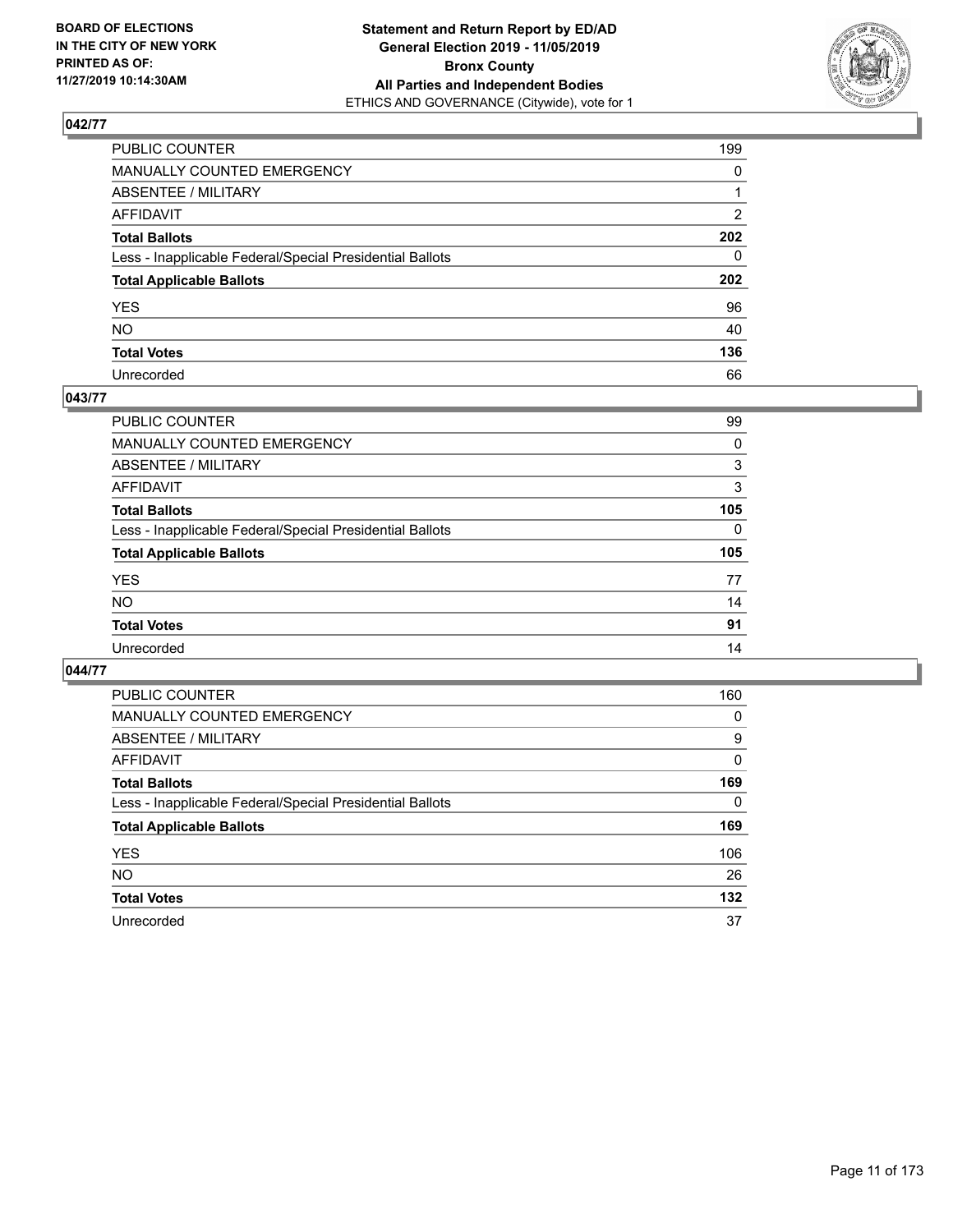

| PUBLIC COUNTER                                           | 156      |
|----------------------------------------------------------|----------|
| MANUALLY COUNTED EMERGENCY                               | 0        |
| ABSENTEE / MILITARY                                      | 4        |
| <b>AFFIDAVIT</b>                                         | 0        |
| <b>Total Ballots</b>                                     | 160      |
| Less - Inapplicable Federal/Special Presidential Ballots | $\Omega$ |
| <b>Total Applicable Ballots</b>                          | 160      |
| <b>YES</b>                                               | 87       |
| <b>NO</b>                                                | 23       |
| <b>Total Votes</b>                                       | 110      |
| Unrecorded                                               | 50       |

#### **046/77 COMBINED into: 045/77**

#### **047/77**

| <b>PUBLIC COUNTER</b>                                    | 232      |
|----------------------------------------------------------|----------|
| <b>MANUALLY COUNTED EMERGENCY</b>                        | 0        |
| ABSENTEE / MILITARY                                      | 40       |
| AFFIDAVIT                                                |          |
| <b>Total Ballots</b>                                     | 273      |
| Less - Inapplicable Federal/Special Presidential Ballots | $\Omega$ |
| <b>Total Applicable Ballots</b>                          | 273      |
| <b>YES</b>                                               | 146      |
| <b>NO</b>                                                | 35       |
| <b>Total Votes</b>                                       | 181      |
| Unrecorded                                               | 92       |

| <b>PUBLIC COUNTER</b>                                    | 241      |
|----------------------------------------------------------|----------|
| <b>MANUALLY COUNTED EMERGENCY</b>                        | $\Omega$ |
| ABSENTEE / MILITARY                                      | 7        |
| AFFIDAVIT                                                |          |
| <b>Total Ballots</b>                                     | 249      |
| Less - Inapplicable Federal/Special Presidential Ballots | 0        |
| <b>Total Applicable Ballots</b>                          | 249      |
| <b>YES</b>                                               | 139      |
| <b>NO</b>                                                | 29       |
| <b>Total Votes</b>                                       | 168      |
| Unrecorded                                               | 81       |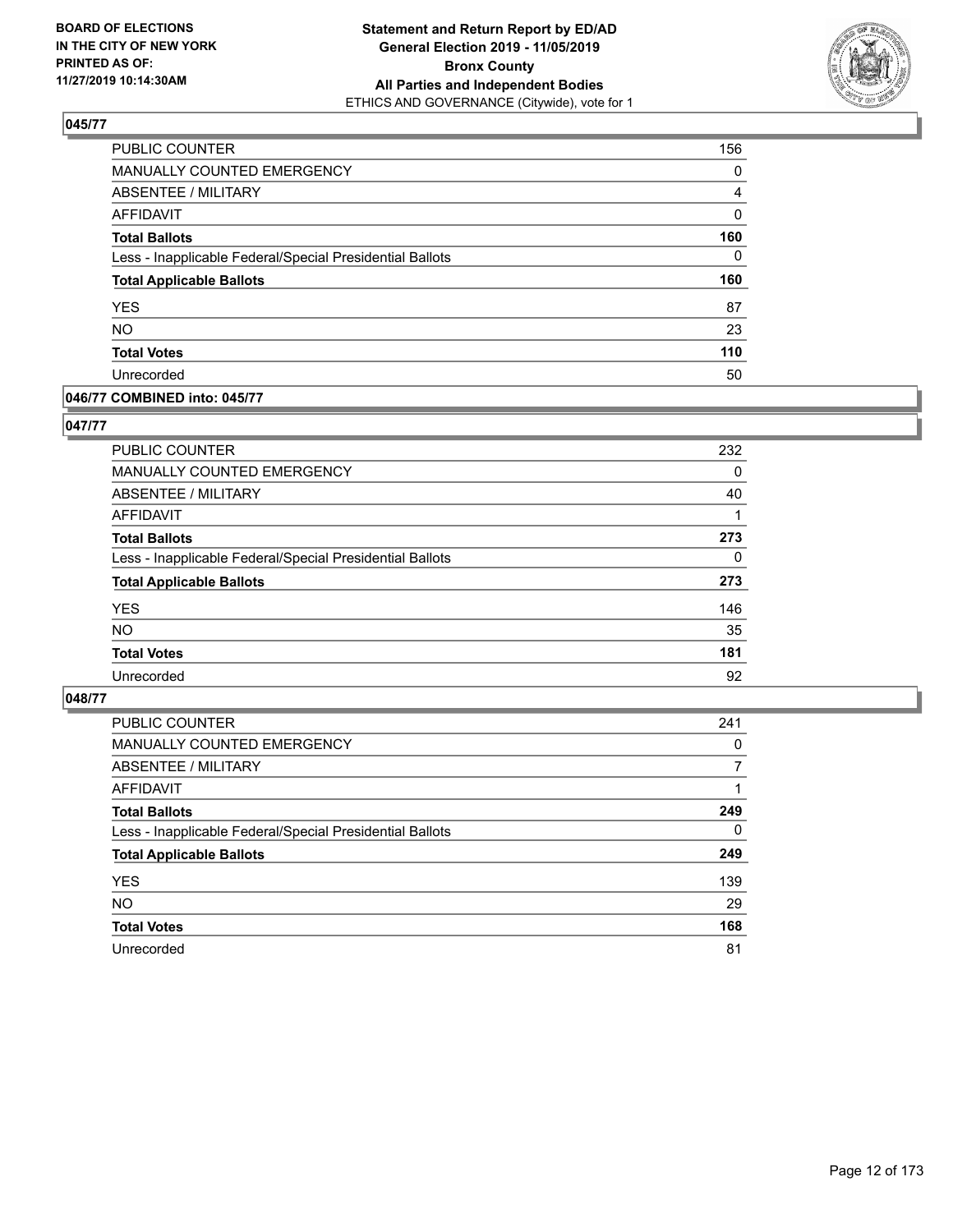

| PUBLIC COUNTER                                           | 287          |
|----------------------------------------------------------|--------------|
| MANUALLY COUNTED EMERGENCY                               | $\Omega$     |
| ABSENTEE / MILITARY                                      | 5            |
| AFFIDAVIT                                                | 3            |
| Total Ballots                                            | 295          |
| Less - Inapplicable Federal/Special Presidential Ballots | $\mathbf{0}$ |
| <b>Total Applicable Ballots</b>                          | 295          |
| YES                                                      | 163          |
| NO.                                                      | 42           |
| <b>Total Votes</b>                                       | 205          |
| Unrecorded                                               | 90           |

#### **050/77**

| <b>PUBLIC COUNTER</b>                                    | 224 |
|----------------------------------------------------------|-----|
| <b>MANUALLY COUNTED EMERGENCY</b>                        | 0   |
| ABSENTEE / MILITARY                                      | 4   |
| <b>AFFIDAVIT</b>                                         | 0   |
| <b>Total Ballots</b>                                     | 228 |
| Less - Inapplicable Federal/Special Presidential Ballots | 0   |
| <b>Total Applicable Ballots</b>                          | 228 |
| <b>YES</b>                                               | 148 |
| NO.                                                      | 31  |
| <b>Total Votes</b>                                       | 179 |
| Unrecorded                                               | 49  |
|                                                          |     |

## **051/77 COMBINED into: 050/77**

| <b>PUBLIC COUNTER</b>                                    | 35 |
|----------------------------------------------------------|----|
| <b>MANUALLY COUNTED EMERGENCY</b>                        | 0  |
| ABSENTEE / MILITARY                                      | 0  |
| AFFIDAVIT                                                | 0  |
| <b>Total Ballots</b>                                     | 35 |
| Less - Inapplicable Federal/Special Presidential Ballots | 0  |
| <b>Total Applicable Ballots</b>                          | 35 |
| <b>YES</b>                                               | 9  |
| <b>NO</b>                                                | 3  |
| <b>Total Votes</b>                                       | 12 |
| Unrecorded                                               | 23 |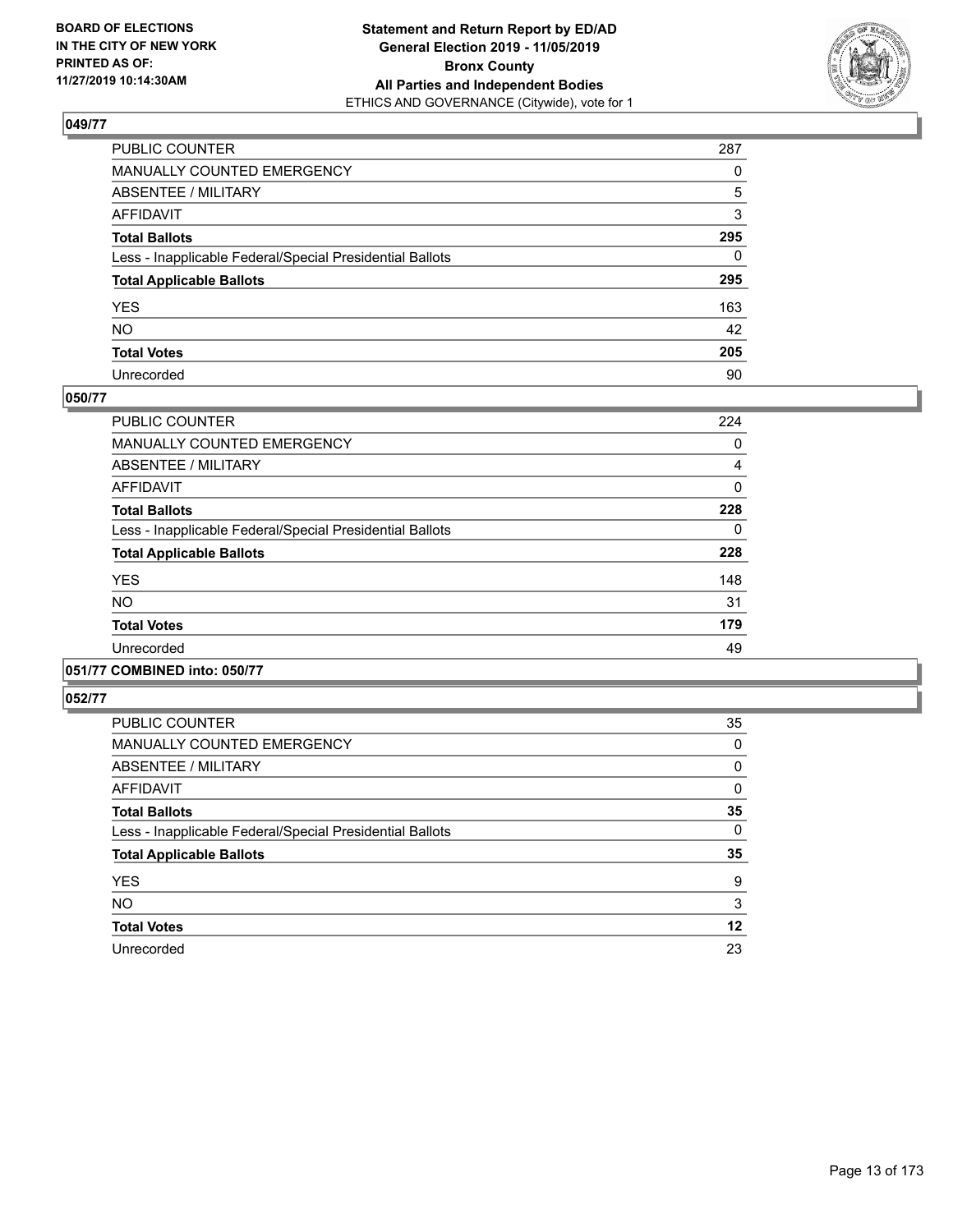

| PUBLIC COUNTER                                           | 179          |
|----------------------------------------------------------|--------------|
| MANUALLY COUNTED EMERGENCY                               | $\mathbf{0}$ |
| ABSENTEE / MILITARY                                      |              |
| AFFIDAVIT                                                | 3            |
| Total Ballots                                            | 183          |
| Less - Inapplicable Federal/Special Presidential Ballots | $\mathbf{0}$ |
| <b>Total Applicable Ballots</b>                          | 183          |
| YES                                                      | 129          |
| NO.                                                      | 16           |
| <b>Total Votes</b>                                       | 145          |
| Unrecorded                                               | 38           |

#### **054/77**

| <b>PUBLIC COUNTER</b>                                    | 91             |
|----------------------------------------------------------|----------------|
| <b>MANUALLY COUNTED EMERGENCY</b>                        | 0              |
| ABSENTEE / MILITARY                                      | $\overline{2}$ |
| AFFIDAVIT                                                |                |
| <b>Total Ballots</b>                                     | 94             |
| Less - Inapplicable Federal/Special Presidential Ballots | 0              |
| <b>Total Applicable Ballots</b>                          | 94             |
| <b>YES</b>                                               | 44             |
| <b>NO</b>                                                | 11             |
| <b>Total Votes</b>                                       | 55             |
| Unrecorded                                               | 39             |

#### **055/77**

**057/77 COMBINED into: 058/77**

| <b>PUBLIC COUNTER</b>                                    | 192 |
|----------------------------------------------------------|-----|
| <b>MANUALLY COUNTED EMERGENCY</b>                        | 0   |
| ABSENTEE / MILITARY                                      | 4   |
| <b>AFFIDAVIT</b>                                         | 3   |
| <b>Total Ballots</b>                                     | 199 |
| Less - Inapplicable Federal/Special Presidential Ballots | 0   |
| <b>Total Applicable Ballots</b>                          | 199 |
| <b>YES</b>                                               | 99  |
| NO.                                                      | 35  |
| <b>Total Votes</b>                                       | 134 |
| Unrecorded                                               | 65  |
| 056/77 COMBINED into: 047/77                             |     |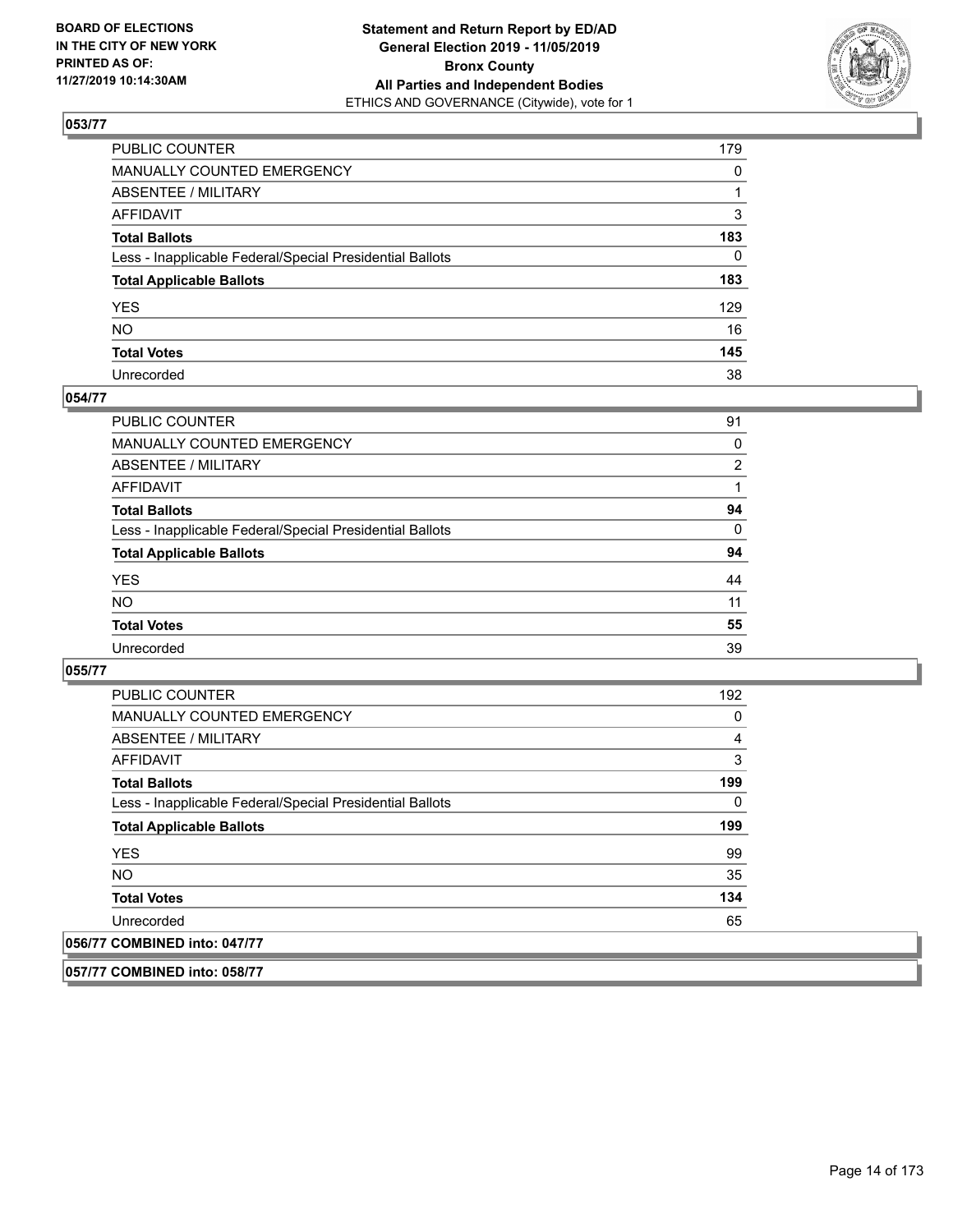

| PUBLIC COUNTER                                           | 356            |
|----------------------------------------------------------|----------------|
| MANUALLY COUNTED EMERGENCY                               | $\Omega$       |
| ABSENTEE / MILITARY                                      | 3              |
| AFFIDAVIT                                                | $\overline{4}$ |
| <b>Total Ballots</b>                                     | 363            |
| Less - Inapplicable Federal/Special Presidential Ballots | 0              |
| <b>Total Applicable Ballots</b>                          | 363            |
| <b>YES</b>                                               | 229            |
| <b>NO</b>                                                | 46             |
| <b>Total Votes</b>                                       | 275            |
| Unrecorded                                               | 88             |

## **059/77 COMBINED into: 049/77**

#### **060/77 COMBINED into: 049/77**

## **061/77**

| <b>PUBLIC COUNTER</b>                                    | 262            |
|----------------------------------------------------------|----------------|
| MANUALLY COUNTED EMERGENCY                               | 0              |
| ABSENTEE / MILITARY                                      | $\overline{2}$ |
| AFFIDAVIT                                                | $\overline{2}$ |
| <b>Total Ballots</b>                                     | 266            |
| Less - Inapplicable Federal/Special Presidential Ballots | $\Omega$       |
| <b>Total Applicable Ballots</b>                          | 266            |
| <b>YES</b>                                               | 159            |
| NO.                                                      | 26             |
| <b>Total Votes</b>                                       | 185            |
| Unrecorded                                               | 81             |

#### **062/77**

| <b>PUBLIC COUNTER</b>                                    | 150          |
|----------------------------------------------------------|--------------|
| <b>MANUALLY COUNTED EMERGENCY</b>                        | 0            |
| ABSENTEE / MILITARY                                      | 2            |
| <b>AFFIDAVIT</b>                                         |              |
| <b>Total Ballots</b>                                     | 153          |
| Less - Inapplicable Federal/Special Presidential Ballots | $\mathbf{0}$ |
| <b>Total Applicable Ballots</b>                          | 153          |
| <b>YES</b>                                               | 78           |
| <b>NO</b>                                                | 12           |
| <b>Total Votes</b>                                       | 90           |
| Unrecorded                                               | 63           |
| 063/77 COMBINED into: 055/77                             |              |

**064/77 COMBINED into: 062/77**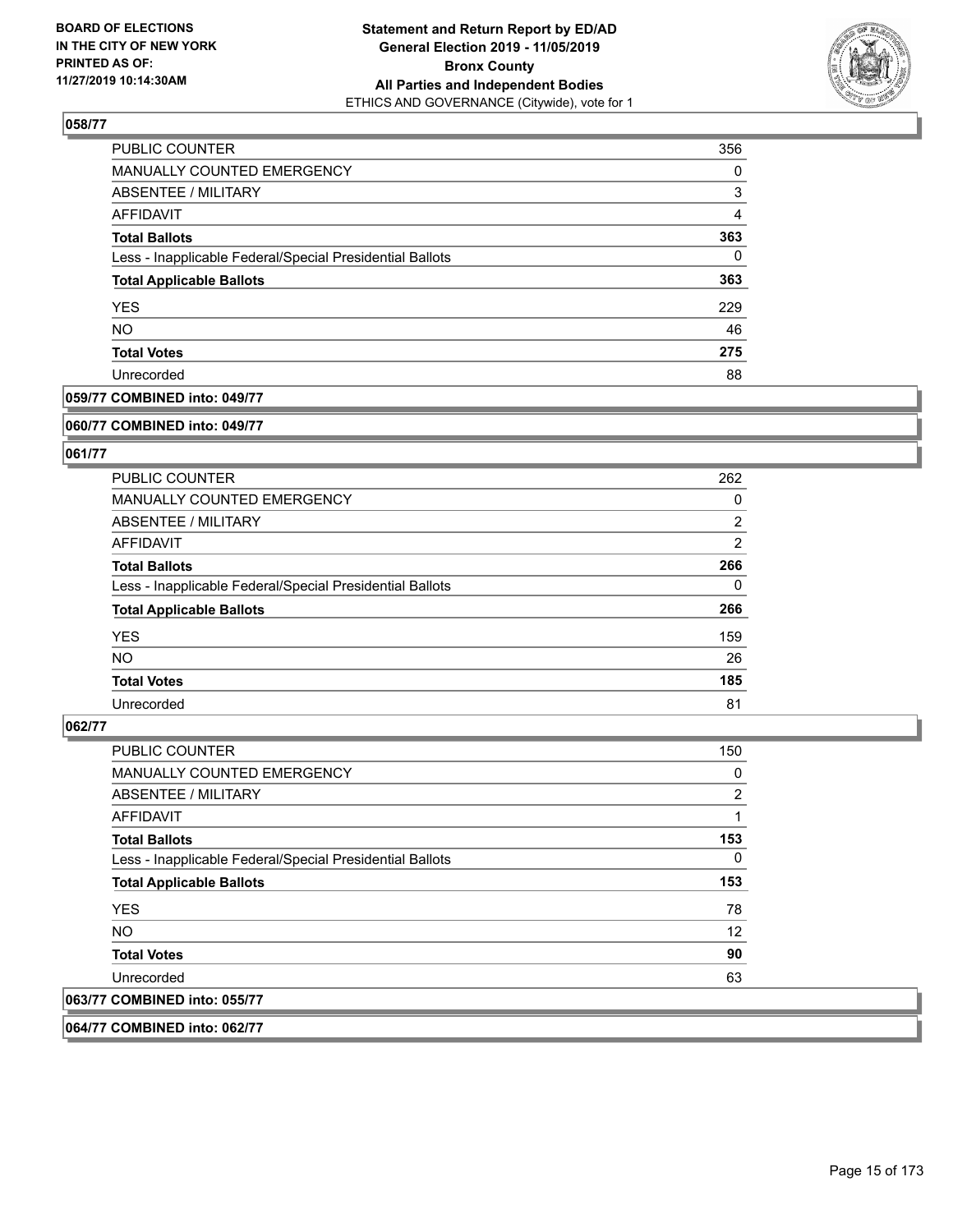

| PUBLIC COUNTER                                           | 110               |
|----------------------------------------------------------|-------------------|
| MANUALLY COUNTED EMERGENCY                               | $\mathbf{0}$      |
| ABSENTEE / MILITARY                                      | $\overline{4}$    |
| AFFIDAVIT                                                | $\overline{2}$    |
| Total Ballots                                            | 116               |
| Less - Inapplicable Federal/Special Presidential Ballots | $\Omega$          |
| <b>Total Applicable Ballots</b>                          | 116               |
| YES                                                      | 61                |
| NO.                                                      | $12 \overline{ }$ |
| <b>Total Votes</b>                                       | 73                |
| Unrecorded                                               | 43                |

## **066/77**

| PUBLIC COUNTER                                           | 214 |
|----------------------------------------------------------|-----|
| <b>MANUALLY COUNTED EMERGENCY</b>                        | 0   |
| ABSENTEE / MILITARY                                      | 2   |
| <b>AFFIDAVIT</b>                                         | 0   |
| <b>Total Ballots</b>                                     | 216 |
| Less - Inapplicable Federal/Special Presidential Ballots | 0   |
| <b>Total Applicable Ballots</b>                          | 216 |
| <b>YES</b>                                               | 142 |
| <b>NO</b>                                                | 30  |
| <b>Total Votes</b>                                       | 172 |
| Unrecorded                                               | 44  |

## **067/77 COMBINED into: 016/77**

**068/77** 

| <b>PUBLIC COUNTER</b>                                    | 106 |
|----------------------------------------------------------|-----|
| <b>MANUALLY COUNTED EMERGENCY</b>                        | 0   |
| ABSENTEE / MILITARY                                      |     |
| AFFIDAVIT                                                | 0   |
| <b>Total Ballots</b>                                     | 107 |
| Less - Inapplicable Federal/Special Presidential Ballots | 0   |
| <b>Total Applicable Ballots</b>                          | 107 |
| <b>YES</b>                                               | 55  |
| NO.                                                      | 17  |
| <b>Total Votes</b>                                       | 72  |
| Unrecorded                                               | 35  |
| 069/77 COMBINED into: 061/77                             |     |

**070/77 COMBINED into: 044/77**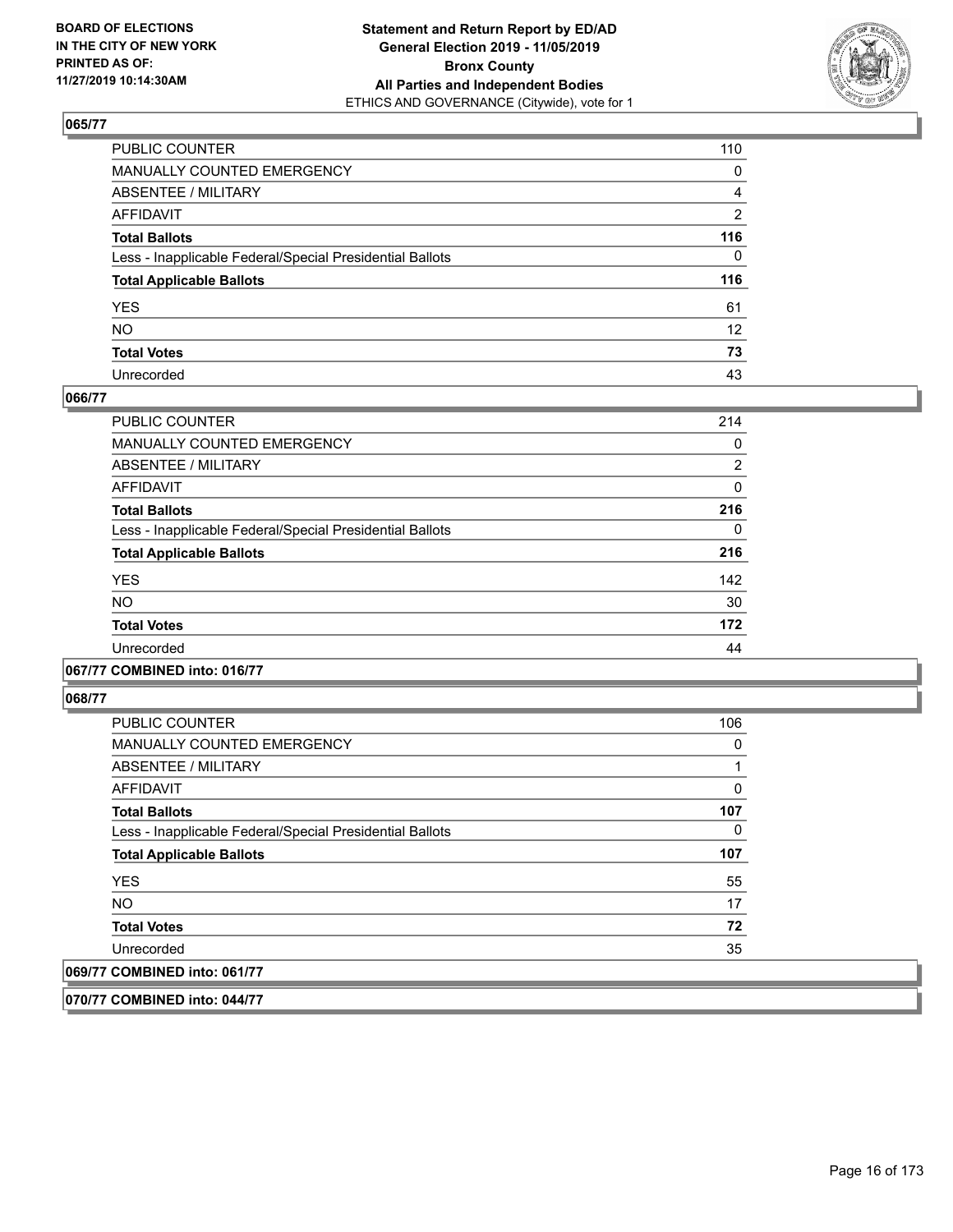

| <b>PUBLIC COUNTER</b>                                    | 201 |
|----------------------------------------------------------|-----|
| MANUALLY COUNTED EMERGENCY                               | 0   |
| <b>ABSENTEE / MILITARY</b>                               | 3   |
| AFFIDAVIT                                                | 3   |
| <b>Total Ballots</b>                                     | 207 |
| Less - Inapplicable Federal/Special Presidential Ballots | 0   |
| <b>Total Applicable Ballots</b>                          | 207 |
| <b>YES</b>                                               | 123 |
| <b>NO</b>                                                | 38  |
| <b>Total Votes</b>                                       | 161 |
| Unrecorded                                               | 46  |

#### **072/77 COMBINED into: 061/77**

**073/77 COMBINED into: 061/77**

**074/77 COMBINED into: 010/77**

**075/77 COMBINED into: 071/77**

## **076/77**

| <b>PUBLIC COUNTER</b>                                    | 152           |
|----------------------------------------------------------|---------------|
| <b>MANUALLY COUNTED EMERGENCY</b>                        | 0             |
| ABSENTEE / MILITARY                                      | $\mathcal{P}$ |
| AFFIDAVIT                                                |               |
| <b>Total Ballots</b>                                     | 155           |
| Less - Inapplicable Federal/Special Presidential Ballots | $\Omega$      |
| <b>Total Applicable Ballots</b>                          | 155           |
| <b>YES</b>                                               | 78            |
| <b>NO</b>                                                | 23            |
| <b>Total Votes</b>                                       | 101           |
| Unrecorded                                               | 54            |
|                                                          |               |

## **077/77 COMBINED into: 003/77**

**080/77 COMBINED into: 044/77 081/77 COMBINED into: 019/77**

| <b>PUBLIC COUNTER</b>                                    | 133            |
|----------------------------------------------------------|----------------|
| <b>MANUALLY COUNTED EMERGENCY</b>                        | 0              |
| ABSENTEE / MILITARY                                      | $\overline{2}$ |
| <b>AFFIDAVIT</b>                                         | 0              |
| <b>Total Ballots</b>                                     | 135            |
| Less - Inapplicable Federal/Special Presidential Ballots | 0              |
| <b>Total Applicable Ballots</b>                          | 135            |
| <b>YES</b>                                               | 59             |
| NO.                                                      | 11             |
| <b>Total Votes</b>                                       | 70             |
| Unrecorded                                               | 65             |
| 079/77 COMBINED into: 076/77                             |                |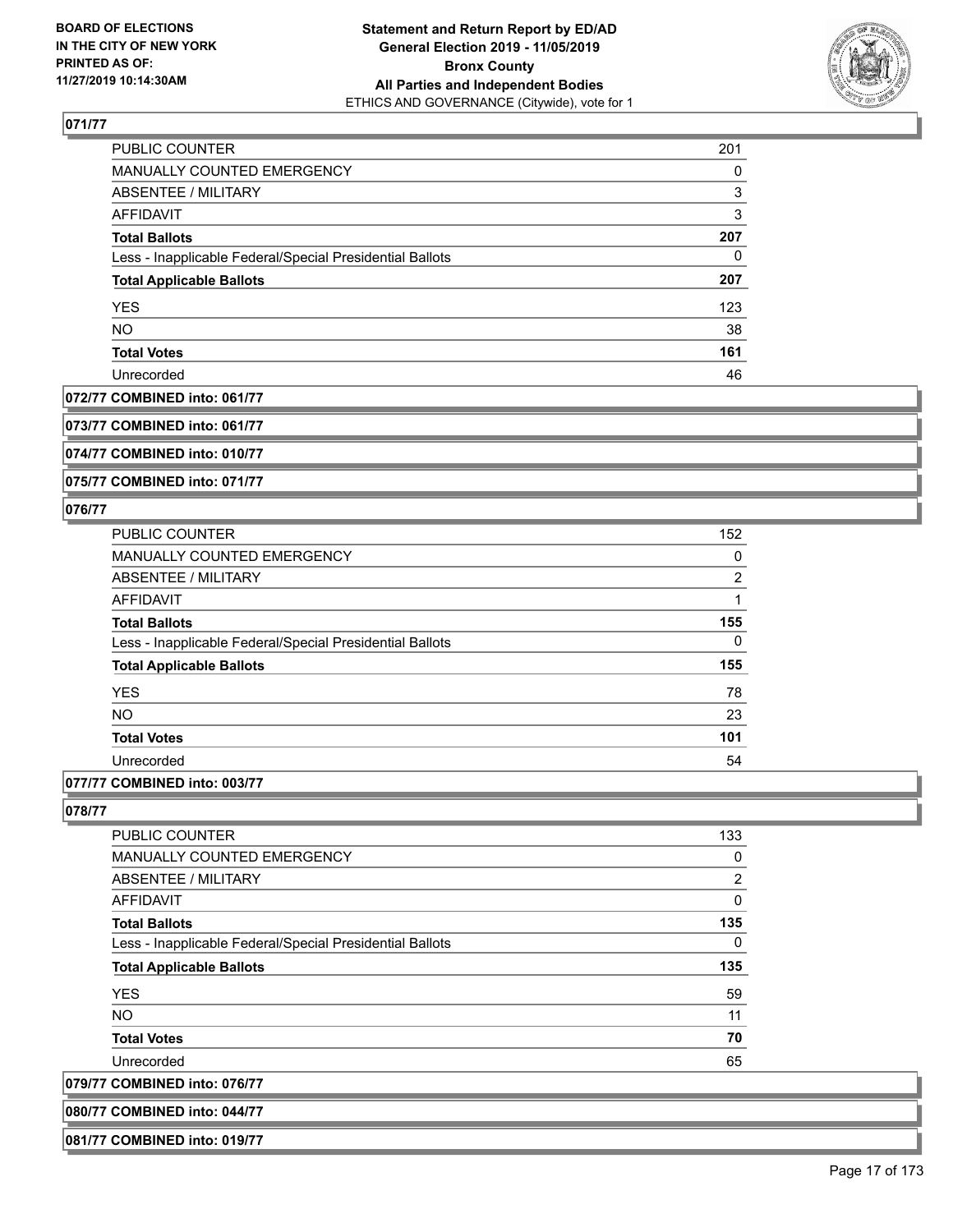

**082/77 COMBINED into: 048/77**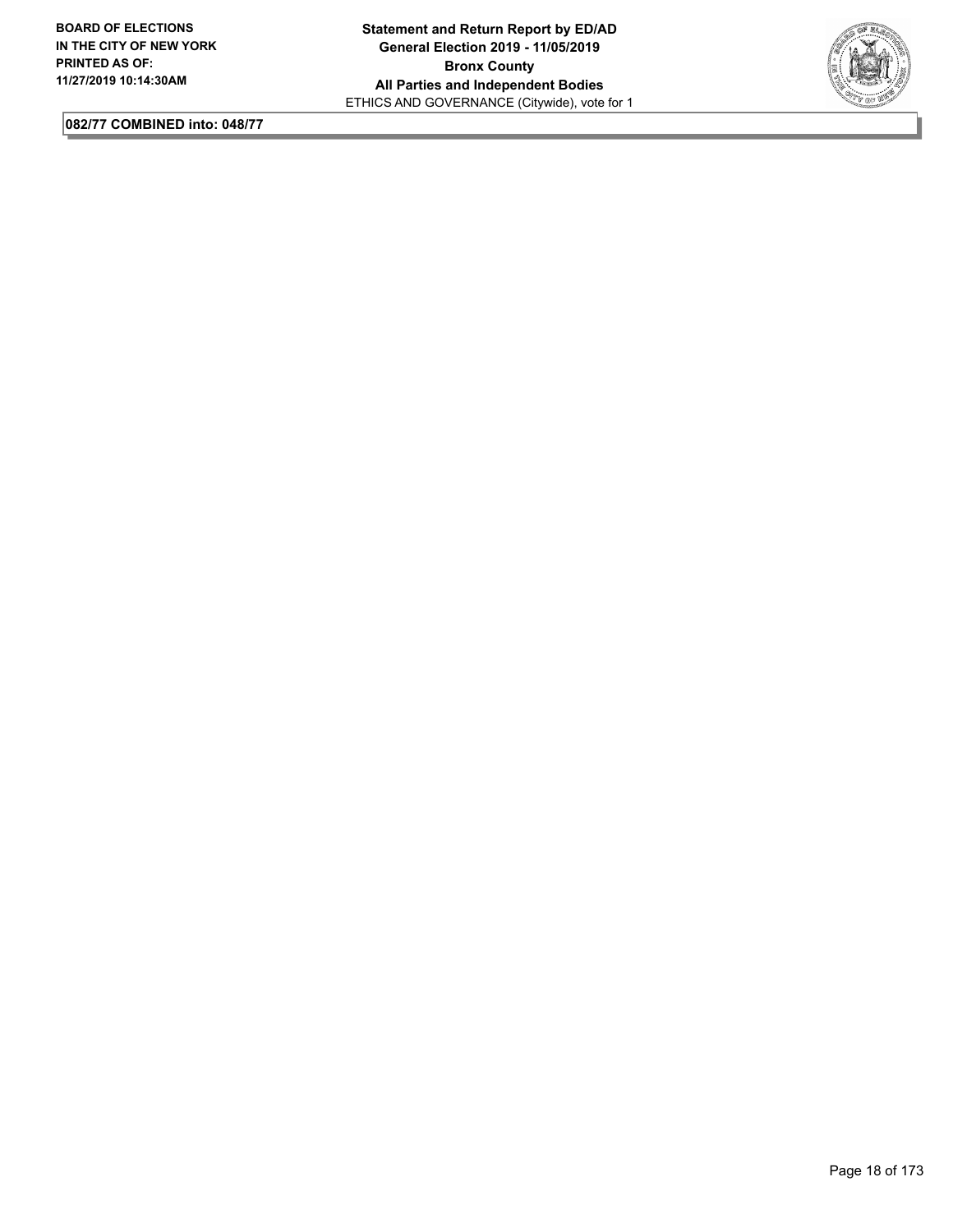

## **001/78 COMBINED into: 003/78**

| ۰.<br>۰.<br>۰, |  |
|----------------|--|
|----------------|--|

| PUBLIC COUNTER                                           | 175            |
|----------------------------------------------------------|----------------|
| MANUALLY COUNTED EMERGENCY                               | 0              |
| ABSENTEE / MILITARY                                      | 3              |
| AFFIDAVIT                                                | $\overline{2}$ |
| Total Ballots                                            | 180            |
| Less - Inapplicable Federal/Special Presidential Ballots | $\mathbf{0}$   |
| <b>Total Applicable Ballots</b>                          | 180            |
| YES                                                      | 124            |
| NO.                                                      | 16             |
| <b>Total Votes</b>                                       | 140            |
| Unrecorded                                               | 40             |

#### **003/78**

| PUBLIC COUNTER                                           | 210      |
|----------------------------------------------------------|----------|
| <b>MANUALLY COUNTED EMERGENCY</b>                        | 0        |
| ABSENTEE / MILITARY                                      | 3        |
| <b>AFFIDAVIT</b>                                         |          |
| <b>Total Ballots</b>                                     | 214      |
| Less - Inapplicable Federal/Special Presidential Ballots | $\Omega$ |
| <b>Total Applicable Ballots</b>                          | 214      |
| <b>YES</b>                                               | 116      |
| NO.                                                      | 24       |
| <b>Total Votes</b>                                       | 140      |
| Unrecorded                                               | 74       |
|                                                          |          |

# **004/78 COMBINED into: 006/78**

| <b>PUBLIC COUNTER</b>                                    | 200            |
|----------------------------------------------------------|----------------|
| <b>MANUALLY COUNTED EMERGENCY</b>                        | 0              |
| ABSENTEE / MILITARY                                      | 7              |
| AFFIDAVIT                                                | $\overline{2}$ |
| <b>Total Ballots</b>                                     | 209            |
| Less - Inapplicable Federal/Special Presidential Ballots | 0              |
| <b>Total Applicable Ballots</b>                          | 209            |
| <b>YES</b>                                               | 132            |
| <b>NO</b>                                                | 30             |
| <b>Total Votes</b>                                       | 162            |
| Unrecorded                                               | 47             |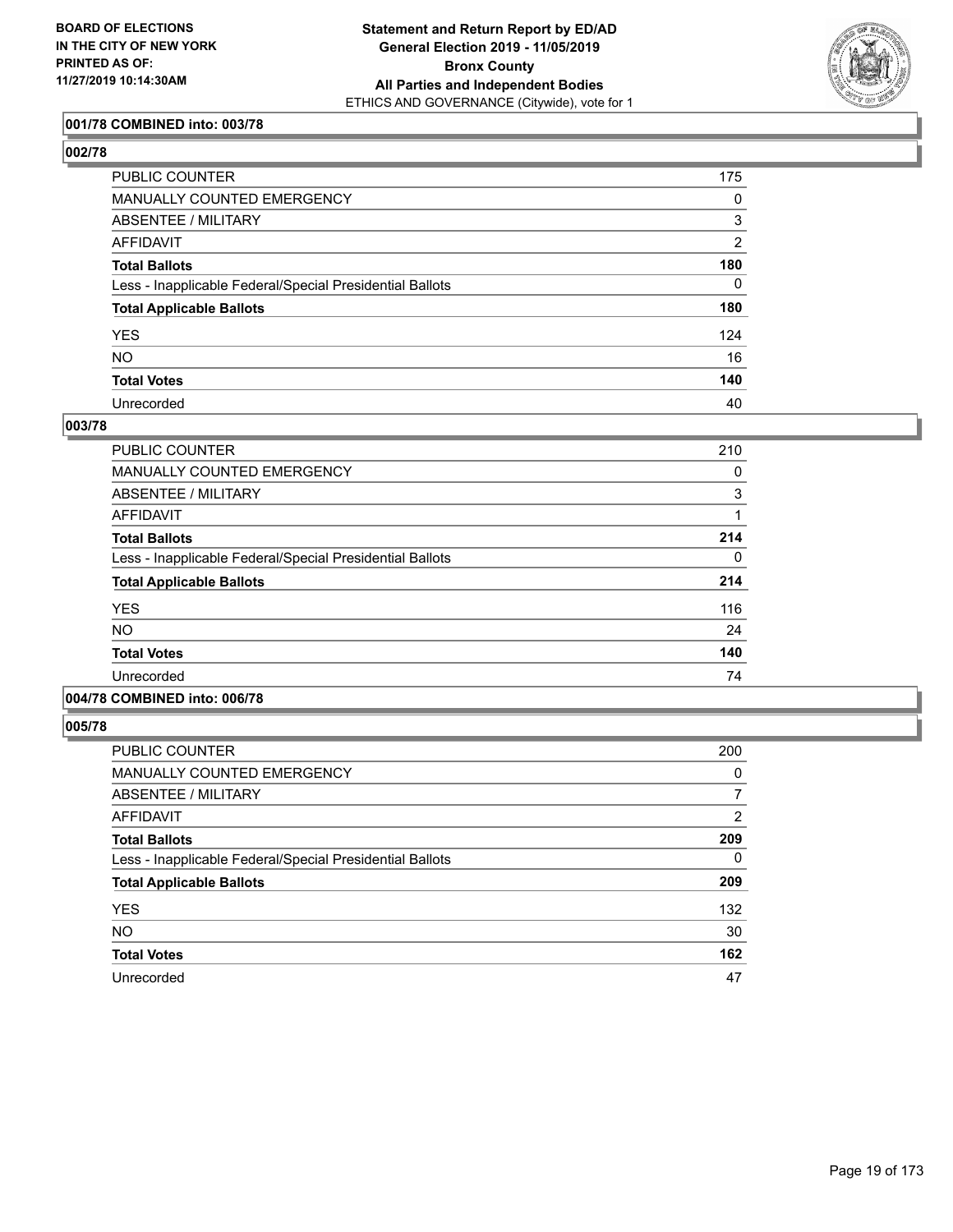

| PUBLIC COUNTER                                           | 212          |
|----------------------------------------------------------|--------------|
| MANUALLY COUNTED EMERGENCY                               | 0            |
| ABSENTEE / MILITARY                                      | 6            |
| AFFIDAVIT                                                | 17           |
| Total Ballots                                            | 235          |
| Less - Inapplicable Federal/Special Presidential Ballots | $\mathbf{0}$ |
| <b>Total Applicable Ballots</b>                          | 235          |
| YES                                                      | 141          |
| NO.                                                      | 48           |
| <b>Total Votes</b>                                       | 189          |
| Unrecorded                                               | 46           |

#### **007/78**

| <b>PUBLIC COUNTER</b>                                    | 115            |
|----------------------------------------------------------|----------------|
| <b>MANUALLY COUNTED EMERGENCY</b>                        | $\Omega$       |
| ABSENTEE / MILITARY                                      | $\overline{2}$ |
| AFFIDAVIT                                                |                |
| <b>Total Ballots</b>                                     | 118            |
| Less - Inapplicable Federal/Special Presidential Ballots | $\Omega$       |
| <b>Total Applicable Ballots</b>                          | 118            |
| <b>YES</b>                                               | 79             |
| <b>NO</b>                                                | 10             |
| <b>Total Votes</b>                                       | 89             |
| Unrecorded                                               | 29             |

| <b>PUBLIC COUNTER</b>                                    | 182 |
|----------------------------------------------------------|-----|
| <b>MANUALLY COUNTED EMERGENCY</b>                        | 0   |
| ABSENTEE / MILITARY                                      | 6   |
| AFFIDAVIT                                                | 9   |
| <b>Total Ballots</b>                                     | 197 |
| Less - Inapplicable Federal/Special Presidential Ballots | 0   |
| <b>Total Applicable Ballots</b>                          | 197 |
| <b>YES</b>                                               | 128 |
| <b>NO</b>                                                | 27  |
| <b>Total Votes</b>                                       | 155 |
| Unrecorded                                               | 42  |
| 009/78 COMBINED into: 007/78                             |     |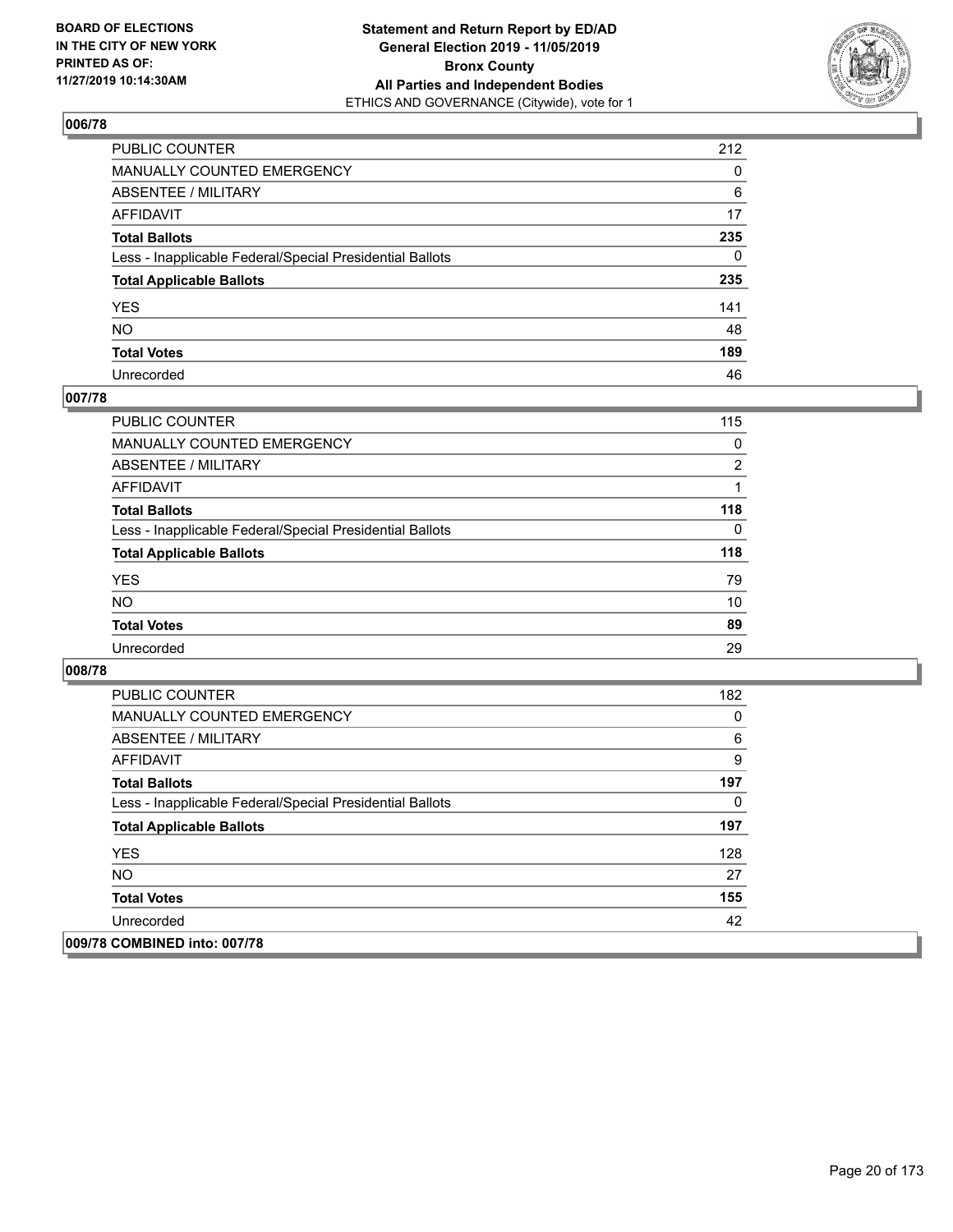

| PUBLIC COUNTER                                           | 168 |
|----------------------------------------------------------|-----|
| <b>MANUALLY COUNTED EMERGENCY</b>                        | 0   |
| <b>ABSENTEE / MILITARY</b>                               | 5   |
| AFFIDAVIT                                                | 4   |
| <b>Total Ballots</b>                                     | 177 |
| Less - Inapplicable Federal/Special Presidential Ballots | 0   |
| <b>Total Applicable Ballots</b>                          | 177 |
| <b>YES</b>                                               | 116 |
| <b>NO</b>                                                | 25  |
| <b>Total Votes</b>                                       | 141 |
| Unrecorded                                               | 36  |

# **011/78 COMBINED into: 010/78**

#### **012/78**

| PUBLIC COUNTER                                           | 150      |
|----------------------------------------------------------|----------|
| MANUALLY COUNTED EMERGENCY                               | 0        |
| ABSENTEE / MILITARY                                      | 7        |
| AFFIDAVIT                                                |          |
| <b>Total Ballots</b>                                     | 158      |
| Less - Inapplicable Federal/Special Presidential Ballots | $\Omega$ |
| <b>Total Applicable Ballots</b>                          | 158      |
| <b>YES</b>                                               | 89       |
| <b>NO</b>                                                | 25       |
| <b>Total Votes</b>                                       | 114      |
| Unrecorded                                               | 44       |

| <b>PUBLIC COUNTER</b>                                    | 161      |
|----------------------------------------------------------|----------|
| MANUALLY COUNTED EMERGENCY                               | $\Omega$ |
| ABSENTEE / MILITARY                                      |          |
| AFFIDAVIT                                                | 2        |
| <b>Total Ballots</b>                                     | 164      |
| Less - Inapplicable Federal/Special Presidential Ballots | $\Omega$ |
| <b>Total Applicable Ballots</b>                          | 164      |
| <b>YES</b>                                               | 87       |
| <b>NO</b>                                                | 25       |
| <b>Total Votes</b>                                       | $112$    |
| Unrecorded                                               | 52       |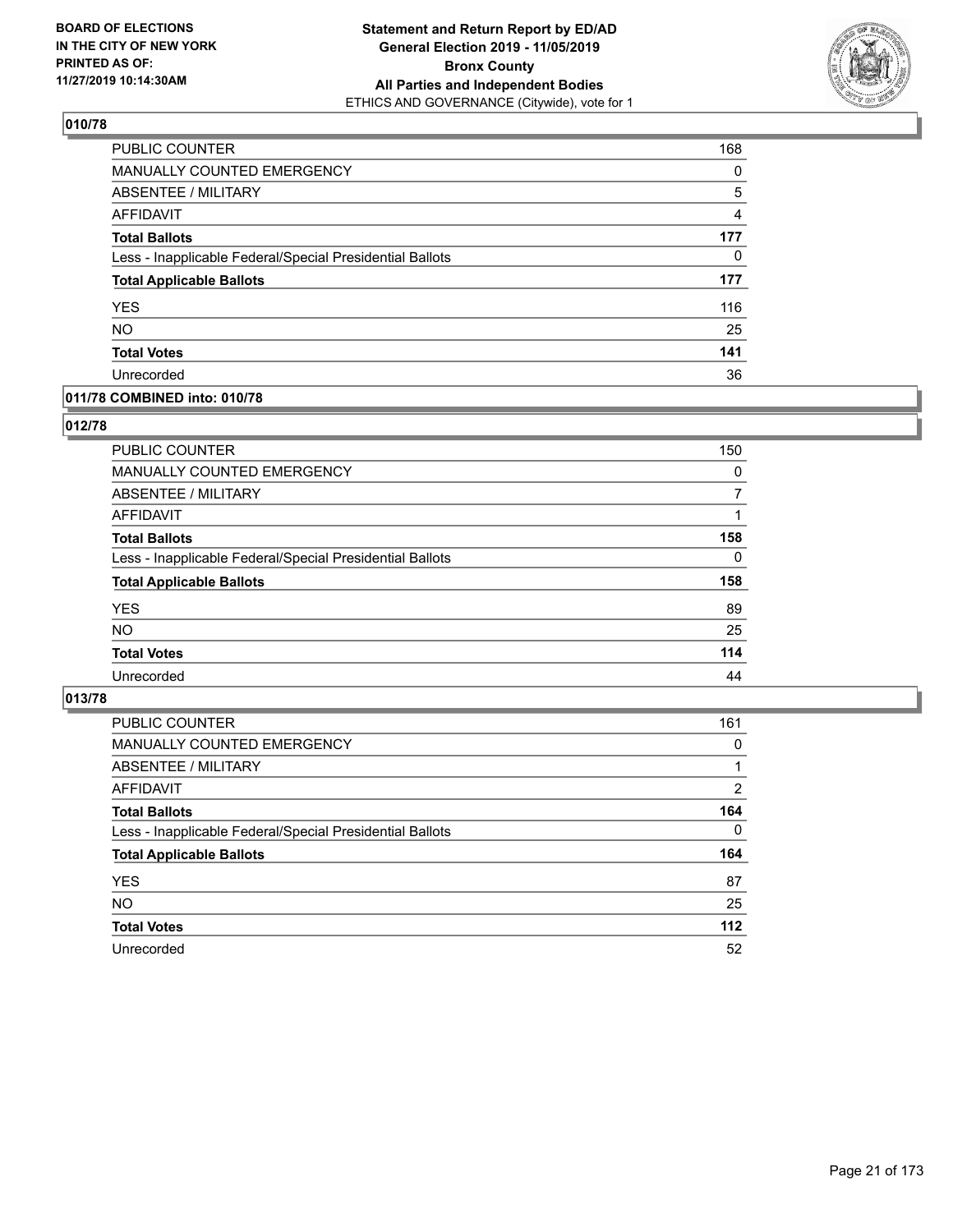

| PUBLIC COUNTER                                           | 134          |
|----------------------------------------------------------|--------------|
| MANUALLY COUNTED EMERGENCY                               | $\mathbf{0}$ |
| ABSENTEE / MILITARY                                      |              |
| AFFIDAVIT                                                | 2            |
| Total Ballots                                            | 137          |
| Less - Inapplicable Federal/Special Presidential Ballots | $\Omega$     |
| <b>Total Applicable Ballots</b>                          | 137          |
| YES                                                      | 65           |
| NO.                                                      | 13           |
| <b>Total Votes</b>                                       | 78           |
| Unrecorded                                               | 59           |

#### **015/78**

| <b>PUBLIC COUNTER</b>                                    | 97               |
|----------------------------------------------------------|------------------|
| MANUALLY COUNTED EMERGENCY                               | 0                |
| ABSENTEE / MILITARY                                      | 5                |
| AFFIDAVIT                                                | $\Omega$         |
| <b>Total Ballots</b>                                     | 102 <sub>2</sub> |
| Less - Inapplicable Federal/Special Presidential Ballots | $\Omega$         |
| <b>Total Applicable Ballots</b>                          | 102              |
| <b>YES</b>                                               | 57               |
| <b>NO</b>                                                | 15               |
| <b>Total Votes</b>                                       | 72               |
| Unrecorded                                               | 30               |

| <b>PUBLIC COUNTER</b>                                    | 204 |
|----------------------------------------------------------|-----|
| <b>MANUALLY COUNTED EMERGENCY</b>                        | 0   |
| ABSENTEE / MILITARY                                      | 8   |
| AFFIDAVIT                                                | 6   |
| <b>Total Ballots</b>                                     | 218 |
| Less - Inapplicable Federal/Special Presidential Ballots | 0   |
| <b>Total Applicable Ballots</b>                          | 218 |
| <b>YES</b>                                               | 151 |
| <b>NO</b>                                                | 27  |
| <b>Total Votes</b>                                       | 178 |
| Unrecorded                                               | 40  |
| 017/78 COMBINED into: 012/78                             |     |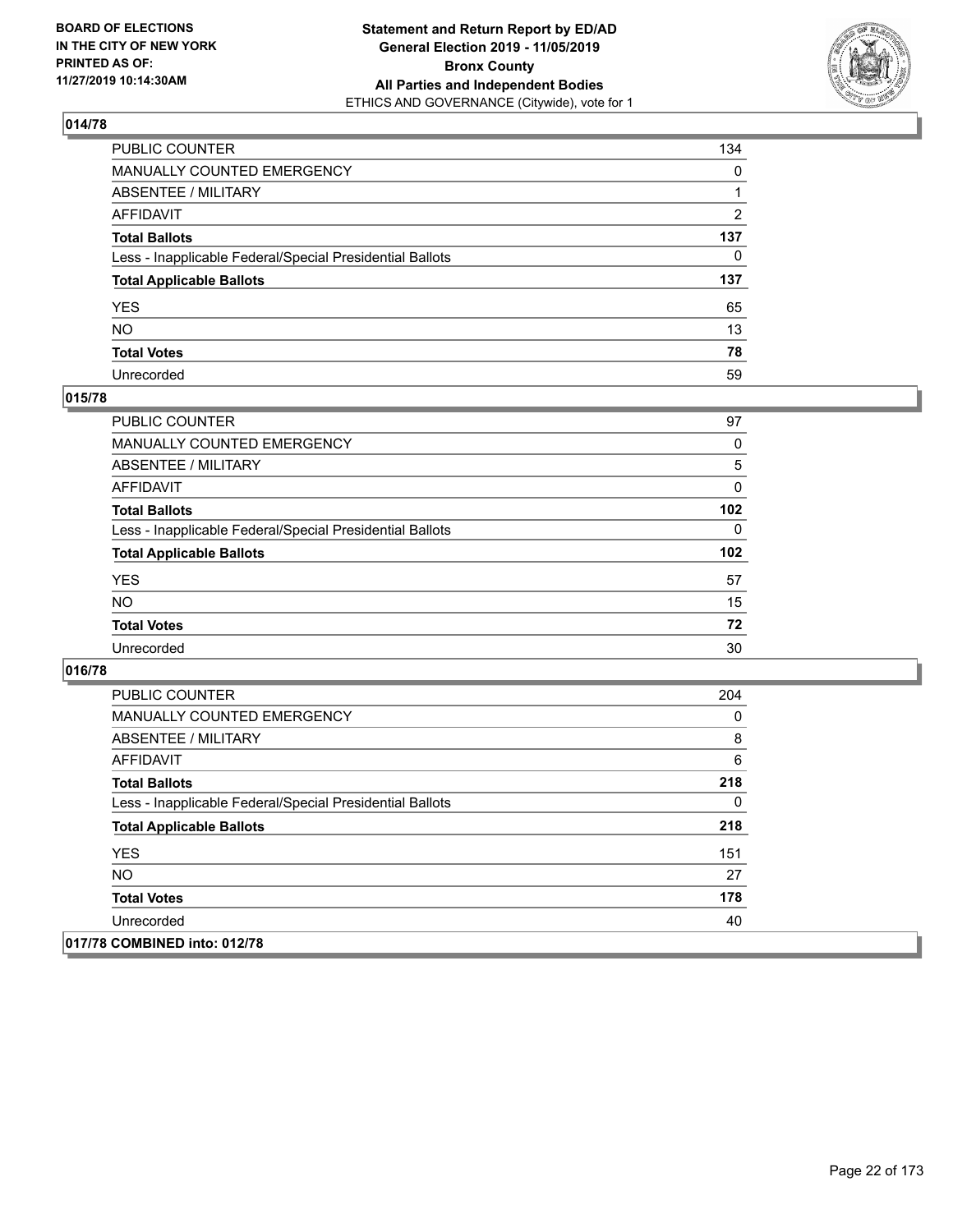

| PUBLIC COUNTER                                           | 155          |
|----------------------------------------------------------|--------------|
| MANUALLY COUNTED EMERGENCY                               | $\mathbf{0}$ |
| ABSENTEE / MILITARY                                      |              |
| AFFIDAVIT                                                | 10           |
| Total Ballots                                            | 166          |
| Less - Inapplicable Federal/Special Presidential Ballots | $\mathbf{0}$ |
| <b>Total Applicable Ballots</b>                          | 166          |
| YES                                                      | 79           |
| NO.                                                      | 30           |
| <b>Total Votes</b>                                       | 109          |
| Unrecorded                                               | 57           |

#### **019/78**

| <b>PUBLIC COUNTER</b>                                    | 120      |
|----------------------------------------------------------|----------|
| MANUALLY COUNTED EMERGENCY                               | 0        |
| ABSENTEE / MILITARY                                      | 4        |
| AFFIDAVIT                                                | 2        |
| <b>Total Ballots</b>                                     | 126      |
| Less - Inapplicable Federal/Special Presidential Ballots | $\Omega$ |
| <b>Total Applicable Ballots</b>                          | 126      |
| <b>YES</b>                                               | 57       |
| <b>NO</b>                                                | 16       |
| <b>Total Votes</b>                                       | 73       |
| Unrecorded                                               | 53       |

**020/78** 

| <b>PUBLIC COUNTER</b>                                    | 120 |
|----------------------------------------------------------|-----|
| <b>MANUALLY COUNTED EMERGENCY</b>                        | 0   |
| ABSENTEE / MILITARY                                      | 5   |
| AFFIDAVIT                                                | 0   |
| <b>Total Ballots</b>                                     | 125 |
| Less - Inapplicable Federal/Special Presidential Ballots | 0   |
| <b>Total Applicable Ballots</b>                          | 125 |
| <b>YES</b>                                               | 68  |
| NO.                                                      | 13  |
| <b>Total Votes</b>                                       | 81  |
| Unrecorded                                               | 44  |
| 021/78 COMBINED into: 015/78                             |     |

**022/78 COMBINED into: 013/78**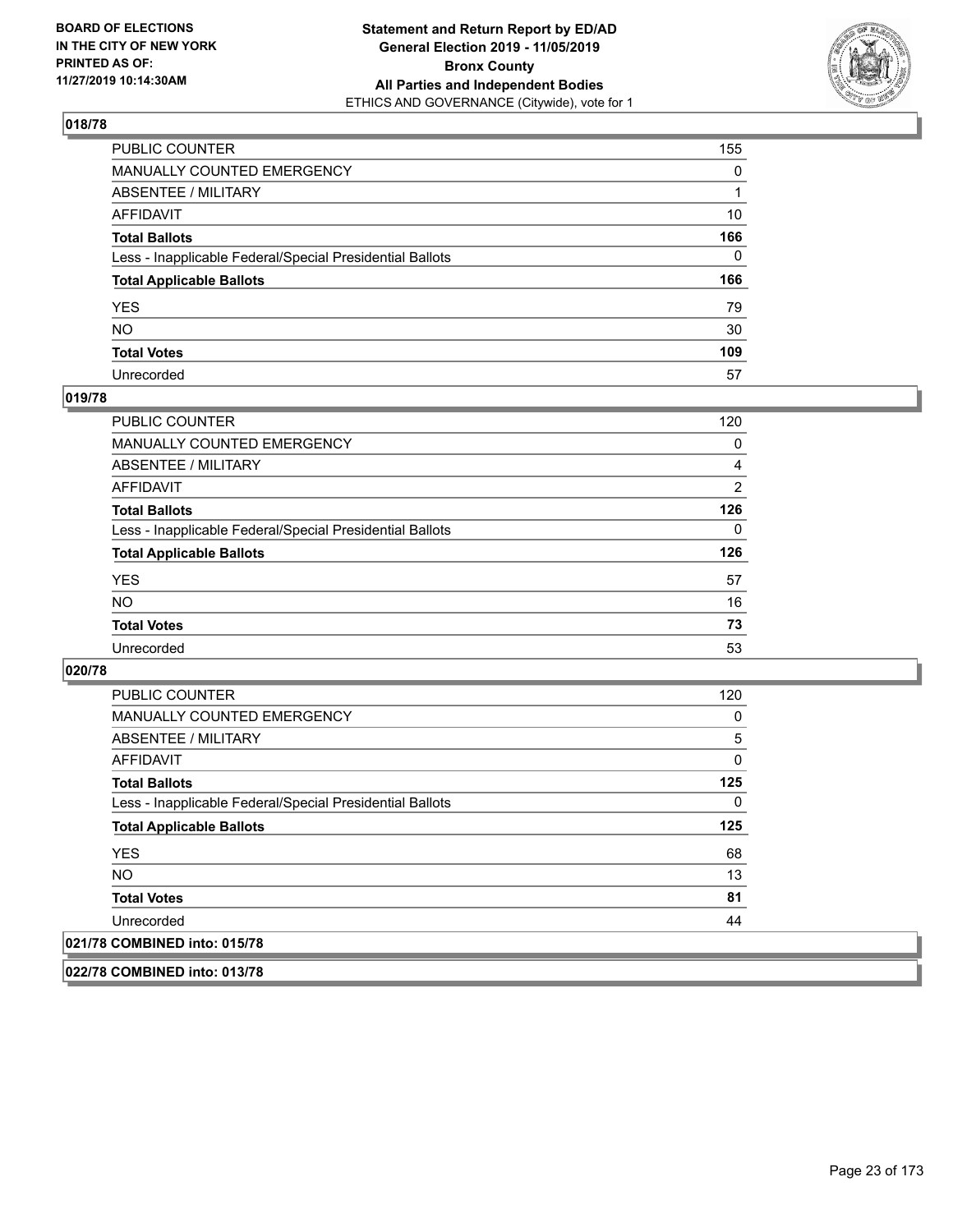

| PUBLIC COUNTER                                           | 94           |
|----------------------------------------------------------|--------------|
| MANUALLY COUNTED EMERGENCY                               | $\mathbf{0}$ |
| ABSENTEE / MILITARY                                      | 3            |
| AFFIDAVIT                                                |              |
| Total Ballots                                            | 98           |
| Less - Inapplicable Federal/Special Presidential Ballots | $\mathbf{0}$ |
| <b>Total Applicable Ballots</b>                          | 98           |
| YES                                                      | 59           |
| NO.                                                      | 11           |
| <b>Total Votes</b>                                       | 70           |
| Unrecorded                                               | 28           |

#### **024/78**

| <b>PUBLIC COUNTER</b>                                    | 120      |
|----------------------------------------------------------|----------|
| <b>MANUALLY COUNTED EMERGENCY</b>                        | 0        |
| ABSENTEE / MILITARY                                      |          |
| AFFIDAVIT                                                |          |
| <b>Total Ballots</b>                                     | 122      |
| Less - Inapplicable Federal/Special Presidential Ballots | $\Omega$ |
| <b>Total Applicable Ballots</b>                          | 122      |
| <b>YES</b>                                               | 65       |
| <b>NO</b>                                                | 15       |
| <b>Total Votes</b>                                       | 80       |
| Unrecorded                                               | 42       |
|                                                          |          |

**025/78 COMBINED into: 020/78**

#### **026/78 COMBINED into: 027/78**

| <b>PUBLIC COUNTER</b>                                    | 183 |
|----------------------------------------------------------|-----|
| <b>MANUALLY COUNTED EMERGENCY</b>                        | 0   |
| ABSENTEE / MILITARY                                      | 3   |
| AFFIDAVIT                                                | 0   |
| <b>Total Ballots</b>                                     | 186 |
| Less - Inapplicable Federal/Special Presidential Ballots | 0   |
| <b>Total Applicable Ballots</b>                          | 186 |
| <b>YES</b>                                               | 134 |
| NO.                                                      | 26  |
| <b>Total Votes</b>                                       | 160 |
| Unrecorded                                               | 26  |
| 028/78 COMBINED into: 016/78                             |     |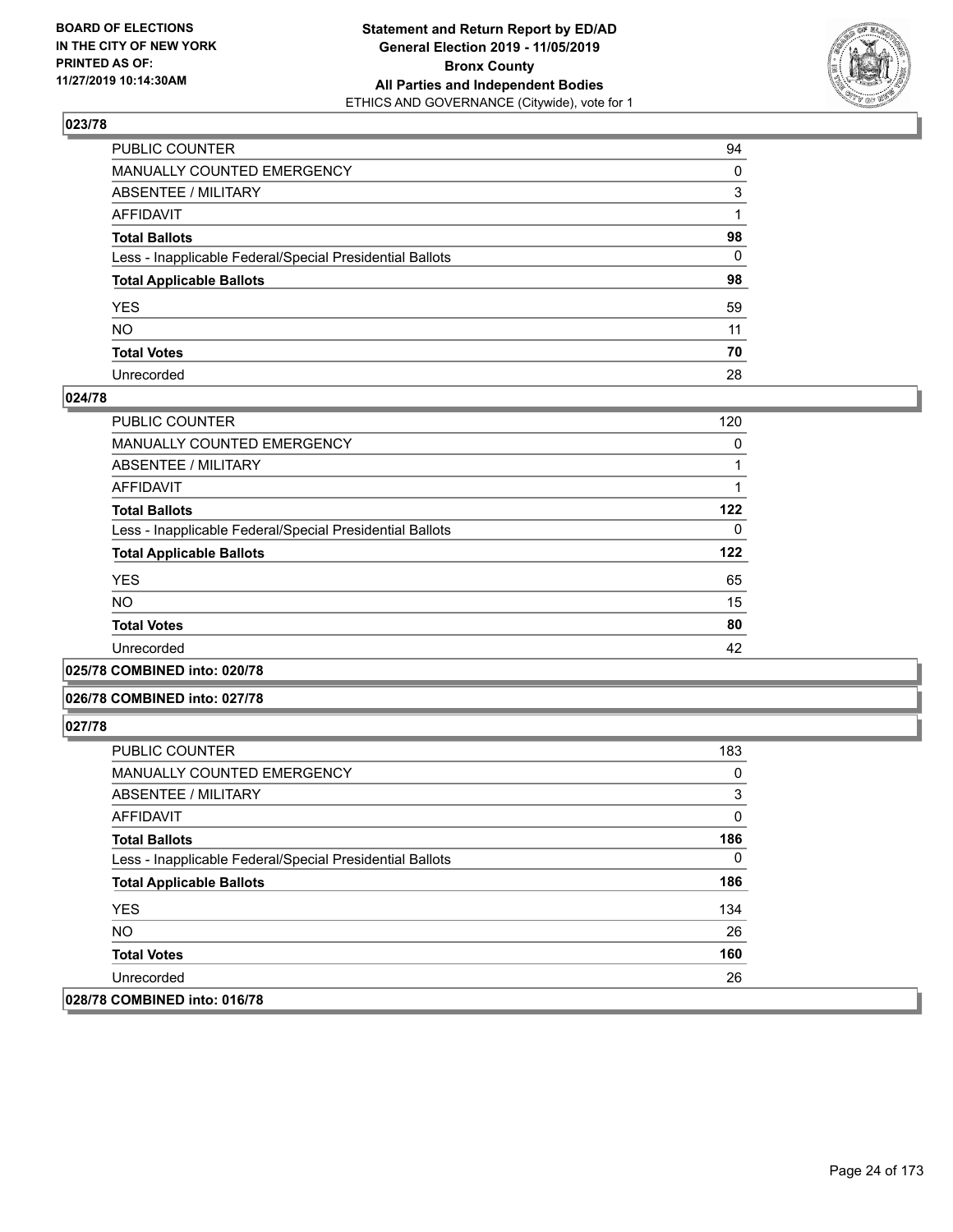

| PUBLIC COUNTER                                           | 151      |
|----------------------------------------------------------|----------|
| <b>MANUALLY COUNTED EMERGENCY</b>                        | 0        |
| ABSENTEE / MILITARY                                      | 4        |
| <b>AFFIDAVIT</b>                                         | 1        |
| <b>Total Ballots</b>                                     | 156      |
| Less - Inapplicable Federal/Special Presidential Ballots | $\Omega$ |
| <b>Total Applicable Ballots</b>                          | 156      |
| <b>YES</b>                                               | 95       |
| <b>NO</b>                                                | 18       |
| <b>Total Votes</b>                                       | 113      |
| Unrecorded                                               | 43       |

#### **030/78 COMBINED into: 029/78**

#### **031/78**

| <b>PUBLIC COUNTER</b>                                    | 210 |
|----------------------------------------------------------|-----|
| MANUALLY COUNTED EMERGENCY                               | 0   |
| ABSENTEE / MILITARY                                      | 4   |
| AFFIDAVIT                                                | 4   |
| <b>Total Ballots</b>                                     | 218 |
| Less - Inapplicable Federal/Special Presidential Ballots | 0   |
| <b>Total Applicable Ballots</b>                          | 218 |
| <b>YES</b>                                               | 119 |
| <b>NO</b>                                                | 45  |
| <b>Total Votes</b>                                       | 164 |
| Unrecorded                                               | 54  |

# **032/78 COMBINED into: 031/78**

| <b>PUBLIC COUNTER</b>                                    | 235            |
|----------------------------------------------------------|----------------|
| MANUALLY COUNTED EMERGENCY                               | 0              |
| ABSENTEE / MILITARY                                      | $\overline{4}$ |
| AFFIDAVIT                                                | $\overline{2}$ |
| <b>Total Ballots</b>                                     | 241            |
| Less - Inapplicable Federal/Special Presidential Ballots | 0              |
| <b>Total Applicable Ballots</b>                          | 241            |
| <b>YES</b>                                               | 166            |
| <b>NO</b>                                                | 46             |
| <b>Total Votes</b>                                       | 212            |
| Unrecorded                                               | 29             |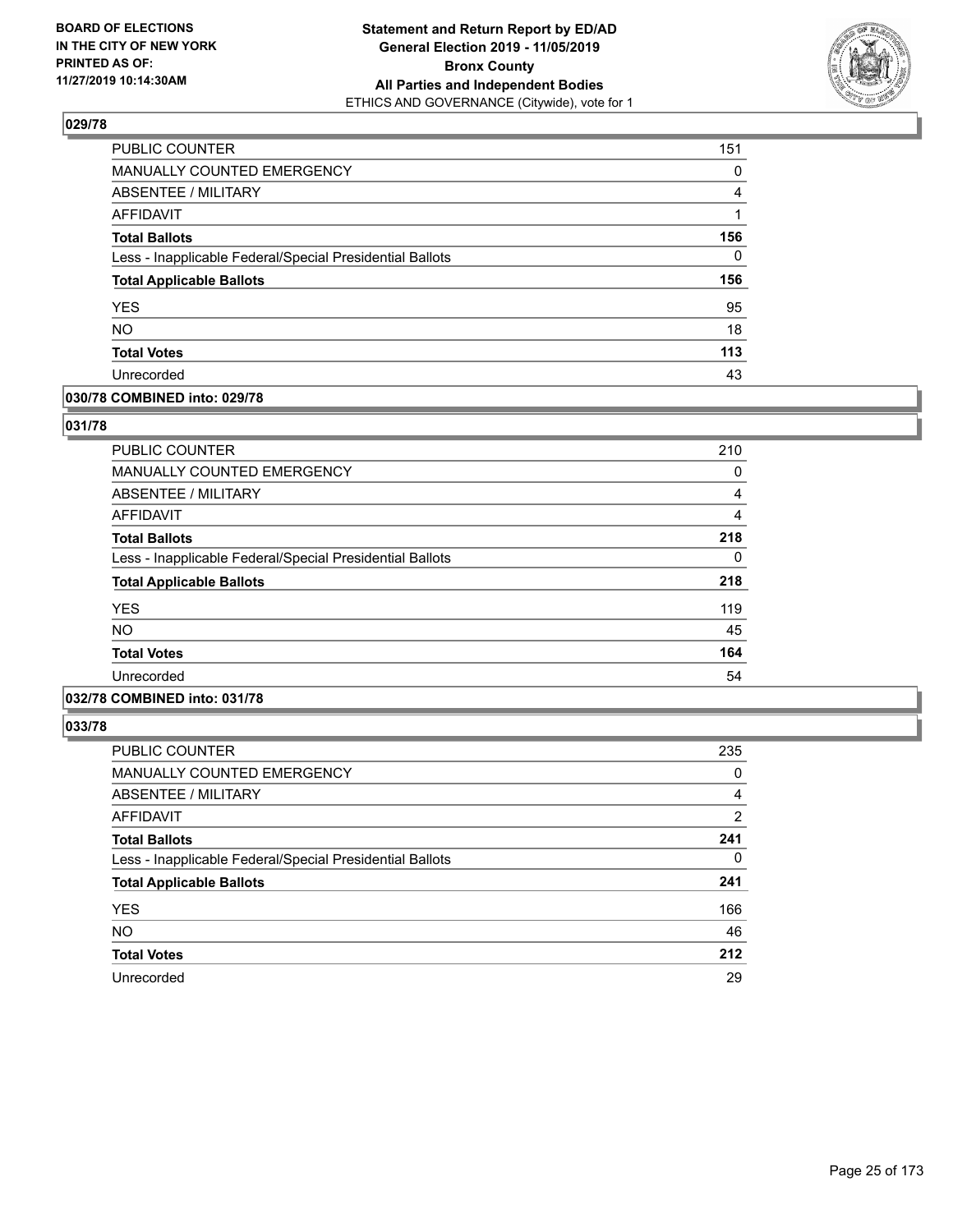

| PUBLIC COUNTER                                           | 180      |
|----------------------------------------------------------|----------|
| MANUALLY COUNTED EMERGENCY                               | $\Omega$ |
| <b>ABSENTEE / MILITARY</b>                               | 8        |
| AFFIDAVIT                                                |          |
| <b>Total Ballots</b>                                     | 189      |
| Less - Inapplicable Federal/Special Presidential Ballots | $\Omega$ |
| <b>Total Applicable Ballots</b>                          | 189      |
| <b>YES</b>                                               | 104      |
| <b>NO</b>                                                | 32       |
| <b>Total Votes</b>                                       | 136      |
| Unrecorded                                               | 53       |

#### **035/78 COMBINED into: 016/78**

#### **036/78**

| PUBLIC COUNTER                                           | 86       |
|----------------------------------------------------------|----------|
| MANUALLY COUNTED EMERGENCY                               | 0        |
| ABSENTEE / MILITARY                                      | 0        |
| AFFIDAVIT                                                | 4        |
| <b>Total Ballots</b>                                     | 90       |
| Less - Inapplicable Federal/Special Presidential Ballots | $\Omega$ |
| <b>Total Applicable Ballots</b>                          | 90       |
| <b>YES</b>                                               | 57       |
| <b>NO</b>                                                | 17       |
| <b>Total Votes</b>                                       | 74       |
| Unrecorded                                               | 16       |

| <b>PUBLIC COUNTER</b>                                    | 140      |
|----------------------------------------------------------|----------|
| MANUALLY COUNTED EMERGENCY                               | 0        |
| ABSENTEE / MILITARY                                      | 9        |
| AFFIDAVIT                                                | $\Omega$ |
| <b>Total Ballots</b>                                     | 149      |
| Less - Inapplicable Federal/Special Presidential Ballots | $\Omega$ |
| <b>Total Applicable Ballots</b>                          | 149      |
| <b>YES</b>                                               | 94       |
| <b>NO</b>                                                | 21       |
| <b>Total Votes</b>                                       | 115      |
| Unrecorded                                               | 34       |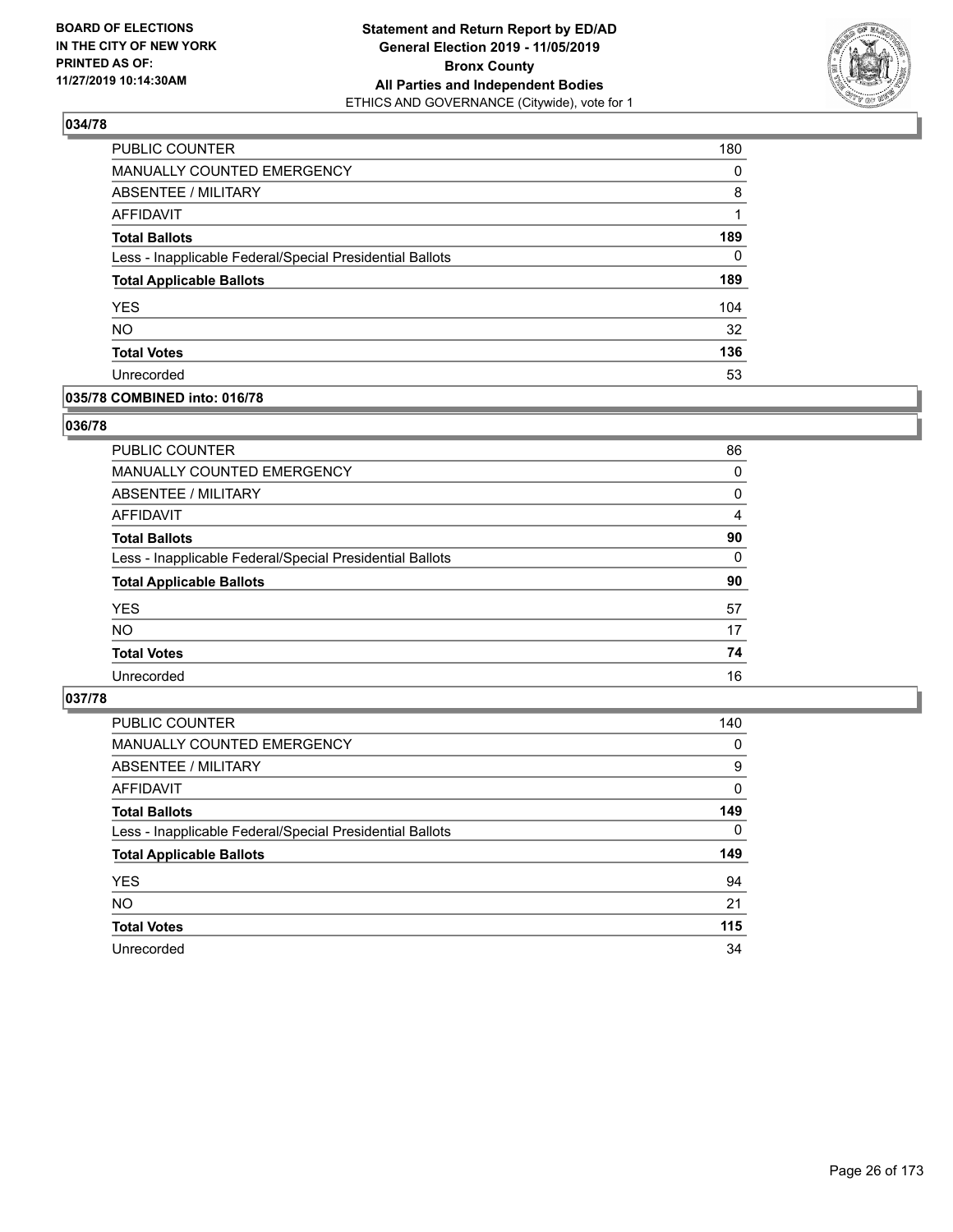

| PUBLIC COUNTER                                           | 132            |
|----------------------------------------------------------|----------------|
| MANUALLY COUNTED EMERGENCY                               | 0              |
| ABSENTEE / MILITARY                                      | 4              |
| AFFIDAVIT                                                | $\overline{2}$ |
| <b>Total Ballots</b>                                     | 138            |
| Less - Inapplicable Federal/Special Presidential Ballots | $\Omega$       |
| <b>Total Applicable Ballots</b>                          | 138            |
| <b>YES</b>                                               | 71             |
| <b>NO</b>                                                | 39             |
| <b>Total Votes</b>                                       | 110            |
| Unrecorded                                               | 28             |

## **039/78 COMBINED into: 037/78**

#### **040/78**

| PUBLIC COUNTER                                           | 249      |
|----------------------------------------------------------|----------|
| <b>MANUALLY COUNTED EMERGENCY</b>                        | 0        |
| ABSENTEE / MILITARY                                      | 4        |
| AFFIDAVIT                                                |          |
| <b>Total Ballots</b>                                     | 254      |
| Less - Inapplicable Federal/Special Presidential Ballots | $\Omega$ |
| <b>Total Applicable Ballots</b>                          | 254      |
| <b>YES</b>                                               | 171      |
| <b>NO</b>                                                | 36       |
| <b>Total Votes</b>                                       | 207      |
| Unrecorded                                               | 47       |

| PUBLIC COUNTER                                           | 183 |
|----------------------------------------------------------|-----|
| <b>MANUALLY COUNTED EMERGENCY</b>                        | 0   |
| ABSENTEE / MILITARY                                      | 5   |
| AFFIDAVIT                                                |     |
| <b>Total Ballots</b>                                     | 189 |
| Less - Inapplicable Federal/Special Presidential Ballots | 0   |
| <b>Total Applicable Ballots</b>                          | 189 |
| <b>YES</b>                                               | 103 |
| NO.                                                      | 47  |
| <b>Total Votes</b>                                       | 150 |
| Unrecorded                                               | 39  |
| 042/78 COMBINED into: 008/78                             |     |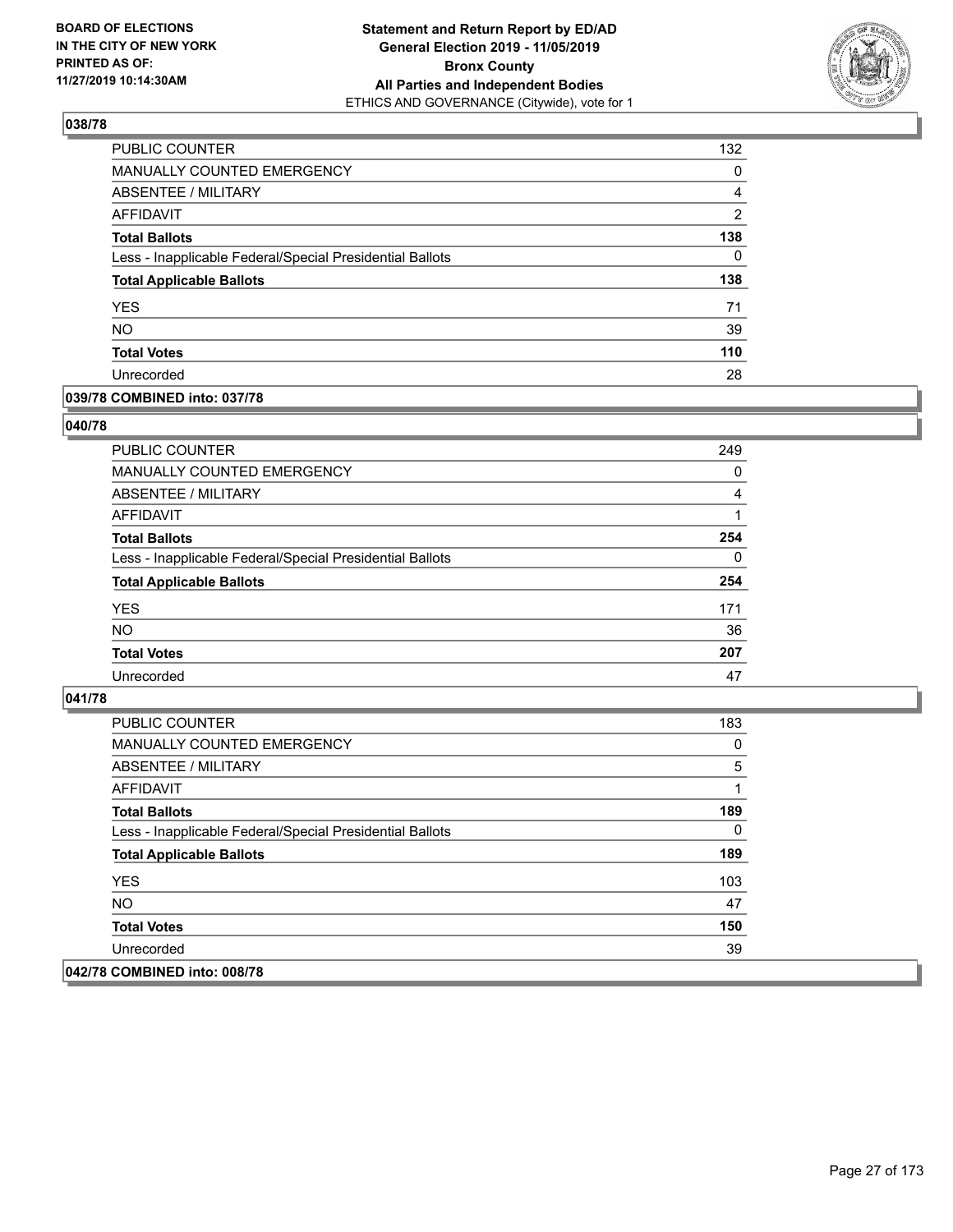

| PUBLIC COUNTER                                           | 173          |
|----------------------------------------------------------|--------------|
| MANUALLY COUNTED EMERGENCY                               | $\mathbf{0}$ |
| ABSENTEE / MILITARY                                      | 2            |
| AFFIDAVIT                                                | 10           |
| Total Ballots                                            | 185          |
| Less - Inapplicable Federal/Special Presidential Ballots | $\Omega$     |
| <b>Total Applicable Ballots</b>                          | 185          |
| YES                                                      | 97           |
| NO.                                                      | 24           |
| <b>Total Votes</b>                                       | 121          |
| Unrecorded                                               | 64           |

#### **044/78**

| PUBLIC COUNTER                                           | 179 |
|----------------------------------------------------------|-----|
| <b>MANUALLY COUNTED EMERGENCY</b>                        | 0   |
| ABSENTEE / MILITARY                                      | 3   |
| AFFIDAVIT                                                |     |
| <b>Total Ballots</b>                                     | 183 |
| Less - Inapplicable Federal/Special Presidential Ballots | 0   |
| <b>Total Applicable Ballots</b>                          | 183 |
| <b>YES</b>                                               | 98  |
| <b>NO</b>                                                | 20  |
| <b>Total Votes</b>                                       | 118 |
| Unrecorded                                               | 65  |
|                                                          |     |

**045/78 COMBINED into: 044/78**

#### **046/78 COMBINED into: 043/78**

| <b>PUBLIC COUNTER</b>                                    | 138      |
|----------------------------------------------------------|----------|
| <b>MANUALLY COUNTED EMERGENCY</b>                        | 0        |
| ABSENTEE / MILITARY                                      | 5        |
| <b>AFFIDAVIT</b>                                         | 8        |
| <b>Total Ballots</b>                                     | 151      |
| Less - Inapplicable Federal/Special Presidential Ballots | $\Omega$ |
| <b>Total Applicable Ballots</b>                          | 151      |
| <b>YES</b>                                               | 94       |
| <b>NO</b>                                                | 23       |
| <b>Total Votes</b>                                       | 117      |
| Unrecorded                                               | 34       |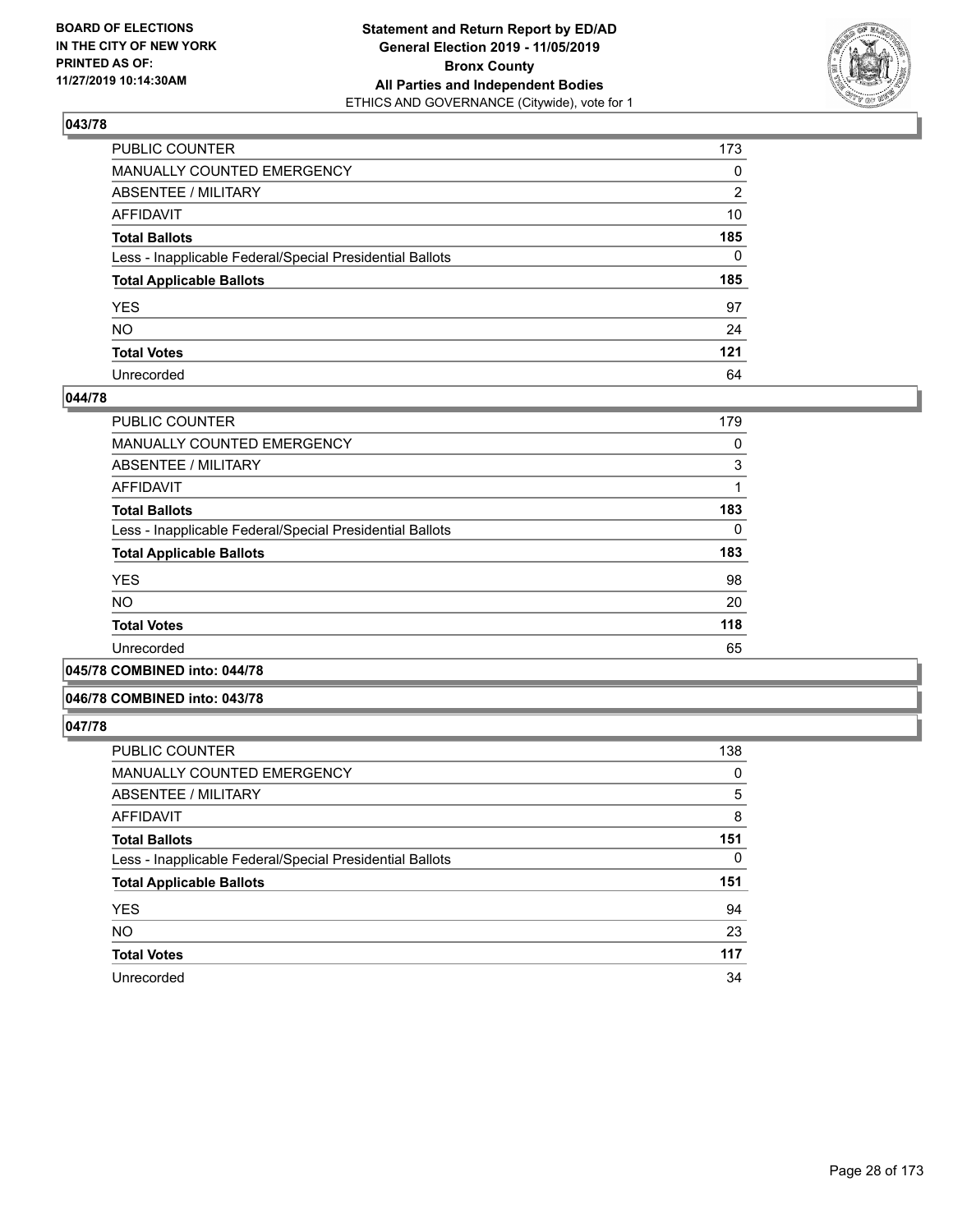

| PUBLIC COUNTER                                           | 434               |
|----------------------------------------------------------|-------------------|
| MANUALLY COUNTED EMERGENCY                               | 0                 |
| <b>ABSENTEE / MILITARY</b>                               | $12 \overline{ }$ |
| AFFIDAVIT                                                | $\overline{4}$    |
| <b>Total Ballots</b>                                     | 450               |
| Less - Inapplicable Federal/Special Presidential Ballots | $\Omega$          |
| <b>Total Applicable Ballots</b>                          | 450               |
| <b>YES</b>                                               | 302               |
| <b>NO</b>                                                | 60                |
| <b>Total Votes</b>                                       | 362               |
| Unrecorded                                               | 88                |

## **049/78 COMBINED into: 048/78**

#### **050/78**

| <b>PUBLIC COUNTER</b>                                    | 164            |
|----------------------------------------------------------|----------------|
| <b>MANUALLY COUNTED EMERGENCY</b>                        | 0              |
| ABSENTEE / MILITARY                                      | $\overline{2}$ |
| AFFIDAVIT                                                | 5              |
| <b>Total Ballots</b>                                     | 171            |
| Less - Inapplicable Federal/Special Presidential Ballots | 0              |
| <b>Total Applicable Ballots</b>                          | 171            |
| <b>YES</b>                                               | 99             |
| <b>NO</b>                                                | 17             |
| <b>Total Votes</b>                                       | 116            |
| Unrecorded                                               | 55             |
|                                                          |                |

# **051/78 COMBINED into: 050/78**

| <b>PUBLIC COUNTER</b>                                    | 147      |
|----------------------------------------------------------|----------|
| <b>MANUALLY COUNTED EMERGENCY</b>                        | 0        |
| <b>ABSENTEE / MILITARY</b>                               | 5        |
| <b>AFFIDAVIT</b>                                         | 0        |
| <b>Total Ballots</b>                                     | 152      |
| Less - Inapplicable Federal/Special Presidential Ballots | $\Omega$ |
| <b>Total Applicable Ballots</b>                          | 152      |
| <b>YES</b>                                               | 92       |
| <b>NO</b>                                                | 27       |
| <b>Total Votes</b>                                       | 119      |
| Unrecorded                                               | 33       |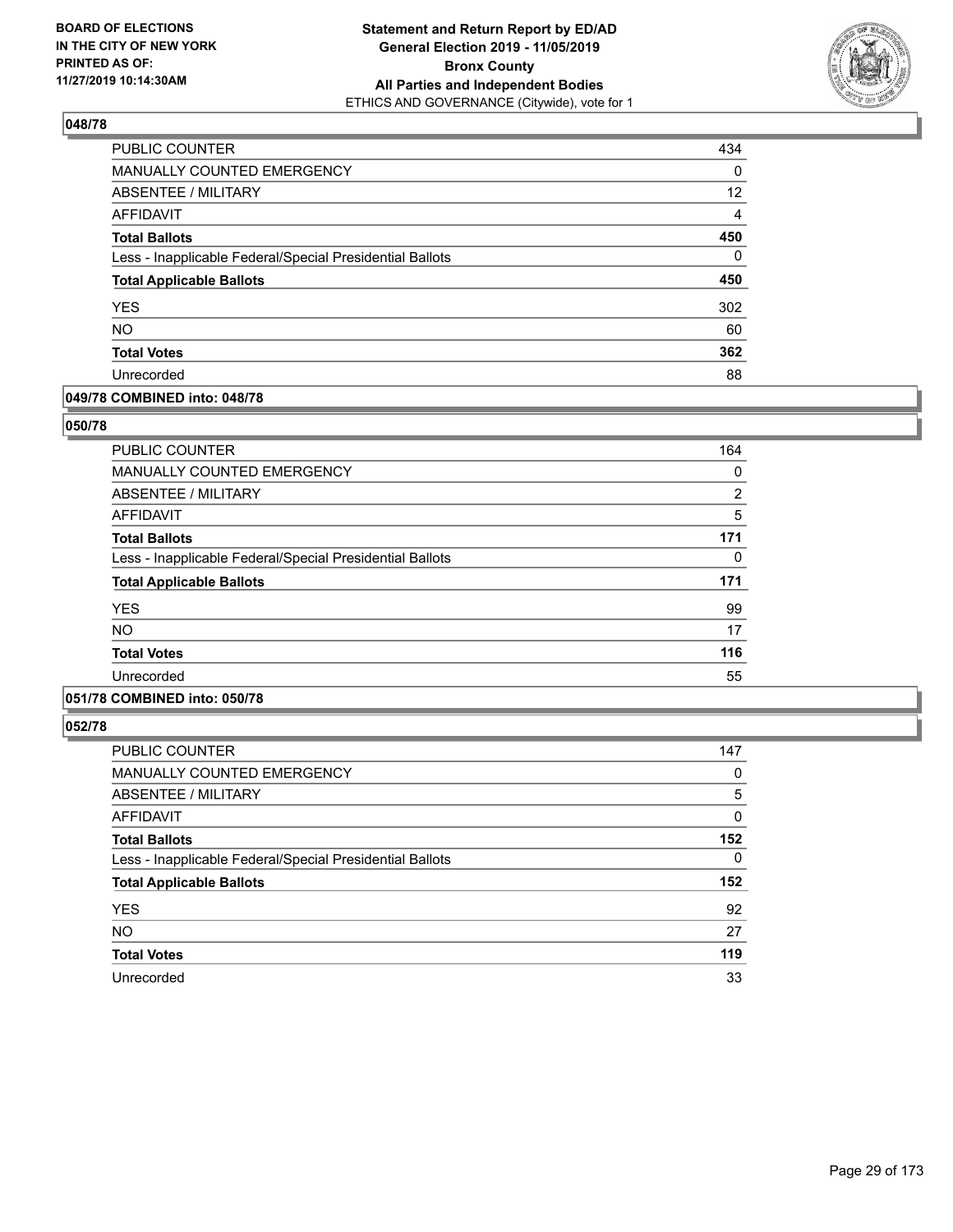

| PUBLIC COUNTER                                           | 97  |
|----------------------------------------------------------|-----|
| MANUALLY COUNTED EMERGENCY                               | 0   |
| ABSENTEE / MILITARY                                      | 1   |
| AFFIDAVIT                                                |     |
| <b>Total Ballots</b>                                     | 105 |
| Less - Inapplicable Federal/Special Presidential Ballots | 0   |
| <b>Total Applicable Ballots</b>                          | 105 |
| <b>YES</b>                                               | 60  |
| <b>NO</b>                                                | 20  |
| <b>Total Votes</b>                                       | 80  |
| Unrecorded                                               | 25  |

#### **054/78 COMBINED into: 052/78**

**055/78 COMBINED into: 037/78**

**056/78 COMBINED into: 037/78**

**057/78 COMBINED into: 012/78**

**058/78 COMBINED into: 037/78**

#### **059/78**

| PUBLIC COUNTER                                           | 185 |
|----------------------------------------------------------|-----|
| <b>MANUALLY COUNTED EMERGENCY</b>                        | 0   |
| ABSENTEE / MILITARY                                      | 75  |
| AFFIDAVIT                                                | 4   |
| <b>Total Ballots</b>                                     | 264 |
| Less - Inapplicable Federal/Special Presidential Ballots | 0   |
| <b>Total Applicable Ballots</b>                          | 264 |
| <b>YES</b>                                               | 151 |
| <b>NO</b>                                                | 38  |
| <b>Total Votes</b>                                       | 189 |
| Unrecorded                                               | 75  |

| PUBLIC COUNTER                                           | 186 |
|----------------------------------------------------------|-----|
| <b>MANUALLY COUNTED EMERGENCY</b>                        | 0   |
| ABSENTEE / MILITARY                                      | 4   |
| AFFIDAVIT                                                | 13  |
| <b>Total Ballots</b>                                     | 203 |
| Less - Inapplicable Federal/Special Presidential Ballots | 0   |
| <b>Total Applicable Ballots</b>                          | 203 |
| <b>YES</b>                                               | 119 |
| <b>NO</b>                                                | 33  |
| <b>Total Votes</b>                                       | 152 |
| Unrecorded                                               | 51  |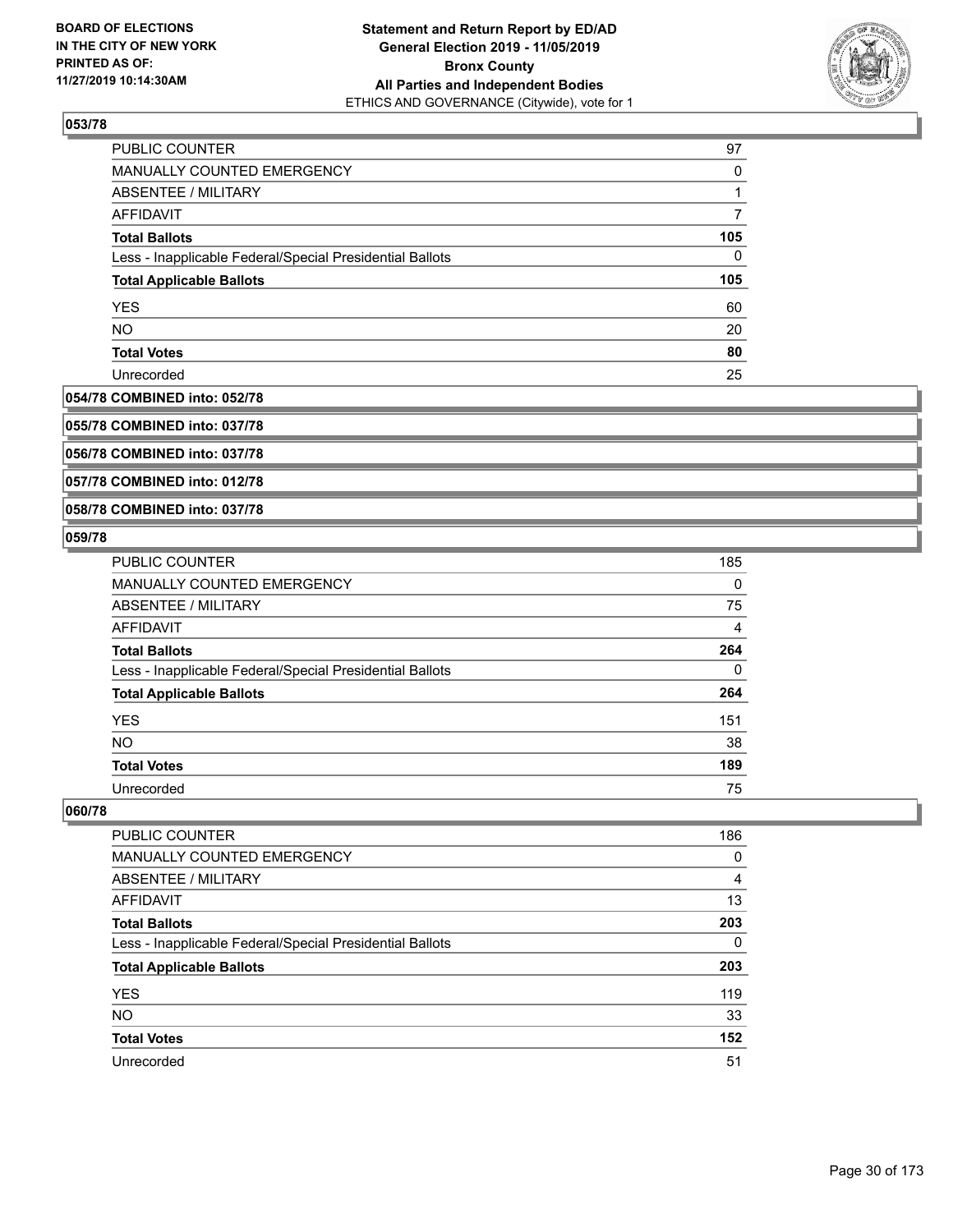

| PUBLIC COUNTER                                           | 229      |
|----------------------------------------------------------|----------|
| <b>MANUALLY COUNTED EMERGENCY</b>                        | $\Omega$ |
| ABSENTEE / MILITARY                                      | 7        |
| AFFIDAVIT                                                | 6        |
| <b>Total Ballots</b>                                     | 242      |
| Less - Inapplicable Federal/Special Presidential Ballots | $\Omega$ |
| <b>Total Applicable Ballots</b>                          | 242      |
| YES                                                      | 161      |
| <b>NO</b>                                                | 38       |
| <b>Total Votes</b>                                       | 199      |
| Unrecorded                                               | 43       |

#### **062/78 COMBINED into: 037/78**

#### **063/78 COMBINED into: 012/78**

#### **064/78**

| <b>PUBLIC COUNTER</b>                                    | 123      |
|----------------------------------------------------------|----------|
| <b>MANUALLY COUNTED EMERGENCY</b>                        | 0        |
| ABSENTEE / MILITARY                                      | $\Omega$ |
| <b>AFFIDAVIT</b>                                         | 8        |
| <b>Total Ballots</b>                                     | 131      |
| Less - Inapplicable Federal/Special Presidential Ballots | $\Omega$ |
|                                                          |          |
| <b>Total Applicable Ballots</b>                          | 131      |
| <b>YES</b>                                               | 64       |
| <b>NO</b>                                                | 12       |
| <b>Total Votes</b>                                       | 76       |

#### **065/78**

| <b>PUBLIC COUNTER</b>                                    | 124      |
|----------------------------------------------------------|----------|
| MANUALLY COUNTED EMERGENCY                               | $\Omega$ |
| ABSENTEE / MILITARY                                      | 12       |
| AFFIDAVIT                                                | 2        |
| <b>Total Ballots</b>                                     | 138      |
| Less - Inapplicable Federal/Special Presidential Ballots | $\Omega$ |
| <b>Total Applicable Ballots</b>                          | 138      |
| <b>YES</b>                                               | 74       |
| NO.                                                      | 31       |
| <b>Total Votes</b>                                       | 105      |
| Unrecorded                                               | 33       |
|                                                          |          |

## **066/78 COMBINED into: 053/78**

**067/78 COMBINED into: 061/78**

**068/78 COMBINED into: 052/78**

**069/78 COMBINED into: 005/78**

**070/78 COMBINED into: 008/78**

**071/78 COMBINED into: 065/78**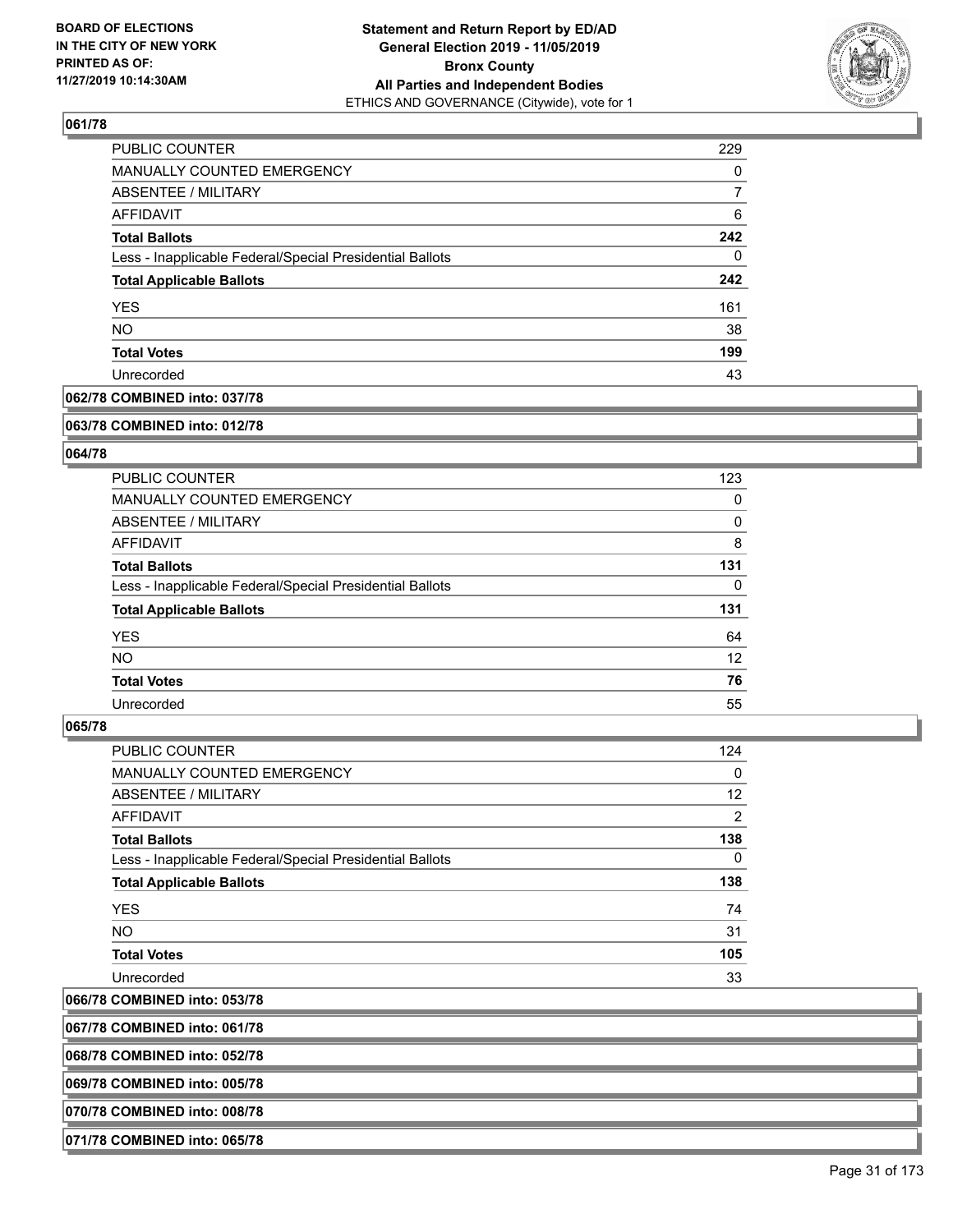

**072/78 COMBINED into: 024/78**

**073/78 COMBINED into: 034/78**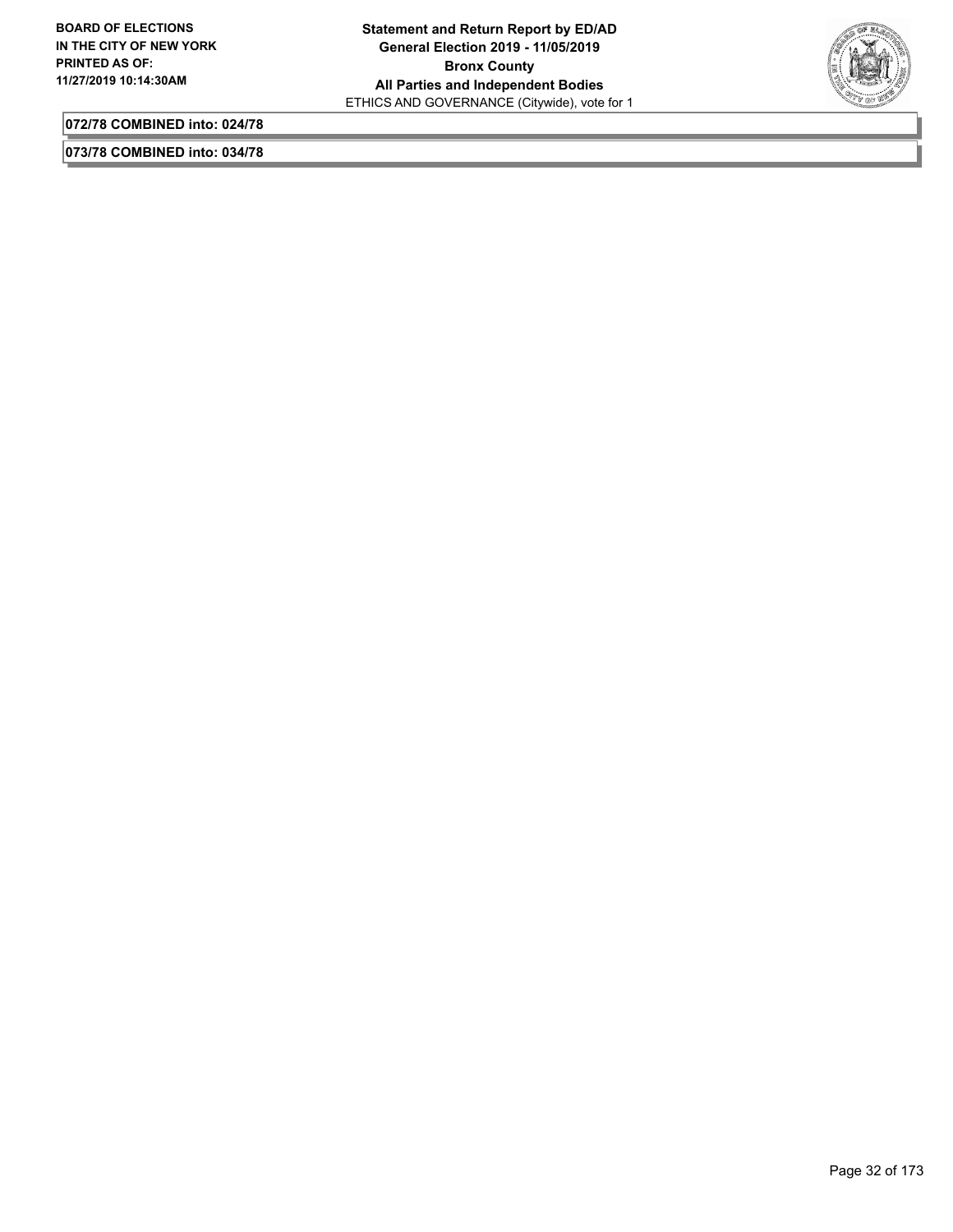

| PUBLIC COUNTER                                           | 126            |
|----------------------------------------------------------|----------------|
| MANUALLY COUNTED EMERGENCY                               | 0              |
| <b>ABSENTEE / MILITARY</b>                               | 2              |
| <b>AFFIDAVIT</b>                                         | $\overline{2}$ |
| <b>Total Ballots</b>                                     | 130            |
| Less - Inapplicable Federal/Special Presidential Ballots | $\Omega$       |
| <b>Total Applicable Ballots</b>                          | 130            |
| <b>YES</b>                                               | 74             |
| <b>NO</b>                                                | 23             |
| <b>Total Votes</b>                                       | 97             |
| Unrecorded                                               | 33             |

#### **002/79 COMBINED into: 002/78**

#### **003/79**

| PUBLIC COUNTER                                           | 118      |
|----------------------------------------------------------|----------|
| MANUALLY COUNTED EMERGENCY                               | 0        |
| ABSENTEE / MILITARY                                      | 2        |
| AFFIDAVIT                                                |          |
| <b>Total Ballots</b>                                     | 121      |
| Less - Inapplicable Federal/Special Presidential Ballots | $\Omega$ |
| <b>Total Applicable Ballots</b>                          | 121      |
| <b>YES</b>                                               | 62       |
| <b>NO</b>                                                | 16       |
| <b>Total Votes</b>                                       | 78       |
| Unrecorded                                               | 43       |

| <b>PUBLIC COUNTER</b>                                    | 193 |
|----------------------------------------------------------|-----|
| <b>MANUALLY COUNTED EMERGENCY</b>                        | 0   |
| ABSENTEE / MILITARY                                      | 10  |
| AFFIDAVIT                                                | 2   |
| <b>Total Ballots</b>                                     | 205 |
| Less - Inapplicable Federal/Special Presidential Ballots | 0   |
| <b>Total Applicable Ballots</b>                          | 205 |
| <b>YES</b>                                               | 122 |
| NO.                                                      | 24  |
| <b>Total Votes</b>                                       | 146 |
| Unrecorded                                               | 59  |
| 005/79 COMBINED into: 004/79                             |     |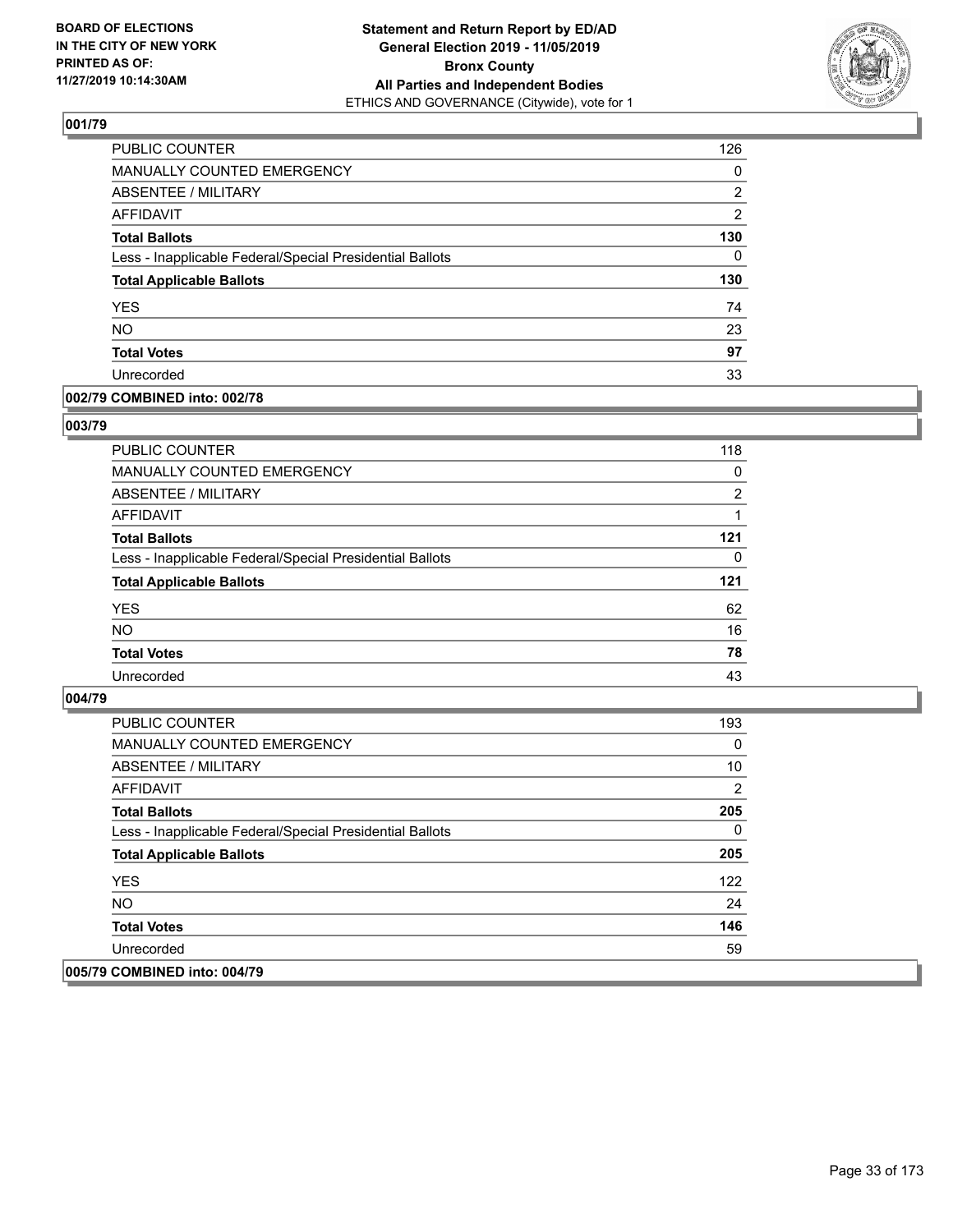

| PUBLIC COUNTER                                           | 88             |
|----------------------------------------------------------|----------------|
| MANUALLY COUNTED EMERGENCY                               | $\Omega$       |
| ABSENTEE / MILITARY                                      | $\overline{4}$ |
| AFFIDAVIT                                                | 0              |
| Total Ballots                                            | 92             |
| Less - Inapplicable Federal/Special Presidential Ballots | $\mathbf{0}$   |
| <b>Total Applicable Ballots</b>                          | 92             |
| YES                                                      | 36             |
| NO.                                                      | 15             |
| <b>Total Votes</b>                                       | 51             |
| Unrecorded                                               | 41             |

#### **007/79**

| <b>PUBLIC COUNTER</b>                                    | 158      |
|----------------------------------------------------------|----------|
| <b>MANUALLY COUNTED EMERGENCY</b>                        | $\Omega$ |
| ABSENTEE / MILITARY                                      | 6        |
| AFFIDAVIT                                                | 0        |
| <b>Total Ballots</b>                                     | 164      |
| Less - Inapplicable Federal/Special Presidential Ballots | $\Omega$ |
| <b>Total Applicable Ballots</b>                          | 164      |
| <b>YES</b>                                               | 67       |
| <b>NO</b>                                                | 28       |
| <b>Total Votes</b>                                       | 95       |
| Unrecorded                                               | 69       |

| <b>PUBLIC COUNTER</b>                                    | 166 |
|----------------------------------------------------------|-----|
| <b>MANUALLY COUNTED EMERGENCY</b>                        | 0   |
| ABSENTEE / MILITARY                                      | 3   |
| AFFIDAVIT                                                | 0   |
| <b>Total Ballots</b>                                     | 169 |
| Less - Inapplicable Federal/Special Presidential Ballots | 0   |
| <b>Total Applicable Ballots</b>                          | 169 |
| <b>YES</b>                                               | 73  |
| NO.                                                      | 38  |
| <b>Total Votes</b>                                       | 111 |
| Unrecorded                                               | 58  |
| 009/79 COMBINED into: 008/79                             |     |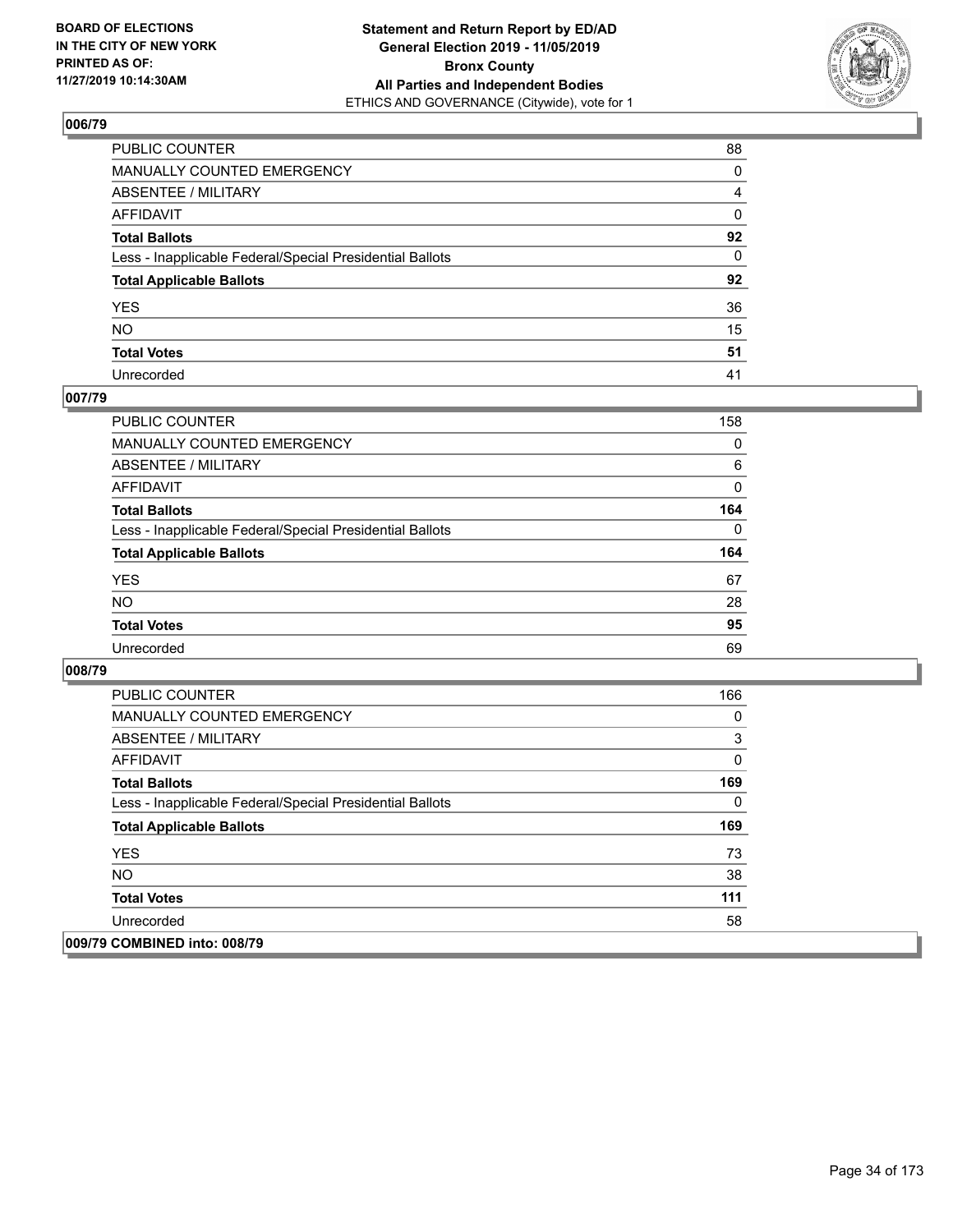

| PUBLIC COUNTER                                           | 95       |
|----------------------------------------------------------|----------|
| <b>MANUALLY COUNTED EMERGENCY</b>                        | $\Omega$ |
| <b>ABSENTEE / MILITARY</b>                               | 3        |
| AFFIDAVIT                                                | 3        |
| <b>Total Ballots</b>                                     | 101      |
| Less - Inapplicable Federal/Special Presidential Ballots | 0        |
| <b>Total Applicable Ballots</b>                          | 101      |
| <b>YES</b>                                               | 62       |
| <b>NO</b>                                                | 21       |
| <b>Total Votes</b>                                       | 83       |
| Unrecorded                                               | 18       |

## **011/79 COMBINED into: 006/79**

#### **012/79 COMBINED into: 007/79**

## **013/79**

| <b>PUBLIC COUNTER</b>                                    | 204      |
|----------------------------------------------------------|----------|
| <b>MANUALLY COUNTED EMERGENCY</b>                        | 0        |
| ABSENTEE / MILITARY                                      | 3        |
| AFFIDAVIT                                                |          |
| <b>Total Ballots</b>                                     | 208      |
| Less - Inapplicable Federal/Special Presidential Ballots | $\Omega$ |
| <b>Total Applicable Ballots</b>                          | 208      |
| <b>YES</b>                                               | 102      |
| <b>NO</b>                                                | 19       |
| <b>Total Votes</b>                                       | 121      |
| Unrecorded                                               | 87       |

#### **014/79 COMBINED into: 015/79**

| PUBLIC COUNTER                                           | 119 |
|----------------------------------------------------------|-----|
| <b>MANUALLY COUNTED EMERGENCY</b>                        | 0   |
| <b>ABSENTEE / MILITARY</b>                               | 6   |
| AFFIDAVIT                                                | 0   |
| <b>Total Ballots</b>                                     | 125 |
| Less - Inapplicable Federal/Special Presidential Ballots | 0   |
| <b>Total Applicable Ballots</b>                          | 125 |
| <b>YES</b>                                               | 71  |
| <b>NO</b>                                                | 27  |
| <b>Total Votes</b>                                       | 98  |
| Unrecorded                                               | 27  |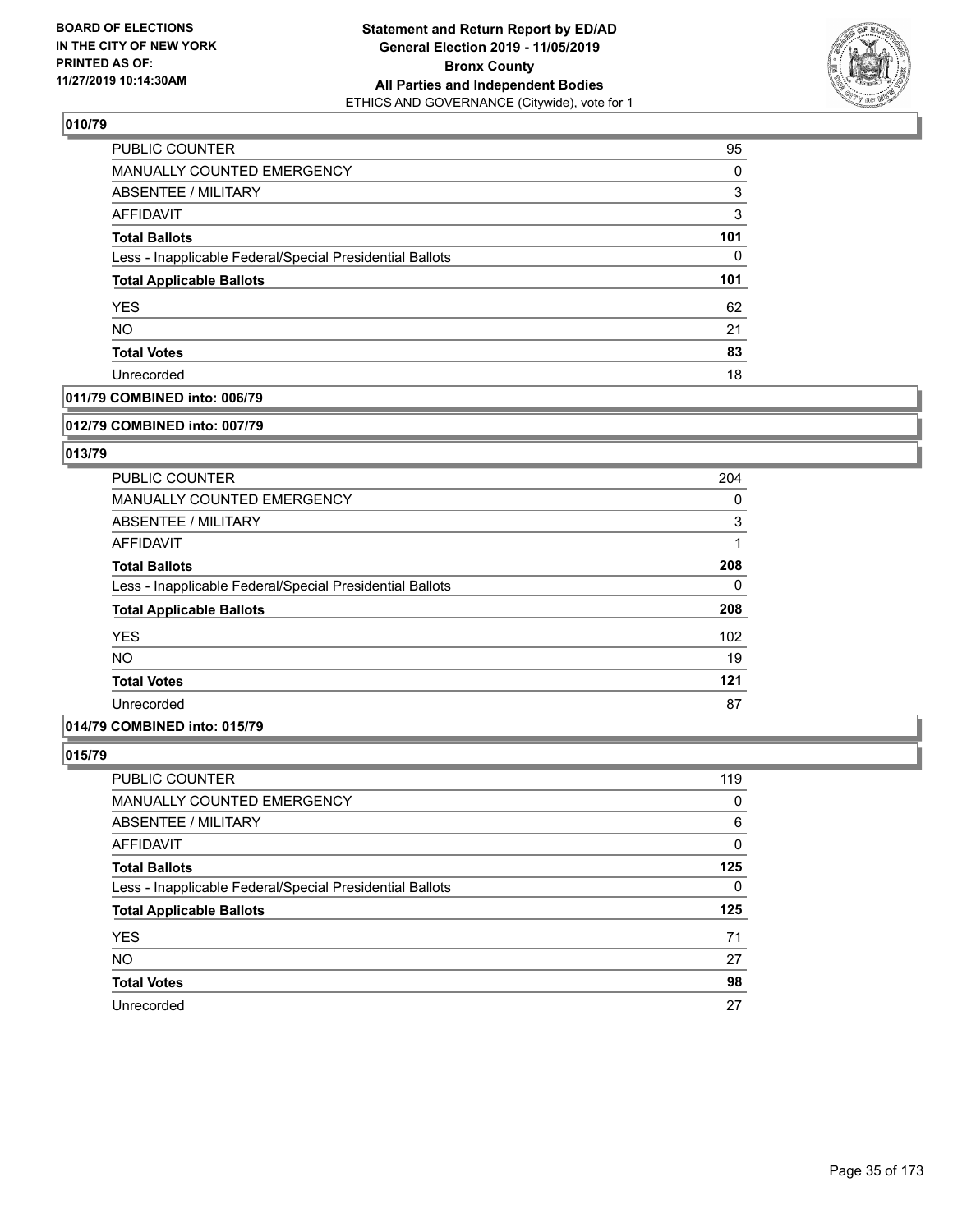

| PUBLIC COUNTER                                           | 157          |
|----------------------------------------------------------|--------------|
| MANUALLY COUNTED EMERGENCY                               | $\Omega$     |
| ABSENTEE / MILITARY                                      | 8            |
| AFFIDAVIT                                                |              |
| Total Ballots                                            | 166          |
| Less - Inapplicable Federal/Special Presidential Ballots | $\mathbf{0}$ |
| <b>Total Applicable Ballots</b>                          | 166          |
| YES                                                      | 109          |
| NO.                                                      | 22           |
| <b>Total Votes</b>                                       | 131          |
| Unrecorded                                               | 35           |

#### **017/79**

| PUBLIC COUNTER                                           | 197 |
|----------------------------------------------------------|-----|
| <b>MANUALLY COUNTED EMERGENCY</b>                        | 0   |
| ABSENTEE / MILITARY                                      | 3   |
| AFFIDAVIT                                                | 7   |
| <b>Total Ballots</b>                                     | 207 |
| Less - Inapplicable Federal/Special Presidential Ballots | 0   |
| <b>Total Applicable Ballots</b>                          | 207 |
| <b>YES</b>                                               | 119 |
| NO.                                                      | 32  |
| <b>Total Votes</b>                                       | 151 |
| Unrecorded                                               | 56  |
|                                                          |     |

#### **018/79 COMBINED into: 016/79**

#### **019/79 COMBINED into: 013/79**

| <b>PUBLIC COUNTER</b>                                    | 148 |
|----------------------------------------------------------|-----|
| <b>MANUALLY COUNTED EMERGENCY</b>                        | 0   |
| ABSENTEE / MILITARY                                      | 0   |
| AFFIDAVIT                                                | 2   |
| <b>Total Ballots</b>                                     | 150 |
| Less - Inapplicable Federal/Special Presidential Ballots | 0   |
| <b>Total Applicable Ballots</b>                          | 150 |
| <b>YES</b>                                               | 81  |
| NO.                                                      | 31  |
| <b>Total Votes</b>                                       | 112 |
| Unrecorded                                               | 38  |
| 021/79 COMBINED into: 020/79                             |     |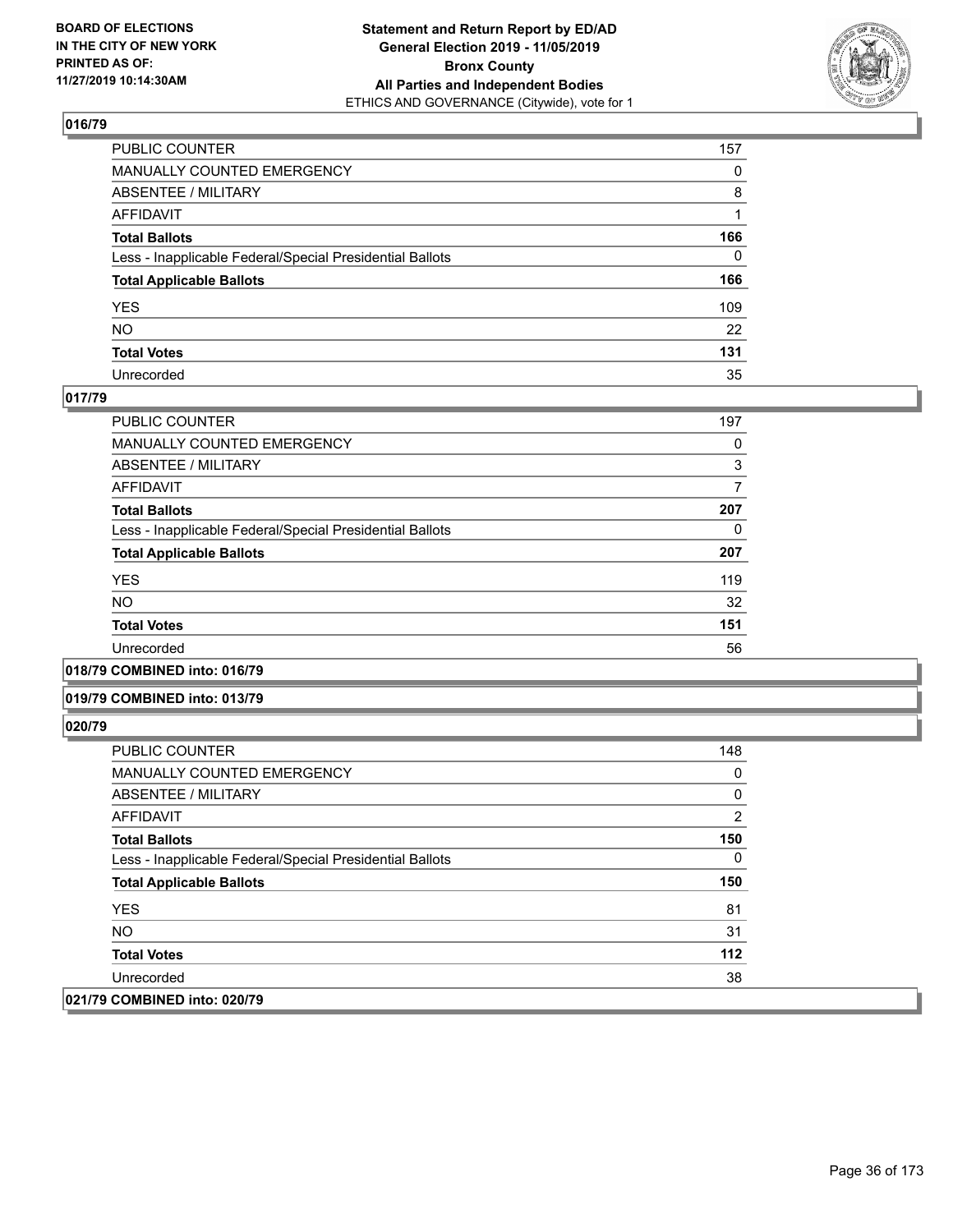

| PUBLIC COUNTER                                           | 206          |
|----------------------------------------------------------|--------------|
| MANUALLY COUNTED EMERGENCY                               | 0            |
| ABSENTEE / MILITARY                                      | 2            |
| AFFIDAVIT                                                | $\mathbf{0}$ |
| Total Ballots                                            | 208          |
| Less - Inapplicable Federal/Special Presidential Ballots | $\mathbf{0}$ |
| <b>Total Applicable Ballots</b>                          | 208          |
| YES                                                      | 125          |
| NO.                                                      | 33           |
| <b>Total Votes</b>                                       | 158          |
| Unrecorded                                               | 50           |

### **023/79**

| <b>PUBLIC COUNTER</b>                                    | 189      |
|----------------------------------------------------------|----------|
| <b>MANUALLY COUNTED EMERGENCY</b>                        | 0        |
| ABSENTEE / MILITARY                                      | $\Omega$ |
| <b>AFFIDAVIT</b>                                         |          |
| <b>Total Ballots</b>                                     | 190      |
| Less - Inapplicable Federal/Special Presidential Ballots | $\Omega$ |
| <b>Total Applicable Ballots</b>                          | 190      |
| <b>YES</b>                                               | 127      |
| <b>NO</b>                                                | 28       |
| <b>Total Votes</b>                                       | 155      |
| Unrecorded                                               | 35       |
|                                                          |          |

### **024/79 COMBINED into: 022/79**

| <b>PUBLIC COUNTER</b>                                    | 124 |
|----------------------------------------------------------|-----|
| <b>MANUALLY COUNTED EMERGENCY</b>                        | 0   |
| ABSENTEE / MILITARY                                      |     |
| <b>AFFIDAVIT</b>                                         | 0   |
| <b>Total Ballots</b>                                     | 125 |
| Less - Inapplicable Federal/Special Presidential Ballots | 0   |
| <b>Total Applicable Ballots</b>                          | 125 |
| <b>YES</b>                                               | 61  |
| <b>NO</b>                                                | 10  |
| <b>Total Votes</b>                                       | 71  |
| Unrecorded                                               | 54  |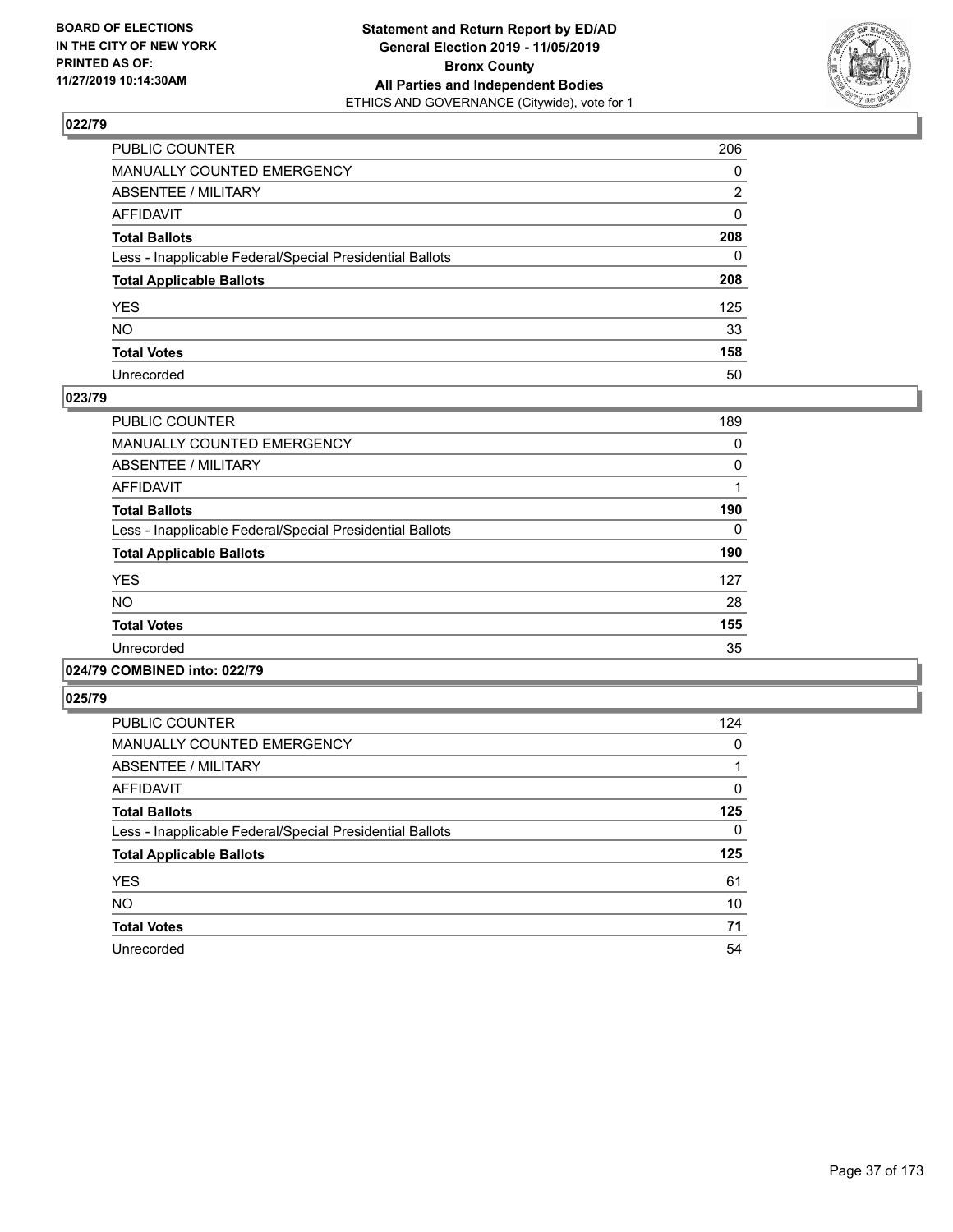

| PUBLIC COUNTER                                           | 122          |
|----------------------------------------------------------|--------------|
| MANUALLY COUNTED EMERGENCY                               | 0            |
| ABSENTEE / MILITARY                                      | 2            |
| AFFIDAVIT                                                | 0            |
| Total Ballots                                            | 124          |
| Less - Inapplicable Federal/Special Presidential Ballots | $\mathbf{0}$ |
| <b>Total Applicable Ballots</b>                          | 124          |
| YES                                                      | 63           |
| NO.                                                      | 16           |
| <b>Total Votes</b>                                       | 79           |
| Unrecorded                                               | 45           |

# **027/79**

| PUBLIC COUNTER                                           | 141      |
|----------------------------------------------------------|----------|
| <b>MANUALLY COUNTED EMERGENCY</b>                        | 0        |
| ABSENTEE / MILITARY                                      |          |
| AFFIDAVIT                                                | 2        |
| <b>Total Ballots</b>                                     | 144      |
| Less - Inapplicable Federal/Special Presidential Ballots | $\Omega$ |
| <b>Total Applicable Ballots</b>                          | 144      |
| <b>YES</b>                                               | 68       |
| <b>NO</b>                                                | 25       |
| <b>Total Votes</b>                                       | 93       |
| Unrecorded                                               | 51       |

| <b>PUBLIC COUNTER</b>                                    | 112      |
|----------------------------------------------------------|----------|
| <b>MANUALLY COUNTED EMERGENCY</b>                        | 0        |
| ABSENTEE / MILITARY                                      | 2        |
| AFFIDAVIT                                                | 0        |
| <b>Total Ballots</b>                                     | 114      |
| Less - Inapplicable Federal/Special Presidential Ballots | $\Omega$ |
| <b>Total Applicable Ballots</b>                          | 114      |
| <b>YES</b>                                               | 76       |
| NO.                                                      | 16       |
| <b>Total Votes</b>                                       | 92       |
|                                                          |          |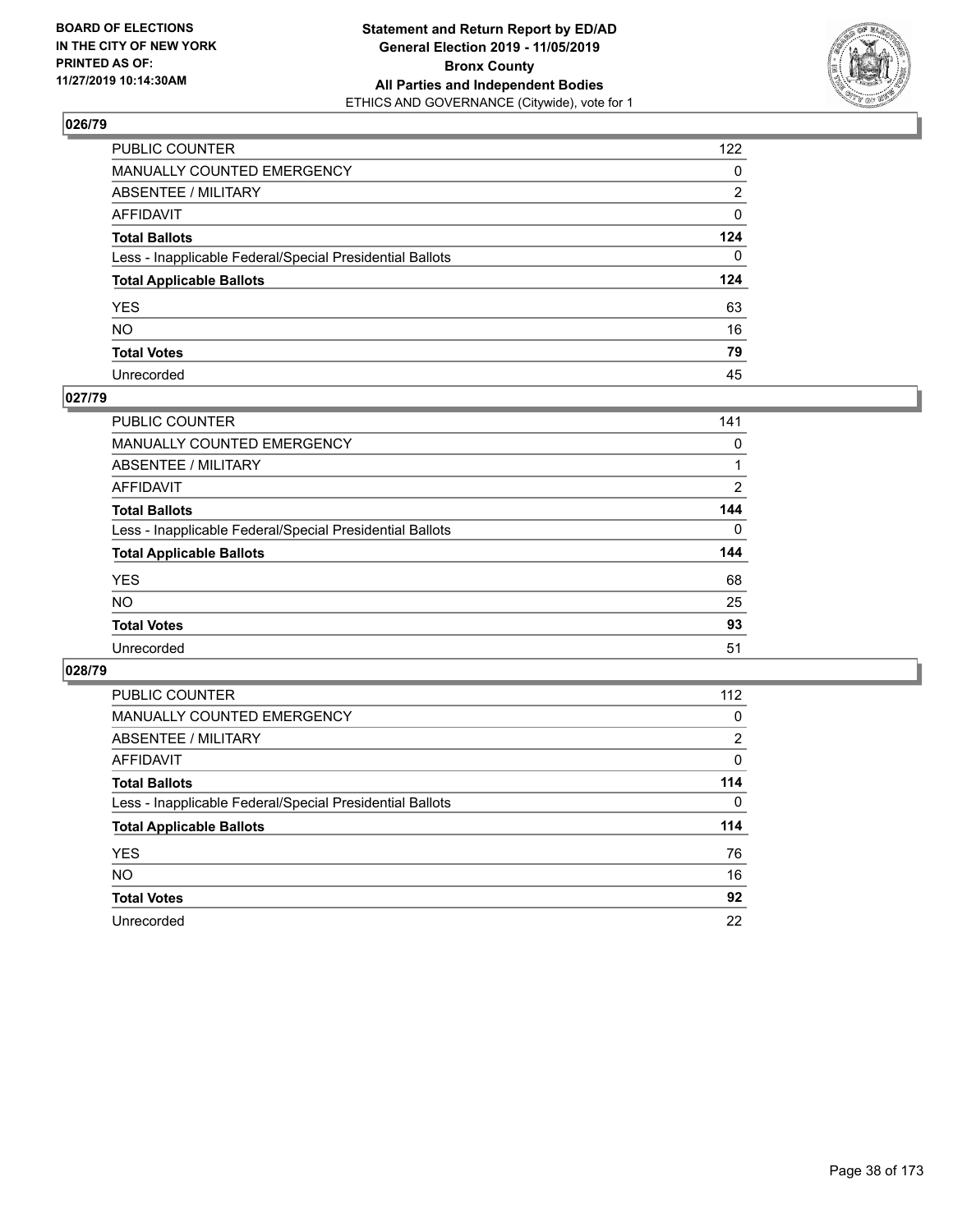

| PUBLIC COUNTER                                           | 64           |
|----------------------------------------------------------|--------------|
| MANUALLY COUNTED EMERGENCY                               | $\mathbf{0}$ |
| ABSENTEE / MILITARY                                      | 0            |
| AFFIDAVIT                                                | 0            |
| Total Ballots                                            | 64           |
| Less - Inapplicable Federal/Special Presidential Ballots | $\mathbf{0}$ |
| <b>Total Applicable Ballots</b>                          | 64           |
| YES                                                      | 28           |
| NO.                                                      | 2            |
| <b>Total Votes</b>                                       | 30           |
| Unrecorded                                               | 34           |

### **030/79**

| <b>PUBLIC COUNTER</b>                                    | 221      |
|----------------------------------------------------------|----------|
| <b>MANUALLY COUNTED EMERGENCY</b>                        | 0        |
| ABSENTEE / MILITARY                                      | 9        |
| AFFIDAVIT                                                | $\Omega$ |
| <b>Total Ballots</b>                                     | 230      |
| Less - Inapplicable Federal/Special Presidential Ballots | 0        |
| <b>Total Applicable Ballots</b>                          | 230      |
| <b>YES</b>                                               | 144      |
| <b>NO</b>                                                | 39       |
| <b>Total Votes</b>                                       | 183      |
| Unrecorded                                               | 47       |
|                                                          |          |

### **031/79 COMBINED into: 033/79**

#### **032/79 COMBINED into: 035/79**

| <b>PUBLIC COUNTER</b>                                    | 180 |
|----------------------------------------------------------|-----|
| <b>MANUALLY COUNTED EMERGENCY</b>                        | 0   |
| ABSENTEE / MILITARY                                      | 5   |
| AFFIDAVIT                                                | 0   |
| <b>Total Ballots</b>                                     | 185 |
| Less - Inapplicable Federal/Special Presidential Ballots | 0   |
| <b>Total Applicable Ballots</b>                          | 185 |
| <b>YES</b>                                               | 75  |
| NO.                                                      | 28  |
| <b>Total Votes</b>                                       | 103 |
| Unrecorded                                               | 82  |
| 034/79 COMBINED into: 040/79                             |     |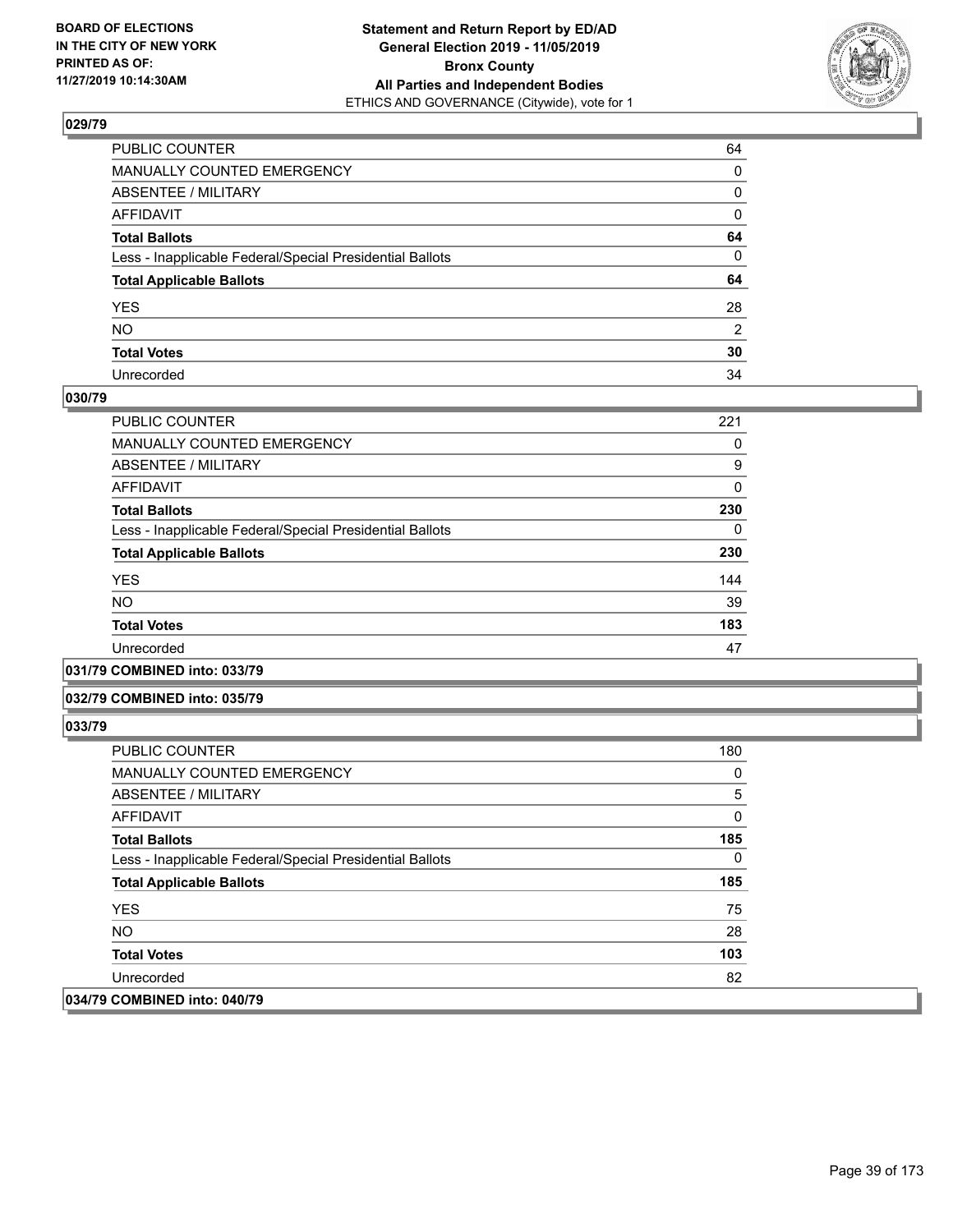

| PUBLIC COUNTER                                           | 198            |
|----------------------------------------------------------|----------------|
| MANUALLY COUNTED EMERGENCY                               | $\mathbf{0}$   |
| ABSENTEE / MILITARY                                      | 8              |
| AFFIDAVIT                                                | $\overline{2}$ |
| Total Ballots                                            | 208            |
| Less - Inapplicable Federal/Special Presidential Ballots | $\mathbf{0}$   |
| <b>Total Applicable Ballots</b>                          | 208            |
| YES                                                      | 116            |
| NΟ                                                       | 43             |
| <b>Total Votes</b>                                       | 159            |
| Unrecorded                                               | 49             |

### **036/79**

| <b>PUBLIC COUNTER</b>                                    | 225 |
|----------------------------------------------------------|-----|
| <b>MANUALLY COUNTED EMERGENCY</b>                        | 0   |
| ABSENTEE / MILITARY                                      | 2   |
| <b>AFFIDAVIT</b>                                         | 0   |
| <b>Total Ballots</b>                                     | 227 |
| Less - Inapplicable Federal/Special Presidential Ballots | 0   |
| <b>Total Applicable Ballots</b>                          | 227 |
| <b>YES</b>                                               | 108 |
| <b>NO</b>                                                | 31  |
| <b>Total Votes</b>                                       | 139 |
| Unrecorded                                               | 88  |
|                                                          |     |

### **037/79 COMBINED into: 036/79**

| <b>PUBLIC COUNTER</b>                                    | 94  |
|----------------------------------------------------------|-----|
| <b>MANUALLY COUNTED EMERGENCY</b>                        | 0   |
| ABSENTEE / MILITARY                                      | 6   |
| <b>AFFIDAVIT</b>                                         | 0   |
| <b>Total Ballots</b>                                     | 100 |
| Less - Inapplicable Federal/Special Presidential Ballots | 0   |
| <b>Total Applicable Ballots</b>                          | 100 |
|                                                          | 46  |
| <b>YES</b>                                               |     |
| <b>NO</b>                                                | 15  |
| <b>Total Votes</b>                                       | 61  |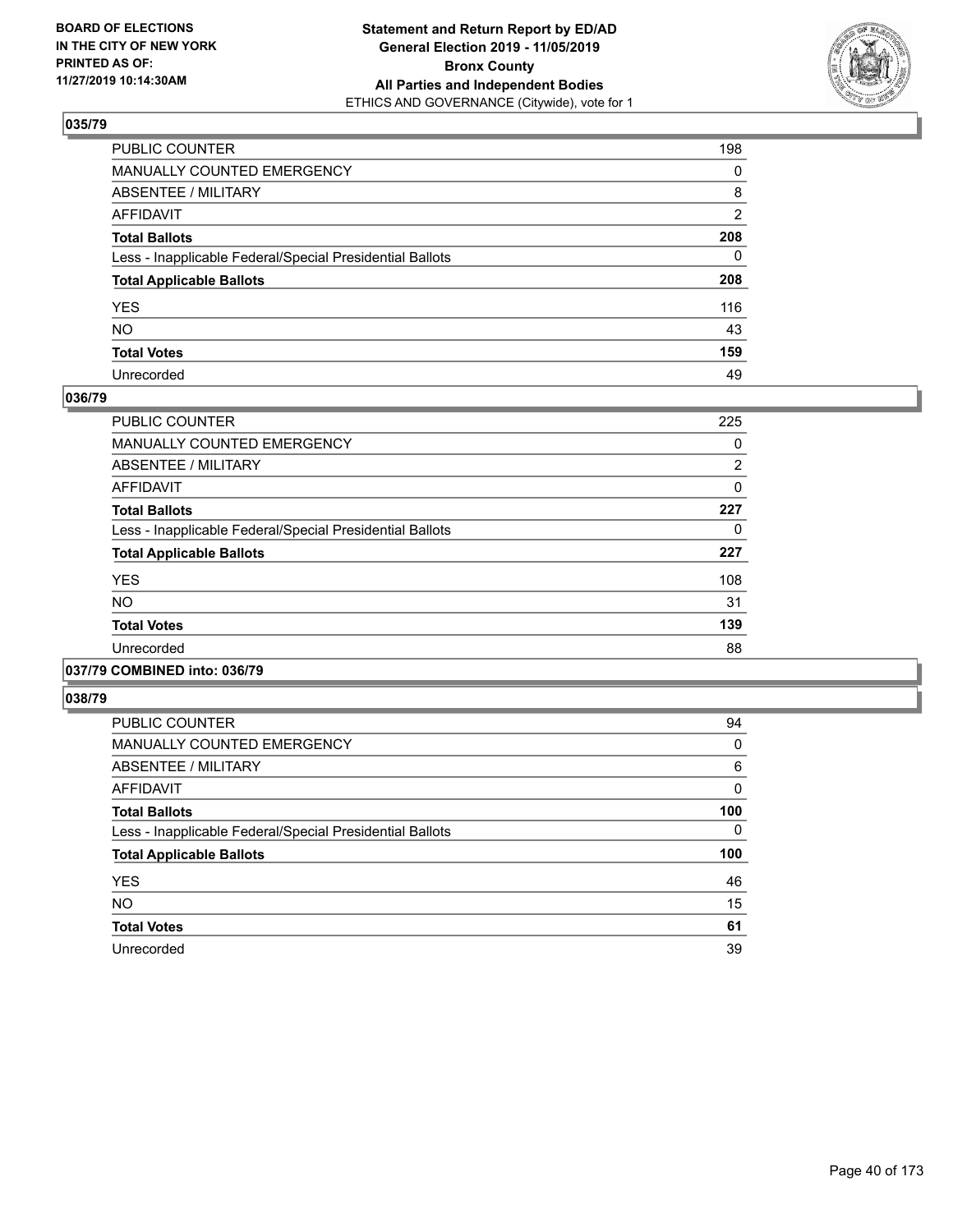

| PUBLIC COUNTER                                           | 128              |
|----------------------------------------------------------|------------------|
| MANUALLY COUNTED EMERGENCY                               | $\mathbf{0}$     |
| ABSENTEE / MILITARY                                      | 33               |
| AFFIDAVIT                                                | 2                |
| Total Ballots                                            | 163              |
| Less - Inapplicable Federal/Special Presidential Ballots | $\mathbf{0}$     |
| <b>Total Applicable Ballots</b>                          | 163              |
| YES                                                      | 85               |
| NO.                                                      | 17               |
| <b>Total Votes</b>                                       | 102 <sub>2</sub> |
| Unrecorded                                               | 61               |

### **040/79**

| PUBLIC COUNTER                                           | 254      |
|----------------------------------------------------------|----------|
| MANUALLY COUNTED EMERGENCY                               | 0        |
| ABSENTEE / MILITARY                                      | 3        |
| AFFIDAVIT                                                | 2        |
| <b>Total Ballots</b>                                     | 259      |
| Less - Inapplicable Federal/Special Presidential Ballots | $\Omega$ |
| <b>Total Applicable Ballots</b>                          | 259      |
| <b>YES</b>                                               | 172      |
| <b>NO</b>                                                | 37       |
| <b>Total Votes</b>                                       | 209      |
| Unrecorded                                               | 50       |

| <b>PUBLIC COUNTER</b>                                    | 115      |
|----------------------------------------------------------|----------|
| <b>MANUALLY COUNTED EMERGENCY</b>                        | $\Omega$ |
| ABSENTEE / MILITARY                                      | 6        |
| AFFIDAVIT                                                | 2        |
| <b>Total Ballots</b>                                     | 123      |
| Less - Inapplicable Federal/Special Presidential Ballots | $\Omega$ |
| <b>Total Applicable Ballots</b>                          | 123      |
| <b>YES</b>                                               | 68       |
| <b>NO</b>                                                | 15       |
| <b>Total Votes</b>                                       | 83       |
| Unrecorded                                               | 40       |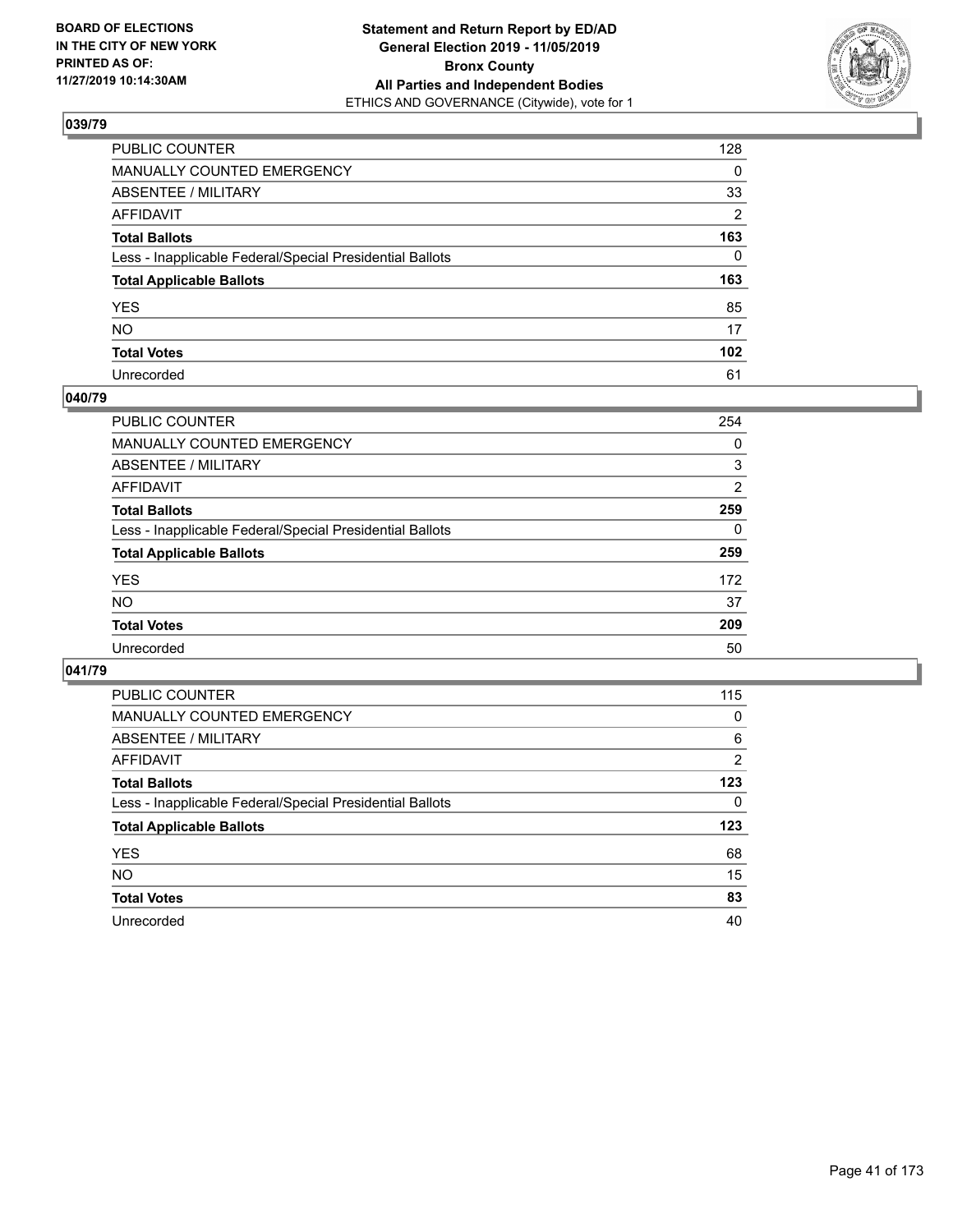

| PUBLIC COUNTER                                           | 198          |
|----------------------------------------------------------|--------------|
| MANUALLY COUNTED EMERGENCY                               | 0            |
| ABSENTEE / MILITARY                                      | 2            |
| AFFIDAVIT                                                | 2            |
| Total Ballots                                            | 202          |
| Less - Inapplicable Federal/Special Presidential Ballots | $\mathbf{0}$ |
| <b>Total Applicable Ballots</b>                          | 202          |
| YES                                                      | 109          |
| NO.                                                      | 24           |
| <b>Total Votes</b>                                       | 133          |
| Unrecorded                                               | 69           |

### **043/79**

| <b>PUBLIC COUNTER</b>                                    | 98             |
|----------------------------------------------------------|----------------|
| MANUALLY COUNTED EMERGENCY                               | 0              |
| ABSENTEE / MILITARY                                      | $\overline{2}$ |
| AFFIDAVIT                                                |                |
| <b>Total Ballots</b>                                     | 101            |
| Less - Inapplicable Federal/Special Presidential Ballots | 0              |
| <b>Total Applicable Ballots</b>                          | 101            |
| <b>YES</b>                                               | 62             |
| <b>NO</b>                                                | 14             |
| <b>Total Votes</b>                                       | 76             |
| Unrecorded                                               | 25             |

| <b>PUBLIC COUNTER</b>                                    | 109 |
|----------------------------------------------------------|-----|
| <b>MANUALLY COUNTED EMERGENCY</b>                        | 0   |
| ABSENTEE / MILITARY                                      | 1   |
| <b>AFFIDAVIT</b>                                         | 1   |
| <b>Total Ballots</b>                                     | 111 |
| Less - Inapplicable Federal/Special Presidential Ballots | 0   |
| <b>Total Applicable Ballots</b>                          | 111 |
| <b>YES</b>                                               | 57  |
| NO.                                                      | 23  |
| <b>Total Votes</b>                                       | 80  |
| Unrecorded                                               | 31  |
| 045/79 COMBINED into: 057/79                             |     |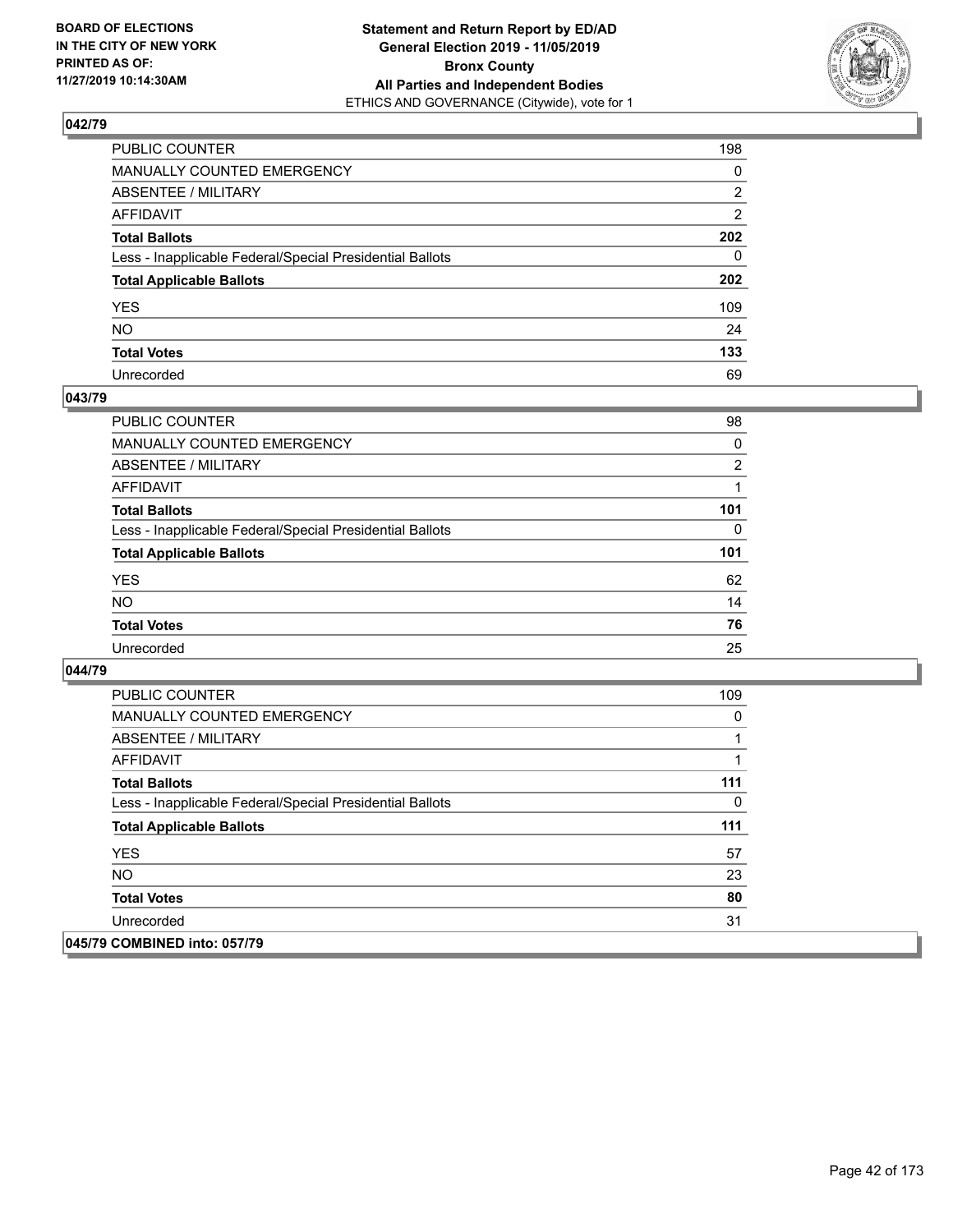

| PUBLIC COUNTER                                           | 218 |
|----------------------------------------------------------|-----|
| MANUALLY COUNTED EMERGENCY                               | 0   |
| ABSENTEE / MILITARY                                      |     |
| AFFIDAVIT                                                | 2   |
| <b>Total Ballots</b>                                     | 221 |
| Less - Inapplicable Federal/Special Presidential Ballots | 0   |
| <b>Total Applicable Ballots</b>                          | 221 |
| <b>YES</b>                                               | 80  |
| <b>NO</b>                                                | 34  |
| <b>Total Votes</b>                                       | 114 |
| Unrecorded                                               | 107 |

## **047/79 COMBINED into: 046/79**

### **048/79**

| <b>PUBLIC COUNTER</b>                                    | 92       |
|----------------------------------------------------------|----------|
| MANUALLY COUNTED EMERGENCY                               | $\Omega$ |
| ABSENTEE / MILITARY                                      | 3        |
| AFFIDAVIT                                                | 5        |
| <b>Total Ballots</b>                                     | 100      |
| Less - Inapplicable Federal/Special Presidential Ballots | $\Omega$ |
| <b>Total Applicable Ballots</b>                          | 100      |
| <b>YES</b>                                               | 54       |
| <b>NO</b>                                                | 10       |
| <b>Total Votes</b>                                       | 64       |
| Unrecorded                                               | 36       |
|                                                          |          |

| <b>PUBLIC COUNTER</b>                                    | 148      |
|----------------------------------------------------------|----------|
| MANUALLY COUNTED EMERGENCY                               | 0        |
| ABSENTEE / MILITARY                                      | 2        |
| AFFIDAVIT                                                | 2        |
| <b>Total Ballots</b>                                     | 152      |
| Less - Inapplicable Federal/Special Presidential Ballots | $\Omega$ |
| <b>Total Applicable Ballots</b>                          | 152      |
| <b>YES</b>                                               | 81       |
| <b>NO</b>                                                | 40       |
| <b>Total Votes</b>                                       | 121      |
| Unrecorded                                               | 31       |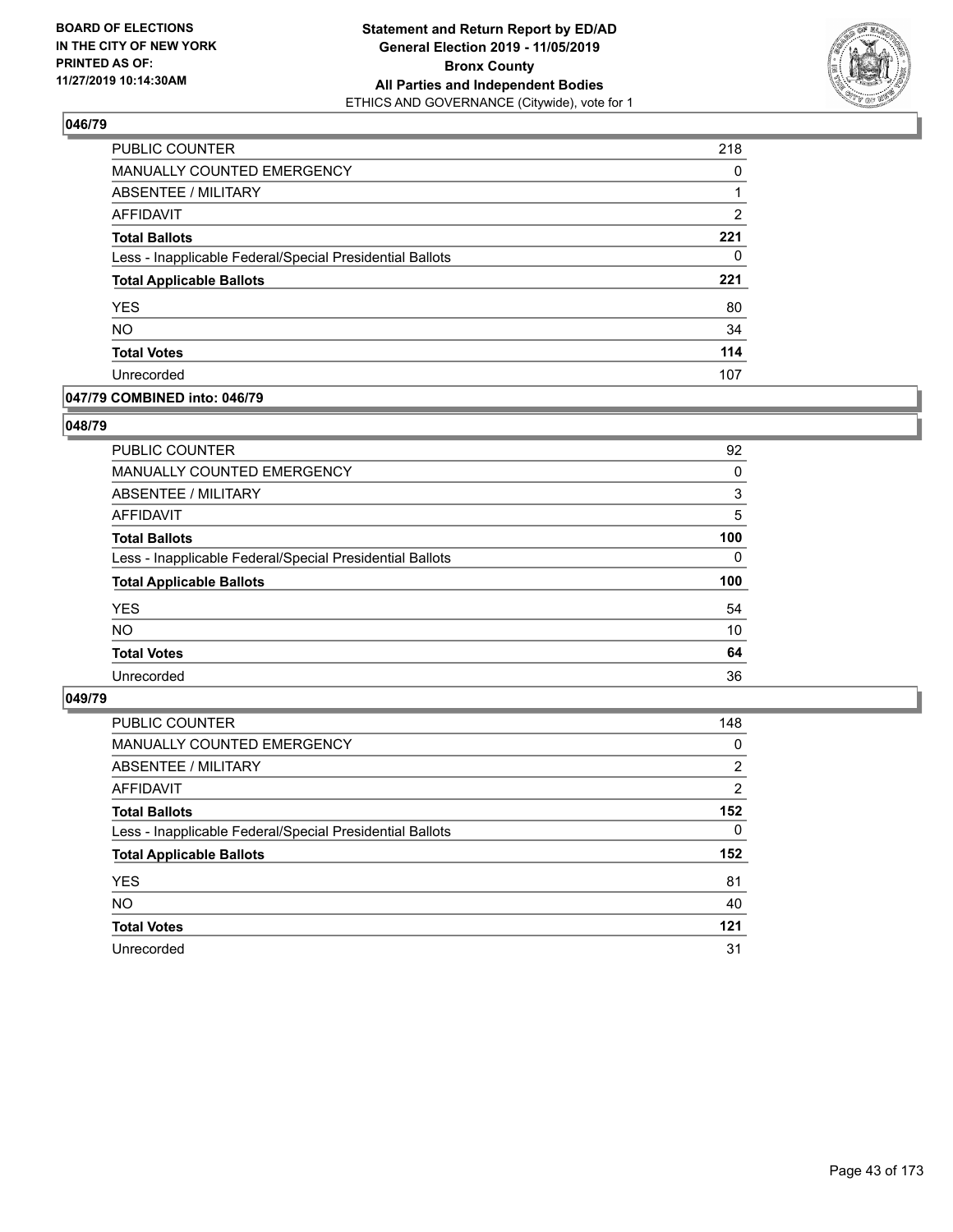

| PUBLIC COUNTER                                           | 172      |
|----------------------------------------------------------|----------|
| MANUALLY COUNTED EMERGENCY                               | 0        |
| <b>ABSENTEE / MILITARY</b>                               | 3        |
| AFFIDAVIT                                                | 0        |
| <b>Total Ballots</b>                                     | 175      |
| Less - Inapplicable Federal/Special Presidential Ballots | $\Omega$ |
| <b>Total Applicable Ballots</b>                          | 175      |
| <b>YES</b>                                               | 115      |
| <b>NO</b>                                                | 30       |
| <b>Total Votes</b>                                       | 145      |
| Unrecorded                                               | 30       |

# **051/79 COMBINED into: 053/79**

#### **052/79 COMBINED into: 050/79**

# **053/79**

| <b>PUBLIC COUNTER</b>                                    | 237      |
|----------------------------------------------------------|----------|
| <b>MANUALLY COUNTED EMERGENCY</b>                        | 0        |
| ABSENTEE / MILITARY                                      | 5        |
| AFFIDAVIT                                                | $\Omega$ |
| <b>Total Ballots</b>                                     | 242      |
| Less - Inapplicable Federal/Special Presidential Ballots | $\Omega$ |
| <b>Total Applicable Ballots</b>                          | 242      |
| <b>YES</b>                                               | 153      |
| NO.                                                      | 42       |
| <b>Total Votes</b>                                       | 195      |
| Unrecorded                                               | 47       |

| <b>PUBLIC COUNTER</b>                                    | 90             |
|----------------------------------------------------------|----------------|
| MANUALLY COUNTED EMERGENCY                               | 0              |
| ABSENTEE / MILITARY                                      | $\overline{2}$ |
| AFFIDAVIT                                                | 0              |
| <b>Total Ballots</b>                                     | 92             |
| Less - Inapplicable Federal/Special Presidential Ballots | $\Omega$       |
| <b>Total Applicable Ballots</b>                          | 92             |
| <b>YES</b>                                               | 56             |
| <b>NO</b>                                                | 19             |
| <b>Total Votes</b>                                       | 75             |
| Unrecorded                                               | 17             |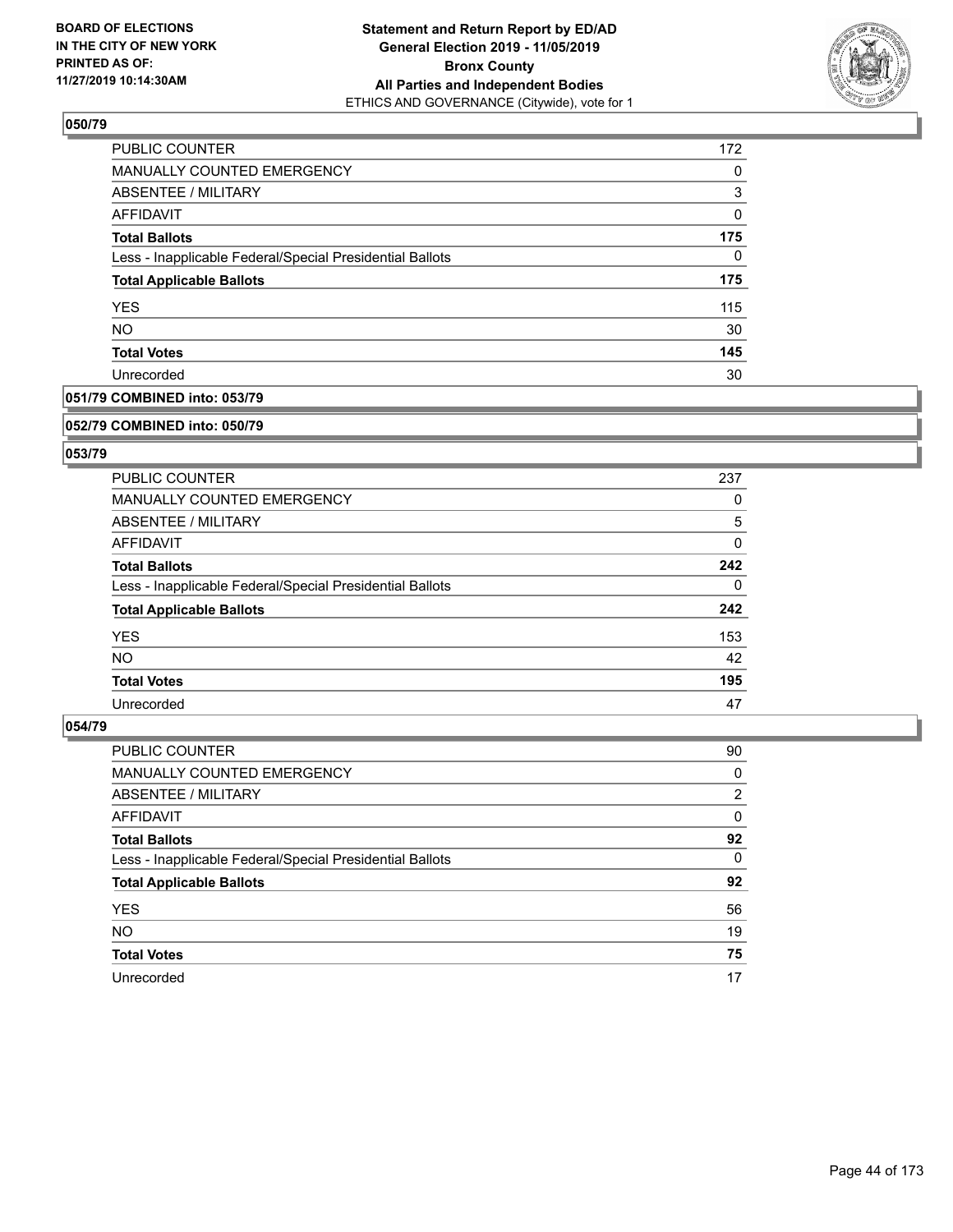

| PUBLIC COUNTER                                           | 114          |
|----------------------------------------------------------|--------------|
| MANUALLY COUNTED EMERGENCY                               | $\mathbf{0}$ |
| ABSENTEE / MILITARY                                      |              |
| AFFIDAVIT                                                | 0            |
| Total Ballots                                            | 115          |
| Less - Inapplicable Federal/Special Presidential Ballots | $\Omega$     |
| <b>Total Applicable Ballots</b>                          | 115          |
| YES                                                      | 72           |
| NO.                                                      | 20           |
| <b>Total Votes</b>                                       | 92           |
| Unrecorded                                               | 23           |

### **056/79**

| <b>PUBLIC COUNTER</b>                                    | 212      |
|----------------------------------------------------------|----------|
| <b>MANUALLY COUNTED EMERGENCY</b>                        | 0        |
| ABSENTEE / MILITARY                                      | 8        |
| AFFIDAVIT                                                | 0        |
| <b>Total Ballots</b>                                     | 220      |
| Less - Inapplicable Federal/Special Presidential Ballots | $\Omega$ |
| <b>Total Applicable Ballots</b>                          | 220      |
| <b>YES</b>                                               | 113      |
| <b>NO</b>                                                | 36       |
| <b>Total Votes</b>                                       | 149      |
| Unrecorded                                               | 71       |

| PUBLIC COUNTER                                           | 200      |
|----------------------------------------------------------|----------|
| MANUALLY COUNTED EMERGENCY                               | $\Omega$ |
| ABSENTEE / MILITARY                                      | 7        |
| AFFIDAVIT                                                | 0        |
| <b>Total Ballots</b>                                     | 207      |
| Less - Inapplicable Federal/Special Presidential Ballots | 0        |
| <b>Total Applicable Ballots</b>                          | 207      |
| <b>YES</b>                                               | 142      |
| <b>NO</b>                                                | 42       |
| <b>Total Votes</b>                                       | 184      |
| Unrecorded                                               | 23       |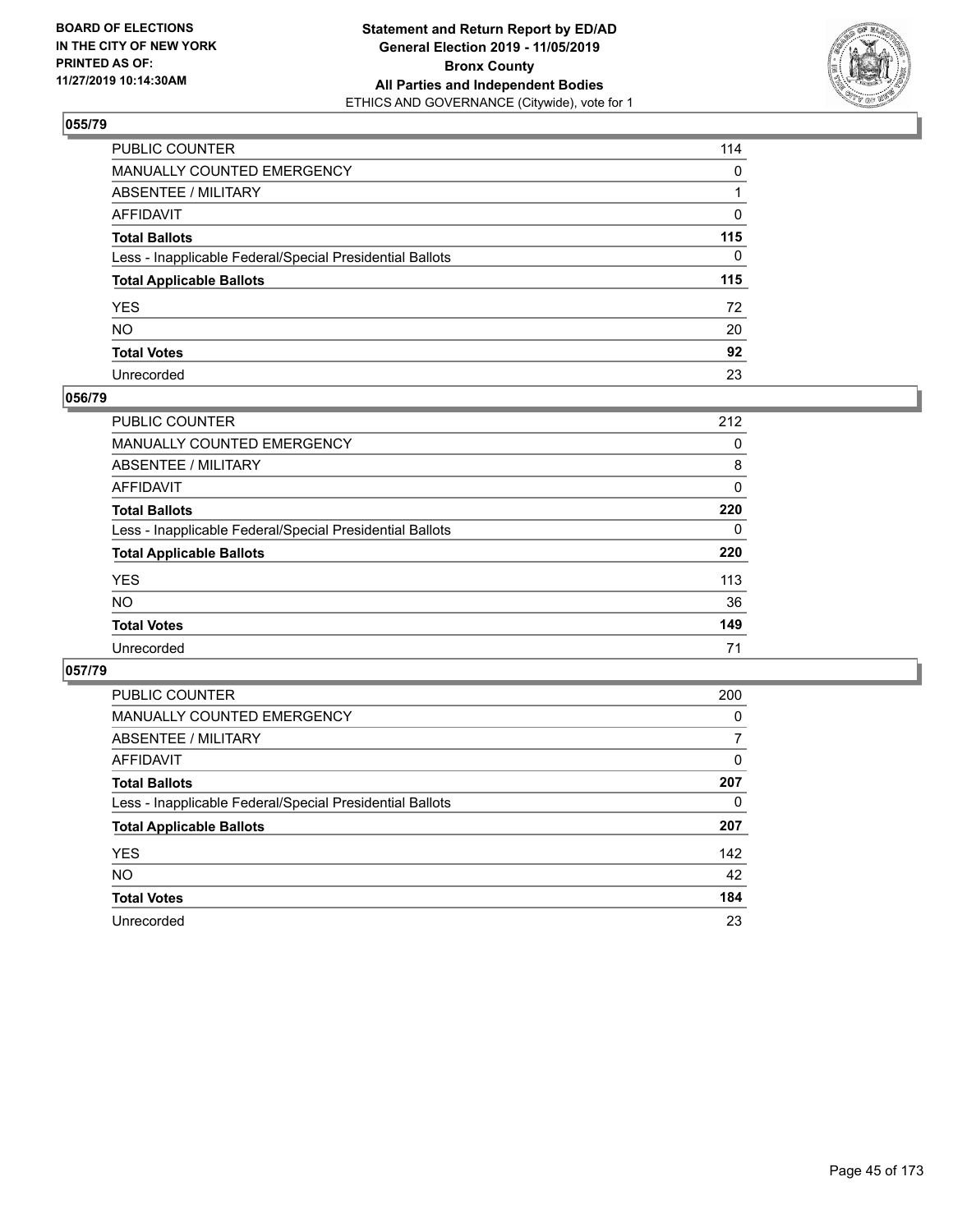

| PUBLIC COUNTER                                           | 91       |
|----------------------------------------------------------|----------|
| <b>MANUALLY COUNTED EMERGENCY</b>                        | $\Omega$ |
| ABSENTEE / MILITARY                                      | 3        |
| AFFIDAVIT                                                | 19       |
| <b>Total Ballots</b>                                     | 113      |
| Less - Inapplicable Federal/Special Presidential Ballots | 0        |
| <b>Total Applicable Ballots</b>                          | 113      |
| <b>YES</b>                                               | 61       |
| <b>NO</b>                                                | 17       |
| <b>Total Votes</b>                                       | 78       |
| Unrecorded                                               | 35       |

# **059/79 COMBINED into: 058/79**

#### **060/79 COMBINED into: 061/79**

# **061/79**

| <b>PUBLIC COUNTER</b>                                    | 160            |
|----------------------------------------------------------|----------------|
| <b>MANUALLY COUNTED EMERGENCY</b>                        | 0              |
| ABSENTEE / MILITARY                                      | $\overline{2}$ |
| AFFIDAVIT                                                |                |
| <b>Total Ballots</b>                                     | 163            |
| Less - Inapplicable Federal/Special Presidential Ballots | 0              |
| <b>Total Applicable Ballots</b>                          | 163            |
| <b>YES</b>                                               | 99             |
| NO.                                                      | 22             |
| <b>Total Votes</b>                                       | 121            |
| Unrecorded                                               | 42             |

| PUBLIC COUNTER                                           | 113 |
|----------------------------------------------------------|-----|
| <b>MANUALLY COUNTED EMERGENCY</b>                        | 0   |
| ABSENTEE / MILITARY                                      | 8   |
| AFFIDAVIT                                                | 0   |
| <b>Total Ballots</b>                                     | 121 |
| Less - Inapplicable Federal/Special Presidential Ballots | 0   |
|                                                          |     |
| <b>Total Applicable Ballots</b>                          | 121 |
| <b>YES</b>                                               | 66  |
| <b>NO</b>                                                | 23  |
| <b>Total Votes</b>                                       | 89  |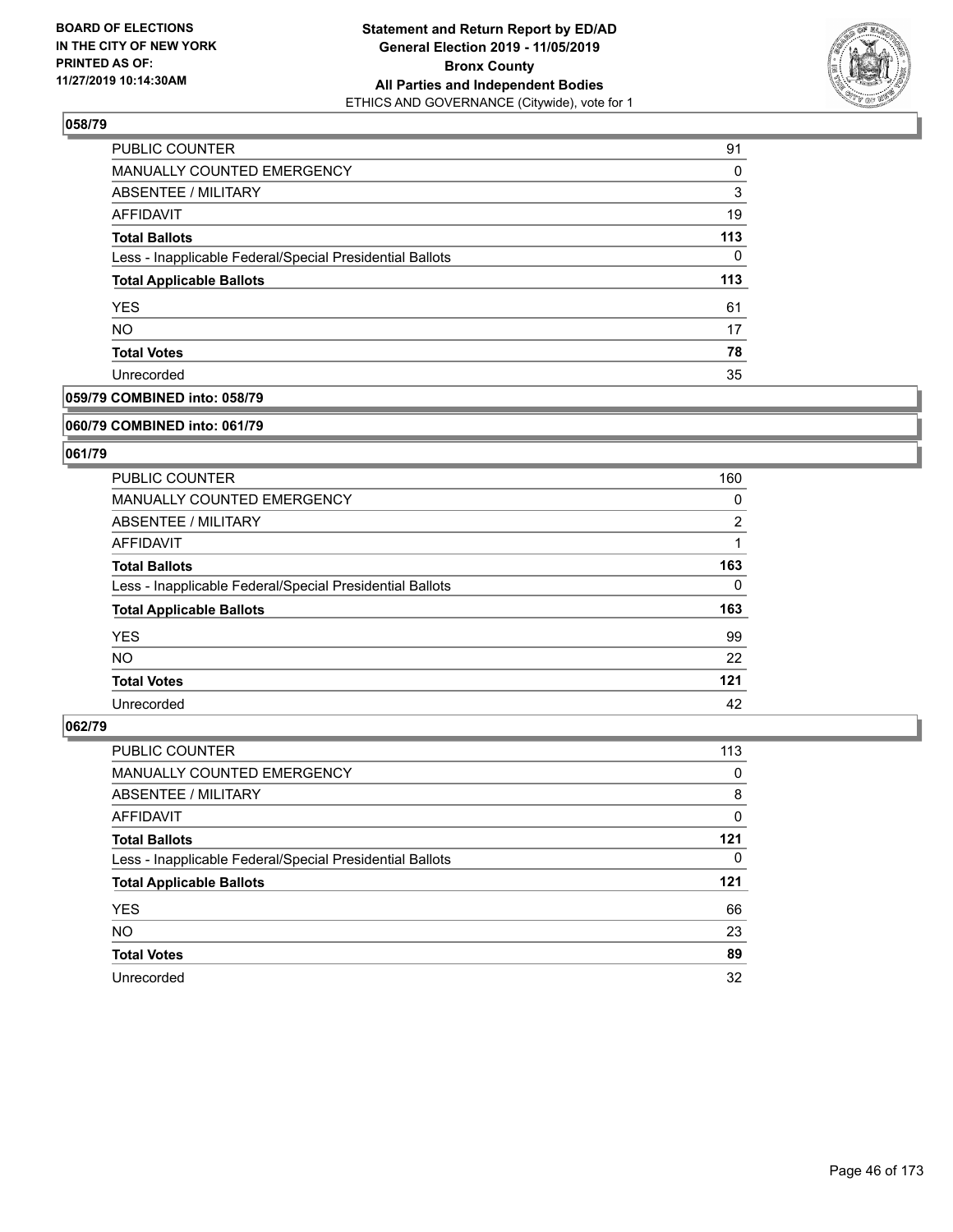

| PUBLIC COUNTER                                           | 82              |
|----------------------------------------------------------|-----------------|
| MANUALLY COUNTED EMERGENCY                               | $\Omega$        |
| ABSENTEE / MILITARY                                      |                 |
| AFFIDAVIT                                                |                 |
| Total Ballots                                            | 84              |
| Less - Inapplicable Federal/Special Presidential Ballots | 0               |
| <b>Total Applicable Ballots</b>                          | 84              |
| YES                                                      | 54              |
| NO.                                                      | 12 <sup>2</sup> |
| <b>Total Votes</b>                                       | 66              |
| Unrecorded                                               | 18              |

### **064/79**

| <b>PUBLIC COUNTER</b>                                    | 94       |
|----------------------------------------------------------|----------|
| MANUALLY COUNTED EMERGENCY                               | 0        |
| ABSENTEE / MILITARY                                      | 0        |
| AFFIDAVIT                                                | 2        |
| <b>Total Ballots</b>                                     | 96       |
| Less - Inapplicable Federal/Special Presidential Ballots | $\Omega$ |
| <b>Total Applicable Ballots</b>                          | 96       |
| <b>YES</b>                                               | 37       |
| <b>NO</b>                                                | 15       |
| <b>Total Votes</b>                                       | 52       |
| Unrecorded                                               | 44       |
|                                                          |          |

### **065/79 COMBINED into: 055/79**

| <b>PUBLIC COUNTER</b>                                    | 147 |
|----------------------------------------------------------|-----|
| <b>MANUALLY COUNTED EMERGENCY</b>                        | 0   |
| ABSENTEE / MILITARY                                      |     |
| <b>AFFIDAVIT</b>                                         | 0   |
| <b>Total Ballots</b>                                     | 148 |
| Less - Inapplicable Federal/Special Presidential Ballots | 0   |
| <b>Total Applicable Ballots</b>                          | 148 |
| <b>YES</b>                                               | 74  |
| <b>NO</b>                                                | 21  |
| <b>Total Votes</b>                                       | 95  |
| Unrecorded                                               | 53  |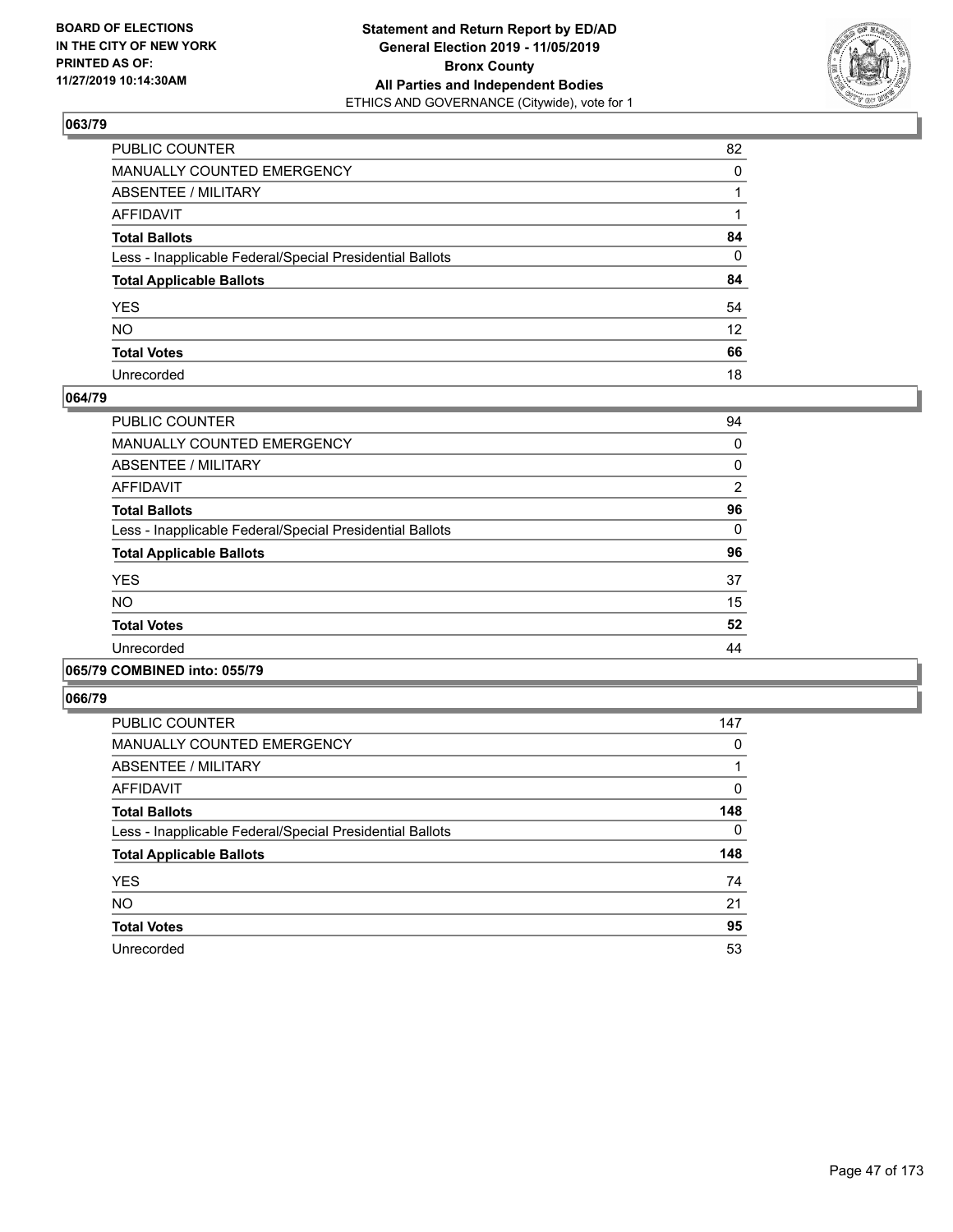

| PUBLIC COUNTER                                           | 145            |
|----------------------------------------------------------|----------------|
| MANUALLY COUNTED EMERGENCY                               | $\mathbf{0}$   |
| ABSENTEE / MILITARY                                      | 2              |
| AFFIDAVIT                                                | $\overline{2}$ |
| Total Ballots                                            | 149            |
| Less - Inapplicable Federal/Special Presidential Ballots | $\Omega$       |
| <b>Total Applicable Ballots</b>                          | 149            |
| YES                                                      | 93             |
| NO.                                                      | 14             |
| <b>Total Votes</b>                                       | 107            |
| Unrecorded                                               | 42             |

### **068/79**

| PUBLIC COUNTER                                           | 267      |
|----------------------------------------------------------|----------|
| MANUALLY COUNTED EMERGENCY                               | 0        |
| ABSENTEE / MILITARY                                      |          |
| AFFIDAVIT                                                | 3        |
| <b>Total Ballots</b>                                     | 271      |
| Less - Inapplicable Federal/Special Presidential Ballots | $\Omega$ |
| <b>Total Applicable Ballots</b>                          | 271      |
| <b>YES</b>                                               | 169      |
| <b>NO</b>                                                | 49       |
| <b>Total Votes</b>                                       | 218      |
| Unrecorded                                               | 53       |

| <b>PUBLIC COUNTER</b>                                    | 572 |
|----------------------------------------------------------|-----|
| <b>MANUALLY COUNTED EMERGENCY</b>                        | 0   |
| ABSENTEE / MILITARY                                      | 11  |
| AFFIDAVIT                                                | 3   |
| <b>Total Ballots</b>                                     | 586 |
| Less - Inapplicable Federal/Special Presidential Ballots | 0   |
| <b>Total Applicable Ballots</b>                          | 586 |
| <b>YES</b>                                               | 402 |
| NO.                                                      | 112 |
| <b>Total Votes</b>                                       | 514 |
| Unrecorded                                               | 72  |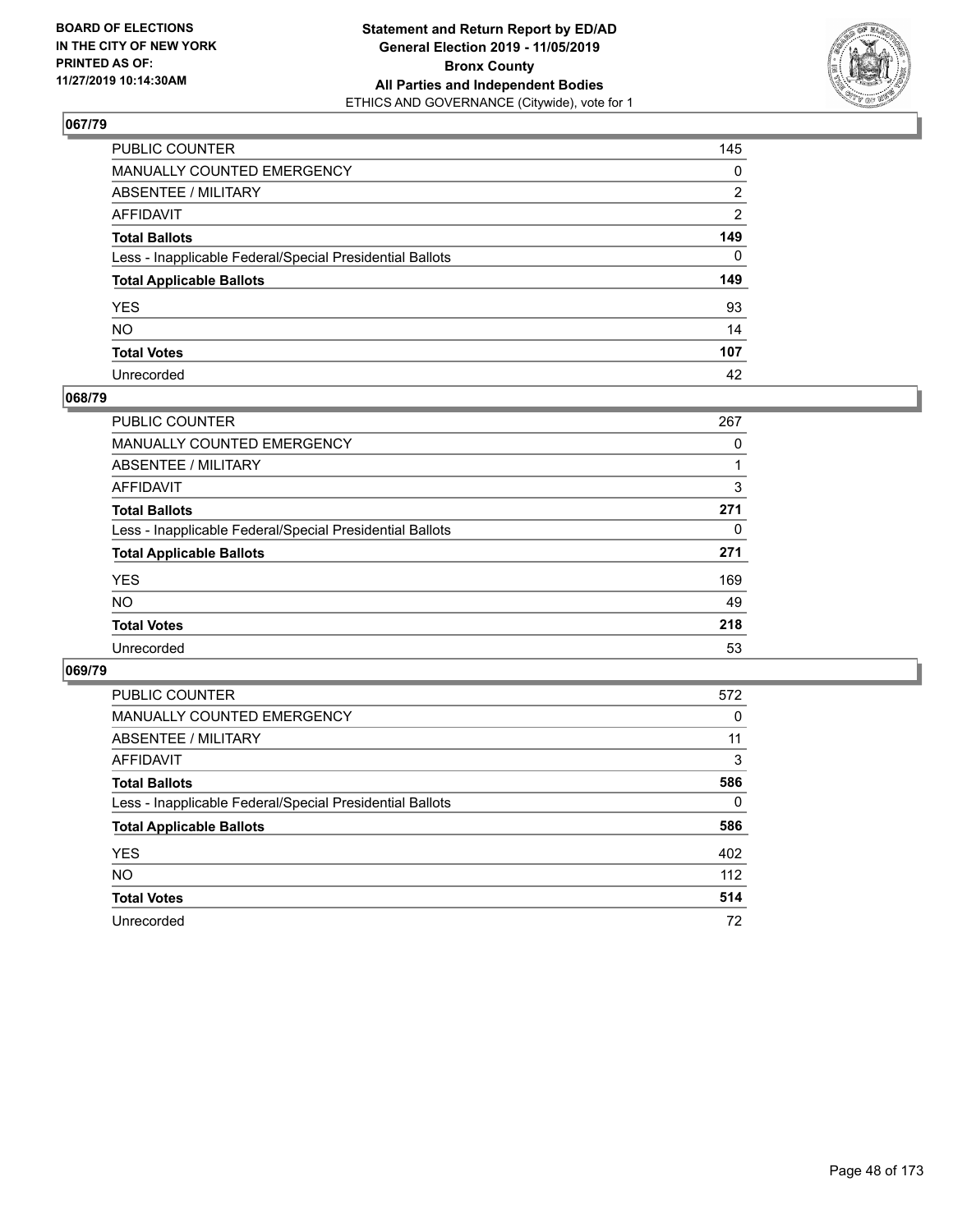

| PUBLIC COUNTER                                           | 178              |
|----------------------------------------------------------|------------------|
| <b>MANUALLY COUNTED EMERGENCY</b>                        | $\Omega$         |
| ABSENTEE / MILITARY                                      | 5                |
| <b>AFFIDAVIT</b>                                         | $\overline{2}$   |
| <b>Total Ballots</b>                                     | 185              |
| Less - Inapplicable Federal/Special Presidential Ballots | $\Omega$         |
| <b>Total Applicable Ballots</b>                          | 185              |
| <b>YES</b>                                               | 73               |
| <b>NO</b>                                                | 29               |
| <b>Total Votes</b>                                       | 102 <sub>2</sub> |
| Unrecorded                                               | 83               |

# **071/79 COMBINED into: 070/79**

#### **072/79**

| <b>PUBLIC COUNTER</b>                                    | 225 |
|----------------------------------------------------------|-----|
| MANUALLY COUNTED EMERGENCY                               | 0   |
| ABSENTEE / MILITARY                                      |     |
| AFFIDAVIT                                                | 5   |
| <b>Total Ballots</b>                                     | 231 |
| Less - Inapplicable Federal/Special Presidential Ballots | 0   |
| <b>Total Applicable Ballots</b>                          | 231 |
| <b>YES</b>                                               | 125 |
| <b>NO</b>                                                | 37  |
| <b>Total Votes</b>                                       | 162 |
| Unrecorded                                               | 69  |

### **073/79 COMBINED into: 072/79**

#### **074/79 COMBINED into: 029/79**

**075/79** 

| <b>PUBLIC COUNTER</b>                                    | 117            |
|----------------------------------------------------------|----------------|
| <b>MANUALLY COUNTED EMERGENCY</b>                        | 0              |
| ABSENTEE / MILITARY                                      | $\overline{2}$ |
| <b>AFFIDAVIT</b>                                         | 0              |
| <b>Total Ballots</b>                                     | 119            |
| Less - Inapplicable Federal/Special Presidential Ballots | $\Omega$       |
| <b>Total Applicable Ballots</b>                          | 119            |
| <b>YES</b>                                               | 84             |
| <b>NO</b>                                                | 16             |
| <b>Total Votes</b>                                       | 100            |
| Unrecorded                                               | 19             |

**076/79 COMBINED into: 023/79**

**077/79 COMBINED into: 029/79**

**078/79 COMBINED into: 049/79**

**079/79 COMBINED into: 070/79**

**080/79 COMBINED into: 049/79**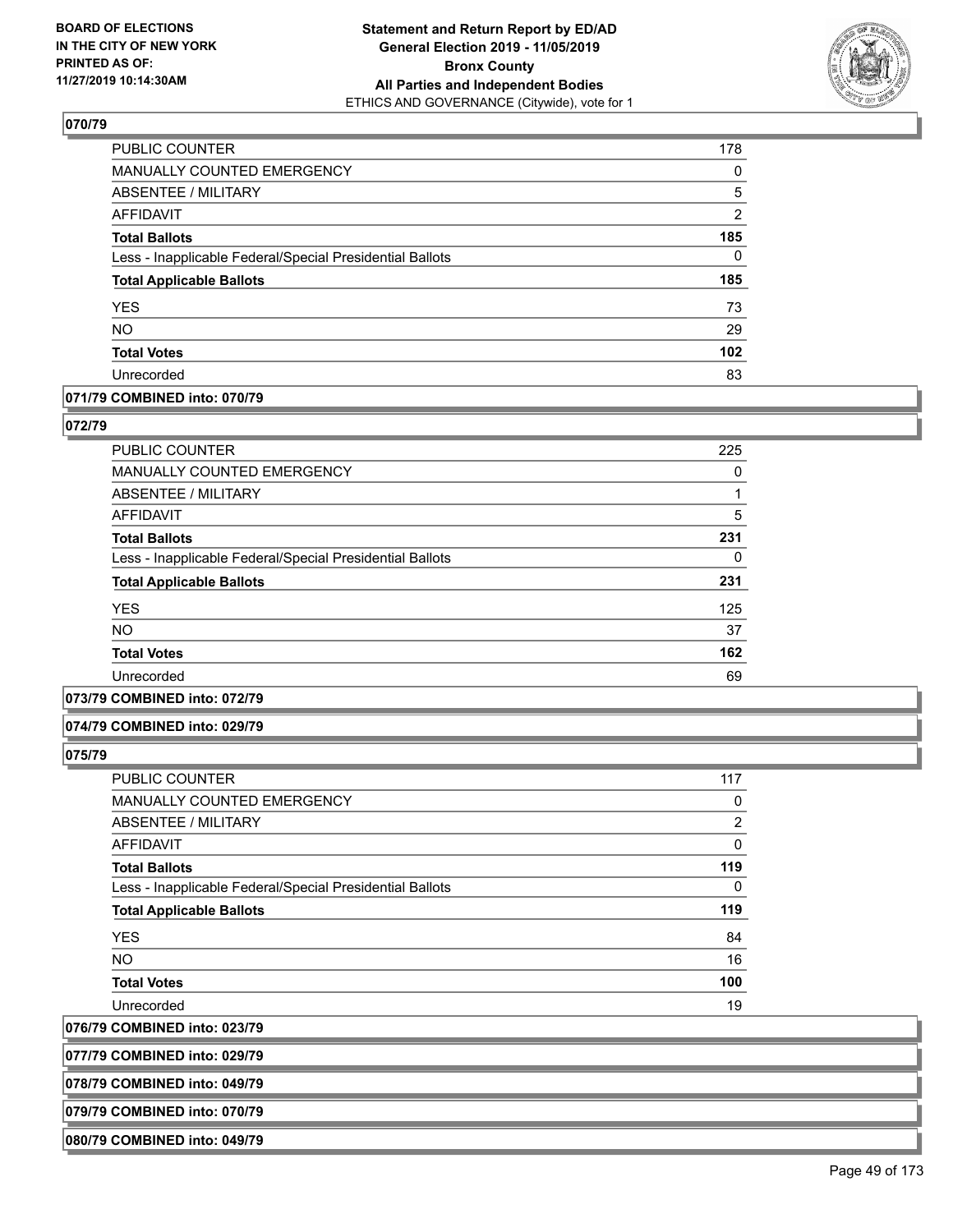

# **081/79 COMBINED into: 049/79**

### **082/79 COMBINED into: 086/79**

### **083/79 COMBINED into: 030/79**

### **084/79**

| <b>PUBLIC COUNTER</b>                                    | 210 |
|----------------------------------------------------------|-----|
| MANUALLY COUNTED EMERGENCY                               | 0   |
| ABSENTEE / MILITARY                                      | 9   |
| AFFIDAVIT                                                | 0   |
| <b>Total Ballots</b>                                     | 219 |
| Less - Inapplicable Federal/Special Presidential Ballots | 0   |
| <b>Total Applicable Ballots</b>                          | 219 |
| <b>YES</b>                                               | 131 |
| <b>NO</b>                                                | 25  |
| <b>Total Votes</b>                                       | 156 |
| Unrecorded                                               | 63  |

## **085/79 COMBINED into: 042/79**

### **086/79**

| <b>PUBLIC COUNTER</b>                                    | 170            |
|----------------------------------------------------------|----------------|
| <b>MANUALLY COUNTED EMERGENCY</b>                        | 0              |
| ABSENTEE / MILITARY                                      | $\sqrt{3}$     |
| AFFIDAVIT                                                | $\overline{2}$ |
| Total Ballots                                            | 175            |
| Less - Inapplicable Federal/Special Presidential Ballots | 0              |
| <b>Total Applicable Ballots</b>                          | 175            |
| <b>YES</b>                                               | 89             |
| <b>NO</b>                                                | 28             |
| <b>Total Votes</b>                                       | 117            |
| Unrecorded                                               | 58             |
| 087/79 COMBINED into: 001/79                             |                |
| 088/79 COMBINED into: 013/79                             |                |
| 089/79 COMBINED into: 084/79                             |                |
|                                                          |                |

**090/79 COMBINED into: 069/79**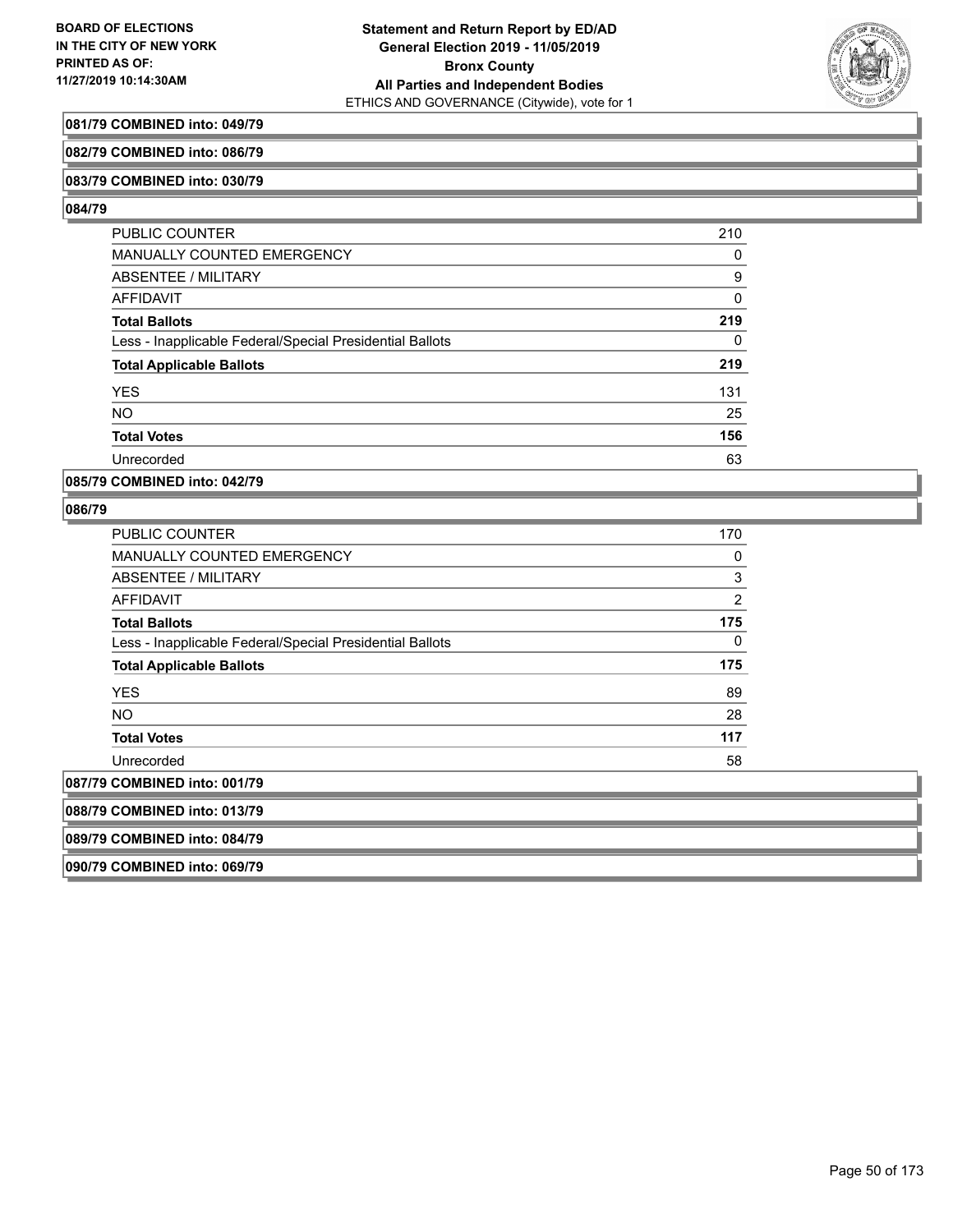

| <b>PUBLIC COUNTER</b>                                    | 297 |
|----------------------------------------------------------|-----|
| MANUALLY COUNTED EMERGENCY                               | 0   |
| <b>ABSENTEE / MILITARY</b>                               | 13  |
| AFFIDAVIT                                                | 0   |
| <b>Total Ballots</b>                                     | 310 |
| Less - Inapplicable Federal/Special Presidential Ballots | 0   |
| <b>Total Applicable Ballots</b>                          | 310 |
| <b>YES</b>                                               | 163 |
| <b>NO</b>                                                | 110 |
| <b>Total Votes</b>                                       | 273 |
| Unrecorded                                               | 37  |

# **002/80 COMBINED into: 001/80**

#### **003/80 COMBINED into: 001/80**

# **004/80**

| <b>PUBLIC COUNTER</b>                                    | 124      |
|----------------------------------------------------------|----------|
| <b>MANUALLY COUNTED EMERGENCY</b>                        | 0        |
| ABSENTEE / MILITARY                                      | 2        |
| AFFIDAVIT                                                | $\Omega$ |
| <b>Total Ballots</b>                                     | 126      |
| Less - Inapplicable Federal/Special Presidential Ballots | $\Omega$ |
| <b>Total Applicable Ballots</b>                          | 126      |
| <b>YES</b>                                               | 73       |
| NO.                                                      | 36       |
| <b>Total Votes</b>                                       | 109      |
| Unrecorded                                               | 17       |

### **005/80 COMBINED into: 004/80**

**006/80** 

| <b>PUBLIC COUNTER</b>                                    | 236 |
|----------------------------------------------------------|-----|
| <b>MANUALLY COUNTED EMERGENCY</b>                        | 0   |
| ABSENTEE / MILITARY                                      |     |
| AFFIDAVIT                                                | 0   |
| <b>Total Ballots</b>                                     | 237 |
| Less - Inapplicable Federal/Special Presidential Ballots | 0   |
| <b>Total Applicable Ballots</b>                          | 237 |
| <b>YES</b>                                               | 132 |
| <b>NO</b>                                                | 65  |
| <b>Total Votes</b>                                       | 197 |
| Unrecorded                                               | 40  |
| <b>COMBINED into: 006/80</b>                             |     |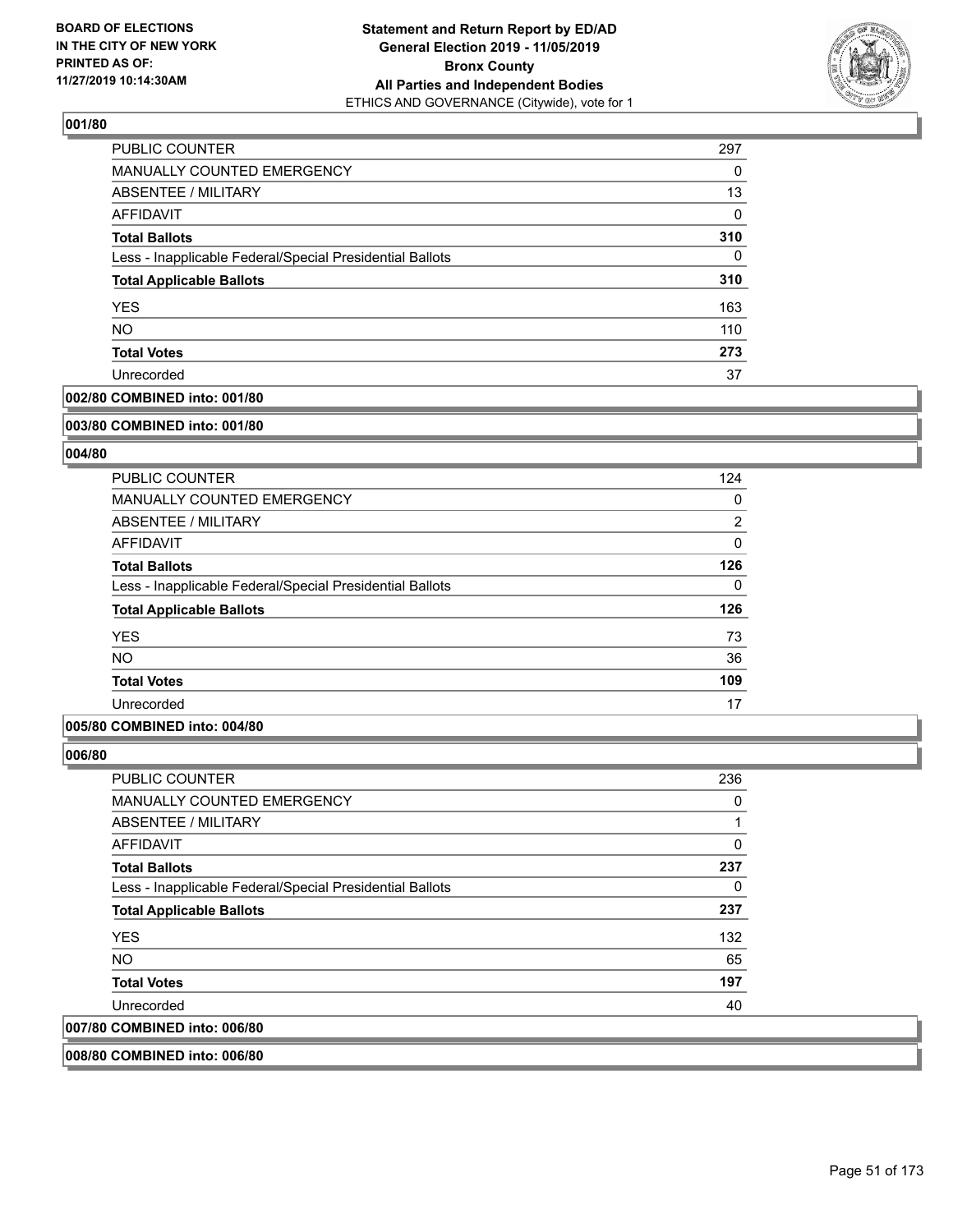

| PUBLIC COUNTER                                           | 186 |
|----------------------------------------------------------|-----|
| MANUALLY COUNTED EMERGENCY                               | 0   |
| ABSENTEE / MILITARY                                      |     |
| AFFIDAVIT                                                | 0   |
| <b>Total Ballots</b>                                     | 187 |
| Less - Inapplicable Federal/Special Presidential Ballots | 0   |
| <b>Total Applicable Ballots</b>                          | 187 |
| <b>YES</b>                                               | 114 |
| <b>NO</b>                                                | 47  |
| <b>Total Votes</b>                                       | 161 |
| Unrecorded                                               | 26  |

# **010/80 COMBINED into: 009/80**

### **011/80**

| <b>PUBLIC COUNTER</b>                                    | 174 |
|----------------------------------------------------------|-----|
| <b>MANUALLY COUNTED EMERGENCY</b>                        | 0   |
| <b>ABSENTEE / MILITARY</b>                               | 5   |
| AFFIDAVIT                                                |     |
| <b>Total Ballots</b>                                     | 180 |
| Less - Inapplicable Federal/Special Presidential Ballots | 0   |
| <b>Total Applicable Ballots</b>                          | 180 |
| <b>YES</b>                                               | 92  |
| <b>NO</b>                                                | 58  |
| <b>Total Votes</b>                                       | 150 |
| Unrecorded                                               | 30  |
|                                                          |     |

# **012/80 COMBINED into: 009/80**

| PUBLIC COUNTER                                           | 199      |
|----------------------------------------------------------|----------|
| <b>MANUALLY COUNTED EMERGENCY</b>                        | 0        |
| <b>ABSENTEE / MILITARY</b>                               | 3        |
| <b>AFFIDAVIT</b>                                         | 2        |
| <b>Total Ballots</b>                                     | 204      |
| Less - Inapplicable Federal/Special Presidential Ballots | $\Omega$ |
| <b>Total Applicable Ballots</b>                          | 204      |
| <b>YES</b>                                               | 125      |
| <b>NO</b>                                                | 31       |
| <b>Total Votes</b>                                       | 156      |
| Unrecorded                                               | 48       |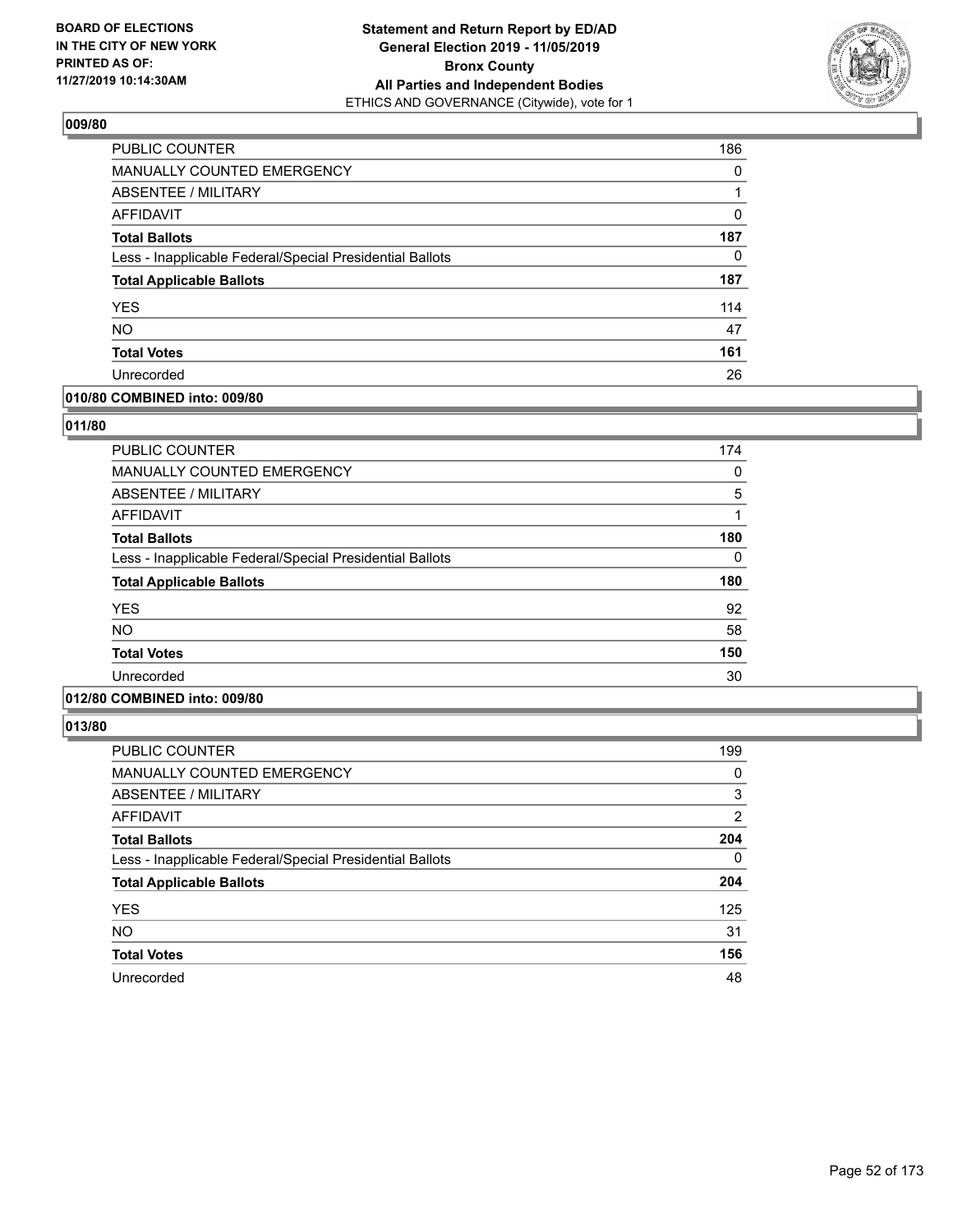

| PUBLIC COUNTER                                           | 183          |
|----------------------------------------------------------|--------------|
| MANUALLY COUNTED EMERGENCY                               | 0            |
| ABSENTEE / MILITARY                                      | 4            |
| AFFIDAVIT                                                | 3            |
| Total Ballots                                            | 190          |
| Less - Inapplicable Federal/Special Presidential Ballots | $\mathbf{0}$ |
| <b>Total Applicable Ballots</b>                          | 190          |
| YES                                                      | 126          |
| NO.                                                      | 28           |
| <b>Total Votes</b>                                       | 154          |
| Unrecorded                                               | 36           |

### **015/80**

| <b>PUBLIC COUNTER</b>                                    | 242 |
|----------------------------------------------------------|-----|
| <b>MANUALLY COUNTED EMERGENCY</b>                        | 0   |
| ABSENTEE / MILITARY                                      | 4   |
| <b>AFFIDAVIT</b>                                         | 2   |
| <b>Total Ballots</b>                                     | 248 |
| Less - Inapplicable Federal/Special Presidential Ballots | 0   |
| <b>Total Applicable Ballots</b>                          | 248 |
| <b>YES</b>                                               | 172 |
| <b>NO</b>                                                | 58  |
| <b>Total Votes</b>                                       | 230 |
| Unrecorded                                               | 18  |
|                                                          |     |

### **016/80 COMBINED into: 015/80**

**017/80** 

| <b>PUBLIC COUNTER</b>                                    | 221 |
|----------------------------------------------------------|-----|
| <b>MANUALLY COUNTED EMERGENCY</b>                        | 0   |
| ABSENTEE / MILITARY                                      | 5   |
| AFFIDAVIT                                                | 2   |
| <b>Total Ballots</b>                                     | 228 |
| Less - Inapplicable Federal/Special Presidential Ballots | 0   |
| <b>Total Applicable Ballots</b>                          | 228 |
| <b>YES</b>                                               | 133 |
| NO.                                                      | 48  |
| <b>Total Votes</b>                                       | 181 |
| Unrecorded                                               | 47  |
| 018/80 COMBINED into: 011/80                             |     |

**019/80 COMBINED into: 011/80**

**020/80 COMBINED into: 021/80**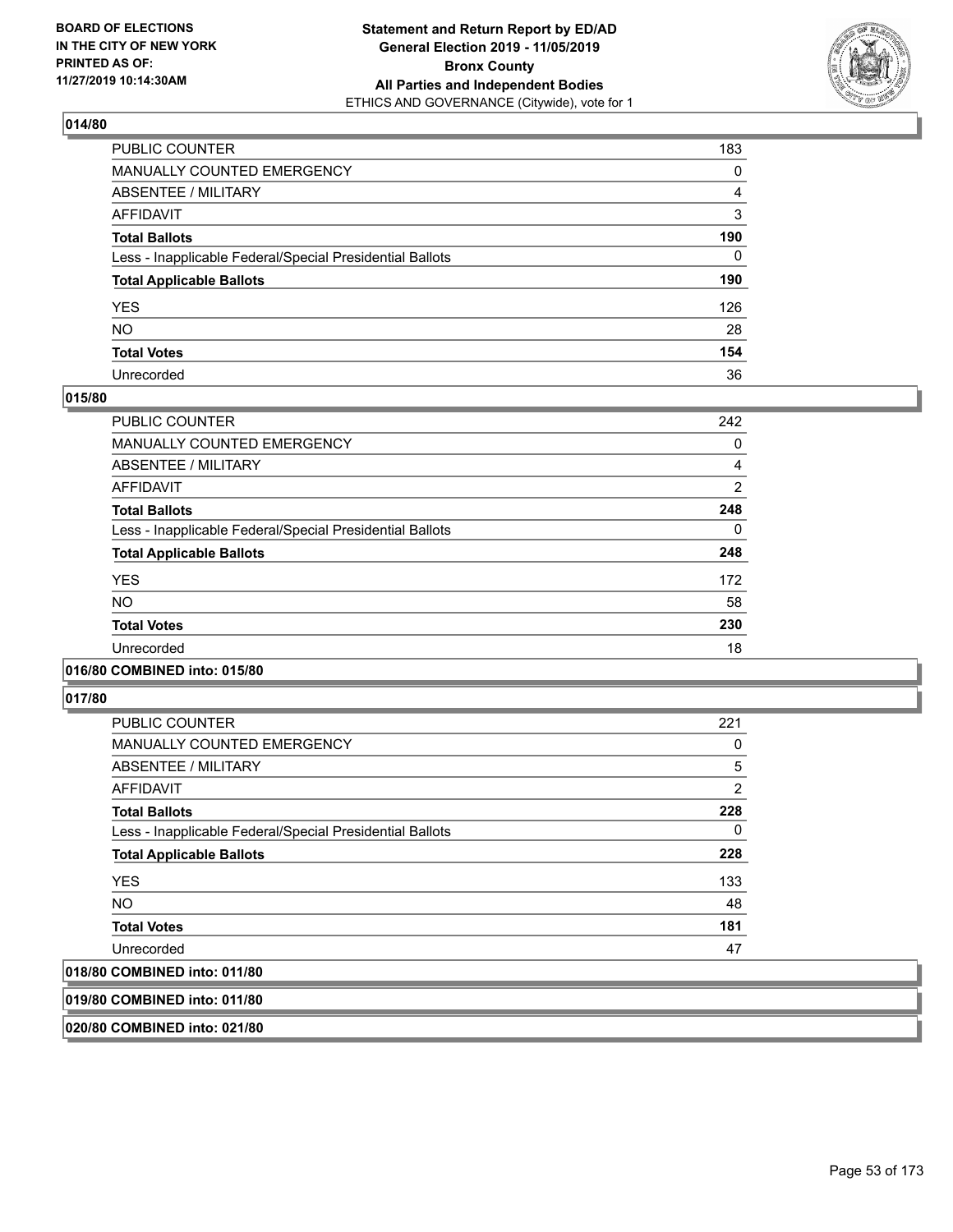

| PUBLIC COUNTER                                           | 230 |
|----------------------------------------------------------|-----|
| MANUALLY COUNTED EMERGENCY                               | 0   |
| <b>ABSENTEE / MILITARY</b>                               | 2   |
| AFFIDAVIT                                                | 2   |
| <b>Total Ballots</b>                                     | 234 |
| Less - Inapplicable Federal/Special Presidential Ballots | 0   |
| <b>Total Applicable Ballots</b>                          | 234 |
| <b>YES</b>                                               | 146 |
| <b>NO</b>                                                | 47  |
| <b>Total Votes</b>                                       | 193 |
| Unrecorded                                               | 41  |

# **022/80 COMBINED into: 017/80**

### **023/80**

| <b>PUBLIC COUNTER</b>                                    | 236 |
|----------------------------------------------------------|-----|
| <b>MANUALLY COUNTED EMERGENCY</b>                        | 0   |
| ABSENTEE / MILITARY                                      |     |
| AFFIDAVIT                                                |     |
| <b>Total Ballots</b>                                     | 244 |
| Less - Inapplicable Federal/Special Presidential Ballots | 0   |
| <b>Total Applicable Ballots</b>                          | 244 |
| <b>YES</b>                                               | 145 |
| <b>NO</b>                                                | 29  |
| <b>Total Votes</b>                                       | 174 |
| Unrecorded                                               | 70  |
|                                                          |     |

# **024/80 COMBINED into: 023/80**

| PUBLIC COUNTER                                           | 224      |
|----------------------------------------------------------|----------|
| <b>MANUALLY COUNTED EMERGENCY</b>                        | 0        |
| ABSENTEE / MILITARY                                      | 0        |
| <b>AFFIDAVIT</b>                                         | 2        |
| <b>Total Ballots</b>                                     | 226      |
| Less - Inapplicable Federal/Special Presidential Ballots | $\Omega$ |
| <b>Total Applicable Ballots</b>                          | 226      |
| <b>YES</b>                                               | 142      |
| <b>NO</b>                                                | 46       |
| <b>Total Votes</b>                                       | 188      |
| Unrecorded                                               | 38       |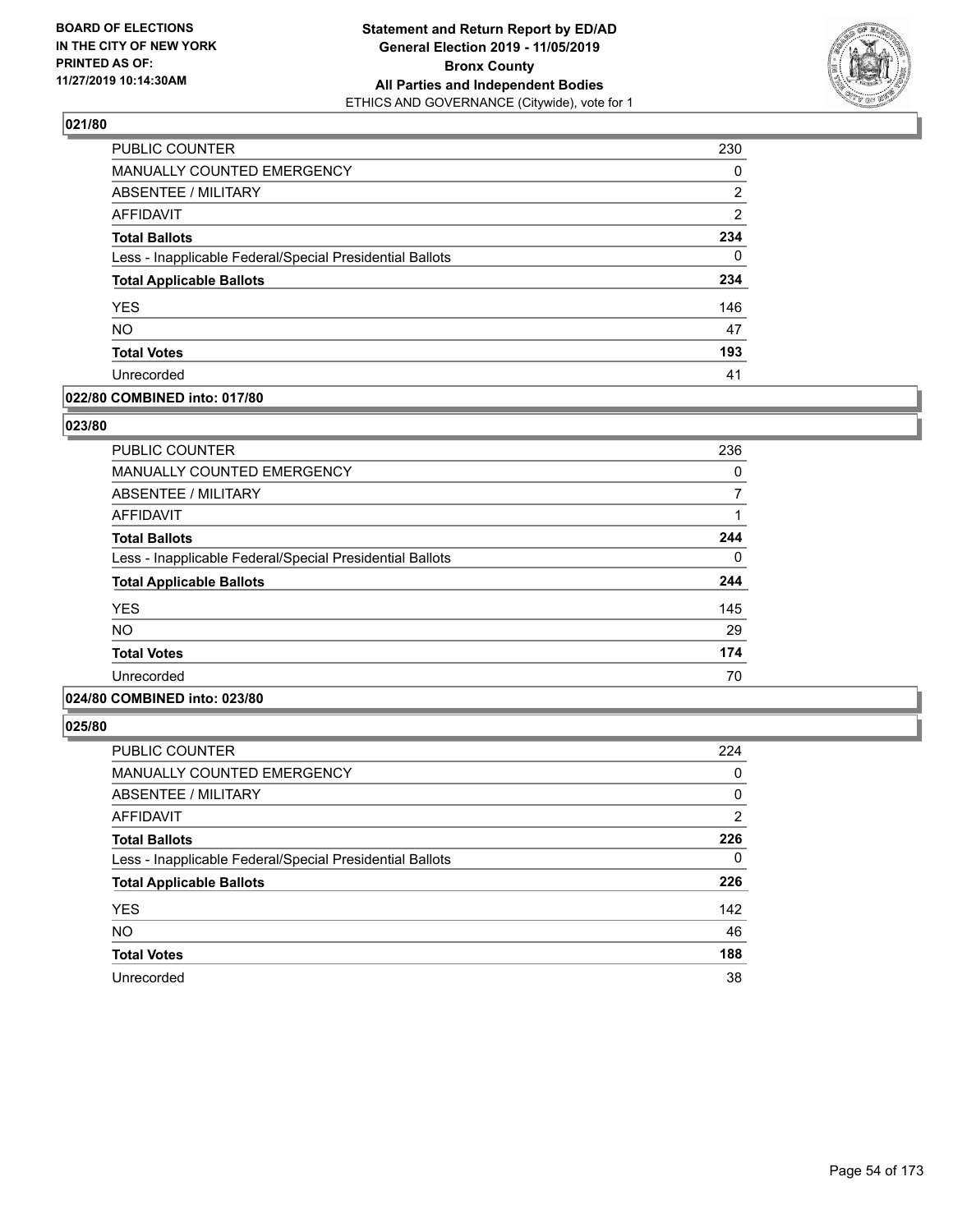

| <b>PUBLIC COUNTER</b>                                    | 289 |
|----------------------------------------------------------|-----|
| <b>MANUALLY COUNTED EMERGENCY</b>                        | 0   |
| ABSENTEE / MILITARY                                      | 34  |
| AFFIDAVIT                                                | 0   |
| <b>Total Ballots</b>                                     | 323 |
| Less - Inapplicable Federal/Special Presidential Ballots | 0   |
| <b>Total Applicable Ballots</b>                          | 323 |
| <b>YES</b>                                               | 177 |
| <b>NO</b>                                                | 53  |
| <b>Total Votes</b>                                       | 230 |
| Unrecorded                                               | 93  |

## **027/80 COMBINED into: 026/80**

#### **028/80 COMBINED into: 026/80**

# **029/80 COMBINED into: 004/80**

#### **030/80**

| <b>PUBLIC COUNTER</b>                                    | 217 |
|----------------------------------------------------------|-----|
| MANUALLY COUNTED EMERGENCY                               | 0   |
| ABSENTEE / MILITARY                                      | 7   |
| AFFIDAVIT                                                | 5   |
| <b>Total Ballots</b>                                     | 229 |
| Less - Inapplicable Federal/Special Presidential Ballots | 0   |
| <b>Total Applicable Ballots</b>                          | 229 |
| <b>YES</b>                                               | 123 |
| NO.                                                      | 74  |
| <b>Total Votes</b>                                       | 197 |
| Unrecorded                                               | 32  |

| <b>PUBLIC COUNTER</b>                                    | 232 |
|----------------------------------------------------------|-----|
| <b>MANUALLY COUNTED EMERGENCY</b>                        | 0   |
| ABSENTEE / MILITARY                                      | 5   |
| AFFIDAVIT                                                | 0   |
| <b>Total Ballots</b>                                     | 237 |
| Less - Inapplicable Federal/Special Presidential Ballots | 0   |
| <b>Total Applicable Ballots</b>                          | 237 |
| <b>YES</b>                                               | 135 |
| NO.                                                      | 70  |
| <b>Total Votes</b>                                       | 205 |
| Unrecorded                                               | 32  |
| 032/80 COMBINED into: 031/80                             |     |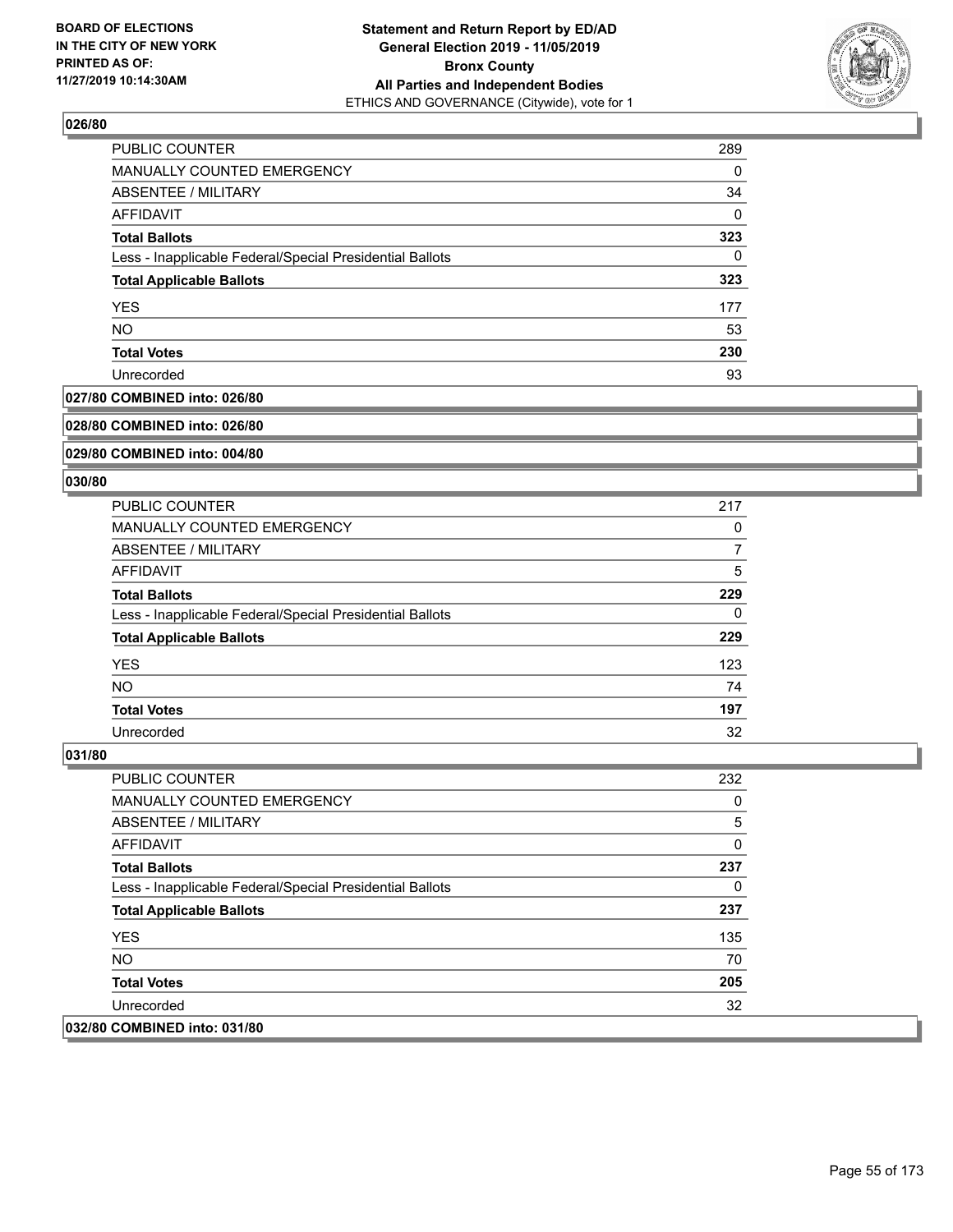

| <b>PUBLIC COUNTER</b>                                    | 122      |
|----------------------------------------------------------|----------|
| <b>MANUALLY COUNTED EMERGENCY</b>                        | $\Omega$ |
| ABSENTEE / MILITARY                                      | 127      |
| AFFIDAVIT                                                |          |
| <b>Total Ballots</b>                                     | 250      |
| Less - Inapplicable Federal/Special Presidential Ballots | $\Omega$ |
| <b>Total Applicable Ballots</b>                          | 250      |
| <b>YES</b>                                               | 104      |
| <b>NO</b>                                                | 45       |
| <b>Total Votes</b>                                       | 149      |
| Unrecorded                                               | 101      |

# **034/80 COMBINED into: 033/80**

#### **035/80 COMBINED into: 071/80**

# **036/80**

| <b>PUBLIC COUNTER</b>                                    | 183 |
|----------------------------------------------------------|-----|
| <b>MANUALLY COUNTED EMERGENCY</b>                        | 0   |
| ABSENTEE / MILITARY                                      | 4   |
| AFFIDAVIT                                                | 4   |
| <b>Total Ballots</b>                                     | 191 |
| Less - Inapplicable Federal/Special Presidential Ballots | 0   |
| <b>Total Applicable Ballots</b>                          | 191 |
| <b>YES</b>                                               | 115 |
| NO.                                                      | 40  |
| <b>Total Votes</b>                                       | 155 |
| Unrecorded                                               | 36  |

| <b>PUBLIC COUNTER</b>                                    | 137      |
|----------------------------------------------------------|----------|
| MANUALLY COUNTED EMERGENCY                               | 0        |
| ABSENTEE / MILITARY                                      | 8        |
| AFFIDAVIT                                                | 0        |
| <b>Total Ballots</b>                                     | 145      |
| Less - Inapplicable Federal/Special Presidential Ballots | $\Omega$ |
| <b>Total Applicable Ballots</b>                          | 145      |
| <b>YES</b>                                               | 89       |
| <b>NO</b>                                                | 35       |
| <b>Total Votes</b>                                       | 124      |
| Unrecorded                                               | 21       |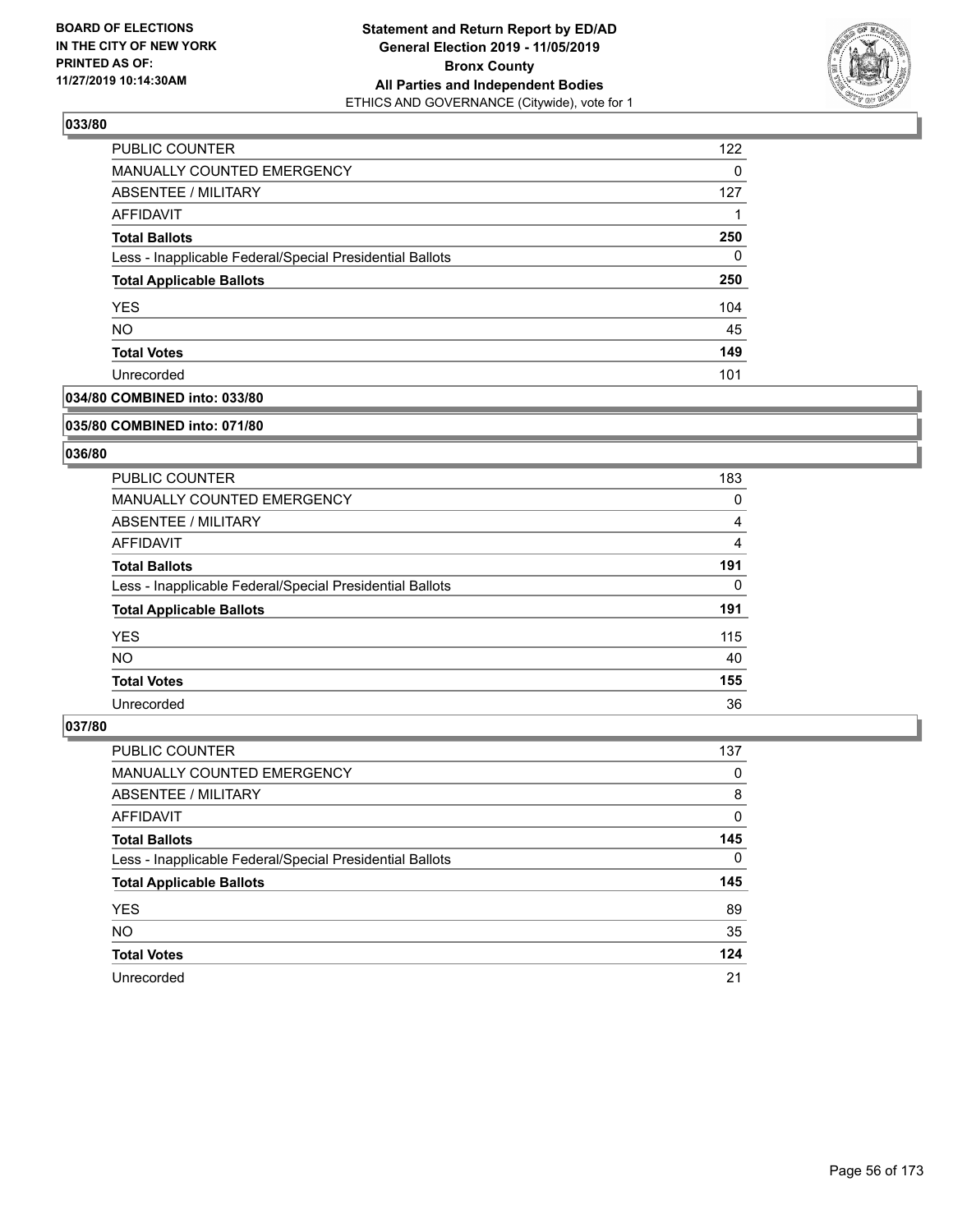

| <b>PUBLIC COUNTER</b>                                    | 238 |
|----------------------------------------------------------|-----|
| <b>MANUALLY COUNTED EMERGENCY</b>                        |     |
| ABSENTEE / MILITARY                                      | 55  |
| AFFIDAVIT                                                |     |
| <b>Total Ballots</b>                                     | 295 |
| Less - Inapplicable Federal/Special Presidential Ballots | 0   |
| <b>Total Applicable Ballots</b>                          | 295 |
| <b>YES</b>                                               | 177 |
| <b>NO</b>                                                | 43  |
| <b>Total Votes</b>                                       | 220 |
| Unrecorded                                               | 75  |

# **039/80 COMBINED into: 038/80**

#### **040/80 COMBINED into: 037/80**

# **041/80**

| <b>PUBLIC COUNTER</b>                                    | 135            |
|----------------------------------------------------------|----------------|
| <b>MANUALLY COUNTED EMERGENCY</b>                        | 0              |
| ABSENTEE / MILITARY                                      |                |
| AFFIDAVIT                                                | $\overline{2}$ |
| <b>Total Ballots</b>                                     | 138            |
| Less - Inapplicable Federal/Special Presidential Ballots | 0              |
| <b>Total Applicable Ballots</b>                          | 138            |
| <b>YES</b>                                               | 81             |
| NO.                                                      | 33             |
| <b>Total Votes</b>                                       | 114            |
| Unrecorded                                               | 24             |

| <b>PUBLIC COUNTER</b>                                    | 113      |
|----------------------------------------------------------|----------|
| MANUALLY COUNTED EMERGENCY                               | 0        |
| ABSENTEE / MILITARY                                      |          |
| AFFIDAVIT                                                |          |
| <b>Total Ballots</b>                                     | 115      |
| Less - Inapplicable Federal/Special Presidential Ballots | $\Omega$ |
| <b>Total Applicable Ballots</b>                          | 115      |
| <b>YES</b>                                               | 73       |
| <b>NO</b>                                                | 23       |
| <b>Total Votes</b>                                       | 96       |
| Unrecorded                                               | 19       |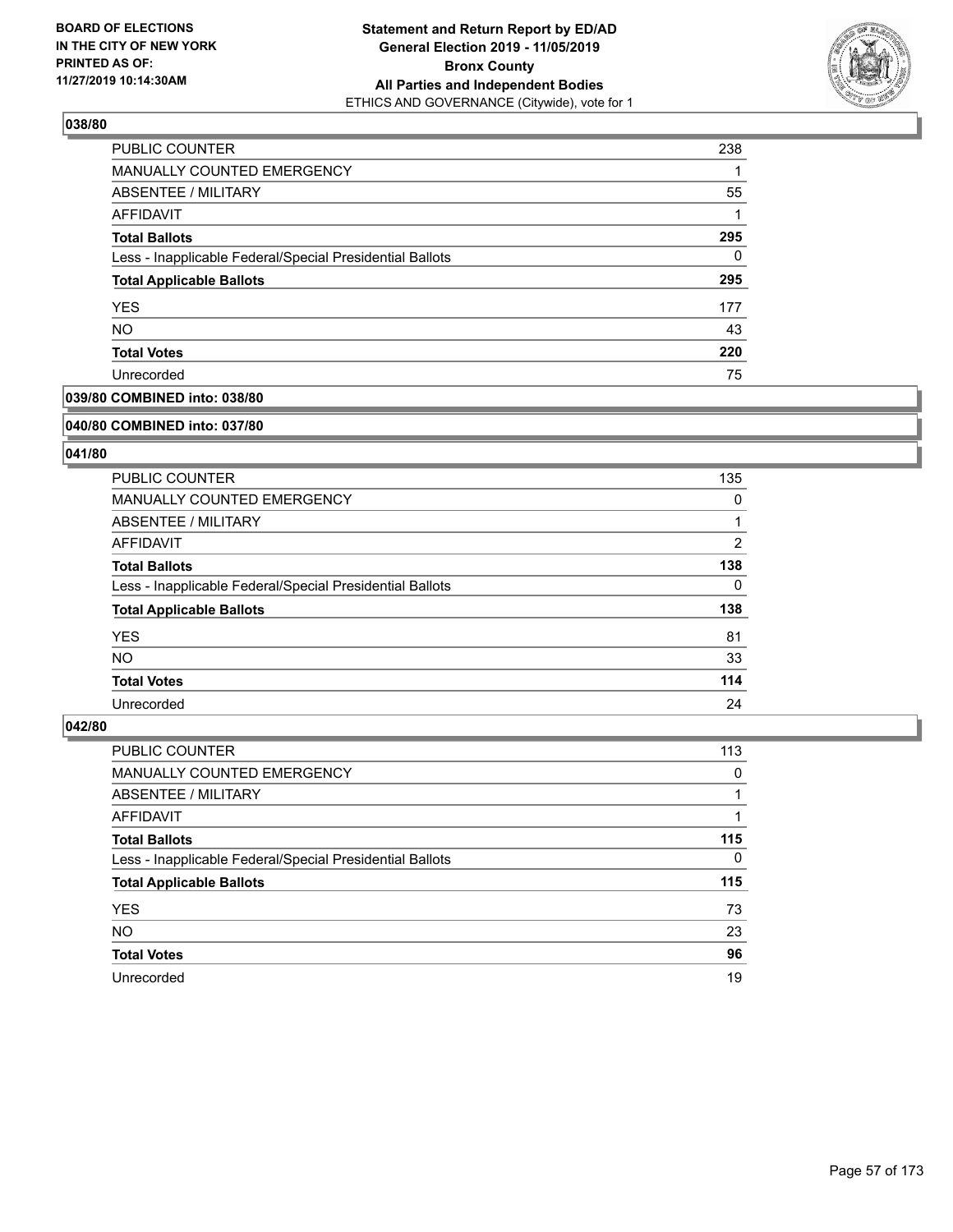

| PUBLIC COUNTER                                           | 147      |
|----------------------------------------------------------|----------|
| MANUALLY COUNTED EMERGENCY                               | 0        |
| ABSENTEE / MILITARY                                      | 8        |
| AFFIDAVIT                                                | 0        |
| <b>Total Ballots</b>                                     | 155      |
| Less - Inapplicable Federal/Special Presidential Ballots | $\Omega$ |
| <b>Total Applicable Ballots</b>                          | 155      |
| <b>YES</b>                                               | 94       |
| <b>NO</b>                                                | 28       |
| <b>Total Votes</b>                                       | 122      |
| Unrecorded                                               | 33       |

## **044/80 COMBINED into: 043/80**

### **045/80**

| PUBLIC COUNTER                                           | 116            |
|----------------------------------------------------------|----------------|
| <b>MANUALLY COUNTED EMERGENCY</b>                        | 0              |
| ABSENTEE / MILITARY                                      | $\overline{2}$ |
| AFFIDAVIT                                                |                |
| <b>Total Ballots</b>                                     | 119            |
| Less - Inapplicable Federal/Special Presidential Ballots | $\Omega$       |
| <b>Total Applicable Ballots</b>                          | 119            |
| <b>YES</b>                                               | 65             |
| <b>NO</b>                                                | 35             |
| <b>Total Votes</b>                                       | 100            |
| Unrecorded                                               | 19             |

| PUBLIC COUNTER                                           | 134 |
|----------------------------------------------------------|-----|
| MANUALLY COUNTED EMERGENCY                               | 0   |
| ABSENTEE / MILITARY                                      | 27  |
| AFFIDAVIT                                                | 0   |
| <b>Total Ballots</b>                                     | 161 |
| Less - Inapplicable Federal/Special Presidential Ballots | 0   |
| <b>Total Applicable Ballots</b>                          | 161 |
| <b>YES</b>                                               | 101 |
| NO.                                                      | 26  |
| <b>Total Votes</b>                                       | 127 |
| Unrecorded                                               | 34  |
| 047/80 COMBINED into: 040/78                             |     |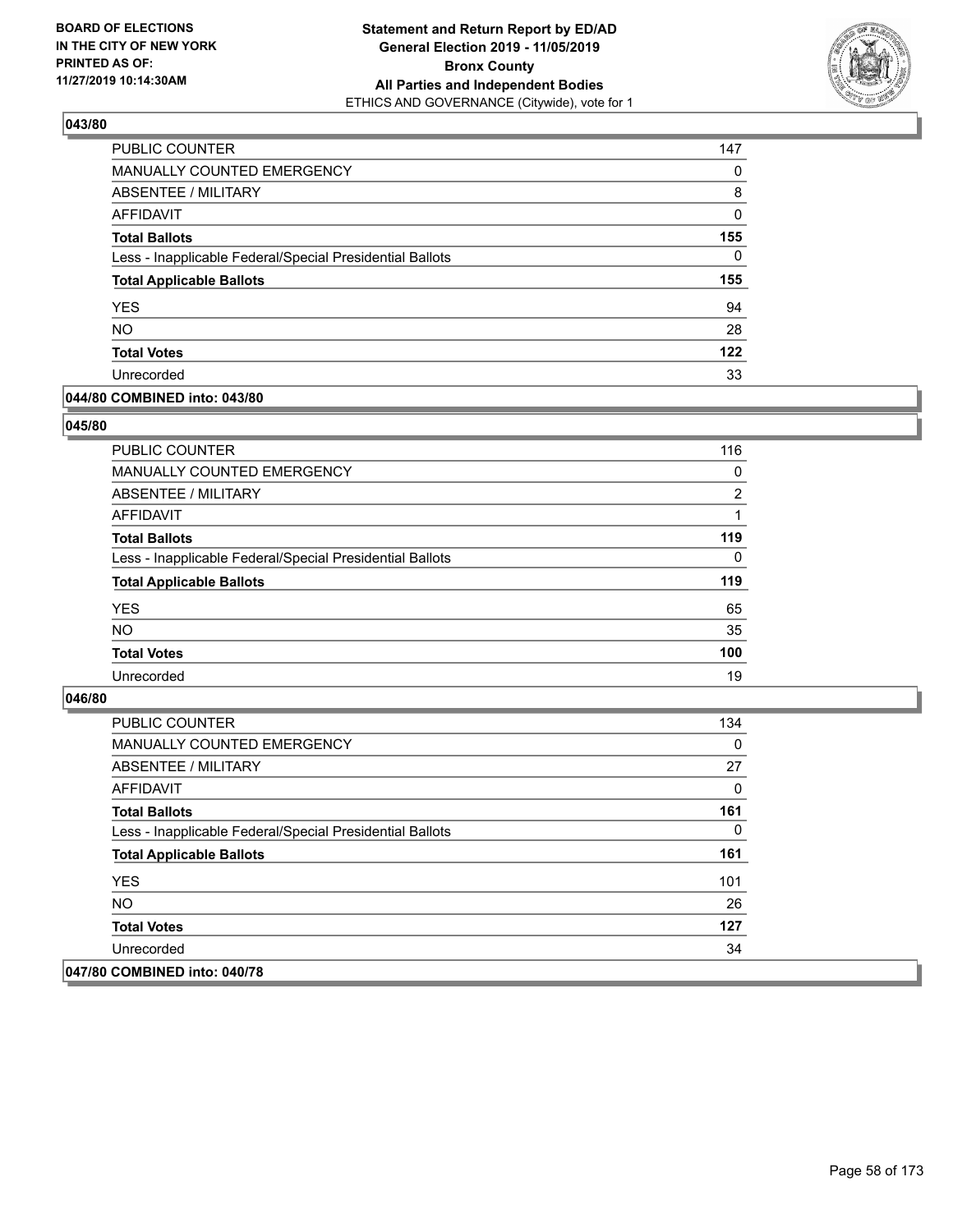

| <b>PUBLIC COUNTER</b>                                    | 222 |
|----------------------------------------------------------|-----|
| MANUALLY COUNTED EMERGENCY                               | 0   |
| <b>ABSENTEE / MILITARY</b>                               | 6   |
| AFFIDAVIT                                                | 4   |
| <b>Total Ballots</b>                                     | 232 |
| Less - Inapplicable Federal/Special Presidential Ballots | 0   |
| <b>Total Applicable Ballots</b>                          | 232 |
| <b>YES</b>                                               | 148 |
| <b>NO</b>                                                | 37  |
| <b>Total Votes</b>                                       | 185 |
| Unrecorded                                               | 47  |

#### **049/80 COMBINED into: 046/80**

#### **050/80 COMBINED into: 048/80**

# **051/80 COMBINED into: 046/80**

#### **052/80**

| <b>PUBLIC COUNTER</b>                                    | 164 |
|----------------------------------------------------------|-----|
| <b>MANUALLY COUNTED EMERGENCY</b>                        | 0   |
| ABSENTEE / MILITARY                                      |     |
| <b>AFFIDAVIT</b>                                         | 0   |
| <b>Total Ballots</b>                                     | 165 |
| Less - Inapplicable Federal/Special Presidential Ballots | 0   |
| <b>Total Applicable Ballots</b>                          | 165 |
| <b>YES</b>                                               | 115 |
| <b>NO</b>                                                | 24  |
| <b>Total Votes</b>                                       | 139 |
| Unrecorded                                               | 26  |
|                                                          |     |

# **053/80 COMBINED into: 052/80**

#### **054/80 COMBINED into: 033/78**

| PUBLIC COUNTER                                           | 141      |
|----------------------------------------------------------|----------|
| MANUALLY COUNTED EMERGENCY                               | 0        |
| ABSENTEE / MILITARY                                      |          |
| AFFIDAVIT                                                | 2        |
| <b>Total Ballots</b>                                     | 144      |
| Less - Inapplicable Federal/Special Presidential Ballots | $\Omega$ |
| <b>Total Applicable Ballots</b>                          | 144      |
| <b>YES</b>                                               | 98       |
| <b>NO</b>                                                | 28       |
| <b>Total Votes</b>                                       | 126      |
| Unrecorded                                               | 18       |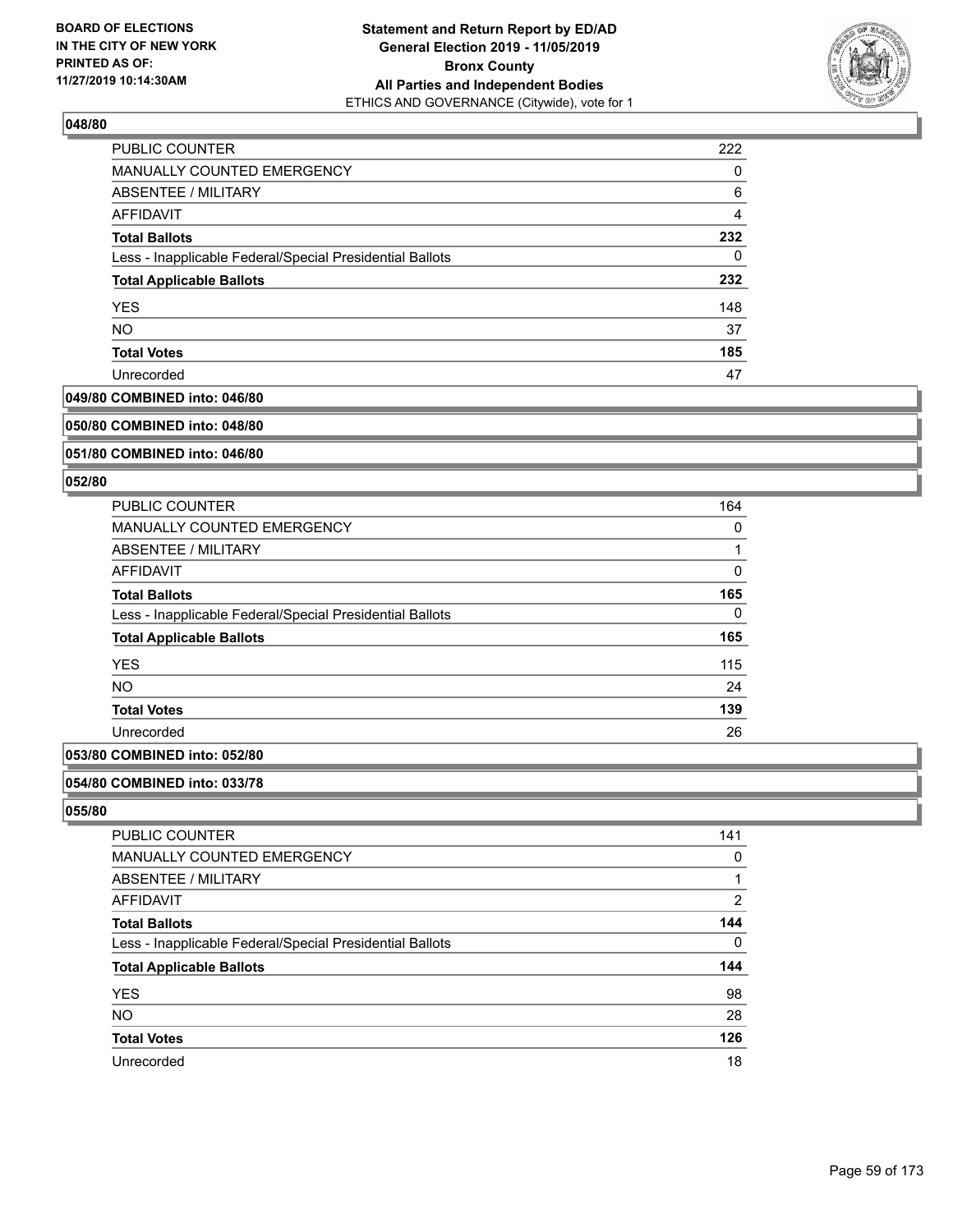

| PUBLIC COUNTER                                           | 103 |
|----------------------------------------------------------|-----|
| MANUALLY COUNTED EMERGENCY                               | 0   |
| <b>ABSENTEE / MILITARY</b>                               | 3   |
| AFFIDAVIT                                                | 16  |
| <b>Total Ballots</b>                                     | 122 |
| Less - Inapplicable Federal/Special Presidential Ballots | 0   |
| <b>Total Applicable Ballots</b>                          | 122 |
| <b>YES</b>                                               | 77  |
| <b>NO</b>                                                | 13  |
| <b>Total Votes</b>                                       | 90  |
| Unrecorded                                               | 32  |

### **057/80 COMBINED into: 055/80**

### **058/80**

| <b>PUBLIC COUNTER</b>                                    | 114 |
|----------------------------------------------------------|-----|
| <b>MANUALLY COUNTED EMERGENCY</b>                        | 0   |
| <b>ABSENTEE / MILITARY</b>                               | 2   |
| AFFIDAVIT                                                |     |
| <b>Total Ballots</b>                                     | 117 |
| Less - Inapplicable Federal/Special Presidential Ballots | 0   |
| <b>Total Applicable Ballots</b>                          | 117 |
| <b>YES</b>                                               | 79  |
| <b>NO</b>                                                | 14  |
| <b>Total Votes</b>                                       | 93  |
| Unrecorded                                               | 24  |
|                                                          |     |

## **059/80 COMBINED into: 038/80**

**060/80** 

| <b>PUBLIC COUNTER</b>                                    | 141 |
|----------------------------------------------------------|-----|
| <b>MANUALLY COUNTED EMERGENCY</b>                        | 0   |
| ABSENTEE / MILITARY                                      | 4   |
| AFFIDAVIT                                                | 0   |
| <b>Total Ballots</b>                                     | 145 |
| Less - Inapplicable Federal/Special Presidential Ballots | 0   |
| <b>Total Applicable Ballots</b>                          | 145 |
| <b>YES</b>                                               | 68  |
| NO.                                                      | 21  |
| <b>Total Votes</b>                                       | 89  |
| Unrecorded                                               | 56  |
| 061/80 COMBINED into: 060/80                             |     |
|                                                          |     |

**062/80 COMBINED into: 014/80**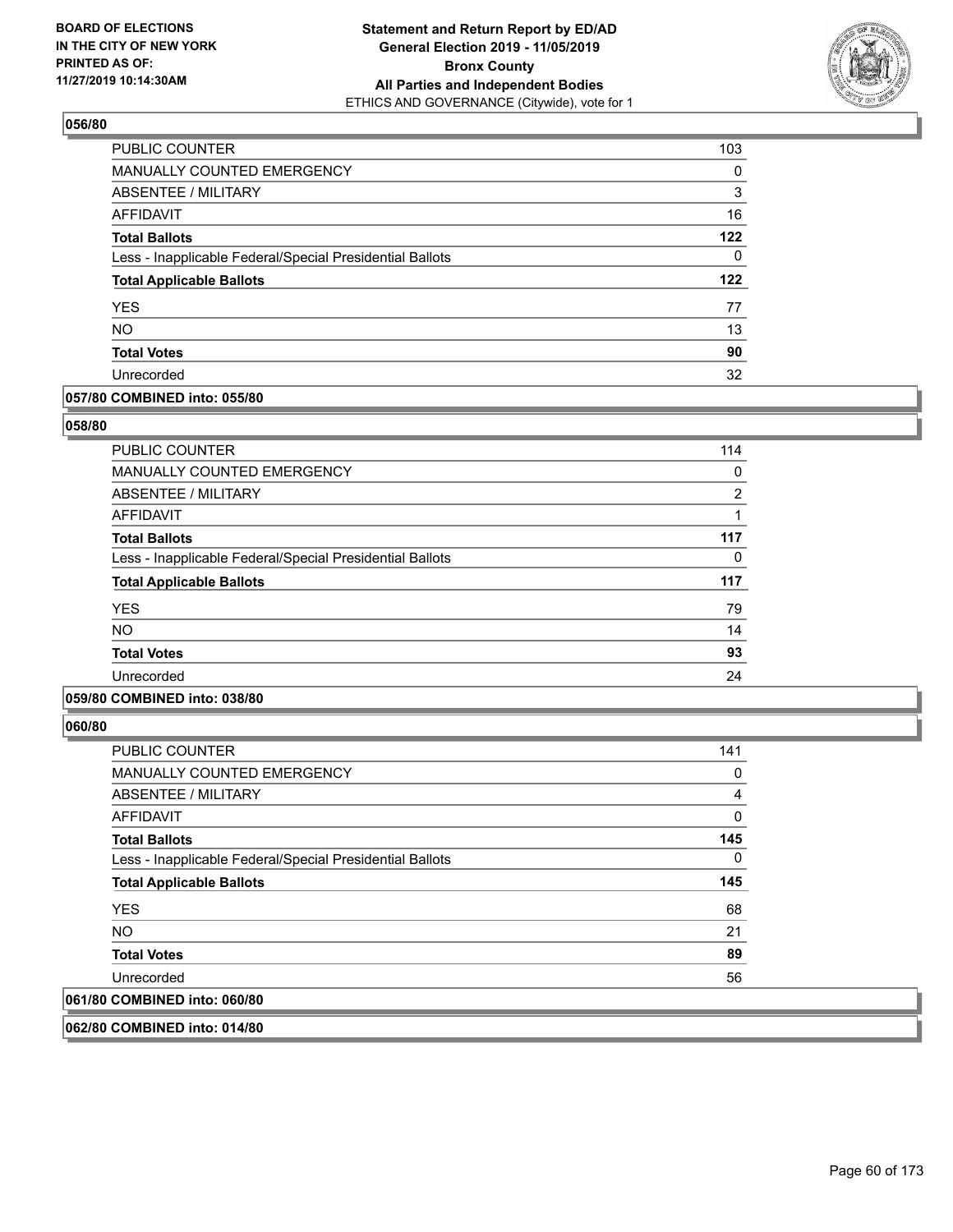

| PUBLIC COUNTER                                           | 259 |
|----------------------------------------------------------|-----|
| MANUALLY COUNTED EMERGENCY                               | 0   |
| ABSENTEE / MILITARY                                      | 13  |
| AFFIDAVIT                                                |     |
| <b>Total Ballots</b>                                     | 273 |
| Less - Inapplicable Federal/Special Presidential Ballots | 0   |
| <b>Total Applicable Ballots</b>                          | 273 |
| <b>YES</b>                                               | 152 |
| <b>NO</b>                                                | 31  |
| <b>Total Votes</b>                                       | 183 |
| Unrecorded                                               | 90  |

## **064/80 COMBINED into: 063/80**

### **065/80**

| <b>PUBLIC COUNTER</b>                                    | 181            |
|----------------------------------------------------------|----------------|
| <b>MANUALLY COUNTED EMERGENCY</b>                        | 0              |
| <b>ABSENTEE / MILITARY</b>                               | $\overline{2}$ |
| AFFIDAVIT                                                | 13             |
| <b>Total Ballots</b>                                     | 196            |
| Less - Inapplicable Federal/Special Presidential Ballots | 0              |
| <b>Total Applicable Ballots</b>                          | 196            |
| <b>YES</b>                                               | 115            |
| <b>NO</b>                                                | 30             |
| <b>Total Votes</b>                                       | 145            |
| Unrecorded                                               | 51             |
|                                                          |                |

## **066/80 COMBINED into: 033/80**

**067/80** 

| $\ldots$                                                 |     |
|----------------------------------------------------------|-----|
| 068/80 COMBINED into: 067/80                             |     |
| Unrecorded                                               | 31  |
| <b>Total Votes</b>                                       | 217 |
| <b>NO</b>                                                | 52  |
| <b>YES</b>                                               | 165 |
| <b>Total Applicable Ballots</b>                          | 248 |
| Less - Inapplicable Federal/Special Presidential Ballots | 0   |
| <b>Total Ballots</b>                                     | 248 |
| AFFIDAVIT                                                | 1   |
| ABSENTEE / MILITARY                                      | 3   |
| MANUALLY COUNTED EMERGENCY                               | 0   |
| <b>PUBLIC COUNTER</b>                                    | 244 |

**069/80 COMBINED into: 067/80**

**070/80 COMBINED into: 036/80**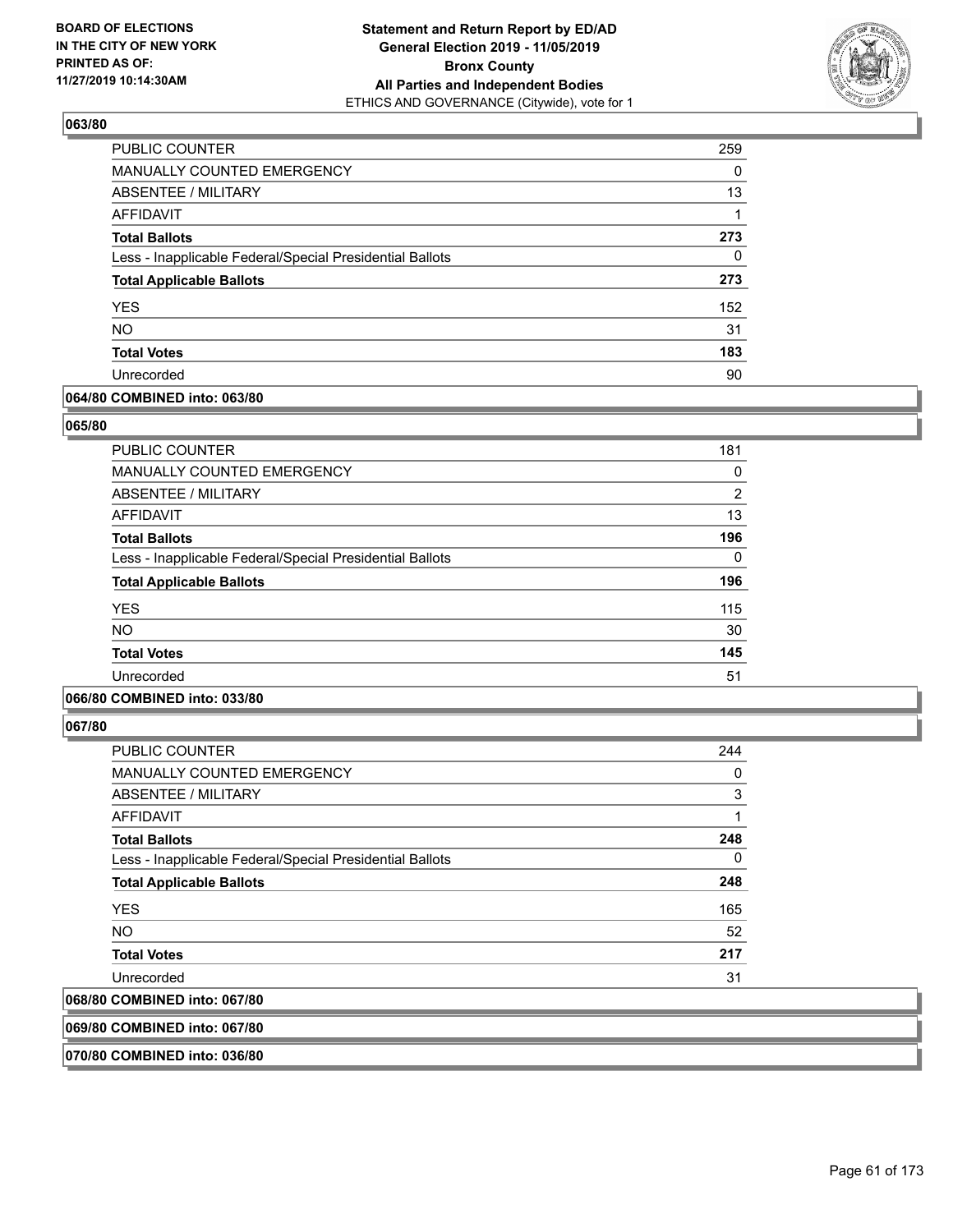

| PUBLIC COUNTER                                           | 228 |
|----------------------------------------------------------|-----|
| MANUALLY COUNTED EMERGENCY                               | 0   |
| ABSENTEE / MILITARY                                      | 22  |
| AFFIDAVIT                                                |     |
| <b>Total Ballots</b>                                     | 251 |
| Less - Inapplicable Federal/Special Presidential Ballots | 0   |
| <b>Total Applicable Ballots</b>                          | 251 |
| <b>YES</b>                                               | 161 |
| <b>NO</b>                                                | 46  |
| <b>Total Votes</b>                                       | 207 |
| Unrecorded                                               | 44  |

### **072/80 COMBINED into: 071/80**

#### **073/80 COMBINED into: 071/80**

# **074/80**

| <b>PUBLIC COUNTER</b>                                    | 138      |
|----------------------------------------------------------|----------|
| MANUALLY COUNTED EMERGENCY                               | 0        |
| ABSENTEE / MILITARY                                      | 3        |
| AFFIDAVIT                                                | 3        |
| <b>Total Ballots</b>                                     | 144      |
| Less - Inapplicable Federal/Special Presidential Ballots | $\Omega$ |
| <b>Total Applicable Ballots</b>                          | 144      |
| <b>YES</b>                                               | 105      |
| <b>NO</b>                                                | 21       |
| <b>Total Votes</b>                                       | 126      |
| Unrecorded                                               | 18       |

### **075/80 COMBINED into: 078/80**

| <b>PUBLIC COUNTER</b>                                    | 82 |
|----------------------------------------------------------|----|
| <b>MANUALLY COUNTED EMERGENCY</b>                        | 0  |
| ABSENTEE / MILITARY                                      |    |
| AFFIDAVIT                                                | 0  |
| <b>Total Ballots</b>                                     | 83 |
| Less - Inapplicable Federal/Special Presidential Ballots | 0  |
| <b>Total Applicable Ballots</b>                          | 83 |
| <b>YES</b>                                               | 60 |
| NO.                                                      | 14 |
| <b>Total Votes</b>                                       | 74 |
| Unrecorded                                               | 9  |
| 077/80 COMBINED into: 078/80                             |    |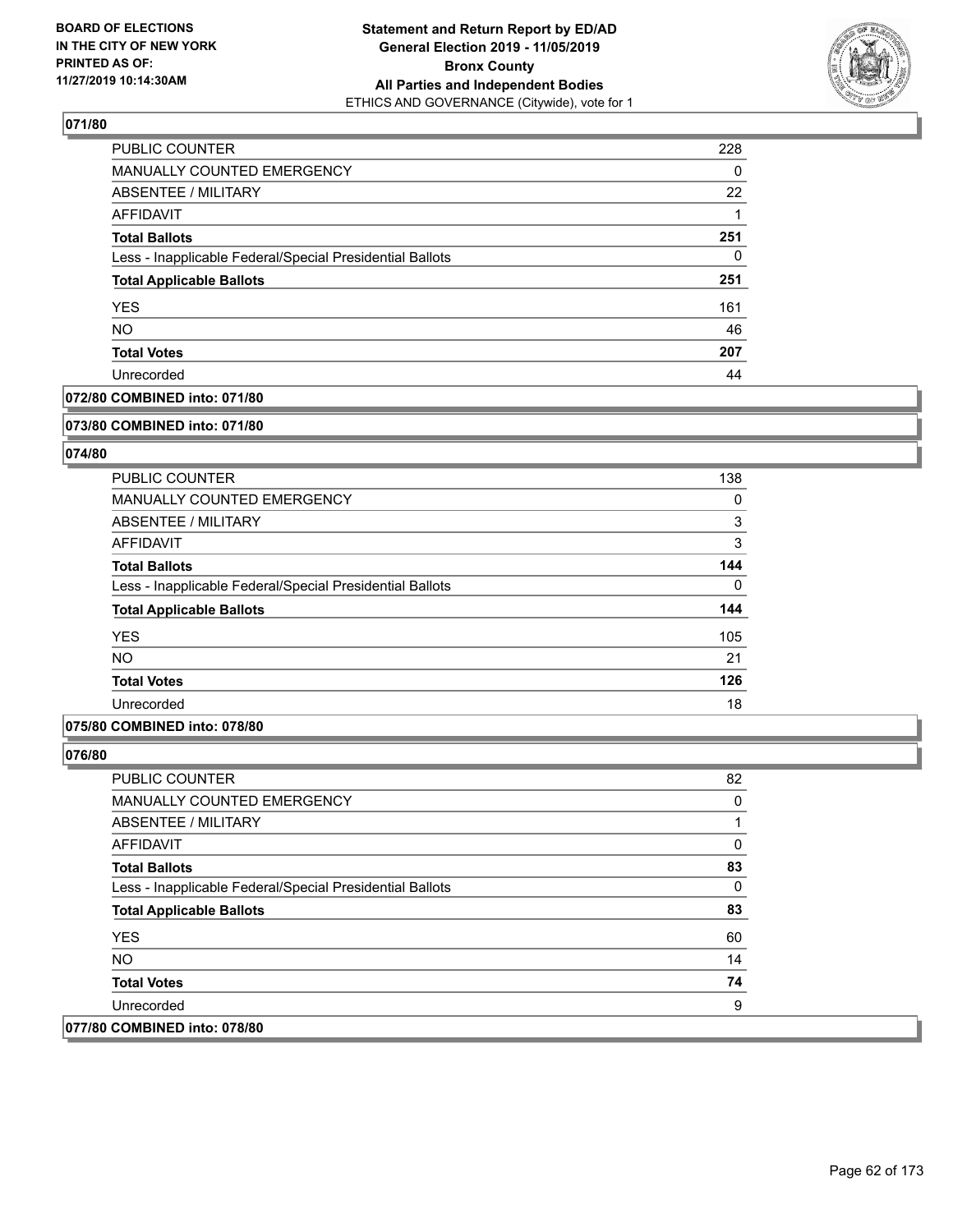

| PUBLIC COUNTER                                           | 253 |
|----------------------------------------------------------|-----|
| <b>MANUALLY COUNTED EMERGENCY</b>                        | 0   |
| <b>ABSENTEE / MILITARY</b>                               | 4   |
| <b>AFFIDAVIT</b>                                         |     |
| <b>Total Ballots</b>                                     | 264 |
| Less - Inapplicable Federal/Special Presidential Ballots | 0   |
| <b>Total Applicable Ballots</b>                          | 264 |
| <b>YES</b>                                               | 172 |
| <b>NO</b>                                                | 40  |
| <b>Total Votes</b>                                       | 212 |
| Unrecorded                                               | 52  |

# **079/80 COMBINED into: 081/80**

### **080/80**

| PUBLIC COUNTER                                           | 139            |
|----------------------------------------------------------|----------------|
| <b>MANUALLY COUNTED EMERGENCY</b>                        | $\Omega$       |
| ABSENTEE / MILITARY                                      | $\overline{2}$ |
| AFFIDAVIT                                                | $\Omega$       |
| <b>Total Ballots</b>                                     | 141            |
| Less - Inapplicable Federal/Special Presidential Ballots | 0              |
| <b>Total Applicable Ballots</b>                          | 141            |
| <b>YES</b>                                               | 88             |
| <b>NO</b>                                                | 19             |
| <b>Total Votes</b>                                       | 107            |
| Unrecorded                                               | 34             |
|                                                          |                |

| PUBLIC COUNTER                                           | 188 |
|----------------------------------------------------------|-----|
| <b>MANUALLY COUNTED EMERGENCY</b>                        | 0   |
| <b>ABSENTEE / MILITARY</b>                               | 5   |
| AFFIDAVIT                                                | 0   |
| <b>Total Ballots</b>                                     | 193 |
| Less - Inapplicable Federal/Special Presidential Ballots | 0   |
| <b>Total Applicable Ballots</b>                          | 193 |
| <b>YES</b>                                               | 106 |
| NO.                                                      | 24  |
| <b>Total Votes</b>                                       | 130 |
| Unrecorded                                               | 63  |
| 082/80 COMBINED into: 061/78                             |     |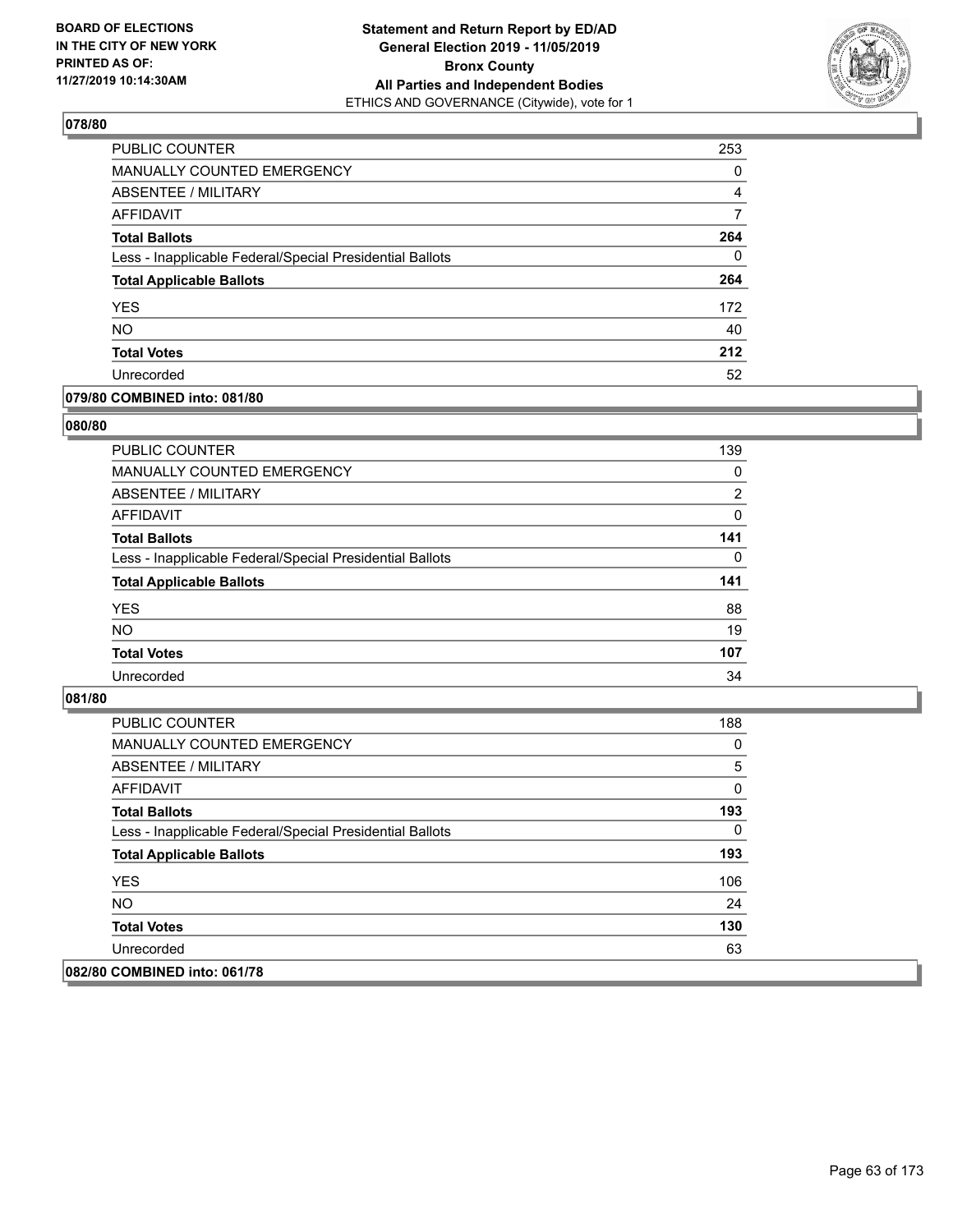

| PUBLIC COUNTER                                           | 249 |
|----------------------------------------------------------|-----|
| <b>MANUALLY COUNTED EMERGENCY</b>                        | 0   |
| ABSENTEE / MILITARY                                      | 9   |
| AFFIDAVIT                                                |     |
| <b>Total Ballots</b>                                     | 259 |
| Less - Inapplicable Federal/Special Presidential Ballots | 0   |
| <b>Total Applicable Ballots</b>                          | 259 |
| <b>YES</b>                                               | 166 |
| <b>NO</b>                                                | 48  |
| <b>Total Votes</b>                                       | 214 |
| Unrecorded                                               | 45  |

### **084/80 COMBINED into: 083/80**

#### **085/80**

| <b>PUBLIC COUNTER</b>                                    | 199            |
|----------------------------------------------------------|----------------|
| <b>MANUALLY COUNTED EMERGENCY</b>                        | $\Omega$       |
| ABSENTEE / MILITARY                                      | $\overline{2}$ |
| <b>AFFIDAVIT</b>                                         | $\overline{2}$ |
| <b>Total Ballots</b>                                     | 203            |
| Less - Inapplicable Federal/Special Presidential Ballots | 0              |
| <b>Total Applicable Ballots</b>                          | 203            |
| <b>YES</b>                                               | 111            |
| <b>NO</b>                                                | 25             |
| <b>Total Votes</b>                                       | 136            |
| Unrecorded                                               | 67             |

**086/80 COMBINED into: 085/80**

| 087/80 COMBINED into: 065/80 |  |
|------------------------------|--|
| 088/80 COMBINED into: 030/80 |  |
| 089/80 COMBINED into: 043/80 |  |
| 090/80 COMBINED into: 071/80 |  |
| 091/80 COMBINED into: 081/80 |  |
| 092/80 COMBINED into: 027/83 |  |
| 093/80 COMBINED into: 025/80 |  |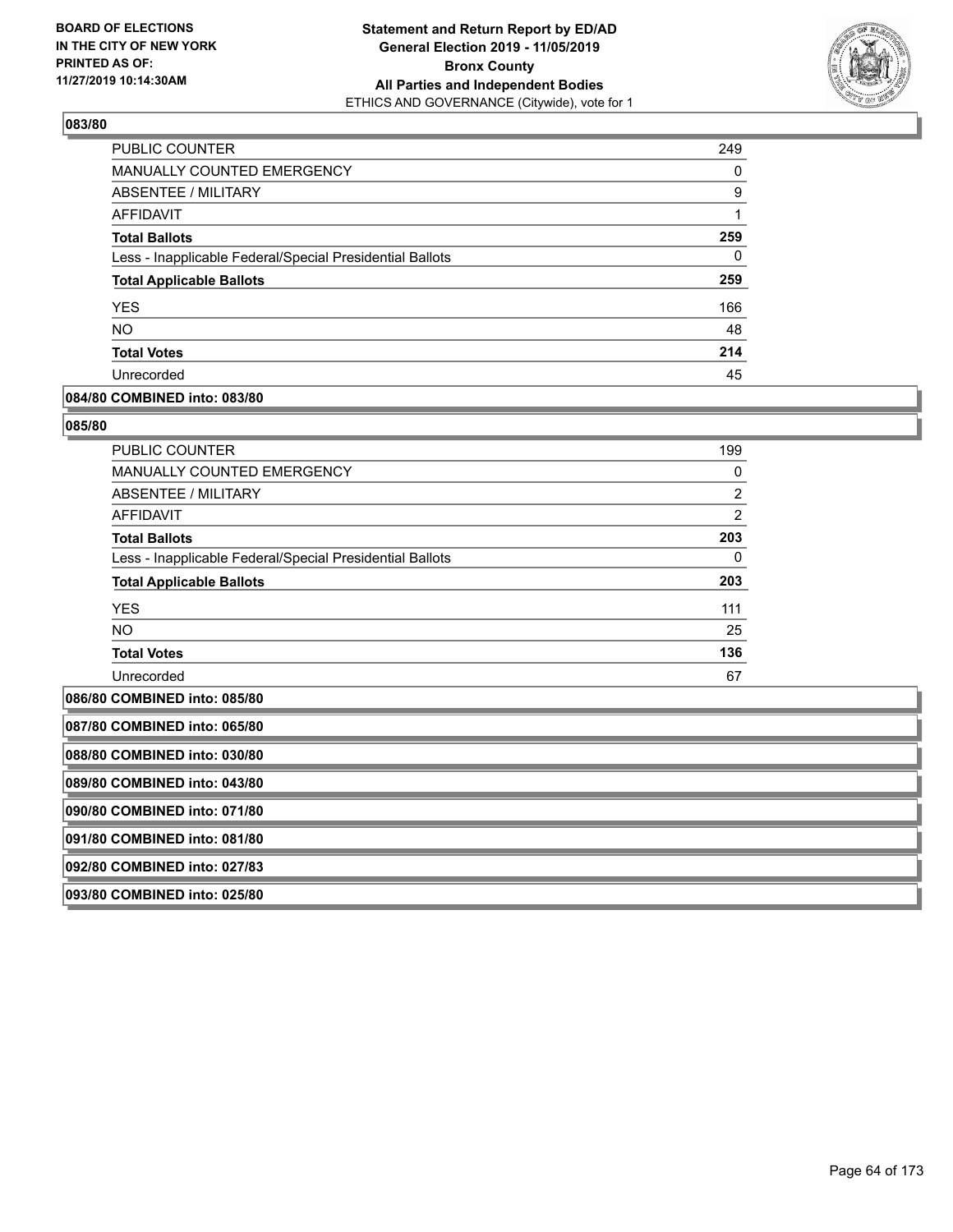

| PUBLIC COUNTER                                           | 148 |
|----------------------------------------------------------|-----|
| MANUALLY COUNTED EMERGENCY                               | 0   |
| ABSENTEE / MILITARY                                      | 2   |
| AFFIDAVIT                                                |     |
| <b>Total Ballots</b>                                     | 151 |
| Less - Inapplicable Federal/Special Presidential Ballots | 0   |
| <b>Total Applicable Ballots</b>                          | 151 |
| YES.                                                     | 92  |
| NO                                                       | 18  |
| <b>Total Votes</b>                                       | 110 |
| Unrecorded                                               | 41  |

| PUBLIC COUNTER                                           | 106 |
|----------------------------------------------------------|-----|
| <b>MANUALLY COUNTED EMERGENCY</b>                        | 0   |
| ABSENTEE / MILITARY                                      | 3   |
| <b>AFFIDAVIT</b>                                         | 2   |
| <b>Total Ballots</b>                                     | 111 |
| Less - Inapplicable Federal/Special Presidential Ballots | 0   |
| <b>Total Applicable Ballots</b>                          | 111 |
| <b>YES</b>                                               | 58  |
| <b>NO</b>                                                | 28  |
| <b>Total Votes</b>                                       | 86  |
| Unrecorded                                               | 25  |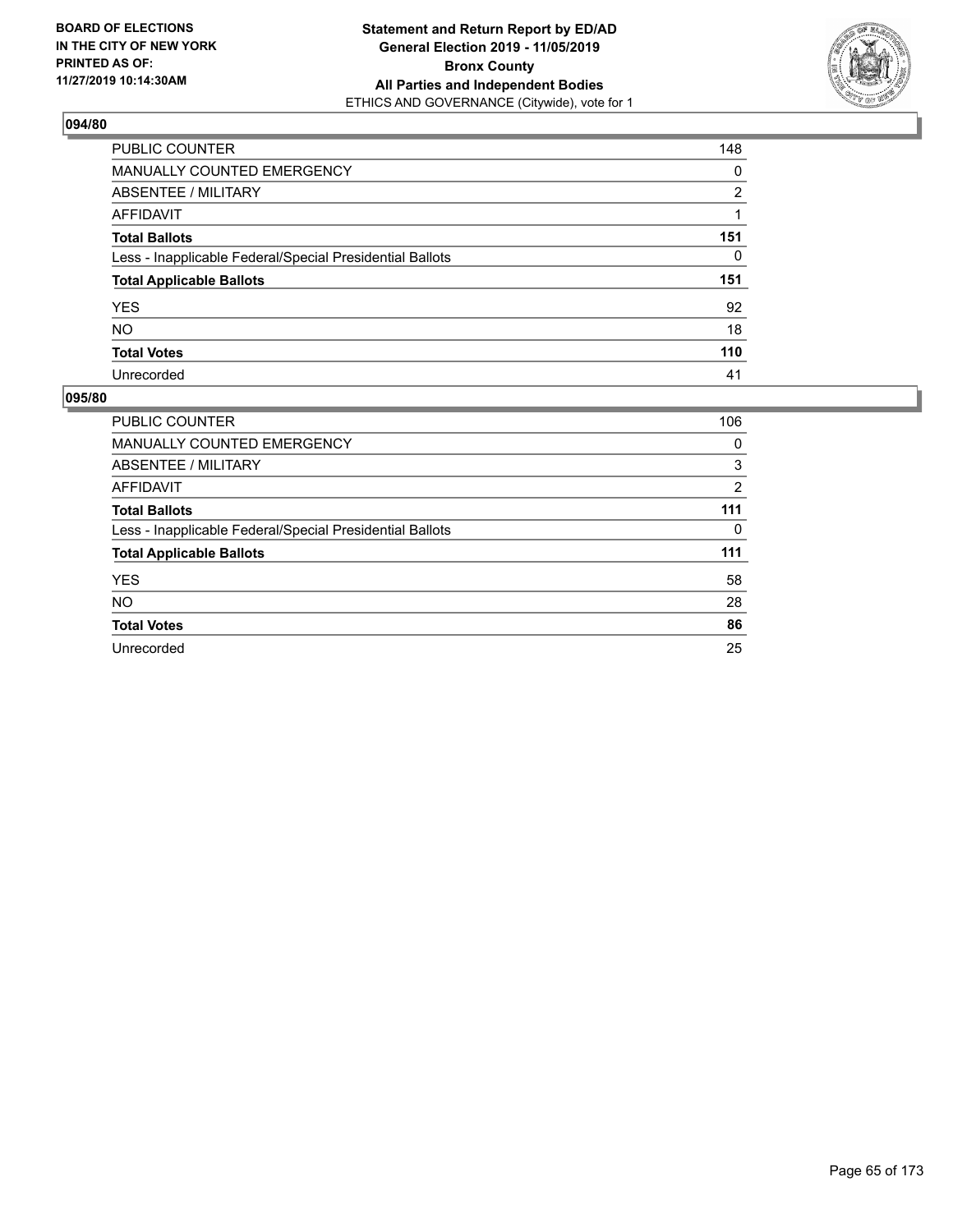

# **001/81 COMBINED into: 059/78**

| PUBLIC COUNTER                                           | 242         |
|----------------------------------------------------------|-------------|
| MANUALLY COUNTED EMERGENCY                               | 0           |
| ABSENTEE / MILITARY                                      | 4           |
| AFFIDAVIT                                                | $\mathbf 0$ |
| Total Ballots                                            | 246         |
| Less - Inapplicable Federal/Special Presidential Ballots | $\Omega$    |
| <b>Total Applicable Ballots</b>                          | 246         |
| YES                                                      | 108         |
| NO.                                                      | 33          |
| <b>Total Votes</b>                                       | 141         |
| Unrecorded                                               | 105         |

#### **003/81**

| PUBLIC COUNTER                                           | 164            |
|----------------------------------------------------------|----------------|
| MANUALLY COUNTED EMERGENCY                               | 0              |
| ABSENTEE / MILITARY                                      |                |
| AFFIDAVIT                                                | $\overline{2}$ |
| <b>Total Ballots</b>                                     | 167            |
| Less - Inapplicable Federal/Special Presidential Ballots | 0              |
| <b>Total Applicable Ballots</b>                          | 167            |
| <b>YES</b>                                               | 79             |
| <b>NO</b>                                                | 29             |
| <b>Total Votes</b>                                       | 108            |
| Unrecorded                                               | 59             |
|                                                          |                |

# **004/81 COMBINED into: 003/81**

#### **005/81 COMBINED into: 002/81**

| PUBLIC COUNTER                                           | 142 |
|----------------------------------------------------------|-----|
| <b>MANUALLY COUNTED EMERGENCY</b>                        | 0   |
| ABSENTEE / MILITARY                                      |     |
| AFFIDAVIT                                                | 2   |
| <b>Total Ballots</b>                                     | 145 |
| Less - Inapplicable Federal/Special Presidential Ballots | 0   |
| <b>Total Applicable Ballots</b>                          | 145 |
| <b>YES</b>                                               | 90  |
| <b>NO</b>                                                | 38  |
| <b>Total Votes</b>                                       | 128 |
| Unrecorded                                               | 17  |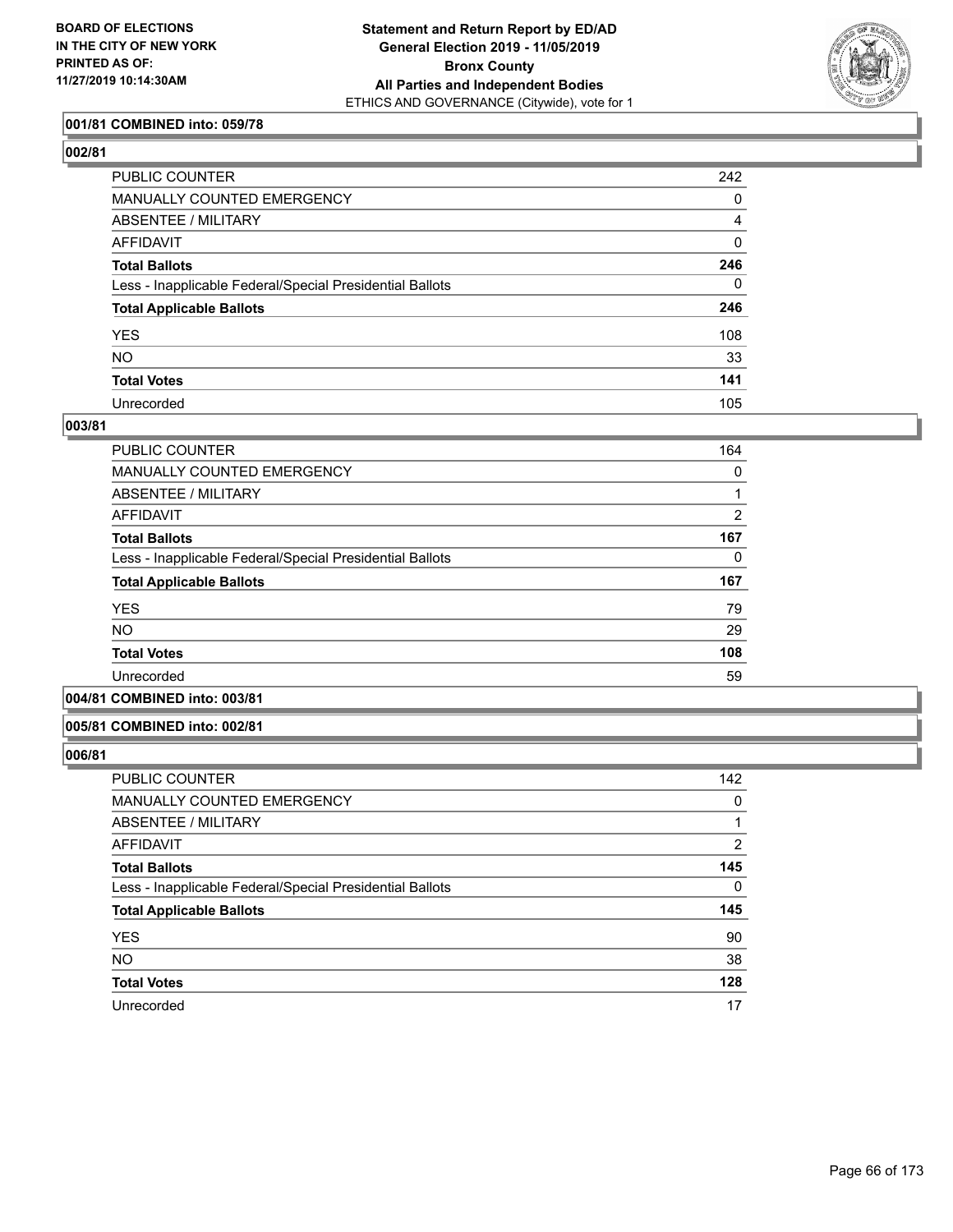

| PUBLIC COUNTER                                           | 91 |
|----------------------------------------------------------|----|
| MANUALLY COUNTED EMERGENCY                               | 0  |
| ABSENTEE / MILITARY                                      | 2  |
| AFFIDAVIT                                                |    |
| Total Ballots                                            | 94 |
| Less - Inapplicable Federal/Special Presidential Ballots | 0  |
| <b>Total Applicable Ballots</b>                          | 94 |
| YES                                                      | 68 |
| NO.                                                      | 13 |
| <b>Total Votes</b>                                       | 81 |
| Unrecorded                                               | 13 |

### **008/81**

| <b>PUBLIC COUNTER</b>                                    | 126 |
|----------------------------------------------------------|-----|
| <b>MANUALLY COUNTED EMERGENCY</b>                        | 0   |
| <b>ABSENTEE / MILITARY</b>                               |     |
| AFFIDAVIT                                                | 3   |
| <b>Total Ballots</b>                                     | 130 |
| Less - Inapplicable Federal/Special Presidential Ballots | 0   |
| <b>Total Applicable Ballots</b>                          | 130 |
| <b>YES</b>                                               | 67  |
| <b>NO</b>                                                | 19  |
| <b>Total Votes</b>                                       | 86  |
| Unrecorded                                               | 44  |
|                                                          |     |

**009/81 COMBINED into: 008/81**

#### **010/81 COMBINED into: 037/81**

#### **011/81 COMBINED into: 019/81**

| PUBLIC COUNTER                                           | 250 |
|----------------------------------------------------------|-----|
| <b>MANUALLY COUNTED EMERGENCY</b>                        | 0   |
| ABSENTEE / MILITARY                                      | 3   |
| AFFIDAVIT                                                | 2   |
| <b>Total Ballots</b>                                     | 255 |
| Less - Inapplicable Federal/Special Presidential Ballots | 0   |
| <b>Total Applicable Ballots</b>                          | 255 |
| <b>YES</b>                                               | 168 |
| NO.                                                      | 49  |
| <b>Total Votes</b>                                       | 217 |
| Unrecorded                                               | 38  |
| 013/81 COMBINED into: 012/81                             |     |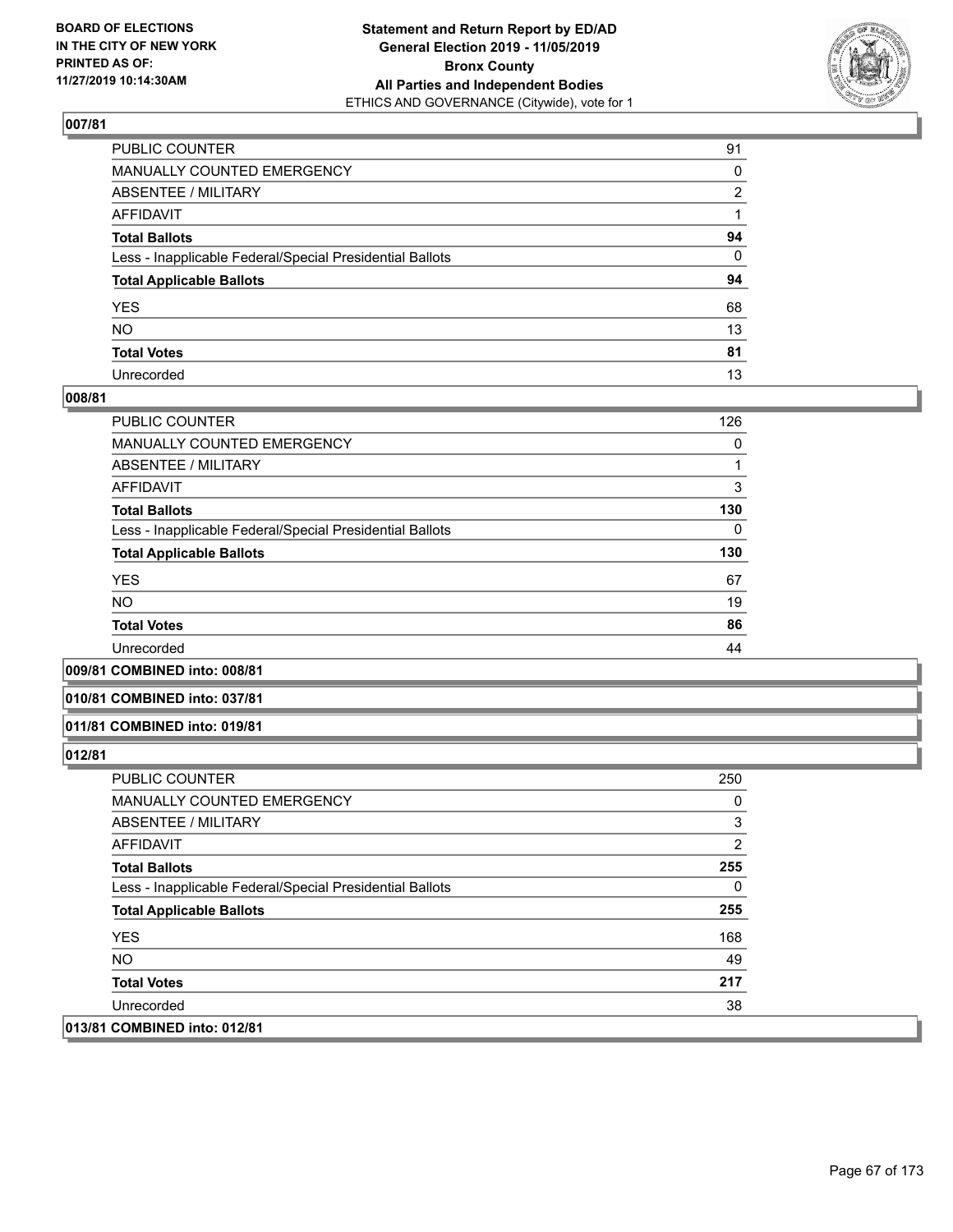

| PUBLIC COUNTER                                           | 328 |
|----------------------------------------------------------|-----|
| MANUALLY COUNTED EMERGENCY                               | 0   |
| <b>ABSENTEE / MILITARY</b>                               | 32  |
| <b>AFFIDAVIT</b>                                         | 1   |
| <b>Total Ballots</b>                                     | 361 |
| Less - Inapplicable Federal/Special Presidential Ballots | 0   |
| <b>Total Applicable Ballots</b>                          | 361 |
| <b>YES</b>                                               | 248 |
| <b>NO</b>                                                | 64  |
| <b>Total Votes</b>                                       | 312 |
| Unrecorded                                               | 49  |

# **015/81 COMBINED into: 014/81**

#### **016/81 COMBINED into: 037/81**

# **017/81**

| <b>PUBLIC COUNTER</b>                                    | 223 |
|----------------------------------------------------------|-----|
| <b>MANUALLY COUNTED EMERGENCY</b>                        | 0   |
| ABSENTEE / MILITARY                                      | 4   |
| AFFIDAVIT                                                |     |
| <b>Total Ballots</b>                                     | 228 |
| Less - Inapplicable Federal/Special Presidential Ballots | 0   |
| <b>Total Applicable Ballots</b>                          | 228 |
| <b>YES</b>                                               | 133 |
| <b>NO</b>                                                | 27  |
| <b>Total Votes</b>                                       | 160 |
| Unrecorded                                               | 68  |

### **018/81 COMBINED into: 017/81**

| <b>PUBLIC COUNTER</b>                                    | 179      |
|----------------------------------------------------------|----------|
| MANUALLY COUNTED EMERGENCY                               | 0        |
| ABSENTEE / MILITARY                                      | 8        |
| AFFIDAVIT                                                | 17       |
| <b>Total Ballots</b>                                     | 204      |
| Less - Inapplicable Federal/Special Presidential Ballots | $\Omega$ |
| <b>Total Applicable Ballots</b>                          | 204      |
| <b>YES</b>                                               | 112      |
| <b>NO</b>                                                | 26       |
| <b>Total Votes</b>                                       | 138      |
| Unrecorded                                               | 66       |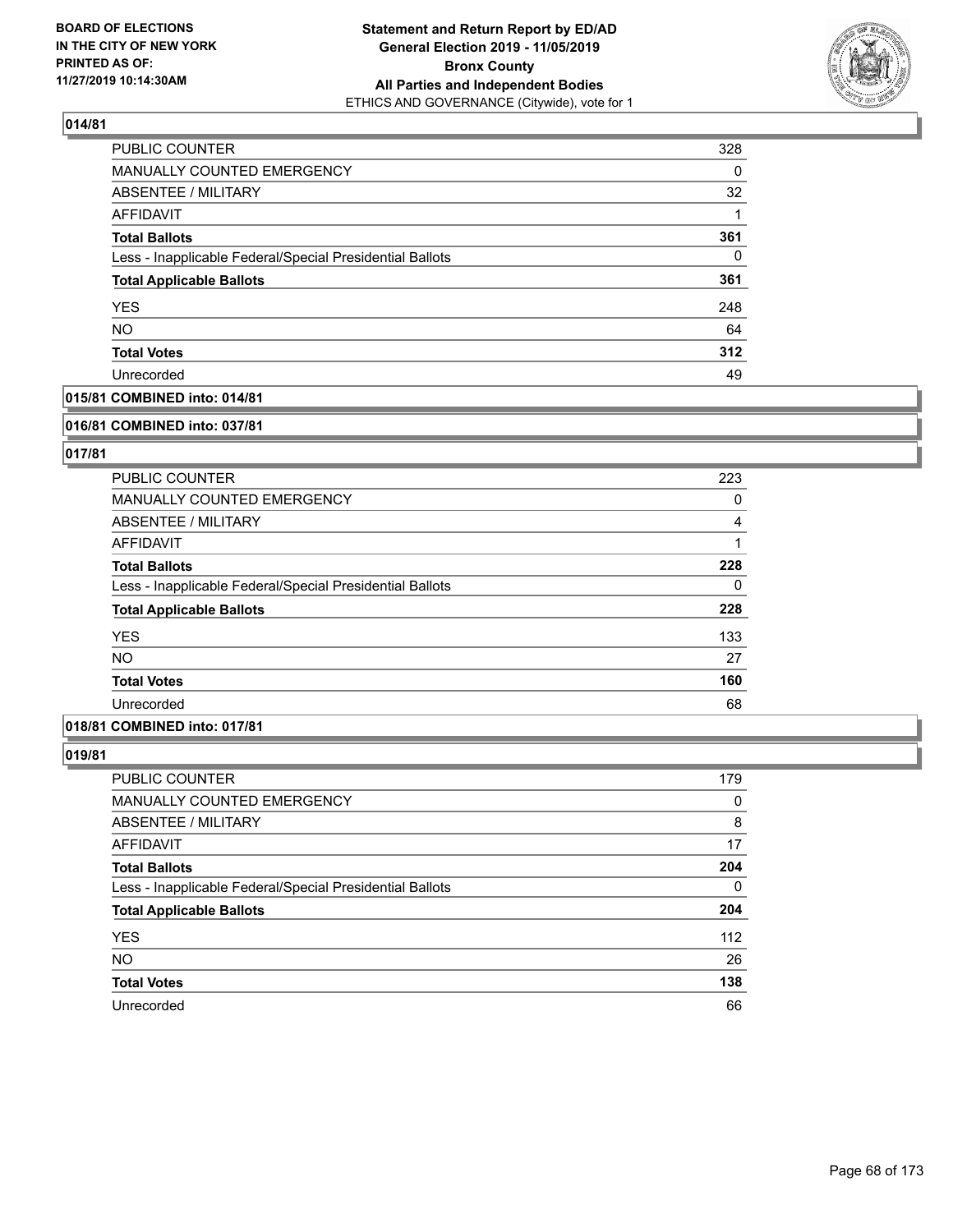

| PUBLIC COUNTER                                           | 122          |
|----------------------------------------------------------|--------------|
| MANUALLY COUNTED EMERGENCY                               | $\mathbf{0}$ |
| ABSENTEE / MILITARY                                      | 3            |
| AFFIDAVIT                                                | 2            |
| Total Ballots                                            | 127          |
| Less - Inapplicable Federal/Special Presidential Ballots | $\Omega$     |
| <b>Total Applicable Ballots</b>                          | 127          |
| YES                                                      | 76           |
| NO.                                                      | 23           |
| <b>Total Votes</b>                                       | 99           |
| Unrecorded                                               | 28           |

## **021/81**

| <b>PUBLIC COUNTER</b>                                    | 232 |
|----------------------------------------------------------|-----|
| <b>MANUALLY COUNTED EMERGENCY</b>                        | 0   |
| ABSENTEE / MILITARY                                      | 6   |
| <b>AFFIDAVIT</b>                                         |     |
| <b>Total Ballots</b>                                     | 239 |
| Less - Inapplicable Federal/Special Presidential Ballots | 0   |
| <b>Total Applicable Ballots</b>                          | 239 |
| <b>YES</b>                                               | 145 |
| N <sub>O</sub>                                           | 32  |
| <b>Total Votes</b>                                       | 177 |
| Unrecorded                                               | 62  |
|                                                          |     |

### **022/81 COMBINED into: 021/81**

| PUBLIC COUNTER                                           | 290 |
|----------------------------------------------------------|-----|
| MANUALLY COUNTED EMERGENCY                               | 0   |
| ABSENTEE / MILITARY                                      |     |
| AFFIDAVIT                                                | 2   |
| <b>Total Ballots</b>                                     | 299 |
| Less - Inapplicable Federal/Special Presidential Ballots | 0   |
| <b>Total Applicable Ballots</b>                          | 299 |
| <b>YES</b>                                               | 184 |
| NO.                                                      | 39  |
| <b>Total Votes</b>                                       | 223 |
| Unrecorded                                               | 76  |
| 024/81 COMBINED into: 023/81                             |     |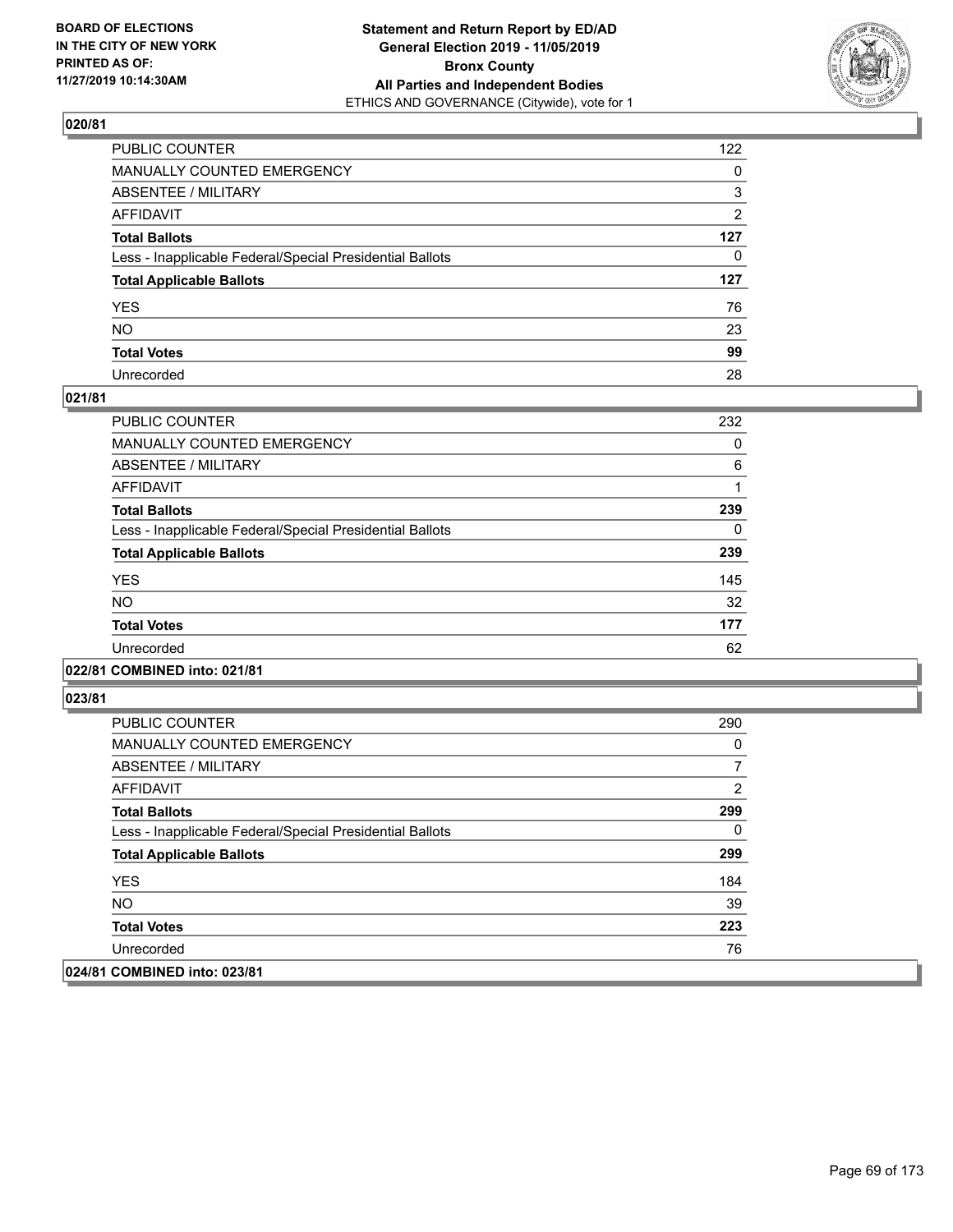

| PUBLIC COUNTER                                           | 371           |
|----------------------------------------------------------|---------------|
| MANUALLY COUNTED EMERGENCY                               | 0             |
| ABSENTEE / MILITARY                                      | 8             |
| AFFIDAVIT                                                | $\mathcal{P}$ |
| <b>Total Ballots</b>                                     | 381           |
| Less - Inapplicable Federal/Special Presidential Ballots | 0             |
| <b>Total Applicable Ballots</b>                          | 381           |
| <b>YES</b>                                               | 241           |
| <b>NO</b>                                                | 98            |
| <b>Total Votes</b>                                       | 339           |
| Unrecorded                                               | 42            |

# **026/81 COMBINED into: 025/81**

#### **027/81 COMBINED into: 025/81**

# **028/81**

| <b>PUBLIC COUNTER</b>                                    | 126      |
|----------------------------------------------------------|----------|
| <b>MANUALLY COUNTED EMERGENCY</b>                        | 0        |
| ABSENTEE / MILITARY                                      |          |
| AFFIDAVIT                                                |          |
| <b>Total Ballots</b>                                     | 128      |
| Less - Inapplicable Federal/Special Presidential Ballots | $\Omega$ |
| <b>Total Applicable Ballots</b>                          | 128      |
| <b>YES</b>                                               | 78       |
| <b>NO</b>                                                | 37       |
| <b>Total Votes</b>                                       | 115      |
| Unrecorded                                               | 13       |

### **029/81 COMBINED into: 025/81**

| PUBLIC COUNTER                                           | 356 |
|----------------------------------------------------------|-----|
| <b>MANUALLY COUNTED EMERGENCY</b>                        | 0   |
| ABSENTEE / MILITARY                                      | 3   |
| AFFIDAVIT                                                | 3   |
| <b>Total Ballots</b>                                     | 362 |
| Less - Inapplicable Federal/Special Presidential Ballots | 0   |
| <b>Total Applicable Ballots</b>                          | 362 |
| <b>YES</b>                                               | 212 |
| NO.                                                      | 132 |
| <b>Total Votes</b>                                       | 344 |
| Unrecorded                                               | 18  |
| 031/81 COMBINED into: 030/81                             |     |
|                                                          |     |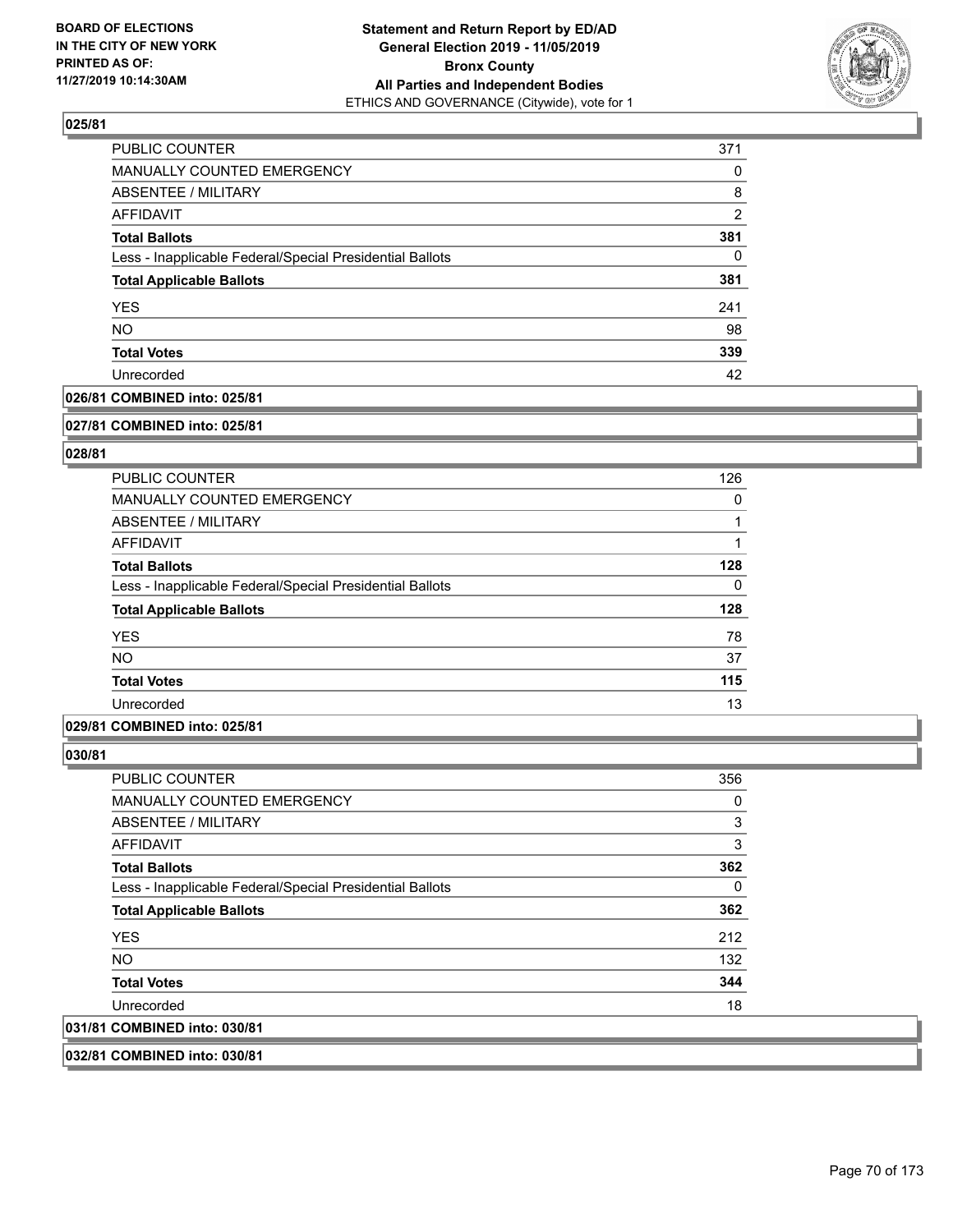

| PUBLIC COUNTER                                           | 355          |
|----------------------------------------------------------|--------------|
| MANUALLY COUNTED EMERGENCY                               | 0            |
| ABSENTEE / MILITARY                                      | 2            |
| <b>AFFIDAVIT</b>                                         | 9            |
| <b>Total Ballots</b>                                     | 366          |
| Less - Inapplicable Federal/Special Presidential Ballots | $\mathbf{0}$ |
| <b>Total Applicable Ballots</b>                          | 366          |
| <b>YES</b>                                               | 239          |
| <b>NO</b>                                                | 78           |
| <b>Total Votes</b>                                       | 317          |
| Unrecorded                                               | 49           |

# **034/81 COMBINED into: 033/81**

## **035/81**

| <b>PUBLIC COUNTER</b>                                    | 288            |
|----------------------------------------------------------|----------------|
| MANUALLY COUNTED EMERGENCY                               | 0              |
| ABSENTEE / MILITARY                                      | 8              |
| AFFIDAVIT                                                | $\overline{2}$ |
| <b>Total Ballots</b>                                     | 298            |
| Less - Inapplicable Federal/Special Presidential Ballots | 0              |
| <b>Total Applicable Ballots</b>                          | 298            |
| <b>YES</b>                                               | 209            |
| <b>NO</b>                                                | 38             |
| <b>Total Votes</b>                                       | 247            |
| Unrecorded                                               | 51             |
|                                                          |                |

# **036/81 COMBINED into: 035/81**

| <b>PUBLIC COUNTER</b>                                    | 150      |
|----------------------------------------------------------|----------|
| MANUALLY COUNTED EMERGENCY                               | 0        |
| ABSENTEE / MILITARY                                      | 10       |
| AFFIDAVIT                                                | 4        |
| <b>Total Ballots</b>                                     | 164      |
| Less - Inapplicable Federal/Special Presidential Ballots | $\Omega$ |
| <b>Total Applicable Ballots</b>                          | 164      |
| <b>YES</b>                                               | 115      |
| <b>NO</b>                                                | 27       |
| <b>Total Votes</b>                                       | 142      |
| Unrecorded                                               | 22       |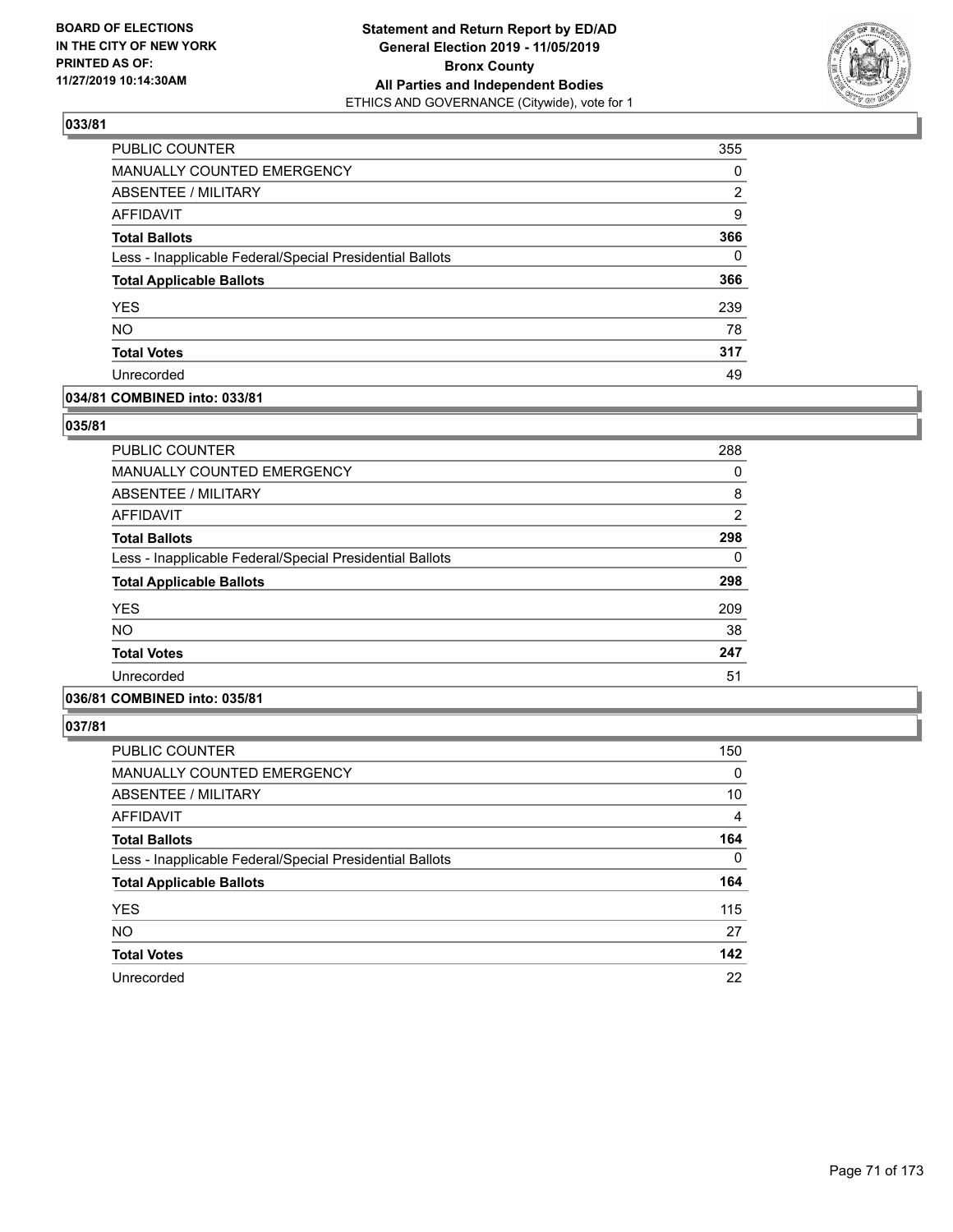

| PUBLIC COUNTER                                           | 171      |
|----------------------------------------------------------|----------|
| MANUALLY COUNTED EMERGENCY                               | 0        |
| ABSENTEE / MILITARY                                      | 2        |
| AFFIDAVIT                                                |          |
| <b>Total Ballots</b>                                     | 174      |
| Less - Inapplicable Federal/Special Presidential Ballots | $\Omega$ |
| <b>Total Applicable Ballots</b>                          | 174      |
| <b>YES</b>                                               | 80       |
| <b>NO</b>                                                | 16       |
| <b>Total Votes</b>                                       | 96       |
| Unrecorded                                               | 78       |

## **039/81 COMBINED into: 040/81**

### **040/81**

| <b>PUBLIC COUNTER</b>                                    | 221            |
|----------------------------------------------------------|----------------|
| MANUALLY COUNTED EMERGENCY                               | 0              |
| ABSENTEE / MILITARY                                      | 4              |
| AFFIDAVIT                                                | $\overline{2}$ |
| <b>Total Ballots</b>                                     | 227            |
| Less - Inapplicable Federal/Special Presidential Ballots | $\Omega$       |
| <b>Total Applicable Ballots</b>                          | 227            |
| <b>YES</b>                                               | 142            |
| <b>NO</b>                                                | 41             |
| <b>Total Votes</b>                                       | 183            |
| Unrecorded                                               | 44             |

| PUBLIC COUNTER                                           | 217 |
|----------------------------------------------------------|-----|
| <b>MANUALLY COUNTED EMERGENCY</b>                        | 0   |
| ABSENTEE / MILITARY                                      | 9   |
| AFFIDAVIT                                                | 0   |
| <b>Total Ballots</b>                                     | 226 |
| Less - Inapplicable Federal/Special Presidential Ballots | 0   |
| <b>Total Applicable Ballots</b>                          | 226 |
| <b>YES</b>                                               | 167 |
| NO.                                                      | 43  |
| <b>Total Votes</b>                                       | 210 |
| Unrecorded                                               | 16  |
| 042/81 COMBINED into: 041/81                             |     |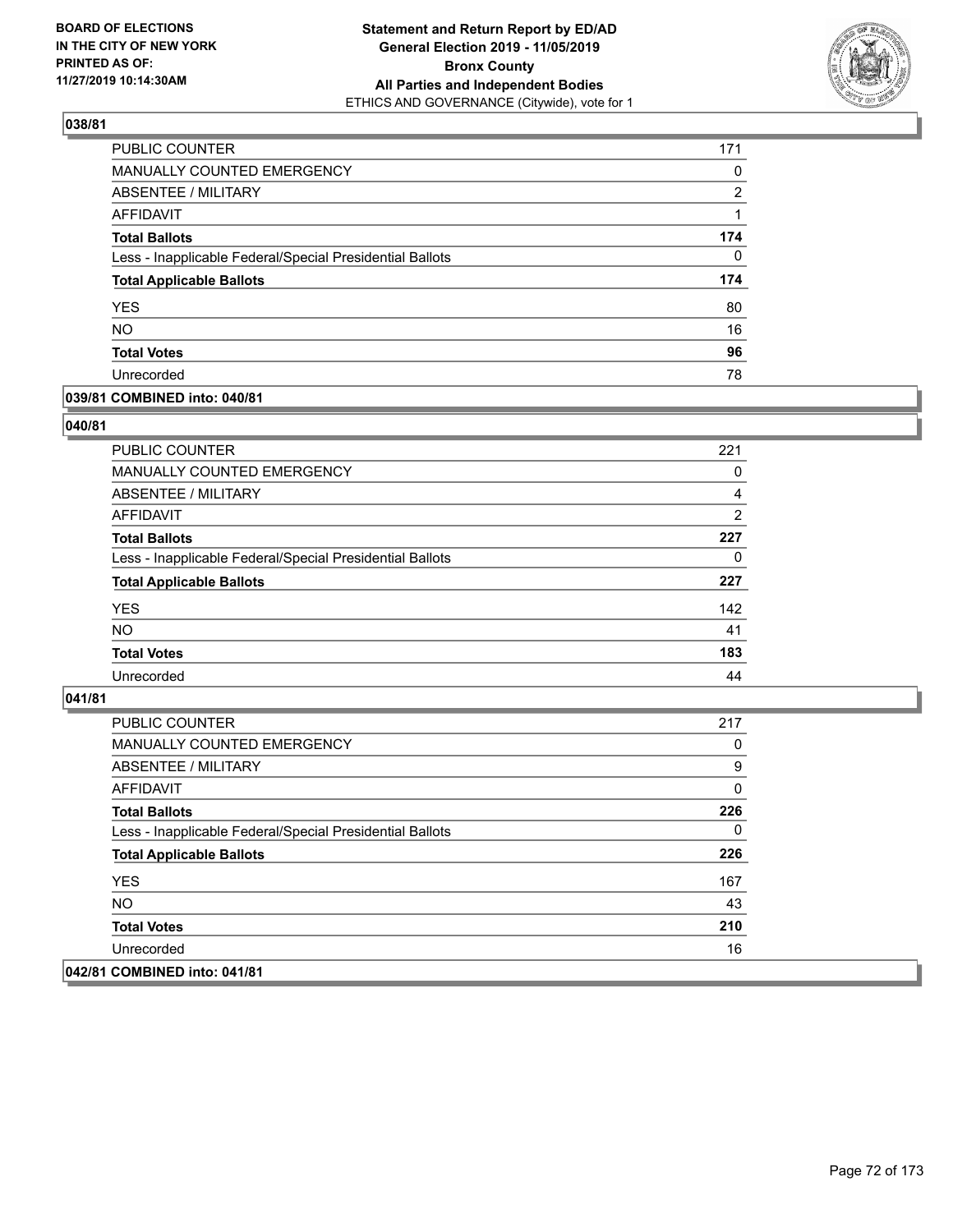

| PUBLIC COUNTER                                           | 260            |
|----------------------------------------------------------|----------------|
| MANUALLY COUNTED EMERGENCY                               | $\Omega$       |
| ABSENTEE / MILITARY                                      | 35             |
| AFFIDAVIT                                                | $\overline{4}$ |
| <b>Total Ballots</b>                                     | 299            |
| Less - Inapplicable Federal/Special Presidential Ballots | 0              |
| <b>Total Applicable Ballots</b>                          | 299            |
| <b>YES</b>                                               | 198            |
| <b>NO</b>                                                | 45             |
| <b>Total Votes</b>                                       | 243            |
| Unrecorded                                               | 56             |

# **044/81 COMBINED into: 043/81**

#### **045/81 COMBINED into: 043/81**

# **046/81 COMBINED into: 043/81**

#### **047/81**

| <b>PUBLIC COUNTER</b>                                    | 379 |
|----------------------------------------------------------|-----|
| MANUALLY COUNTED EMERGENCY                               | 0   |
| ABSENTEE / MILITARY                                      | 20  |
| AFFIDAVIT                                                |     |
| <b>Total Ballots</b>                                     | 400 |
| Less - Inapplicable Federal/Special Presidential Ballots | 0   |
| <b>Total Applicable Ballots</b>                          | 400 |
| <b>YES</b>                                               | 307 |
| NO.                                                      | 76  |
| <b>Total Votes</b>                                       | 383 |
| Unrecorded                                               | 17  |

| <b>PUBLIC COUNTER</b>                                    | 255 |
|----------------------------------------------------------|-----|
| MANUALLY COUNTED EMERGENCY                               | 0   |
| ABSENTEE / MILITARY                                      | 10  |
| AFFIDAVIT                                                | 6   |
| <b>Total Ballots</b>                                     | 271 |
| Less - Inapplicable Federal/Special Presidential Ballots | 0   |
| <b>Total Applicable Ballots</b>                          | 271 |
| <b>YES</b>                                               | 211 |
| <b>NO</b>                                                | 46  |
| <b>Total Votes</b>                                       | 257 |
| Unrecorded                                               | 14  |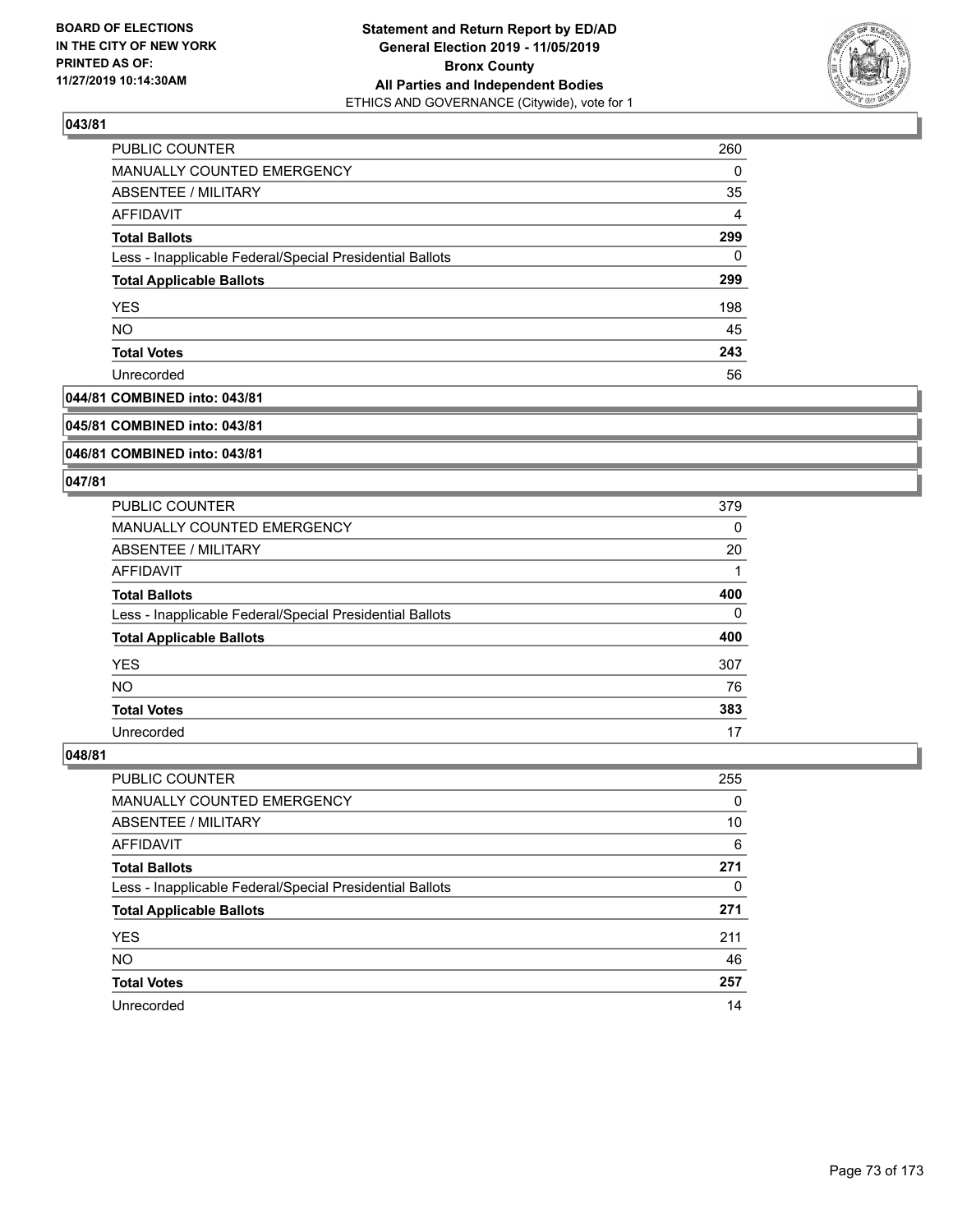

| PUBLIC COUNTER                                           | 358            |
|----------------------------------------------------------|----------------|
| MANUALLY COUNTED EMERGENCY                               | $\Omega$       |
| ABSENTEE / MILITARY                                      | 15             |
| AFFIDAVIT                                                | $\overline{2}$ |
| <b>Total Ballots</b>                                     | 375            |
| Less - Inapplicable Federal/Special Presidential Ballots | $\Omega$       |
| <b>Total Applicable Ballots</b>                          | 375            |
| <b>YES</b>                                               | 291            |
| <b>NO</b>                                                | 72             |
| <b>Total Votes</b>                                       | 363            |
| Unrecorded                                               | 12             |

# **050/81 COMBINED into: 049/81**

#### **051/81 COMBINED into: 048/81**

## **052/81 COMBINED into: 049/81**

#### **053/81**

| <b>PUBLIC COUNTER</b>                                    | 245 |
|----------------------------------------------------------|-----|
| MANUALLY COUNTED EMERGENCY                               | 0   |
| ABSENTEE / MILITARY                                      | 9   |
| AFFIDAVIT                                                |     |
| <b>Total Ballots</b>                                     | 255 |
| Less - Inapplicable Federal/Special Presidential Ballots | 0   |
| <b>Total Applicable Ballots</b>                          | 255 |
| <b>YES</b>                                               | 184 |
| NO.                                                      | 53  |
| <b>Total Votes</b>                                       | 237 |
| Unrecorded                                               | 18  |

| PUBLIC COUNTER                                           | 153 |
|----------------------------------------------------------|-----|
| <b>MANUALLY COUNTED EMERGENCY</b>                        | 0   |
| <b>ABSENTEE / MILITARY</b>                               | 5   |
| AFFIDAVIT                                                | 0   |
| <b>Total Ballots</b>                                     | 158 |
| Less - Inapplicable Federal/Special Presidential Ballots | 0   |
| <b>Total Applicable Ballots</b>                          | 158 |
| <b>YES</b>                                               | 123 |
| NO.                                                      | 24  |
| <b>Total Votes</b>                                       | 147 |
| Unrecorded                                               | 11  |
| 055/81 COMBINED into: 053/81                             |     |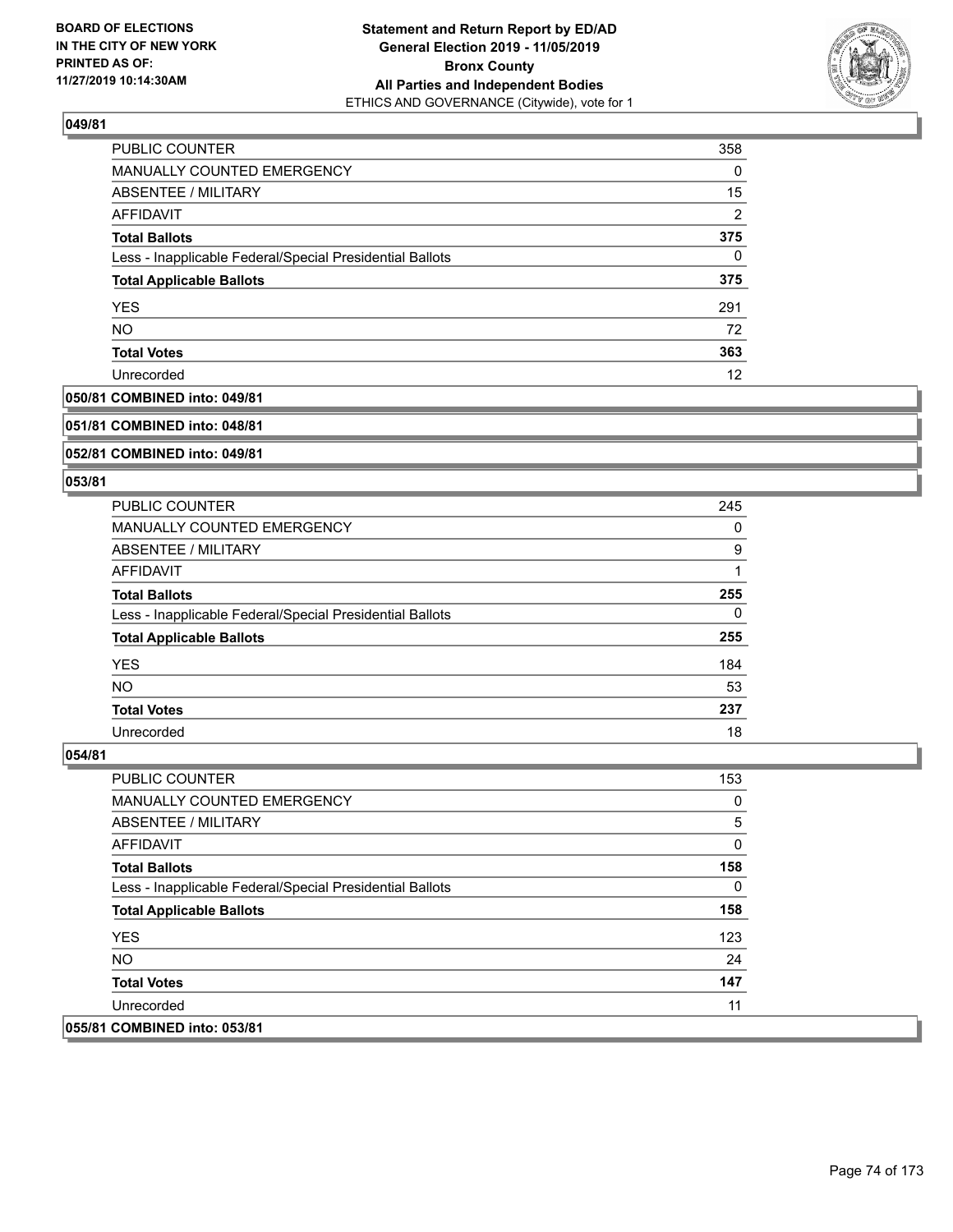

| <b>PUBLIC COUNTER</b>                                    | 279 |
|----------------------------------------------------------|-----|
| <b>MANUALLY COUNTED EMERGENCY</b>                        | 0   |
| <b>ABSENTEE / MILITARY</b>                               | 7   |
| AFFIDAVIT                                                | 0   |
| <b>Total Ballots</b>                                     | 286 |
| Less - Inapplicable Federal/Special Presidential Ballots | 0   |
| <b>Total Applicable Ballots</b>                          | 286 |
| <b>YES</b>                                               | 195 |
| <b>NO</b>                                                | 71  |
| <b>Total Votes</b>                                       | 266 |
| Unrecorded                                               | 20  |

# **057/81 COMBINED into: 056/81**

## **058/81**

| PUBLIC COUNTER                                           | 243 |
|----------------------------------------------------------|-----|
| <b>MANUALLY COUNTED EMERGENCY</b>                        | 0   |
| ABSENTEE / MILITARY                                      | 22  |
| AFFIDAVIT                                                |     |
| <b>Total Ballots</b>                                     | 266 |
| Less - Inapplicable Federal/Special Presidential Ballots | 0   |
| <b>Total Applicable Ballots</b>                          | 266 |
| <b>YES</b>                                               | 217 |
| <b>NO</b>                                                | 40  |
| <b>Total Votes</b>                                       | 257 |
| Unrecorded                                               | 9   |

# **059/81 COMBINED into: 058/81**

**060/81** 

| <b>PUBLIC COUNTER</b>                                    | 390            |
|----------------------------------------------------------|----------------|
| <b>MANUALLY COUNTED EMERGENCY</b>                        | 0              |
| ABSENTEE / MILITARY                                      | 35             |
| AFFIDAVIT                                                | $\overline{2}$ |
| <b>Total Ballots</b>                                     | 427            |
| Less - Inapplicable Federal/Special Presidential Ballots | 0              |
| <b>Total Applicable Ballots</b>                          | 427            |
| <b>YES</b>                                               | 315            |
| NO                                                       | 86             |
| <b>Total Votes</b>                                       | 401            |
| Unrecorded                                               | 26             |
| 061/81 COMBINED into: 060/81                             |                |
|                                                          |                |

**062/81 COMBINED into: 064/81**

**063/81 COMBINED into: 060/81**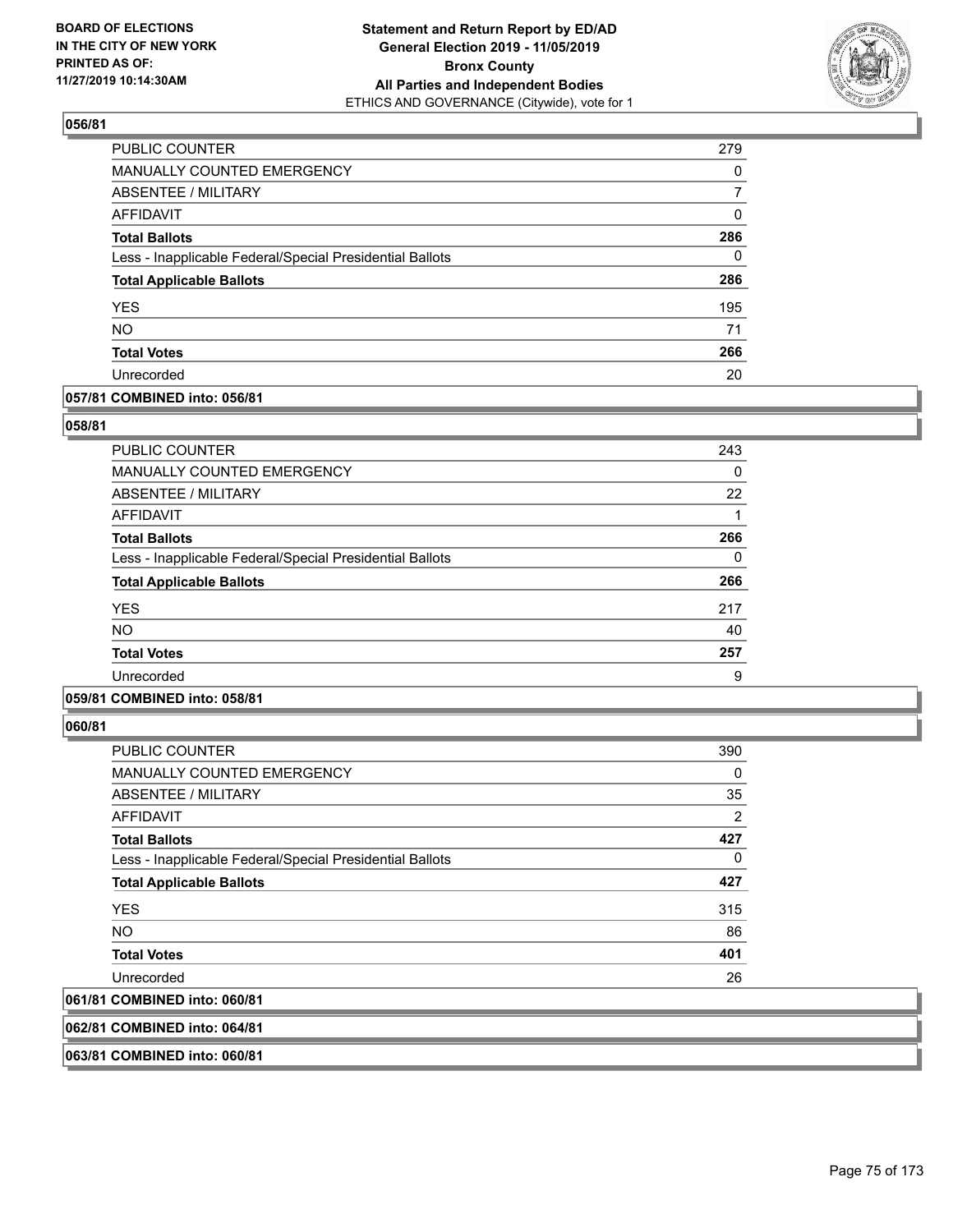

| PUBLIC COUNTER                                           | 440      |
|----------------------------------------------------------|----------|
| MANUALLY COUNTED EMERGENCY                               | 0        |
| ABSENTEE / MILITARY                                      | 20       |
| AFFIDAVIT                                                | 4        |
| Total Ballots                                            | 464      |
| Less - Inapplicable Federal/Special Presidential Ballots | $\Omega$ |
| <b>Total Applicable Ballots</b>                          | 464      |
| YES                                                      | 355      |
| NO.                                                      | 65       |
| <b>Total Votes</b>                                       | 420      |
| Unrecorded                                               | 44       |

## **065/81**

| PUBLIC COUNTER                                           | 396      |
|----------------------------------------------------------|----------|
| <b>MANUALLY COUNTED EMERGENCY</b>                        | 0        |
| ABSENTEE / MILITARY                                      | 15       |
| <b>AFFIDAVIT</b>                                         | 4        |
| <b>Total Ballots</b>                                     | 415      |
| Less - Inapplicable Federal/Special Presidential Ballots | $\Omega$ |
| <b>Total Applicable Ballots</b>                          | 415      |
| <b>YES</b>                                               | 316      |
| <b>NO</b>                                                | 76       |
| <b>Total Votes</b>                                       | 392      |
| Unrecorded                                               | 23       |
|                                                          |          |

**066/81 COMBINED into: 065/81**

#### **067/81 COMBINED into: 065/81**

**068/81** 

| <b>PUBLIC COUNTER</b>                                    | 445 |
|----------------------------------------------------------|-----|
| <b>MANUALLY COUNTED EMERGENCY</b>                        | 0   |
| ABSENTEE / MILITARY                                      | 23  |
| AFFIDAVIT                                                | 2   |
| <b>Total Ballots</b>                                     | 470 |
| Less - Inapplicable Federal/Special Presidential Ballots | 0   |
| <b>Total Applicable Ballots</b>                          | 470 |
| <b>YES</b>                                               | 369 |
| NO.                                                      | 73  |
| <b>Total Votes</b>                                       | 442 |
| Unrecorded                                               | 28  |
| 069/81 COMBINED into: 068/81                             |     |
|                                                          |     |

**070/81 COMBINED into: 068/81**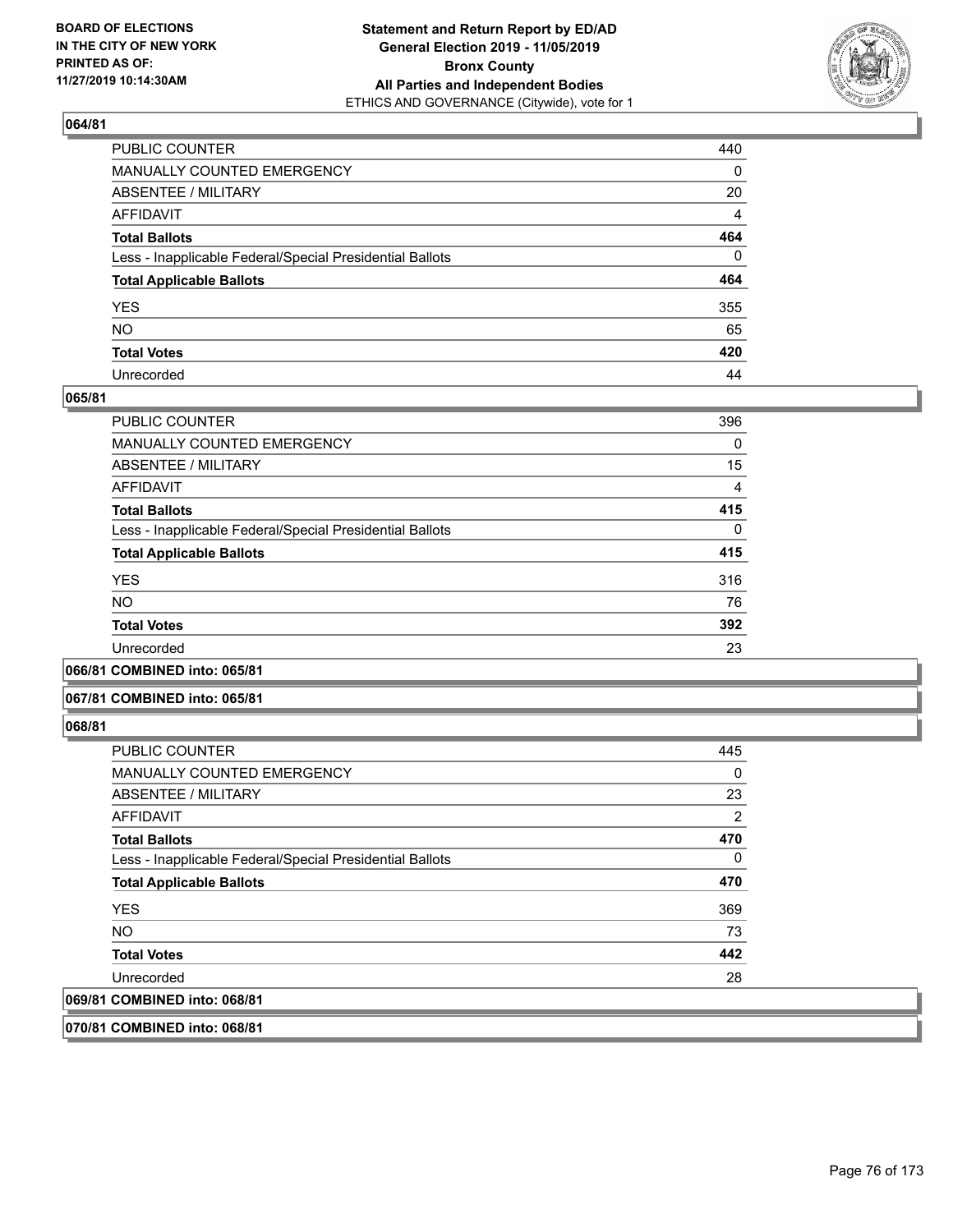

| PUBLIC COUNTER                                           | 350          |
|----------------------------------------------------------|--------------|
| <b>MANUALLY COUNTED EMERGENCY</b>                        | $\Omega$     |
| ABSENTEE / MILITARY                                      | 13           |
| <b>AFFIDAVIT</b>                                         |              |
| <b>Total Ballots</b>                                     | 364          |
| Less - Inapplicable Federal/Special Presidential Ballots | $\mathbf{0}$ |
| <b>Total Applicable Ballots</b>                          | 364          |
| <b>YES</b>                                               | 283          |
| <b>NO</b>                                                | 66           |
| <b>Total Votes</b>                                       | 349          |
| Unrecorded                                               | 15           |

# **072/81 COMBINED into: 071/81**

## **073/81**

| PUBLIC COUNTER                                           | 466            |
|----------------------------------------------------------|----------------|
| <b>MANUALLY COUNTED EMERGENCY</b>                        | $\Omega$       |
| ABSENTEE / MILITARY                                      | 14             |
| AFFIDAVIT                                                | $\overline{4}$ |
| <b>Total Ballots</b>                                     | 484            |
| Less - Inapplicable Federal/Special Presidential Ballots | $\Omega$       |
| <b>Total Applicable Ballots</b>                          | 484            |
| <b>YES</b>                                               | 364            |
| <b>NO</b>                                                | 91             |
| <b>Total Votes</b>                                       | 455            |
| Unrecorded                                               | 29             |

#### **074/81**

| <b>PUBLIC COUNTER</b>                                    | 364      |
|----------------------------------------------------------|----------|
| <b>MANUALLY COUNTED EMERGENCY</b>                        | 0        |
| ABSENTEE / MILITARY                                      | 13       |
| AFFIDAVIT                                                | 1        |
| <b>Total Ballots</b>                                     | 378      |
| Less - Inapplicable Federal/Special Presidential Ballots | $\Omega$ |
| <b>Total Applicable Ballots</b>                          | 378      |
| <b>YES</b>                                               | 277      |
| <b>NO</b>                                                | 67       |
| <b>Total Votes</b>                                       | 344      |
| Unrecorded                                               | 34       |
| 075/81 COMBINED into: 074/81                             |          |

**076/81 COMBINED into: 047/81**

**077/81 COMBINED into: 047/81**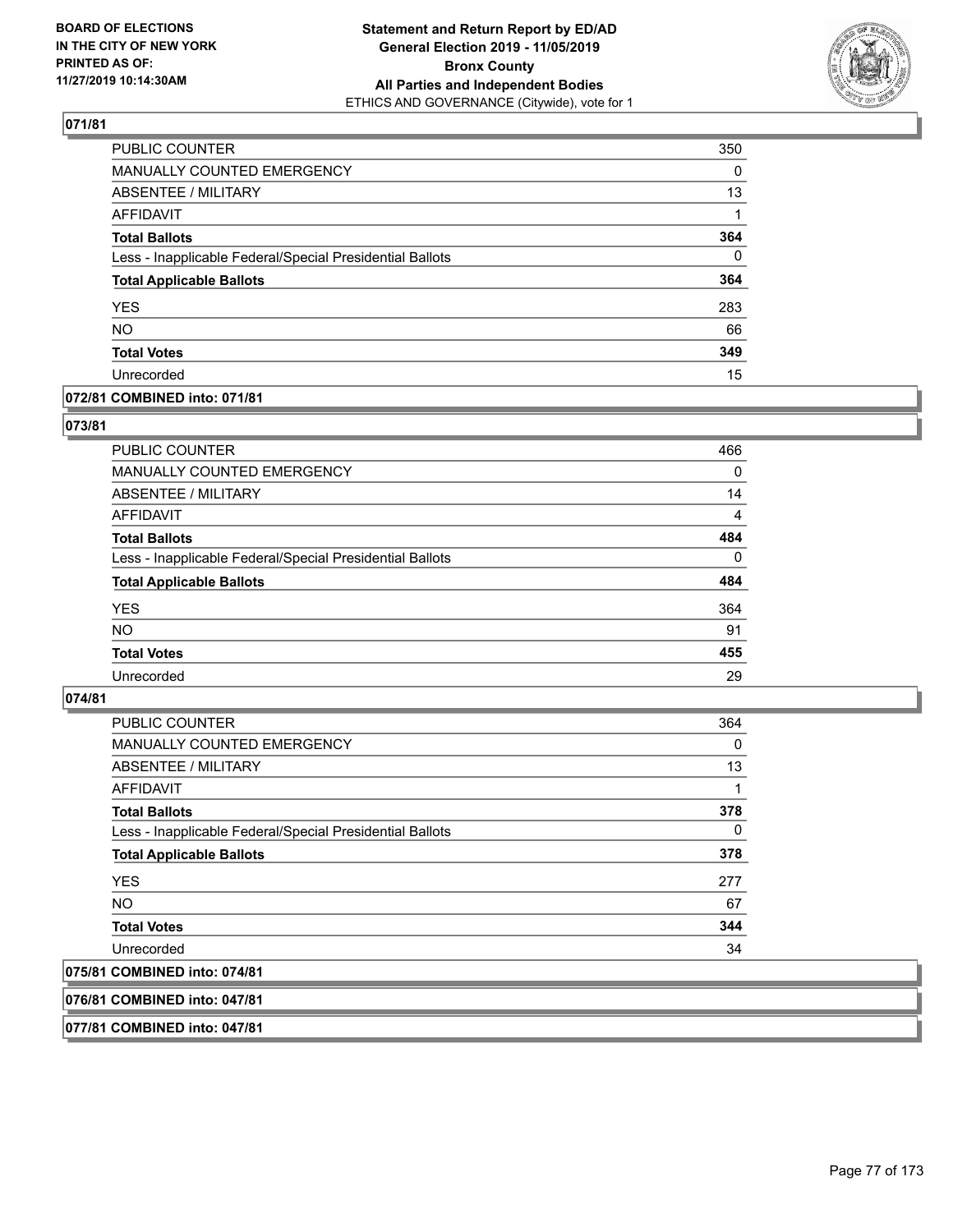

| PUBLIC COUNTER                                           | 256      |
|----------------------------------------------------------|----------|
| MANUALLY COUNTED EMERGENCY                               | 0        |
| ABSENTEE / MILITARY                                      | 7        |
| AFFIDAVIT                                                | 4        |
| <b>Total Ballots</b>                                     | 267      |
| Less - Inapplicable Federal/Special Presidential Ballots | $\Omega$ |
| <b>Total Applicable Ballots</b>                          | 267      |
| <b>YES</b>                                               | 195      |
| <b>NO</b>                                                | 46       |
| <b>Total Votes</b>                                       | 241      |
| Unrecorded                                               | 26       |

# **079/81 COMBINED into: 073/81**

## **080/81**

| <b>PUBLIC COUNTER</b>                                    | 197      |
|----------------------------------------------------------|----------|
| MANUALLY COUNTED EMERGENCY                               | $\Omega$ |
| ABSENTEE / MILITARY                                      | 12       |
| AFFIDAVIT                                                | 3        |
| <b>Total Ballots</b>                                     | 212      |
| Less - Inapplicable Federal/Special Presidential Ballots | $\Omega$ |
| <b>Total Applicable Ballots</b>                          | 212      |
| <b>YES</b>                                               | 171      |
| <b>NO</b>                                                | 32       |
| <b>Total Votes</b>                                       | 203      |
| Unrecorded                                               | 9        |

| PUBLIC COUNTER                                           | 325 |
|----------------------------------------------------------|-----|
| <b>MANUALLY COUNTED EMERGENCY</b>                        | 0   |
| ABSENTEE / MILITARY                                      | 15  |
| AFFIDAVIT                                                | 3   |
| <b>Total Ballots</b>                                     | 343 |
| Less - Inapplicable Federal/Special Presidential Ballots | 0   |
| <b>Total Applicable Ballots</b>                          | 343 |
| <b>YES</b>                                               | 249 |
| NO.                                                      | 56  |
| <b>Total Votes</b>                                       | 305 |
| Unrecorded                                               | 38  |
| 082/81 COMBINED into: 081/81                             |     |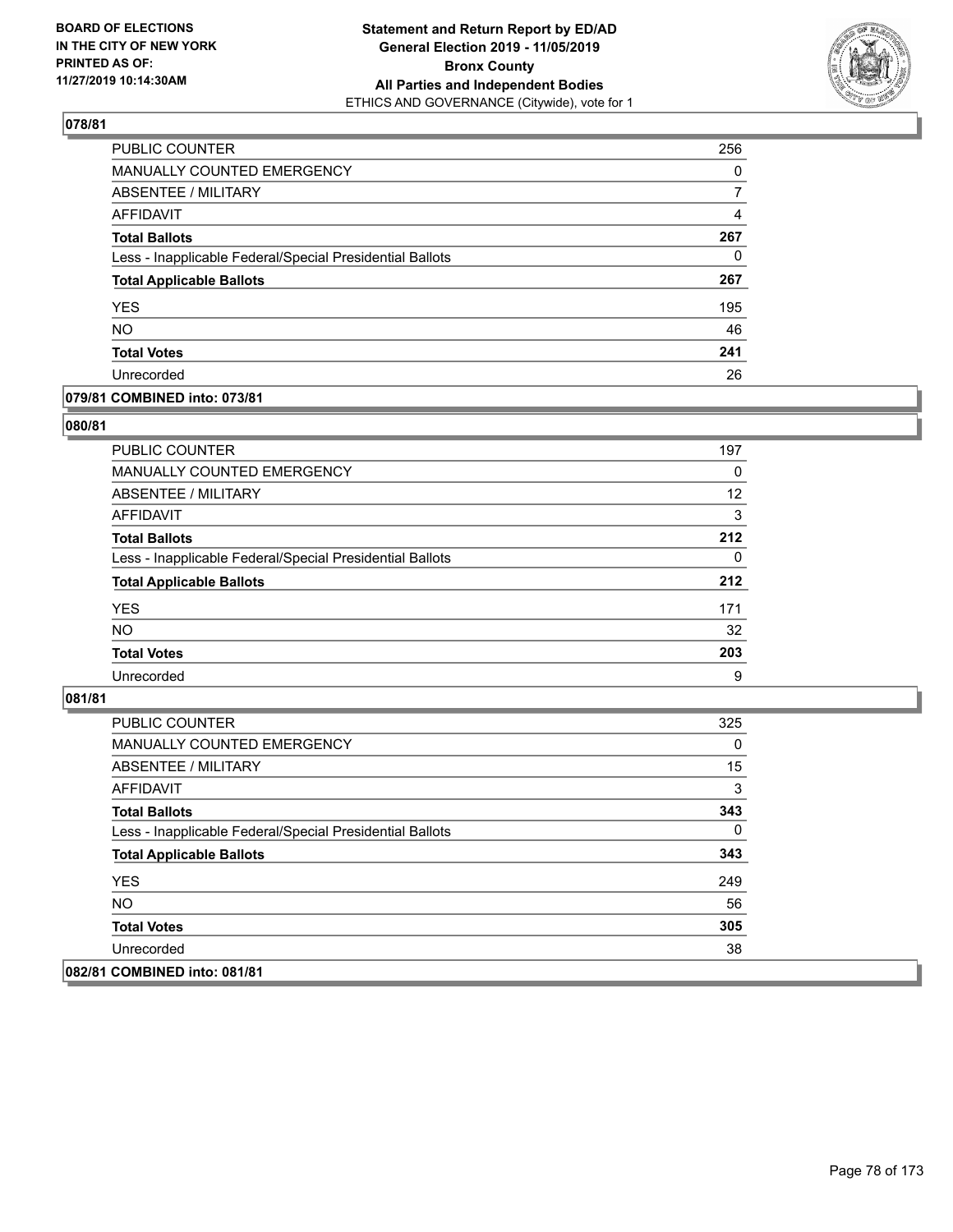

| PUBLIC COUNTER                                           | 380      |
|----------------------------------------------------------|----------|
| <b>MANUALLY COUNTED EMERGENCY</b>                        | 0        |
| ABSENTEE / MILITARY                                      | 61       |
| AFFIDAVIT                                                | 6        |
| <b>Total Ballots</b>                                     | 447      |
| Less - Inapplicable Federal/Special Presidential Ballots | $\Omega$ |
| <b>Total Applicable Ballots</b>                          | 447      |
| <b>YES</b>                                               | 332      |
| <b>NO</b>                                                | 56       |
| <b>Total Votes</b>                                       | 388      |
| Unrecorded                                               | 59       |

# **084/81 COMBINED into: 083/81**

## **085/81**

| <b>PUBLIC COUNTER</b>                                    | 481 |
|----------------------------------------------------------|-----|
| <b>MANUALLY COUNTED EMERGENCY</b>                        | 0   |
| <b>ABSENTEE / MILITARY</b>                               | 12  |
| AFFIDAVIT                                                | 4   |
| <b>Total Ballots</b>                                     | 497 |
| Less - Inapplicable Federal/Special Presidential Ballots | 0   |
| <b>Total Applicable Ballots</b>                          | 497 |
| <b>YES</b>                                               | 349 |
| <b>NO</b>                                                | 103 |
| <b>Total Votes</b>                                       | 452 |
| Unrecorded                                               | 45  |
|                                                          |     |

# **086/81 COMBINED into: 085/81**

**087/81** 

| <b>PUBLIC COUNTER</b>                                    | 488 |
|----------------------------------------------------------|-----|
| <b>MANUALLY COUNTED EMERGENCY</b>                        | 0   |
| ABSENTEE / MILITARY                                      | 10  |
| AFFIDAVIT                                                | 1   |
| <b>Total Ballots</b>                                     | 499 |
| Less - Inapplicable Federal/Special Presidential Ballots | 0   |
| <b>Total Applicable Ballots</b>                          | 499 |
| <b>YES</b>                                               | 399 |
| NO.                                                      | 56  |
| <b>Total Votes</b>                                       | 455 |
| Unrecorded                                               | 44  |
| 088/81 COMBINED into: 085/81                             |     |
|                                                          |     |

**089/81 COMBINED into: 087/81**

**090/81 COMBINED into: 087/81**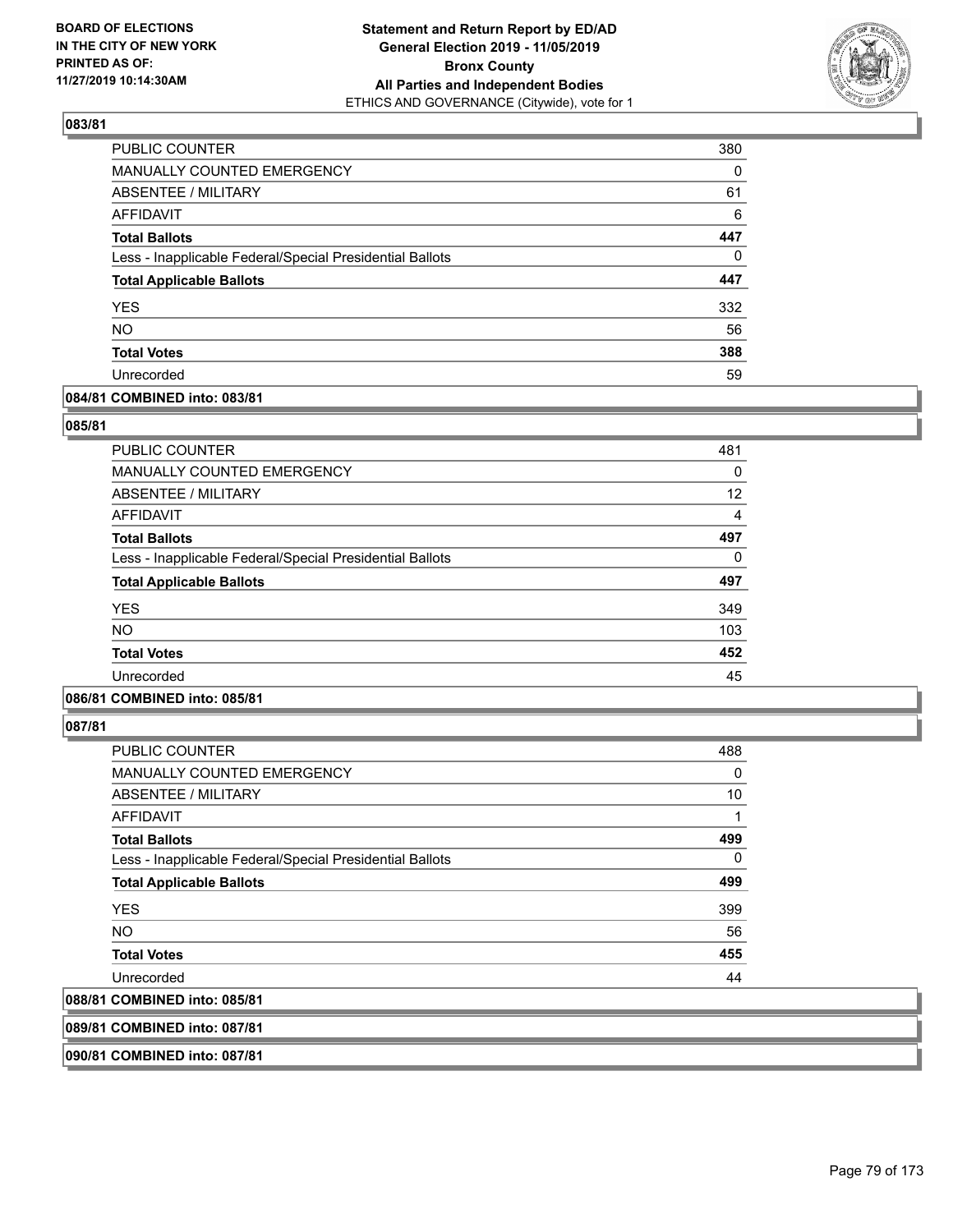

| PUBLIC COUNTER                                           | 149          |
|----------------------------------------------------------|--------------|
| MANUALLY COUNTED EMERGENCY                               | 0            |
| ABSENTEE / MILITARY                                      | 8            |
| AFFIDAVIT                                                | 13           |
| Total Ballots                                            | 170          |
| Less - Inapplicable Federal/Special Presidential Ballots | $\mathbf{0}$ |
| <b>Total Applicable Ballots</b>                          | 170          |
| YES                                                      | 92           |
| NO.                                                      | 16           |
| <b>Total Votes</b>                                       | 108          |
| Unrecorded                                               | 62           |

#### **092/81**

| PUBLIC COUNTER                                           | 165 |
|----------------------------------------------------------|-----|
| <b>MANUALLY COUNTED EMERGENCY</b>                        | 0   |
| ABSENTEE / MILITARY                                      | 3   |
| <b>AFFIDAVIT</b>                                         | 3   |
| <b>Total Ballots</b>                                     | 171 |
| Less - Inapplicable Federal/Special Presidential Ballots | 0   |
| <b>Total Applicable Ballots</b>                          | 171 |
| <b>YES</b>                                               | 94  |
| NO.                                                      | 19  |
| <b>Total Votes</b>                                       | 113 |
| Unrecorded                                               | 58  |
|                                                          |     |

#### **093/81 COMBINED into: 092/81**

**094/81** 

| <b>PUBLIC COUNTER</b>                                    | 176 |
|----------------------------------------------------------|-----|
| MANUALLY COUNTED EMERGENCY                               | 0   |
| ABSENTEE / MILITARY                                      | 23  |
| AFFIDAVIT                                                |     |
| <b>Total Ballots</b>                                     | 200 |
| Less - Inapplicable Federal/Special Presidential Ballots | 0   |
| <b>Total Applicable Ballots</b>                          | 200 |
| <b>YES</b>                                               | 83  |
| <b>NO</b>                                                | 32  |
| <b>Total Votes</b>                                       | 115 |
| Unrecorded                                               | 85  |
| 095/81 COMBINED into: 033/78                             |     |

**096/81 COMBINED into: 094/81**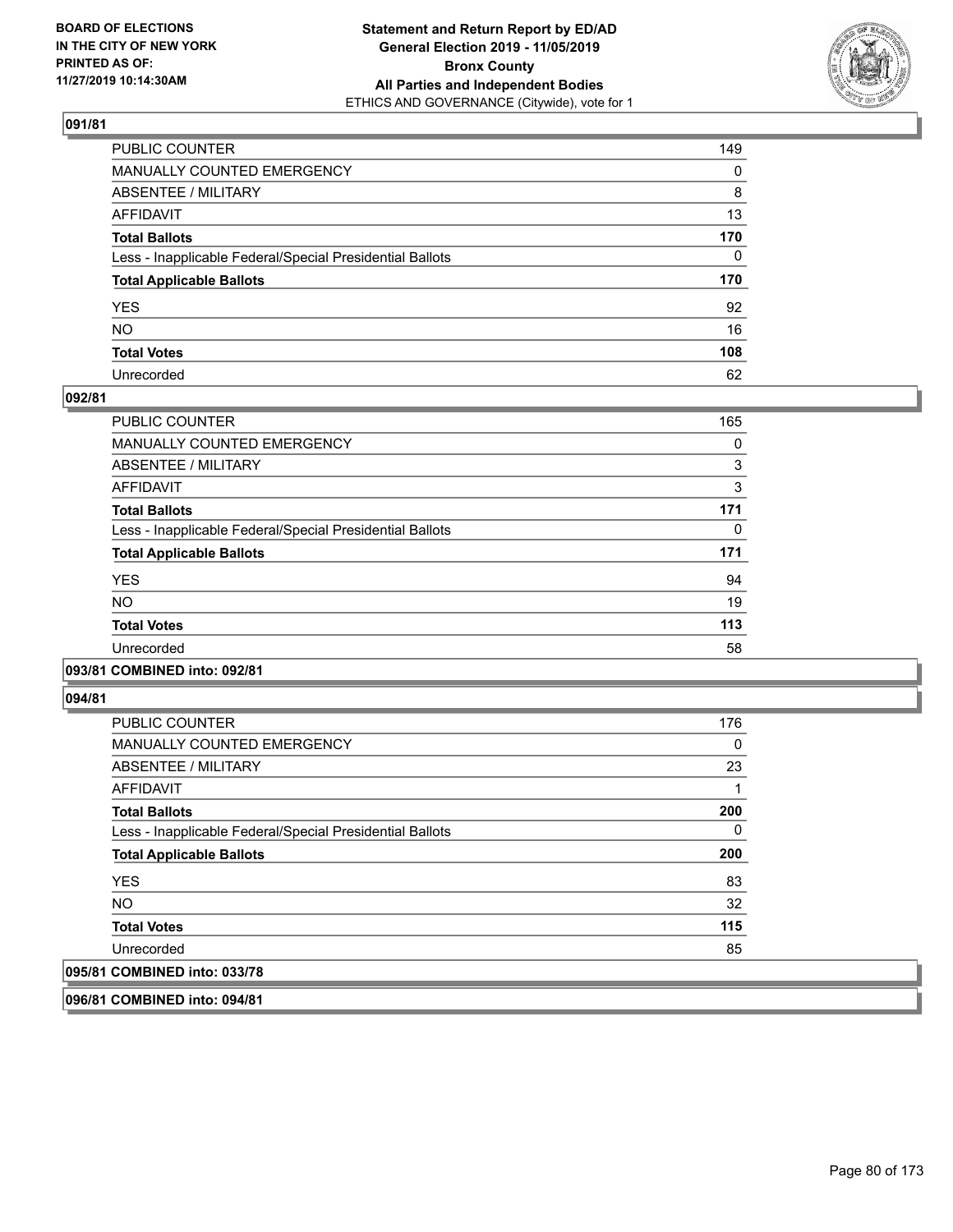

| PUBLIC COUNTER                                           | 262 |
|----------------------------------------------------------|-----|
| MANUALLY COUNTED EMERGENCY                               | 0   |
| ABSENTEE / MILITARY                                      | 4   |
| AFFIDAVIT                                                |     |
| <b>Total Ballots</b>                                     | 267 |
| Less - Inapplicable Federal/Special Presidential Ballots | 0   |
| <b>Total Applicable Ballots</b>                          | 267 |
| <b>YES</b>                                               | 162 |
| <b>NO</b>                                                | 40  |
| <b>Total Votes</b>                                       | 202 |
| Unrecorded                                               | 65  |

#### **098/81 COMBINED into: 097/81**

#### **099/81**

| PUBLIC COUNTER                                           | 105            |
|----------------------------------------------------------|----------------|
| <b>MANUALLY COUNTED EMERGENCY</b>                        | $\Omega$       |
| ABSENTEE / MILITARY                                      | 3              |
| AFFIDAVIT                                                | $\overline{2}$ |
| <b>Total Ballots</b>                                     | 110            |
| Less - Inapplicable Federal/Special Presidential Ballots | $\Omega$       |
| <b>Total Applicable Ballots</b>                          | 110            |
| <b>YES</b>                                               | 70             |
| <b>NO</b>                                                | 17             |
| <b>Total Votes</b>                                       | 87             |
| Unrecorded                                               | 23             |
|                                                          |                |

## **100/81**

| <b>PUBLIC COUNTER</b>                                    | 109      |
|----------------------------------------------------------|----------|
| <b>MANUALLY COUNTED EMERGENCY</b>                        | 0        |
| ABSENTEE / MILITARY                                      | 5        |
| AFFIDAVIT                                                | 3        |
| <b>Total Ballots</b>                                     | 117      |
| Less - Inapplicable Federal/Special Presidential Ballots | $\Omega$ |
| <b>Total Applicable Ballots</b>                          | 117      |
| <b>YES</b>                                               | 68       |
| NO.                                                      | 20       |
| <b>Total Votes</b>                                       | 88       |
| Unrecorded                                               | 29       |

**101/81 COMBINED into: 100/81**

**102/81 COMBINED into: 037/81**

**103/81 COMBINED into: 037/81**

**104/81 COMBINED into: 100/81**

**105/81 COMBINED into: 047/83**

**106/81 COMBINED into: 073/81**

**107/81 COMBINED into: 100/81**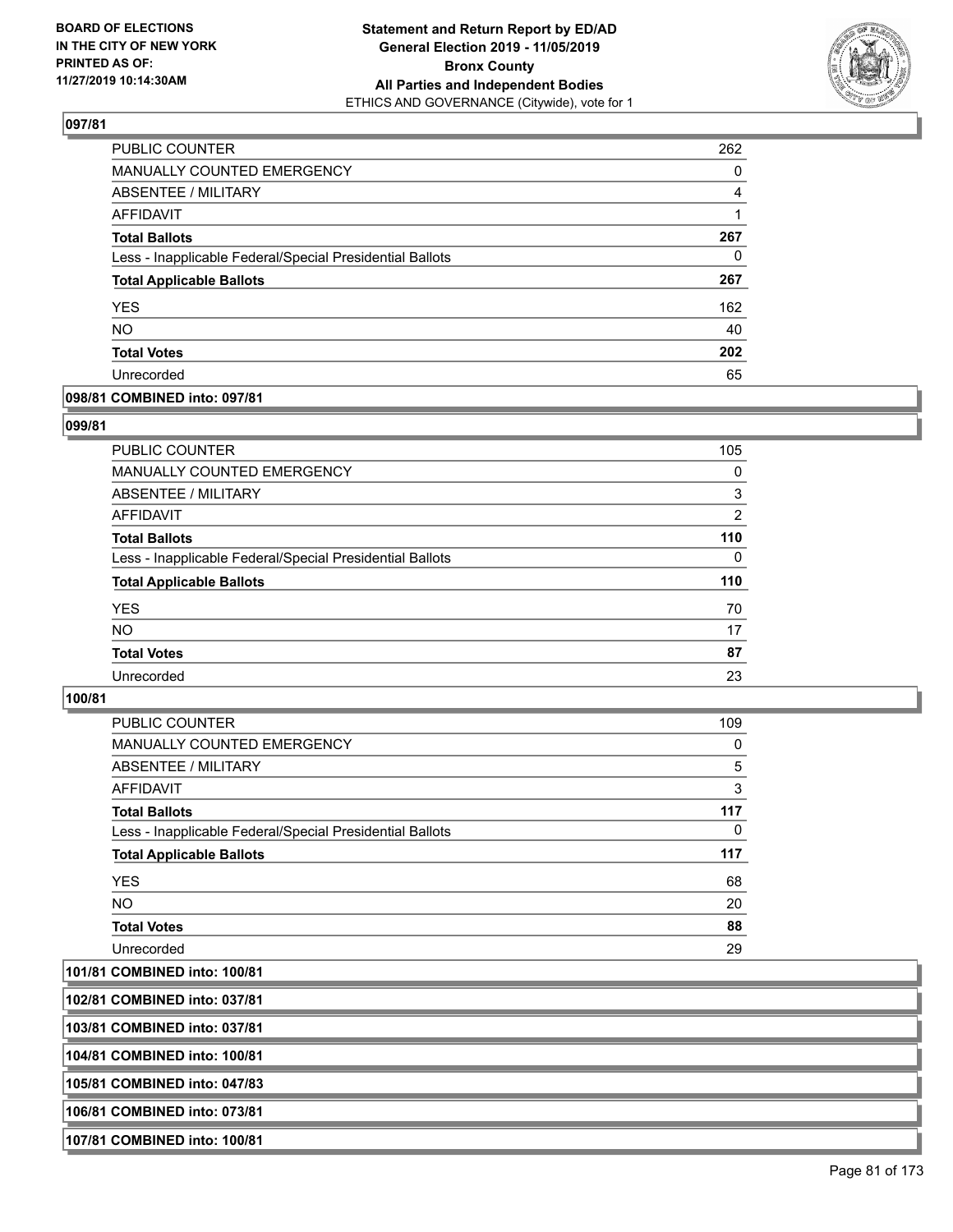

| PUBLIC COUNTER                                           | 364      |
|----------------------------------------------------------|----------|
| MANUALLY COUNTED EMERGENCY                               | 0        |
| <b>ABSENTEE / MILITARY</b>                               | 14       |
| <b>AFFIDAVIT</b>                                         | 2        |
| <b>Total Ballots</b>                                     | 380      |
| Less - Inapplicable Federal/Special Presidential Ballots | $\Omega$ |
| <b>Total Applicable Ballots</b>                          | 380      |
| <b>YES</b>                                               | 194      |
| <b>NO</b>                                                | 158      |
| <b>Total Votes</b>                                       | 352      |
| Unrecorded                                               | 28       |

## **002/82 COMBINED into: 001/82**

#### **003/82**

| <b>PUBLIC COUNTER</b>                                    | 94 |
|----------------------------------------------------------|----|
| MANUALLY COUNTED EMERGENCY                               | 0  |
| ABSENTEE / MILITARY                                      | 4  |
| AFFIDAVIT                                                |    |
| <b>Total Ballots</b>                                     | 99 |
| Less - Inapplicable Federal/Special Presidential Ballots | 0  |
| <b>Total Applicable Ballots</b>                          | 99 |
| <b>YES</b>                                               | 54 |
| <b>NO</b>                                                | 37 |
| <b>Total Votes</b>                                       | 91 |
| Unrecorded                                               | 8  |
|                                                          |    |

# **004/82 COMBINED into: 005/82**

| <b>PUBLIC COUNTER</b>                                    | 334      |
|----------------------------------------------------------|----------|
| <b>MANUALLY COUNTED EMERGENCY</b>                        | 0        |
| ABSENTEE / MILITARY                                      | 4        |
| <b>AFFIDAVIT</b>                                         |          |
| <b>Total Ballots</b>                                     | 339      |
| Less - Inapplicable Federal/Special Presidential Ballots | $\Omega$ |
| <b>Total Applicable Ballots</b>                          | 339      |
| <b>YES</b>                                               | 169      |
| <b>NO</b>                                                | 142      |
| <b>Total Votes</b>                                       | 311      |
| Unrecorded                                               | 28       |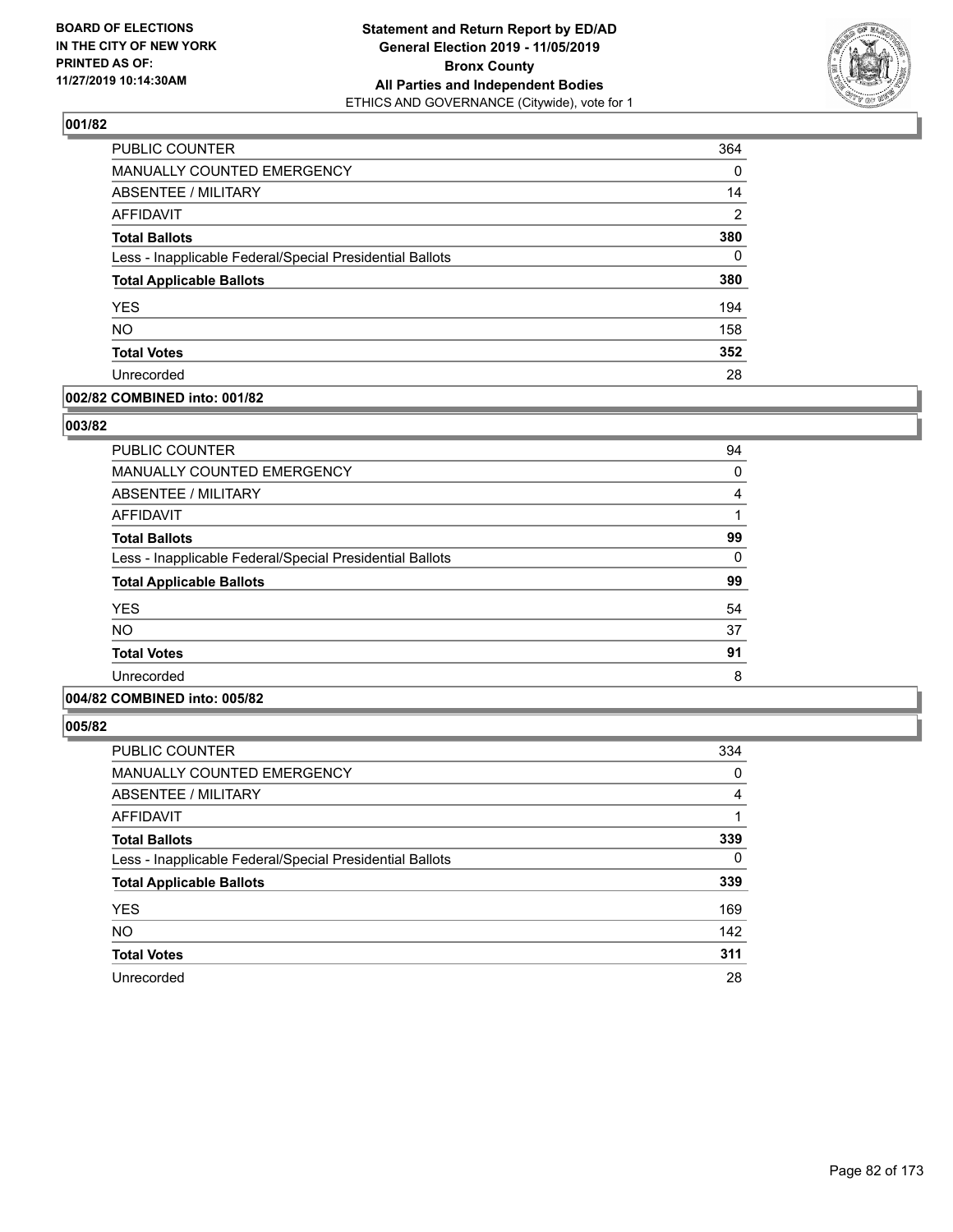

| PUBLIC COUNTER                                           | 252      |
|----------------------------------------------------------|----------|
| MANUALLY COUNTED EMERGENCY                               | $\Omega$ |
| <b>ABSENTEE / MILITARY</b>                               | 2        |
| AFFIDAVIT                                                | 5        |
| <b>Total Ballots</b>                                     | 259      |
| Less - Inapplicable Federal/Special Presidential Ballots | $\Omega$ |
| <b>Total Applicable Ballots</b>                          | 259      |
| <b>YES</b>                                               | 150      |
| <b>NO</b>                                                | 85       |
| <b>Total Votes</b>                                       | 235      |
| Unrecorded                                               | 24       |

## **007/82 COMBINED into: 006/82**

#### **008/82**

| PUBLIC COUNTER                                           | 151      |
|----------------------------------------------------------|----------|
| <b>MANUALLY COUNTED EMERGENCY</b>                        | $\Omega$ |
| ABSENTEE / MILITARY                                      | 3        |
| AFFIDAVIT                                                |          |
| <b>Total Ballots</b>                                     | 155      |
| Less - Inapplicable Federal/Special Presidential Ballots | $\Omega$ |
| <b>Total Applicable Ballots</b>                          | 155      |
| <b>YES</b>                                               | 106      |
| <b>NO</b>                                                | 27       |
| <b>Total Votes</b>                                       | 133      |
| Unrecorded                                               | 22       |

| <b>PUBLIC COUNTER</b>                                    | 276 |
|----------------------------------------------------------|-----|
| MANUALLY COUNTED EMERGENCY                               | 0   |
| ABSENTEE / MILITARY                                      | 5   |
| AFFIDAVIT                                                |     |
| <b>Total Ballots</b>                                     | 282 |
| Less - Inapplicable Federal/Special Presidential Ballots | 0   |
| <b>Total Applicable Ballots</b>                          | 282 |
| <b>YES</b>                                               | 167 |
| NO.                                                      | 79  |
| <b>Total Votes</b>                                       | 246 |
| Unrecorded                                               | 36  |
| 010/82 COMBINED into: 009/82                             |     |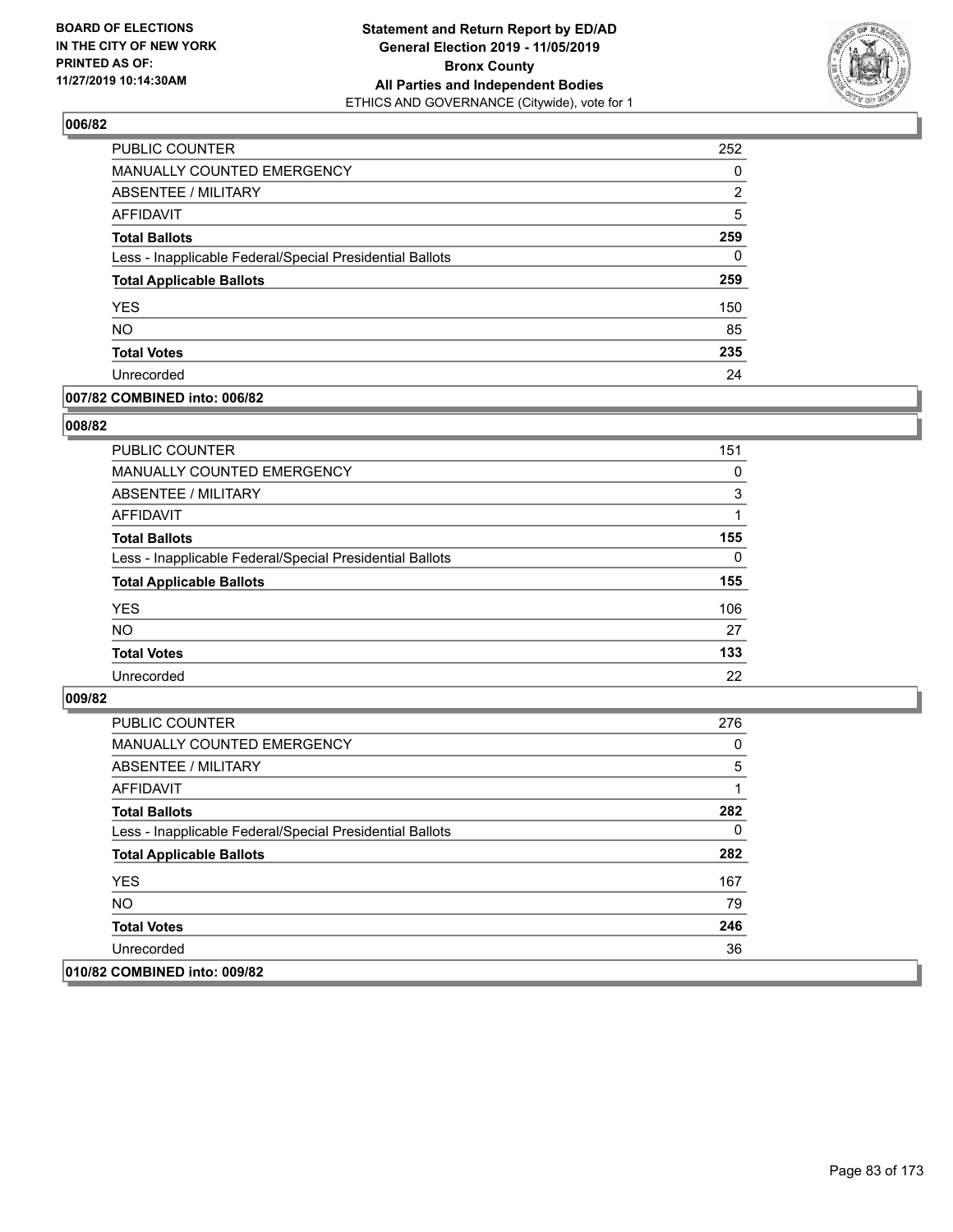

| PUBLIC COUNTER                                           | 100          |
|----------------------------------------------------------|--------------|
| MANUALLY COUNTED EMERGENCY                               | $\mathbf{0}$ |
| ABSENTEE / MILITARY                                      | 5            |
| AFFIDAVIT                                                | 2            |
| Total Ballots                                            | 107          |
| Less - Inapplicable Federal/Special Presidential Ballots | 0            |
| <b>Total Applicable Ballots</b>                          | 107          |
| YES                                                      | 46           |
| NO.                                                      | 34           |
| <b>Total Votes</b>                                       | 80           |
| Unrecorded                                               | 27           |

# **012/82**

| <b>PUBLIC COUNTER</b>                                    | 105      |
|----------------------------------------------------------|----------|
| MANUALLY COUNTED EMERGENCY                               | 0        |
| ABSENTEE / MILITARY                                      | 3        |
| AFFIDAVIT                                                | $\Omega$ |
| <b>Total Ballots</b>                                     | 108      |
| Less - Inapplicable Federal/Special Presidential Ballots | $\Omega$ |
| <b>Total Applicable Ballots</b>                          | 108      |
| <b>YES</b>                                               | 60       |
| <b>NO</b>                                                | 12       |
| <b>Total Votes</b>                                       | 72       |
| Unrecorded                                               | 36       |

#### **013/82**

| <b>PUBLIC COUNTER</b>                                    | 232 |
|----------------------------------------------------------|-----|
| <b>MANUALLY COUNTED EMERGENCY</b>                        | 0   |
| ABSENTEE / MILITARY                                      | 5   |
| <b>AFFIDAVIT</b>                                         | 1   |
| <b>Total Ballots</b>                                     | 238 |
| Less - Inapplicable Federal/Special Presidential Ballots | 0   |
| <b>Total Applicable Ballots</b>                          | 238 |
| <b>YES</b>                                               | 94  |
| NO.                                                      | 26  |
| <b>Total Votes</b>                                       | 120 |
| Unrecorded                                               | 118 |
| 014/82 COMBINED into: 012/82                             |     |

**015/82 COMBINED into: 013/82**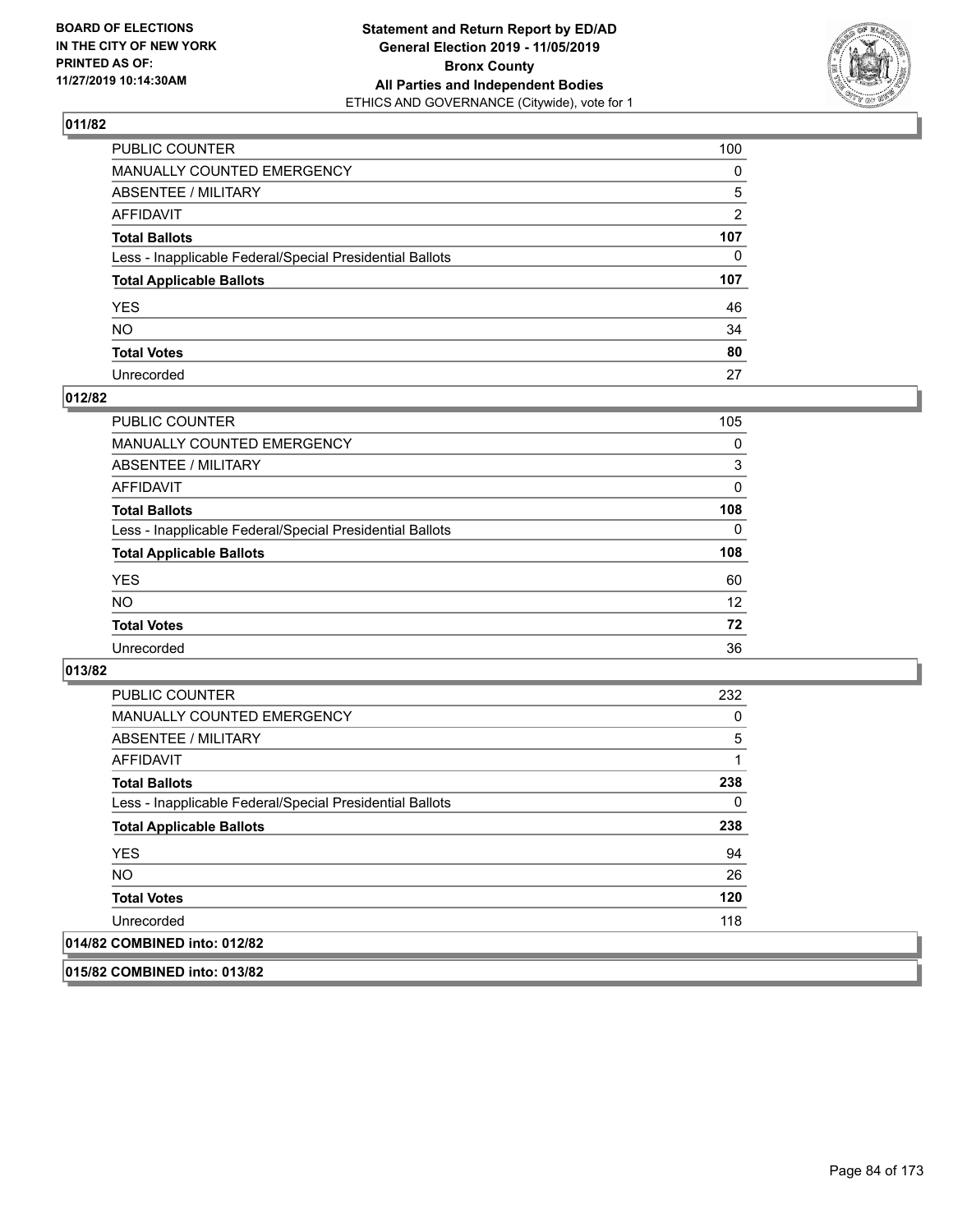

| PUBLIC COUNTER                                           | 218      |
|----------------------------------------------------------|----------|
| <b>MANUALLY COUNTED EMERGENCY</b>                        | 0        |
| <b>ABSENTEE / MILITARY</b>                               | 9        |
| <b>AFFIDAVIT</b>                                         | 3        |
| <b>Total Ballots</b>                                     | 230      |
| Less - Inapplicable Federal/Special Presidential Ballots | $\Omega$ |
| <b>Total Applicable Ballots</b>                          | 230      |
| <b>YES</b>                                               | 142      |
| <b>NO</b>                                                | 59       |
| <b>Total Votes</b>                                       | 201      |
| Unrecorded                                               | 29       |

# **017/82 COMBINED into: 016/82**

#### **018/82**

| <b>PUBLIC COUNTER</b>                                    | 129 |
|----------------------------------------------------------|-----|
| <b>MANUALLY COUNTED EMERGENCY</b>                        | 0   |
| <b>ABSENTEE / MILITARY</b>                               | 4   |
| <b>AFFIDAVIT</b>                                         | 0   |
| <b>Total Ballots</b>                                     | 133 |
| Less - Inapplicable Federal/Special Presidential Ballots | 0   |
| <b>Total Applicable Ballots</b>                          | 133 |
| <b>YES</b>                                               | 76  |
| <b>NO</b>                                                | 41  |
| <b>Total Votes</b>                                       | 117 |
| Unrecorded                                               | 16  |
|                                                          |     |

# **019/82 COMBINED into: 018/82**

| <b>PUBLIC COUNTER</b>                                    | 191      |
|----------------------------------------------------------|----------|
| <b>MANUALLY COUNTED EMERGENCY</b>                        | 0        |
| ABSENTEE / MILITARY                                      | 10       |
| <b>AFFIDAVIT</b>                                         | 3        |
| <b>Total Ballots</b>                                     | 204      |
| Less - Inapplicable Federal/Special Presidential Ballots | $\Omega$ |
| <b>Total Applicable Ballots</b>                          | 204      |
| <b>YES</b>                                               | 118      |
| <b>NO</b>                                                | 68       |
| <b>Total Votes</b>                                       | 186      |
| Unrecorded                                               | 18       |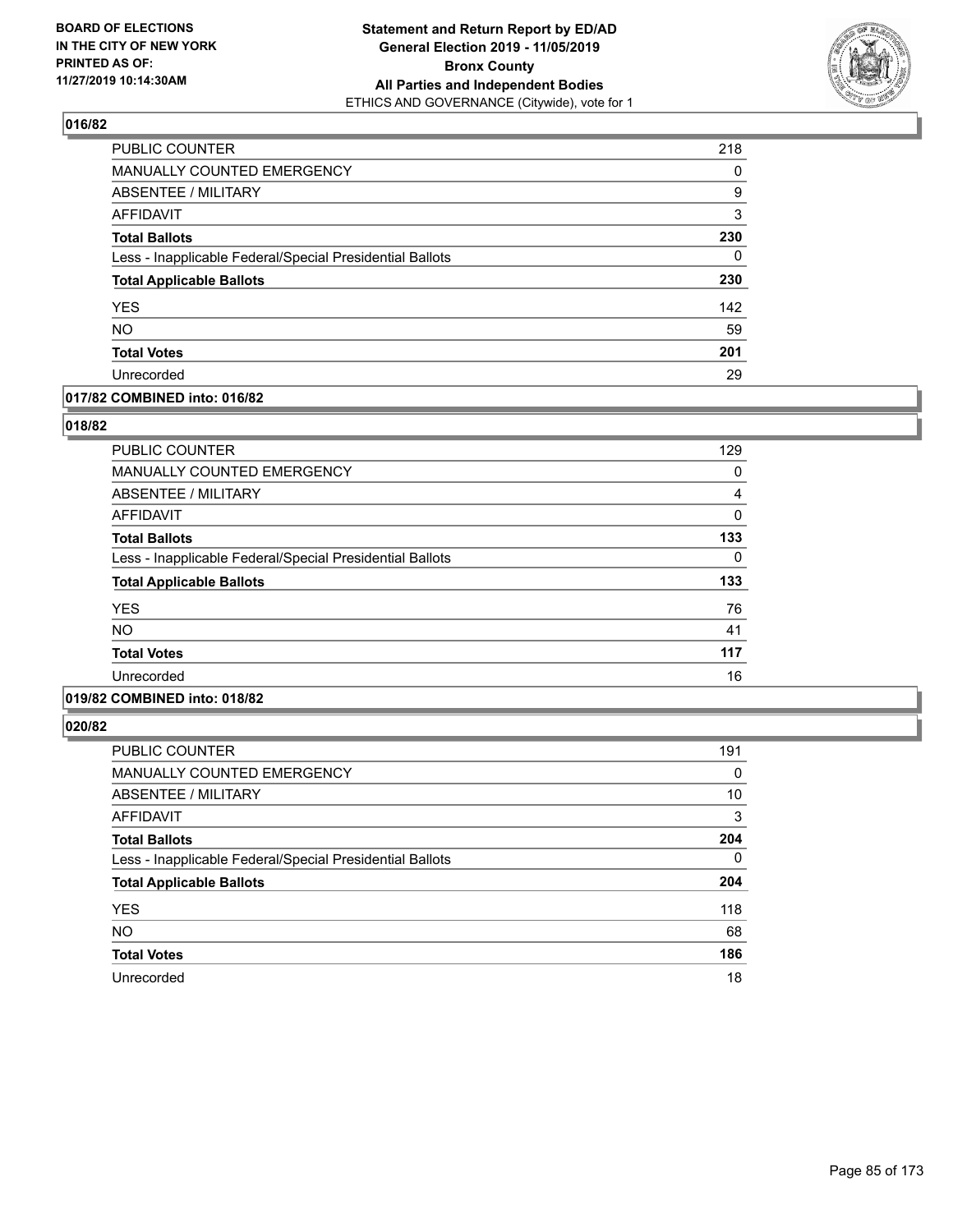

| PUBLIC COUNTER                                           | 200      |
|----------------------------------------------------------|----------|
| MANUALLY COUNTED EMERGENCY                               | 0        |
| ABSENTEE / MILITARY                                      | 2        |
| AFFIDAVIT                                                | $\Omega$ |
| <b>Total Ballots</b>                                     | 202      |
| Less - Inapplicable Federal/Special Presidential Ballots | 0        |
| <b>Total Applicable Ballots</b>                          | 202      |
| <b>YES</b>                                               | 124      |
| <b>NO</b>                                                | 66       |
| <b>Total Votes</b>                                       | 190      |
| Unrecorded                                               | 12       |

## **022/82 COMBINED into: 021/82**

#### **023/82**

| PUBLIC COUNTER                                           | 181      |
|----------------------------------------------------------|----------|
| MANUALLY COUNTED EMERGENCY                               | 0        |
| ABSENTEE / MILITARY                                      |          |
| AFFIDAVIT                                                | 0        |
| <b>Total Ballots</b>                                     | 182      |
| Less - Inapplicable Federal/Special Presidential Ballots | $\Omega$ |
| <b>Total Applicable Ballots</b>                          | 182      |
| <b>YES</b>                                               | 99       |
| <b>NO</b>                                                | 27       |
| <b>Total Votes</b>                                       | 126      |
| Unrecorded                                               | 56       |
|                                                          |          |

#### **024/82**

| <b>PUBLIC COUNTER</b>                                    | 96       |
|----------------------------------------------------------|----------|
| <b>MANUALLY COUNTED EMERGENCY</b>                        | 0        |
| ABSENTEE / MILITARY                                      |          |
| AFFIDAVIT                                                | 0        |
| <b>Total Ballots</b>                                     | 97       |
| Less - Inapplicable Federal/Special Presidential Ballots | $\Omega$ |
| <b>Total Applicable Ballots</b>                          | 97       |
| <b>YES</b>                                               | 66       |
| NO.                                                      | 23       |
| <b>Total Votes</b>                                       | 89       |
| Unrecorded                                               | 8        |
| 025/82 COMBINED into: 020/82                             |          |

#### **026/82 COMBINED into: 069/83**

**027/82 COMBINED into: 023/82**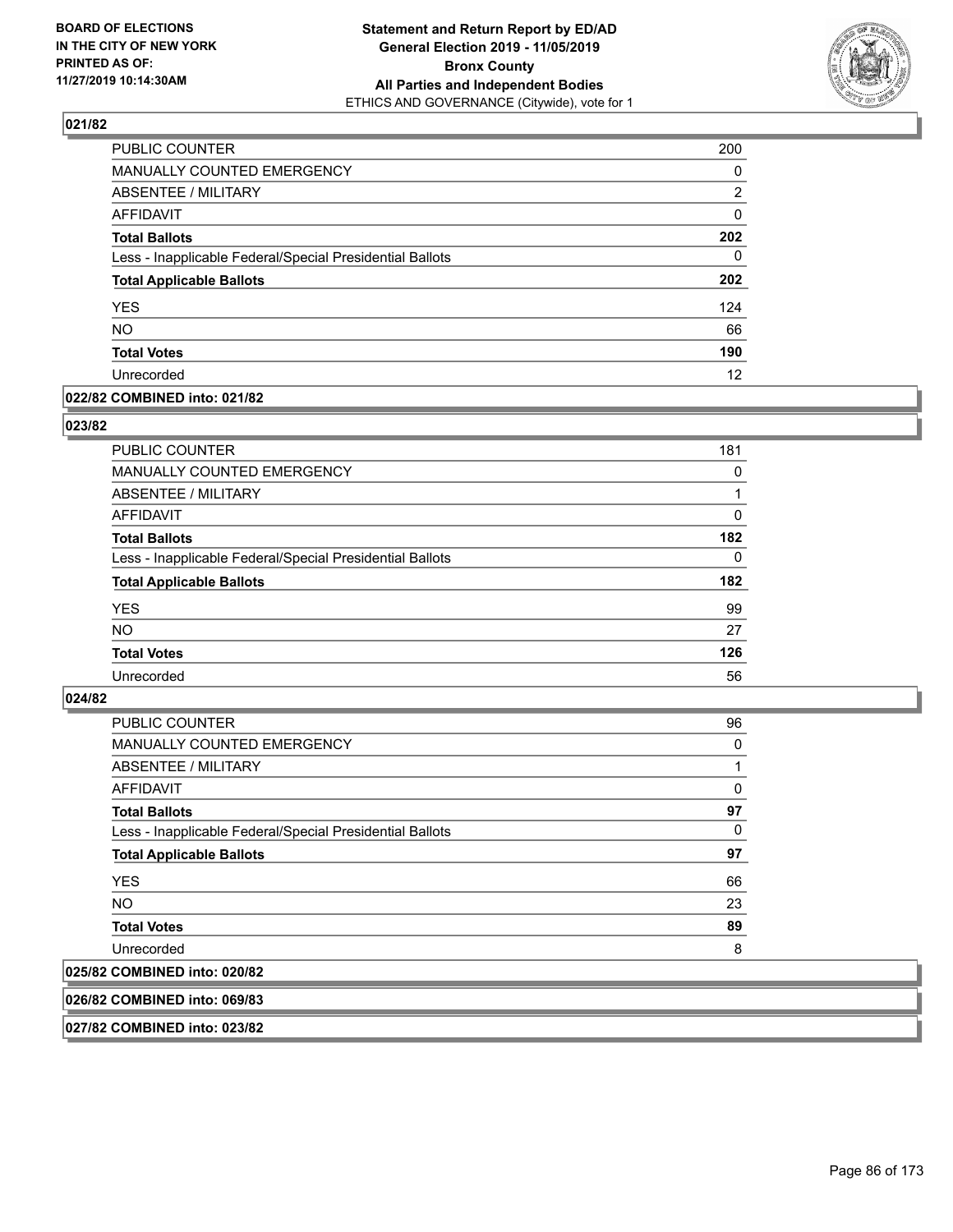

| <b>PUBLIC COUNTER</b>                                    | 123 |
|----------------------------------------------------------|-----|
| MANUALLY COUNTED EMERGENCY                               | 0   |
| <b>ABSENTEE / MILITARY</b>                               | 6   |
| AFFIDAVIT                                                | 1   |
| <b>Total Ballots</b>                                     | 130 |
| Less - Inapplicable Federal/Special Presidential Ballots | 0   |
| <b>Total Applicable Ballots</b>                          | 130 |
| <b>YES</b>                                               | 89  |
| <b>NO</b>                                                | 19  |
| <b>Total Votes</b>                                       | 108 |
| Unrecorded                                               | 22  |

# **029/82 COMBINED into: 028/82**

#### **030/82**

| PUBLIC COUNTER                                           | 273      |
|----------------------------------------------------------|----------|
| <b>MANUALLY COUNTED EMERGENCY</b>                        | 0        |
| ABSENTEE / MILITARY                                      | 2        |
| AFFIDAVIT                                                | 5        |
| <b>Total Ballots</b>                                     | 280      |
| Less - Inapplicable Federal/Special Presidential Ballots | $\Omega$ |
| <b>Total Applicable Ballots</b>                          | 280      |
| <b>YES</b>                                               | 175      |
| <b>NO</b>                                                | 30       |
| <b>Total Votes</b>                                       | 205      |
| Unrecorded                                               | 75       |
|                                                          |          |

# **031/82 COMBINED into: 030/82**

**032/82** 

| <b>PUBLIC COUNTER</b>                                    | 226 |
|----------------------------------------------------------|-----|
| <b>MANUALLY COUNTED EMERGENCY</b>                        | 0   |
| ABSENTEE / MILITARY                                      | 9   |
| AFFIDAVIT                                                |     |
| <b>Total Ballots</b>                                     | 236 |
| Less - Inapplicable Federal/Special Presidential Ballots | 0   |
| <b>Total Applicable Ballots</b>                          | 236 |
| <b>YES</b>                                               | 143 |
| NO.                                                      | 73  |
| <b>Total Votes</b>                                       | 216 |
| Unrecorded                                               | 20  |
| 033/82 COMBINED into: 032/82                             |     |

**034/82 COMBINED into: 035/82**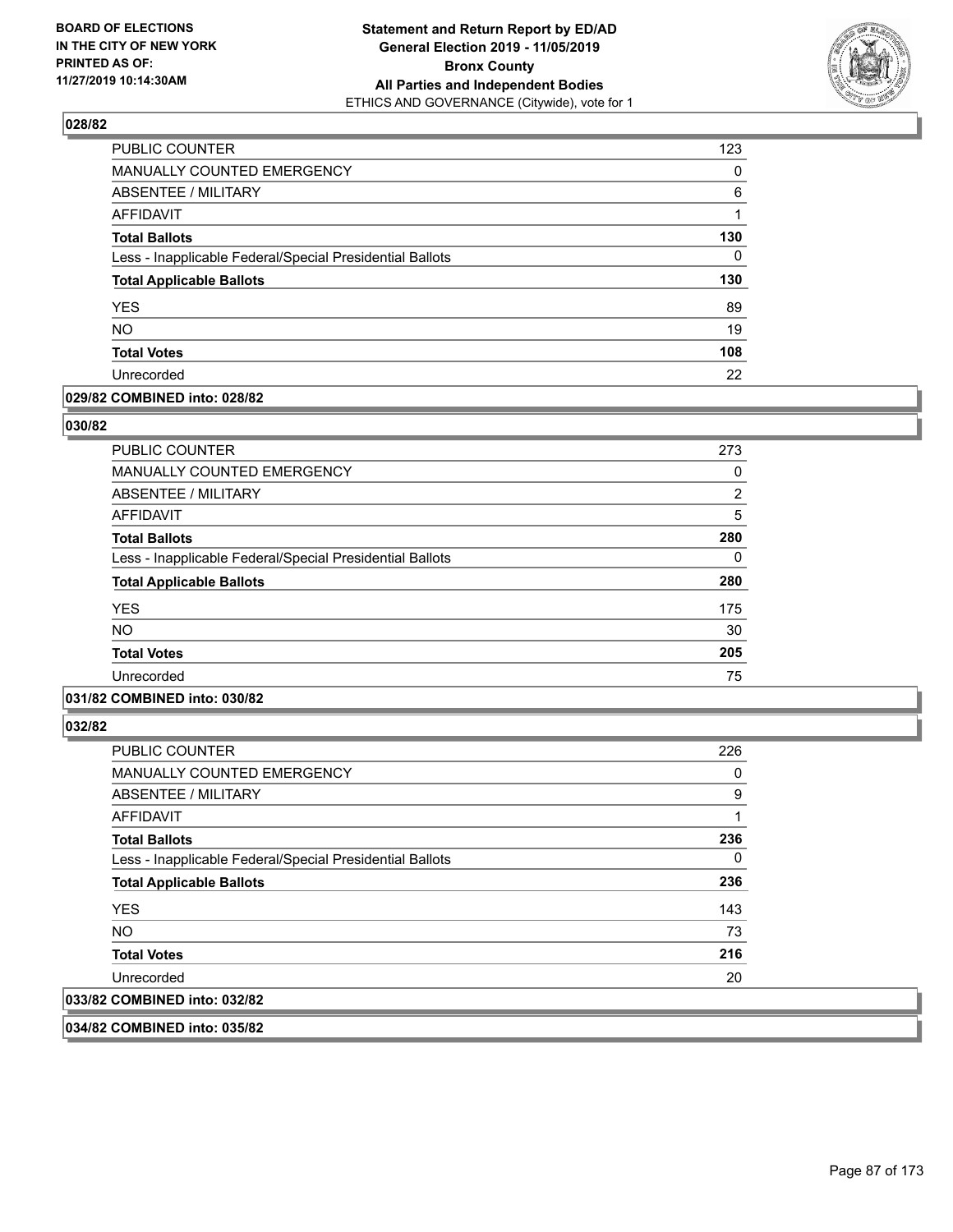

| PUBLIC COUNTER                                           | 236          |
|----------------------------------------------------------|--------------|
| MANUALLY COUNTED EMERGENCY                               | $\mathbf{0}$ |
| ABSENTEE / MILITARY                                      | 4            |
| AFFIDAVIT                                                |              |
| Total Ballots                                            | 241          |
| Less - Inapplicable Federal/Special Presidential Ballots | $\mathbf{0}$ |
| <b>Total Applicable Ballots</b>                          | 241          |
| YES                                                      | 146          |
| NO.                                                      | 66           |
| <b>Total Votes</b>                                       | 212          |
| Unrecorded                                               | 29           |

#### **036/82**

| <b>PUBLIC COUNTER</b>                                    | 162      |
|----------------------------------------------------------|----------|
| <b>MANUALLY COUNTED EMERGENCY</b>                        | $\Omega$ |
| ABSENTEE / MILITARY                                      |          |
| AFFIDAVIT                                                |          |
| <b>Total Ballots</b>                                     | 170      |
| Less - Inapplicable Federal/Special Presidential Ballots | $\Omega$ |
| <b>Total Applicable Ballots</b>                          | 170      |
| <b>YES</b>                                               | 92       |
| <b>NO</b>                                                | 45       |
| <b>Total Votes</b>                                       | 137      |
| Unrecorded                                               | 33       |

| PUBLIC COUNTER                                           | 136      |
|----------------------------------------------------------|----------|
| <b>MANUALLY COUNTED EMERGENCY</b>                        | $\Omega$ |
| ABSENTEE / MILITARY                                      | 3        |
| AFFIDAVIT                                                | 3        |
| <b>Total Ballots</b>                                     | 142      |
| Less - Inapplicable Federal/Special Presidential Ballots | $\Omega$ |
| <b>Total Applicable Ballots</b>                          | 142      |
| <b>YES</b>                                               | 91       |
| <b>NO</b>                                                | 25       |
| <b>Total Votes</b>                                       | 116      |
| Unrecorded                                               | 26       |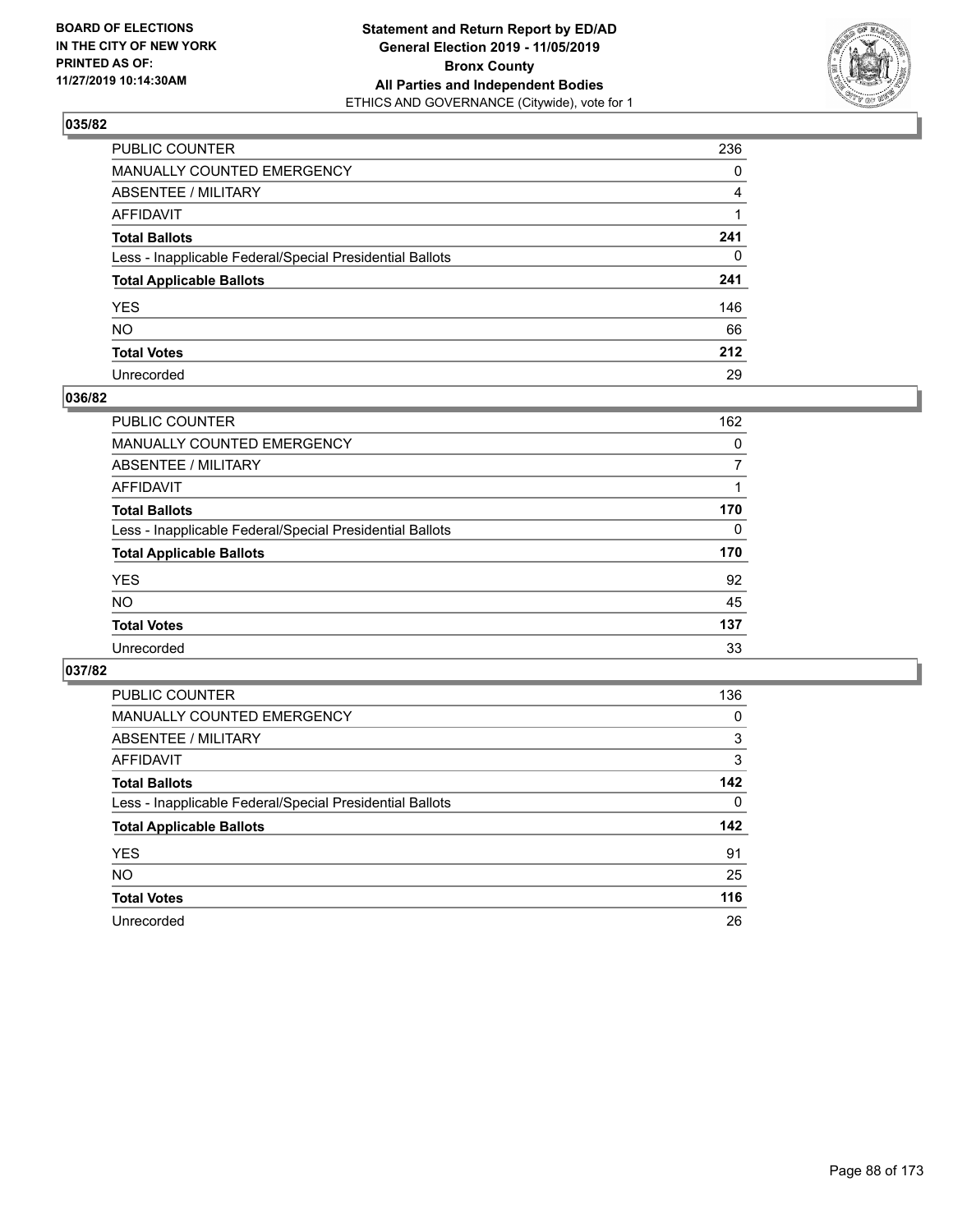

| PUBLIC COUNTER                                           | 252 |
|----------------------------------------------------------|-----|
| MANUALLY COUNTED EMERGENCY                               | 0   |
| ABSENTEE / MILITARY                                      | 5   |
| AFFIDAVIT                                                | 0   |
| <b>Total Ballots</b>                                     | 257 |
| Less - Inapplicable Federal/Special Presidential Ballots | 0   |
| <b>Total Applicable Ballots</b>                          | 257 |
| <b>YES</b>                                               | 139 |
| <b>NO</b>                                                | 70  |
| <b>Total Votes</b>                                       | 209 |
| Unrecorded                                               | 48  |

# **039/82 COMBINED into: 038/82**

#### **040/82**

| <b>PUBLIC COUNTER</b>                                    | 186      |
|----------------------------------------------------------|----------|
| <b>MANUALLY COUNTED EMERGENCY</b>                        | $\Omega$ |
| ABSENTEE / MILITARY                                      |          |
| AFFIDAVIT                                                | 2        |
| <b>Total Ballots</b>                                     | 189      |
| Less - Inapplicable Federal/Special Presidential Ballots | $\Omega$ |
| <b>Total Applicable Ballots</b>                          | 189      |
| <b>YES</b>                                               | 98       |
| <b>NO</b>                                                | 70       |
| <b>Total Votes</b>                                       | 168      |
| Unrecorded                                               | 21       |
|                                                          |          |

| <b>PUBLIC COUNTER</b>                                    | 268      |
|----------------------------------------------------------|----------|
| MANUALLY COUNTED EMERGENCY                               | 0        |
| ABSENTEE / MILITARY                                      | 5        |
| AFFIDAVIT                                                | 6        |
| <b>Total Ballots</b>                                     | 279      |
| Less - Inapplicable Federal/Special Presidential Ballots | $\Omega$ |
| <b>Total Applicable Ballots</b>                          | 279      |
| <b>YES</b>                                               | 141      |
| <b>NO</b>                                                | 117      |
| <b>Total Votes</b>                                       | 258      |
| Unrecorded                                               | 21       |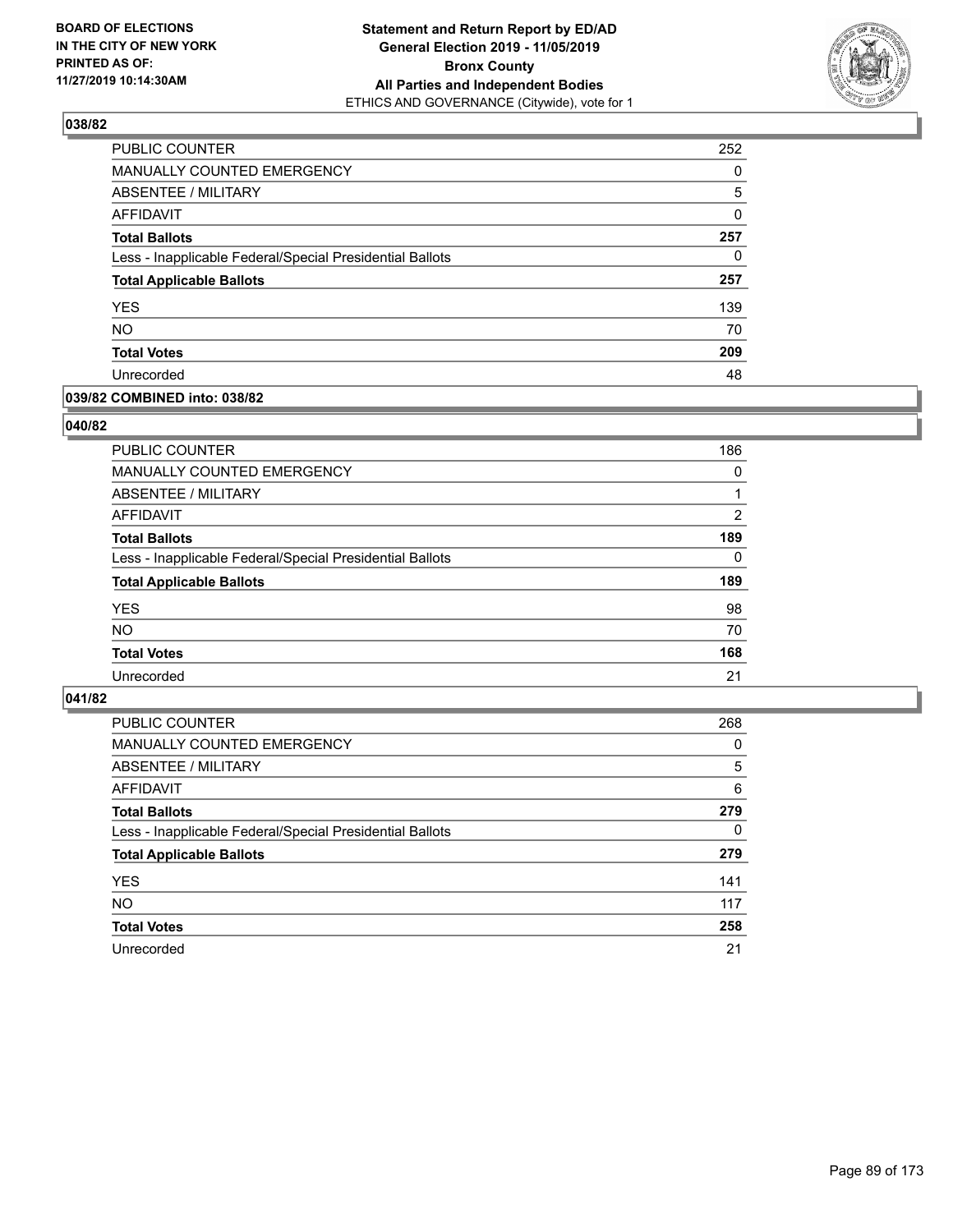

| <b>PUBLIC COUNTER</b>                                    | 302 |
|----------------------------------------------------------|-----|
| <b>MANUALLY COUNTED EMERGENCY</b>                        | 0   |
| ABSENTEE / MILITARY                                      | 8   |
| AFFIDAVIT                                                | 6   |
| <b>Total Ballots</b>                                     | 316 |
| Less - Inapplicable Federal/Special Presidential Ballots | 0   |
| <b>Total Applicable Ballots</b>                          | 316 |
| <b>YES</b>                                               | 159 |
| <b>NO</b>                                                | 126 |
| <b>Total Votes</b>                                       | 285 |
| Unrecorded                                               | 31  |

#### **043/82 COMBINED into: 040/82**

**044/82 COMBINED into: 041/82**

**045/82 COMBINED into: 042/82**

**046/82 COMBINED into: 042/82**

#### **047/82**

| PUBLIC COUNTER                                           | 246            |
|----------------------------------------------------------|----------------|
| <b>MANUALLY COUNTED EMERGENCY</b>                        | 0              |
| ABSENTEE / MILITARY                                      | $\overline{2}$ |
| AFFIDAVIT                                                | $\overline{4}$ |
| <b>Total Ballots</b>                                     | 252            |
| Less - Inapplicable Federal/Special Presidential Ballots | 0              |
| <b>Total Applicable Ballots</b>                          | 252            |
| <b>YES</b>                                               | 125            |
| <b>NO</b>                                                | 98             |
| <b>Total Votes</b>                                       | 223            |
| Unrecorded                                               | 29             |
|                                                          |                |

# **048/82 COMBINED into: 047/82**

| 174 |
|-----|
| 0   |
| 5   |
|     |
| 180 |
| 0   |
| 180 |
| 78  |
| 82  |
| 160 |
| 20  |
|     |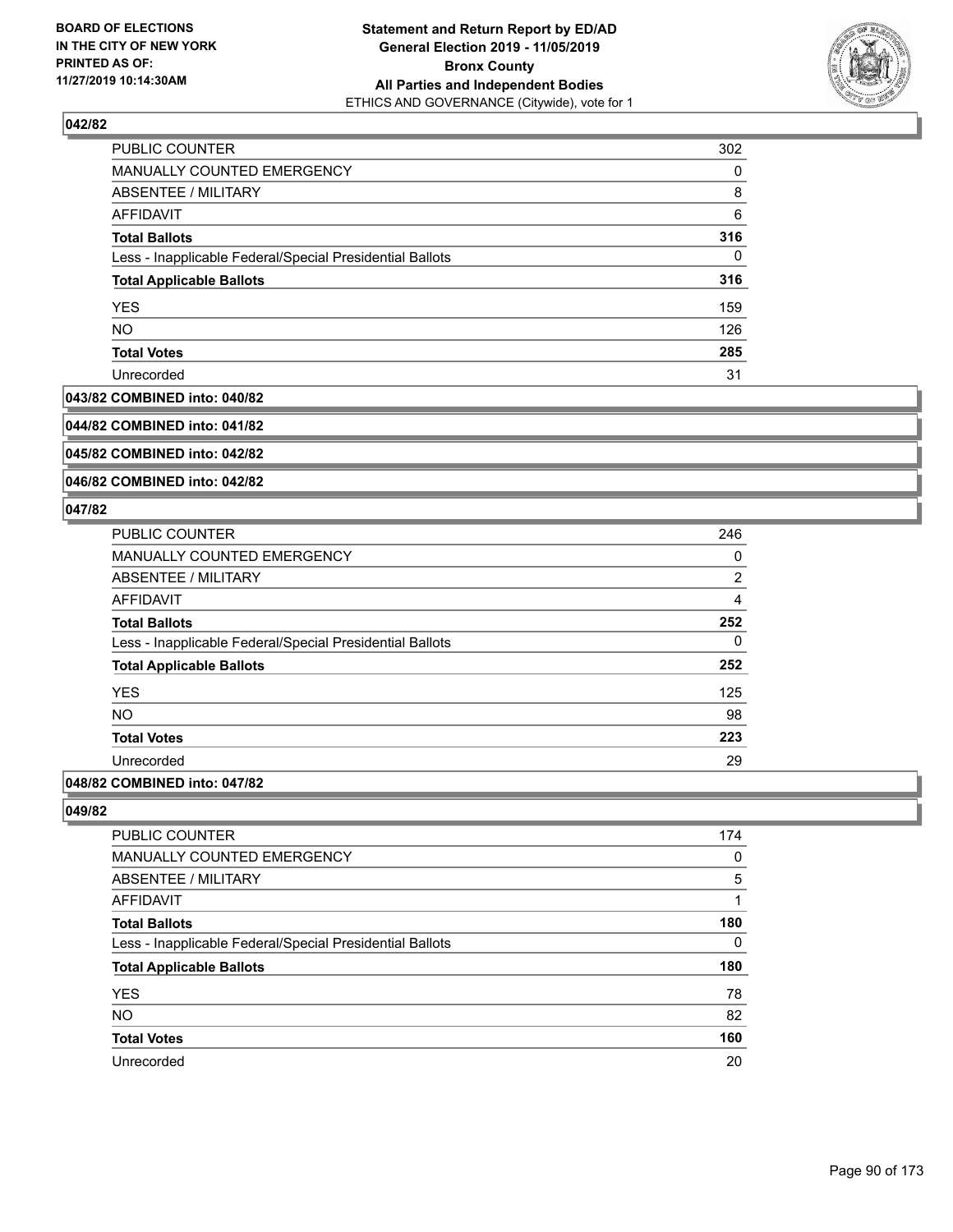

| PUBLIC COUNTER                                           | 93             |
|----------------------------------------------------------|----------------|
| MANUALLY COUNTED EMERGENCY                               | $\Omega$       |
| ABSENTEE / MILITARY                                      | $\overline{4}$ |
| AFFIDAVIT                                                |                |
| Total Ballots                                            | 98             |
| Less - Inapplicable Federal/Special Presidential Ballots | $\mathbf{0}$   |
| <b>Total Applicable Ballots</b>                          | 98             |
| YES                                                      | 52             |
| NO.                                                      | 29             |
| <b>Total Votes</b>                                       | 81             |
| Unrecorded                                               | 17             |

#### **051/82**

| <b>PUBLIC COUNTER</b>                                    | 218      |
|----------------------------------------------------------|----------|
| MANUALLY COUNTED EMERGENCY                               | 0        |
| ABSENTEE / MILITARY                                      | 4        |
| AFFIDAVIT                                                | 2        |
| <b>Total Ballots</b>                                     | 224      |
| Less - Inapplicable Federal/Special Presidential Ballots | $\Omega$ |
| <b>Total Applicable Ballots</b>                          | 224      |
| <b>YES</b>                                               | 145      |
| <b>NO</b>                                                | 51       |
| <b>Total Votes</b>                                       | 196      |
| Unrecorded                                               | 28       |

#### **052/82**

| PUBLIC COUNTER                                                                                                                                                                                                                                                                                                                                                                                                                                                                                                                                                   | 274 |
|------------------------------------------------------------------------------------------------------------------------------------------------------------------------------------------------------------------------------------------------------------------------------------------------------------------------------------------------------------------------------------------------------------------------------------------------------------------------------------------------------------------------------------------------------------------|-----|
| <b>MANUALLY COUNTED EMERGENCY</b>                                                                                                                                                                                                                                                                                                                                                                                                                                                                                                                                | 0   |
| ABSENTEE / MILITARY                                                                                                                                                                                                                                                                                                                                                                                                                                                                                                                                              | 3   |
| AFFIDAVIT                                                                                                                                                                                                                                                                                                                                                                                                                                                                                                                                                        | 0   |
| <b>Total Ballots</b>                                                                                                                                                                                                                                                                                                                                                                                                                                                                                                                                             | 277 |
| Less - Inapplicable Federal/Special Presidential Ballots                                                                                                                                                                                                                                                                                                                                                                                                                                                                                                         | 0   |
| <b>Total Applicable Ballots</b>                                                                                                                                                                                                                                                                                                                                                                                                                                                                                                                                  | 277 |
| <b>YES</b>                                                                                                                                                                                                                                                                                                                                                                                                                                                                                                                                                       | 140 |
| NO.                                                                                                                                                                                                                                                                                                                                                                                                                                                                                                                                                              | 87  |
| <b>Total Votes</b>                                                                                                                                                                                                                                                                                                                                                                                                                                                                                                                                               | 227 |
| Unrecorded                                                                                                                                                                                                                                                                                                                                                                                                                                                                                                                                                       | 50  |
| $\begin{array}{c} \bullet \end{array} \begin{array}{c} \bullet \end{array} \begin{array}{c} \bullet \end{array} \begin{array}{c} \bullet \end{array} \begin{array}{c} \bullet \end{array} \begin{array}{c} \bullet \end{array} \begin{array}{c} \bullet \end{array} \begin{array}{c} \bullet \end{array} \begin{array}{c} \bullet \end{array} \begin{array}{c} \bullet \end{array} \begin{array}{c} \bullet \end{array} \begin{array}{c} \bullet \end{array} \begin{array}{c} \end{array} \begin{array}{c} \end{array} \begin{array}{c} \end{array} \end{array}$ |     |

# **053/82 COMBINED into: 051/82**

**054/82 COMBINED into: 067/80**

**055/82 COMBINED into: 052/82**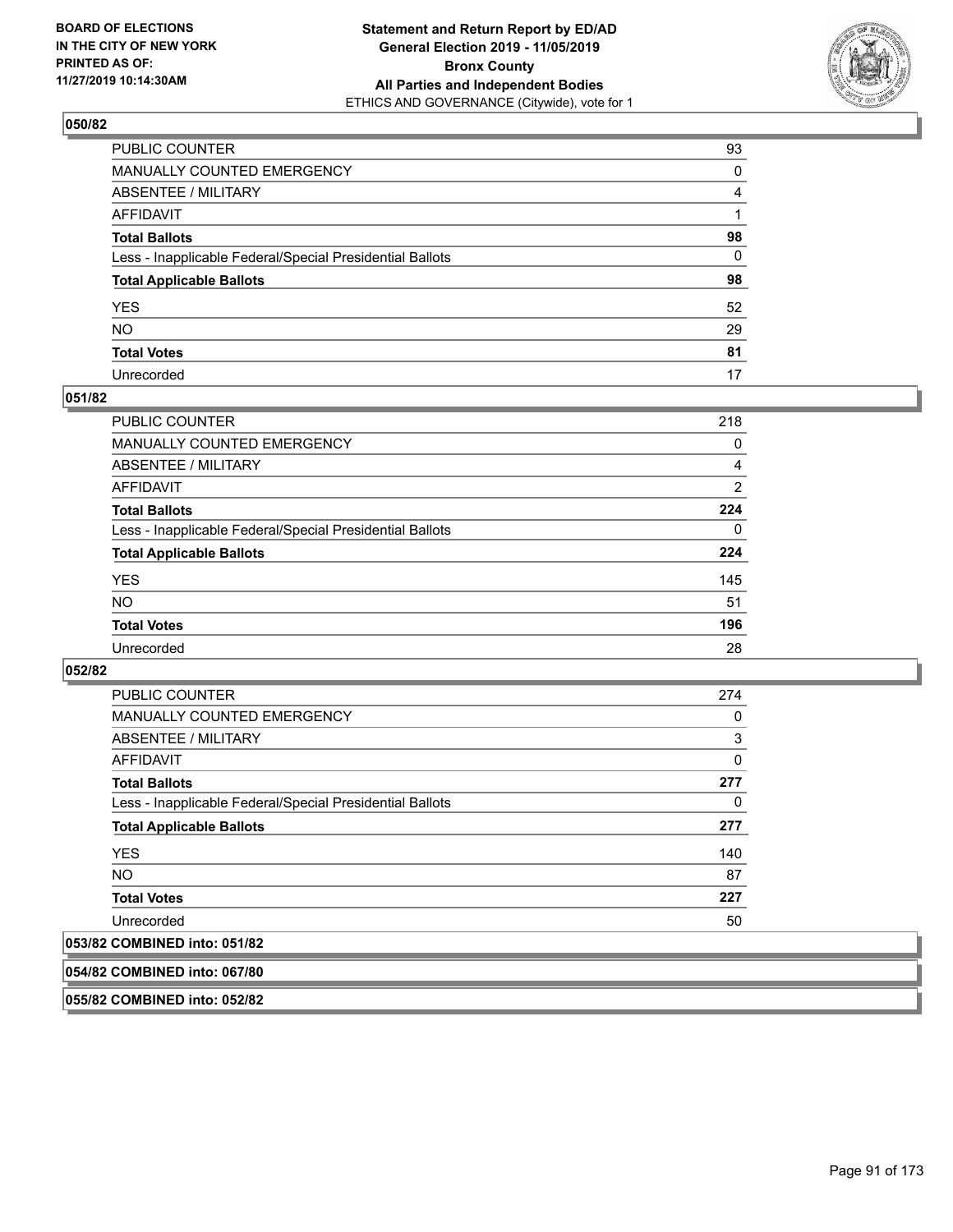

| PUBLIC COUNTER                                           | 77           |
|----------------------------------------------------------|--------------|
| MANUALLY COUNTED EMERGENCY                               | $\mathbf{0}$ |
| ABSENTEE / MILITARY                                      | 7            |
| AFFIDAVIT                                                | 0            |
| Total Ballots                                            | 84           |
| Less - Inapplicable Federal/Special Presidential Ballots | $\Omega$     |
| <b>Total Applicable Ballots</b>                          | 84           |
| YES                                                      | 56           |
| NO.                                                      | 19           |
| <b>Total Votes</b>                                       | 75           |
| Unrecorded                                               | 9            |

#### **057/82**

| <b>PUBLIC COUNTER</b>                                    | 182      |
|----------------------------------------------------------|----------|
| <b>MANUALLY COUNTED EMERGENCY</b>                        | 0        |
| ABSENTEE / MILITARY                                      | 6        |
| <b>AFFIDAVIT</b>                                         | 5        |
| <b>Total Ballots</b>                                     | 193      |
| Less - Inapplicable Federal/Special Presidential Ballots | $\Omega$ |
| <b>Total Applicable Ballots</b>                          | 193      |
| <b>YES</b>                                               | 112      |
| NO.                                                      | 71       |
| <b>Total Votes</b>                                       | 183      |
| Unrecorded                                               | 10       |
|                                                          |          |

## **058/82 COMBINED into: 030/80**

| <b>PUBLIC COUNTER</b>                                    | 27 |
|----------------------------------------------------------|----|
| <b>MANUALLY COUNTED EMERGENCY</b>                        | 0  |
| ABSENTEE / MILITARY                                      |    |
| AFFIDAVIT                                                | 0  |
| <b>Total Ballots</b>                                     | 28 |
| Less - Inapplicable Federal/Special Presidential Ballots | 0  |
| <b>Total Applicable Ballots</b>                          | 28 |
| <b>YES</b>                                               | 15 |
| <b>NO</b>                                                | 4  |
| <b>Total Votes</b>                                       | 19 |
| Unrecorded                                               | 9  |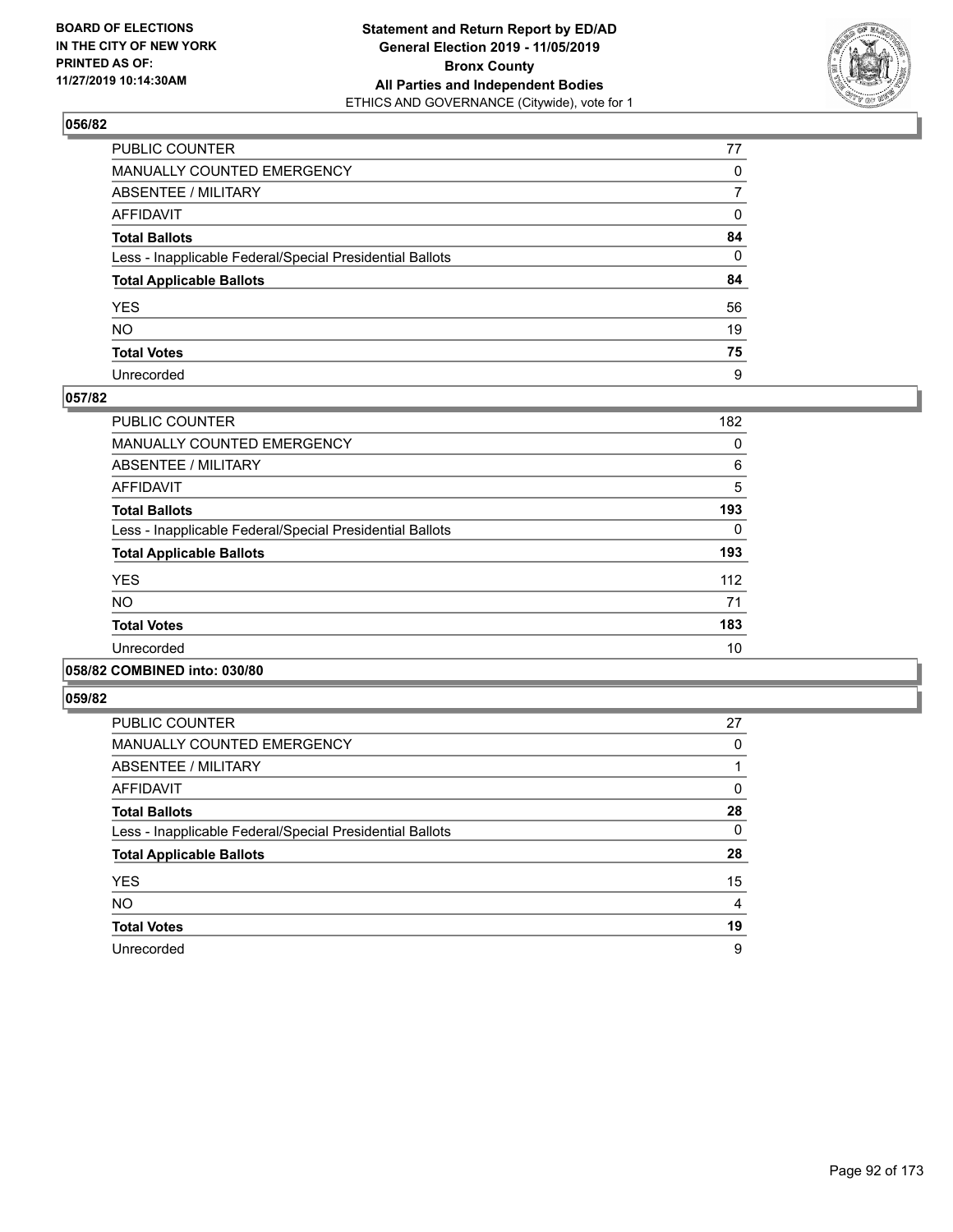

| <b>PUBLIC COUNTER</b>                                    | 411 |
|----------------------------------------------------------|-----|
| <b>MANUALLY COUNTED EMERGENCY</b>                        | 0   |
| <b>ABSENTEE / MILITARY</b>                               | 9   |
| AFFIDAVIT                                                | 2   |
| <b>Total Ballots</b>                                     | 422 |
| Less - Inapplicable Federal/Special Presidential Ballots | 0   |
| <b>Total Applicable Ballots</b>                          | 422 |
| <b>YES</b>                                               | 250 |
| <b>NO</b>                                                | 135 |
| <b>Total Votes</b>                                       | 385 |
| Unrecorded                                               | 37  |

# **061/82 COMBINED into: 060/82**

#### **062/82**

| <b>PUBLIC COUNTER</b>                                    | 312            |
|----------------------------------------------------------|----------------|
| <b>MANUALLY COUNTED EMERGENCY</b>                        | 0              |
| <b>ABSENTEE / MILITARY</b>                               | 8              |
| <b>AFFIDAVIT</b>                                         | $\overline{2}$ |
| <b>Total Ballots</b>                                     | 322            |
| Less - Inapplicable Federal/Special Presidential Ballots | 0              |
| <b>Total Applicable Ballots</b>                          | 322            |
| <b>YES</b>                                               | 201            |
| <b>NO</b>                                                | 105            |
| <b>Total Votes</b>                                       | 306            |
| Unrecorded                                               | 16             |
|                                                          |                |

# **063/82 COMBINED into: 062/82**

| <b>PUBLIC COUNTER</b>                                    | 163      |
|----------------------------------------------------------|----------|
| MANUALLY COUNTED EMERGENCY                               | 0        |
| ABSENTEE / MILITARY                                      | 2        |
| AFFIDAVIT                                                | 3        |
| <b>Total Ballots</b>                                     | 168      |
| Less - Inapplicable Federal/Special Presidential Ballots | $\Omega$ |
| <b>Total Applicable Ballots</b>                          | 168      |
| <b>YES</b>                                               | 115      |
| <b>NO</b>                                                | 26       |
| <b>Total Votes</b>                                       | 141      |
| Unrecorded                                               | 27       |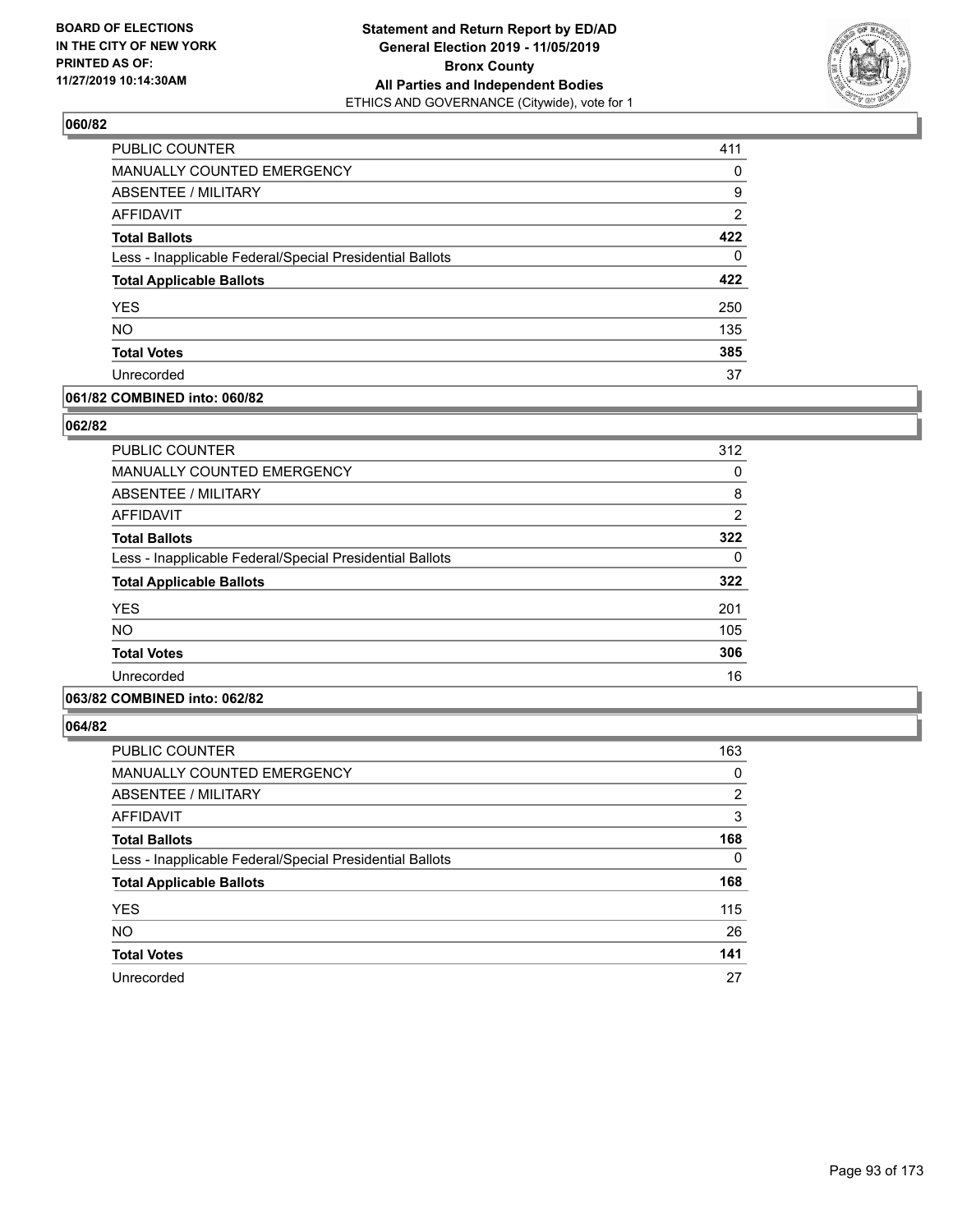

| PUBLIC COUNTER                                           | 467      |
|----------------------------------------------------------|----------|
| MANUALLY COUNTED EMERGENCY                               | 0        |
| ABSENTEE / MILITARY                                      | 13       |
| AFFIDAVIT                                                |          |
| Total Ballots                                            | 481      |
| Less - Inapplicable Federal/Special Presidential Ballots | $\Omega$ |
| <b>Total Applicable Ballots</b>                          | 481      |
| YES                                                      | 328      |
| NO.                                                      | 74       |
| <b>Total Votes</b>                                       | 402      |
| Unrecorded                                               | 79       |

#### **066/82**

| PUBLIC COUNTER                                           | 440      |
|----------------------------------------------------------|----------|
| <b>MANUALLY COUNTED EMERGENCY</b>                        | 0        |
| ABSENTEE / MILITARY                                      | 6        |
| <b>AFFIDAVIT</b>                                         | 3        |
| <b>Total Ballots</b>                                     | 449      |
| Less - Inapplicable Federal/Special Presidential Ballots | $\Omega$ |
| <b>Total Applicable Ballots</b>                          | 449      |
| <b>YES</b>                                               | 287      |
| <b>NO</b>                                                | 81       |
| <b>Total Votes</b>                                       | 368      |
| Unrecorded                                               | 81       |
|                                                          |          |

#### **067/82 COMBINED into: 066/82**

#### **068/82 COMBINED into: 066/82**

| <b>PUBLIC COUNTER</b>                                    | 451      |
|----------------------------------------------------------|----------|
| MANUALLY COUNTED EMERGENCY                               | 0        |
| ABSENTEE / MILITARY                                      | 10       |
| <b>AFFIDAVIT</b>                                         | 2        |
| <b>Total Ballots</b>                                     | 463      |
| Less - Inapplicable Federal/Special Presidential Ballots | $\Omega$ |
| <b>Total Applicable Ballots</b>                          | 463      |
| <b>YES</b>                                               | 285      |
| NO.                                                      | 89       |
| <b>Total Votes</b>                                       | 374      |
| Unrecorded                                               | 89       |
| 070/82 COMBINED into: 069/82                             |          |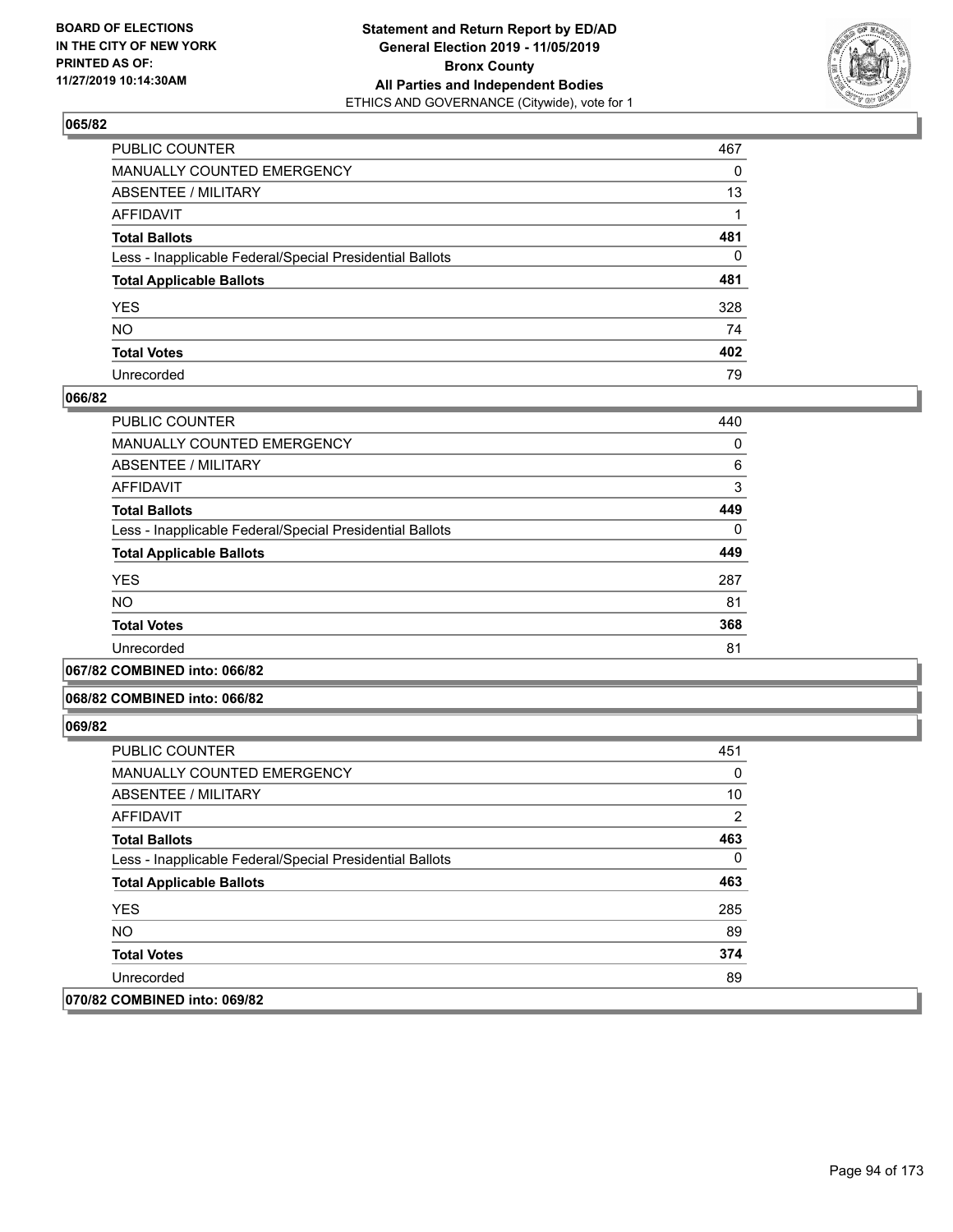

| <b>PUBLIC COUNTER</b>                                    | 463      |
|----------------------------------------------------------|----------|
| <b>MANUALLY COUNTED EMERGENCY</b>                        | $\Omega$ |
| <b>ABSENTEE / MILITARY</b>                               | 9        |
| AFFIDAVIT                                                |          |
| <b>Total Ballots</b>                                     | 473      |
| Less - Inapplicable Federal/Special Presidential Ballots | $\Omega$ |
| <b>Total Applicable Ballots</b>                          | 473      |
| <b>YES</b>                                               | 329      |
| <b>NO</b>                                                | 70       |
| <b>Total Votes</b>                                       | 399      |
| Unrecorded                                               | 74       |

# **072/82 COMBINED into: 071/82**

#### **073/82 COMBINED into: 071/82**

## **074/82**

| <b>PUBLIC COUNTER</b>                                    | 399      |
|----------------------------------------------------------|----------|
| MANUALLY COUNTED EMERGENCY                               | 0        |
| ABSENTEE / MILITARY                                      | 4        |
| AFFIDAVIT                                                |          |
| <b>Total Ballots</b>                                     | 404      |
| Less - Inapplicable Federal/Special Presidential Ballots | $\Omega$ |
| <b>Total Applicable Ballots</b>                          | 404      |
| <b>YES</b>                                               | 250      |
| <b>NO</b>                                                | 67       |
| <b>Total Votes</b>                                       | 317      |
| Unrecorded                                               | 87       |

**075/82 COMBINED into: 074/82**

**076/82 COMBINED into: 074/82**

**077/82 COMBINED into: 069/82**

**078/82 COMBINED into: 065/82**

**079/82 COMBINED into: 065/82**

| <b>PUBLIC COUNTER</b>                                    | 279 |
|----------------------------------------------------------|-----|
| <b>MANUALLY COUNTED EMERGENCY</b>                        | 0   |
| ABSENTEE / MILITARY                                      | 11  |
| AFFIDAVIT                                                | 3   |
| <b>Total Ballots</b>                                     | 293 |
| Less - Inapplicable Federal/Special Presidential Ballots | 0   |
| <b>Total Applicable Ballots</b>                          | 293 |
| <b>YES</b>                                               | 215 |
| NO.                                                      | 36  |
| <b>Total Votes</b>                                       | 251 |
| Unrecorded                                               | 42  |
| 081/82 COMBINED into: 080/82                             |     |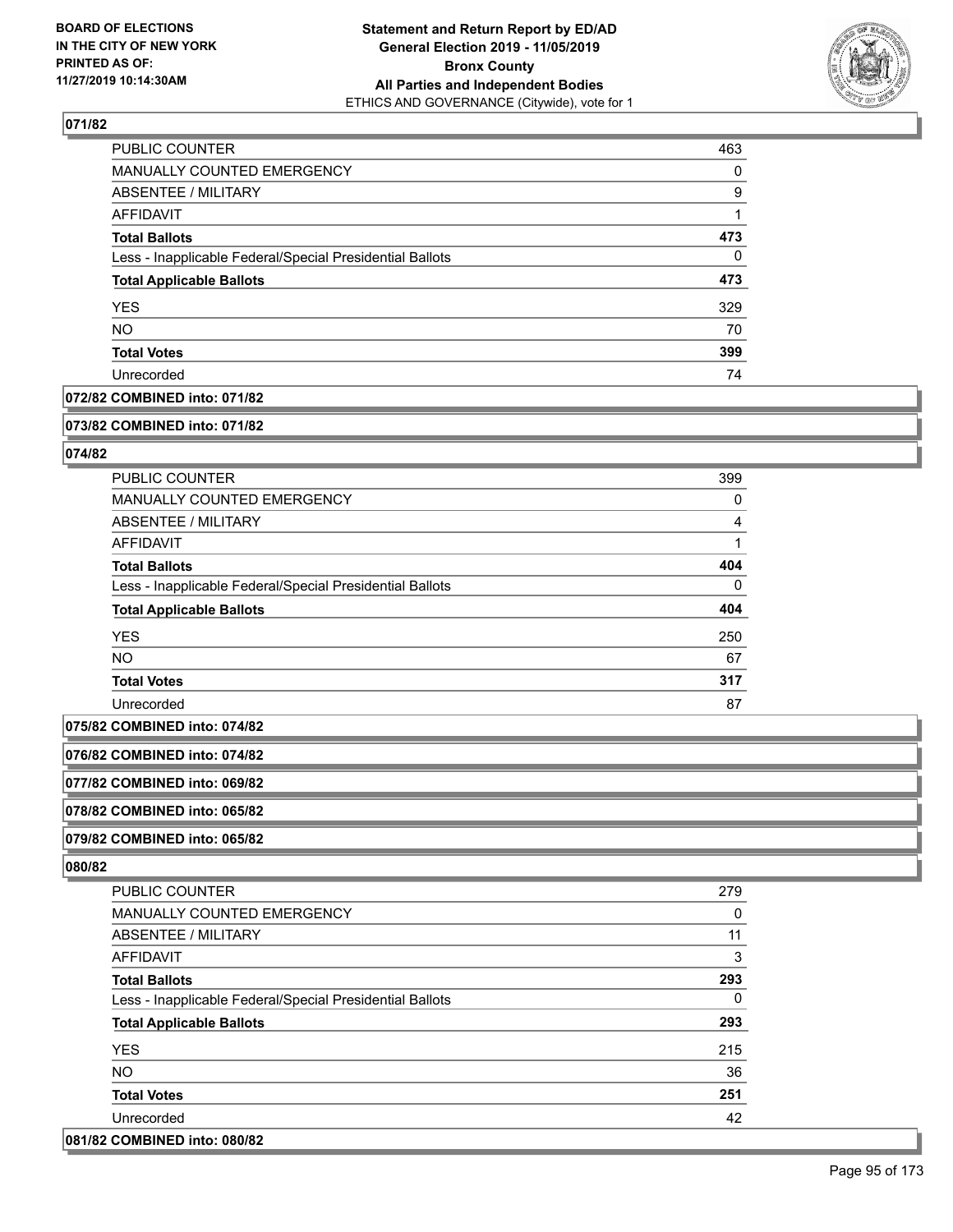

| PUBLIC COUNTER                                           | 305 |
|----------------------------------------------------------|-----|
| MANUALLY COUNTED EMERGENCY                               | 0   |
| ABSENTEE / MILITARY                                      | 9   |
| AFFIDAVIT                                                | 3   |
| <b>Total Ballots</b>                                     | 317 |
| Less - Inapplicable Federal/Special Presidential Ballots | 0   |
| <b>Total Applicable Ballots</b>                          | 317 |
| <b>YES</b>                                               | 231 |
| <b>NO</b>                                                | 59  |
| <b>Total Votes</b>                                       | 290 |
| Unrecorded                                               | 27  |

# **083/82 COMBINED into: 082/82**

#### **084/82 COMBINED into: 082/82**

# **085/82**

| PUBLIC COUNTER                                           | 368      |
|----------------------------------------------------------|----------|
| <b>MANUALLY COUNTED EMERGENCY</b>                        | 0        |
| ABSENTEE / MILITARY                                      | 18       |
| AFFIDAVIT                                                | 3        |
| <b>Total Ballots</b>                                     | 389      |
| Less - Inapplicable Federal/Special Presidential Ballots | $\Omega$ |
| <b>Total Applicable Ballots</b>                          | 389      |
| <b>YES</b>                                               | 286      |
| <b>NO</b>                                                | 46       |
| <b>Total Votes</b>                                       | 332      |
| Unrecorded                                               | 57       |

# **086/82 COMBINED into: 085/82**

#### **087/82 COMBINED into: 085/82**

| <b>PUBLIC COUNTER</b>                                    | 352 |
|----------------------------------------------------------|-----|
| MANUALLY COUNTED EMERGENCY                               | 0   |
| <b>ABSENTEE / MILITARY</b>                               | 5   |
| AFFIDAVIT                                                | 3   |
| <b>Total Ballots</b>                                     | 360 |
| Less - Inapplicable Federal/Special Presidential Ballots | 0   |
| <b>Total Applicable Ballots</b>                          | 360 |
| <b>YES</b>                                               | 228 |
| <b>NO</b>                                                | 50  |
| <b>Total Votes</b>                                       | 278 |
| Unrecorded                                               | 82  |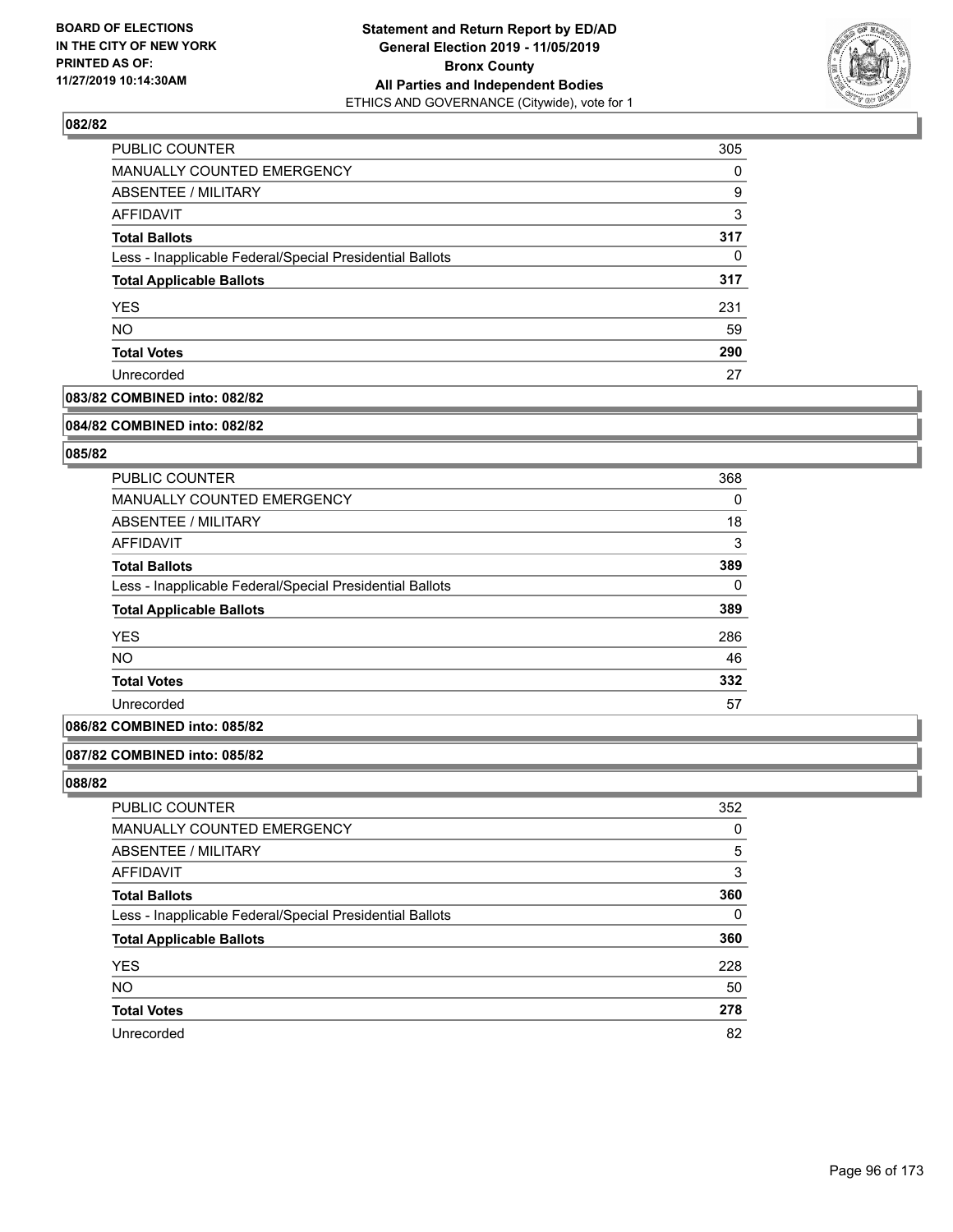

| PUBLIC COUNTER                                           | 428          |
|----------------------------------------------------------|--------------|
| MANUALLY COUNTED EMERGENCY                               | $\mathbf{0}$ |
| ABSENTEE / MILITARY                                      | 16           |
| AFFIDAVIT                                                | $\mathbf 0$  |
| Total Ballots                                            | 444          |
| Less - Inapplicable Federal/Special Presidential Ballots | $\mathbf{0}$ |
| <b>Total Applicable Ballots</b>                          | 444          |
| YES                                                      | 266          |
| NO.                                                      | 73           |
| <b>Total Votes</b>                                       | 339          |
| Unrecorded                                               | 105          |

#### **090/82**

| PUBLIC COUNTER                                           | 298      |
|----------------------------------------------------------|----------|
| <b>MANUALLY COUNTED EMERGENCY</b>                        | 0        |
| ABSENTEE / MILITARY                                      | 7        |
| <b>AFFIDAVIT</b>                                         | 0        |
| <b>Total Ballots</b>                                     | 305      |
| Less - Inapplicable Federal/Special Presidential Ballots | $\Omega$ |
| <b>Total Applicable Ballots</b>                          | 305      |
| <b>YES</b>                                               | 183      |
| N <sub>O</sub>                                           | 38       |
| <b>Total Votes</b>                                       | 221      |
| Unrecorded                                               | 84       |
|                                                          |          |

# **091/82 COMBINED into: 088/82**

| <b>PUBLIC COUNTER</b>                                    | 378 |
|----------------------------------------------------------|-----|
| <b>MANUALLY COUNTED EMERGENCY</b>                        | 0   |
| ABSENTEE / MILITARY                                      | 8   |
| AFFIDAVIT                                                | 3   |
| <b>Total Ballots</b>                                     | 389 |
| Less - Inapplicable Federal/Special Presidential Ballots | 0   |
| <b>Total Applicable Ballots</b>                          | 389 |
| <b>YES</b>                                               | 244 |
| <b>NO</b>                                                | 68  |
| <b>Total Votes</b>                                       | 312 |
| Unrecorded                                               | 77  |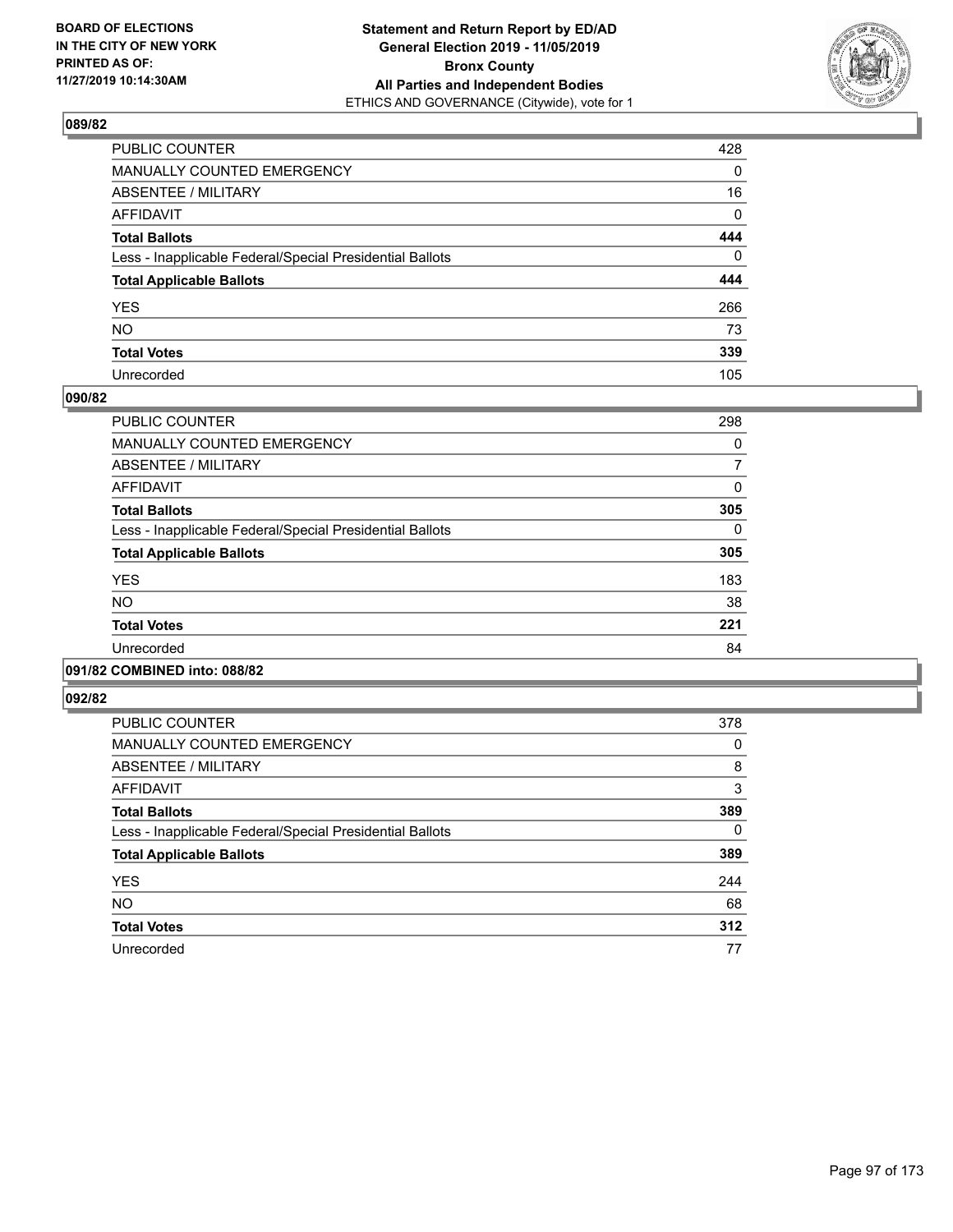

| PUBLIC COUNTER                                           | 296 |
|----------------------------------------------------------|-----|
| MANUALLY COUNTED EMERGENCY                               | 0   |
| ABSENTEE / MILITARY                                      |     |
| AFFIDAVIT                                                | 0   |
| <b>Total Ballots</b>                                     | 303 |
| Less - Inapplicable Federal/Special Presidential Ballots | 0   |
| <b>Total Applicable Ballots</b>                          | 303 |
| <b>YES</b>                                               | 192 |
| <b>NO</b>                                                | 47  |
| <b>Total Votes</b>                                       | 239 |
| Unrecorded                                               | 64  |

#### **094/82 COMBINED into: 093/82**

**095/82 COMBINED into: 092/82**

**096/82 COMBINED into: 088/82**

**097/82 COMBINED into: 090/82**

#### **098/82**

| <b>PUBLIC COUNTER</b>                                    | 377      |
|----------------------------------------------------------|----------|
| <b>MANUALLY COUNTED EMERGENCY</b>                        | 0        |
| ABSENTEE / MILITARY                                      | 3        |
| <b>AFFIDAVIT</b>                                         | $\Omega$ |
| <b>Total Ballots</b>                                     | 380      |
| Less - Inapplicable Federal/Special Presidential Ballots | 0        |
| <b>Total Applicable Ballots</b>                          | 380      |
| <b>YES</b>                                               | 243      |
| NO.                                                      | 65       |
| <b>Total Votes</b>                                       | 308      |
| Unrecorded                                               | 72       |
| COMPINIED into 000/02                                    |          |

# **099/82 COMBINED into: 089/82**

**100/82 COMBINED into: 098/82**

# **101/82 COMBINED into: 089/82**

**102/82** 

| <b>PUBLIC COUNTER</b>                                    | 454 |
|----------------------------------------------------------|-----|
| MANUALLY COUNTED EMERGENCY                               | 0   |
| ABSENTEE / MILITARY                                      | 6   |
| AFFIDAVIT                                                | 1   |
| <b>Total Ballots</b>                                     | 461 |
| Less - Inapplicable Federal/Special Presidential Ballots | 0   |
| <b>Total Applicable Ballots</b>                          | 461 |
| <b>YES</b>                                               | 305 |
| <b>NO</b>                                                | 68  |
| <b>Total Votes</b>                                       | 373 |
| Unrecorded                                               | 88  |
|                                                          |     |

## **103/82 COMBINED into: 102/82**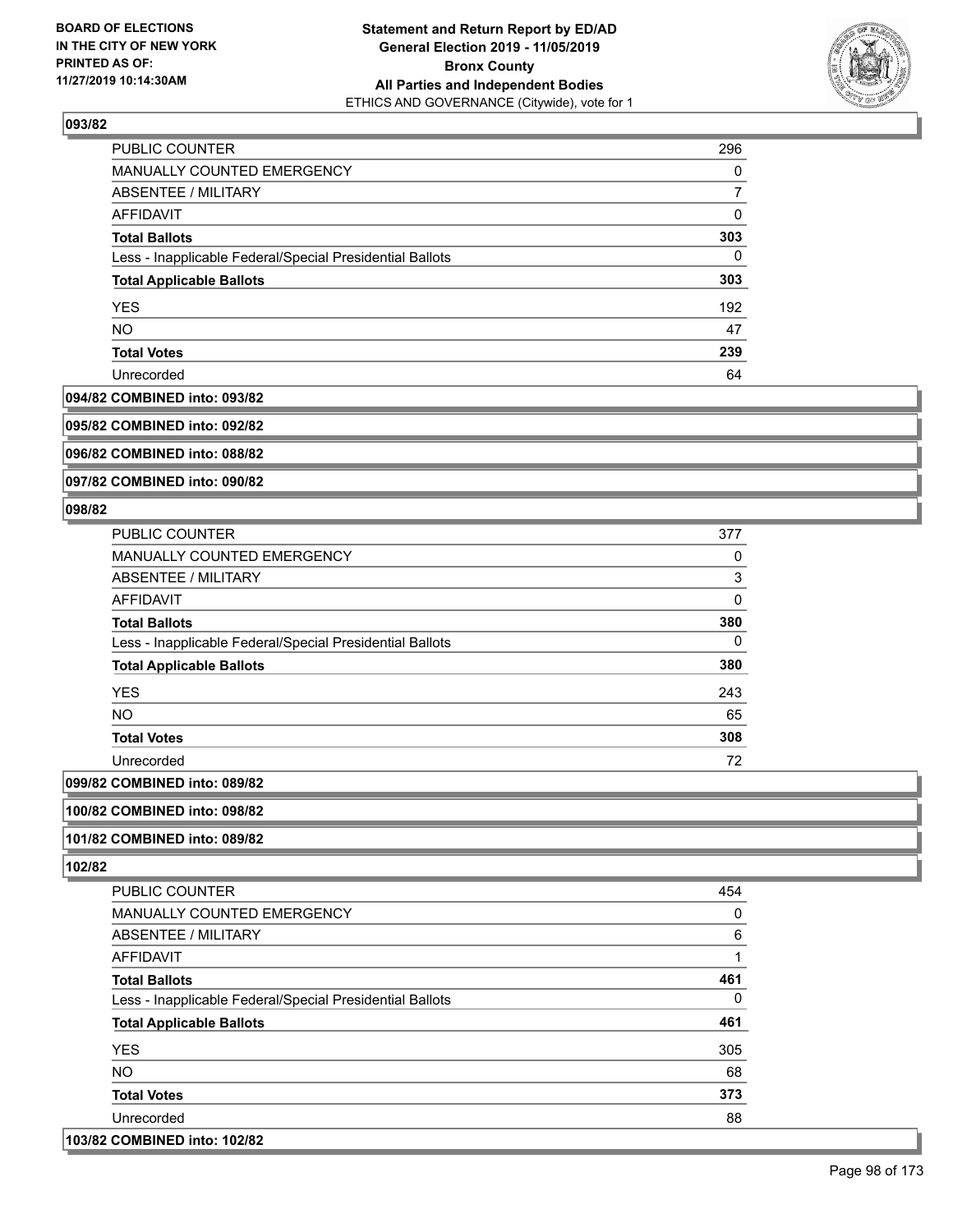

#### **104/82 COMBINED into: 102/82**

| ×<br>I<br>۰, |
|--------------|
|--------------|

| PUBLIC COUNTER                                           | 258 |  |
|----------------------------------------------------------|-----|--|
| MANUALLY COUNTED EMERGENCY                               | 0   |  |
| <b>ABSENTEE / MILITARY</b>                               | 18  |  |
| <b>AFFIDAVIT</b>                                         | 3   |  |
| <b>Total Ballots</b>                                     | 279 |  |
| Less - Inapplicable Federal/Special Presidential Ballots | 0   |  |
| <b>Total Applicable Ballots</b>                          | 279 |  |
| <b>YES</b>                                               | 162 |  |
| <b>NO</b>                                                | 43  |  |
| <b>Total Votes</b>                                       | 205 |  |
| Unrecorded                                               | 74  |  |
| 106/82 COMBINED into: 105/82                             |     |  |
| 107/82 COMBINED into: 069/83                             |     |  |
| 108/82 COMBINED into: 069/82                             |     |  |
| 109/82 COMBINED into: 105/82                             |     |  |
| 110/82 COMBINED into: 067/80                             |     |  |
| 111/82 COMBINED into: 069/82                             |     |  |
| 112/82 COMBINED into: 069/83                             |     |  |
| 113/82 COMBINED into: 069/82                             |     |  |
| 114/82 COMBINED into: 069/83                             |     |  |
| 115/82 COMBINED into: 074/82                             |     |  |
| 116/82 COMBINED into: 069/82                             |     |  |
| 117/82 COMBINED into: 069/83                             |     |  |
| 118/82 COMBINED into: 069/83                             |     |  |
| 119/82 COMBINED into: 057/82                             |     |  |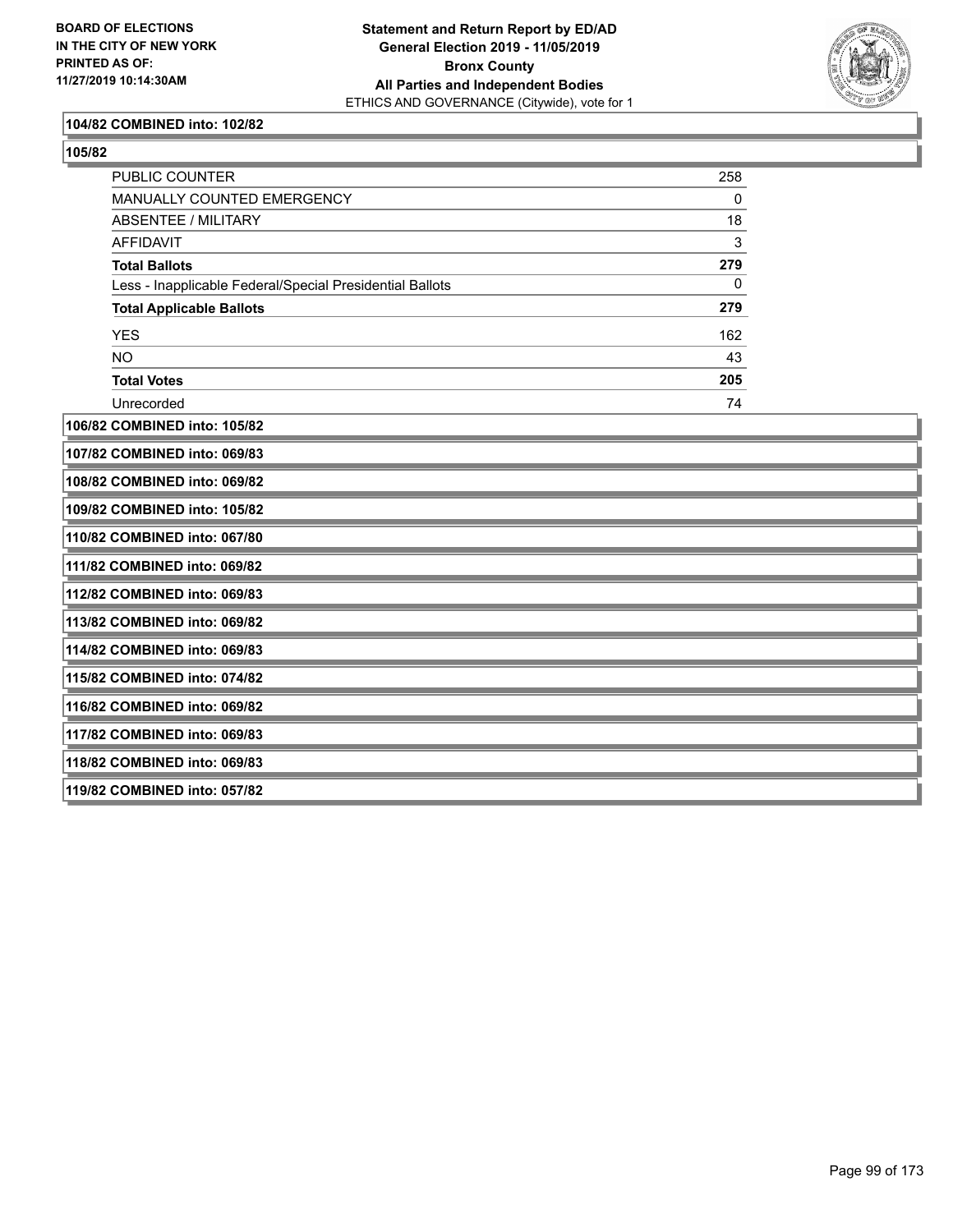

| <b>PUBLIC COUNTER</b>                                    | 310      |
|----------------------------------------------------------|----------|
| <b>MANUALLY COUNTED EMERGENCY</b>                        | $\Omega$ |
| <b>ABSENTEE / MILITARY</b>                               | 7        |
| AFFIDAVIT                                                | 2        |
| <b>Total Ballots</b>                                     | 319      |
| Less - Inapplicable Federal/Special Presidential Ballots | $\Omega$ |
| <b>Total Applicable Ballots</b>                          | 319      |
| <b>YES</b>                                               | 224      |
| <b>NO</b>                                                | 56       |
| <b>Total Votes</b>                                       | 280      |
| Unrecorded                                               | 39       |

# **002/83 COMBINED into: 001/83**

#### **003/83 COMBINED into: 001/83**

# **004/83**

| <b>PUBLIC COUNTER</b>                                    | 241            |
|----------------------------------------------------------|----------------|
| <b>MANUALLY COUNTED EMERGENCY</b>                        | 0              |
| ABSENTEE / MILITARY                                      | 8              |
| AFFIDAVIT                                                | $\overline{2}$ |
| <b>Total Ballots</b>                                     | 251            |
| Less - Inapplicable Federal/Special Presidential Ballots | 0              |
| <b>Total Applicable Ballots</b>                          | 251            |
| <b>YES</b>                                               | 148            |
| <b>NO</b>                                                | 51             |
| <b>Total Votes</b>                                       | 199            |
| Unrecorded                                               | 52             |

### **005/83 COMBINED into: 004/83**

| <b>PUBLIC COUNTER</b>                                    | 239            |
|----------------------------------------------------------|----------------|
| <b>MANUALLY COUNTED EMERGENCY</b>                        | 0              |
| ABSENTEE / MILITARY                                      | 9              |
| AFFIDAVIT                                                | $\overline{2}$ |
| <b>Total Ballots</b>                                     | 250            |
| Less - Inapplicable Federal/Special Presidential Ballots | 0              |
| <b>Total Applicable Ballots</b>                          | 250            |
| <b>YES</b>                                               | 166            |
| NO.                                                      | 41             |
| <b>Total Votes</b>                                       | 207            |
| Unrecorded                                               | 43             |
| 007/83 COMBINED into: 004/83                             |                |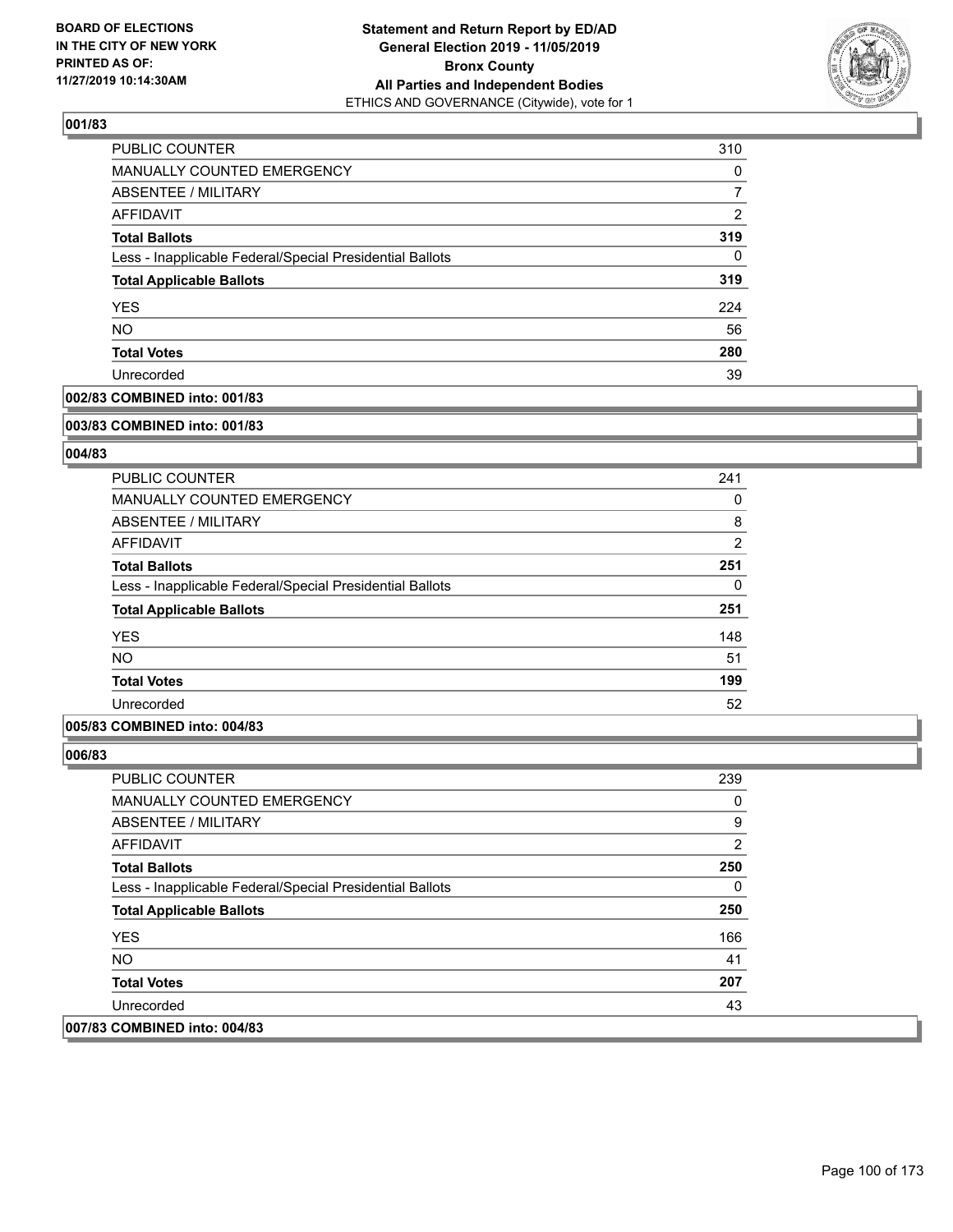

| <b>PUBLIC COUNTER</b>                                    | 310      |
|----------------------------------------------------------|----------|
| <b>MANUALLY COUNTED EMERGENCY</b>                        | $\Omega$ |
| <b>ABSENTEE / MILITARY</b>                               | 74       |
| AFFIDAVIT                                                | 7        |
| <b>Total Ballots</b>                                     | 391      |
| Less - Inapplicable Federal/Special Presidential Ballots | $\Omega$ |
| <b>Total Applicable Ballots</b>                          | 391      |
| <b>YES</b>                                               | 239      |
| <b>NO</b>                                                | 61       |
| <b>Total Votes</b>                                       | 300      |
| Unrecorded                                               | 91       |

## **009/83 COMBINED into: 010/83**

#### **010/83**

| PUBLIC COUNTER                                           | 317      |
|----------------------------------------------------------|----------|
| MANUALLY COUNTED EMERGENCY                               | 0        |
| ABSENTEE / MILITARY                                      | 5        |
| AFFIDAVIT                                                | 4        |
| <b>Total Ballots</b>                                     | 326      |
| Less - Inapplicable Federal/Special Presidential Ballots | $\Omega$ |
| <b>Total Applicable Ballots</b>                          | 326      |
| <b>YES</b>                                               | 201      |
| <b>NO</b>                                                | 73       |
| <b>Total Votes</b>                                       | 274      |
| Unrecorded                                               | 52       |
|                                                          |          |

| PUBLIC COUNTER                                           | 259 |
|----------------------------------------------------------|-----|
| MANUALLY COUNTED EMERGENCY                               | 0   |
| ABSENTEE / MILITARY                                      |     |
| AFFIDAVIT                                                | 0   |
| <b>Total Ballots</b>                                     | 266 |
| Less - Inapplicable Federal/Special Presidential Ballots | 0   |
| <b>Total Applicable Ballots</b>                          | 266 |
| <b>YES</b>                                               | 146 |
| NO.                                                      | 27  |
| <b>Total Votes</b>                                       | 173 |
| Unrecorded                                               | 93  |
| 012/83 COMBINED into: 010/83                             |     |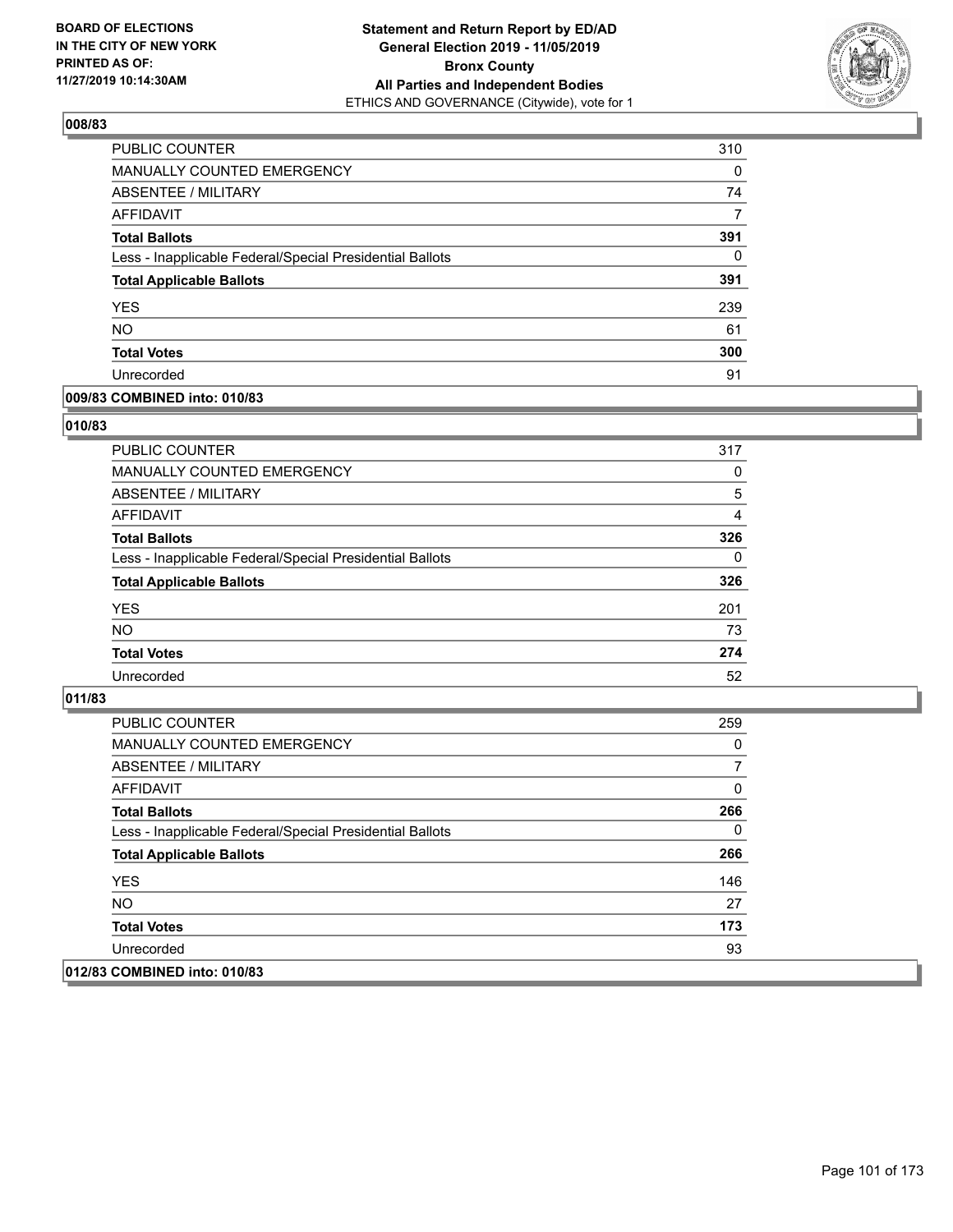

| <b>PUBLIC COUNTER</b>                                    | 211 |
|----------------------------------------------------------|-----|
| <b>MANUALLY COUNTED EMERGENCY</b>                        | 0   |
| <b>ABSENTEE / MILITARY</b>                               | 8   |
| AFFIDAVIT                                                | 0   |
| <b>Total Ballots</b>                                     | 219 |
| Less - Inapplicable Federal/Special Presidential Ballots | 0   |
| <b>Total Applicable Ballots</b>                          | 219 |
| <b>YES</b>                                               | 123 |
| <b>NO</b>                                                | 38  |
| <b>Total Votes</b>                                       | 161 |
| Unrecorded                                               | 58  |

# **014/83 COMBINED into: 008/83**

#### **015/83 COMBINED into: 006/83**

# **016/83**

| <b>PUBLIC COUNTER</b>                                    | 270      |
|----------------------------------------------------------|----------|
| <b>MANUALLY COUNTED EMERGENCY</b>                        | 0        |
| ABSENTEE / MILITARY                                      | 4        |
| AFFIDAVIT                                                |          |
| <b>Total Ballots</b>                                     | 275      |
| Less - Inapplicable Federal/Special Presidential Ballots | $\Omega$ |
| <b>Total Applicable Ballots</b>                          | 275      |
| <b>YES</b>                                               | 174      |
| NO.                                                      | 39       |
| <b>Total Votes</b>                                       | 213      |
| Unrecorded                                               | 62       |

#### **017/83**

| <b>PUBLIC COUNTER</b>                                    | 296            |
|----------------------------------------------------------|----------------|
| <b>MANUALLY COUNTED EMERGENCY</b>                        | 0              |
| ABSENTEE / MILITARY                                      | $\overline{7}$ |
| <b>AFFIDAVIT</b>                                         | 2              |
| <b>Total Ballots</b>                                     | 305            |
| Less - Inapplicable Federal/Special Presidential Ballots | 0              |
| <b>Total Applicable Ballots</b>                          | 305            |
| <b>YES</b>                                               | 158            |
| NO.                                                      | 31             |
| <b>Total Votes</b>                                       | 189            |
| Unrecorded                                               | 116            |
| 018/83 COMBINED into: 017/83                             |                |

**019/83 COMBINED into: 011/83**

**020/83 COMBINED into: 013/83**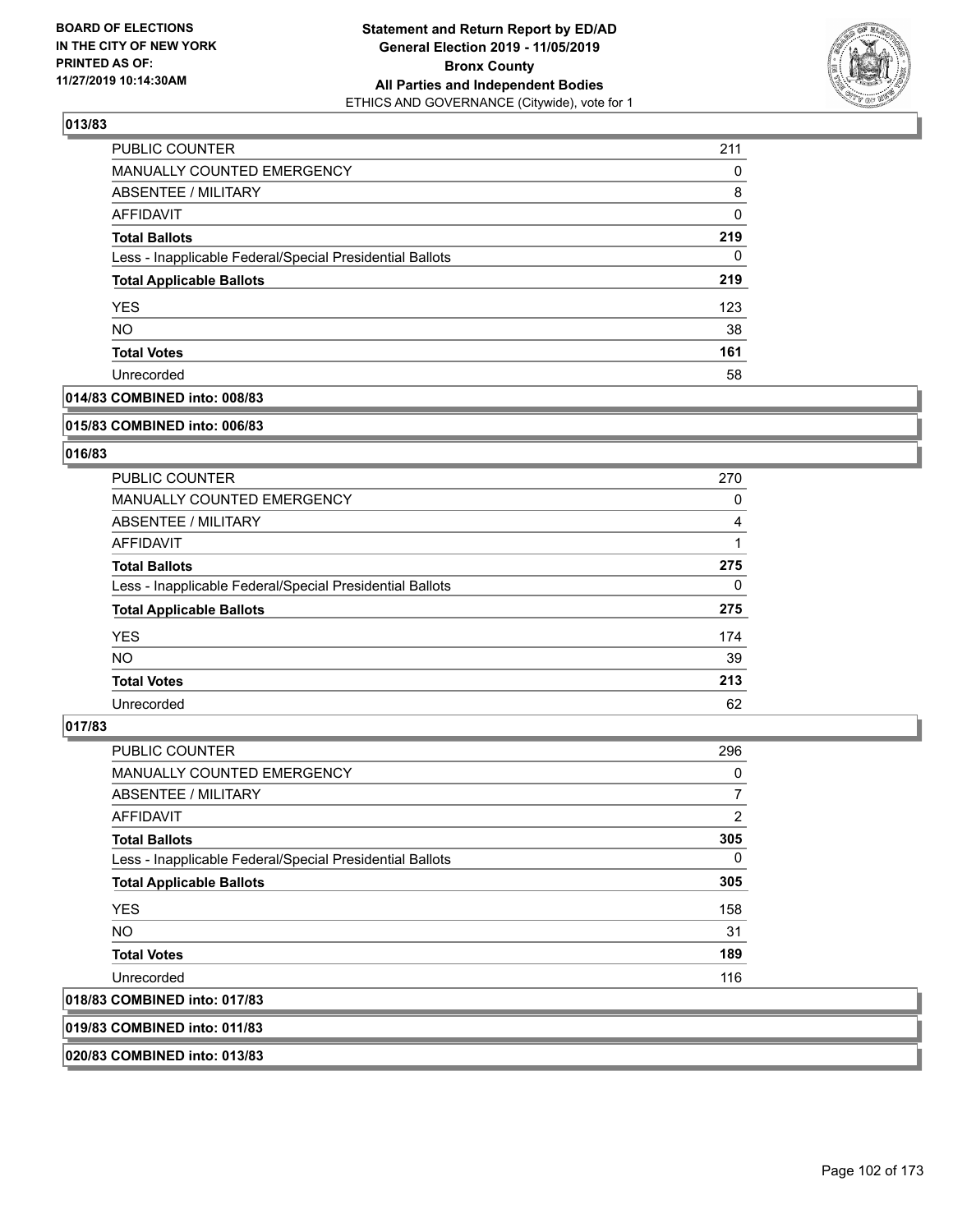

| <b>PUBLIC COUNTER</b>                                    | 222 |
|----------------------------------------------------------|-----|
| MANUALLY COUNTED EMERGENCY                               | 0   |
| <b>ABSENTEE / MILITARY</b>                               | 4   |
| AFFIDAVIT                                                | 1   |
| <b>Total Ballots</b>                                     | 227 |
| Less - Inapplicable Federal/Special Presidential Ballots | 0   |
| <b>Total Applicable Ballots</b>                          | 227 |
| <b>YES</b>                                               | 143 |
| <b>NO</b>                                                | 45  |
| <b>Total Votes</b>                                       | 188 |
| Unrecorded                                               | 39  |

#### **022/83 COMBINED into: 021/83**

#### **023/83**

| <b>PUBLIC COUNTER</b>                                    | 149 |
|----------------------------------------------------------|-----|
| <b>MANUALLY COUNTED EMERGENCY</b>                        | 0   |
| <b>ABSENTEE / MILITARY</b>                               | 3   |
| AFFIDAVIT                                                |     |
| <b>Total Ballots</b>                                     | 153 |
| Less - Inapplicable Federal/Special Presidential Ballots | 0   |
| <b>Total Applicable Ballots</b>                          | 153 |
| <b>YES</b>                                               | 80  |
| <b>NO</b>                                                | 35  |
| <b>Total Votes</b>                                       | 115 |
| Unrecorded                                               | 38  |
|                                                          |     |

# **024/83 COMBINED into: 023/83**

| <b>PUBLIC COUNTER</b>                                    | 218 |
|----------------------------------------------------------|-----|
| <b>MANUALLY COUNTED EMERGENCY</b>                        | 0   |
| ABSENTEE / MILITARY                                      | 5   |
| AFFIDAVIT                                                | 0   |
| <b>Total Ballots</b>                                     | 223 |
| Less - Inapplicable Federal/Special Presidential Ballots | 0   |
| <b>Total Applicable Ballots</b>                          | 223 |
| <b>YES</b>                                               | 143 |
| NO.                                                      | 38  |
| <b>Total Votes</b>                                       | 181 |
| Unrecorded                                               | 42  |
| 026/83 COMBINED into: 027/83                             |     |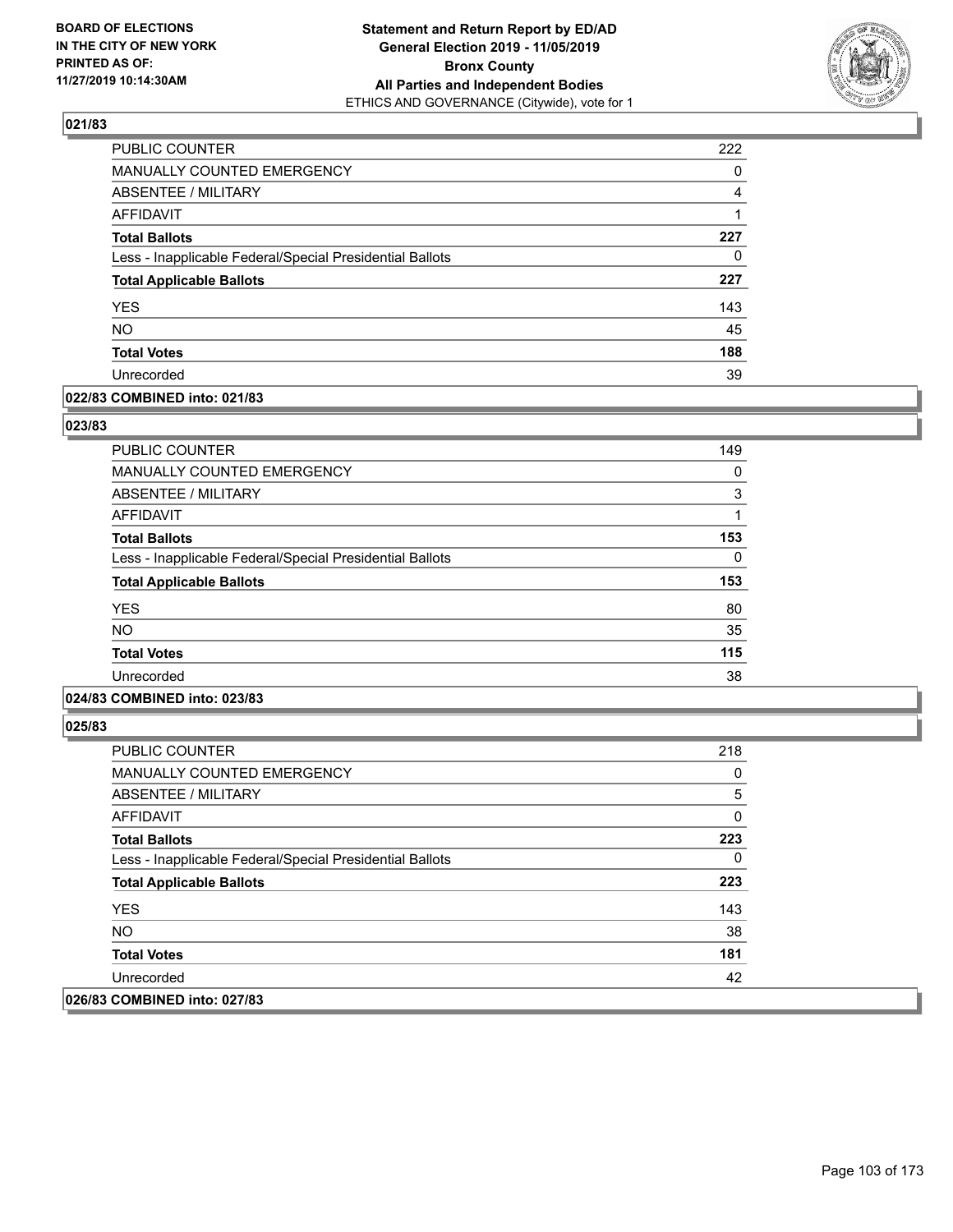

| PUBLIC COUNTER                                           | 237          |
|----------------------------------------------------------|--------------|
| MANUALLY COUNTED EMERGENCY                               | $\Omega$     |
| ABSENTEE / MILITARY                                      | 3            |
| AFFIDAVIT                                                | 3            |
| Total Ballots                                            | 243          |
| Less - Inapplicable Federal/Special Presidential Ballots | $\mathbf{0}$ |
| <b>Total Applicable Ballots</b>                          | 243          |
| YES                                                      | 153          |
| NO.                                                      | 41           |
| <b>Total Votes</b>                                       | 194          |
| Unrecorded                                               | 49           |

#### **028/83**

| <b>PUBLIC COUNTER</b>                                    | 181      |
|----------------------------------------------------------|----------|
| MANUALLY COUNTED EMERGENCY                               | $\Omega$ |
| ABSENTEE / MILITARY                                      |          |
| AFFIDAVIT                                                | 6        |
| <b>Total Ballots</b>                                     | 188      |
| Less - Inapplicable Federal/Special Presidential Ballots | $\Omega$ |
| <b>Total Applicable Ballots</b>                          | 188      |
| <b>YES</b>                                               | 91       |
| <b>NO</b>                                                | 24       |
| <b>Total Votes</b>                                       | 115      |
| Unrecorded                                               | 73       |

| <b>PUBLIC COUNTER</b>                                    | 206 |
|----------------------------------------------------------|-----|
| <b>MANUALLY COUNTED EMERGENCY</b>                        | 0   |
| ABSENTEE / MILITARY                                      | 37  |
| AFFIDAVIT                                                | 3   |
| <b>Total Ballots</b>                                     | 246 |
| Less - Inapplicable Federal/Special Presidential Ballots | 0   |
| <b>Total Applicable Ballots</b>                          | 246 |
| <b>YES</b>                                               | 163 |
| NO.                                                      | 32  |
| <b>Total Votes</b>                                       | 195 |
| Unrecorded                                               | 51  |
| 030/83 COMBINED into: 029/83                             |     |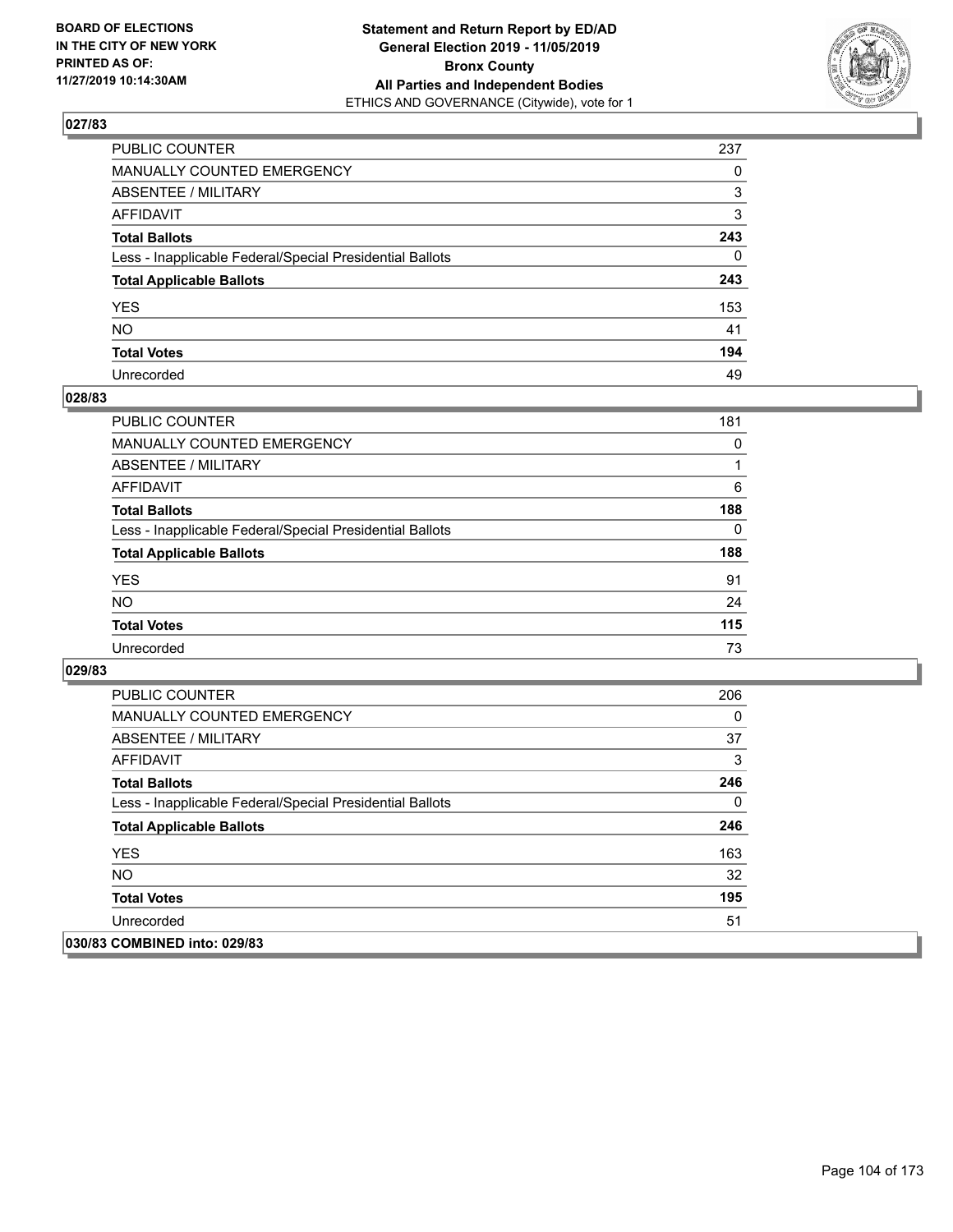

| PUBLIC COUNTER                                           | 170          |
|----------------------------------------------------------|--------------|
| MANUALLY COUNTED EMERGENCY                               | 0            |
| ABSENTEE / MILITARY                                      | 2            |
| AFFIDAVIT                                                | 0            |
| Total Ballots                                            | 172          |
| Less - Inapplicable Federal/Special Presidential Ballots | $\mathbf{0}$ |
| <b>Total Applicable Ballots</b>                          | 172          |
| YES                                                      | 120          |
| NO.                                                      | 27           |
| <b>Total Votes</b>                                       | 147          |
| Unrecorded                                               | 25           |

#### **032/83**

| <b>PUBLIC COUNTER</b>                                    | 210      |
|----------------------------------------------------------|----------|
| MANUALLY COUNTED EMERGENCY                               | $\Omega$ |
| ABSENTEE / MILITARY                                      | 5        |
| AFFIDAVIT                                                | 5        |
| <b>Total Ballots</b>                                     | 220      |
| Less - Inapplicable Federal/Special Presidential Ballots | 0        |
| <b>Total Applicable Ballots</b>                          | 220      |
| <b>YES</b>                                               | 150      |
| <b>NO</b>                                                | 37       |
| <b>Total Votes</b>                                       | 187      |
| Unrecorded                                               | 33       |

| <b>PUBLIC COUNTER</b>                                    | 347 |
|----------------------------------------------------------|-----|
| <b>MANUALLY COUNTED EMERGENCY</b>                        | 0   |
| ABSENTEE / MILITARY                                      | 6   |
| AFFIDAVIT                                                | 2   |
| <b>Total Ballots</b>                                     | 355 |
| Less - Inapplicable Federal/Special Presidential Ballots | 0   |
| <b>Total Applicable Ballots</b>                          | 355 |
| <b>YES</b>                                               | 211 |
| <b>NO</b>                                                | 60  |
| <b>Total Votes</b>                                       | 271 |
| Unrecorded                                               | 84  |
| 034/83 COMBINED into: 033/83                             |     |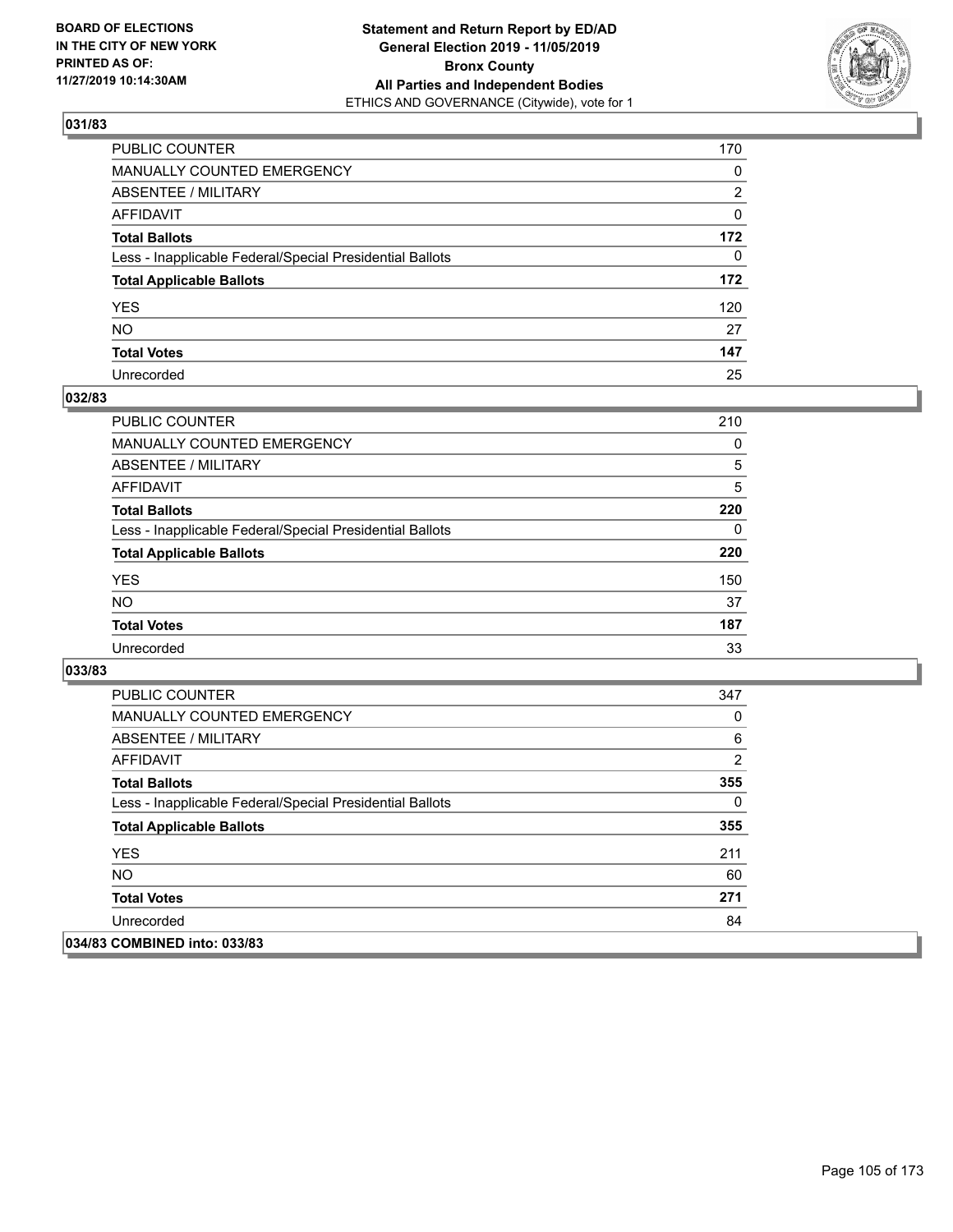

| PUBLIC COUNTER                                           | 163      |
|----------------------------------------------------------|----------|
| MANUALLY COUNTED EMERGENCY                               | $\Omega$ |
| ABSENTEE / MILITARY                                      | 2        |
| AFFIDAVIT                                                | 3        |
| <b>Total Ballots</b>                                     | 168      |
| Less - Inapplicable Federal/Special Presidential Ballots | 0        |
| <b>Total Applicable Ballots</b>                          | 168      |
| <b>YES</b>                                               | 100      |
| <b>NO</b>                                                | 20       |
| <b>Total Votes</b>                                       | 120      |
| Unrecorded                                               | 48       |

# **036/83 COMBINED into: 035/83**

#### **037/83 COMBINED into: 032/83**

# **038/83**

| <b>PUBLIC COUNTER</b>                                    | 106      |
|----------------------------------------------------------|----------|
| <b>MANUALLY COUNTED EMERGENCY</b>                        | 0        |
| ABSENTEE / MILITARY                                      |          |
| AFFIDAVIT                                                |          |
| <b>Total Ballots</b>                                     | 114      |
| Less - Inapplicable Federal/Special Presidential Ballots | $\Omega$ |
| <b>Total Applicable Ballots</b>                          | 114      |
| <b>YES</b>                                               | 68       |
| NO.                                                      | 23       |
| <b>Total Votes</b>                                       | 91       |
| Unrecorded                                               | 23       |

#### **039/83**

| <b>PUBLIC COUNTER</b>                                    | 236            |
|----------------------------------------------------------|----------------|
| <b>MANUALLY COUNTED EMERGENCY</b>                        | 0              |
| ABSENTEE / MILITARY                                      | $\overline{4}$ |
| <b>AFFIDAVIT</b>                                         | 2              |
| <b>Total Ballots</b>                                     | 242            |
| Less - Inapplicable Federal/Special Presidential Ballots | $\mathbf{0}$   |
| <b>Total Applicable Ballots</b>                          | 242            |
| <b>YES</b>                                               | 147            |
| NO.                                                      | 35             |
| <b>Total Votes</b>                                       | 182            |
| Unrecorded                                               | 60             |
| 040/83 COMBINED into: 039/83                             |                |

**041/83 COMBINED into: 016/83**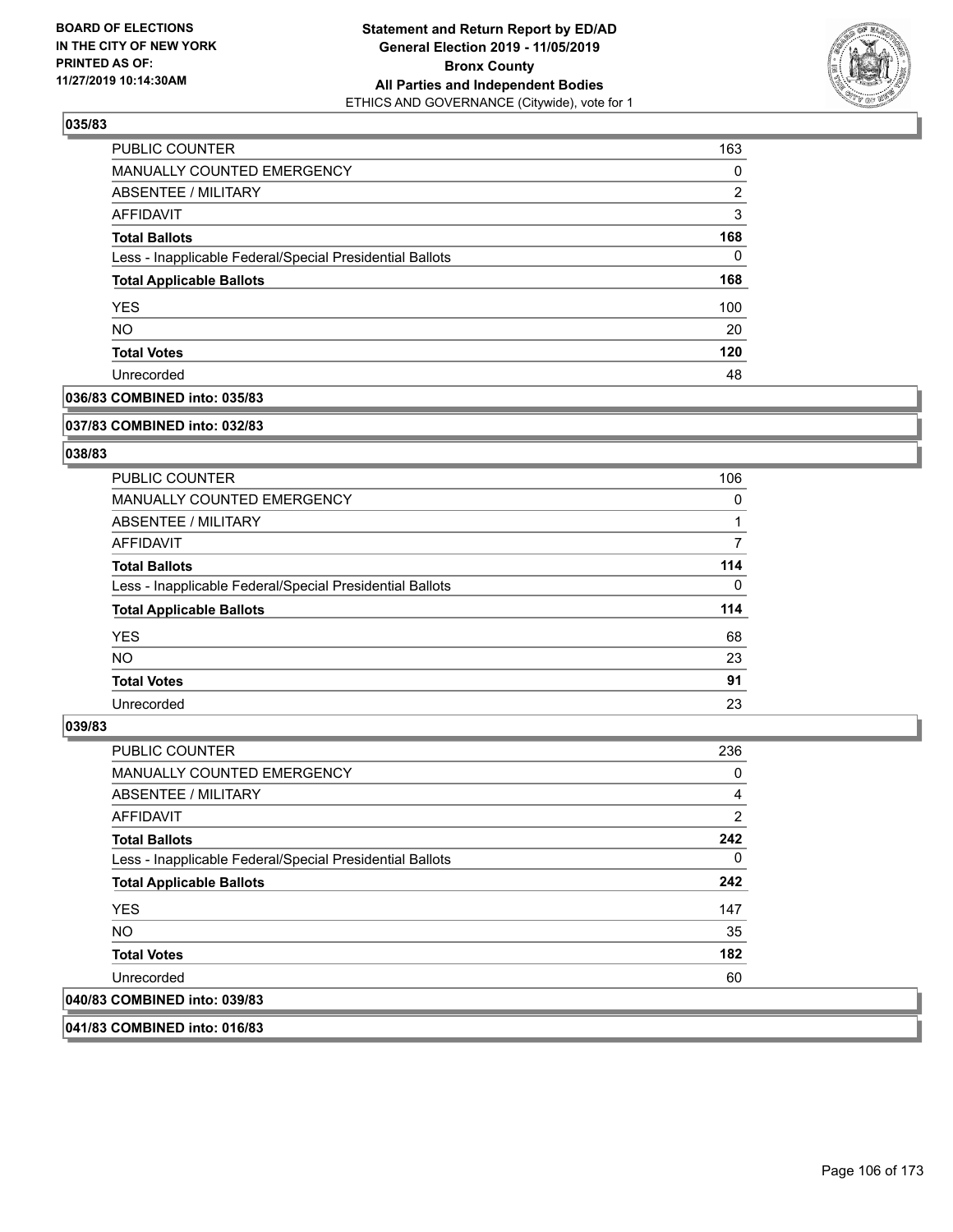

| PUBLIC COUNTER                                           | 201      |
|----------------------------------------------------------|----------|
| MANUALLY COUNTED EMERGENCY                               | 0        |
| ABSENTEE / MILITARY                                      | 3        |
| <b>AFFIDAVIT</b>                                         | 0        |
| <b>Total Ballots</b>                                     | 204      |
| Less - Inapplicable Federal/Special Presidential Ballots | $\Omega$ |
| <b>Total Applicable Ballots</b>                          | 204      |
| <b>YES</b>                                               | 118      |
| <b>NO</b>                                                | 29       |
| <b>Total Votes</b>                                       | 147      |
| Unrecorded                                               | 57       |

# **043/83 COMBINED into: 042/83**

#### **044/83**

| PUBLIC COUNTER                                           | 218      |
|----------------------------------------------------------|----------|
| MANUALLY COUNTED EMERGENCY                               | $\Omega$ |
| ABSENTEE / MILITARY                                      | 4        |
| AFFIDAVIT                                                | 4        |
| <b>Total Ballots</b>                                     | 226      |
| Less - Inapplicable Federal/Special Presidential Ballots | $\Omega$ |
| <b>Total Applicable Ballots</b>                          | 226      |
| <b>YES</b>                                               | 140      |
| <b>NO</b>                                                | 24       |
| <b>Total Votes</b>                                       | 164      |
| Unrecorded                                               | 62       |
|                                                          |          |

| <b>PUBLIC COUNTER</b>                                    | 245      |
|----------------------------------------------------------|----------|
| MANUALLY COUNTED EMERGENCY                               | $\Omega$ |
| ABSENTEE / MILITARY                                      | 10       |
| AFFIDAVIT                                                | 8        |
| <b>Total Ballots</b>                                     | 263      |
| Less - Inapplicable Federal/Special Presidential Ballots | $\Omega$ |
| <b>Total Applicable Ballots</b>                          | 263      |
| <b>YES</b>                                               | 131      |
| <b>NO</b>                                                | 32       |
| <b>Total Votes</b>                                       | 163      |
| Unrecorded                                               | 100      |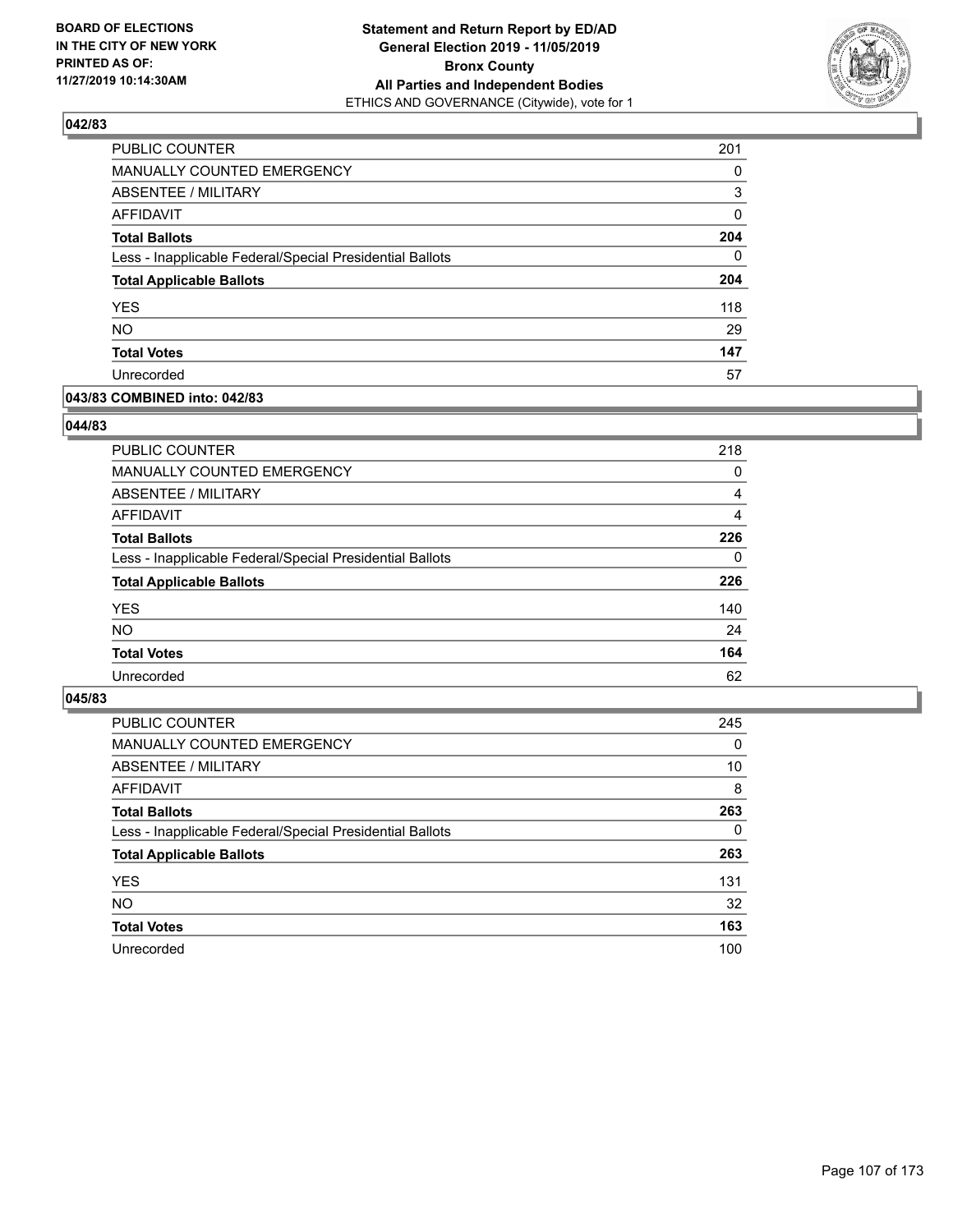

| PUBLIC COUNTER                                           | 162            |
|----------------------------------------------------------|----------------|
| MANUALLY COUNTED EMERGENCY                               | $\mathbf{0}$   |
| ABSENTEE / MILITARY                                      | $\overline{7}$ |
| AFFIDAVIT                                                | 0              |
| Total Ballots                                            | 169            |
| Less - Inapplicable Federal/Special Presidential Ballots | $\mathbf{0}$   |
| <b>Total Applicable Ballots</b>                          | 169            |
| YES                                                      | 85             |
| NO.                                                      | 21             |
| <b>Total Votes</b>                                       | 106            |
| Unrecorded                                               | 63             |

#### **047/83**

| PUBLIC COUNTER                                           | 179            |
|----------------------------------------------------------|----------------|
| <b>MANUALLY COUNTED EMERGENCY</b>                        | 0              |
| ABSENTEE / MILITARY                                      | 9              |
| AFFIDAVIT                                                | $\overline{2}$ |
| <b>Total Ballots</b>                                     | 190            |
| Less - Inapplicable Federal/Special Presidential Ballots | 0              |
| <b>Total Applicable Ballots</b>                          | 190            |
| <b>YES</b>                                               | 99             |
| <b>NO</b>                                                | 20             |
| <b>Total Votes</b>                                       | 119            |
| Unrecorded                                               | 71             |
|                                                          |                |

**048/83 COMBINED into: 047/83**

#### **049/83 COMBINED into: 045/83**

| <b>PUBLIC COUNTER</b>                                    | 224            |
|----------------------------------------------------------|----------------|
| <b>MANUALLY COUNTED EMERGENCY</b>                        | 0              |
| ABSENTEE / MILITARY                                      | $\overline{2}$ |
| <b>AFFIDAVIT</b>                                         |                |
| <b>Total Ballots</b>                                     | 227            |
| Less - Inapplicable Federal/Special Presidential Ballots | 0              |
| <b>Total Applicable Ballots</b>                          | 227            |
| <b>YES</b>                                               | 130            |
| <b>NO</b>                                                | 27             |
| <b>Total Votes</b>                                       | 157            |
| Unrecorded                                               | 70             |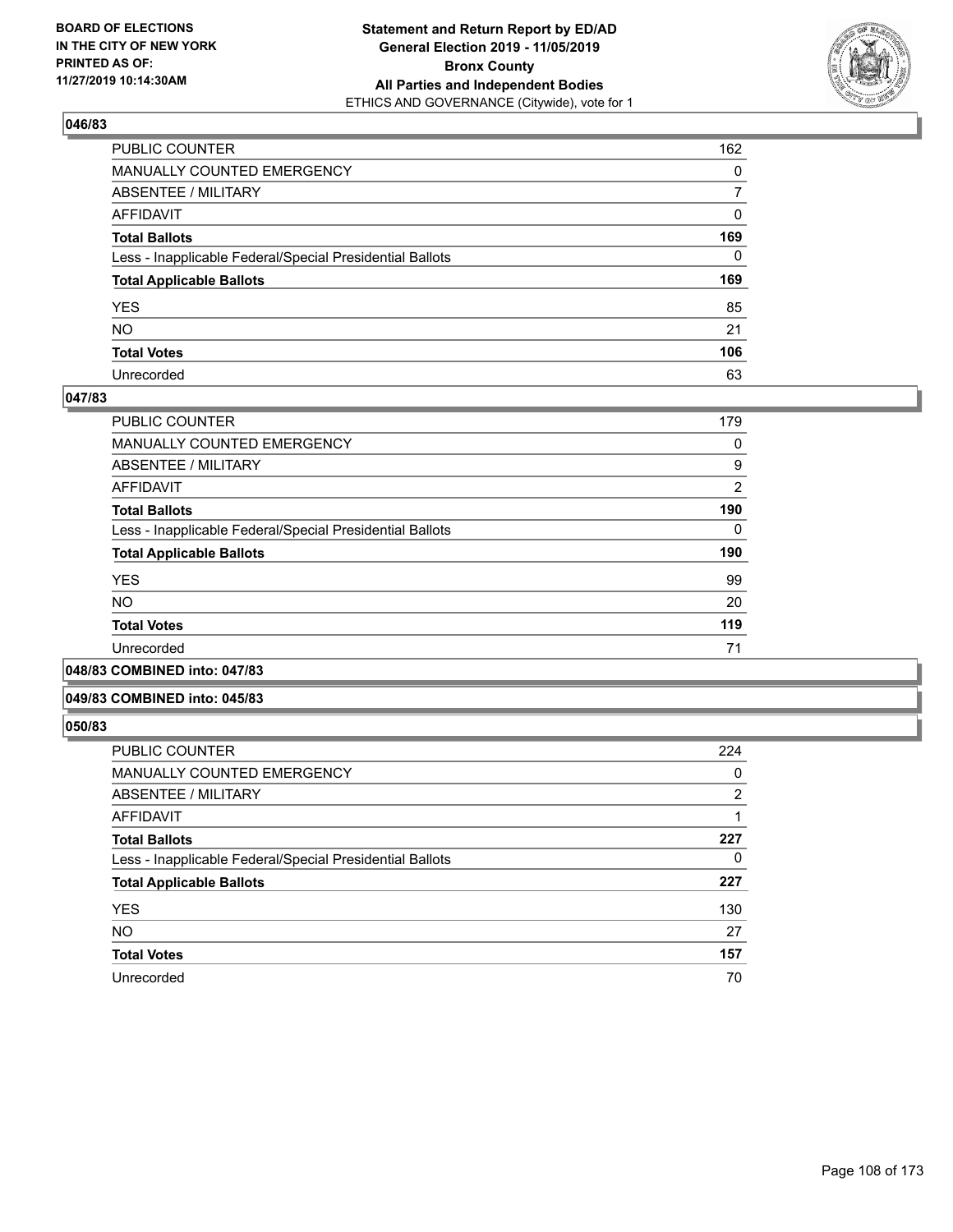

| PUBLIC COUNTER                                           | 131      |
|----------------------------------------------------------|----------|
| MANUALLY COUNTED EMERGENCY                               | 0        |
| ABSENTEE / MILITARY                                      |          |
| AFFIDAVIT                                                | 1        |
| <b>Total Ballots</b>                                     | 133      |
| Less - Inapplicable Federal/Special Presidential Ballots | $\Omega$ |
| <b>Total Applicable Ballots</b>                          | 133      |
| <b>YES</b>                                               | 71       |
| <b>NO</b>                                                | 23       |
| <b>Total Votes</b>                                       | 94       |
| Unrecorded                                               | 39       |

#### **052/83 COMBINED into: 050/83**

#### **053/83 COMBINED into: 044/83**

# **054/83 COMBINED into: 019/81**

## **055/83**

| <b>PUBLIC COUNTER</b>                                    | 210 |
|----------------------------------------------------------|-----|
| <b>MANUALLY COUNTED EMERGENCY</b>                        | 0   |
| ABSENTEE / MILITARY                                      | 10  |
| AFFIDAVIT                                                | 3   |
| <b>Total Ballots</b>                                     | 223 |
| Less - Inapplicable Federal/Special Presidential Ballots | 0   |
| <b>Total Applicable Ballots</b>                          | 223 |
| <b>YES</b>                                               | 134 |
| <b>NO</b>                                                | 36  |
| <b>Total Votes</b>                                       | 170 |
| Unrecorded                                               | 53  |
|                                                          |     |

# **056/83 COMBINED into: 055/83**

| <b>PUBLIC COUNTER</b>                                    | 263            |
|----------------------------------------------------------|----------------|
| <b>MANUALLY COUNTED EMERGENCY</b>                        | 0              |
| ABSENTEE / MILITARY                                      | 10             |
| AFFIDAVIT                                                | $\overline{4}$ |
| <b>Total Ballots</b>                                     | 277            |
| Less - Inapplicable Federal/Special Presidential Ballots | 0              |
| <b>Total Applicable Ballots</b>                          | 277            |
| <b>YES</b>                                               | 163            |
| <b>NO</b>                                                | 48             |
| <b>Total Votes</b>                                       | 211            |
| Unrecorded                                               | 66             |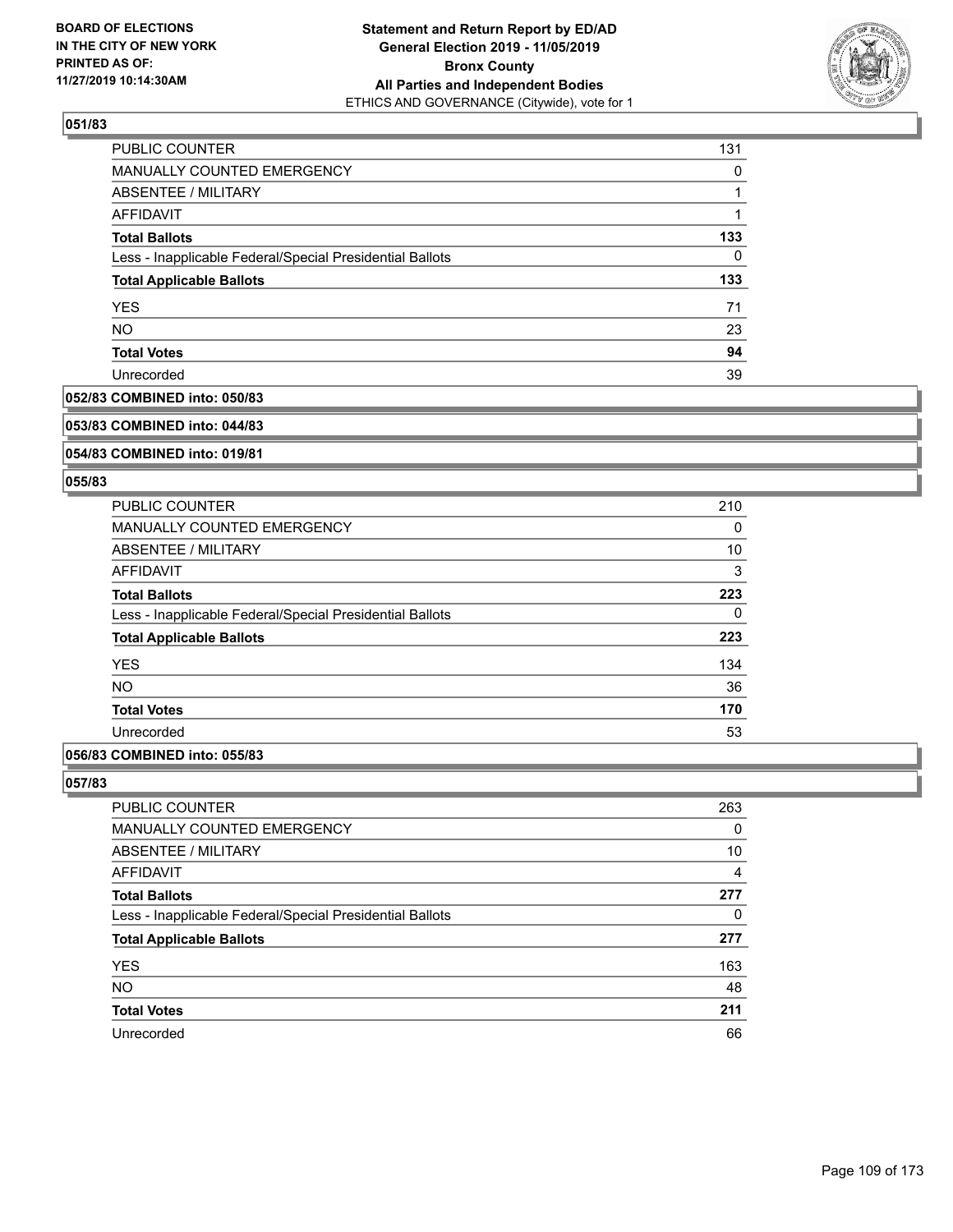

| PUBLIC COUNTER                                           | 173      |
|----------------------------------------------------------|----------|
| MANUALLY COUNTED EMERGENCY                               | 0        |
| ABSENTEE / MILITARY                                      | 3        |
| AFFIDAVIT                                                | 0        |
| Total Ballots                                            | 176      |
| Less - Inapplicable Federal/Special Presidential Ballots | $\Omega$ |
| <b>Total Applicable Ballots</b>                          | 176      |
| YES                                                      | 91       |
| NO.                                                      | 21       |
| <b>Total Votes</b>                                       | 112      |
| Unrecorded                                               |          |

## **059/83**

| <b>PUBLIC COUNTER</b>                                    | 122            |
|----------------------------------------------------------|----------------|
| <b>MANUALLY COUNTED EMERGENCY</b>                        | 0              |
| ABSENTEE / MILITARY                                      | $\overline{2}$ |
| <b>AFFIDAVIT</b>                                         |                |
| <b>Total Ballots</b>                                     | 125            |
| Less - Inapplicable Federal/Special Presidential Ballots | $\Omega$       |
| <b>Total Applicable Ballots</b>                          | 125            |
| <b>YES</b>                                               | 65             |
| <b>NO</b>                                                | 19             |
| <b>Total Votes</b>                                       | 84             |
| Unrecorded                                               | 41             |
|                                                          |                |

**060/83 COMBINED into: 058/83**

## **061/83 COMBINED into: 057/83**

### **062/83 COMBINED into: 058/83**

| <b>PUBLIC COUNTER</b>                                    | 147      |
|----------------------------------------------------------|----------|
| MANUALLY COUNTED EMERGENCY                               | 0        |
| <b>ABSENTEE / MILITARY</b>                               | 4        |
| AFFIDAVIT                                                | 2        |
| <b>Total Ballots</b>                                     | 153      |
| Less - Inapplicable Federal/Special Presidential Ballots | $\Omega$ |
| <b>Total Applicable Ballots</b>                          | 153      |
| <b>YES</b>                                               | 86       |
| <b>NO</b>                                                | 37       |
| <b>Total Votes</b>                                       | 123      |
| Unrecorded                                               | 30       |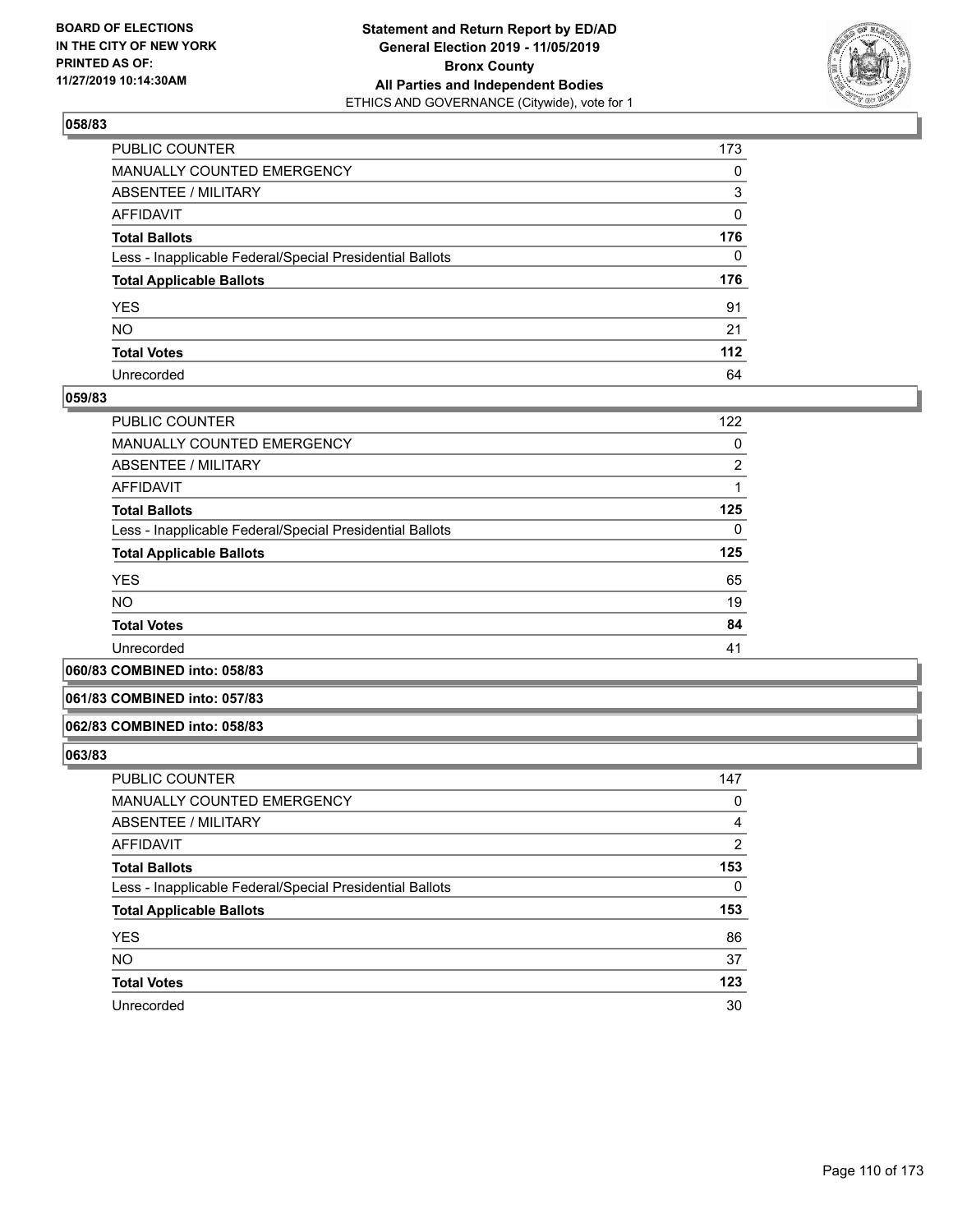

| PUBLIC COUNTER                                           | 240 |
|----------------------------------------------------------|-----|
| MANUALLY COUNTED EMERGENCY                               | 0   |
| <b>ABSENTEE / MILITARY</b>                               | 10  |
| AFFIDAVIT                                                | 1   |
| <b>Total Ballots</b>                                     | 251 |
| Less - Inapplicable Federal/Special Presidential Ballots | 0   |
| <b>Total Applicable Ballots</b>                          | 251 |
| <b>YES</b>                                               | 176 |
| <b>NO</b>                                                | 49  |
| <b>Total Votes</b>                                       | 225 |
| Unrecorded                                               | 26  |

## **065/83 COMBINED into: 063/83**

## **066/83**

| <b>PUBLIC COUNTER</b>                                    | 291      |
|----------------------------------------------------------|----------|
| <b>MANUALLY COUNTED EMERGENCY</b>                        | 0        |
| ABSENTEE / MILITARY                                      | 6        |
| AFFIDAVIT                                                | $\Omega$ |
| <b>Total Ballots</b>                                     | 297      |
| Less - Inapplicable Federal/Special Presidential Ballots | 0        |
| <b>Total Applicable Ballots</b>                          | 297      |
| <b>YES</b>                                               | 176      |
| <b>NO</b>                                                | 31       |
| <b>Total Votes</b>                                       | 207      |
| Unrecorded                                               | 90       |

| <b>PUBLIC COUNTER</b>                                    | 199 |
|----------------------------------------------------------|-----|
| MANUALLY COUNTED EMERGENCY                               | 0   |
| ABSENTEE / MILITARY                                      | 3   |
| AFFIDAVIT                                                | 3   |
| <b>Total Ballots</b>                                     | 205 |
| Less - Inapplicable Federal/Special Presidential Ballots | 0   |
| <b>Total Applicable Ballots</b>                          | 205 |
| <b>YES</b>                                               | 148 |
| NO.                                                      | 23  |
| <b>Total Votes</b>                                       | 171 |
| Unrecorded                                               | 34  |
| 068/83 COMBINED into: 067/83                             |     |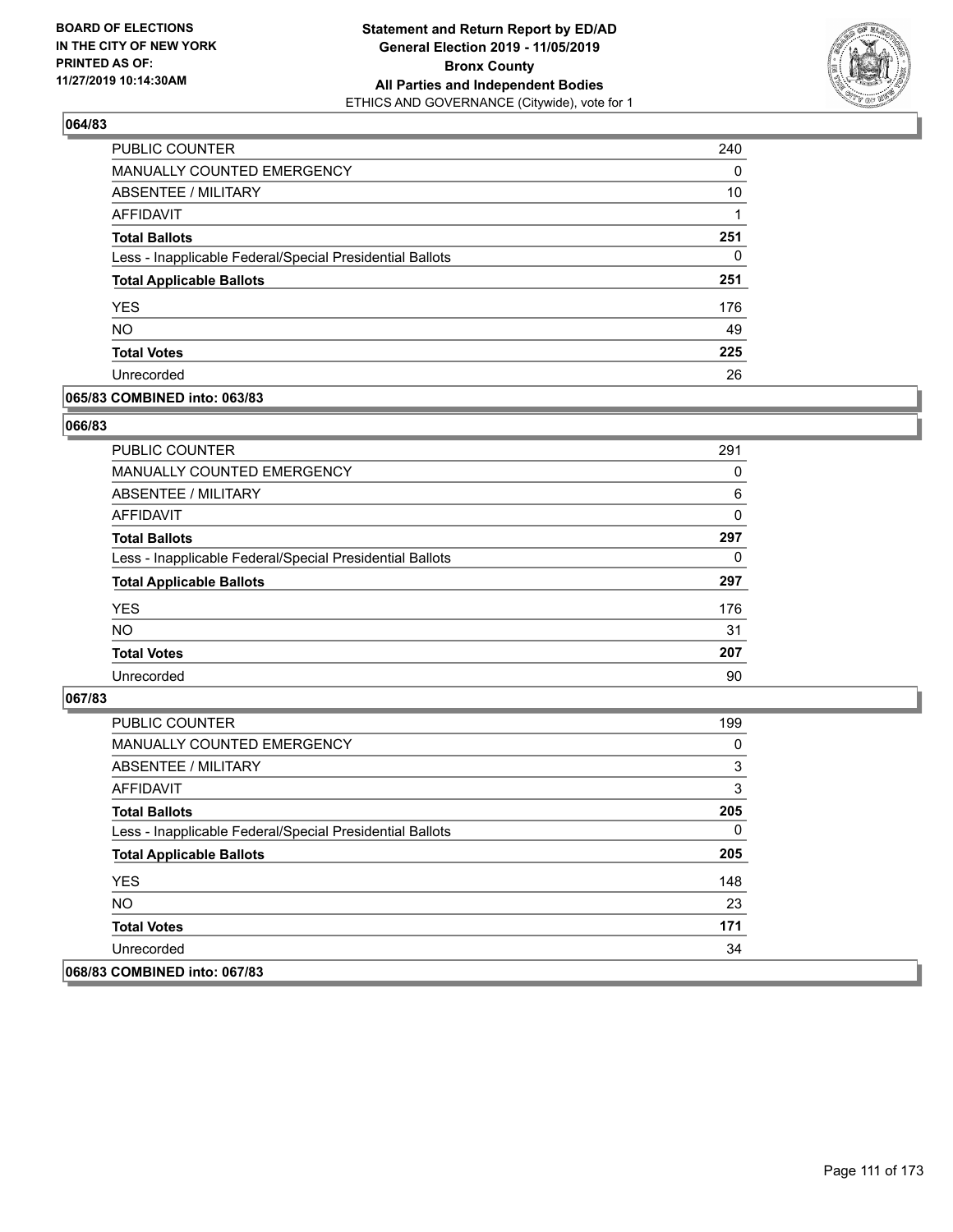

| PUBLIC COUNTER                                           | 235 |
|----------------------------------------------------------|-----|
| MANUALLY COUNTED EMERGENCY                               | 0   |
| ABSENTEE / MILITARY                                      | 2   |
| AFFIDAVIT                                                |     |
| Total Ballots                                            | 238 |
| Less - Inapplicable Federal/Special Presidential Ballots | 0   |
| <b>Total Applicable Ballots</b>                          | 238 |
| YES                                                      | 169 |
| NO.                                                      | 40  |
| <b>Total Votes</b>                                       | 209 |
| Unrecorded                                               | 29  |

## **070/83**

| <b>PUBLIC COUNTER</b>                                    | 175      |
|----------------------------------------------------------|----------|
| <b>MANUALLY COUNTED EMERGENCY</b>                        | 0        |
| ABSENTEE / MILITARY                                      | 5        |
| <b>AFFIDAVIT</b>                                         | 2        |
| <b>Total Ballots</b>                                     | 182      |
| Less - Inapplicable Federal/Special Presidential Ballots | $\Omega$ |
| <b>Total Applicable Ballots</b>                          | 182      |
| <b>YES</b>                                               | 114      |
| <b>NO</b>                                                | 23       |
| <b>Total Votes</b>                                       | 137      |
| Unrecorded                                               | 45       |
|                                                          |          |

## **071/83 COMBINED into: 066/83**

| <b>PUBLIC COUNTER</b>                                    | 220 |
|----------------------------------------------------------|-----|
| <b>MANUALLY COUNTED EMERGENCY</b>                        | 0   |
| ABSENTEE / MILITARY                                      |     |
| AFFIDAVIT                                                |     |
| <b>Total Ballots</b>                                     | 222 |
| Less - Inapplicable Federal/Special Presidential Ballots | 0   |
| <b>Total Applicable Ballots</b>                          | 222 |
| <b>YES</b>                                               | 136 |
| NO.                                                      | 30  |
| <b>Total Votes</b>                                       | 166 |
| Unrecorded                                               | 56  |
| 073/83 COMBINED into: 072/83                             |     |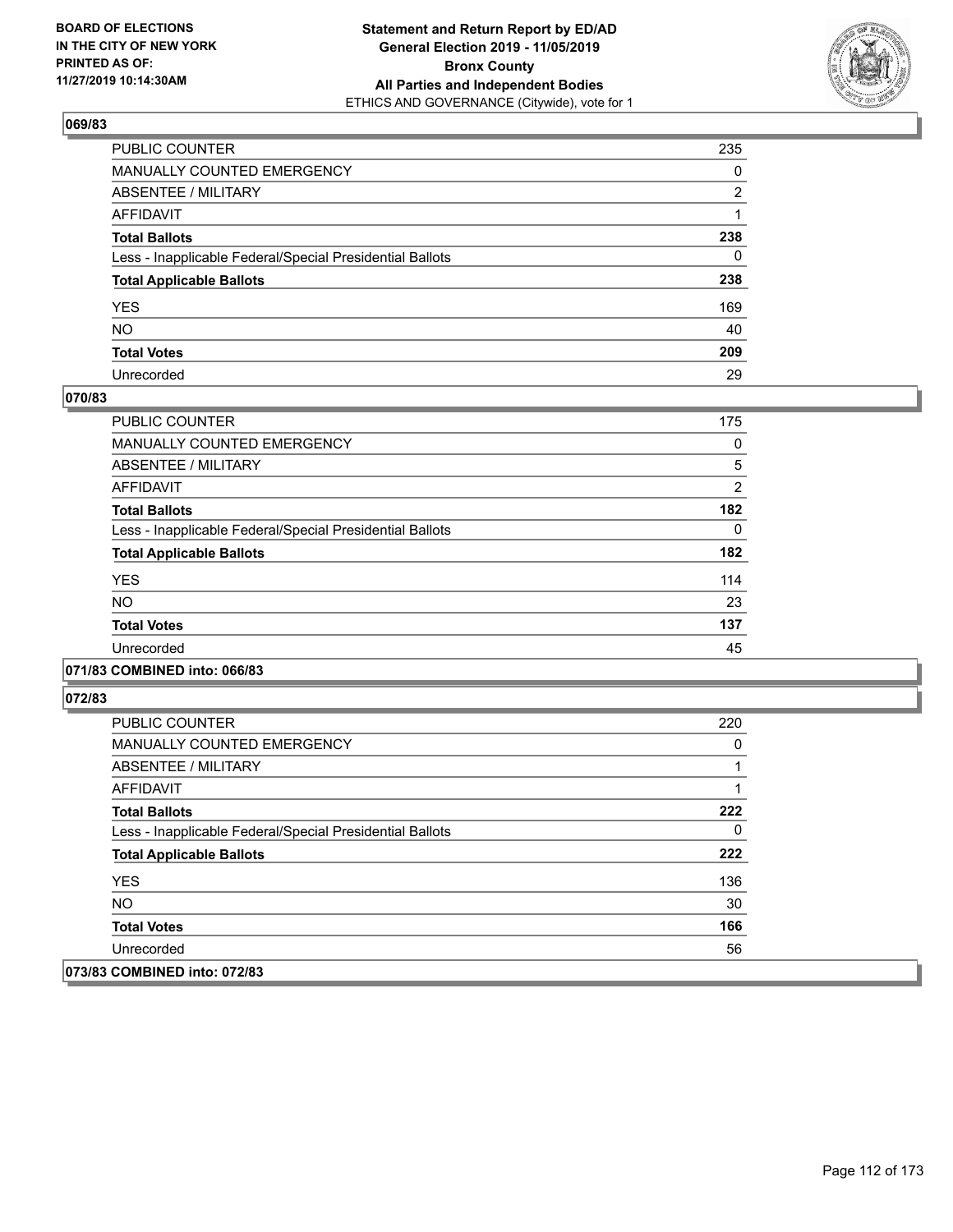

| <b>PUBLIC COUNTER</b>                                    | 293      |
|----------------------------------------------------------|----------|
| <b>MANUALLY COUNTED EMERGENCY</b>                        | 0        |
| <b>ABSENTEE / MILITARY</b>                               | 6        |
| AFFIDAVIT                                                | 5        |
| <b>Total Ballots</b>                                     | 304      |
| Less - Inapplicable Federal/Special Presidential Ballots | $\Omega$ |
| <b>Total Applicable Ballots</b>                          | 304      |
| <b>YES</b>                                               | 183      |
| <b>NO</b>                                                | 44       |
| <b>Total Votes</b>                                       | 227      |
| Unrecorded                                               | 77       |

# **075/83 COMBINED into: 064/83**

#### **076/83 COMBINED into: 074/83**

# **077/83**

| <b>PUBLIC COUNTER</b>                                    | 282      |
|----------------------------------------------------------|----------|
| MANUALLY COUNTED EMERGENCY                               | 0        |
| ABSENTEE / MILITARY                                      | 9        |
| AFFIDAVIT                                                | 3        |
| <b>Total Ballots</b>                                     | 294      |
| Less - Inapplicable Federal/Special Presidential Ballots | $\Omega$ |
| <b>Total Applicable Ballots</b>                          | 294      |
| <b>YES</b>                                               | 178      |
| NO.                                                      | 31       |
| <b>Total Votes</b>                                       | 209      |
| Unrecorded                                               | 85       |

| PUBLIC COUNTER                                           | 197 |
|----------------------------------------------------------|-----|
| <b>MANUALLY COUNTED EMERGENCY</b>                        | 0   |
| ABSENTEE / MILITARY                                      | 6   |
| AFFIDAVIT                                                | 4   |
| <b>Total Ballots</b>                                     | 207 |
| Less - Inapplicable Federal/Special Presidential Ballots | 0   |
| <b>Total Applicable Ballots</b>                          | 207 |
| <b>YES</b>                                               | 136 |
| <b>NO</b>                                                | 34  |
| <b>Total Votes</b>                                       | 170 |
|                                                          |     |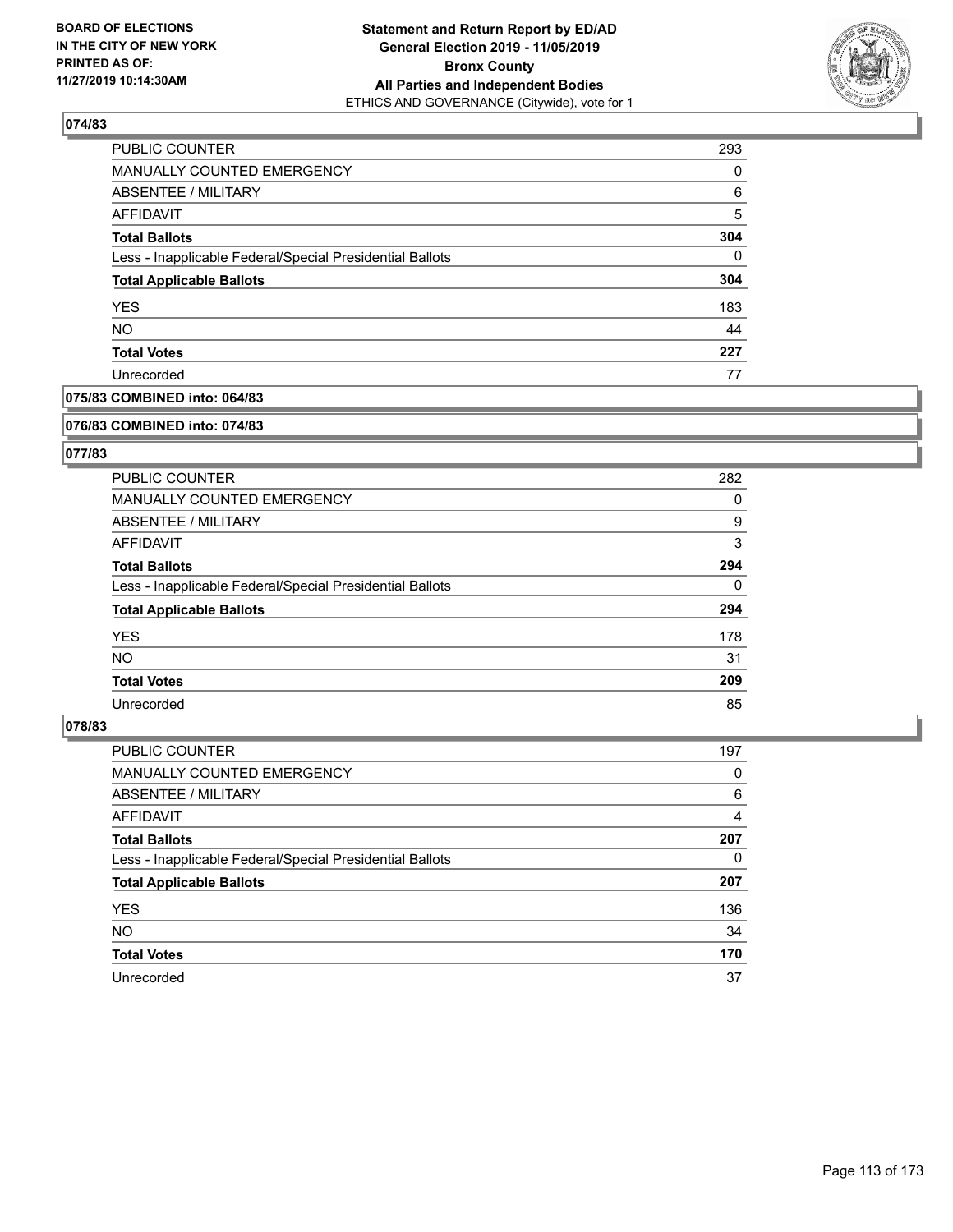

| <b>PUBLIC COUNTER</b>                                    | 160      |
|----------------------------------------------------------|----------|
| MANUALLY COUNTED EMERGENCY                               | 0        |
| ABSENTEE / MILITARY                                      | 3        |
| AFFIDAVIT                                                | 0        |
| <b>Total Ballots</b>                                     | 163      |
| Less - Inapplicable Federal/Special Presidential Ballots | $\Omega$ |
| <b>Total Applicable Ballots</b>                          | 163      |
| <b>YES</b>                                               | 102      |
| <b>NO</b>                                                | 20       |
| <b>Total Votes</b>                                       | 122      |
| Unrecorded                                               | 41       |

# **080/83 COMBINED into: 078/83**

#### **081/83 COMBINED into: 077/83**

# **082/83**

| <b>PUBLIC COUNTER</b>                                    | 222            |
|----------------------------------------------------------|----------------|
| <b>MANUALLY COUNTED EMERGENCY</b>                        | 0              |
| ABSENTEE / MILITARY                                      | 4              |
| <b>AFFIDAVIT</b>                                         | $\overline{2}$ |
| <b>Total Ballots</b>                                     | 228            |
| Less - Inapplicable Federal/Special Presidential Ballots | 0              |
| <b>Total Applicable Ballots</b>                          | 228            |
| <b>YES</b>                                               | 134            |
| <b>NO</b>                                                | 34             |
| <b>Total Votes</b>                                       | 168            |
| Unrecorded                                               | 60             |

## **083/83 COMBINED into: 082/83**

**084/83** 

 $|085/83$ 

| <b>PUBLIC COUNTER</b>                                    | 28 |
|----------------------------------------------------------|----|
| <b>MANUALLY COUNTED EMERGENCY</b>                        | 0  |
| <b>ABSENTEE / MILITARY</b>                               | 0  |
| <b>AFFIDAVIT</b>                                         | 0  |
| <b>Total Ballots</b>                                     | 28 |
| Less - Inapplicable Federal/Special Presidential Ballots | 0  |
| <b>Total Applicable Ballots</b>                          | 28 |
| <b>YES</b>                                               | 24 |
| <b>NO</b>                                                | 0  |
| <b>Total Votes</b>                                       | 24 |
| Unrecorded                                               | 4  |
| <b>COMBINED into: 025/83</b>                             |    |

**086/83 COMBINED into: 025/83**

**087/83 COMBINED into: 067/83**

**088/83 COMBINED into: 067/83**

**089/83 COMBINED into: 028/83**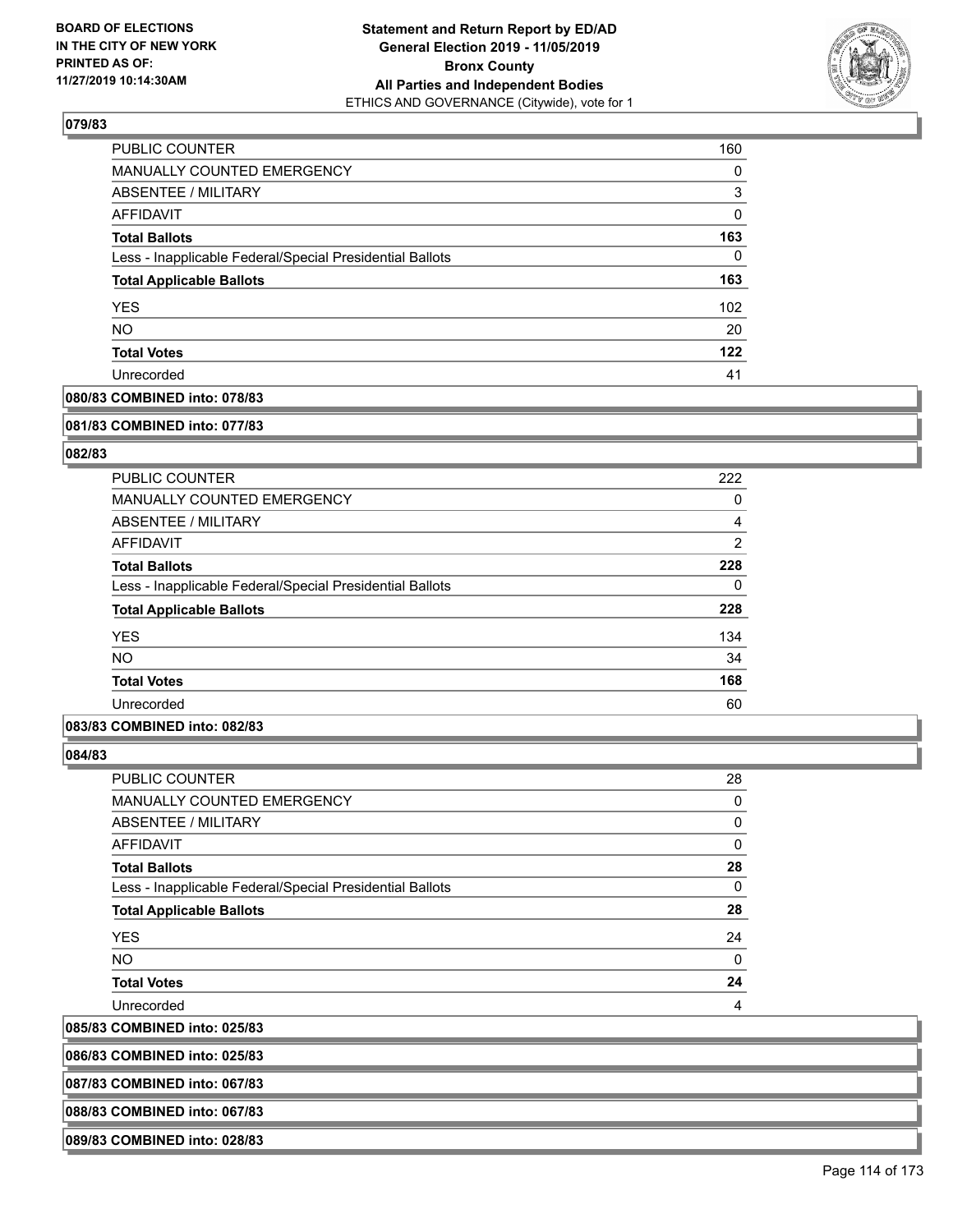

| PUBLIC COUNTER                                           | 73              |
|----------------------------------------------------------|-----------------|
| MANUALLY COUNTED EMERGENCY                               | $\mathbf{0}$    |
| ABSENTEE / MILITARY                                      |                 |
| AFFIDAVIT                                                | 2               |
| Total Ballots                                            | 76              |
| Less - Inapplicable Federal/Special Presidential Ballots | 0               |
| <b>Total Applicable Ballots</b>                          | 76              |
| YES                                                      | 53              |
| NO.                                                      | 12 <sup>2</sup> |
| <b>Total Votes</b>                                       | 65              |
| Unrecorded                                               | 11              |

## **002/84**

| <b>PUBLIC COUNTER</b>                                    | 198      |
|----------------------------------------------------------|----------|
| <b>MANUALLY COUNTED EMERGENCY</b>                        | 0        |
| ABSENTEE / MILITARY                                      | 2        |
| AFFIDAVIT                                                | $\Omega$ |
| <b>Total Ballots</b>                                     | 200      |
| Less - Inapplicable Federal/Special Presidential Ballots | $\Omega$ |
| <b>Total Applicable Ballots</b>                          | 200      |
| <b>YES</b>                                               | 138      |
| <b>NO</b>                                                | 22       |
| <b>Total Votes</b>                                       | 160      |
| Unrecorded                                               | 40       |

| <b>PUBLIC COUNTER</b>                                    | 96       |
|----------------------------------------------------------|----------|
| <b>MANUALLY COUNTED EMERGENCY</b>                        | $\Omega$ |
| ABSENTEE / MILITARY                                      |          |
| AFFIDAVIT                                                | 0        |
| <b>Total Ballots</b>                                     | 97       |
| Less - Inapplicable Federal/Special Presidential Ballots | 0        |
| <b>Total Applicable Ballots</b>                          | 97       |
| <b>YES</b>                                               | 64       |
| NO.                                                      | 9        |
| <b>Total Votes</b>                                       | 73       |
| Unrecorded                                               | 24       |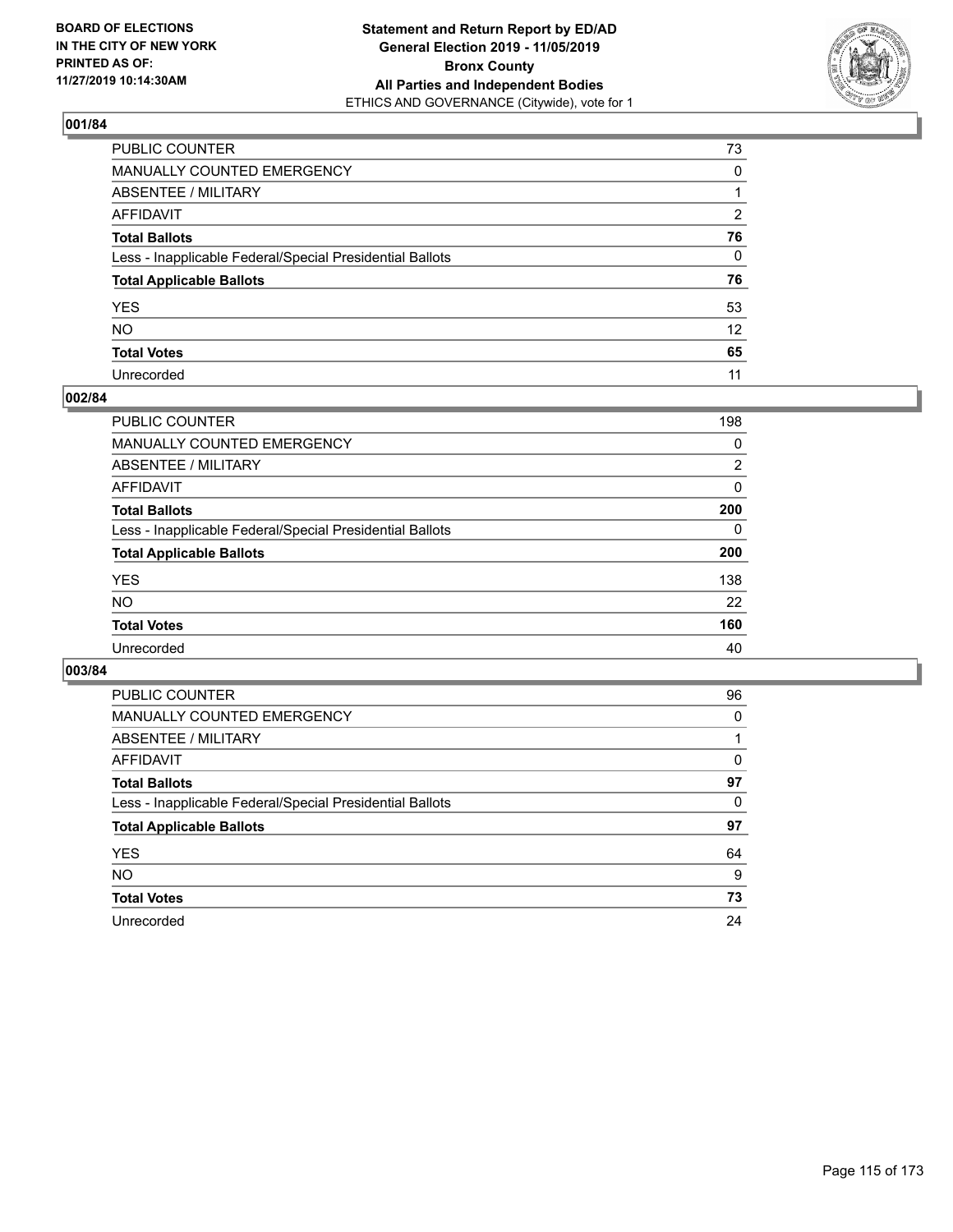

| PUBLIC COUNTER                                           | 173 |
|----------------------------------------------------------|-----|
| <b>MANUALLY COUNTED EMERGENCY</b>                        | 0   |
| ABSENTEE / MILITARY                                      | 0   |
| AFFIDAVIT                                                |     |
| <b>Total Ballots</b>                                     | 174 |
| Less - Inapplicable Federal/Special Presidential Ballots | 0   |
| <b>Total Applicable Ballots</b>                          | 174 |
| <b>YES</b>                                               | 110 |
| <b>NO</b>                                                | 25  |
| <b>Total Votes</b>                                       | 135 |
| Unrecorded                                               | 39  |

# **005/84 COMBINED into: 004/84**

## **006/84**

| <b>PUBLIC COUNTER</b>                                    | 219      |
|----------------------------------------------------------|----------|
| MANUALLY COUNTED EMERGENCY                               | 0        |
| ABSENTEE / MILITARY                                      |          |
| AFFIDAVIT                                                | $\Omega$ |
| <b>Total Ballots</b>                                     | 220      |
| Less - Inapplicable Federal/Special Presidential Ballots | $\Omega$ |
| <b>Total Applicable Ballots</b>                          | 220      |
| <b>YES</b>                                               | 122      |
| <b>NO</b>                                                | 25       |
| <b>Total Votes</b>                                       | 147      |
| Unrecorded                                               | 73       |
|                                                          |          |

### **007/84**

| <b>PUBLIC COUNTER</b>                                    | 118 |
|----------------------------------------------------------|-----|
| <b>MANUALLY COUNTED EMERGENCY</b>                        | 0   |
| ABSENTEE / MILITARY                                      | 3   |
| AFFIDAVIT                                                |     |
| <b>Total Ballots</b>                                     | 122 |
| Less - Inapplicable Federal/Special Presidential Ballots | 0   |
| <b>Total Applicable Ballots</b>                          | 122 |
| <b>YES</b>                                               | 67  |
| <b>NO</b>                                                | 13  |
| <b>Total Votes</b>                                       | 80  |
| Unrecorded                                               | 42  |
| 008/84 COMBINED into: 048/77                             |     |

**009/84 COMBINED into: 061/77**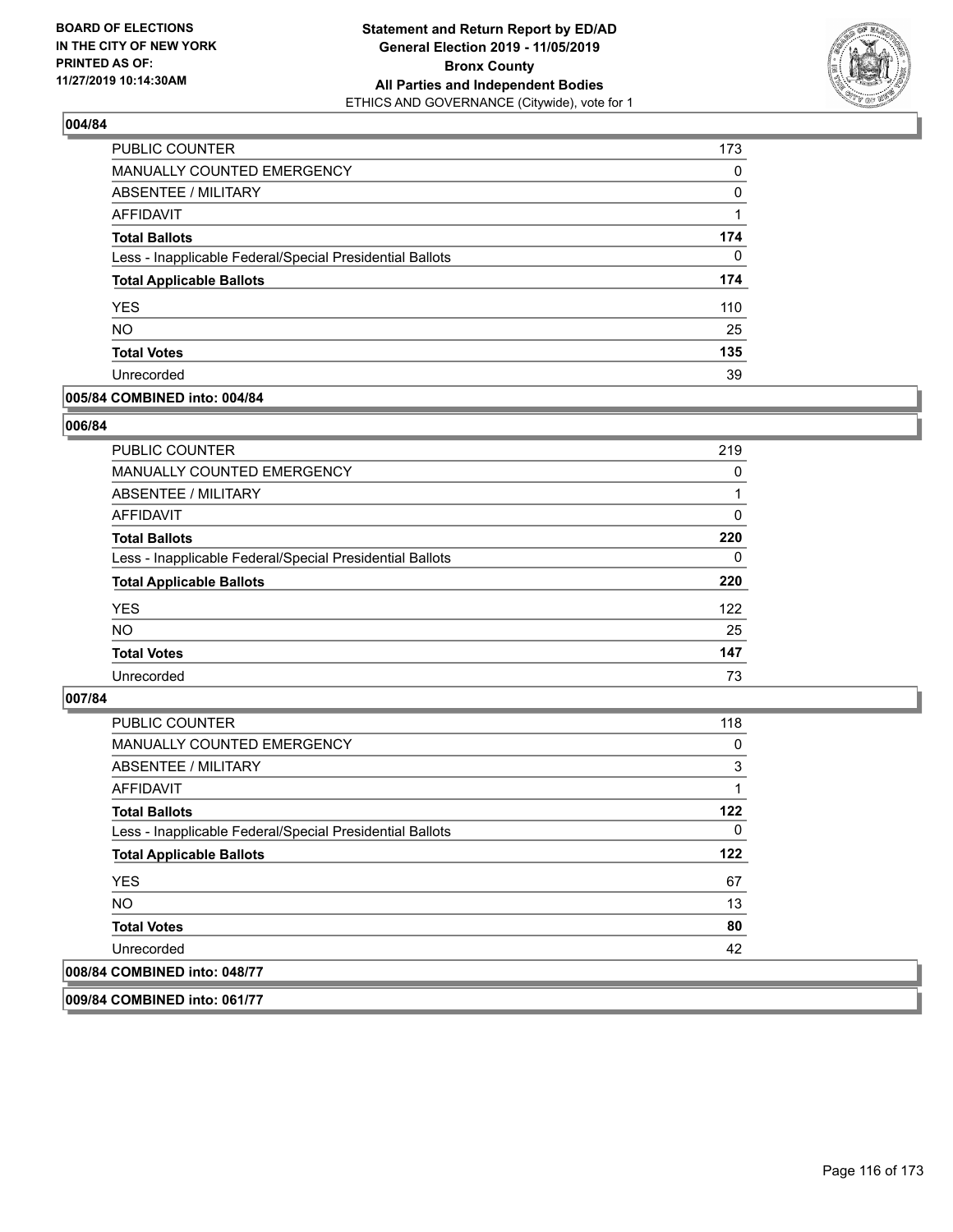

| PUBLIC COUNTER                                           | 242 |
|----------------------------------------------------------|-----|
| MANUALLY COUNTED EMERGENCY                               | 0   |
| ABSENTEE / MILITARY                                      | 6   |
| AFFIDAVIT                                                | 2   |
| Total Ballots                                            | 250 |
| Less - Inapplicable Federal/Special Presidential Ballots | 0   |
| <b>Total Applicable Ballots</b>                          | 250 |
| YES                                                      | 164 |
| NO.                                                      | 37  |
| <b>Total Votes</b>                                       | 201 |
| Unrecorded                                               | 49  |

## **011/84**

| <b>PUBLIC COUNTER</b>                                    | 164      |
|----------------------------------------------------------|----------|
| <b>MANUALLY COUNTED EMERGENCY</b>                        | 0        |
| ABSENTEE / MILITARY                                      | 3        |
| <b>AFFIDAVIT</b>                                         |          |
| <b>Total Ballots</b>                                     | 168      |
| Less - Inapplicable Federal/Special Presidential Ballots | $\Omega$ |
| <b>Total Applicable Ballots</b>                          | 168      |
| <b>YES</b>                                               | 118      |
| <b>NO</b>                                                | 26       |
| <b>Total Votes</b>                                       | 144      |
| Unrecorded                                               | 24       |
|                                                          |          |

## **012/84 COMBINED into: 005/77**

| <b>PUBLIC COUNTER</b>                                    | 83  |
|----------------------------------------------------------|-----|
| <b>MANUALLY COUNTED EMERGENCY</b>                        | 0   |
| ABSENTEE / MILITARY                                      | 35  |
| AFFIDAVIT                                                | 0   |
| <b>Total Ballots</b>                                     | 118 |
| Less - Inapplicable Federal/Special Presidential Ballots | 0   |
| <b>Total Applicable Ballots</b>                          | 118 |
| <b>YES</b>                                               | 74  |
| NO.                                                      | 18  |
| <b>Total Votes</b>                                       | 92  |
| Unrecorded                                               | 26  |
| 014/84 COMBINED into: 010/84                             |     |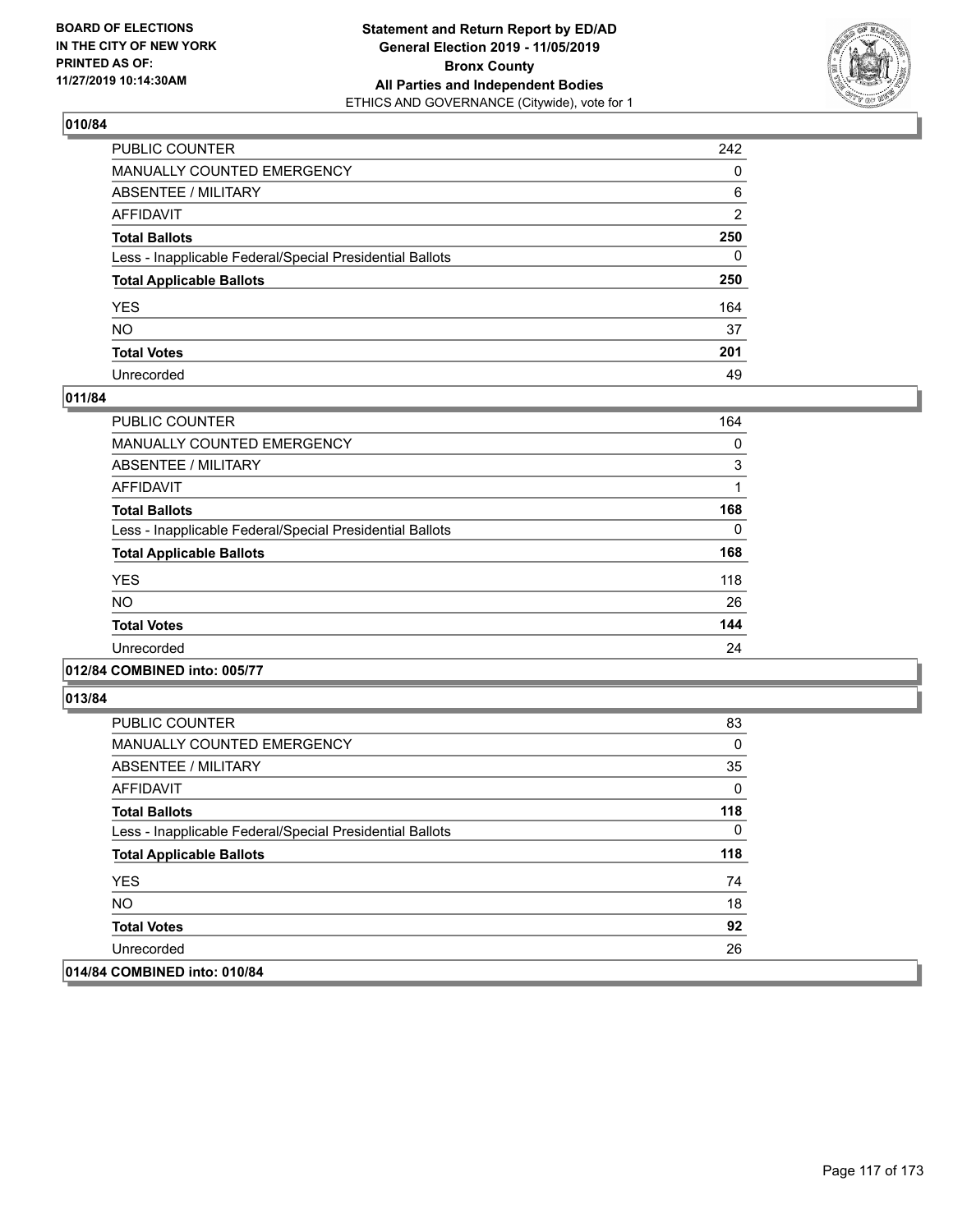

| <b>PUBLIC COUNTER</b>                                    | 257           |
|----------------------------------------------------------|---------------|
| MANUALLY COUNTED EMERGENCY                               | 0             |
| <b>ABSENTEE / MILITARY</b>                               | 5             |
| AFFIDAVIT                                                | $\mathcal{P}$ |
| <b>Total Ballots</b>                                     | 264           |
| Less - Inapplicable Federal/Special Presidential Ballots | $\Omega$      |
| <b>Total Applicable Ballots</b>                          | 264           |
| <b>YES</b>                                               | 149           |
| <b>NO</b>                                                | 33            |
| <b>Total Votes</b>                                       | 182           |
| Unrecorded                                               | 82            |

# **016/84 COMBINED into: 066/77**

#### **017/84 COMBINED into: 066/77**

## **018/84**

| <b>PUBLIC COUNTER</b>                                    | 155            |
|----------------------------------------------------------|----------------|
| <b>MANUALLY COUNTED EMERGENCY</b>                        | 0              |
| ABSENTEE / MILITARY                                      | $\overline{2}$ |
| AFFIDAVIT                                                | 4              |
| <b>Total Ballots</b>                                     | 161            |
| Less - Inapplicable Federal/Special Presidential Ballots | $\Omega$       |
| <b>Total Applicable Ballots</b>                          | 161            |
| <b>YES</b>                                               | 85             |
| NO.                                                      | 18             |
| <b>Total Votes</b>                                       | 103            |
| Unrecorded                                               | 58             |

### **019/84**

| <b>PUBLIC COUNTER</b>                                    | 243      |
|----------------------------------------------------------|----------|
| <b>MANUALLY COUNTED EMERGENCY</b>                        | 0        |
| ABSENTEE / MILITARY                                      | 6        |
| <b>AFFIDAVIT</b>                                         | 5        |
| <b>Total Ballots</b>                                     | 254      |
| Less - Inapplicable Federal/Special Presidential Ballots | $\Omega$ |
| <b>Total Applicable Ballots</b>                          | 254      |
| <b>YES</b>                                               | 162      |
| <b>NO</b>                                                | 25       |
| <b>Total Votes</b>                                       | 187      |
| Unrecorded                                               | 67       |
| 020/84 COMBINED into: 019/84                             |          |
|                                                          |          |

**021/84 COMBINED into: 023/84**

**022/84 COMBINED into: 064/84**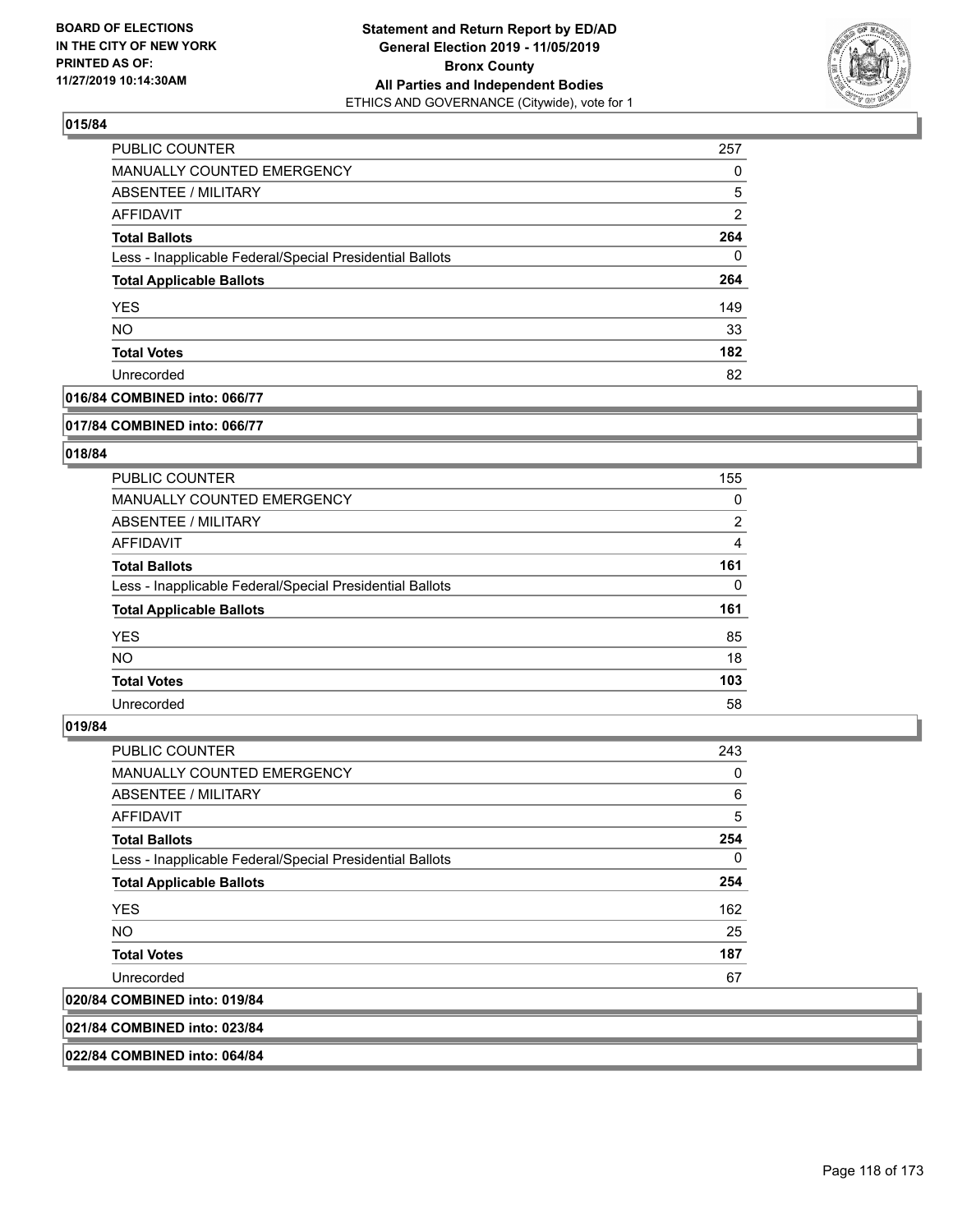

| PUBLIC COUNTER                                           | 196          |
|----------------------------------------------------------|--------------|
| MANUALLY COUNTED EMERGENCY                               | $\mathbf{0}$ |
| ABSENTEE / MILITARY                                      |              |
| AFFIDAVIT                                                | 4            |
| Total Ballots                                            | 201          |
| Less - Inapplicable Federal/Special Presidential Ballots | $\Omega$     |
| <b>Total Applicable Ballots</b>                          | 201          |
| YES                                                      | 102          |
| NO.                                                      | 24           |
| <b>Total Votes</b>                                       | 126          |
| Unrecorded                                               | 75           |

## **024/84**

| <b>PUBLIC COUNTER</b>                                    | 212            |
|----------------------------------------------------------|----------------|
| <b>MANUALLY COUNTED EMERGENCY</b>                        | 0              |
| ABSENTEE / MILITARY                                      | $\overline{2}$ |
| AFFIDAVIT                                                | $\overline{2}$ |
| <b>Total Ballots</b>                                     | 216            |
| Less - Inapplicable Federal/Special Presidential Ballots | 0              |
| <b>Total Applicable Ballots</b>                          | 216            |
| <b>YES</b>                                               | 114            |
| <b>NO</b>                                                | 41             |
| <b>Total Votes</b>                                       | 155            |
| Unrecorded                                               | 61             |
|                                                          |                |

**025/84 COMBINED into: 024/84**

### **026/84 COMBINED into: 023/84**

**027/84** 

| <b>PUBLIC COUNTER</b>                                    | 199 |
|----------------------------------------------------------|-----|
| MANUALLY COUNTED EMERGENCY                               | 0   |
| ABSENTEE / MILITARY                                      | 2   |
| AFFIDAVIT                                                | 0   |
| <b>Total Ballots</b>                                     | 201 |
| Less - Inapplicable Federal/Special Presidential Ballots | 0   |
| <b>Total Applicable Ballots</b>                          | 201 |
| <b>YES</b>                                               | 110 |
| <b>NO</b>                                                | 20  |
| <b>Total Votes</b>                                       | 130 |
| Unrecorded                                               | 71  |
| 028/84 COMBINED into: 027/84                             |     |

**029/84 COMBINED into: 018/84**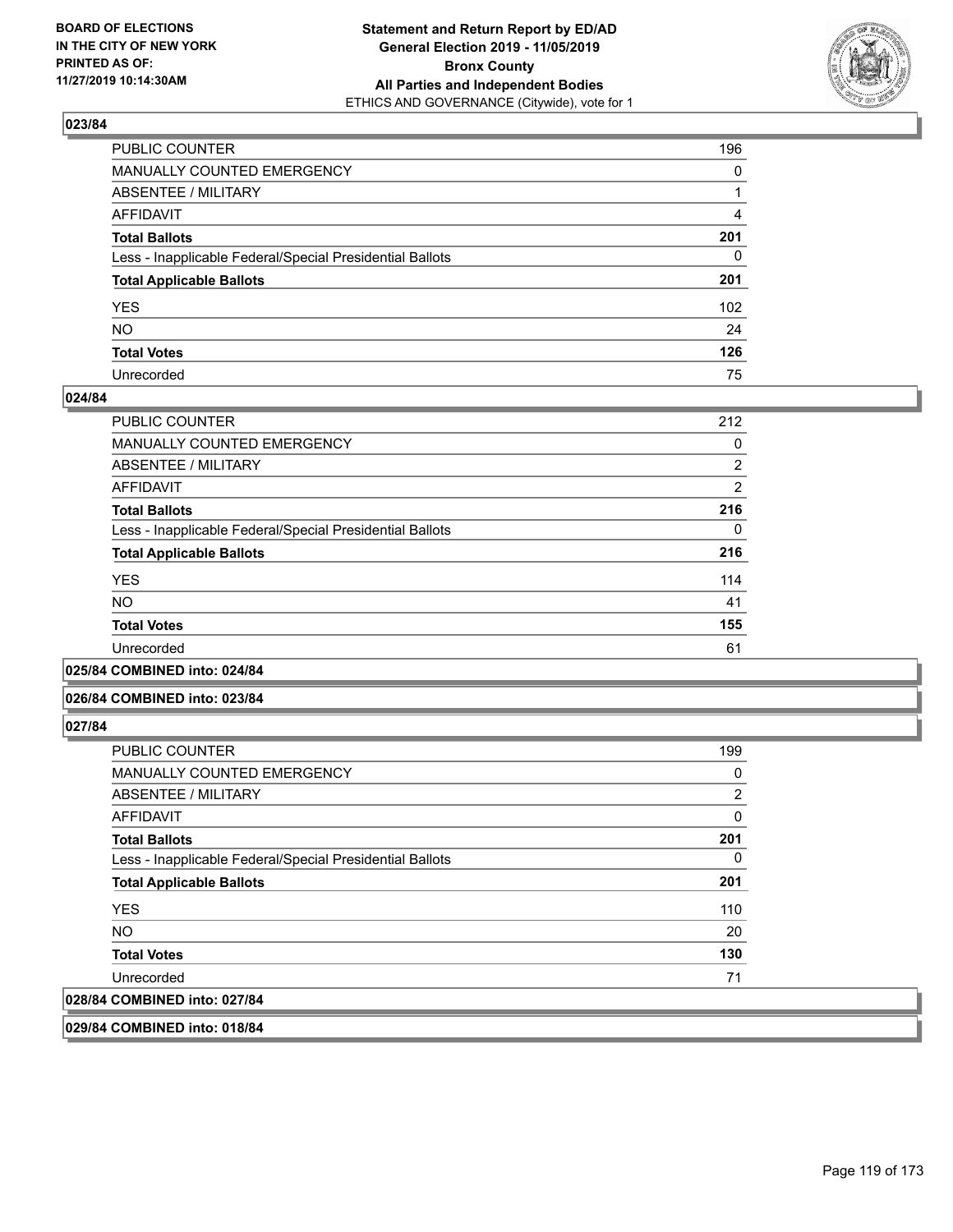

| PUBLIC COUNTER                                           | 137      |
|----------------------------------------------------------|----------|
| <b>MANUALLY COUNTED EMERGENCY</b>                        | 0        |
| <b>ABSENTEE / MILITARY</b>                               | 2        |
| <b>AFFIDAVIT</b>                                         |          |
| <b>Total Ballots</b>                                     | 140      |
| Less - Inapplicable Federal/Special Presidential Ballots | $\Omega$ |
| <b>Total Applicable Ballots</b>                          | 140      |
| <b>YES</b>                                               | 54       |
| <b>NO</b>                                                | 20       |
| <b>Total Votes</b>                                       | 74       |
| Unrecorded                                               | 66       |

## **031/84 COMBINED into: 030/84**

### **032/84**

| <b>PUBLIC COUNTER</b>                                    | 116 |
|----------------------------------------------------------|-----|
| <b>MANUALLY COUNTED EMERGENCY</b>                        | 0   |
| <b>ABSENTEE / MILITARY</b>                               | 3   |
| <b>AFFIDAVIT</b>                                         | 1   |
| <b>Total Ballots</b>                                     | 120 |
| Less - Inapplicable Federal/Special Presidential Ballots | 0   |
| <b>Total Applicable Ballots</b>                          | 120 |
| <b>YES</b>                                               | 47  |
| <b>NO</b>                                                | 22  |
| <b>Total Votes</b>                                       | 69  |
| Unrecorded                                               | 51  |
|                                                          |     |

# **033/84 COMBINED into: 032/84**

## **034/84 COMBINED into: 056/79**

**035/84** 

| <b>PUBLIC COUNTER</b>                                    | 230 |
|----------------------------------------------------------|-----|
| MANUALLY COUNTED EMERGENCY                               | 0   |
| ABSENTEE / MILITARY                                      |     |
| AFFIDAVIT                                                | 2   |
| <b>Total Ballots</b>                                     | 233 |
| Less - Inapplicable Federal/Special Presidential Ballots | 0   |
| <b>Total Applicable Ballots</b>                          | 233 |
| <b>YES</b>                                               | 104 |
| NO.                                                      | 43  |
| <b>Total Votes</b>                                       | 147 |
| Unrecorded                                               | 86  |
| 036/84 COMBINED into: 066/79                             |     |
|                                                          |     |

### **037/84 COMBINED into: 035/84**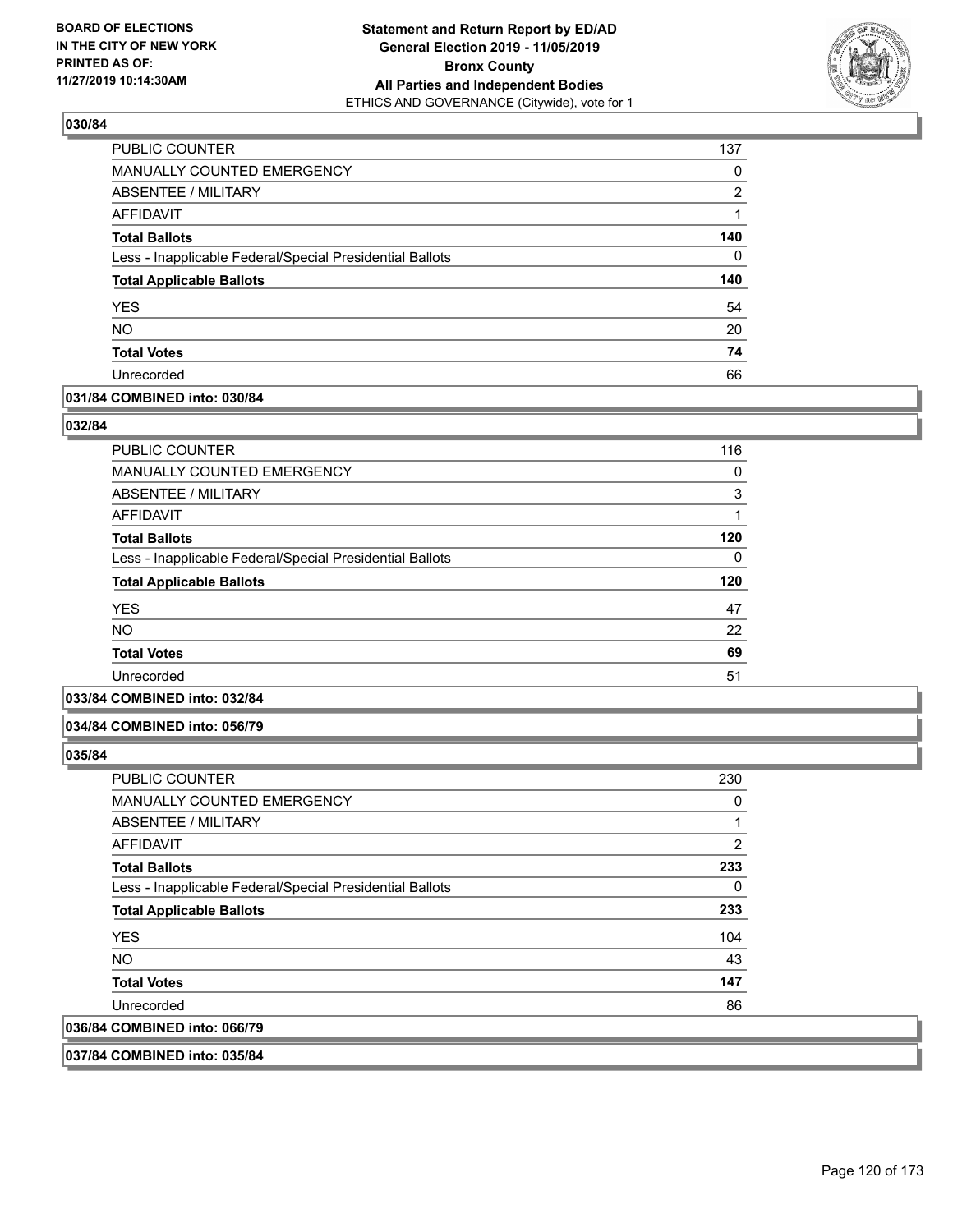

| PUBLIC COUNTER                                           | 94       |
|----------------------------------------------------------|----------|
| MANUALLY COUNTED EMERGENCY                               | $\Omega$ |
| ABSENTEE / MILITARY                                      |          |
| AFFIDAVIT                                                | 0        |
| Total Ballots                                            | 95       |
| Less - Inapplicable Federal/Special Presidential Ballots | 0        |
| <b>Total Applicable Ballots</b>                          | 95       |
| YES                                                      | 48       |
| NO.                                                      | 19       |
| <b>Total Votes</b>                                       | 67       |
| Unrecorded                                               | 28       |

## **039/84**

| 121      |
|----------|
| 0        |
|          |
| 3        |
| 125      |
| $\Omega$ |
| 125      |
| 80       |
| 23       |
| 103      |
| 22       |
|          |

| <b>PUBLIC COUNTER</b>                                    | 108      |
|----------------------------------------------------------|----------|
| MANUALLY COUNTED EMERGENCY                               | $\Omega$ |
| ABSENTEE / MILITARY                                      |          |
| AFFIDAVIT                                                | 0        |
| <b>Total Ballots</b>                                     | 109      |
| Less - Inapplicable Federal/Special Presidential Ballots | 0        |
| <b>Total Applicable Ballots</b>                          | 109      |
| <b>YES</b>                                               | 58       |
|                                                          |          |
| NO.                                                      | 22       |
| <b>Total Votes</b>                                       | 80       |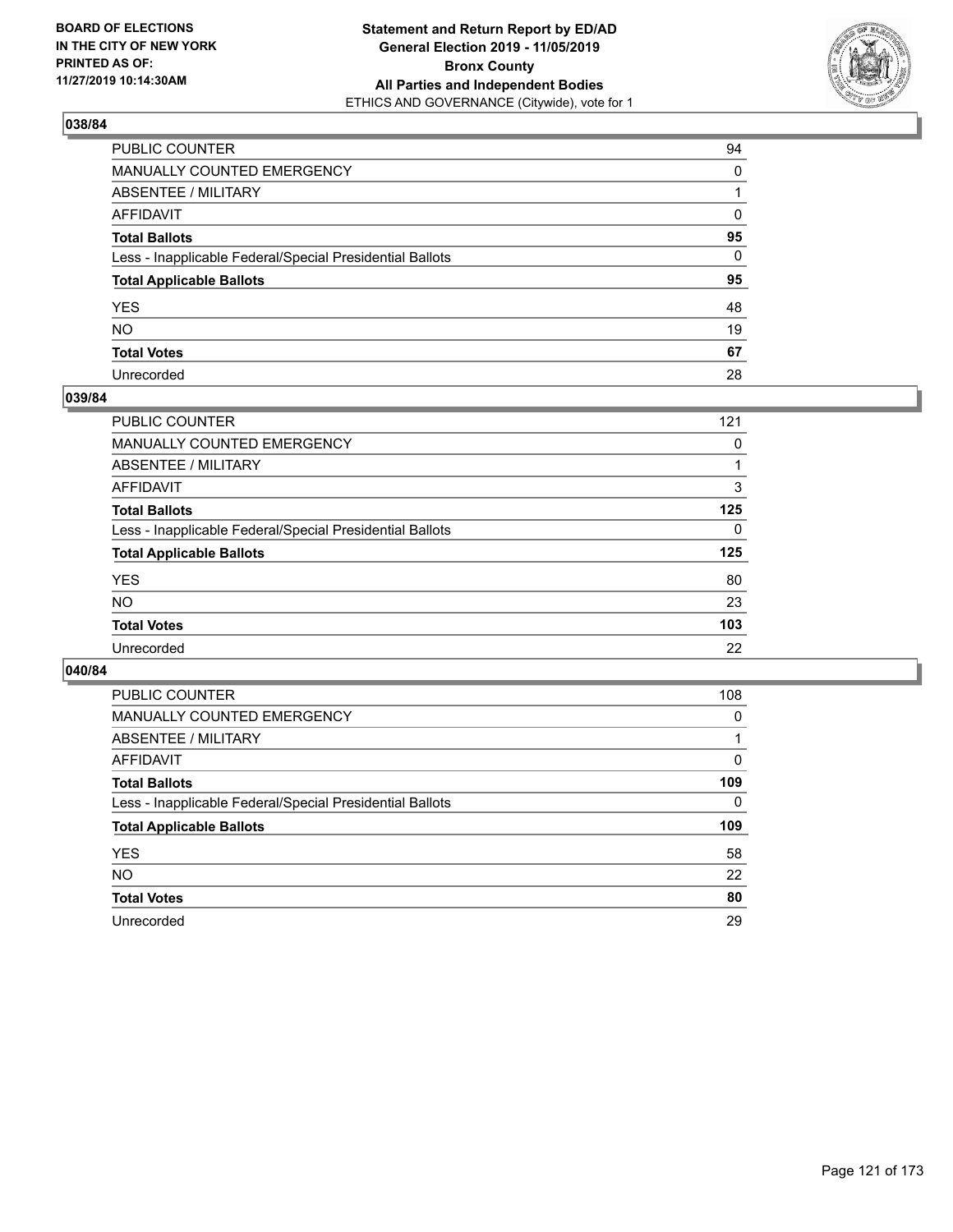

| PUBLIC COUNTER                                           | 195          |
|----------------------------------------------------------|--------------|
| MANUALLY COUNTED EMERGENCY                               | $\mathbf{0}$ |
| ABSENTEE / MILITARY                                      |              |
| AFFIDAVIT                                                | 0            |
| Total Ballots                                            | 196          |
| Less - Inapplicable Federal/Special Presidential Ballots | $\Omega$     |
| <b>Total Applicable Ballots</b>                          | 196          |
| YES                                                      | 90           |
| NO.                                                      | 26           |
| <b>Total Votes</b>                                       | 116          |
| Unrecorded                                               | 80           |

## **042/84**

| <b>PUBLIC COUNTER</b>                                    | 122      |
|----------------------------------------------------------|----------|
| MANUALLY COUNTED EMERGENCY                               | 0        |
| ABSENTEE / MILITARY                                      | 0        |
| AFFIDAVIT                                                | $\Omega$ |
| <b>Total Ballots</b>                                     | 122      |
| Less - Inapplicable Federal/Special Presidential Ballots | $\Omega$ |
| <b>Total Applicable Ballots</b>                          | 122      |
| <b>YES</b>                                               | 62       |
| <b>NO</b>                                                | 15       |
| <b>Total Votes</b>                                       | 77       |
| Unrecorded                                               | 45       |

| <b>PUBLIC COUNTER</b>                                    | 194 |
|----------------------------------------------------------|-----|
| <b>MANUALLY COUNTED EMERGENCY</b>                        | 0   |
| ABSENTEE / MILITARY                                      | 3   |
| AFFIDAVIT                                                | 1   |
| <b>Total Ballots</b>                                     | 198 |
| Less - Inapplicable Federal/Special Presidential Ballots | 0   |
| <b>Total Applicable Ballots</b>                          | 198 |
| <b>YES</b>                                               | 114 |
| NO.                                                      | 26  |
| <b>Total Votes</b>                                       | 140 |
| Unrecorded                                               | 58  |
| 044/84 COMBINED into: 043/84                             |     |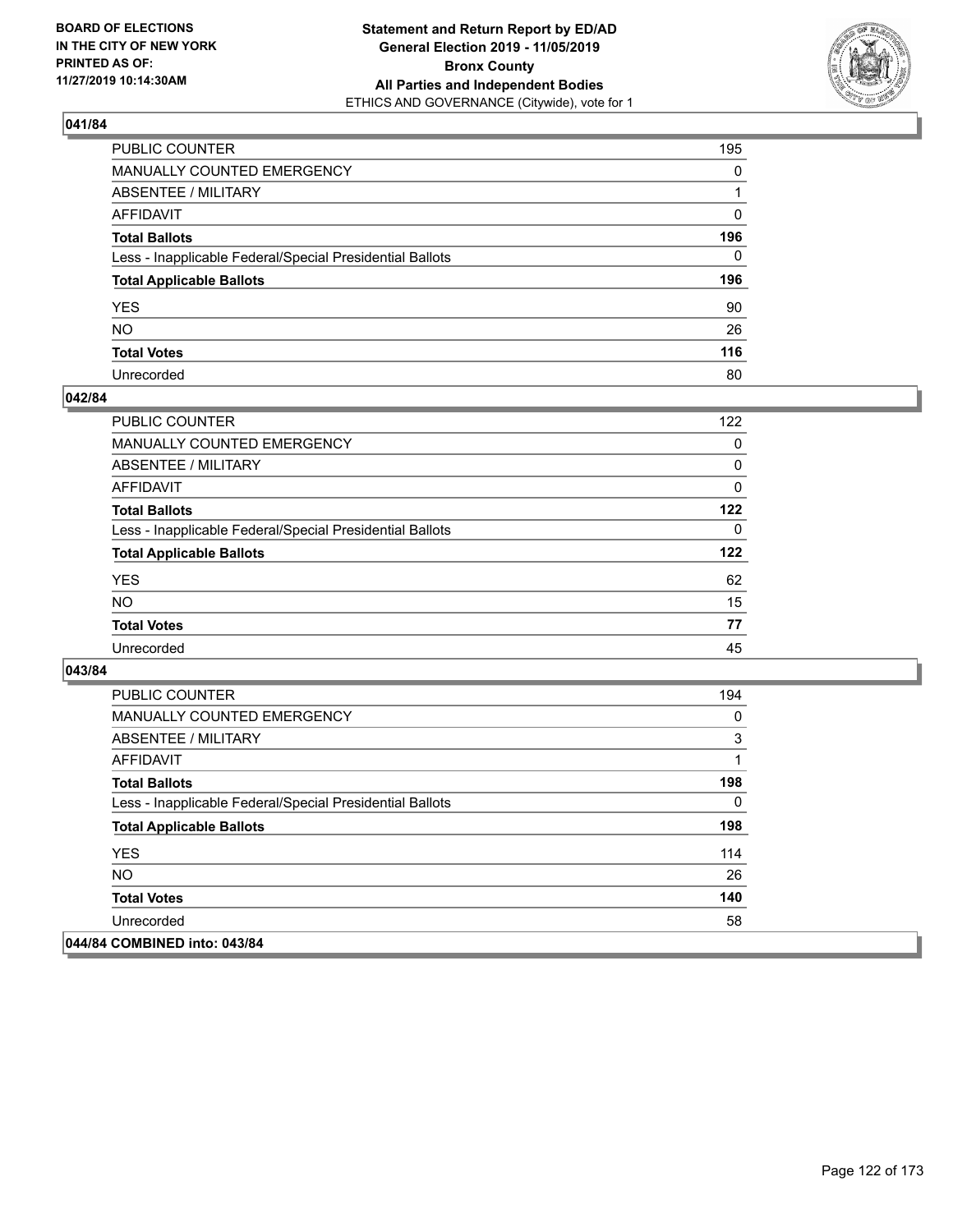

| PUBLIC COUNTER                                           | 135             |
|----------------------------------------------------------|-----------------|
| MANUALLY COUNTED EMERGENCY                               | 0               |
| ABSENTEE / MILITARY                                      | 2               |
| AFFIDAVIT                                                | 7               |
| <b>Total Ballots</b>                                     | 144             |
| Less - Inapplicable Federal/Special Presidential Ballots | $\Omega$        |
| <b>Total Applicable Ballots</b>                          | 144             |
| <b>YES</b>                                               | 63              |
| <b>NO</b>                                                | 12 <sup>°</sup> |
| <b>Total Votes</b>                                       | 75              |
| Unrecorded                                               | 69              |

# **046/84 COMBINED into: 045/84**

## **047/84**

| <b>PUBLIC COUNTER</b>                                    | 33       |
|----------------------------------------------------------|----------|
| <b>MANUALLY COUNTED EMERGENCY</b>                        | $\Omega$ |
| ABSENTEE / MILITARY                                      | 0        |
| AFFIDAVIT                                                | 5        |
| <b>Total Ballots</b>                                     | 38       |
| Less - Inapplicable Federal/Special Presidential Ballots | $\Omega$ |
| <b>Total Applicable Ballots</b>                          | 38       |
| <b>YES</b>                                               | 21       |
| <b>NO</b>                                                | 5        |
| <b>Total Votes</b>                                       | 26       |
| Unrecorded                                               | 12       |
|                                                          |          |

| <b>PUBLIC COUNTER</b>                                    | 95       |
|----------------------------------------------------------|----------|
| MANUALLY COUNTED EMERGENCY                               | 0        |
| ABSENTEE / MILITARY                                      | 5        |
| AFFIDAVIT                                                | 17       |
| <b>Total Ballots</b>                                     | 117      |
| Less - Inapplicable Federal/Special Presidential Ballots | $\Omega$ |
| <b>Total Applicable Ballots</b>                          | 117      |
| <b>YES</b>                                               | 73       |
| <b>NO</b>                                                | 22       |
| <b>Total Votes</b>                                       | 95       |
| Unrecorded                                               | 22       |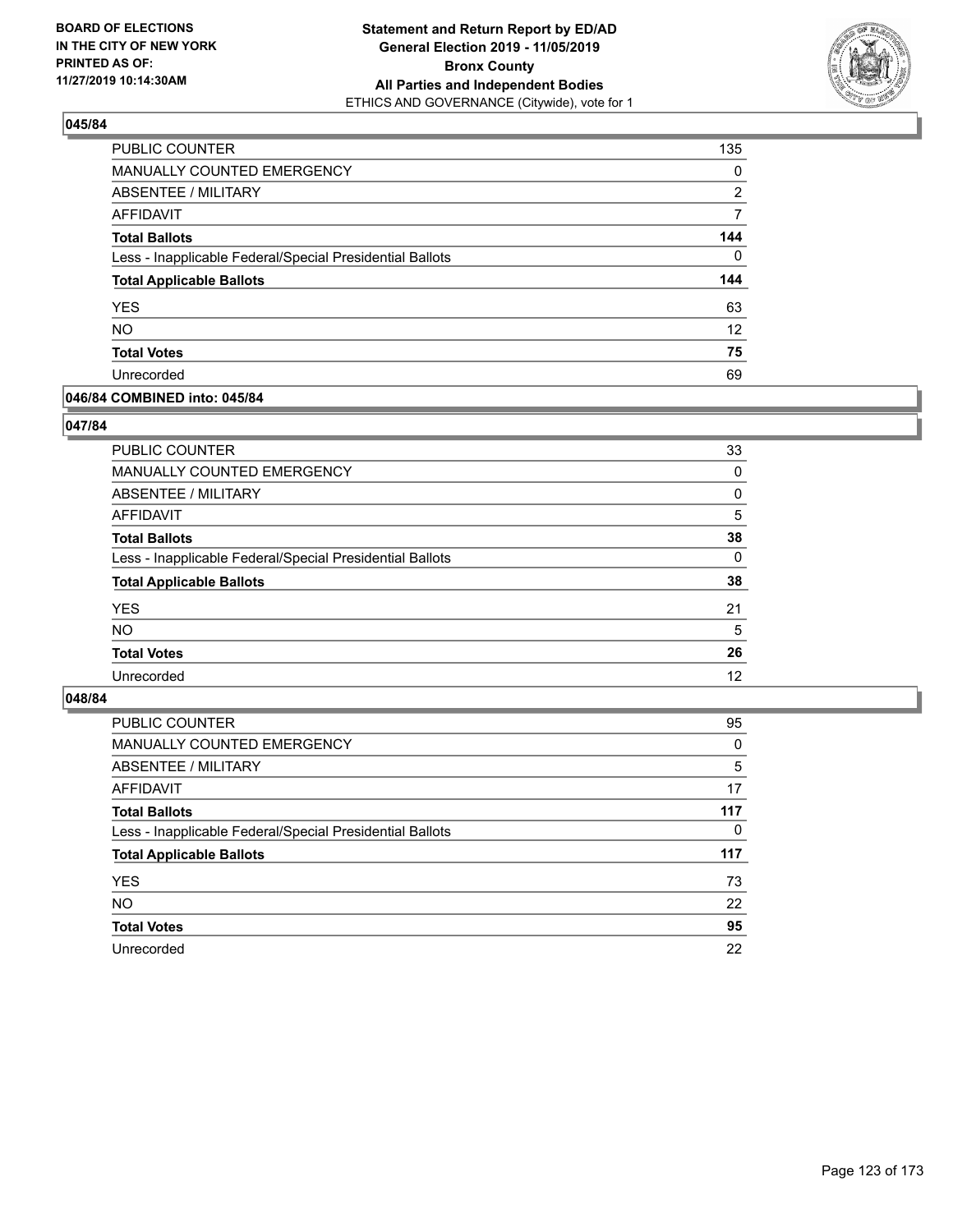

| PUBLIC COUNTER                                           | 195 |
|----------------------------------------------------------|-----|
| MANUALLY COUNTED EMERGENCY                               | 0   |
| ABSENTEE / MILITARY                                      |     |
| AFFIDAVIT                                                |     |
| Total Ballots                                            | 197 |
| Less - Inapplicable Federal/Special Presidential Ballots | 0   |
| <b>Total Applicable Ballots</b>                          | 197 |
| YES                                                      | 90  |
| NO.                                                      | 22  |
| <b>Total Votes</b>                                       | 112 |
| Unrecorded                                               | 85  |

## **050/84**

| PUBLIC COUNTER                                           | 201 |
|----------------------------------------------------------|-----|
| <b>MANUALLY COUNTED EMERGENCY</b>                        | 0   |
| ABSENTEE / MILITARY                                      |     |
| <b>AFFIDAVIT</b>                                         | 5   |
| <b>Total Ballots</b>                                     | 207 |
| Less - Inapplicable Federal/Special Presidential Ballots | 0   |
| <b>Total Applicable Ballots</b>                          | 207 |
| <b>YES</b>                                               | 99  |
| <b>NO</b>                                                | 27  |
| <b>Total Votes</b>                                       | 126 |
| Unrecorded                                               | 81  |
|                                                          |     |

## **051/84 COMBINED into: 049/84**

## **052/84 COMBINED into: 049/84**

| <b>PUBLIC COUNTER</b>                                    | 121 |
|----------------------------------------------------------|-----|
| <b>MANUALLY COUNTED EMERGENCY</b>                        | 0   |
| ABSENTEE / MILITARY                                      | 0   |
| AFFIDAVIT                                                | 2   |
| <b>Total Ballots</b>                                     | 123 |
| Less - Inapplicable Federal/Special Presidential Ballots | 0   |
| <b>Total Applicable Ballots</b>                          | 123 |
| <b>YES</b>                                               | 60  |
| NO.                                                      | 19  |
| <b>Total Votes</b>                                       | 79  |
| Unrecorded                                               | 44  |
| 054/84 COMBINED into: 041/84                             |     |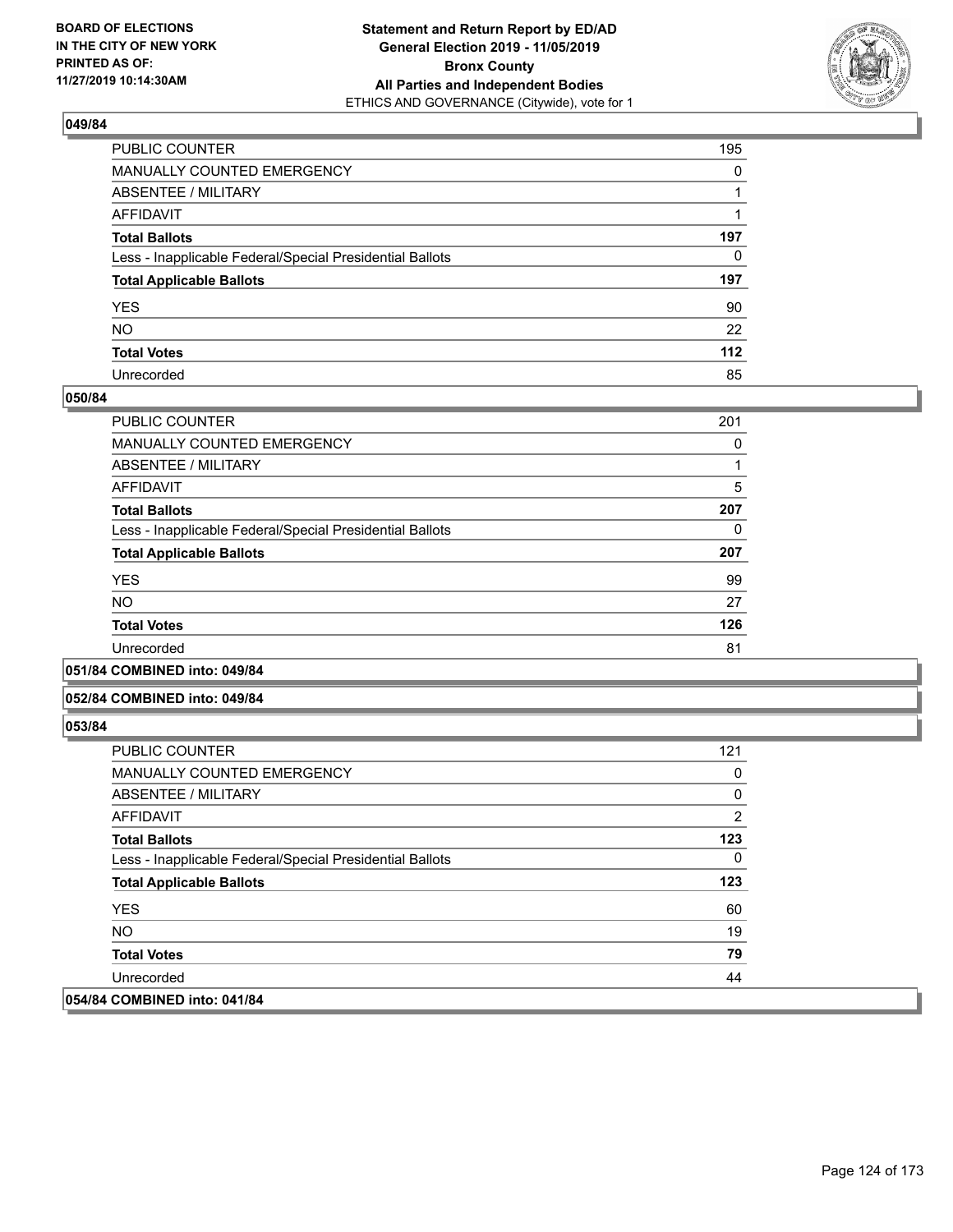

| PUBLIC COUNTER                                           | 85       |
|----------------------------------------------------------|----------|
| MANUALLY COUNTED EMERGENCY                               | $\Omega$ |
| ABSENTEE / MILITARY                                      |          |
| AFFIDAVIT                                                | 0        |
| Total Ballots                                            | 86       |
| Less - Inapplicable Federal/Special Presidential Ballots | 0        |
| <b>Total Applicable Ballots</b>                          | 86       |
| YES                                                      | 33       |
| NO.                                                      | 14       |
| <b>Total Votes</b>                                       | 47       |
| Unrecorded                                               | 39       |

## **056/84**

| <b>PUBLIC COUNTER</b>                                    | 81       |
|----------------------------------------------------------|----------|
| <b>MANUALLY COUNTED EMERGENCY</b>                        | 0        |
| ABSENTEE / MILITARY                                      | 0        |
| AFFIDAVIT                                                | $\Omega$ |
| <b>Total Ballots</b>                                     | 81       |
| Less - Inapplicable Federal/Special Presidential Ballots | 0        |
| <b>Total Applicable Ballots</b>                          | 81       |
| <b>YES</b>                                               | 42       |
| <b>NO</b>                                                | 12       |
| <b>Total Votes</b>                                       | 54       |
| Unrecorded                                               | 27       |
|                                                          |          |

| PUBLIC COUNTER                                           | 102      |
|----------------------------------------------------------|----------|
| <b>MANUALLY COUNTED EMERGENCY</b>                        | 0        |
| ABSENTEE / MILITARY                                      | $\Omega$ |
| AFFIDAVIT                                                |          |
| <b>Total Ballots</b>                                     | 103      |
| Less - Inapplicable Federal/Special Presidential Ballots | 0        |
| <b>Total Applicable Ballots</b>                          | 103      |
| <b>YES</b>                                               | 55       |
| NO.                                                      | 16       |
| <b>Total Votes</b>                                       | 71       |
| Unrecorded                                               | 32       |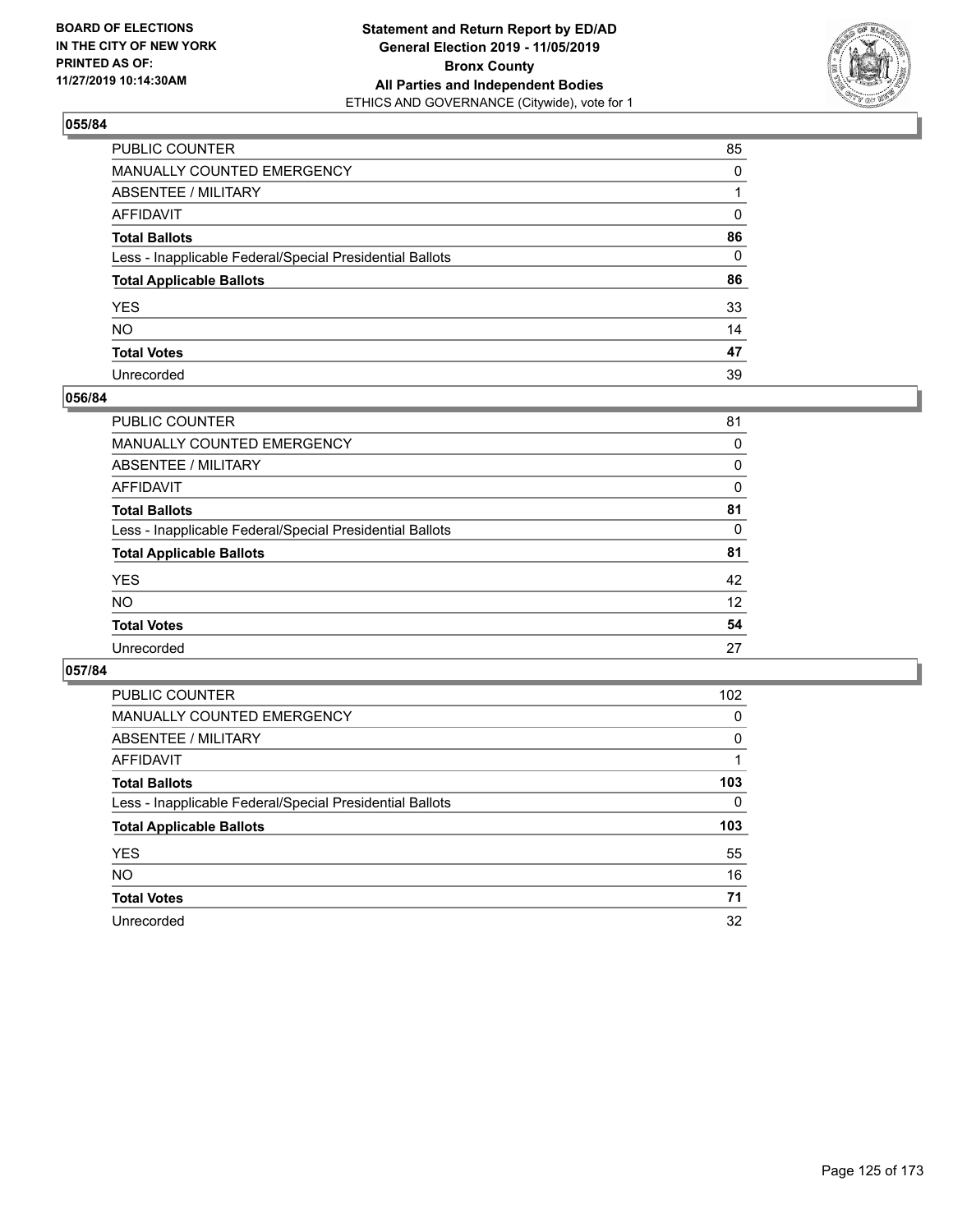

| <b>PUBLIC COUNTER</b>                                    | 217 |
|----------------------------------------------------------|-----|
| MANUALLY COUNTED EMERGENCY                               | 0   |
| ABSENTEE / MILITARY                                      |     |
| AFFIDAVIT                                                | 1   |
| <b>Total Ballots</b>                                     | 219 |
| Less - Inapplicable Federal/Special Presidential Ballots | 0   |
| <b>Total Applicable Ballots</b>                          | 219 |
| <b>YES</b>                                               | 106 |
| <b>NO</b>                                                | 55  |
| <b>Total Votes</b>                                       | 161 |
| Unrecorded                                               | 58  |

# **059/84 COMBINED into: 058/84**

## **060/84**

| PUBLIC COUNTER                                           | 75       |
|----------------------------------------------------------|----------|
| MANUALLY COUNTED EMERGENCY                               | $\Omega$ |
| ABSENTEE / MILITARY                                      |          |
| AFFIDAVIT                                                | 3        |
| <b>Total Ballots</b>                                     | 79       |
| Less - Inapplicable Federal/Special Presidential Ballots | $\Omega$ |
| <b>Total Applicable Ballots</b>                          | 79       |
| <b>YES</b>                                               | 41       |
| <b>NO</b>                                                | 11       |
| <b>Total Votes</b>                                       | 52       |
| Unrecorded                                               | 27       |
|                                                          |          |

| <b>PUBLIC COUNTER</b>                                    | 113 |
|----------------------------------------------------------|-----|
| MANUALLY COUNTED EMERGENCY                               | 0   |
| ABSENTEE / MILITARY                                      | 0   |
| AFFIDAVIT                                                | 0   |
| <b>Total Ballots</b>                                     | 113 |
| Less - Inapplicable Federal/Special Presidential Ballots | 0   |
| <b>Total Applicable Ballots</b>                          | 113 |
| <b>YES</b>                                               | 48  |
| <b>NO</b>                                                | 13  |
| <b>Total Votes</b>                                       | 61  |
| Unrecorded                                               | 52  |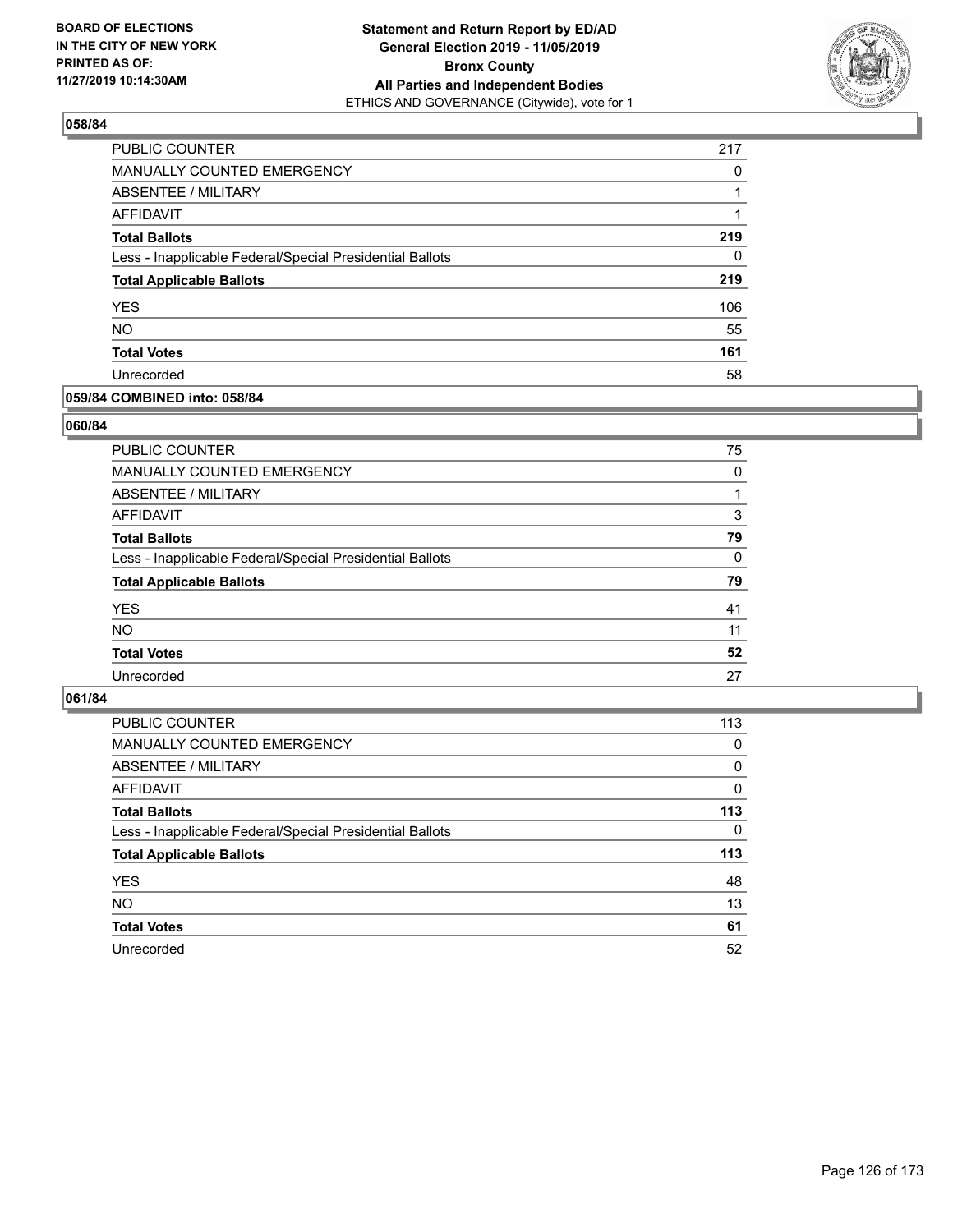

| <b>PUBLIC COUNTER</b>                                    | 173 |
|----------------------------------------------------------|-----|
| MANUALLY COUNTED EMERGENCY                               | 0   |
| ABSENTEE / MILITARY                                      | 2   |
| AFFIDAVIT                                                | 2   |
| <b>Total Ballots</b>                                     | 177 |
| Less - Inapplicable Federal/Special Presidential Ballots | 0   |
| <b>Total Applicable Ballots</b>                          | 177 |
| <b>YES</b>                                               | 79  |
| <b>NO</b>                                                | 28  |
| <b>Total Votes</b>                                       | 107 |
| Unrecorded                                               | 70  |

# **063/84 COMBINED into: 062/84**

## **064/84**

| <b>PUBLIC COUNTER</b>                                    | 111      |
|----------------------------------------------------------|----------|
| <b>MANUALLY COUNTED EMERGENCY</b>                        | $\Omega$ |
| ABSENTEE / MILITARY                                      | 3        |
| AFFIDAVIT                                                |          |
| <b>Total Ballots</b>                                     | 115      |
| Less - Inapplicable Federal/Special Presidential Ballots | $\Omega$ |
| <b>Total Applicable Ballots</b>                          | 115      |
| <b>YES</b>                                               | 60       |
| <b>NO</b>                                                | 11       |
| <b>Total Votes</b>                                       | 71       |
| Unrecorded                                               | 44       |
|                                                          |          |

| <b>PUBLIC COUNTER</b>                                    | 155 |
|----------------------------------------------------------|-----|
| MANUALLY COUNTED EMERGENCY                               | 0   |
| ABSENTEE / MILITARY                                      | 3   |
| AFFIDAVIT                                                |     |
| <b>Total Ballots</b>                                     | 159 |
| Less - Inapplicable Federal/Special Presidential Ballots | 0   |
| <b>Total Applicable Ballots</b>                          | 159 |
| <b>YES</b>                                               | 73  |
| NO.                                                      | 19  |
| <b>Total Votes</b>                                       | 92  |
| Unrecorded                                               | 67  |
| 066/84 COMBINED into: 065/84                             |     |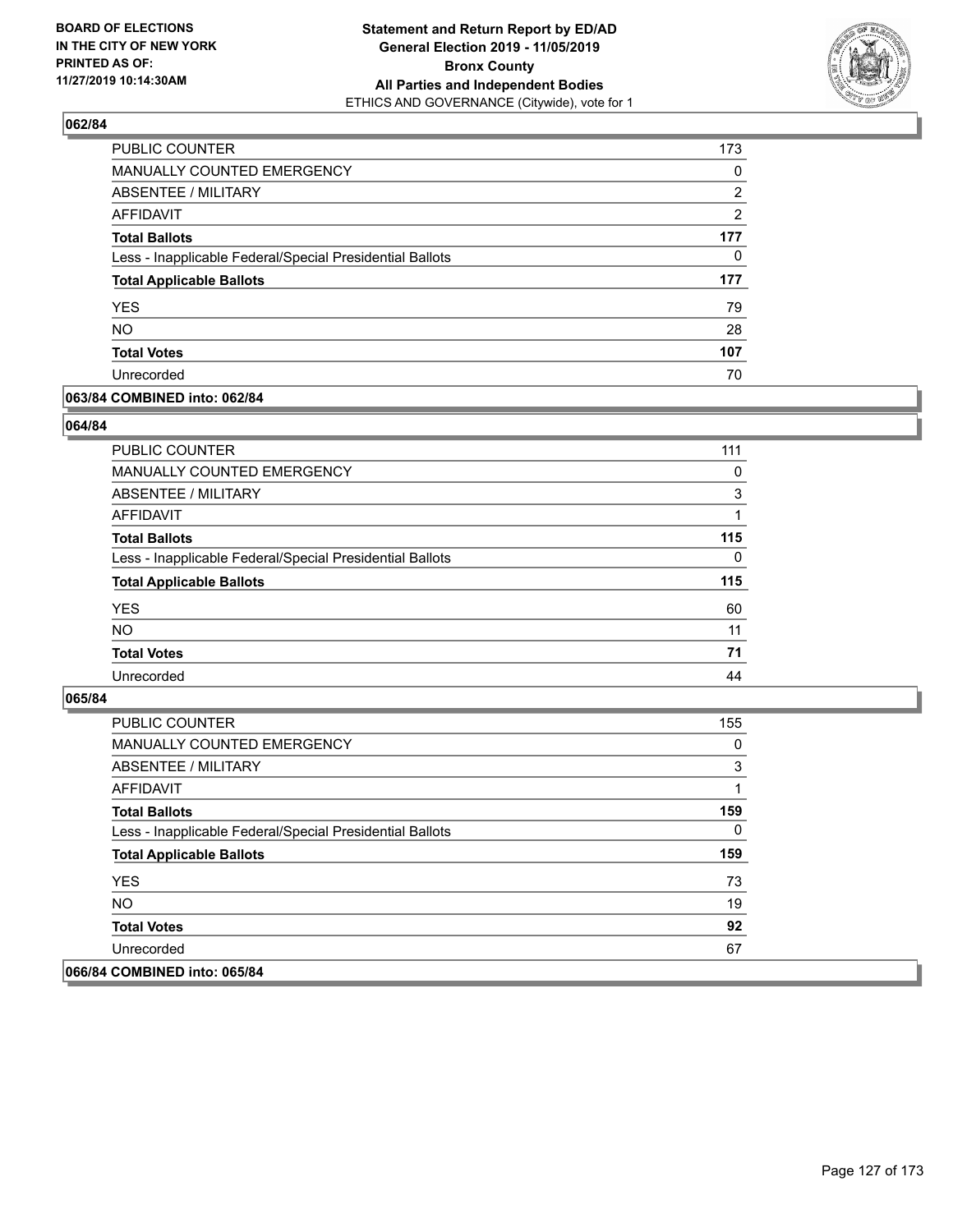

| PUBLIC COUNTER                                           | 169      |
|----------------------------------------------------------|----------|
| MANUALLY COUNTED EMERGENCY                               | $\Omega$ |
| ABSENTEE / MILITARY                                      | 4        |
| AFFIDAVIT                                                | 9        |
| <b>Total Ballots</b>                                     | 182      |
| Less - Inapplicable Federal/Special Presidential Ballots | $\Omega$ |
| <b>Total Applicable Ballots</b>                          | 182      |
| <b>YES</b>                                               | 81       |
| <b>NO</b>                                                | 20       |
| <b>Total Votes</b>                                       | 101      |
| Unrecorded                                               | 81       |

# **068/84 COMBINED into: 067/84**

### **069/84 COMBINED into: 072/84**

# **070/84 COMBINED into: 071/84**

### **071/84**

| <b>PUBLIC COUNTER</b>                                    | 184 |
|----------------------------------------------------------|-----|
| MANUALLY COUNTED EMERGENCY                               | 0   |
| ABSENTEE / MILITARY                                      |     |
| AFFIDAVIT                                                | 8   |
| <b>Total Ballots</b>                                     | 193 |
| Less - Inapplicable Federal/Special Presidential Ballots | 0   |
| <b>Total Applicable Ballots</b>                          | 193 |
| <b>YES</b>                                               | 100 |
| <b>NO</b>                                                | 23  |
| <b>Total Votes</b>                                       | 123 |
| Unrecorded                                               | 70  |

| <b>PUBLIC COUNTER</b>                                    | 141 |
|----------------------------------------------------------|-----|
| <b>MANUALLY COUNTED EMERGENCY</b>                        | 0   |
| ABSENTEE / MILITARY                                      | 2   |
| AFFIDAVIT                                                |     |
| <b>Total Ballots</b>                                     | 144 |
| Less - Inapplicable Federal/Special Presidential Ballots | 0   |
| <b>Total Applicable Ballots</b>                          | 144 |
| <b>YES</b>                                               | 80  |
| NO.                                                      | 15  |
| <b>Total Votes</b>                                       | 95  |
| Unrecorded                                               | 49  |
| 073/84 COMBINED into: 053/84                             |     |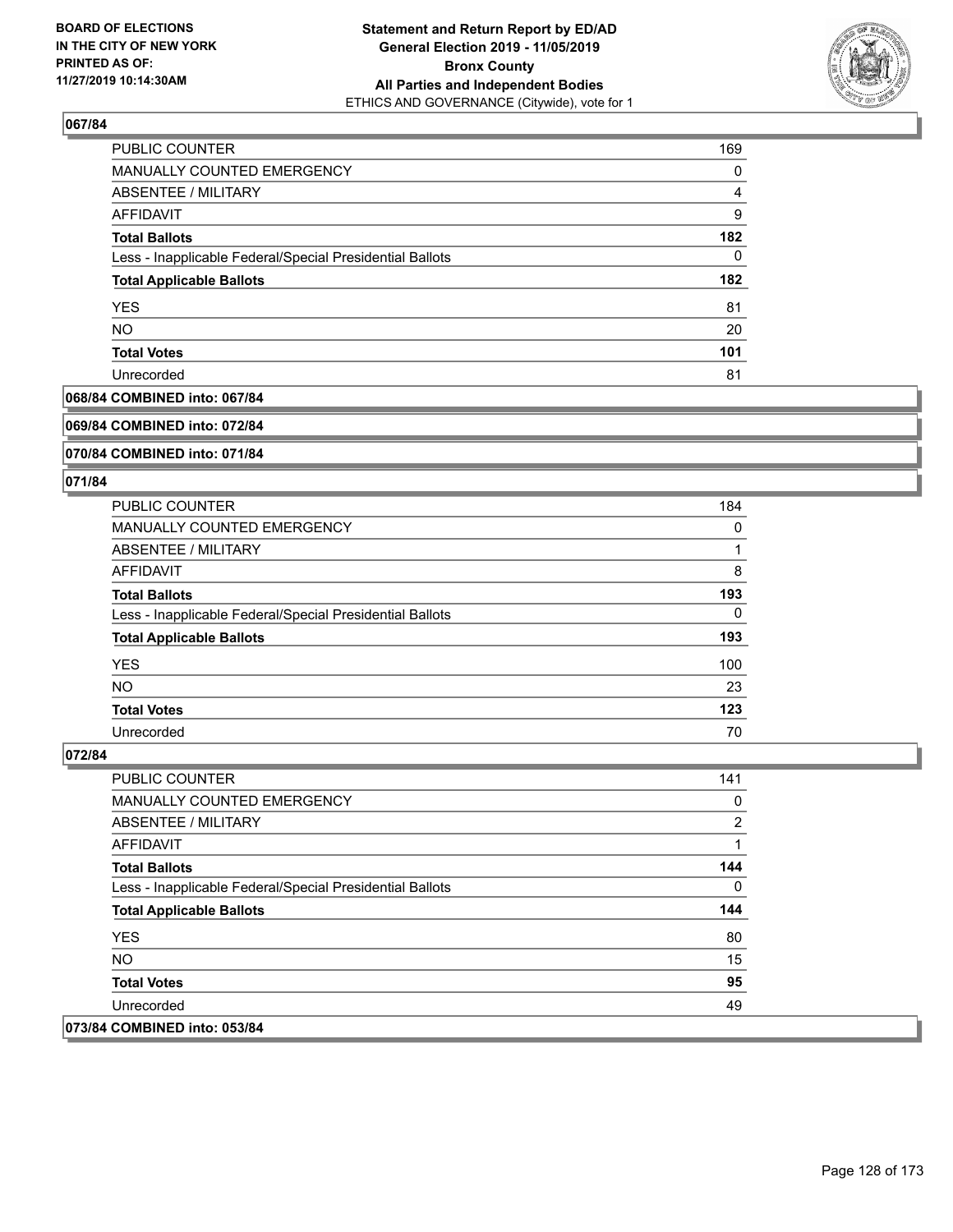

| PUBLIC COUNTER                                           | 139          |
|----------------------------------------------------------|--------------|
| MANUALLY COUNTED EMERGENCY                               | $\mathbf{0}$ |
| ABSENTEE / MILITARY                                      |              |
| AFFIDAVIT                                                |              |
| Total Ballots                                            | 141          |
| Less - Inapplicable Federal/Special Presidential Ballots | $\mathbf{0}$ |
| <b>Total Applicable Ballots</b>                          | 141          |
| YES                                                      | 89           |
| NO.                                                      | 23           |
| <b>Total Votes</b>                                       | 112          |
| Unrecorded                                               | 29           |

#### **075/84**

| <b>PUBLIC COUNTER</b>                                    | 142      |
|----------------------------------------------------------|----------|
| MANUALLY COUNTED EMERGENCY                               | 0        |
| ABSENTEE / MILITARY                                      |          |
| AFFIDAVIT                                                |          |
| <b>Total Ballots</b>                                     | 150      |
| Less - Inapplicable Federal/Special Presidential Ballots | $\Omega$ |
| <b>Total Applicable Ballots</b>                          | 150      |
| <b>YES</b>                                               | 77       |
| <b>NO</b>                                                | 24       |
| <b>Total Votes</b>                                       | 101      |
| Unrecorded                                               | 49       |
|                                                          |          |

**076/84 COMBINED into: 048/84 077/84 COMBINED into: 053/84**

**078/84 COMBINED into: 048/84**

**079/84 COMBINED into: 039/84**

**080/84 COMBINED into: 015/84**

**081/84 COMBINED into: 053/84**

**082/84 COMBINED into: 002/84**

**083/84 COMBINED into: 006/84**

**084/84 COMBINED into: 066/77**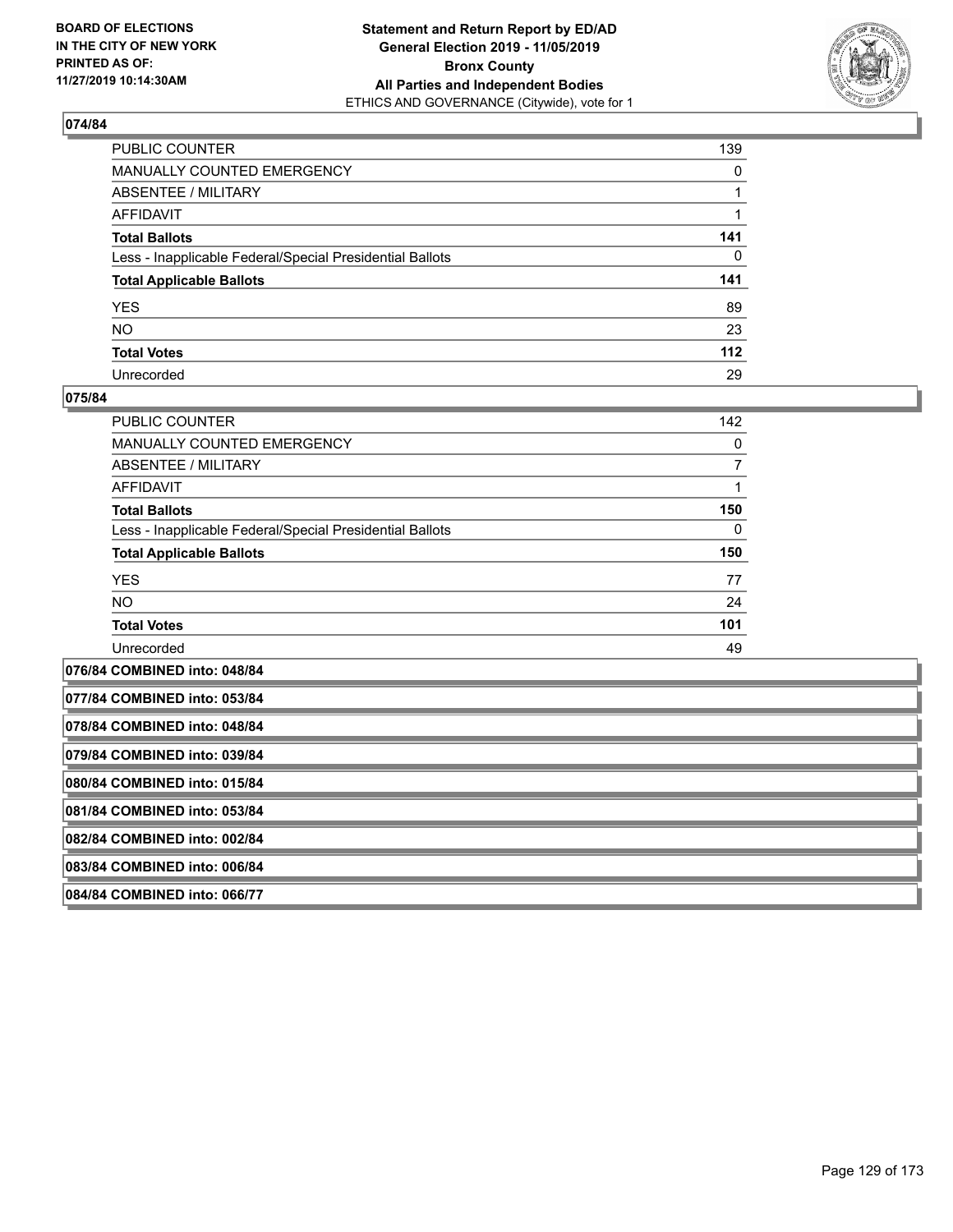

| PUBLIC COUNTER                                           | 171      |
|----------------------------------------------------------|----------|
| MANUALLY COUNTED EMERGENCY                               | 0        |
| ABSENTEE / MILITARY                                      |          |
| AFFIDAVIT                                                | $\Omega$ |
| <b>Total Ballots</b>                                     | 172      |
| Less - Inapplicable Federal/Special Presidential Ballots | $\Omega$ |
| <b>Total Applicable Ballots</b>                          | 172      |
| <b>YES</b>                                               | 92       |
| <b>NO</b>                                                | 17       |
| <b>Total Votes</b>                                       | 109      |
| Unrecorded                                               | 63       |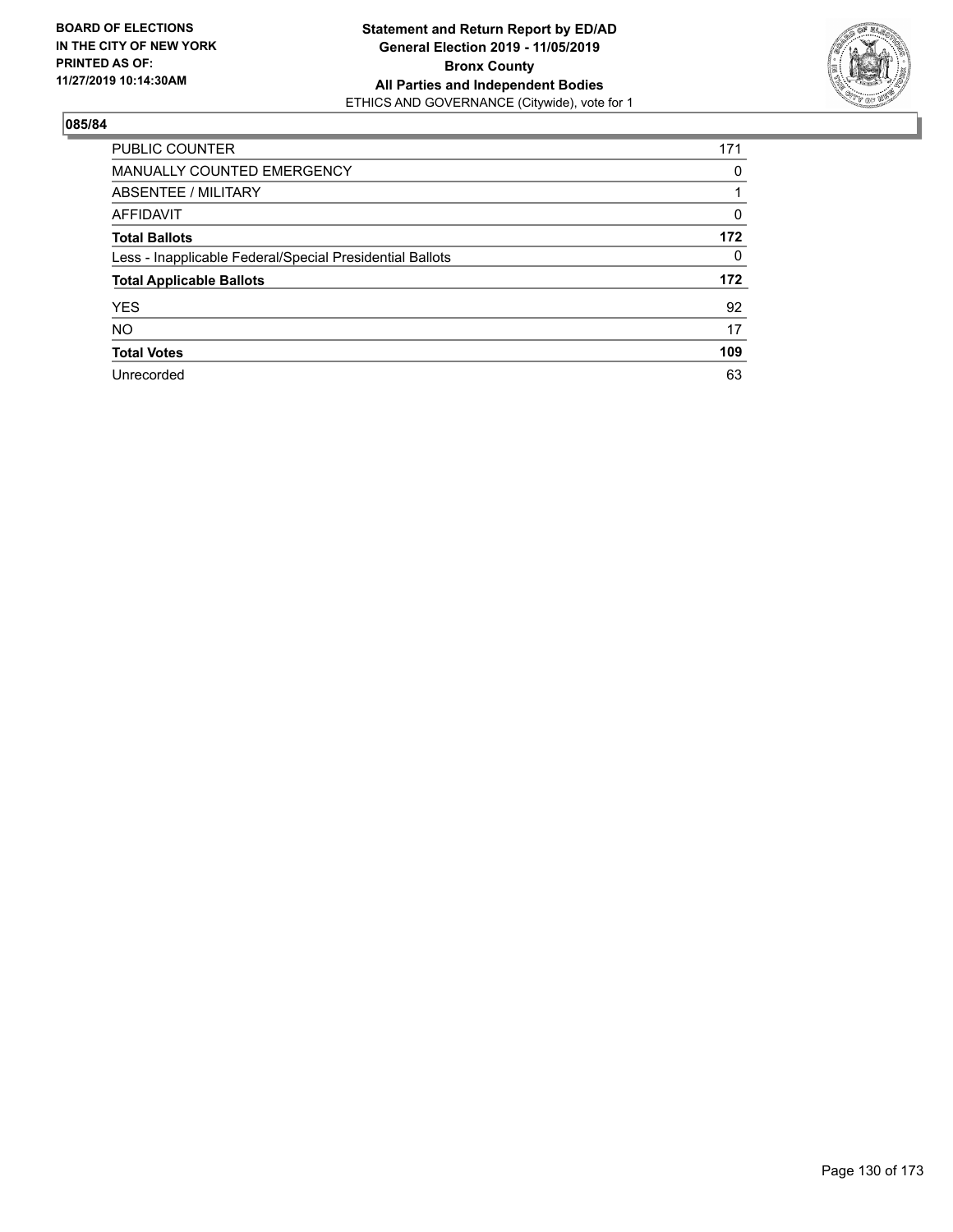

| PUBLIC COUNTER                                           | 172          |
|----------------------------------------------------------|--------------|
| MANUALLY COUNTED EMERGENCY                               | $\mathbf{0}$ |
| ABSENTEE / MILITARY                                      | 2            |
| AFFIDAVIT                                                | 0            |
| Total Ballots                                            | 174          |
| Less - Inapplicable Federal/Special Presidential Ballots | $\Omega$     |
| <b>Total Applicable Ballots</b>                          | 174          |
| YES                                                      | 119          |
| NΟ                                                       | 39           |
| <b>Total Votes</b>                                       | 158          |
| Unrecorded                                               | 16           |

## **002/85**

| PUBLIC COUNTER                                           | 260 |
|----------------------------------------------------------|-----|
| <b>MANUALLY COUNTED EMERGENCY</b>                        | 0   |
| ABSENTEE / MILITARY                                      | 3   |
| <b>AFFIDAVIT</b>                                         | 0   |
| <b>Total Ballots</b>                                     | 263 |
| Less - Inapplicable Federal/Special Presidential Ballots | 0   |
| <b>Total Applicable Ballots</b>                          | 263 |
| <b>YES</b>                                               | 180 |
| NO.                                                      | 52  |
| <b>Total Votes</b>                                       | 232 |
| Unrecorded                                               | 31  |
|                                                          |     |

### **003/85 COMBINED into: 002/85**

| <b>PUBLIC COUNTER</b>                                    | 175            |
|----------------------------------------------------------|----------------|
| <b>MANUALLY COUNTED EMERGENCY</b>                        | 0              |
| ABSENTEE / MILITARY                                      | $\overline{2}$ |
| <b>AFFIDAVIT</b>                                         | 4              |
| <b>Total Ballots</b>                                     | 181            |
| Less - Inapplicable Federal/Special Presidential Ballots | 0              |
| <b>Total Applicable Ballots</b>                          | 181            |
| <b>YES</b>                                               | 115            |
| <b>NO</b>                                                | 33             |
| <b>Total Votes</b>                                       | 148            |
| Unrecorded                                               | 33             |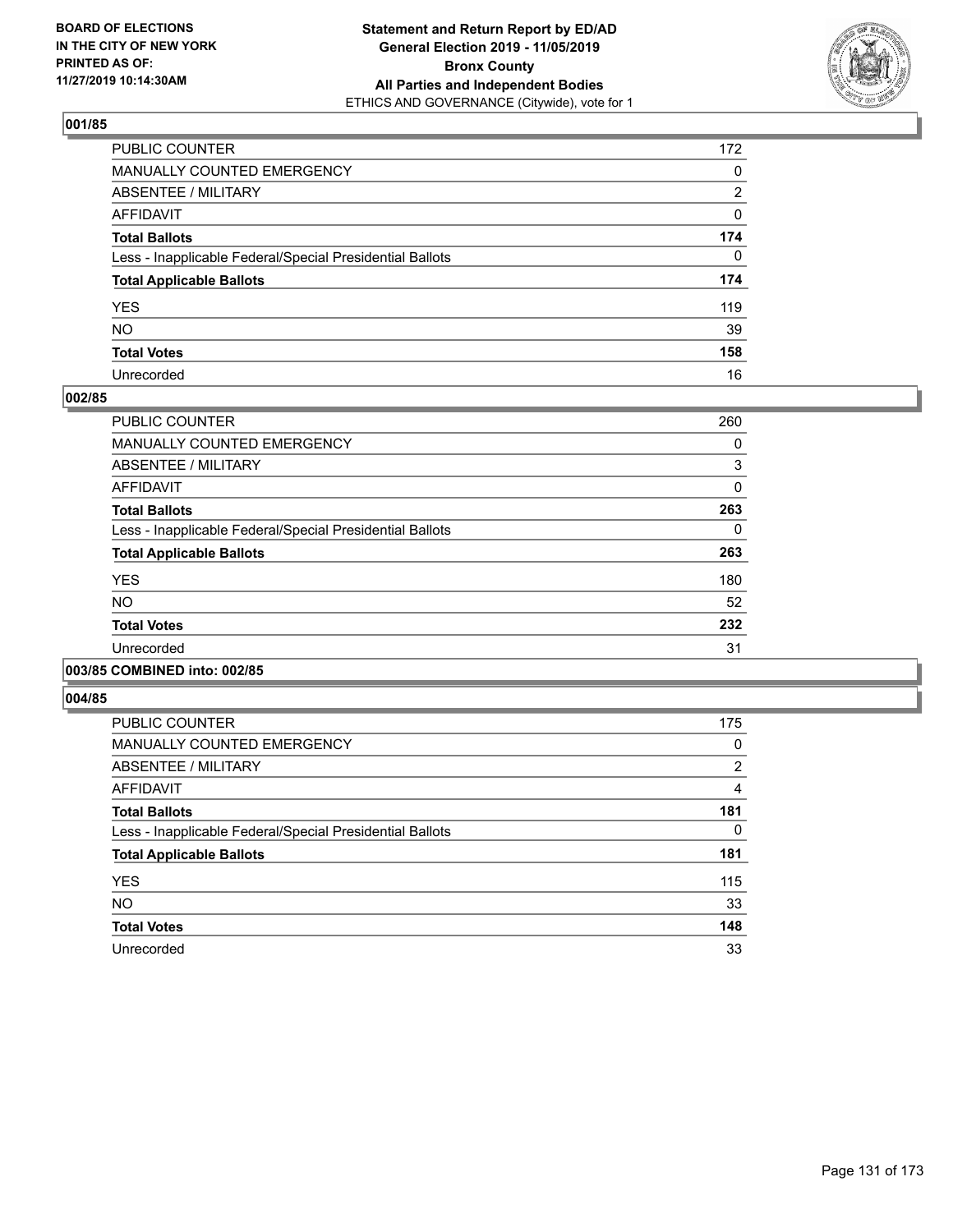

| PUBLIC COUNTER                                           | 111      |
|----------------------------------------------------------|----------|
| MANUALLY COUNTED EMERGENCY                               | 0        |
| ABSENTEE / MILITARY                                      |          |
| <b>AFFIDAVIT</b>                                         | 2        |
| <b>Total Ballots</b>                                     | 114      |
| Less - Inapplicable Federal/Special Presidential Ballots | $\Omega$ |
| <b>Total Applicable Ballots</b>                          | 114      |
| <b>YES</b>                                               | 79       |
| <b>NO</b>                                                | 14       |
| <b>Total Votes</b>                                       | 93       |
| Unrecorded                                               | 21       |

## **006/85 COMBINED into: 004/85**

## **007/85**

| PUBLIC COUNTER                                           | 193      |
|----------------------------------------------------------|----------|
| MANUALLY COUNTED EMERGENCY                               | 0        |
| <b>ABSENTEE / MILITARY</b>                               | 5        |
| AFFIDAVIT                                                | 2        |
| <b>Total Ballots</b>                                     | 200      |
| Less - Inapplicable Federal/Special Presidential Ballots | $\Omega$ |
| <b>Total Applicable Ballots</b>                          | 200      |
| <b>YES</b>                                               | 115      |
| <b>NO</b>                                                | 38       |
| <b>Total Votes</b>                                       | 153      |
| Unrecorded                                               | 47       |

| <b>PUBLIC COUNTER</b>                                    | 136      |
|----------------------------------------------------------|----------|
| MANUALLY COUNTED EMERGENCY                               | $\Omega$ |
| ABSENTEE / MILITARY                                      |          |
| AFFIDAVIT                                                | 4        |
| <b>Total Ballots</b>                                     | 141      |
| Less - Inapplicable Federal/Special Presidential Ballots | $\Omega$ |
| <b>Total Applicable Ballots</b>                          | 141      |
| <b>YES</b>                                               | 88       |
| <b>NO</b>                                                | 20       |
| <b>Total Votes</b>                                       | 108      |
| Unrecorded                                               | 33       |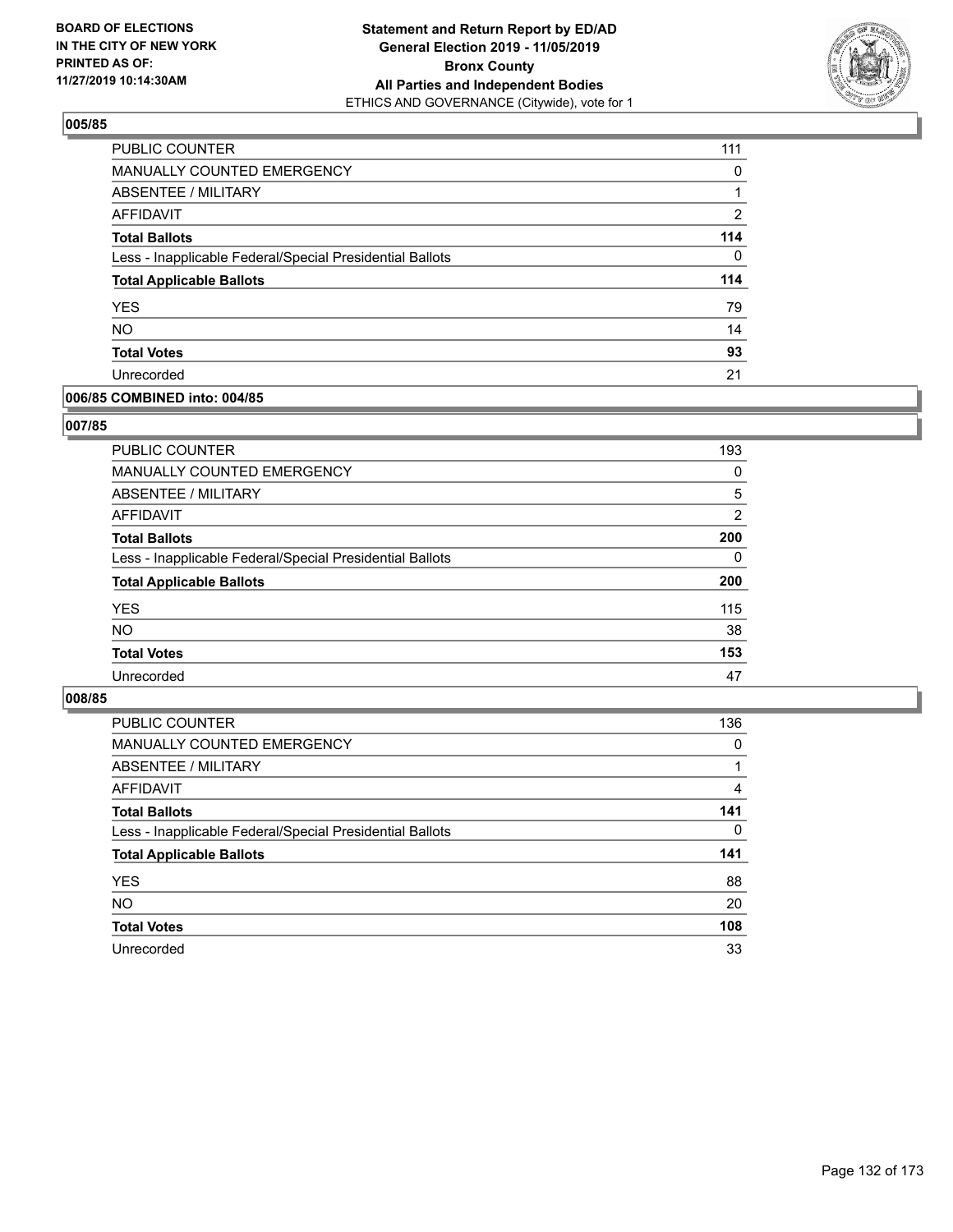

| PUBLIC COUNTER                                           | 89       |
|----------------------------------------------------------|----------|
| MANUALLY COUNTED EMERGENCY                               | 0        |
| <b>ABSENTEE / MILITARY</b>                               | 0        |
| AFFIDAVIT                                                |          |
| <b>Total Ballots</b>                                     | 90       |
| Less - Inapplicable Federal/Special Presidential Ballots | $\Omega$ |
| <b>Total Applicable Ballots</b>                          | 90       |
| <b>YES</b>                                               | 62       |
| <b>NO</b>                                                | 12       |
| <b>Total Votes</b>                                       | 74       |
| Unrecorded                                               | 16       |

# **010/85 COMBINED into: 007/85**

## **011/85**

| 208 |
|-----|
| 0   |
|     |
|     |
| 210 |
| 0   |
| 210 |
| 129 |
| 30  |
| 159 |
| 51  |
|     |

# **012/85 COMBINED into: 011/85**

| <b>PUBLIC COUNTER</b>                                    | 394      |
|----------------------------------------------------------|----------|
| MANUALLY COUNTED EMERGENCY                               | 0        |
| ABSENTEE / MILITARY                                      | 12       |
| AFFIDAVIT                                                | 1        |
| <b>Total Ballots</b>                                     | 407      |
| Less - Inapplicable Federal/Special Presidential Ballots | $\Omega$ |
| <b>Total Applicable Ballots</b>                          | 407      |
| <b>YES</b>                                               | 251      |
| <b>NO</b>                                                | 73       |
| <b>Total Votes</b>                                       | 324      |
| Unrecorded                                               | 83       |
| 014/85 COMBINED into: 015/85                             |          |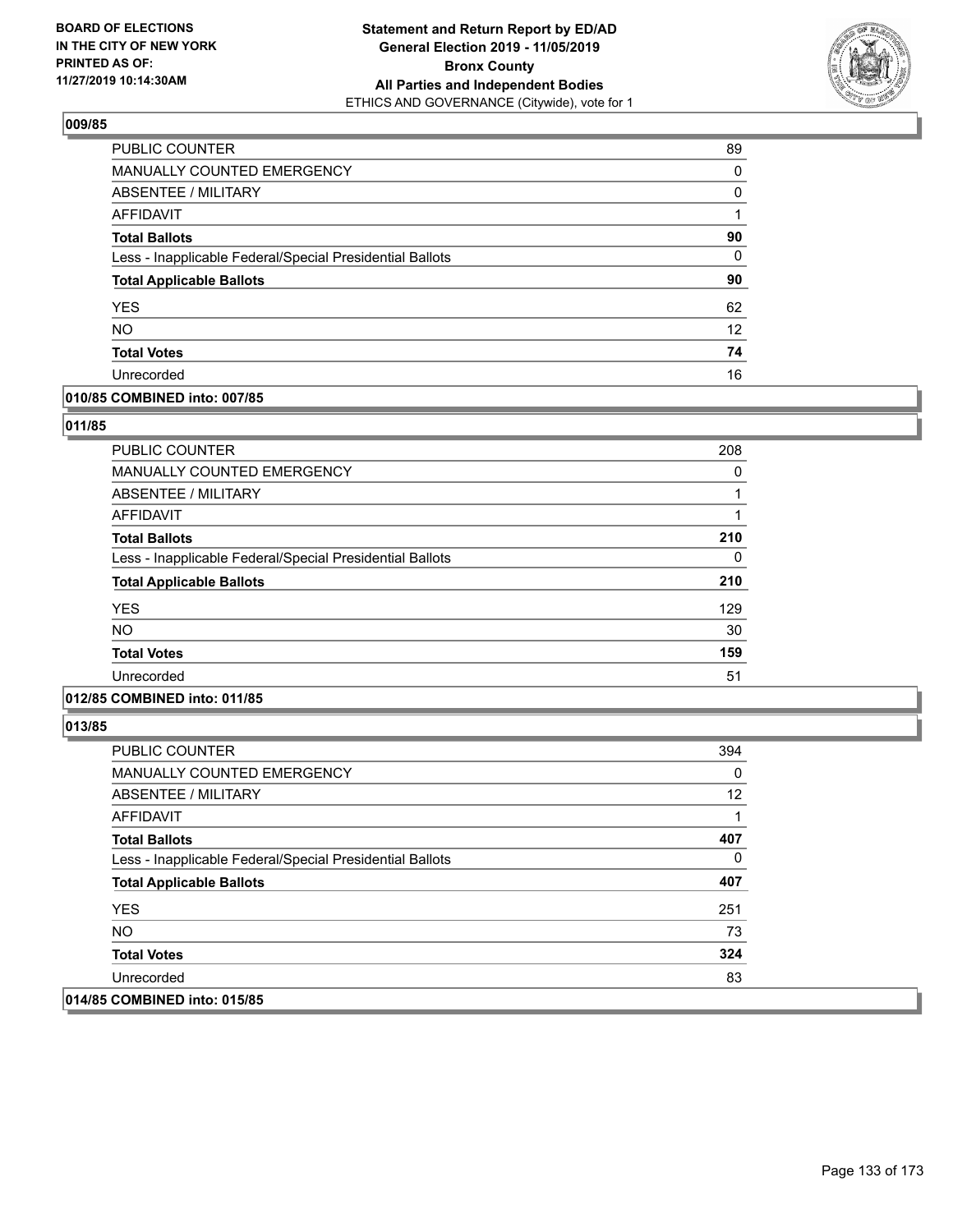

| PUBLIC COUNTER                                           | 160            |
|----------------------------------------------------------|----------------|
| MANUALLY COUNTED EMERGENCY                               | 0              |
| ABSENTEE / MILITARY                                      | 0              |
| AFFIDAVIT                                                | $\overline{2}$ |
| Total Ballots                                            | 162            |
| Less - Inapplicable Federal/Special Presidential Ballots | $\Omega$       |
| <b>Total Applicable Ballots</b>                          | 162            |
| YES                                                      | 79             |
| NO.                                                      | 20             |
| <b>Total Votes</b>                                       | 99             |
| Unrecorded                                               | 63             |

## **016/85**

| PUBLIC COUNTER                                           | 142      |
|----------------------------------------------------------|----------|
| <b>MANUALLY COUNTED EMERGENCY</b>                        | 0        |
| ABSENTEE / MILITARY                                      | 2        |
| AFFIDAVIT                                                | 0        |
| <b>Total Ballots</b>                                     | 144      |
| Less - Inapplicable Federal/Special Presidential Ballots | $\Omega$ |
| <b>Total Applicable Ballots</b>                          | 144      |
| <b>YES</b>                                               | 55       |
| <b>NO</b>                                                | 8        |
| <b>Total Votes</b>                                       | 63       |
| Unrecorded                                               | 81       |
|                                                          |          |

**017/85 COMBINED into: 016/85**

## **018/85 COMBINED into: 013/85**

### **019/85 COMBINED into: 013/85**

| <b>PUBLIC COUNTER</b>                                    | 177      |
|----------------------------------------------------------|----------|
| MANUALLY COUNTED EMERGENCY                               | 0        |
| <b>ABSENTEE / MILITARY</b>                               | 5        |
| AFFIDAVIT                                                | 0        |
| <b>Total Ballots</b>                                     | 182      |
| Less - Inapplicable Federal/Special Presidential Ballots | $\Omega$ |
| <b>Total Applicable Ballots</b>                          | 182      |
| <b>YES</b>                                               | 110      |
| <b>NO</b>                                                | 25       |
| <b>Total Votes</b>                                       | 135      |
| Unrecorded                                               | 47       |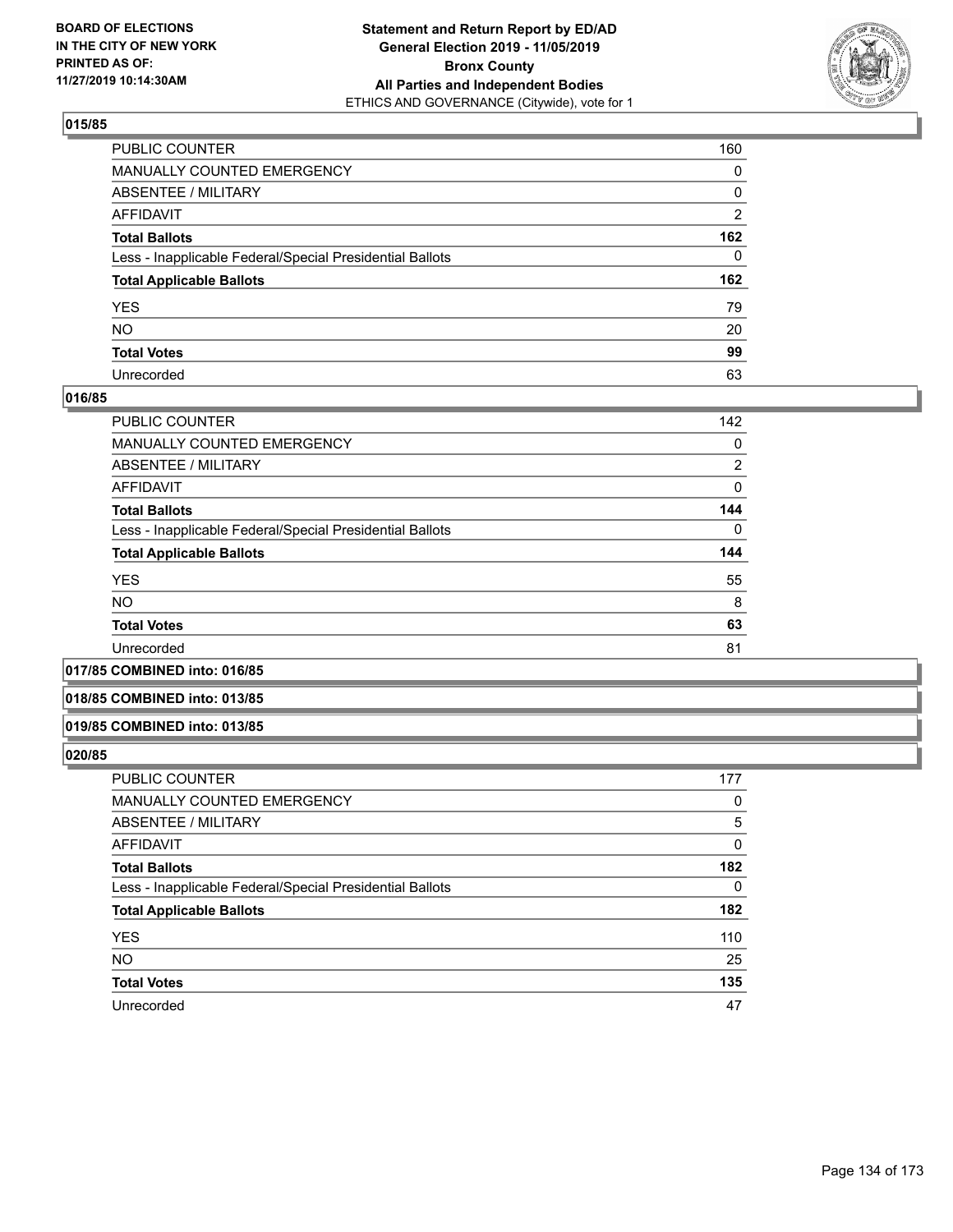

| PUBLIC COUNTER                                           | 283          |
|----------------------------------------------------------|--------------|
| MANUALLY COUNTED EMERGENCY                               | $\mathbf{0}$ |
| ABSENTEE / MILITARY                                      | 4            |
| AFFIDAVIT                                                | 2            |
| Total Ballots                                            | 289          |
| Less - Inapplicable Federal/Special Presidential Ballots | $\mathbf{0}$ |
| <b>Total Applicable Ballots</b>                          | 289          |
| YES                                                      | 157          |
| NO.                                                      | 40           |
| <b>Total Votes</b>                                       | 197          |
| Unrecorded                                               | 92           |

## **022/85**

| PUBLIC COUNTER                                           | 64 |
|----------------------------------------------------------|----|
| MANUALLY COUNTED EMERGENCY                               | 0  |
| ABSENTEE / MILITARY                                      | 2  |
| AFFIDAVIT                                                |    |
| <b>Total Ballots</b>                                     | 67 |
| Less - Inapplicable Federal/Special Presidential Ballots | 0  |
| <b>Total Applicable Ballots</b>                          | 67 |
| <b>YES</b>                                               | 37 |
| <b>NO</b>                                                | 12 |
| <b>Total Votes</b>                                       | 49 |
| Unrecorded                                               | 18 |

| <b>PUBLIC COUNTER</b>                                    | 236 |
|----------------------------------------------------------|-----|
| <b>MANUALLY COUNTED EMERGENCY</b>                        | 0   |
| ABSENTEE / MILITARY                                      | 2   |
| AFFIDAVIT                                                | 3   |
| <b>Total Ballots</b>                                     | 241 |
| Less - Inapplicable Federal/Special Presidential Ballots | 0   |
| <b>Total Applicable Ballots</b>                          | 241 |
| <b>YES</b>                                               | 150 |
| <b>NO</b>                                                | 48  |
| <b>Total Votes</b>                                       | 198 |
| Unrecorded                                               | 43  |
| 024/85 COMBINED into: 023/85                             |     |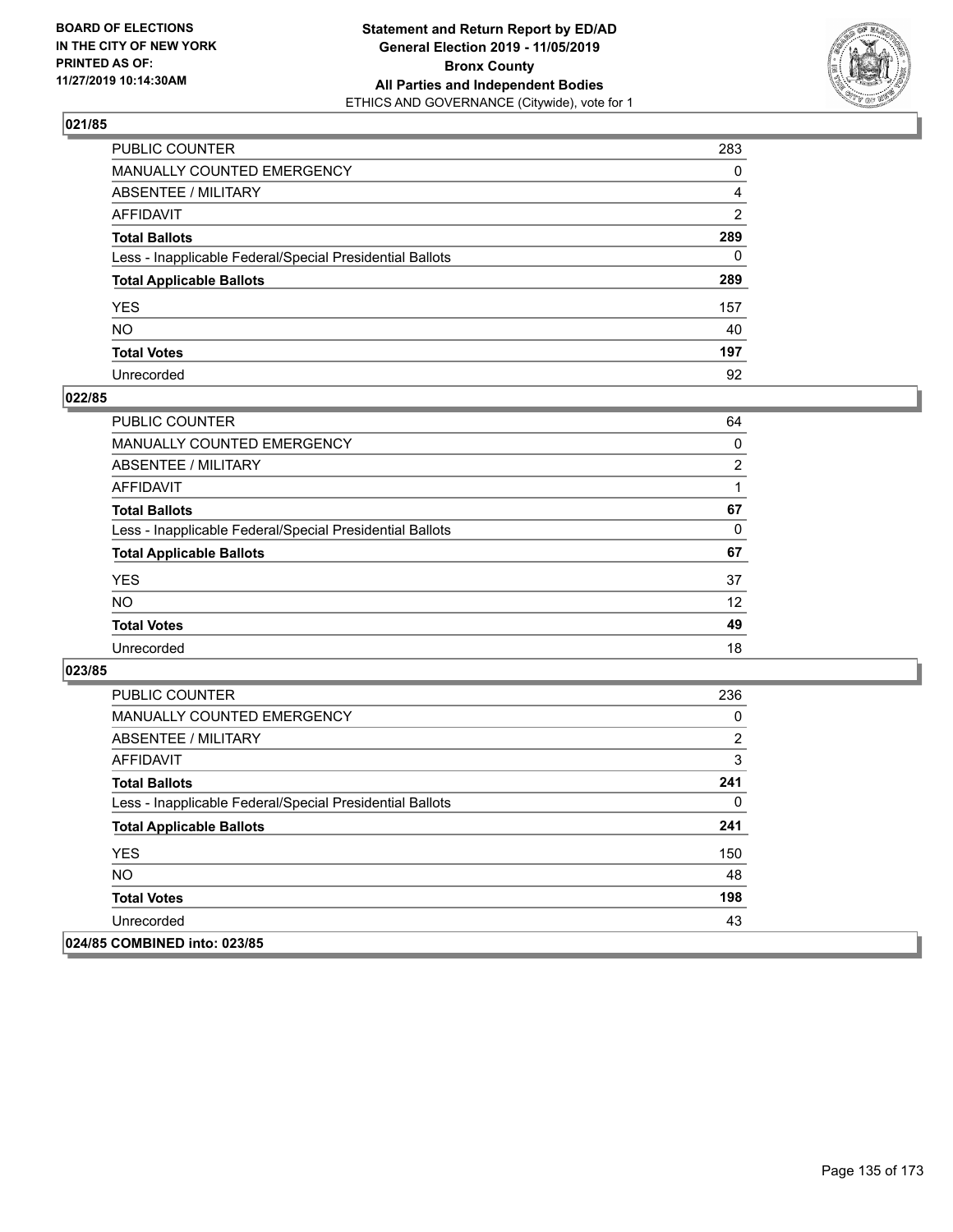

| <b>PUBLIC COUNTER</b>                                    | 210 |
|----------------------------------------------------------|-----|
| MANUALLY COUNTED EMERGENCY                               | 0   |
| ABSENTEE / MILITARY                                      | 6   |
| AFFIDAVIT                                                | 0   |
| <b>Total Ballots</b>                                     | 216 |
| Less - Inapplicable Federal/Special Presidential Ballots | 0   |
| <b>Total Applicable Ballots</b>                          | 216 |
| <b>YES</b>                                               | 142 |
| <b>NO</b>                                                | 34  |
| <b>Total Votes</b>                                       | 176 |
| Unrecorded                                               | 40  |

# **026/85 COMBINED into: 025/85**

## **027/85**

| <b>PUBLIC COUNTER</b>                                    | 249      |
|----------------------------------------------------------|----------|
| MANUALLY COUNTED EMERGENCY                               | $\Omega$ |
| ABSENTEE / MILITARY                                      | 5        |
| AFFIDAVIT                                                | 0        |
| <b>Total Ballots</b>                                     | 254      |
| Less - Inapplicable Federal/Special Presidential Ballots | $\Omega$ |
| <b>Total Applicable Ballots</b>                          | 254      |
| <b>YES</b>                                               | 143      |
| <b>NO</b>                                                | 58       |
| <b>Total Votes</b>                                       | 201      |
| Unrecorded                                               | 53       |
|                                                          |          |

| <b>PUBLIC COUNTER</b>                                    | 86 |
|----------------------------------------------------------|----|
| MANUALLY COUNTED EMERGENCY                               | 0  |
| ABSENTEE / MILITARY                                      | 3  |
| AFFIDAVIT                                                | 0  |
| <b>Total Ballots</b>                                     | 89 |
| Less - Inapplicable Federal/Special Presidential Ballots | 0  |
| <b>Total Applicable Ballots</b>                          | 89 |
| <b>YES</b>                                               | 54 |
| NO.                                                      | 21 |
| <b>Total Votes</b>                                       | 75 |
| Unrecorded                                               | 14 |
| 029/85 COMBINED into: 028/85                             |    |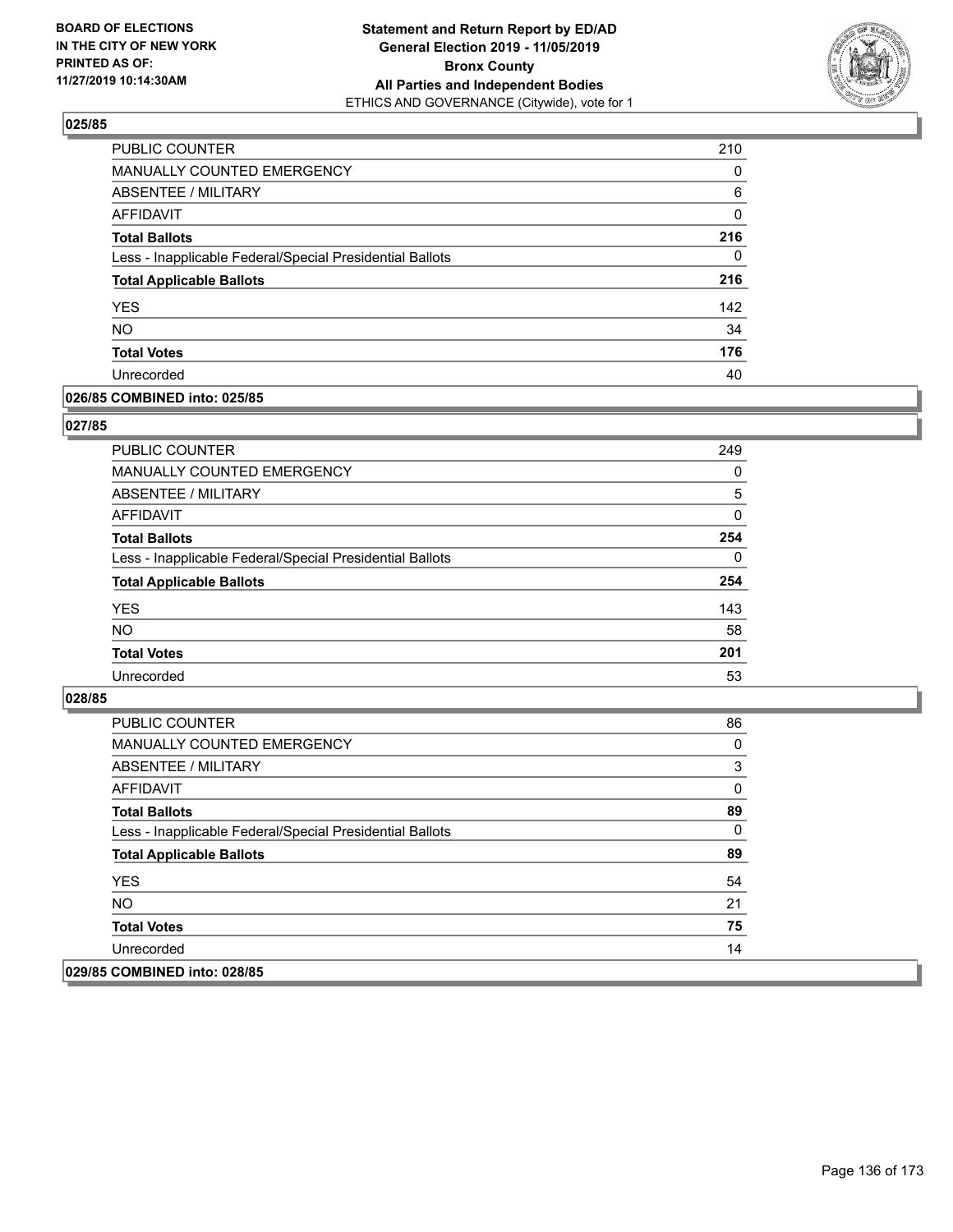

| PUBLIC COUNTER                                           | 180      |
|----------------------------------------------------------|----------|
| MANUALLY COUNTED EMERGENCY                               | 0        |
| ABSENTEE / MILITARY                                      | 4        |
| AFFIDAVIT                                                | 1        |
| <b>Total Ballots</b>                                     | 185      |
| Less - Inapplicable Federal/Special Presidential Ballots | $\Omega$ |
| <b>Total Applicable Ballots</b>                          | 185      |
| <b>YES</b>                                               | 116      |
| <b>NO</b>                                                | 27       |
| <b>Total Votes</b>                                       | 143      |
| Unrecorded                                               | 42       |

## **031/85 COMBINED into: 030/85**

## **032/85**

| <b>PUBLIC COUNTER</b>                                    | 167      |
|----------------------------------------------------------|----------|
| MANUALLY COUNTED EMERGENCY                               | 0        |
| ABSENTEE / MILITARY                                      | 3        |
| AFFIDAVIT                                                |          |
| <b>Total Ballots</b>                                     | 171      |
| Less - Inapplicable Federal/Special Presidential Ballots | $\Omega$ |
| <b>Total Applicable Ballots</b>                          | 171      |
| <b>YES</b>                                               | 110      |
| <b>NO</b>                                                | 16       |
| <b>Total Votes</b>                                       | 126      |
| Unrecorded                                               | 45       |

| <b>PUBLIC COUNTER</b>                                    | 125      |
|----------------------------------------------------------|----------|
| MANUALLY COUNTED EMERGENCY                               | $\Omega$ |
| ABSENTEE / MILITARY                                      | 8        |
| AFFIDAVIT                                                | $\Omega$ |
| <b>Total Ballots</b>                                     | 133      |
| Less - Inapplicable Federal/Special Presidential Ballots | 0        |
| <b>Total Applicable Ballots</b>                          | 133      |
| <b>YES</b>                                               | 92       |
| <b>NO</b>                                                | 24       |
| <b>Total Votes</b>                                       | 116      |
|                                                          |          |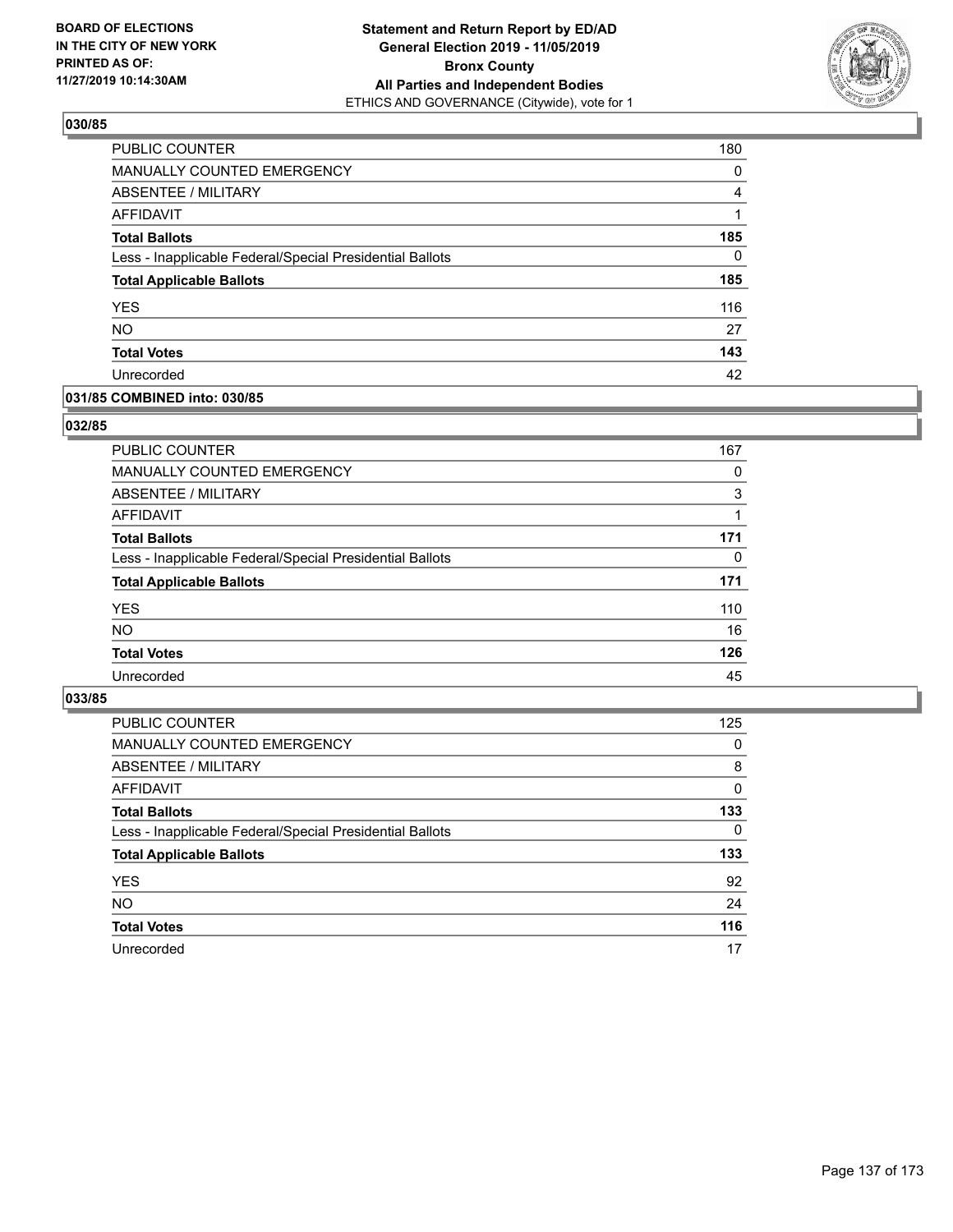

| <b>PUBLIC COUNTER</b>                                    | 139 |
|----------------------------------------------------------|-----|
| <b>MANUALLY COUNTED EMERGENCY</b>                        | 0   |
| ABSENTEE / MILITARY                                      | 3   |
| AFFIDAVIT                                                | 3   |
| <b>Total Ballots</b>                                     | 145 |
| Less - Inapplicable Federal/Special Presidential Ballots | 0   |
| <b>Total Applicable Ballots</b>                          | 145 |
| <b>YES</b>                                               | 99  |
| <b>NO</b>                                                | 30  |
| <b>Total Votes</b>                                       | 129 |
| Unrecorded                                               | 16  |

#### **035/85 COMBINED into: 030/85**

**036/85 COMBINED into: 017/79**

**037/85 COMBINED into: 021/85**

**038/85 COMBINED into: 075/84**

## **039/85**

| <b>PUBLIC COUNTER</b>                                    | 152 |
|----------------------------------------------------------|-----|
| <b>MANUALLY COUNTED EMERGENCY</b>                        | 0   |
| ABSENTEE / MILITARY                                      |     |
| AFFIDAVIT                                                | 2   |
| <b>Total Ballots</b>                                     | 155 |
| Less - Inapplicable Federal/Special Presidential Ballots | 0   |
| <b>Total Applicable Ballots</b>                          | 155 |
| <b>YES</b>                                               | 79  |
| <b>NO</b>                                                | 19  |
| <b>Total Votes</b>                                       | 98  |
| Unrecorded                                               | 57  |
| $OOMDHIER 1.4.4. OQ$                                     |     |

# **040/85 COMBINED into: 039/85**

## **041/85 COMBINED into: 085/84**

# **042/85 COMBINED into: 050/84**

**043/85** 

| PUBLIC COUNTER                                           | 175 |
|----------------------------------------------------------|-----|
| <b>MANUALLY COUNTED EMERGENCY</b>                        | 0   |
| ABSENTEE / MILITARY                                      |     |
| AFFIDAVIT                                                |     |
| <b>Total Ballots</b>                                     | 177 |
| Less - Inapplicable Federal/Special Presidential Ballots | 0   |
|                                                          |     |
| <b>Total Applicable Ballots</b>                          | 177 |
| <b>YES</b>                                               | 69  |
| <b>NO</b>                                                | 25  |
| <b>Total Votes</b>                                       | 94  |
| Unrecorded                                               | 83  |

# **044/85 COMBINED into: 043/85**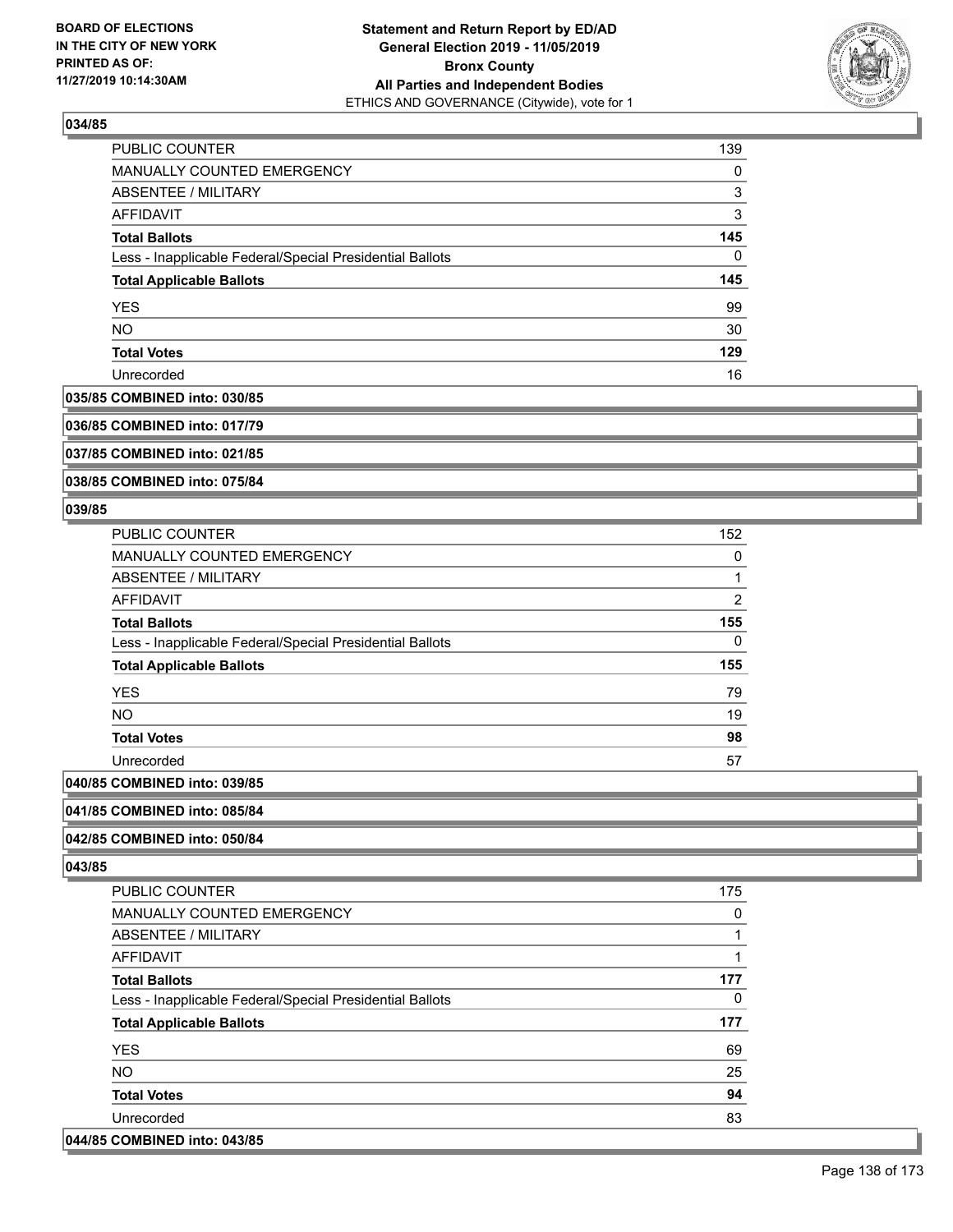

| PUBLIC COUNTER                                           | 187          |
|----------------------------------------------------------|--------------|
| MANUALLY COUNTED EMERGENCY                               | $\mathbf{0}$ |
| ABSENTEE / MILITARY                                      | 16           |
| AFFIDAVIT                                                | $\mathbf{0}$ |
| Total Ballots                                            | 203          |
| Less - Inapplicable Federal/Special Presidential Ballots | $\mathbf{0}$ |
| <b>Total Applicable Ballots</b>                          | 203          |
| YES                                                      | 108          |
| NO.                                                      | 29           |
| <b>Total Votes</b>                                       | 137          |
| Unrecorded                                               | 66           |

## **046/85**

| PUBLIC COUNTER                                           | 156 |
|----------------------------------------------------------|-----|
| <b>MANUALLY COUNTED EMERGENCY</b>                        | 0   |
| ABSENTEE / MILITARY                                      | 4   |
| AFFIDAVIT                                                |     |
| <b>Total Ballots</b>                                     | 161 |
| Less - Inapplicable Federal/Special Presidential Ballots | 0   |
| <b>Total Applicable Ballots</b>                          | 161 |
| <b>YES</b>                                               | 81  |
| <b>NO</b>                                                | 32  |
| <b>Total Votes</b>                                       | 113 |
| Unrecorded                                               | 48  |
|                                                          |     |

### **047/85 COMBINED into: 045/85**

| PUBLIC COUNTER                                           | 88 |
|----------------------------------------------------------|----|
| <b>MANUALLY COUNTED EMERGENCY</b>                        | 0  |
| <b>ABSENTEE / MILITARY</b>                               | 0  |
| <b>AFFIDAVIT</b>                                         | 3  |
| <b>Total Ballots</b>                                     | 91 |
| Less - Inapplicable Federal/Special Presidential Ballots | 0  |
| <b>Total Applicable Ballots</b>                          | 91 |
| <b>YES</b>                                               | 54 |
| <b>NO</b>                                                | 11 |
| <b>Total Votes</b>                                       | 65 |
| Unrecorded                                               | 26 |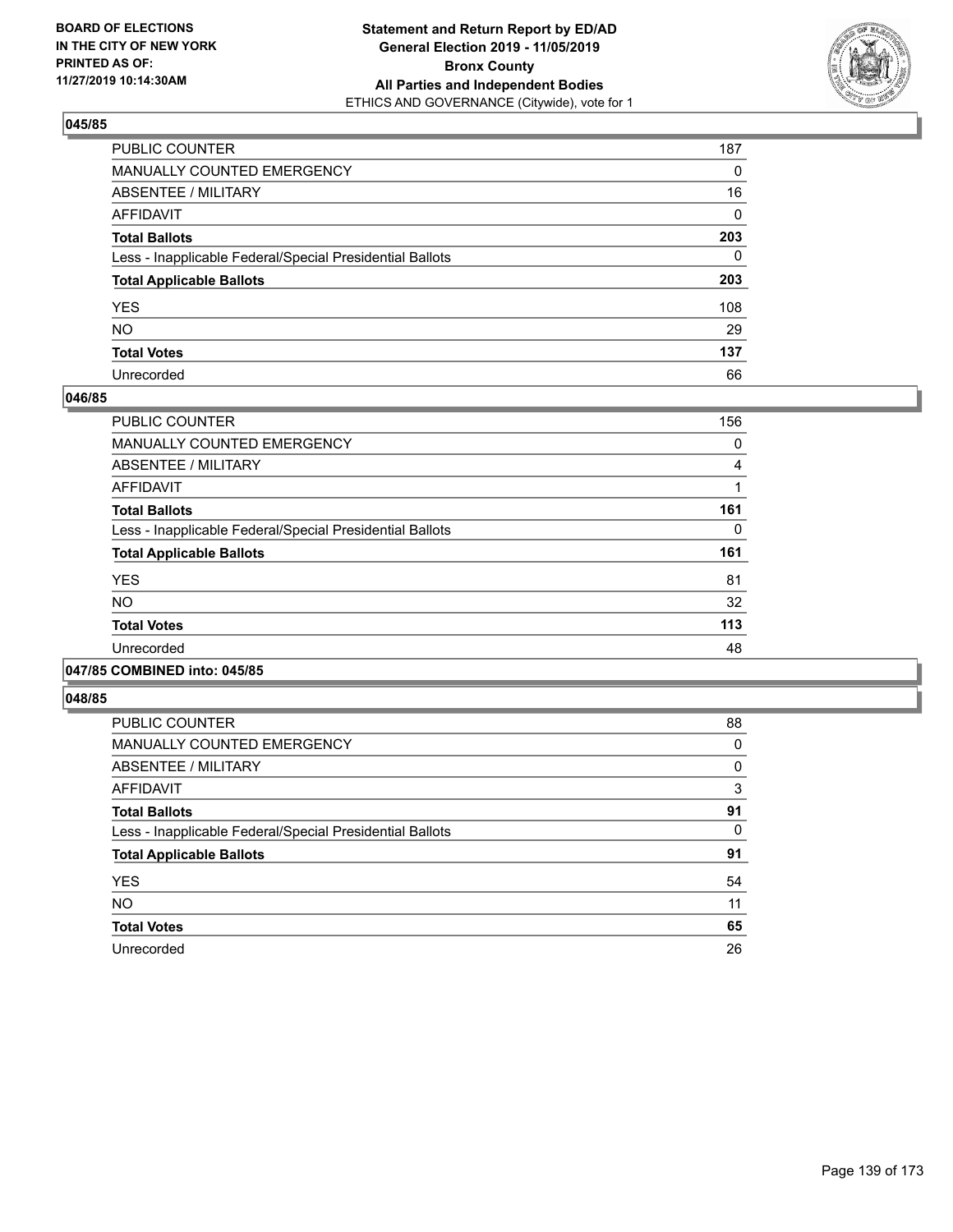

| PUBLIC COUNTER                                           | 116          |
|----------------------------------------------------------|--------------|
| MANUALLY COUNTED EMERGENCY                               | $\mathbf{0}$ |
| ABSENTEE / MILITARY                                      | 2            |
| AFFIDAVIT                                                | 0            |
| Total Ballots                                            | 118          |
| Less - Inapplicable Federal/Special Presidential Ballots | $\Omega$     |
| <b>Total Applicable Ballots</b>                          | 118          |
| YES                                                      | 75           |
| NO.                                                      | 11           |
| <b>Total Votes</b>                                       | 86           |
| Unrecorded                                               | 32           |

## **050/85**

| PUBLIC COUNTER                                           | 243 |
|----------------------------------------------------------|-----|
| <b>MANUALLY COUNTED EMERGENCY</b>                        | 0   |
| ABSENTEE / MILITARY                                      |     |
| <b>AFFIDAVIT</b>                                         | 3   |
| <b>Total Ballots</b>                                     | 247 |
| Less - Inapplicable Federal/Special Presidential Ballots | 0   |
| <b>Total Applicable Ballots</b>                          | 247 |
| <b>YES</b>                                               | 118 |
| NO.                                                      | 31  |
| <b>Total Votes</b>                                       | 149 |
| Unrecorded                                               | 98  |
|                                                          |     |

### **051/85 COMBINED into: 050/85**

| PUBLIC COUNTER                                           | 153           |
|----------------------------------------------------------|---------------|
| MANUALLY COUNTED EMERGENCY                               | 0             |
| ABSENTEE / MILITARY                                      | $\mathcal{P}$ |
| AFFIDAVIT                                                | 4             |
| <b>Total Ballots</b>                                     | 159           |
| Less - Inapplicable Federal/Special Presidential Ballots | 0             |
| <b>Total Applicable Ballots</b>                          | 159           |
| <b>YES</b>                                               | 95            |
| <b>NO</b>                                                | 40            |
| <b>Total Votes</b>                                       | 135           |
| Unrecorded                                               | 24            |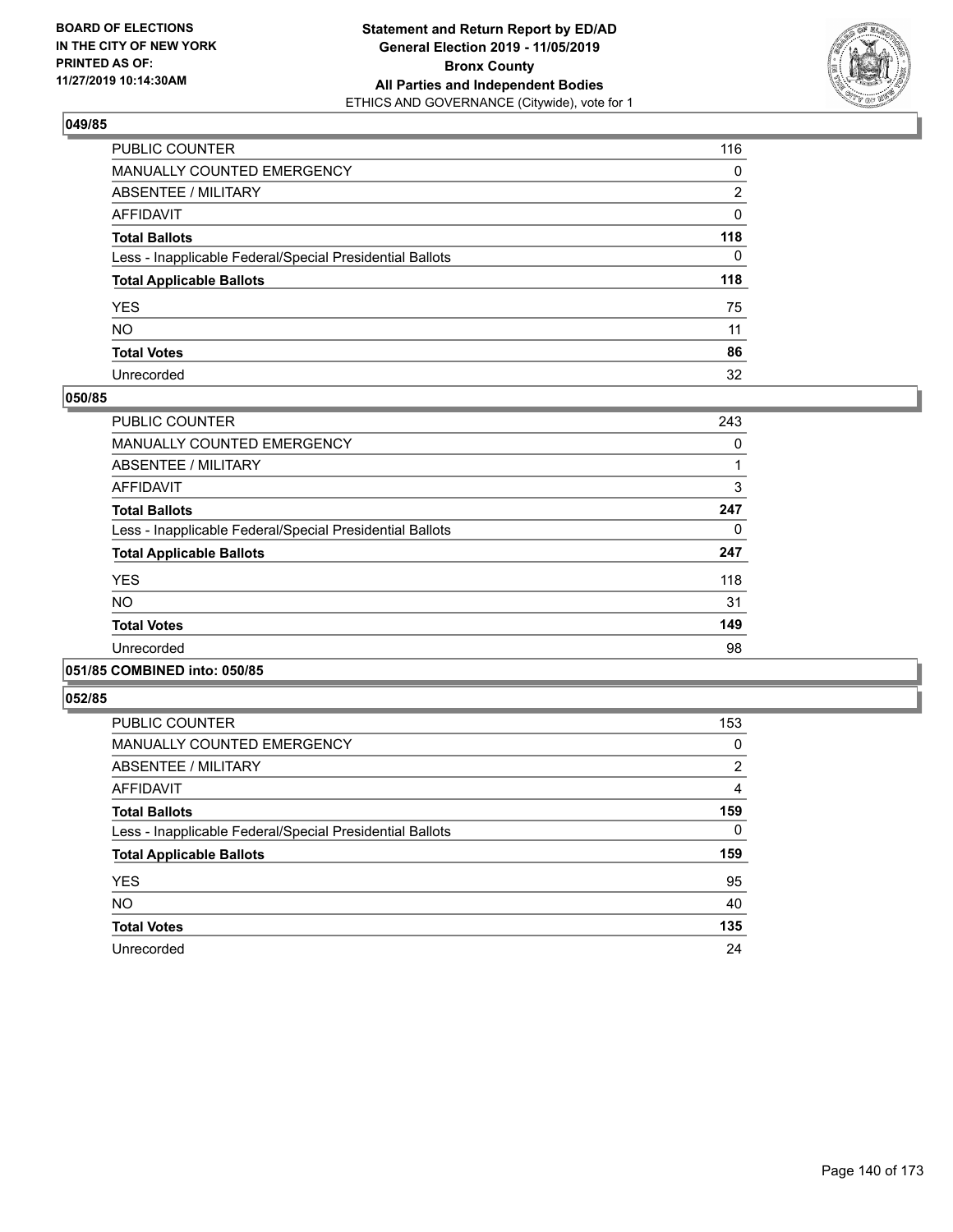

| PUBLIC COUNTER                                           | 25              |
|----------------------------------------------------------|-----------------|
| MANUALLY COUNTED EMERGENCY                               | $\mathbf{0}$    |
| ABSENTEE / MILITARY                                      | 6               |
| AFFIDAVIT                                                |                 |
| Total Ballots                                            | $32\phantom{a}$ |
| Less - Inapplicable Federal/Special Presidential Ballots | 0               |
| <b>Total Applicable Ballots</b>                          | $32\phantom{a}$ |
| YES                                                      | 19              |
| NO.                                                      | $\overline{7}$  |
| <b>Total Votes</b>                                       | 26              |
| Unrecorded                                               | 6               |

## **054/85**

| PUBLIC COUNTER                                           | 38             |
|----------------------------------------------------------|----------------|
| <b>MANUALLY COUNTED EMERGENCY</b>                        | $\Omega$       |
| ABSENTEE / MILITARY                                      | 0              |
| AFFIDAVIT                                                | $\Omega$       |
| <b>Total Ballots</b>                                     | 38             |
| Less - Inapplicable Federal/Special Presidential Ballots | $\Omega$       |
| <b>Total Applicable Ballots</b>                          | 38             |
| <b>YES</b>                                               | 24             |
| <b>NO</b>                                                | $\overline{4}$ |
| <b>Total Votes</b>                                       | 28             |
| Unrecorded                                               | 10             |
|                                                          |                |

| PUBLIC COUNTER                                           | 49       |
|----------------------------------------------------------|----------|
| <b>MANUALLY COUNTED EMERGENCY</b>                        | 0        |
| ABSENTEE / MILITARY                                      | 2        |
| AFFIDAVIT                                                |          |
| <b>Total Ballots</b>                                     | 52       |
| Less - Inapplicable Federal/Special Presidential Ballots | $\Omega$ |
| <b>Total Applicable Ballots</b>                          | 52       |
| <b>YES</b>                                               | 30       |
| <b>NO</b>                                                | 8        |
| <b>Total Votes</b>                                       | 38       |
| Unrecorded                                               | 14       |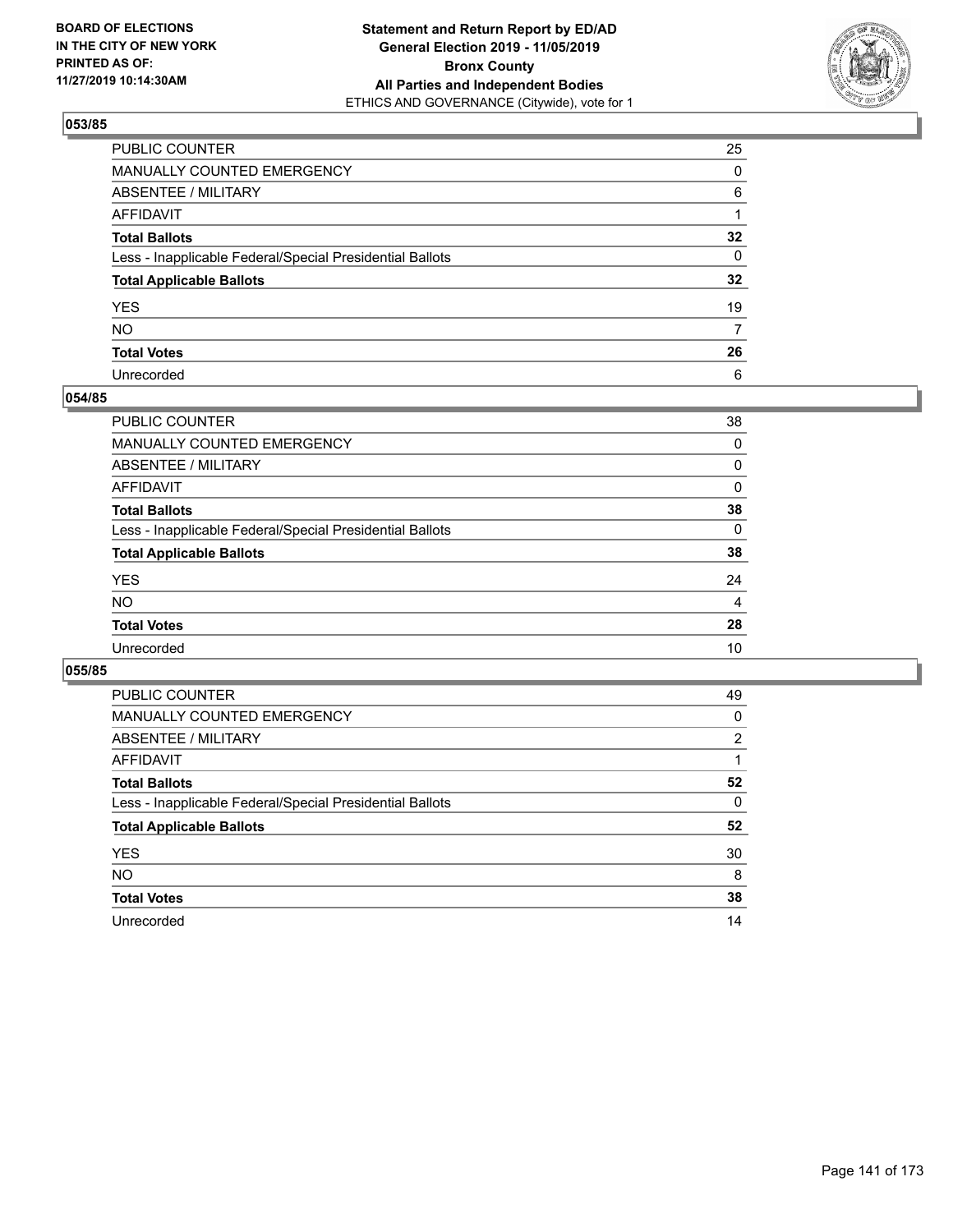

| PUBLIC COUNTER                                           | 215 |
|----------------------------------------------------------|-----|
| <b>MANUALLY COUNTED EMERGENCY</b>                        | 0   |
| ABSENTEE / MILITARY                                      | 5   |
| AFFIDAVIT                                                | 4   |
| <b>Total Ballots</b>                                     | 224 |
| Less - Inapplicable Federal/Special Presidential Ballots | 0   |
| <b>Total Applicable Ballots</b>                          | 224 |
| <b>YES</b>                                               | 146 |
| <b>NO</b>                                                | 28  |
| <b>Total Votes</b>                                       | 174 |
| Unrecorded                                               | 50  |

## **057/85 COMBINED into: 052/85**

## **058/85**

| <b>PUBLIC COUNTER</b>                                    | 206          |
|----------------------------------------------------------|--------------|
| <b>MANUALLY COUNTED EMERGENCY</b>                        | 0            |
| ABSENTEE / MILITARY                                      | 3            |
| AFFIDAVIT                                                | $\mathbf{0}$ |
| <b>Total Ballots</b>                                     | 209          |
| Less - Inapplicable Federal/Special Presidential Ballots | 0            |
| <b>Total Applicable Ballots</b>                          | 209          |
| <b>YES</b>                                               | 119          |
| <b>NO</b>                                                | 32           |
| <b>Total Votes</b>                                       | 151          |
| Unrecorded                                               | 58           |

### **059/85 COMBINED into: 058/85**

## **060/85 COMBINED into: 034/85**

### **061/85 COMBINED into: 062/85**

| <b>PUBLIC COUNTER</b>                                    | 170      |
|----------------------------------------------------------|----------|
| <b>MANUALLY COUNTED EMERGENCY</b>                        | $\Omega$ |
| ABSENTEE / MILITARY                                      | 3        |
| <b>AFFIDAVIT</b>                                         | 0        |
| <b>Total Ballots</b>                                     | 173      |
| Less - Inapplicable Federal/Special Presidential Ballots | 0        |
| <b>Total Applicable Ballots</b>                          | 173      |
| <b>YES</b>                                               | 110      |
| NO.                                                      | 32       |
| <b>Total Votes</b>                                       | 142      |
| Unrecorded                                               | 31       |
| 063/85 COMBINED into: 064/85                             |          |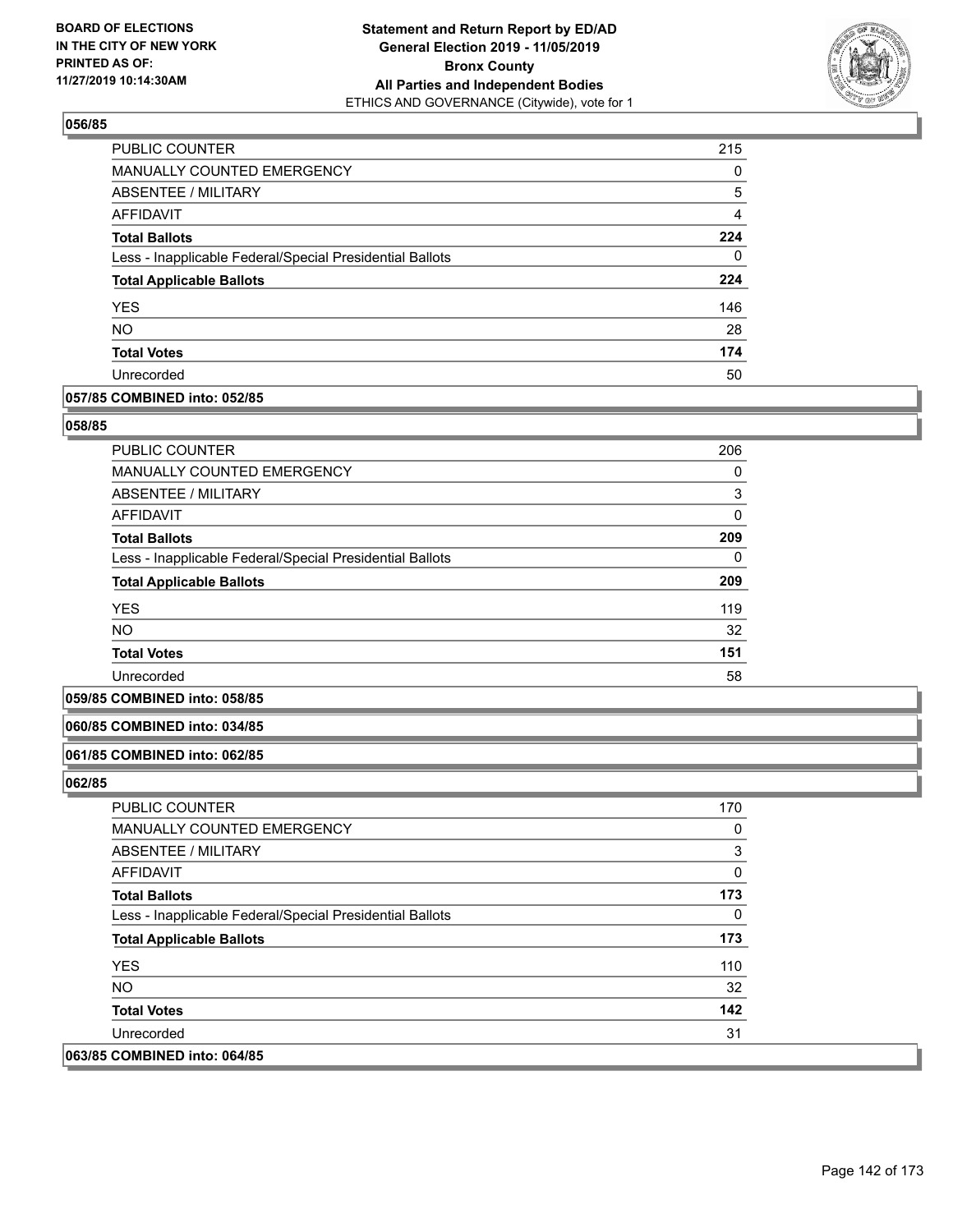

| <b>PUBLIC COUNTER</b>                                    | 161 |
|----------------------------------------------------------|-----|
| MANUALLY COUNTED EMERGENCY                               | 0   |
| ABSENTEE / MILITARY                                      | 3   |
| AFFIDAVIT                                                |     |
| <b>Total Ballots</b>                                     | 165 |
| Less - Inapplicable Federal/Special Presidential Ballots | 0   |
| <b>Total Applicable Ballots</b>                          | 165 |
| <b>YES</b>                                               | 87  |
| <b>NO</b>                                                | 22  |
| <b>Total Votes</b>                                       | 109 |
| Unrecorded                                               | 56  |

# **065/85 COMBINED into: 066/85**

## **066/85**

| <b>PUBLIC COUNTER</b>                                    | 182      |
|----------------------------------------------------------|----------|
| MANUALLY COUNTED EMERGENCY                               | 0        |
| ABSENTEE / MILITARY                                      |          |
| AFFIDAVIT                                                | 2        |
| <b>Total Ballots</b>                                     | 185      |
| Less - Inapplicable Federal/Special Presidential Ballots | $\Omega$ |
| <b>Total Applicable Ballots</b>                          | 185      |
| <b>YES</b>                                               | 87       |
| <b>NO</b>                                                | 23       |
| <b>Total Votes</b>                                       | 110      |
| Unrecorded                                               | 75       |

| <b>PUBLIC COUNTER</b>                                    | 176 |
|----------------------------------------------------------|-----|
| <b>MANUALLY COUNTED EMERGENCY</b>                        | 0   |
| ABSENTEE / MILITARY                                      | 3   |
| AFFIDAVIT                                                | 0   |
| <b>Total Ballots</b>                                     | 179 |
| Less - Inapplicable Federal/Special Presidential Ballots | 0   |
| <b>Total Applicable Ballots</b>                          | 179 |
| <b>YES</b>                                               | 109 |
| NO.                                                      | 15  |
| <b>Total Votes</b>                                       | 124 |
| Unrecorded                                               | 55  |
| 068/85 COMBINED into: 056/85                             |     |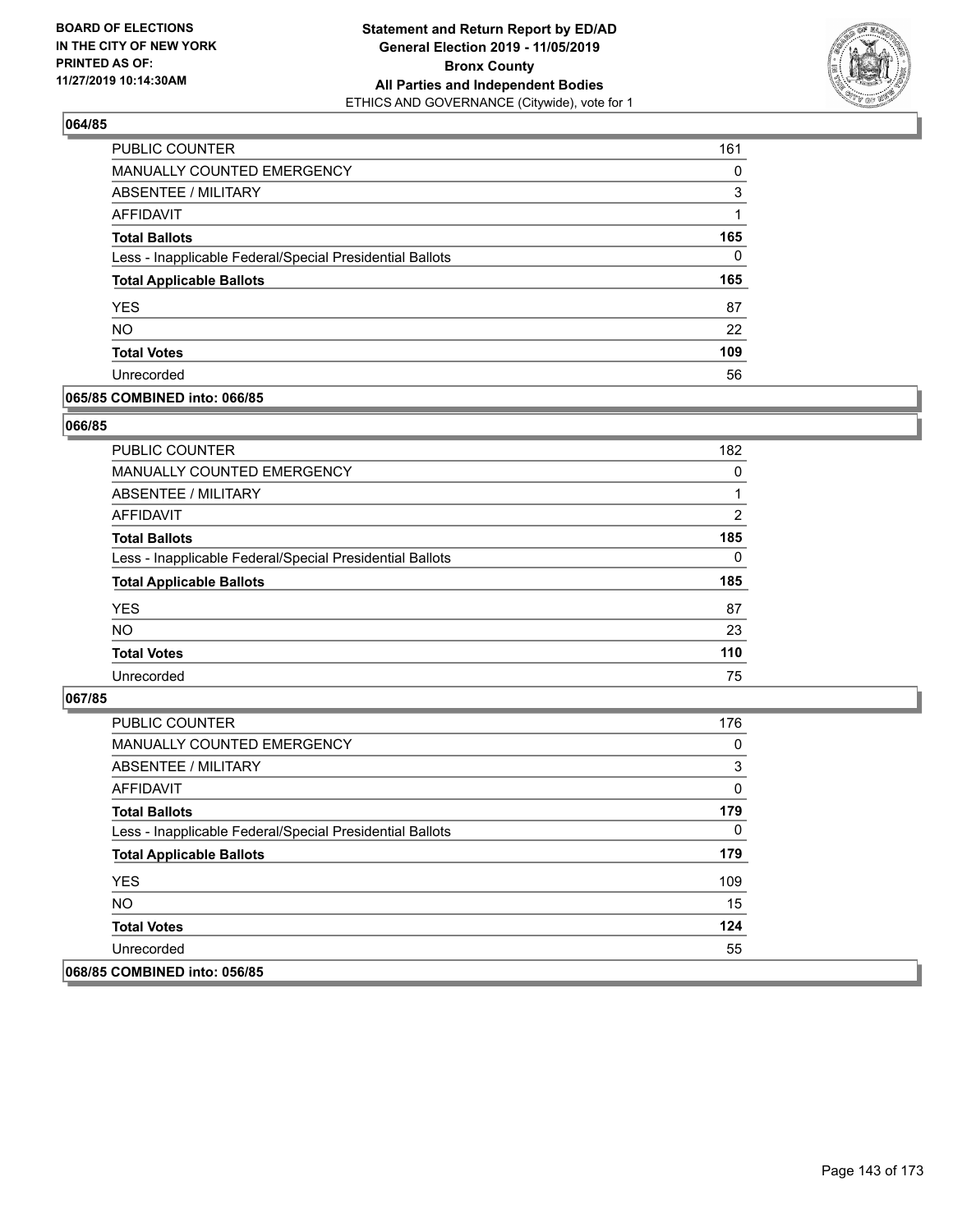

| PUBLIC COUNTER                                           | 97              |
|----------------------------------------------------------|-----------------|
| MANUALLY COUNTED EMERGENCY                               | 0               |
| ABSENTEE / MILITARY                                      | 3               |
| AFFIDAVIT                                                |                 |
| Total Ballots                                            | 101             |
| Less - Inapplicable Federal/Special Presidential Ballots | $\mathbf{0}$    |
| <b>Total Applicable Ballots</b>                          | 101             |
| YES                                                      | 75              |
| NO.                                                      | 12 <sup>2</sup> |
| <b>Total Votes</b>                                       | 87              |
| Unrecorded                                               | 14              |

## **070/85**

| <b>PUBLIC COUNTER</b>                                    | 162 |
|----------------------------------------------------------|-----|
| <b>MANUALLY COUNTED EMERGENCY</b>                        | 0   |
| <b>ABSENTEE / MILITARY</b>                               | 5   |
| AFFIDAVIT                                                | 0   |
| <b>Total Ballots</b>                                     | 167 |
| Less - Inapplicable Federal/Special Presidential Ballots | 0   |
| <b>Total Applicable Ballots</b>                          | 167 |
| <b>YES</b>                                               | 105 |
| <b>NO</b>                                                | 26  |
| <b>Total Votes</b>                                       | 131 |
| Unrecorded                                               | 36  |
|                                                          |     |

**071/85 COMBINED into: 027/85 072/85 COMBINED into: 027/85 073/85 COMBINED into: 027/85 074/85 COMBINED into: 027/85 075/85 COMBINED into: 027/85 076/85 COMBINED into: 027/85 077/85 COMBINED into: 027/85 078/85 COMBINED into: 027/85 079/85 COMBINED into: 027/85**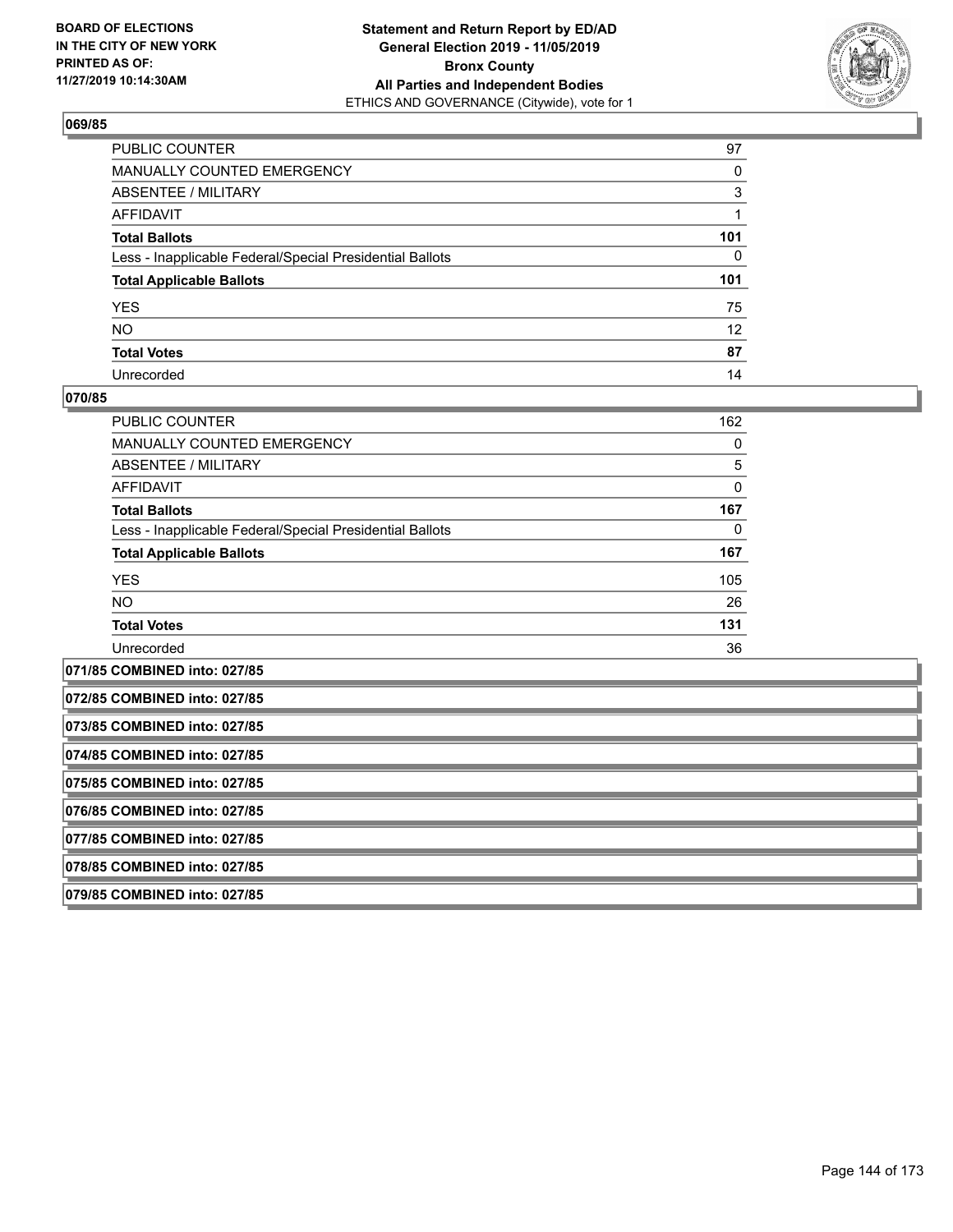

| <b>PUBLIC COUNTER</b>                                    | 113        |
|----------------------------------------------------------|------------|
| <b>MANUALLY COUNTED EMERGENCY</b>                        | 0          |
| <b>ABSENTEE / MILITARY</b>                               | 2          |
| <b>AFFIDAVIT</b>                                         | $\sqrt{5}$ |
| <b>Total Ballots</b>                                     | 120        |
| Less - Inapplicable Federal/Special Presidential Ballots | 0          |
| <b>Total Applicable Ballots</b>                          | 120        |
| <b>YES</b>                                               | 79         |
| NO.                                                      | 19         |
| <b>Total Votes</b>                                       | 98         |
| Unrecorded                                               | 22         |
| 081/85 COMBINED into: 046/85                             |            |
| 082/85 COMBINED into: 080/85                             |            |
| 083/85 COMBINED into: 032/85                             |            |
| 084/85 COMBINED into: 067/85                             |            |
| 085/85 COMBINED into: 085/84                             |            |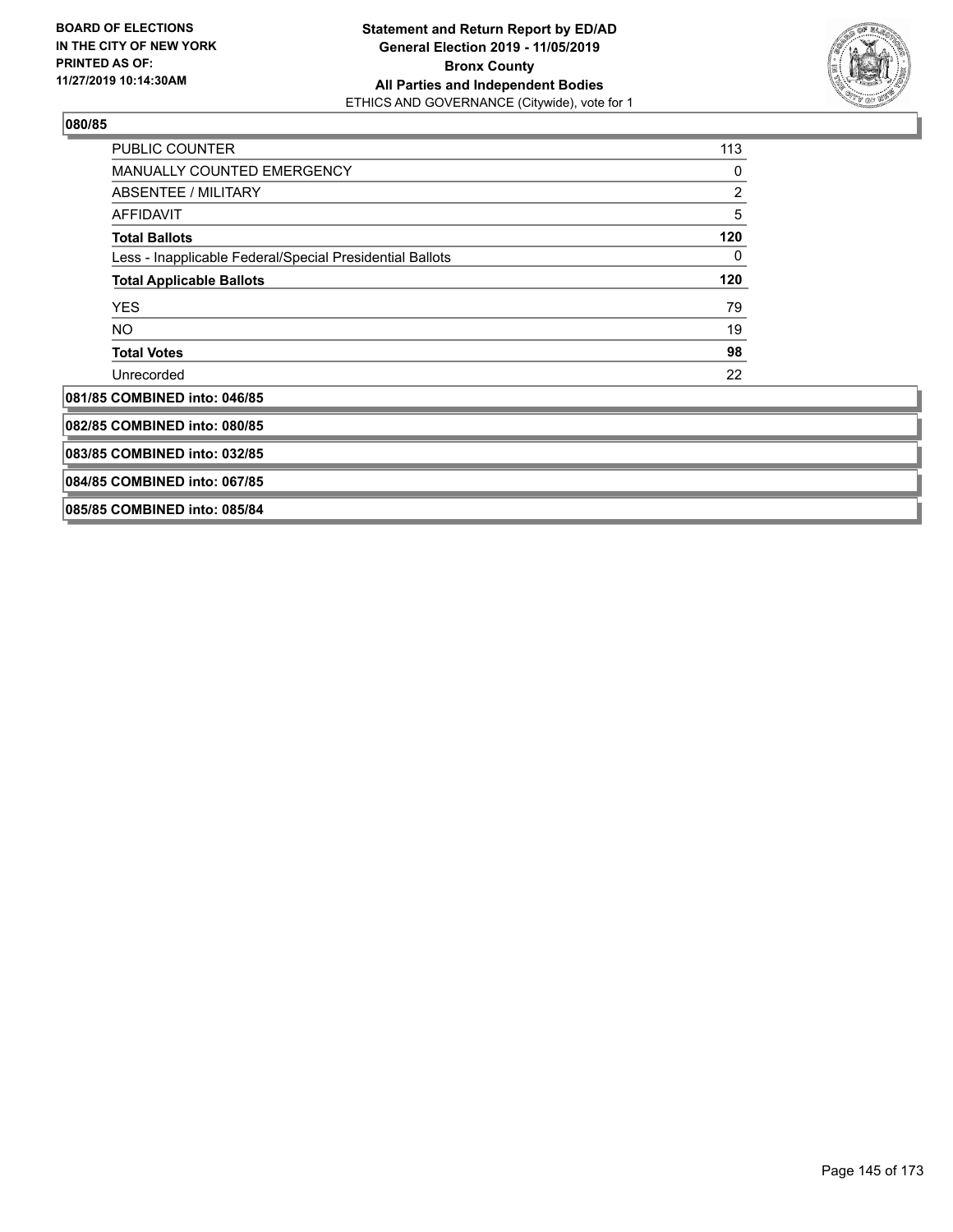

## **001/86 COMBINED into: 031/77**

# **002/86**

| <b>PUBLIC COUNTER</b>                                    | 198      |
|----------------------------------------------------------|----------|
| <b>MANUALLY COUNTED EMERGENCY</b>                        | 0        |
| ABSENTEE / MILITARY                                      | 4        |
| <b>AFFIDAVIT</b>                                         |          |
| <b>Total Ballots</b>                                     | 203      |
| Less - Inapplicable Federal/Special Presidential Ballots | $\Omega$ |
| <b>Total Applicable Ballots</b>                          | 203      |
| <b>YES</b>                                               | 124      |
| <b>NO</b>                                                | 39       |
| <b>Total Votes</b>                                       | 163      |
| Unrecorded                                               | 40       |
|                                                          |          |

## **003/86 COMBINED into: 002/86**

## **004/86**

| <b>PUBLIC COUNTER</b>                                    | 174      |
|----------------------------------------------------------|----------|
| <b>MANUALLY COUNTED EMERGENCY</b>                        | 0        |
| ABSENTEE / MILITARY                                      | 4        |
| AFFIDAVIT                                                | $\Omega$ |
| <b>Total Ballots</b>                                     | 178      |
| Less - Inapplicable Federal/Special Presidential Ballots | $\Omega$ |
| <b>Total Applicable Ballots</b>                          | 178      |
| <b>YES</b>                                               | 108      |
| NO.                                                      | 20       |
| <b>Total Votes</b>                                       | 128      |
| Unrecorded                                               | 50       |

## **005/86 COMBINED into: 036/77**

| <b>PUBLIC COUNTER</b>                                    | 115 |
|----------------------------------------------------------|-----|
| <b>MANUALLY COUNTED EMERGENCY</b>                        | 0   |
| ABSENTEE / MILITARY                                      | 6   |
| AFFIDAVIT                                                | 0   |
| <b>Total Ballots</b>                                     | 121 |
| Less - Inapplicable Federal/Special Presidential Ballots | 0   |
| <b>Total Applicable Ballots</b>                          | 121 |
| <b>YES</b>                                               | 59  |
| NO.                                                      | 13  |
| <b>Total Votes</b>                                       | 72  |
| Unrecorded                                               | 49  |
| 007/86 COMBINED into: 006/86                             |     |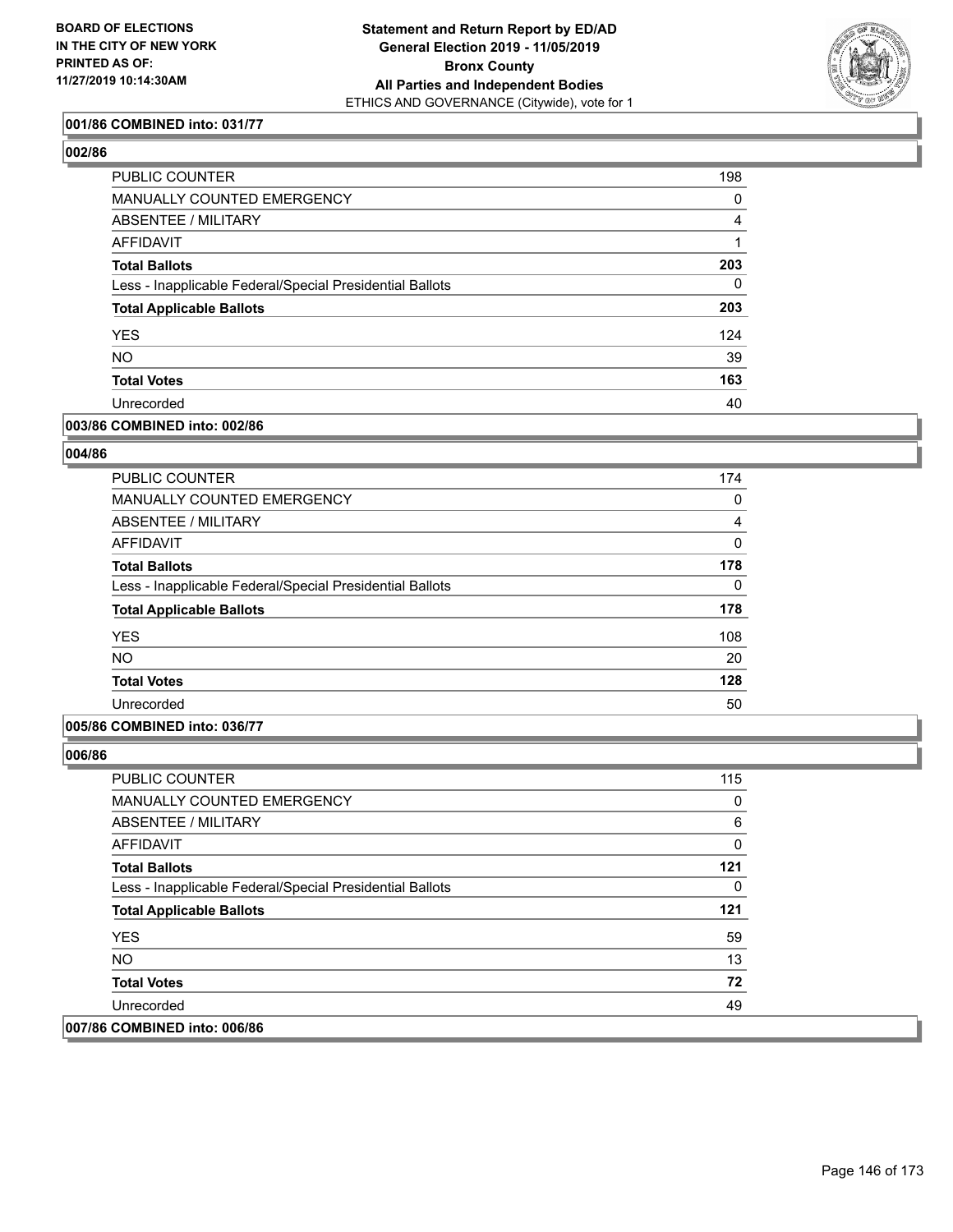

| PUBLIC COUNTER                                           | 198          |
|----------------------------------------------------------|--------------|
| MANUALLY COUNTED EMERGENCY                               | 0            |
| ABSENTEE / MILITARY                                      | 4            |
| AFFIDAVIT                                                | 2            |
| Total Ballots                                            | 204          |
| Less - Inapplicable Federal/Special Presidential Ballots | $\mathbf{0}$ |
| <b>Total Applicable Ballots</b>                          | 204          |
| YES                                                      | 83           |
| NO.                                                      | 24           |
| <b>Total Votes</b>                                       | 107          |
| Unrecorded                                               | 97           |

### **009/86**

| <b>PUBLIC COUNTER</b>                                    | 112      |
|----------------------------------------------------------|----------|
| MANUALLY COUNTED EMERGENCY                               | 0        |
| ABSENTEE / MILITARY                                      |          |
| AFFIDAVIT                                                | 0        |
| <b>Total Ballots</b>                                     | 113      |
| Less - Inapplicable Federal/Special Presidential Ballots | $\Omega$ |
| <b>Total Applicable Ballots</b>                          | 113      |
| <b>YES</b>                                               | 72       |
| <b>NO</b>                                                | 17       |
| <b>Total Votes</b>                                       | 89       |
| Unrecorded                                               | 24       |
|                                                          |          |

### **010/86 COMBINED into: 004/86**

| <b>PUBLIC COUNTER</b>                                    | 181 |
|----------------------------------------------------------|-----|
| <b>MANUALLY COUNTED EMERGENCY</b>                        | 0   |
| ABSENTEE / MILITARY                                      | 6   |
| AFFIDAVIT                                                | 0   |
| <b>Total Ballots</b>                                     | 187 |
| Less - Inapplicable Federal/Special Presidential Ballots | 0   |
| <b>Total Applicable Ballots</b>                          | 187 |
| <b>YES</b>                                               | 98  |
| <b>NO</b>                                                | 23  |
| <b>Total Votes</b>                                       | 121 |
| Unrecorded                                               | 66  |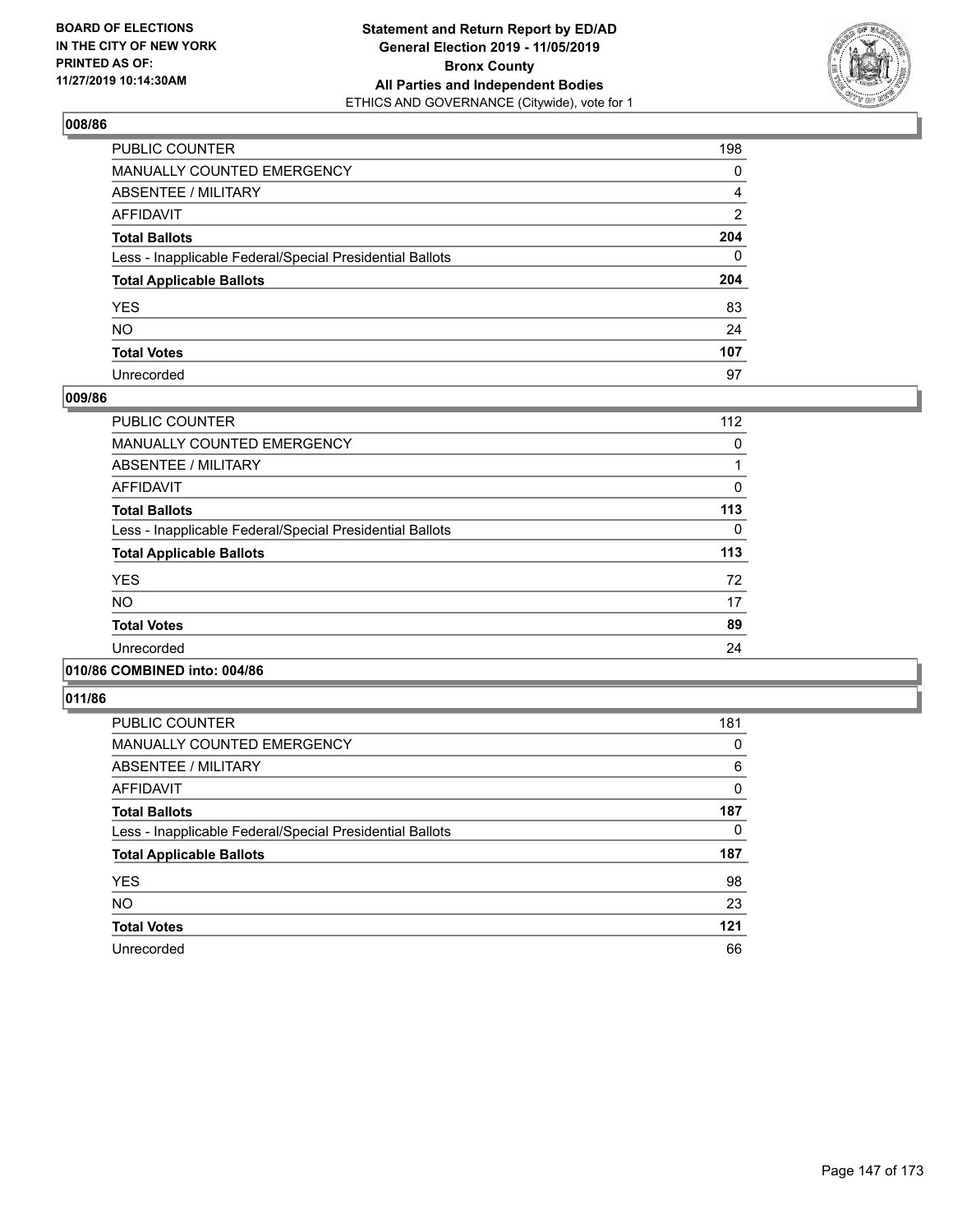

| <b>PUBLIC COUNTER</b>                                    | 100              |
|----------------------------------------------------------|------------------|
| MANUALLY COUNTED EMERGENCY                               | $\Omega$         |
| <b>ABSENTEE / MILITARY</b>                               | 2                |
| AFFIDAVIT                                                | 0                |
| <b>Total Ballots</b>                                     | 102 <sub>2</sub> |
| Less - Inapplicable Federal/Special Presidential Ballots | $\Omega$         |
| <b>Total Applicable Ballots</b>                          | 102 <sub>2</sub> |
| <b>YES</b>                                               | 71               |
| <b>NO</b>                                                | 15               |
|                                                          |                  |
| <b>Total Votes</b>                                       | 86               |

### **013/86 COMBINED into: 011/86**

### **014/86**

| PUBLIC COUNTER                                           | 185          |
|----------------------------------------------------------|--------------|
| MANUALLY COUNTED EMERGENCY                               | 0            |
| ABSENTEE / MILITARY                                      | 3            |
| AFFIDAVIT                                                | $\mathbf{0}$ |
| <b>Total Ballots</b>                                     | 188          |
| Less - Inapplicable Federal/Special Presidential Ballots | 0            |
| <b>Total Applicable Ballots</b>                          | 188          |
| <b>YES</b>                                               | 100          |
| <b>NO</b>                                                | 27           |
| <b>Total Votes</b>                                       | 127          |
| Unrecorded                                               | 61           |

# **015/86 COMBINED into: 060/78**

#### **016/86 COMBINED into: 014/86**

#### **017/86 COMBINED into: 066/86**

| <b>PUBLIC COUNTER</b>                                    | 95 |
|----------------------------------------------------------|----|
| MANUALLY COUNTED EMERGENCY                               | 0  |
| ABSENTEE / MILITARY                                      |    |
| AFFIDAVIT                                                | 0  |
| <b>Total Ballots</b>                                     | 96 |
| Less - Inapplicable Federal/Special Presidential Ballots | 0  |
| <b>Total Applicable Ballots</b>                          | 96 |
| <b>YES</b>                                               | 58 |
| <b>NO</b>                                                | 21 |
| <b>Total Votes</b>                                       | 79 |
| Unrecorded                                               | 17 |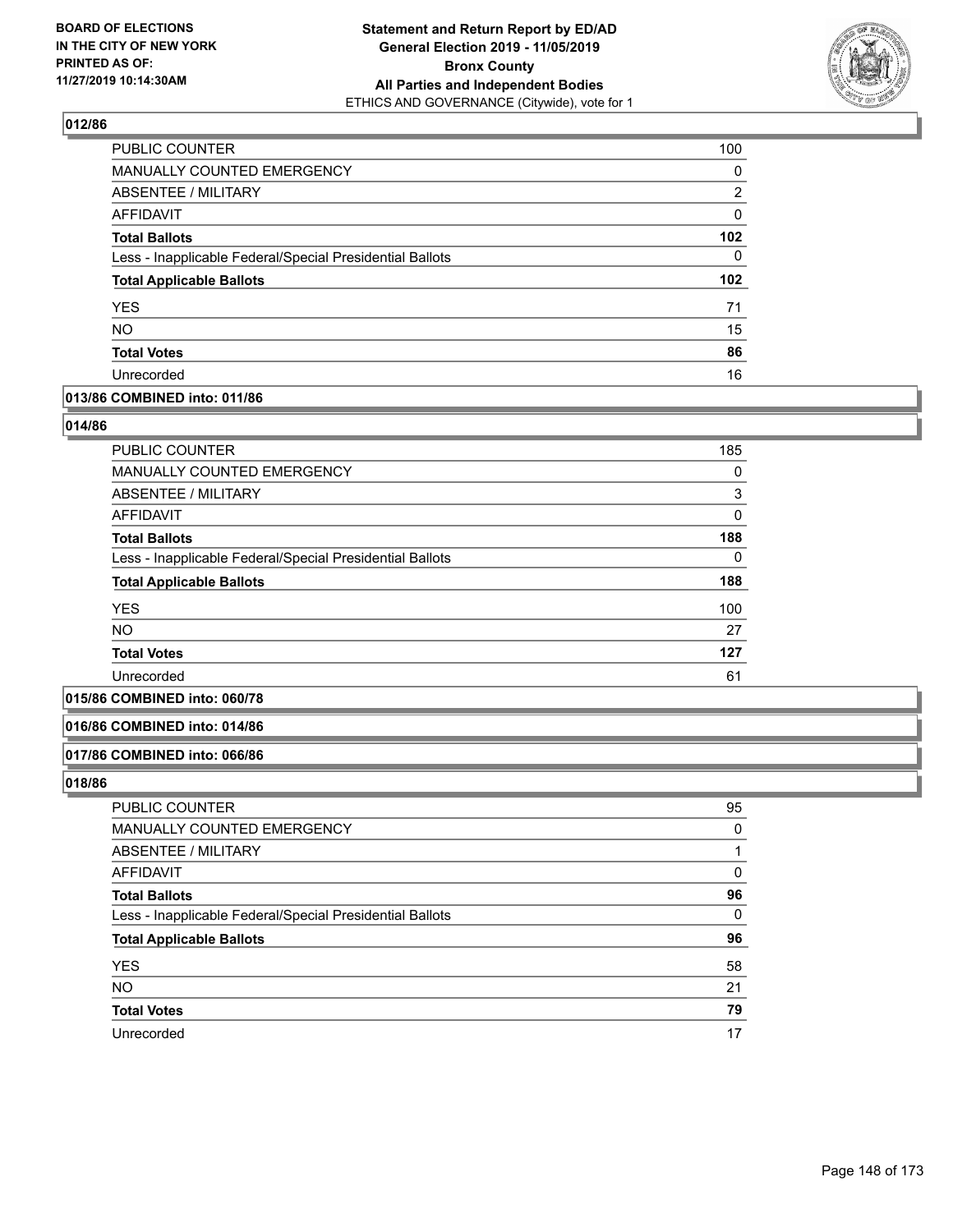

| PUBLIC COUNTER                                           | 149             |
|----------------------------------------------------------|-----------------|
| MANUALLY COUNTED EMERGENCY                               | 0               |
| ABSENTEE / MILITARY                                      |                 |
| AFFIDAVIT                                                |                 |
| Total Ballots                                            | 151             |
| Less - Inapplicable Federal/Special Presidential Ballots | $\mathbf{0}$    |
| <b>Total Applicable Ballots</b>                          | 151             |
| YES                                                      | 103             |
| NO.                                                      | 12 <sup>2</sup> |
| <b>Total Votes</b>                                       | 115             |
| Unrecorded                                               | 36              |

### **020/86**

| <b>PUBLIC COUNTER</b>                                    | 87             |
|----------------------------------------------------------|----------------|
| <b>MANUALLY COUNTED EMERGENCY</b>                        | 0              |
| <b>ABSENTEE / MILITARY</b>                               | 4              |
| AFFIDAVIT                                                | $\overline{2}$ |
| <b>Total Ballots</b>                                     | 93             |
| Less - Inapplicable Federal/Special Presidential Ballots | $\Omega$       |
| <b>Total Applicable Ballots</b>                          | 93             |
| <b>YES</b>                                               | 59             |
| <b>NO</b>                                                |                |
| <b>Total Votes</b>                                       | 66             |
| Unrecorded                                               | 27             |
|                                                          |                |

## **021/86 COMBINED into: 064/78**

**022/86** 

| <b>PUBLIC COUNTER</b>                                    | 144 |
|----------------------------------------------------------|-----|
| MANUALLY COUNTED EMERGENCY                               | 0   |
| ABSENTEE / MILITARY                                      | 0   |
| AFFIDAVIT                                                | 15  |
| <b>Total Ballots</b>                                     | 159 |
| Less - Inapplicable Federal/Special Presidential Ballots | 0   |
| <b>Total Applicable Ballots</b>                          | 159 |
| <b>YES</b>                                               | 93  |
| <b>NO</b>                                                | 21  |
| <b>Total Votes</b>                                       | 114 |
| Unrecorded                                               | 45  |
| 023/86 COMBINED into: 022/86                             |     |
|                                                          |     |

**024/86 COMBINED into: 047/78**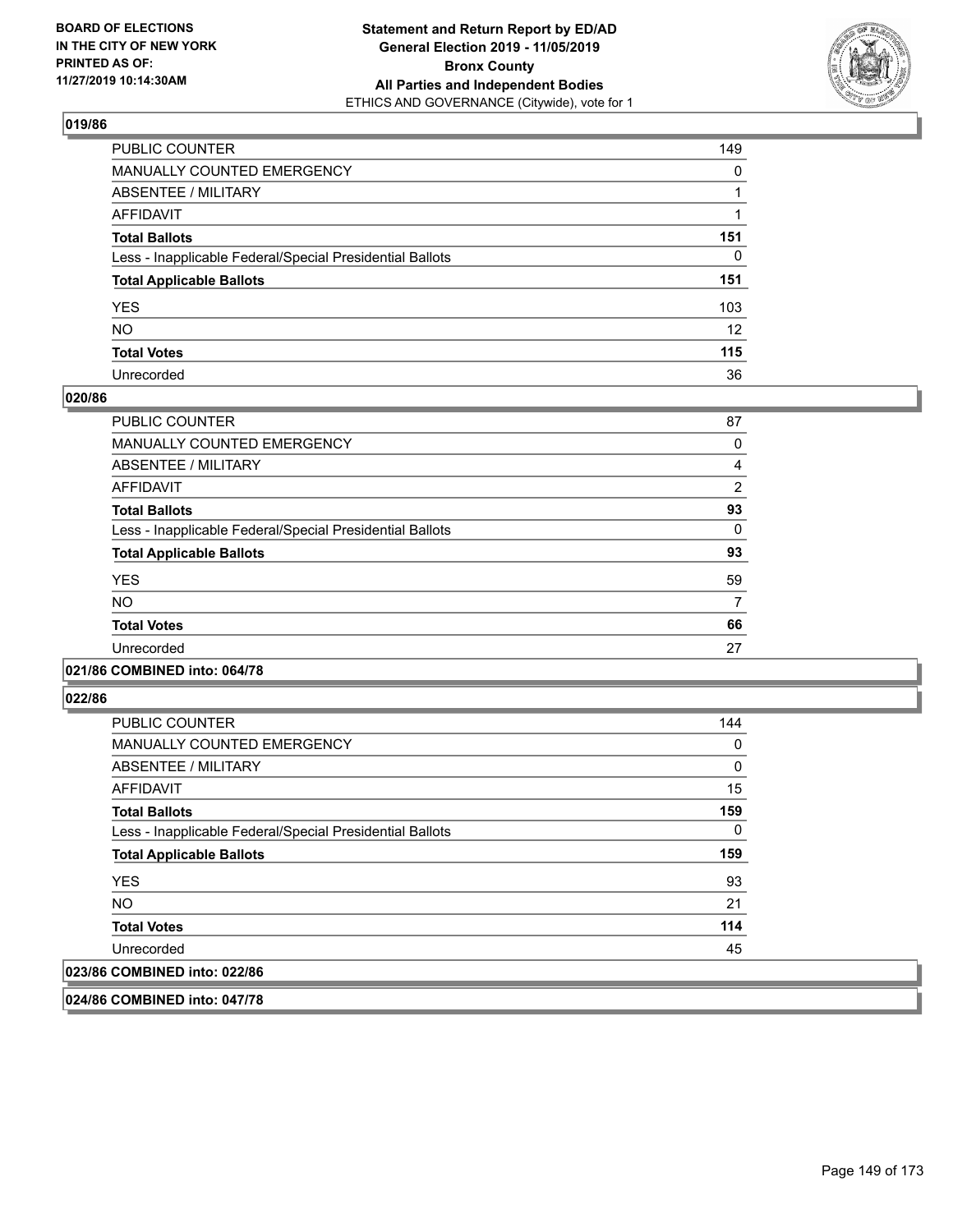

| PUBLIC COUNTER                                           | 156            |
|----------------------------------------------------------|----------------|
| MANUALLY COUNTED EMERGENCY                               | $\mathbf{0}$   |
| ABSENTEE / MILITARY                                      | $\overline{4}$ |
| AFFIDAVIT                                                | $\Omega$       |
| Total Ballots                                            | 160            |
| Less - Inapplicable Federal/Special Presidential Ballots | $\Omega$       |
| <b>Total Applicable Ballots</b>                          | 160            |
| YES                                                      | 75             |
| NO.                                                      | 17             |
| <b>Total Votes</b>                                       | 92             |
| Unrecorded                                               | 68             |

### **026/86**

| <b>PUBLIC COUNTER</b>                                    | 185 |
|----------------------------------------------------------|-----|
| <b>MANUALLY COUNTED EMERGENCY</b>                        | 0   |
| ABSENTEE / MILITARY                                      | 2   |
| <b>AFFIDAVIT</b>                                         | 4   |
| <b>Total Ballots</b>                                     | 191 |
| Less - Inapplicable Federal/Special Presidential Ballots | 0   |
| <b>Total Applicable Ballots</b>                          | 191 |
| <b>YES</b>                                               | 79  |
| <b>NO</b>                                                | 31  |
| <b>Total Votes</b>                                       | 110 |
| Unrecorded                                               | 81  |
|                                                          |     |

### **027/86 COMBINED into: 008/86**

| <b>PUBLIC COUNTER</b>                                    | 164            |
|----------------------------------------------------------|----------------|
| <b>MANUALLY COUNTED EMERGENCY</b>                        | 0              |
| ABSENTEE / MILITARY                                      | 6              |
| AFFIDAVIT                                                | $\overline{2}$ |
| <b>Total Ballots</b>                                     | 172            |
| Less - Inapplicable Federal/Special Presidential Ballots | 0              |
| <b>Total Applicable Ballots</b>                          | 172            |
| <b>YES</b>                                               | 91             |
| <b>NO</b>                                                | 32             |
| <b>Total Votes</b>                                       | 123            |
| Unrecorded                                               | 49             |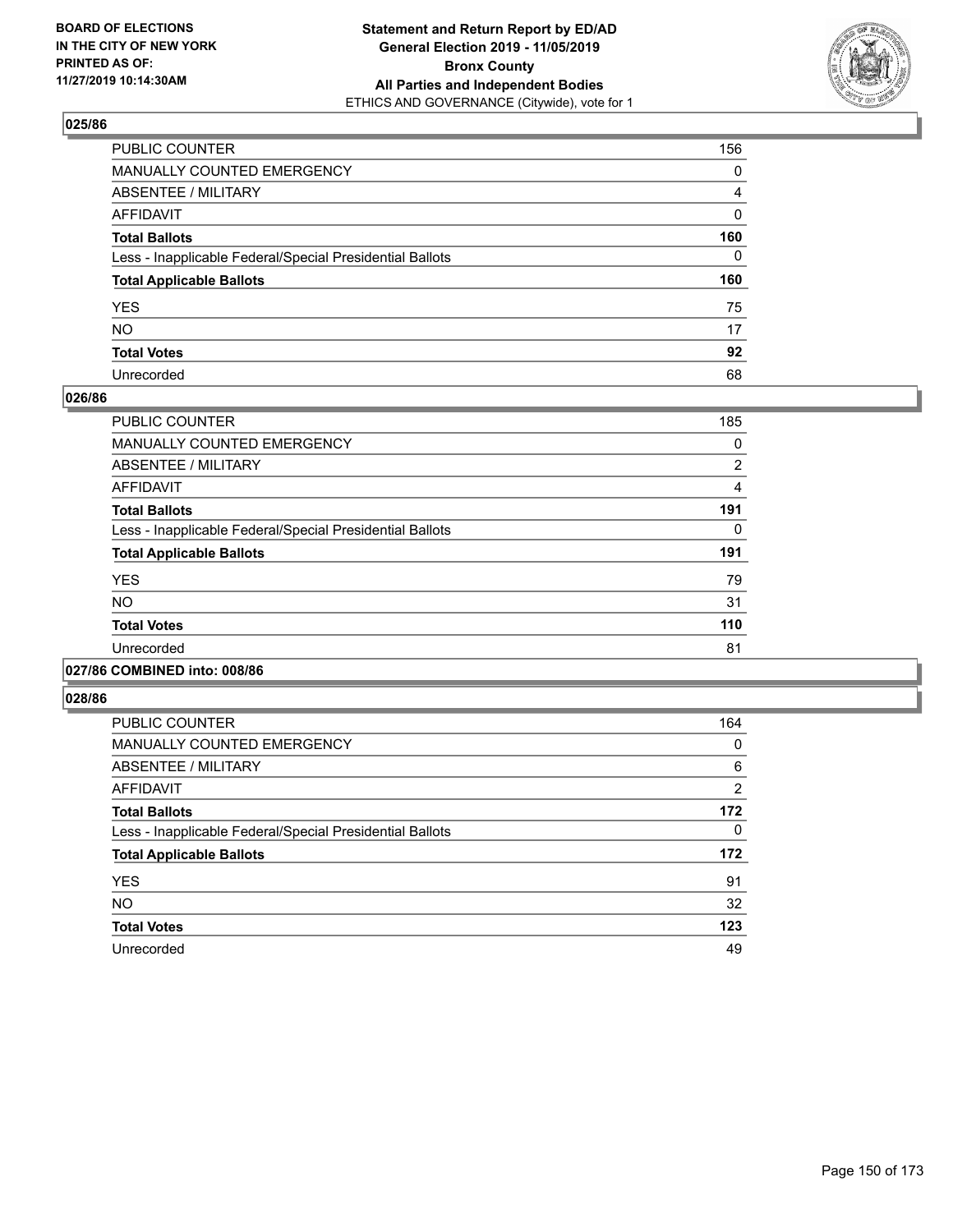

| <b>PUBLIC COUNTER</b>                                    | 238 |
|----------------------------------------------------------|-----|
| <b>MANUALLY COUNTED EMERGENCY</b>                        | 0   |
| <b>ABSENTEE / MILITARY</b>                               | 2   |
| AFFIDAVIT                                                | 8   |
| <b>Total Ballots</b>                                     | 248 |
| Less - Inapplicable Federal/Special Presidential Ballots | 0   |
| <b>Total Applicable Ballots</b>                          | 248 |
| <b>YES</b>                                               | 139 |
| <b>NO</b>                                                | 41  |
| <b>Total Votes</b>                                       | 180 |
| Unrecorded                                               | 68  |

## **030/86 COMBINED into: 028/86**

#### **031/86 COMBINED into: 037/77**

## **032/86**

| <b>PUBLIC COUNTER</b>                                    | 193            |
|----------------------------------------------------------|----------------|
| <b>MANUALLY COUNTED EMERGENCY</b>                        | 0              |
| ABSENTEE / MILITARY                                      | 0              |
| AFFIDAVIT                                                | $\overline{2}$ |
| <b>Total Ballots</b>                                     | 195            |
| Less - Inapplicable Federal/Special Presidential Ballots | $\Omega$       |
| <b>Total Applicable Ballots</b>                          | 195            |
| <b>YES</b>                                               | 77             |
| NO.                                                      | 21             |
| <b>Total Votes</b>                                       | 98             |
| Unrecorded                                               | 97             |

#### **033/86**

| <b>PUBLIC COUNTER</b>                                    | 246 |
|----------------------------------------------------------|-----|
| <b>MANUALLY COUNTED EMERGENCY</b>                        | 0   |
| ABSENTEE / MILITARY                                      | 9   |
| AFFIDAVIT                                                | 1   |
| <b>Total Ballots</b>                                     | 256 |
| Less - Inapplicable Federal/Special Presidential Ballots | 0   |
| <b>Total Applicable Ballots</b>                          | 256 |
| <b>YES</b>                                               | 145 |
| NO.                                                      | 34  |
| <b>Total Votes</b>                                       | 179 |
| Unrecorded                                               | 77  |
| 034/86 COMBINED into: 033/86                             |     |
|                                                          |     |

**035/86 COMBINED into: 032/86**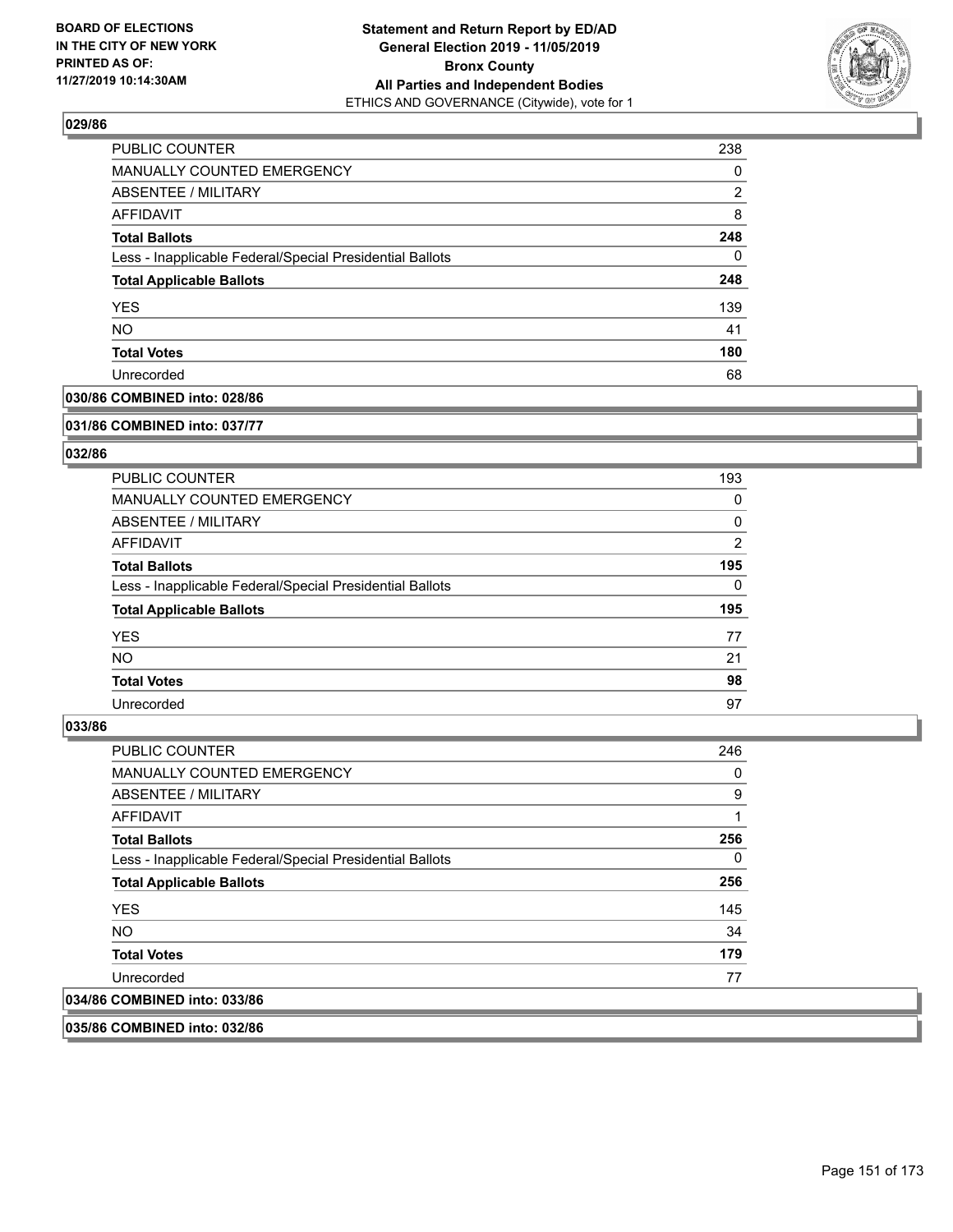

| <b>PUBLIC COUNTER</b>                                    | 209      |
|----------------------------------------------------------|----------|
| MANUALLY COUNTED EMERGENCY                               | $\Omega$ |
| <b>ABSENTEE / MILITARY</b>                               | 5        |
| AFFIDAVIT                                                | 5        |
| <b>Total Ballots</b>                                     | 219      |
| Less - Inapplicable Federal/Special Presidential Ballots | 0        |
| <b>Total Applicable Ballots</b>                          | 219      |
| <b>YES</b>                                               | 115      |
| <b>NO</b>                                                | 22       |
| <b>Total Votes</b>                                       | 137      |
| Unrecorded                                               | 82       |

### **037/86 COMBINED into: 017/77**

### **038/86**

| <b>PUBLIC COUNTER</b>                                    | 174      |
|----------------------------------------------------------|----------|
| MANUALLY COUNTED EMERGENCY                               | $\Omega$ |
| ABSENTEE / MILITARY                                      | 3        |
| AFFIDAVIT                                                | 1        |
| <b>Total Ballots</b>                                     | 178      |
| Less - Inapplicable Federal/Special Presidential Ballots | 0        |
| <b>Total Applicable Ballots</b>                          | 178      |
| <b>YES</b>                                               | 79       |
| <b>NO</b>                                                | 24       |
| <b>Total Votes</b>                                       | 103      |
| Unrecorded                                               | 75       |
|                                                          |          |

### **039/86 COMBINED into: 038/86**

**040/86** 

| 041/86 COMBINED into: 040/86                             |                |
|----------------------------------------------------------|----------------|
| Unrecorded                                               | 46             |
| <b>Total Votes</b>                                       | 147            |
| <b>NO</b>                                                | 23             |
| <b>YES</b>                                               | 124            |
| <b>Total Applicable Ballots</b>                          | 193            |
| Less - Inapplicable Federal/Special Presidential Ballots | 0              |
| <b>Total Ballots</b>                                     | 193            |
| AFFIDAVIT                                                | $\overline{2}$ |
| ABSENTEE / MILITARY                                      | $\overline{2}$ |
| <b>MANUALLY COUNTED EMERGENCY</b>                        | 0              |
| <b>PUBLIC COUNTER</b>                                    | 189            |

**042/86 COMBINED into: 030/79**

#### **043/86 COMBINED into: 029/79**

**044/86 COMBINED into: 007/79**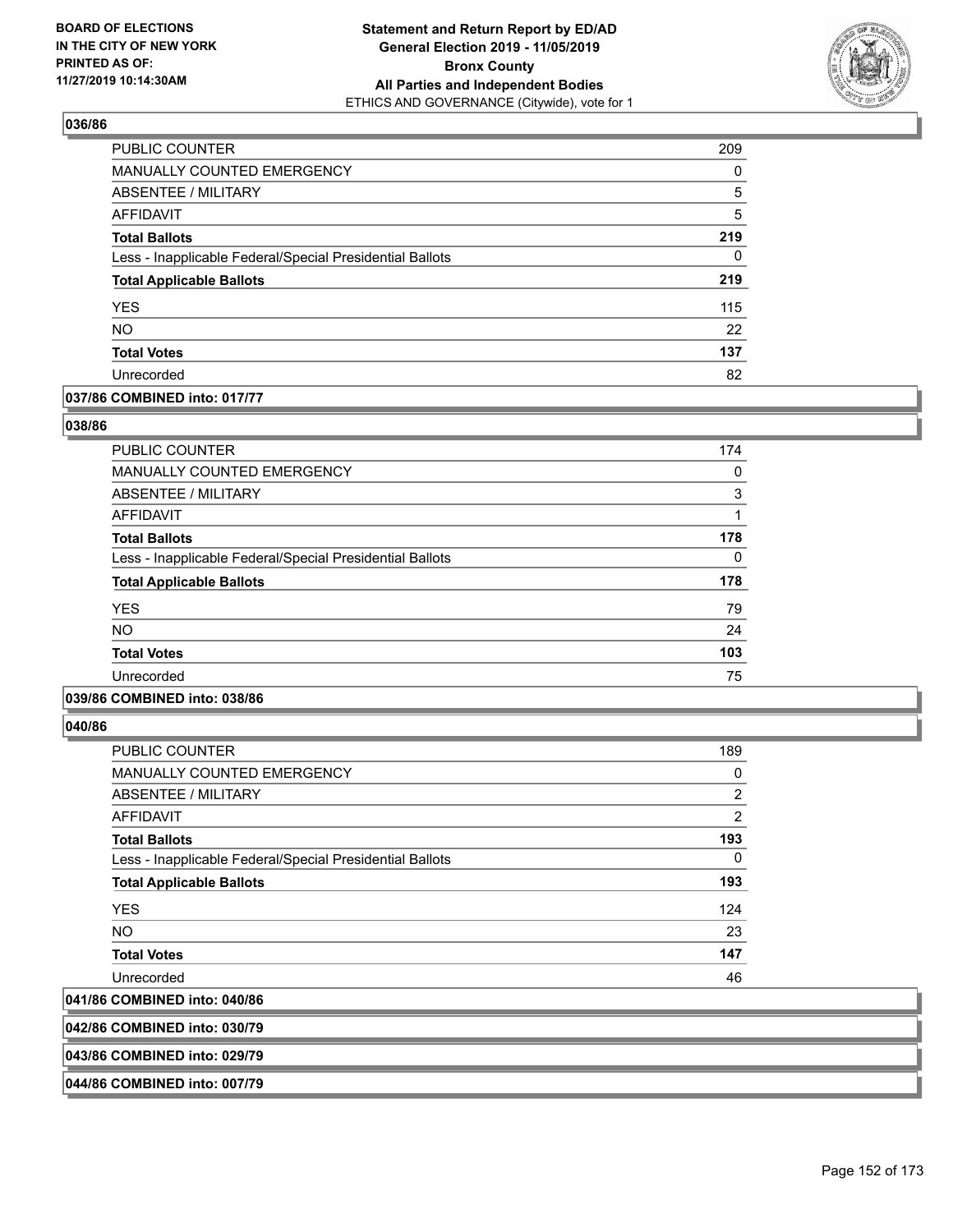

| PUBLIC COUNTER                                           | 128          |
|----------------------------------------------------------|--------------|
| MANUALLY COUNTED EMERGENCY                               | 0            |
| ABSENTEE / MILITARY                                      | 3            |
| AFFIDAVIT                                                | 5            |
| Total Ballots                                            | 136          |
| Less - Inapplicable Federal/Special Presidential Ballots | $\mathbf{0}$ |
| <b>Total Applicable Ballots</b>                          | 136          |
| YES                                                      | 90           |
| NO.                                                      | 15           |
| <b>Total Votes</b>                                       | 105          |
| Unrecorded                                               | 31           |

### **046/86**

| <b>PUBLIC COUNTER</b>                                    | 77       |
|----------------------------------------------------------|----------|
| <b>MANUALLY COUNTED EMERGENCY</b>                        | $\Omega$ |
| ABSENTEE / MILITARY                                      | 8        |
| AFFIDAVIT                                                | 3        |
| <b>Total Ballots</b>                                     | 88       |
| Less - Inapplicable Federal/Special Presidential Ballots | $\Omega$ |
| <b>Total Applicable Ballots</b>                          | 88       |
| <b>YES</b>                                               | 54       |
| <b>NO</b>                                                | 9        |
| <b>Total Votes</b>                                       | 63       |
| Unrecorded                                               | 25       |

### **047/86**

| <b>PUBLIC COUNTER</b>                                    | 122 |
|----------------------------------------------------------|-----|
| <b>MANUALLY COUNTED EMERGENCY</b>                        | 0   |
| ABSENTEE / MILITARY                                      | 5   |
| AFFIDAVIT                                                |     |
| <b>Total Ballots</b>                                     | 128 |
| Less - Inapplicable Federal/Special Presidential Ballots | 0   |
| <b>Total Applicable Ballots</b>                          | 128 |
| <b>YES</b>                                               | 69  |
| NO.                                                      | 14  |
|                                                          |     |
| <b>Total Votes</b>                                       | 83  |
| Unrecorded                                               | 45  |

**049/86 COMBINED into: 067/79**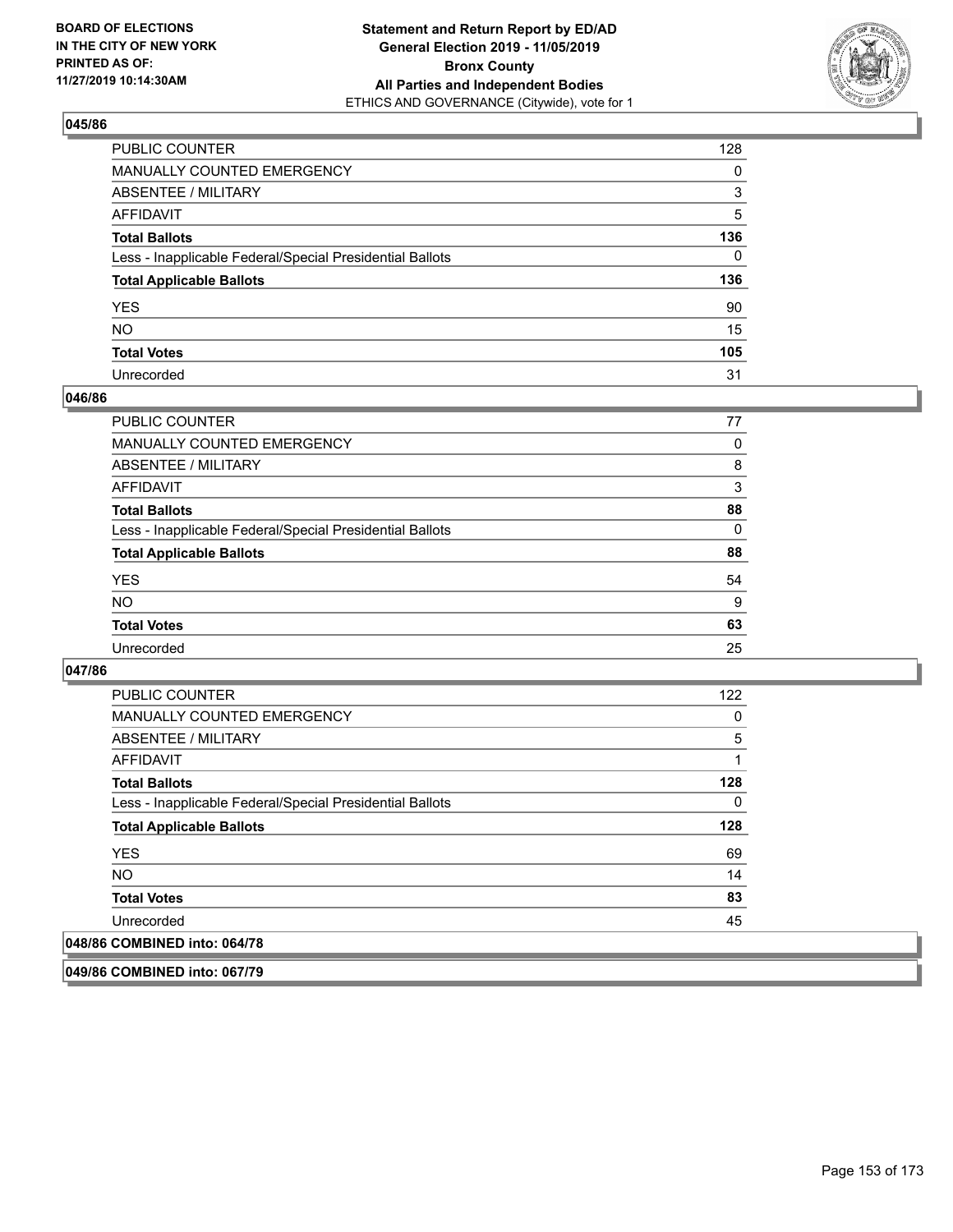

| PUBLIC COUNTER                                           | 125               |
|----------------------------------------------------------|-------------------|
| MANUALLY COUNTED EMERGENCY                               | 0                 |
| ABSENTEE / MILITARY                                      |                   |
| AFFIDAVIT                                                |                   |
| <b>Total Ballots</b>                                     | 127               |
| Less - Inapplicable Federal/Special Presidential Ballots | 0                 |
| <b>Total Applicable Ballots</b>                          | 127               |
| <b>YES</b>                                               | 70                |
| <b>NO</b>                                                | $12 \overline{ }$ |
| <b>Total Votes</b>                                       | 82                |
| Unrecorded                                               | 45                |

# **051/86 COMBINED into: 019/78**

### **052/86**

| <b>PUBLIC COUNTER</b>                                    | 94       |
|----------------------------------------------------------|----------|
|                                                          |          |
| <b>MANUALLY COUNTED EMERGENCY</b>                        | 0        |
| ABSENTEE / MILITARY                                      | 2        |
| AFFIDAVIT                                                | 0        |
| <b>Total Ballots</b>                                     | 96       |
| Less - Inapplicable Federal/Special Presidential Ballots | $\Omega$ |
| <b>Total Applicable Ballots</b>                          | 96       |
| <b>YES</b>                                               | 72       |
| <b>NO</b>                                                | 7        |
| <b>Total Votes</b>                                       | 79       |
| Unrecorded                                               | 17       |
|                                                          |          |

# **053/86 COMBINED into: 055/86**

### **054/86 COMBINED into: 056/86**

| <b>PUBLIC COUNTER</b>                                    | 175 |
|----------------------------------------------------------|-----|
| <b>MANUALLY COUNTED EMERGENCY</b>                        | 0   |
| ABSENTEE / MILITARY                                      | 9   |
| AFFIDAVIT                                                | 2   |
| <b>Total Ballots</b>                                     | 186 |
| Less - Inapplicable Federal/Special Presidential Ballots | 0   |
| <b>Total Applicable Ballots</b>                          | 186 |
| <b>YES</b>                                               | 78  |
| <b>NO</b>                                                | 18  |
| <b>Total Votes</b>                                       | 96  |
| Unrecorded                                               | 90  |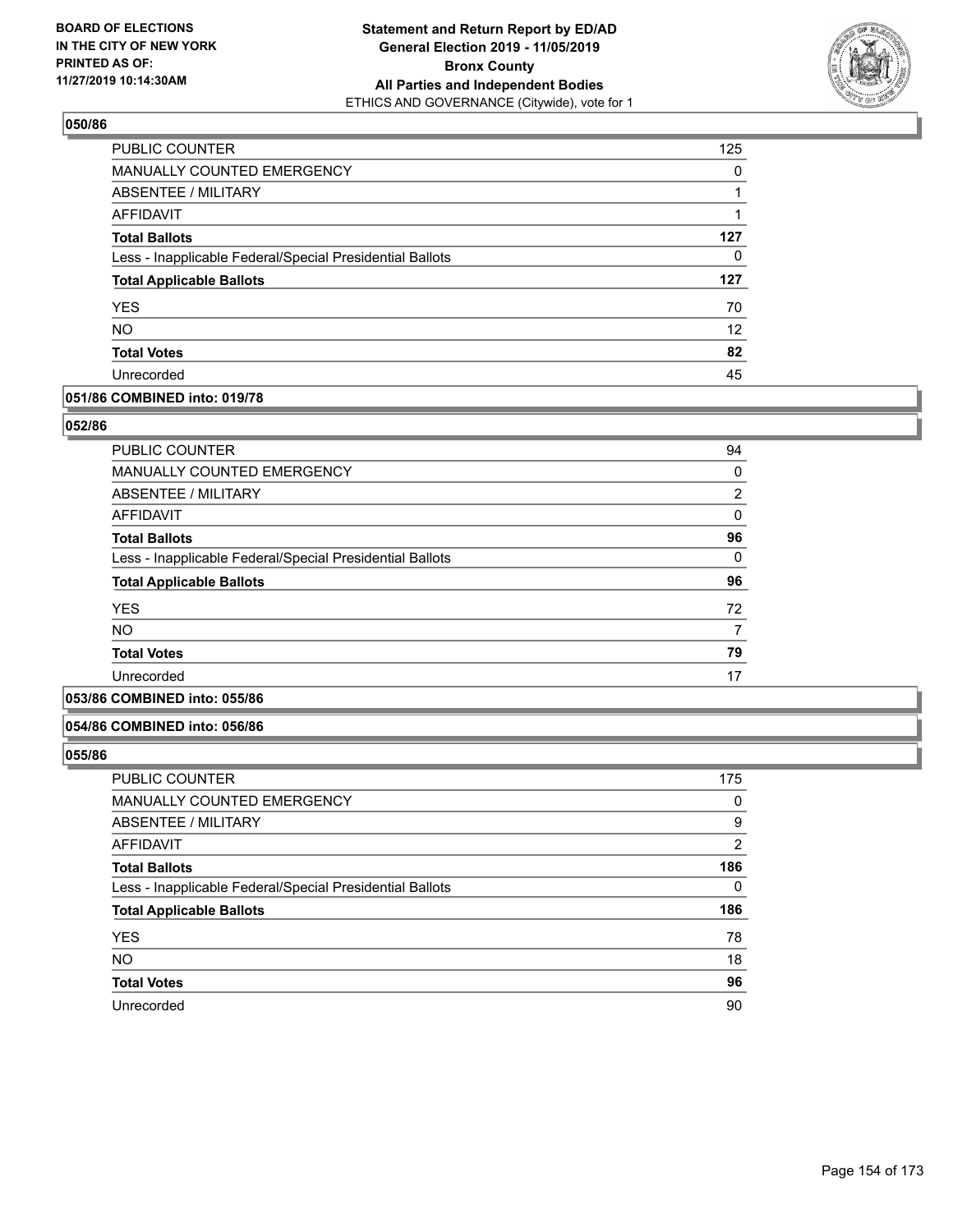

| PUBLIC COUNTER                                           | 122          |
|----------------------------------------------------------|--------------|
| MANUALLY COUNTED EMERGENCY                               | $\mathbf{0}$ |
| ABSENTEE / MILITARY                                      | 0            |
| AFFIDAVIT                                                | 4            |
| Total Ballots                                            | 126          |
| Less - Inapplicable Federal/Special Presidential Ballots | $\mathbf{0}$ |
| <b>Total Applicable Ballots</b>                          | 126          |
| YES                                                      | 62           |
| NO.                                                      | 18           |
| <b>Total Votes</b>                                       | 80           |
| Unrecorded                                               | 46           |

### **057/86**

| <b>PUBLIC COUNTER</b>                                    | 168      |
|----------------------------------------------------------|----------|
| <b>MANUALLY COUNTED EMERGENCY</b>                        | 0        |
| ABSENTEE / MILITARY                                      | 4        |
| AFFIDAVIT                                                |          |
| <b>Total Ballots</b>                                     | 173      |
| Less - Inapplicable Federal/Special Presidential Ballots | $\Omega$ |
| <b>Total Applicable Ballots</b>                          | 173      |
| <b>YES</b>                                               | 74       |
| <b>NO</b>                                                | 16       |
| <b>Total Votes</b>                                       | 90       |
| Unrecorded                                               | 83       |

**058/86 COMBINED into: 018/78**

**059/86 COMBINED into: 029/86**

#### **060/86 COMBINED into: 038/86**

#### **061/86 COMBINED into: 019/86**

#### **062/86 COMBINED into: 025/86**

| <b>PUBLIC COUNTER</b>                                    | 130 |
|----------------------------------------------------------|-----|
| MANUALLY COUNTED EMERGENCY                               | 0   |
| ABSENTEE / MILITARY                                      | 2   |
| AFFIDAVIT                                                |     |
| <b>Total Ballots</b>                                     | 133 |
| Less - Inapplicable Federal/Special Presidential Ballots | 0   |
| <b>Total Applicable Ballots</b>                          | 133 |
| <b>YES</b>                                               | 74  |
| <b>NO</b>                                                | 16  |
| <b>Total Votes</b>                                       | 90  |
| Unrecorded                                               | 43  |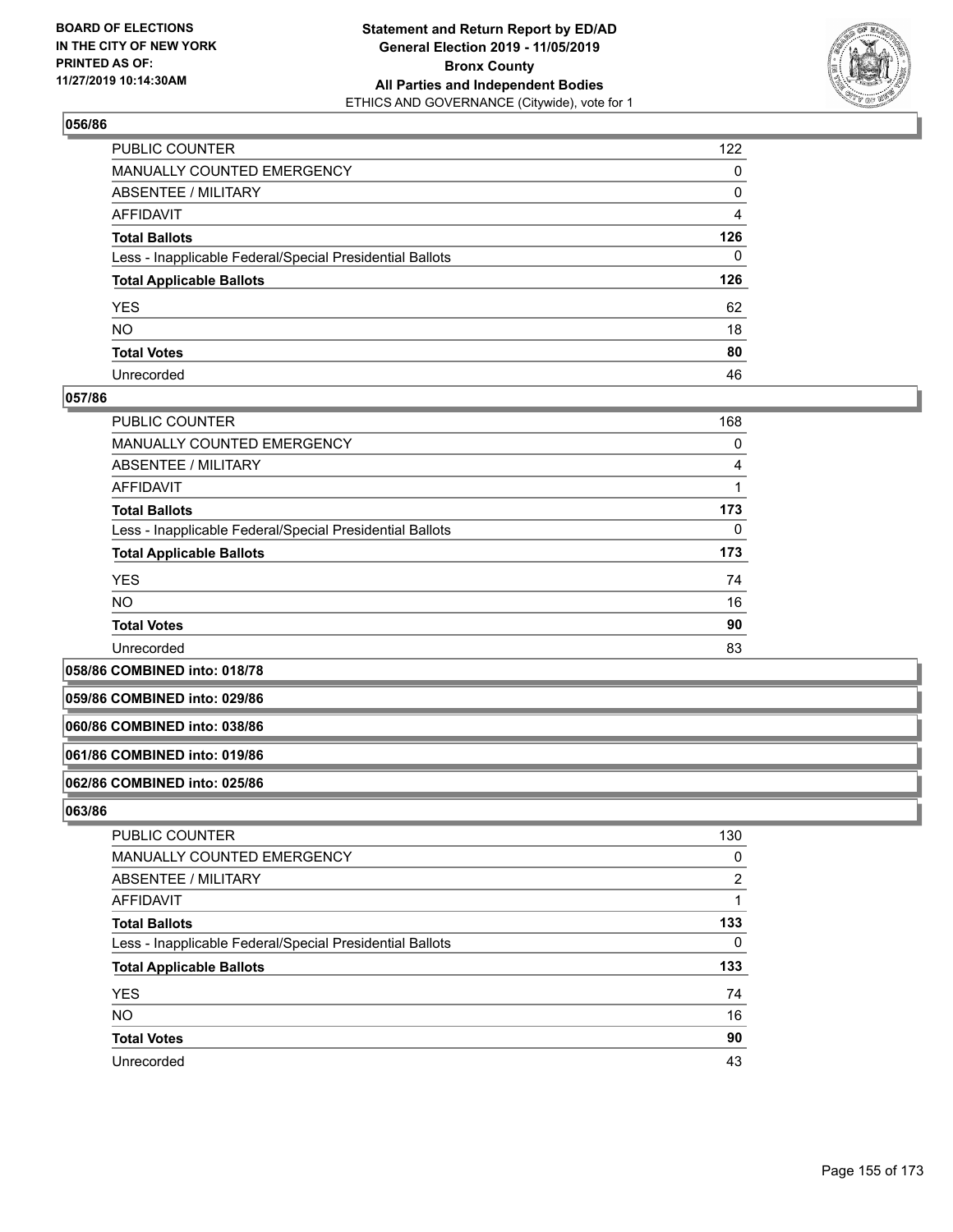

| PUBLIC COUNTER                                           | 107 |
|----------------------------------------------------------|-----|
| MANUALLY COUNTED EMERGENCY                               | 0   |
| ABSENTEE / MILITARY                                      | 6   |
| AFFIDAVIT                                                | 0   |
| <b>Total Ballots</b>                                     | 113 |
| Less - Inapplicable Federal/Special Presidential Ballots | 0   |
| <b>Total Applicable Ballots</b>                          | 113 |
| <b>YES</b>                                               | 69  |
| <b>NO</b>                                                | 15  |
| <b>Total Votes</b>                                       | 84  |
| Unrecorded                                               | 29  |

### **065/86 COMBINED into: 004/86**

#### **066/86**

| <b>PUBLIC COUNTER</b>                                    | 219          |
|----------------------------------------------------------|--------------|
| <b>MANUALLY COUNTED EMERGENCY</b>                        | 0            |
| ABSENTEE / MILITARY                                      | $\mathbf{0}$ |
| AFFIDAVIT                                                | 3            |
| <b>Total Ballots</b>                                     | 222          |
| Less - Inapplicable Federal/Special Presidential Ballots | 0            |
| <b>Total Applicable Ballots</b>                          | 222          |
| <b>YES</b>                                               | 142          |
| <b>NO</b>                                                | 28           |
| <b>Total Votes</b>                                       | 170          |
| Unrecorded                                               | 52           |

**067/86 COMBINED into: 026/86**

**068/86 COMBINED into: 031/77**

**069/86 COMBINED into: 043/78**

**070/86 COMBINED into: 057/86**

**071/86 COMBINED into: 036/86**

**072/86 COMBINED into: 067/79**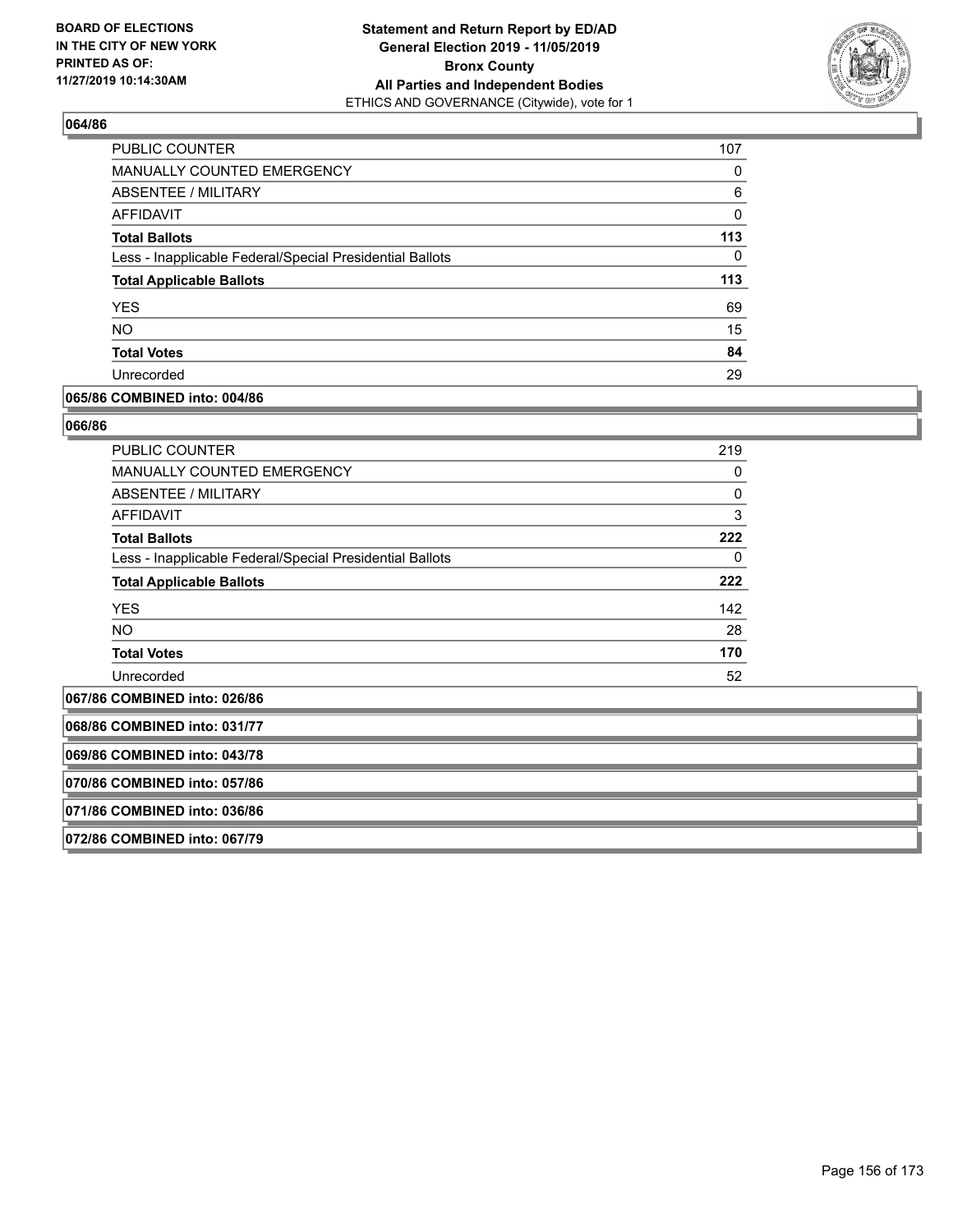

| PUBLIC COUNTER                                           | 83       |
|----------------------------------------------------------|----------|
| MANUALLY COUNTED EMERGENCY                               | 0        |
| ABSENTEE / MILITARY                                      | 4        |
| AFFIDAVIT                                                | 4        |
| <b>Total Ballots</b>                                     | 91       |
| Less - Inapplicable Federal/Special Presidential Ballots | $\Omega$ |
| <b>Total Applicable Ballots</b>                          | 91       |
| <b>YES</b>                                               | 34       |
| <b>NO</b>                                                | 19       |
| <b>Total Votes</b>                                       | 53       |
| Unrecorded                                               | 38       |

### **002/87 COMBINED into: 001/87**

### **003/87**

| <b>PUBLIC COUNTER</b>                                    | 153            |
|----------------------------------------------------------|----------------|
| <b>MANUALLY COUNTED EMERGENCY</b>                        | 0              |
| <b>ABSENTEE / MILITARY</b>                               | $\overline{2}$ |
| <b>AFFIDAVIT</b>                                         | 12             |
| <b>Total Ballots</b>                                     | 167            |
| Less - Inapplicable Federal/Special Presidential Ballots | 0              |
| <b>Total Applicable Ballots</b>                          | 167            |
| <b>YES</b>                                               | 91             |
| <b>NO</b>                                                | 18             |
| <b>Total Votes</b>                                       | 109            |
| Unrecorded                                               | 58             |
|                                                          |                |

# **004/87 COMBINED into: 001/87**

| <b>PUBLIC COUNTER</b>                                    | 169      |
|----------------------------------------------------------|----------|
| <b>MANUALLY COUNTED EMERGENCY</b>                        | 0        |
| ABSENTEE / MILITARY                                      | 3        |
| AFFIDAVIT                                                | 2        |
| <b>Total Ballots</b>                                     | 174      |
| Less - Inapplicable Federal/Special Presidential Ballots | $\Omega$ |
| <b>Total Applicable Ballots</b>                          | 174      |
| <b>YES</b>                                               | 95       |
| <b>NO</b>                                                | 27       |
| <b>Total Votes</b>                                       | 122      |
| Unrecorded                                               | 52       |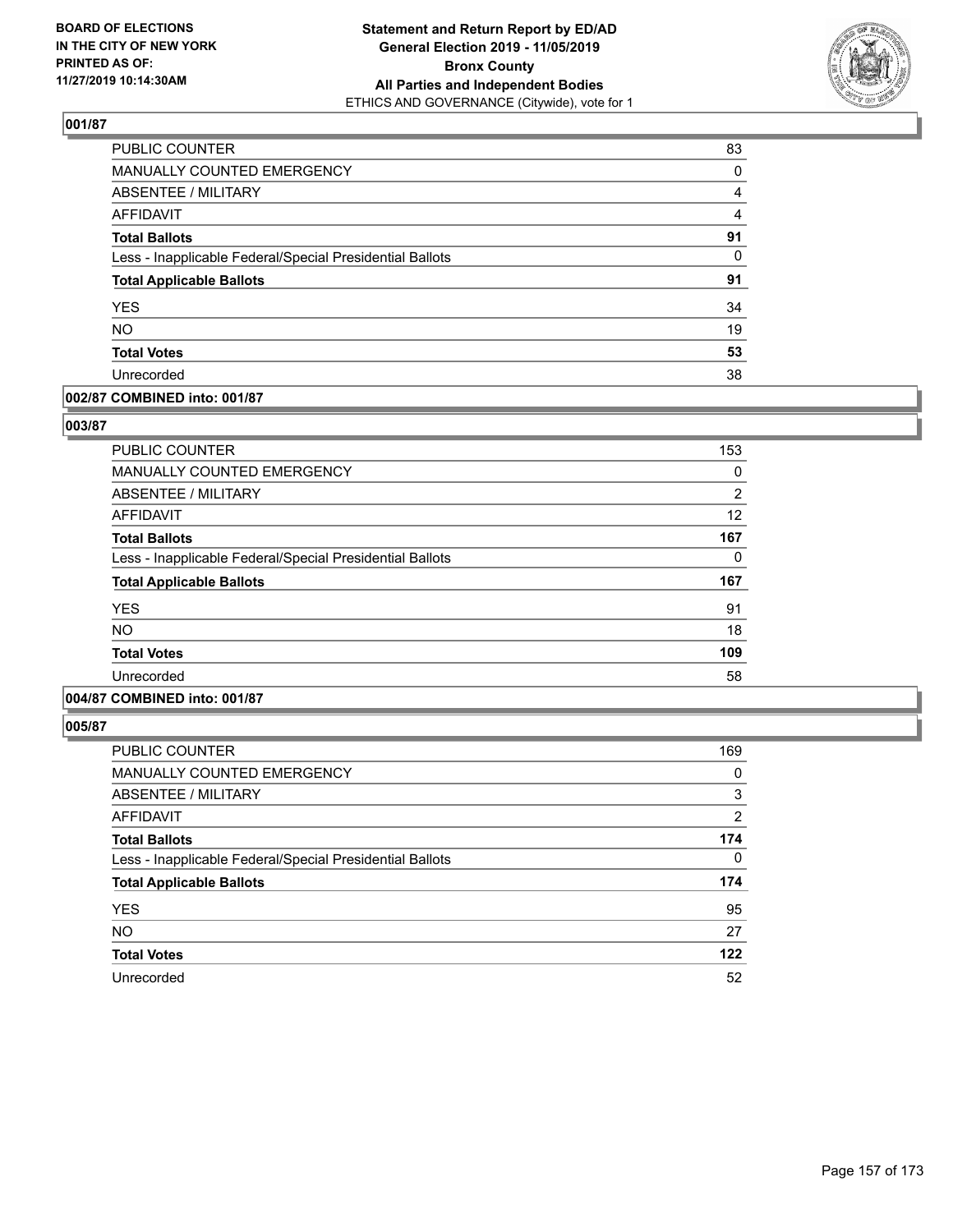

| <b>PUBLIC COUNTER</b>                                    | 128      |
|----------------------------------------------------------|----------|
| MANUALLY COUNTED EMERGENCY                               | $\Omega$ |
| ABSENTEE / MILITARY                                      | 0        |
| AFFIDAVIT                                                | 3        |
| <b>Total Ballots</b>                                     | 131      |
| Less - Inapplicable Federal/Special Presidential Ballots | $\Omega$ |
| <b>Total Applicable Ballots</b>                          | 131      |
| <b>YES</b>                                               | 66       |
| <b>NO</b>                                                | 14       |
| <b>Total Votes</b>                                       | 80       |
| Unrecorded                                               | 51       |

# **007/87 COMBINED into: 003/87**

#### **008/87 COMBINED into: 005/87**

## **009/87**

| <b>PUBLIC COUNTER</b>                                    | 88 |
|----------------------------------------------------------|----|
| <b>MANUALLY COUNTED EMERGENCY</b>                        | 0  |
| ABSENTEE / MILITARY                                      | 3  |
| AFFIDAVIT                                                | 0  |
| <b>Total Ballots</b>                                     | 91 |
| Less - Inapplicable Federal/Special Presidential Ballots | 0  |
| <b>Total Applicable Ballots</b>                          | 91 |
| <b>YES</b>                                               | 55 |
| NO.                                                      | 19 |
| <b>Total Votes</b>                                       | 74 |
| Unrecorded                                               | 17 |

| PUBLIC COUNTER                                           | 169            |
|----------------------------------------------------------|----------------|
| <b>MANUALLY COUNTED EMERGENCY</b>                        | 0              |
| ABSENTEE / MILITARY                                      | $\overline{2}$ |
| AFFIDAVIT                                                | 4              |
| <b>Total Ballots</b>                                     | 175            |
| Less - Inapplicable Federal/Special Presidential Ballots | $\Omega$       |
| <b>Total Applicable Ballots</b>                          | 175            |
| <b>YES</b>                                               | 121            |
| <b>NO</b>                                                | 25             |
| <b>Total Votes</b>                                       | 146            |
| Unrecorded                                               | 29             |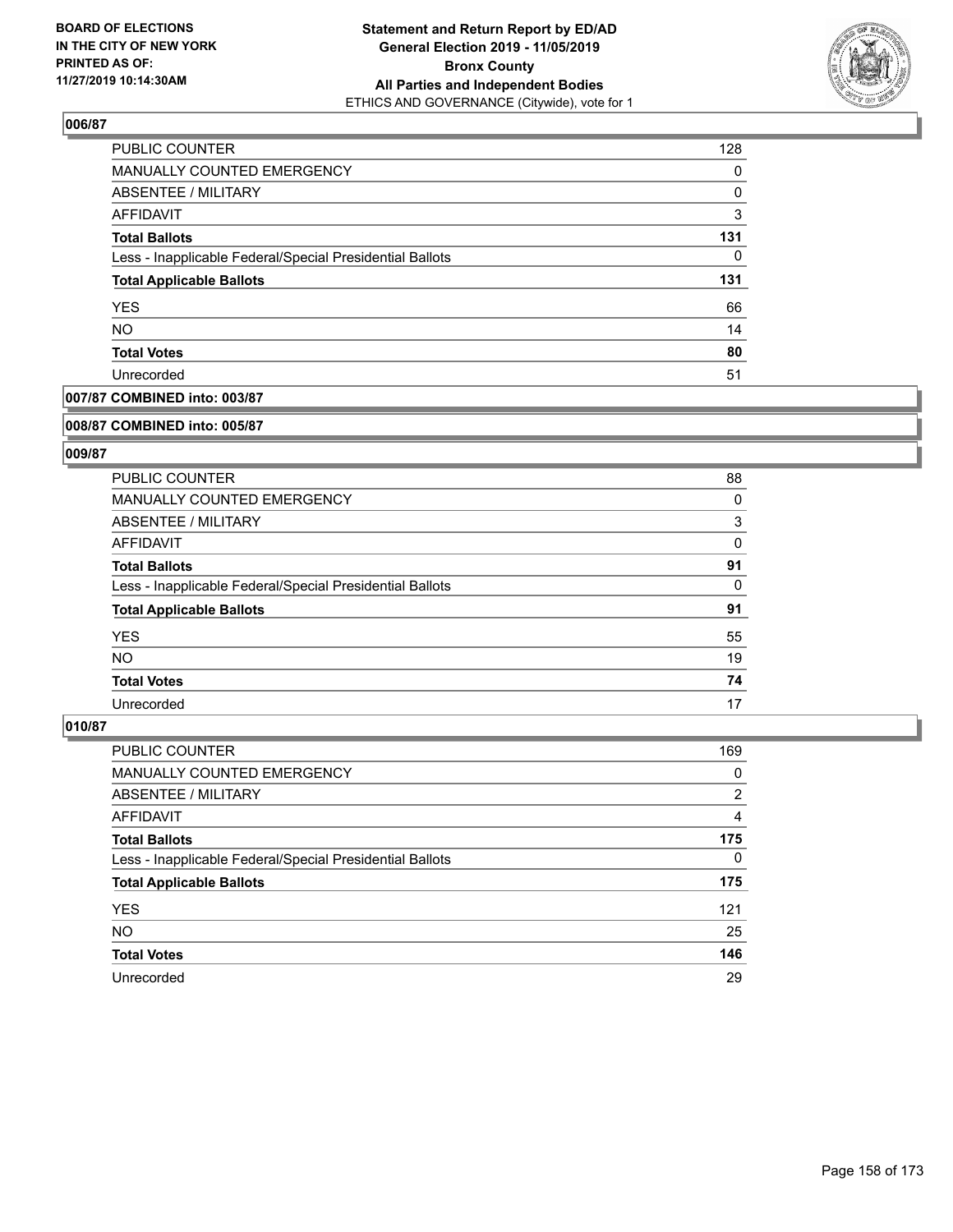

| PUBLIC COUNTER                                           | 146 |
|----------------------------------------------------------|-----|
| MANUALLY COUNTED EMERGENCY                               | 0   |
| ABSENTEE / MILITARY                                      | 3   |
| AFFIDAVIT                                                |     |
| <b>Total Ballots</b>                                     | 150 |
| Less - Inapplicable Federal/Special Presidential Ballots | 0   |
| <b>Total Applicable Ballots</b>                          | 150 |
| <b>YES</b>                                               | 85  |
| <b>NO</b>                                                | 25  |
| <b>Total Votes</b>                                       | 110 |
| Unrecorded                                               | 40  |

### **012/87 COMBINED into: 011/87**

**013/87 COMBINED into: 011/87**

**014/87 COMBINED into: 010/87**

**015/87 COMBINED into: 005/87**

**016/87 COMBINED into: 010/87**

**017/87 COMBINED into: 013/80**

**018/87 COMBINED into: 013/80**

| <b>PUBLIC COUNTER</b>                                    | 164 |
|----------------------------------------------------------|-----|
| <b>MANUALLY COUNTED EMERGENCY</b>                        | 0   |
| ABSENTEE / MILITARY                                      |     |
| <b>AFFIDAVIT</b>                                         | 0   |
| <b>Total Ballots</b>                                     | 165 |
| Less - Inapplicable Federal/Special Presidential Ballots | 0   |
| <b>Total Applicable Ballots</b>                          | 165 |
| <b>YES</b>                                               | 103 |
| <b>NO</b>                                                | 27  |
| <b>Total Votes</b>                                       | 130 |
| Unrecorded                                               | 35  |
| 020/87 COMBINED into: 019/87                             |     |
| 021/87 COMBINED into: 010/87                             |     |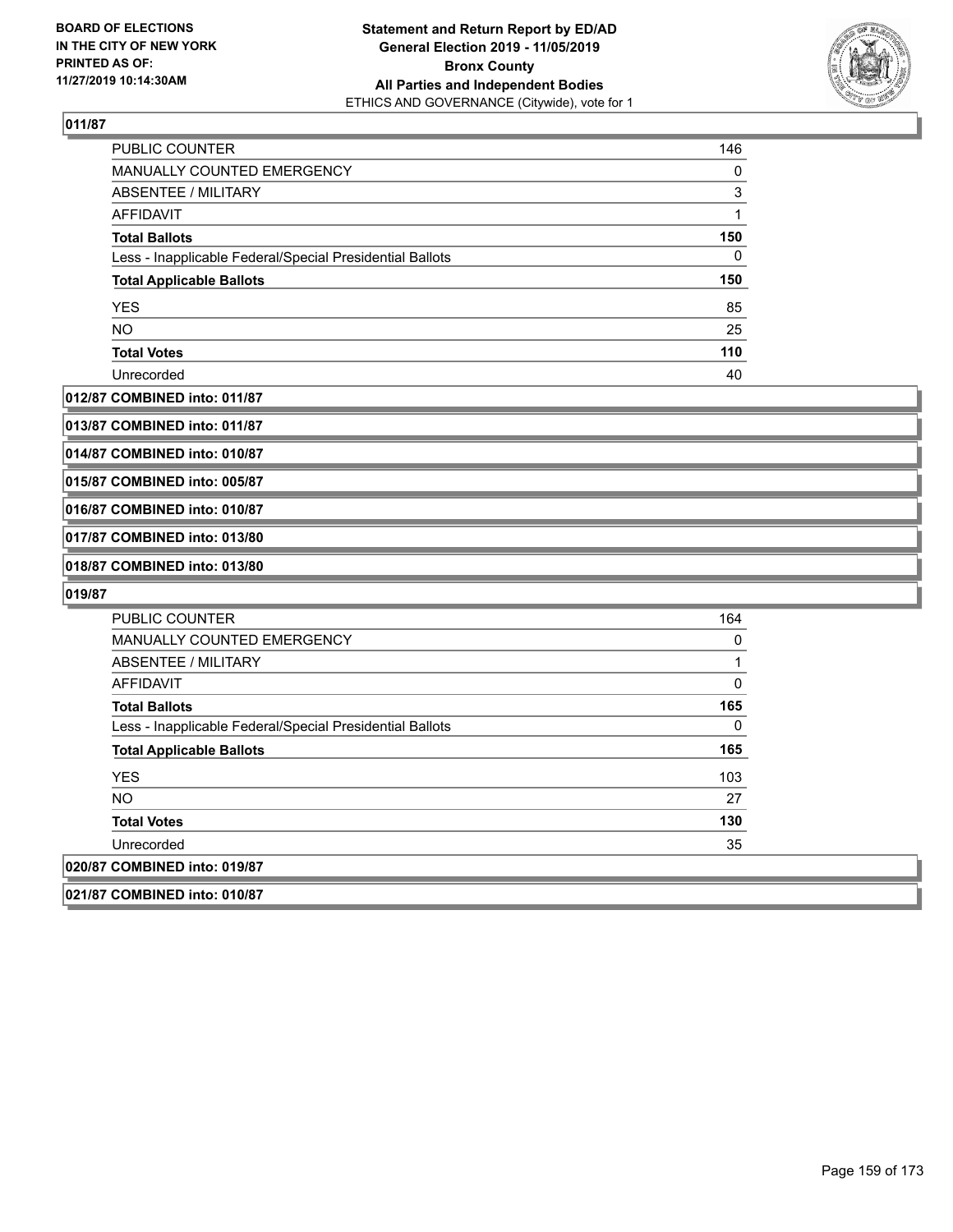

| PUBLIC COUNTER                                           | 184      |
|----------------------------------------------------------|----------|
| MANUALLY COUNTED EMERGENCY                               | $\Omega$ |
| ABSENTEE / MILITARY                                      | 5        |
| AFFIDAVIT                                                | 2        |
| <b>Total Ballots</b>                                     | 191      |
| Less - Inapplicable Federal/Special Presidential Ballots | 0        |
| <b>Total Applicable Ballots</b>                          | 191      |
| <b>YES</b>                                               | 119      |
| <b>NO</b>                                                | 43       |
| <b>Total Votes</b>                                       | 162      |
| Unrecorded                                               | 29       |

## **023/87 COMBINED into: 022/87**

#### **024/87 COMBINED into: 032/85**

**025/87 COMBINED into: 022/87**

#### **026/87**

| 179 |
|-----|
| 0   |
| 0   |
| 5   |
| 184 |
| 0   |
| 184 |
| 91  |
| 29  |
| 120 |
| 64  |
|     |

## **027/87 COMBINED into: 026/87**

| PUBLIC COUNTER                                           | 138      |
|----------------------------------------------------------|----------|
| <b>MANUALLY COUNTED EMERGENCY</b>                        | 0        |
| ABSENTEE / MILITARY                                      | $\Omega$ |
| AFFIDAVIT                                                |          |
| <b>Total Ballots</b>                                     | 139      |
| Less - Inapplicable Federal/Special Presidential Ballots | 0        |
| <b>Total Applicable Ballots</b>                          | 139      |
| <b>YES</b>                                               | 94       |
| <b>NO</b>                                                | 16       |
| <b>Total Votes</b>                                       | 110      |
| Unrecorded                                               | 29       |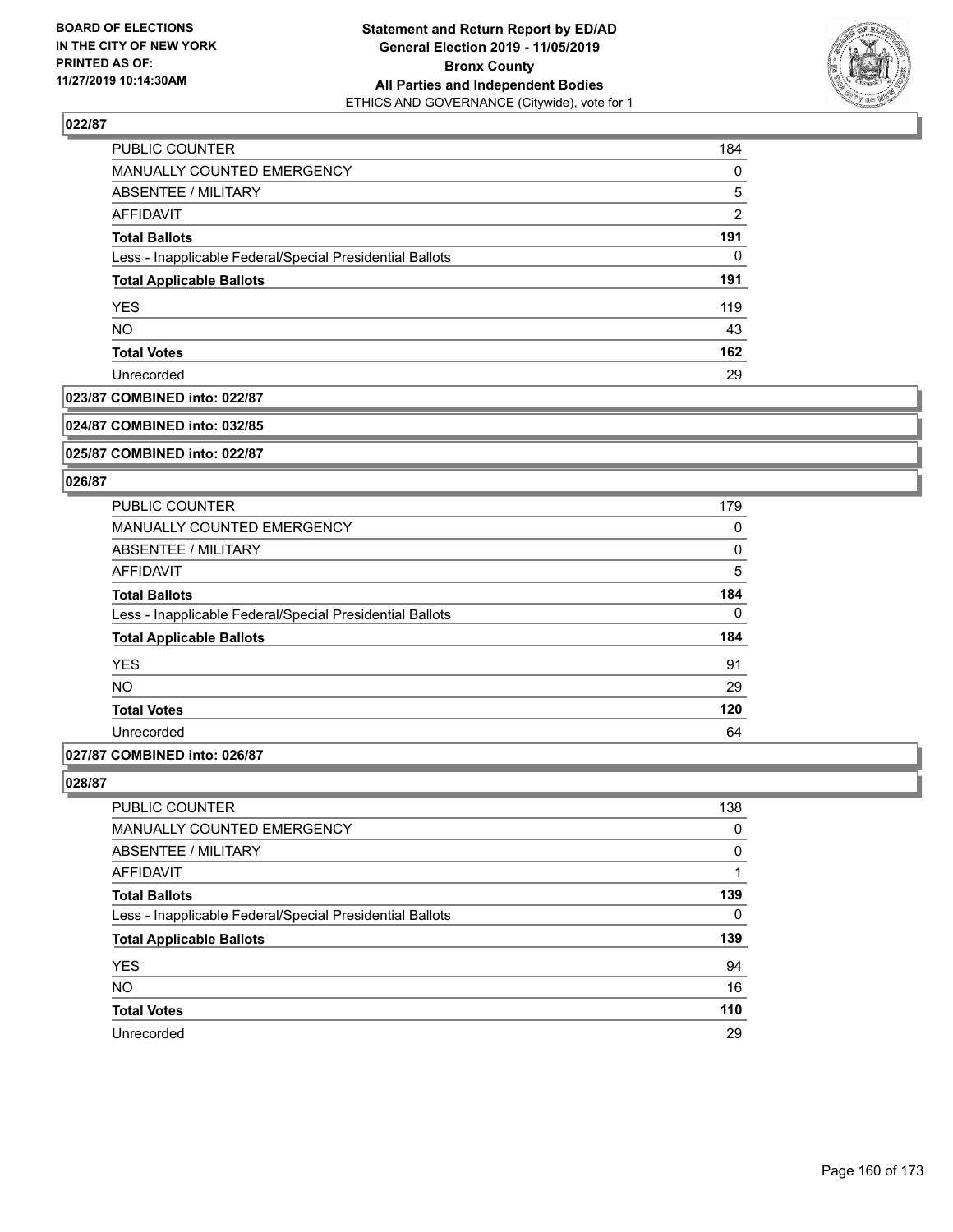

| PUBLIC COUNTER                                           | 210          |
|----------------------------------------------------------|--------------|
| MANUALLY COUNTED EMERGENCY                               | 0            |
| ABSENTEE / MILITARY                                      | 11           |
| AFFIDAVIT                                                | 2            |
| Total Ballots                                            | 223          |
| Less - Inapplicable Federal/Special Presidential Ballots | $\mathbf{0}$ |
| <b>Total Applicable Ballots</b>                          | 223          |
| YES                                                      | 161          |
| NO.                                                      | 34           |
| <b>Total Votes</b>                                       | 195          |
| Unrecorded                                               | 28           |

### **030/87**

| <b>PUBLIC COUNTER</b>                                    | 170 |
|----------------------------------------------------------|-----|
| <b>MANUALLY COUNTED EMERGENCY</b>                        | 0   |
| ABSENTEE / MILITARY                                      | 7   |
| <b>AFFIDAVIT</b>                                         |     |
| <b>Total Ballots</b>                                     | 178 |
| Less - Inapplicable Federal/Special Presidential Ballots | 0   |
| <b>Total Applicable Ballots</b>                          | 178 |
| <b>YES</b>                                               | 119 |
| NO.                                                      | 24  |
| <b>Total Votes</b>                                       | 143 |
| Unrecorded                                               | 35  |
|                                                          |     |

## **031/87 COMBINED into: 070/85**

| <b>PUBLIC COUNTER</b>                                    | 71 |
|----------------------------------------------------------|----|
| <b>MANUALLY COUNTED EMERGENCY</b>                        | 0  |
| ABSENTEE / MILITARY                                      | 0  |
| <b>AFFIDAVIT</b>                                         | 0  |
| <b>Total Ballots</b>                                     | 71 |
| Less - Inapplicable Federal/Special Presidential Ballots | 0  |
| <b>Total Applicable Ballots</b>                          | 71 |
| <b>YES</b>                                               | 40 |
| <b>NO</b>                                                | 14 |
| <b>Total Votes</b>                                       | 54 |
| Unrecorded                                               | 17 |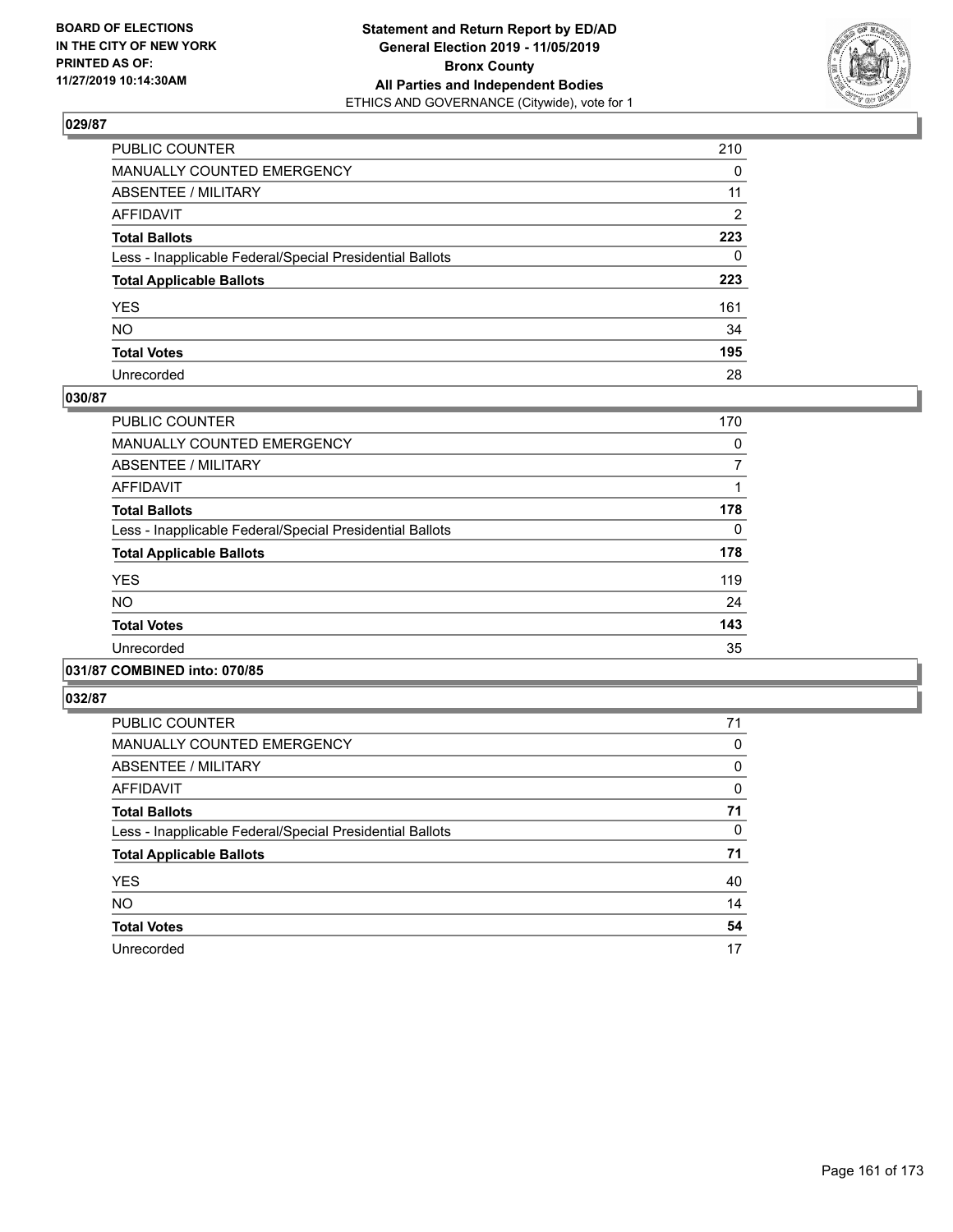

| PUBLIC COUNTER                                           | 202      |
|----------------------------------------------------------|----------|
| MANUALLY COUNTED EMERGENCY                               | $\Omega$ |
| ABSENTEE / MILITARY                                      | $\Omega$ |
| <b>AFFIDAVIT</b>                                         |          |
| <b>Total Ballots</b>                                     | 203      |
| Less - Inapplicable Federal/Special Presidential Ballots | $\Omega$ |
| <b>Total Applicable Ballots</b>                          | 203      |
| <b>YES</b>                                               | 121      |
| <b>NO</b>                                                | 31       |
| <b>Total Votes</b>                                       | 152      |
| Unrecorded                                               | 51       |

### **034/87 COMBINED into: 033/87**

#### **035/87**

| <b>PUBLIC COUNTER</b>                                    | 177 |
|----------------------------------------------------------|-----|
| <b>MANUALLY COUNTED EMERGENCY</b>                        | 0   |
| ABSENTEE / MILITARY                                      | 2   |
| AFFIDAVIT                                                | 0   |
| <b>Total Ballots</b>                                     | 179 |
| Less - Inapplicable Federal/Special Presidential Ballots | 0   |
| <b>Total Applicable Ballots</b>                          | 179 |
| <b>YES</b>                                               | 100 |
| <b>NO</b>                                                | 24  |
| <b>Total Votes</b>                                       | 124 |
| Unrecorded                                               | 55  |
|                                                          |     |

# **036/87 COMBINED into: 035/87**

| <b>PUBLIC COUNTER</b>                                    | 180 |
|----------------------------------------------------------|-----|
| <b>MANUALLY COUNTED EMERGENCY</b>                        | 0   |
| ABSENTEE / MILITARY                                      | 2   |
| AFFIDAVIT                                                | 0   |
| <b>Total Ballots</b>                                     | 182 |
| Less - Inapplicable Federal/Special Presidential Ballots | 0   |
| <b>Total Applicable Ballots</b>                          | 182 |
| <b>YES</b>                                               | 106 |
| NO.                                                      | 18  |
| <b>Total Votes</b>                                       | 124 |
| Unrecorded                                               | 58  |
| 038/87 COMBINED into: 037/87                             |     |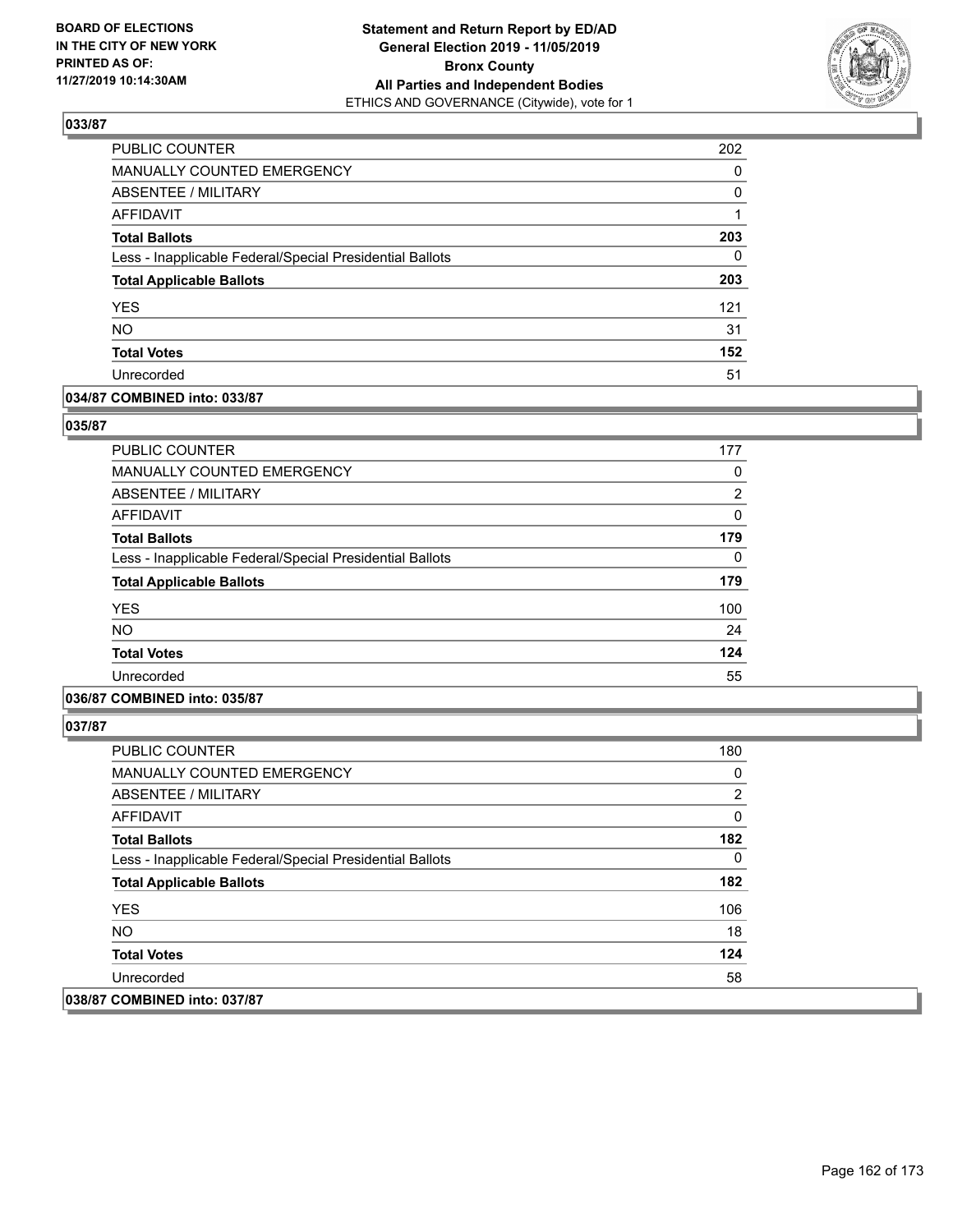

| PUBLIC COUNTER                                           | 124          |
|----------------------------------------------------------|--------------|
| MANUALLY COUNTED EMERGENCY                               | $\mathbf{0}$ |
| ABSENTEE / MILITARY                                      | 2            |
| AFFIDAVIT                                                | 3            |
| Total Ballots                                            | 129          |
| Less - Inapplicable Federal/Special Presidential Ballots | $\mathbf{0}$ |
| <b>Total Applicable Ballots</b>                          | 129          |
| YES                                                      | 72           |
| NO.                                                      | 26           |
| <b>Total Votes</b>                                       | 98           |
| Unrecorded                                               | 31           |

### **040/87**

| PUBLIC COUNTER                                           | 218 |
|----------------------------------------------------------|-----|
| <b>MANUALLY COUNTED EMERGENCY</b>                        | 0   |
| ABSENTEE / MILITARY                                      | 5   |
| <b>AFFIDAVIT</b>                                         | 2   |
| <b>Total Ballots</b>                                     | 225 |
| Less - Inapplicable Federal/Special Presidential Ballots | 0   |
| <b>Total Applicable Ballots</b>                          | 225 |
| <b>YES</b>                                               | 146 |
| <b>NO</b>                                                | 53  |
| <b>Total Votes</b>                                       | 199 |
| Unrecorded                                               | 26  |

**041/87 COMBINED into: 040/87**

**042/87 COMBINED into: 027/85**

### **043/87 COMBINED into: 010/87**

#### **044/87 COMBINED into: 064/82**

### **045/87 COMBINED into: 064/82**

| <b>PUBLIC COUNTER</b>                                    | 85       |
|----------------------------------------------------------|----------|
| MANUALLY COUNTED EMERGENCY                               | $\Omega$ |
| <b>ABSENTEE / MILITARY</b>                               |          |
| AFFIDAVIT                                                | 0        |
| <b>Total Ballots</b>                                     | 86       |
| Less - Inapplicable Federal/Special Presidential Ballots | $\Omega$ |
| <b>Total Applicable Ballots</b>                          | 86       |
| <b>YES</b>                                               | 50       |
| <b>NO</b>                                                | 11       |
| <b>Total Votes</b>                                       | 61       |
| Unrecorded                                               | 25       |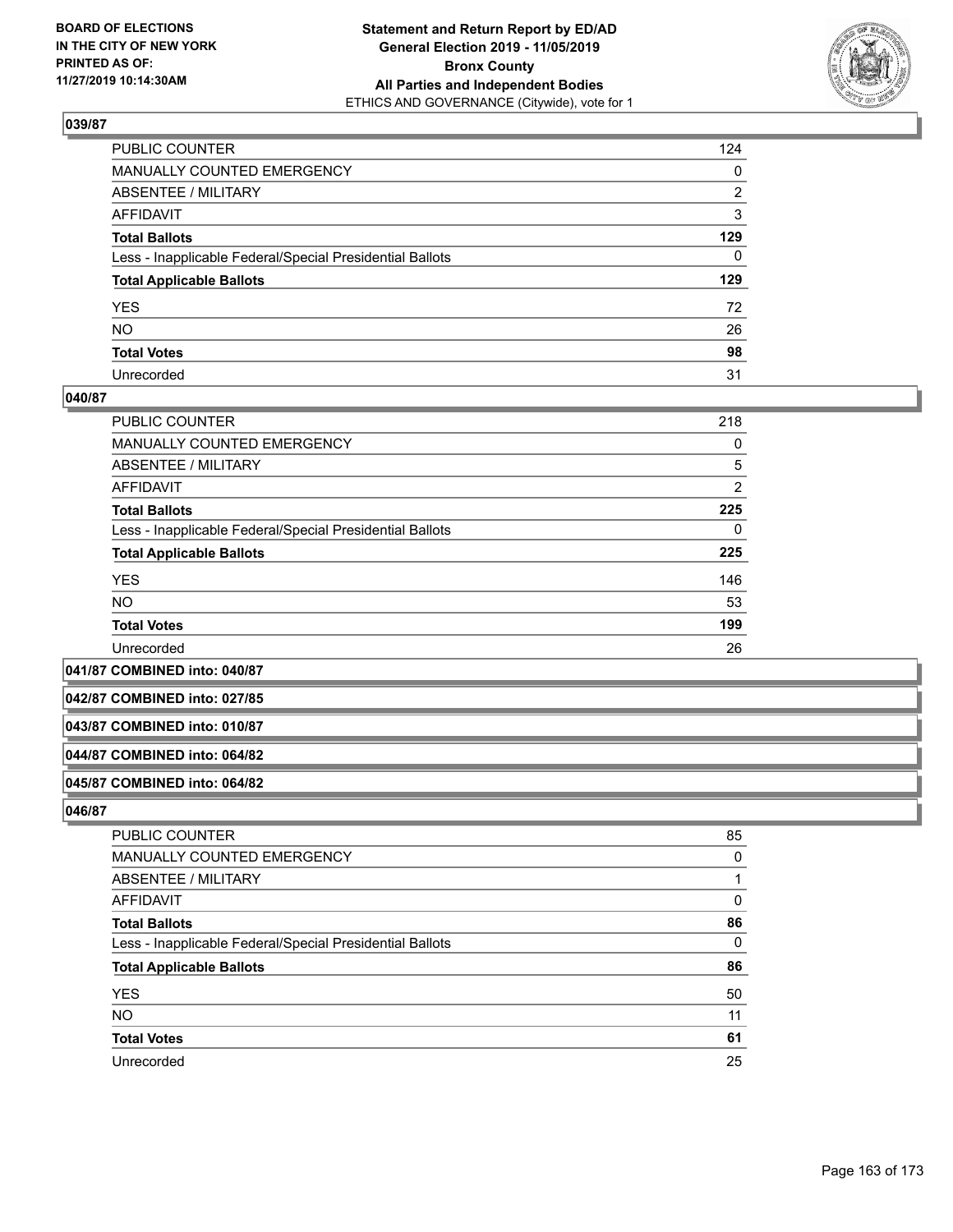

| PUBLIC COUNTER                                           | 229          |
|----------------------------------------------------------|--------------|
| MANUALLY COUNTED EMERGENCY                               | $\mathbf{0}$ |
| ABSENTEE / MILITARY                                      | 6            |
| AFFIDAVIT                                                |              |
| Total Ballots                                            | 236          |
| Less - Inapplicable Federal/Special Presidential Ballots | $\mathbf{0}$ |
| <b>Total Applicable Ballots</b>                          | 236          |
| YES                                                      | 157          |
| NO.                                                      | 40           |
| <b>Total Votes</b>                                       | 197          |
| Unrecorded                                               | 39           |

### **048/87**

| <b>PUBLIC COUNTER</b>                                    | 189      |
|----------------------------------------------------------|----------|
| <b>MANUALLY COUNTED EMERGENCY</b>                        | $\Omega$ |
| ABSENTEE / MILITARY                                      | 3        |
| AFFIDAVIT                                                | 4        |
| <b>Total Ballots</b>                                     | 196      |
| Less - Inapplicable Federal/Special Presidential Ballots | $\Omega$ |
| <b>Total Applicable Ballots</b>                          | 196      |
| <b>YES</b>                                               | 119      |
| <b>NO</b>                                                | 36       |
| <b>Total Votes</b>                                       | 155      |
| Unrecorded                                               | 41       |

| <b>PUBLIC COUNTER</b>                                    | 326 |
|----------------------------------------------------------|-----|
| <b>MANUALLY COUNTED EMERGENCY</b>                        | 0   |
| ABSENTEE / MILITARY                                      | 6   |
| AFFIDAVIT                                                | 7   |
| <b>Total Ballots</b>                                     | 339 |
| Less - Inapplicable Federal/Special Presidential Ballots | 0   |
| <b>Total Applicable Ballots</b>                          | 339 |
| <b>YES</b>                                               | 223 |
| NO.                                                      | 54  |
| <b>Total Votes</b>                                       | 277 |
| Unrecorded                                               | 62  |
| 050/87 COMBINED into: 049/87                             |     |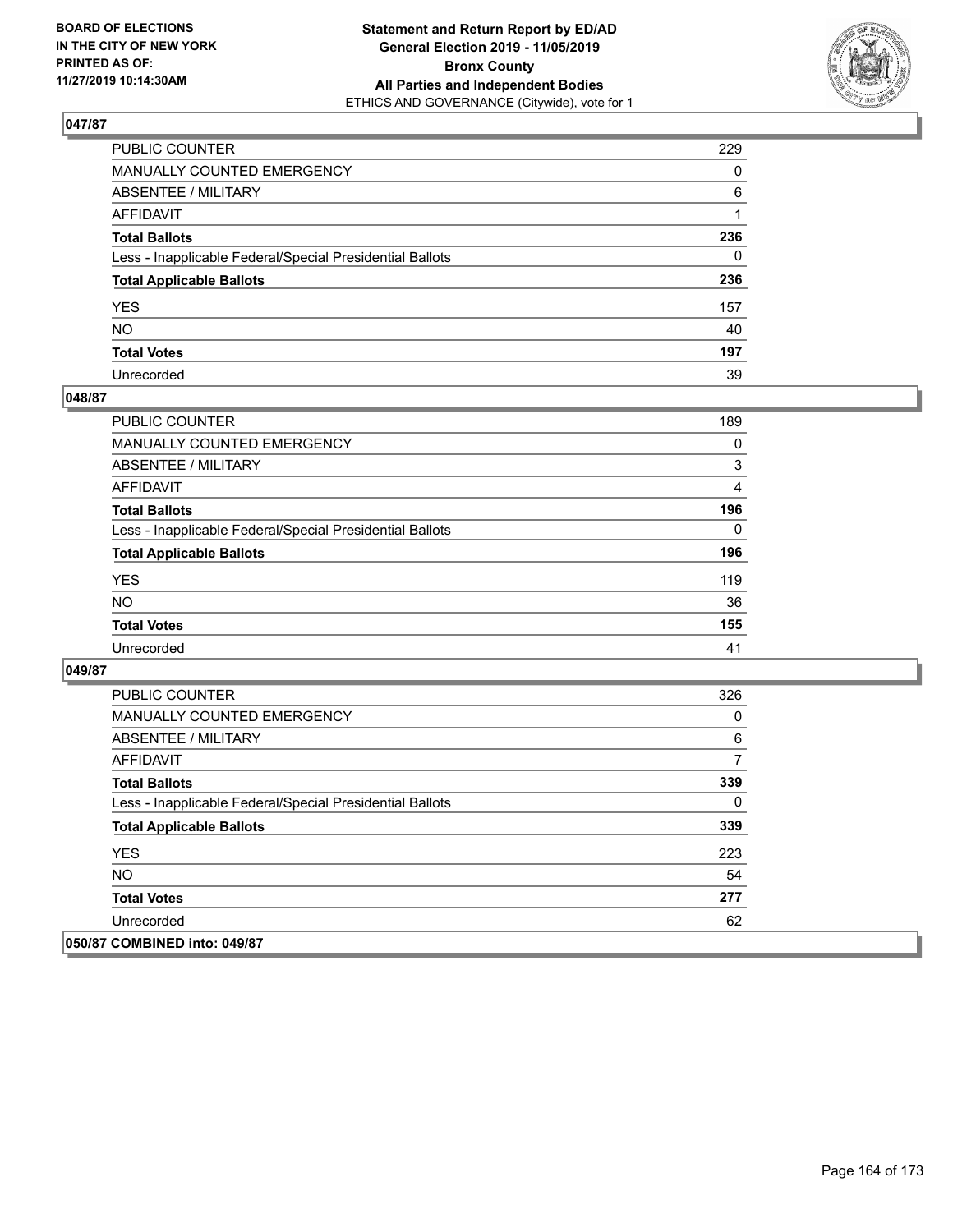

| PUBLIC COUNTER                                           | 354      |
|----------------------------------------------------------|----------|
| MANUALLY COUNTED EMERGENCY                               | $\Omega$ |
| ABSENTEE / MILITARY                                      | 8        |
| AFFIDAVIT                                                | 5        |
| <b>Total Ballots</b>                                     | 367      |
| Less - Inapplicable Federal/Special Presidential Ballots | $\Omega$ |
| <b>Total Applicable Ballots</b>                          | 367      |
| <b>YES</b>                                               | 260      |
| <b>NO</b>                                                | 54       |
| <b>Total Votes</b>                                       | 314      |
| Unrecorded                                               | 53       |

### **052/87 COMBINED into: 051/87**

#### **053/87 COMBINED into: 029/87**

### **054/87 COMBINED into: 056/87**

#### **055/87**

| PUBLIC COUNTER                                           | 274 |
|----------------------------------------------------------|-----|
| MANUALLY COUNTED EMERGENCY                               | 0   |
| ABSENTEE / MILITARY                                      | 6   |
| AFFIDAVIT                                                |     |
| <b>Total Ballots</b>                                     | 281 |
| Less - Inapplicable Federal/Special Presidential Ballots | 0   |
| <b>Total Applicable Ballots</b>                          | 281 |
| <b>YES</b>                                               | 181 |
| <b>NO</b>                                                | 30  |
| <b>Total Votes</b>                                       | 211 |
| Unrecorded                                               | 70  |

| <b>PUBLIC COUNTER</b>                                    | 298      |
|----------------------------------------------------------|----------|
| MANUALLY COUNTED EMERGENCY                               | $\Omega$ |
| ABSENTEE / MILITARY                                      | 12       |
| AFFIDAVIT                                                | 21       |
| <b>Total Ballots</b>                                     | 331      |
| Less - Inapplicable Federal/Special Presidential Ballots | 0        |
| <b>Total Applicable Ballots</b>                          | 331      |
| <b>YES</b>                                               | 222      |
| <b>NO</b>                                                | 38       |
| <b>Total Votes</b>                                       | 260      |
| Unrecorded                                               | 71       |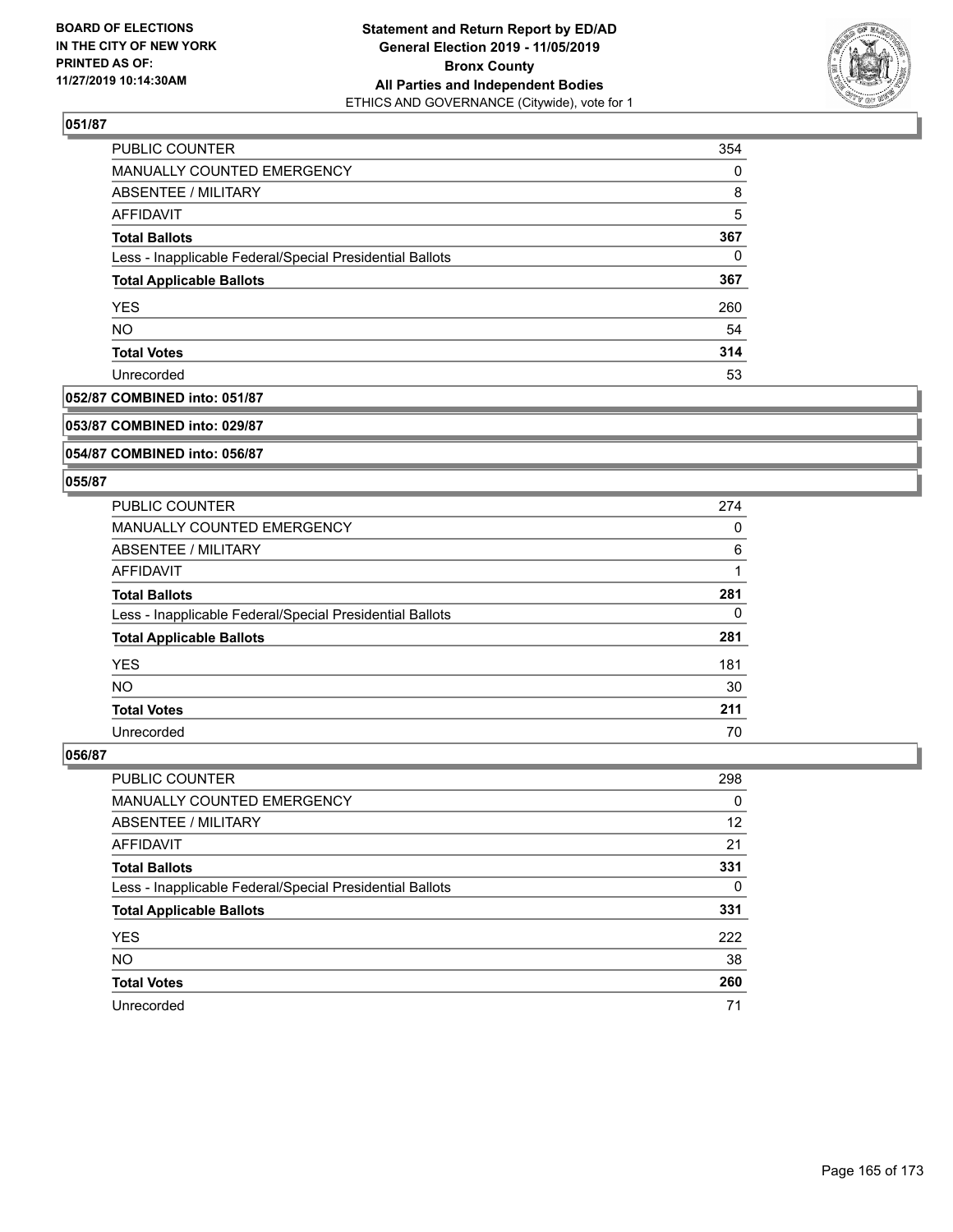

| PUBLIC COUNTER                                           | 279          |
|----------------------------------------------------------|--------------|
| MANUALLY COUNTED EMERGENCY                               | $\mathbf{0}$ |
| ABSENTEE / MILITARY                                      | 2            |
| AFFIDAVIT                                                |              |
| Total Ballots                                            | 282          |
| Less - Inapplicable Federal/Special Presidential Ballots | $\mathbf{0}$ |
| <b>Total Applicable Ballots</b>                          | 282          |
| YES                                                      | 166          |
| NO.                                                      | 47           |
| <b>Total Votes</b>                                       | 213          |
| Unrecorded                                               | 69           |

### **058/87**

| <b>PUBLIC COUNTER</b>                                    | 285            |
|----------------------------------------------------------|----------------|
| <b>MANUALLY COUNTED EMERGENCY</b>                        | 0              |
| ABSENTEE / MILITARY                                      | 5              |
| <b>AFFIDAVIT</b>                                         | $\overline{2}$ |
| <b>Total Ballots</b>                                     | 292            |
| Less - Inapplicable Federal/Special Presidential Ballots | 0              |
| <b>Total Applicable Ballots</b>                          | 292            |
| <b>YES</b>                                               | 191            |
| <b>NO</b>                                                | 41             |
| <b>Total Votes</b>                                       | 232            |
| Unrecorded                                               | 60             |
|                                                          |                |

### **059/87 COMBINED into: 058/87**

| <b>PUBLIC COUNTER</b>                                    | 319 |
|----------------------------------------------------------|-----|
| <b>MANUALLY COUNTED EMERGENCY</b>                        | 0   |
| ABSENTEE / MILITARY                                      | 7   |
| <b>AFFIDAVIT</b>                                         |     |
| <b>Total Ballots</b>                                     | 333 |
| Less - Inapplicable Federal/Special Presidential Ballots | 0   |
| <b>Total Applicable Ballots</b>                          | 333 |
| <b>YES</b>                                               | 233 |
| NO.                                                      | 31  |
| <b>Total Votes</b>                                       | 264 |
| Unrecorded                                               | 69  |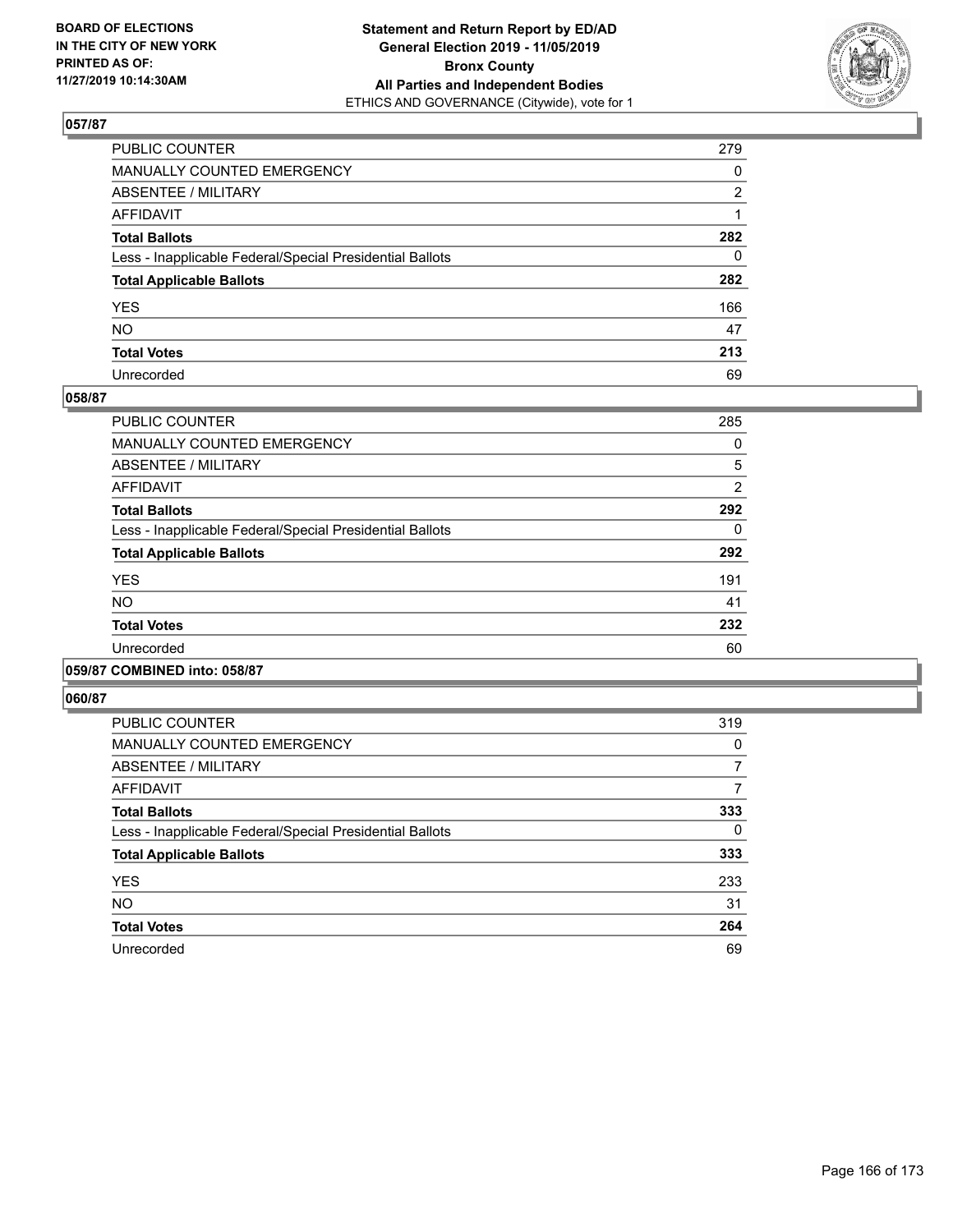

| PUBLIC COUNTER                                           | 262 |
|----------------------------------------------------------|-----|
| MANUALLY COUNTED EMERGENCY                               | 0   |
| ABSENTEE / MILITARY                                      | 5   |
| AFFIDAVIT                                                | 3   |
| <b>Total Ballots</b>                                     | 270 |
| Less - Inapplicable Federal/Special Presidential Ballots | 0   |
| <b>Total Applicable Ballots</b>                          | 270 |
| <b>YES</b>                                               | 180 |
| <b>NO</b>                                                | 46  |
| <b>Total Votes</b>                                       | 226 |
| Unrecorded                                               | 44  |

## **062/87 COMBINED into: 055/87**

**063/87 COMBINED into: 057/87**

**064/87 COMBINED into: 057/87**

**065/87 COMBINED into: 047/87**

### **066/87**

| <b>PUBLIC COUNTER</b>                                    | 124 |
|----------------------------------------------------------|-----|
| <b>MANUALLY COUNTED EMERGENCY</b>                        | 0   |
| ABSENTEE / MILITARY                                      | 1   |
| <b>AFFIDAVIT</b>                                         | 1   |
| <b>Total Ballots</b>                                     | 126 |
| Less - Inapplicable Federal/Special Presidential Ballots | 0   |
| <b>Total Applicable Ballots</b>                          | 126 |
| <b>YES</b>                                               | 60  |
| <b>NO</b>                                                | 21  |
| <b>Total Votes</b>                                       | 81  |
| Unrecorded                                               | 45  |
|                                                          |     |

# **067/87 COMBINED into: 057/87**

| 101 |
|-----|
| 0   |
|     |
| 0   |
| 102 |
| 0   |
| 102 |
| 55  |
| 20  |
| 75  |
| 27  |
|     |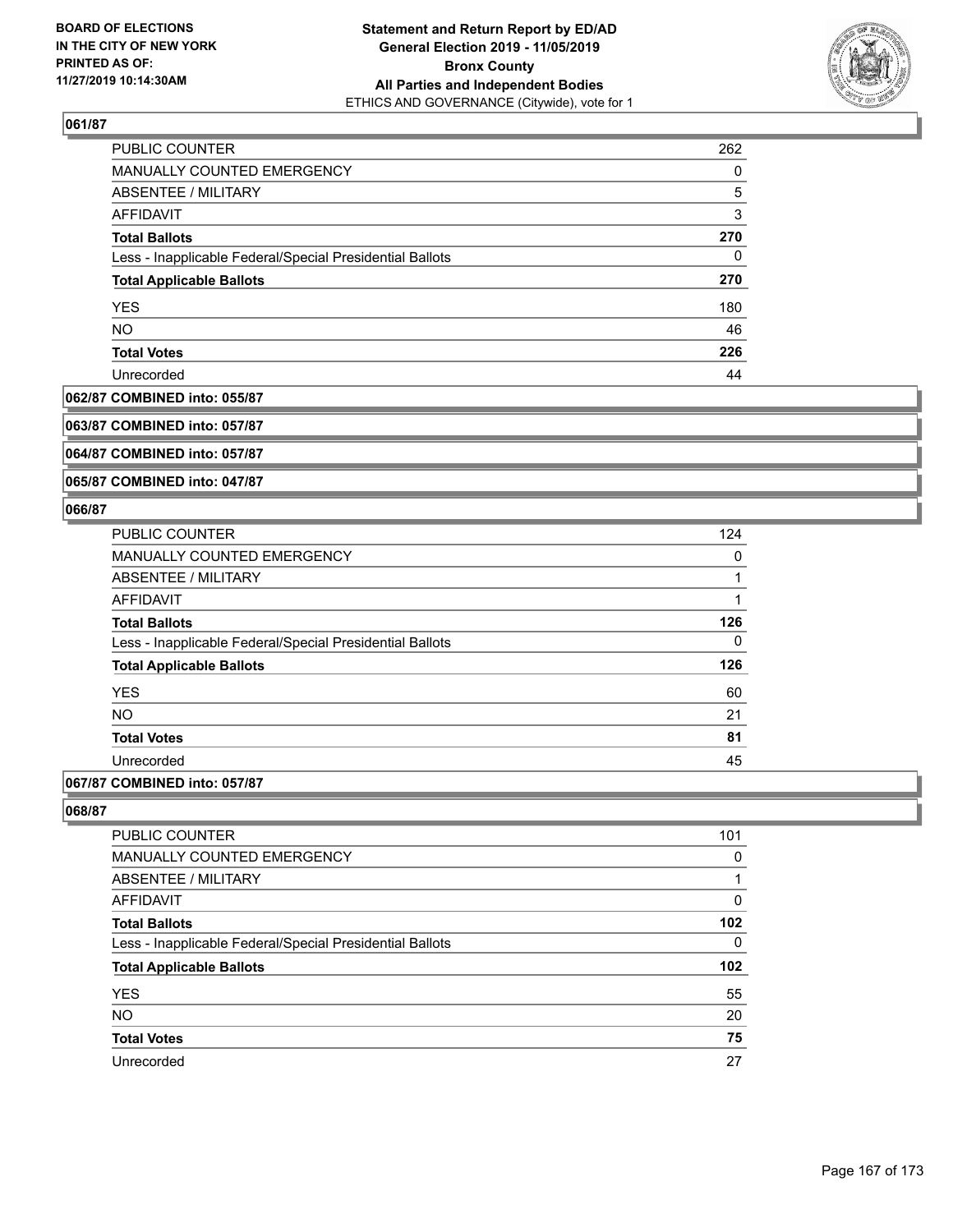

| PUBLIC COUNTER                                           | 91           |
|----------------------------------------------------------|--------------|
| MANUALLY COUNTED EMERGENCY                               | $\Omega$     |
| ABSENTEE / MILITARY                                      | 3            |
| AFFIDAVIT                                                | 0            |
| Total Ballots                                            | 94           |
| Less - Inapplicable Federal/Special Presidential Ballots | $\mathbf{0}$ |
| <b>Total Applicable Ballots</b>                          | 94           |
| YES                                                      | 61           |
| NO.                                                      | 22           |
| <b>Total Votes</b>                                       | 83           |
| Unrecorded                                               | 11           |

### **070/87**

| <b>PUBLIC COUNTER</b>                                    | 153      |
|----------------------------------------------------------|----------|
| <b>MANUALLY COUNTED EMERGENCY</b>                        | 0        |
| ABSENTEE / MILITARY                                      | 3        |
| AFFIDAVIT                                                | 3        |
| <b>Total Ballots</b>                                     | 159      |
| Less - Inapplicable Federal/Special Presidential Ballots | $\Omega$ |
| <b>Total Applicable Ballots</b>                          | 159      |
| <b>YES</b>                                               | 87       |
| <b>NO</b>                                                | 41       |
| <b>Total Votes</b>                                       | 128      |
| Unrecorded                                               | 31       |

| <b>PUBLIC COUNTER</b>                                    | 129 |
|----------------------------------------------------------|-----|
| <b>MANUALLY COUNTED EMERGENCY</b>                        | 0   |
| ABSENTEE / MILITARY                                      | 3   |
| AFFIDAVIT                                                | 0   |
| <b>Total Ballots</b>                                     | 132 |
| Less - Inapplicable Federal/Special Presidential Ballots | 0   |
| <b>Total Applicable Ballots</b>                          | 132 |
| <b>YES</b>                                               | 78  |
| NO.                                                      | 28  |
| <b>Total Votes</b>                                       | 106 |
| Unrecorded                                               | 26  |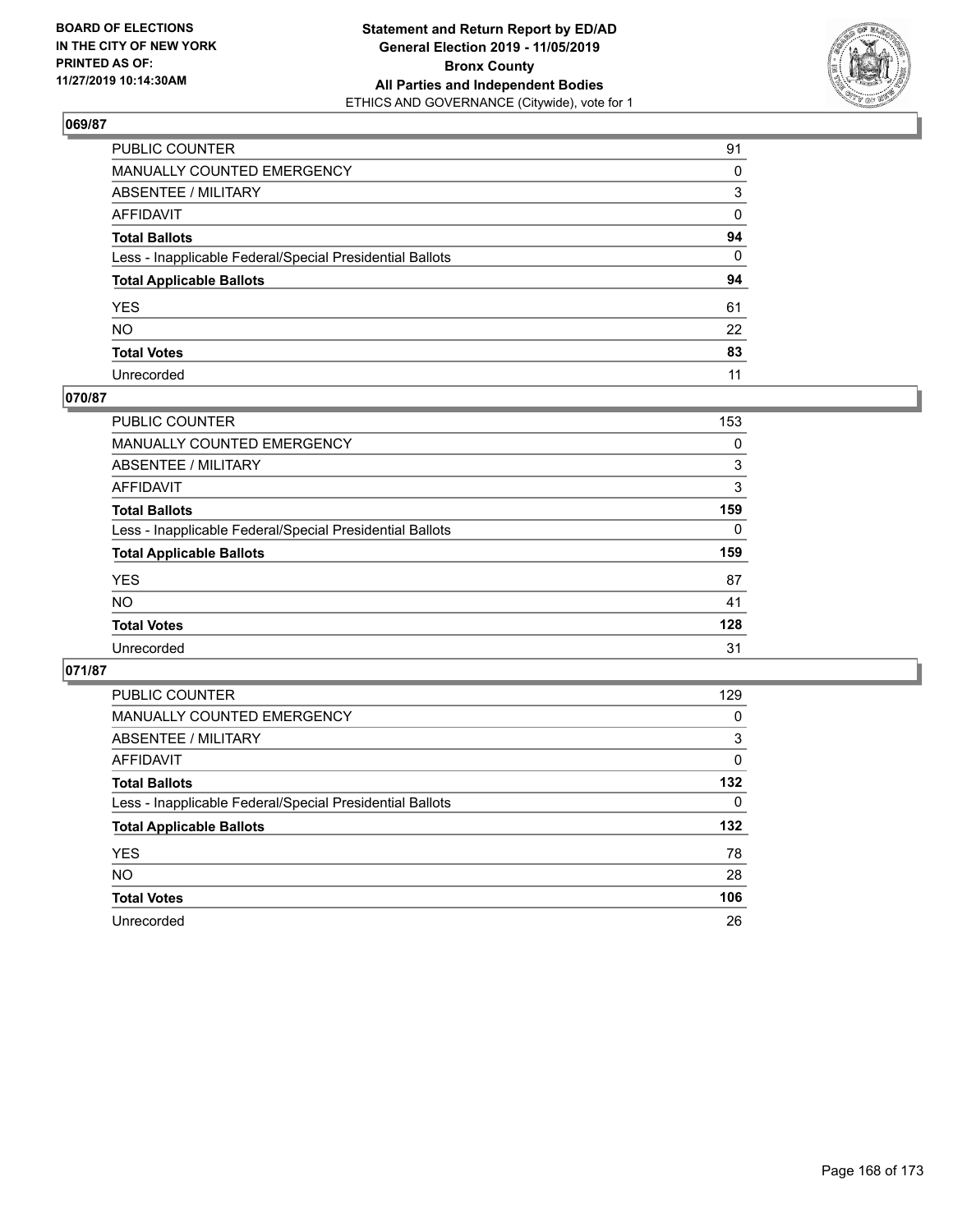

| PUBLIC COUNTER                                           | 186            |
|----------------------------------------------------------|----------------|
| MANUALLY COUNTED EMERGENCY                               | $\mathbf{0}$   |
| ABSENTEE / MILITARY                                      | $\overline{4}$ |
| AFFIDAVIT                                                | $\overline{2}$ |
| Total Ballots                                            | 192            |
| Less - Inapplicable Federal/Special Presidential Ballots | $\Omega$       |
| <b>Total Applicable Ballots</b>                          | 192            |
| YES                                                      | 118            |
| NΟ                                                       | 29             |
| <b>Total Votes</b>                                       | 147            |
| Unrecorded                                               | 45             |

### **073/87**

| <b>PUBLIC COUNTER</b>                                    | 24           |
|----------------------------------------------------------|--------------|
| <b>MANUALLY COUNTED EMERGENCY</b>                        | $\Omega$     |
| ABSENTEE / MILITARY                                      | 0            |
| AFFIDAVIT                                                | $\Omega$     |
| <b>Total Ballots</b>                                     | 24           |
| Less - Inapplicable Federal/Special Presidential Ballots | $\Omega$     |
| <b>Total Applicable Ballots</b>                          | 24           |
| <b>YES</b>                                               | 16           |
| <b>NO</b>                                                | $\mathbf{0}$ |
| <b>Total Votes</b>                                       | 16           |
| Unrecorded                                               | 8            |

### **074/87**

| <b>PUBLIC COUNTER</b>                                    | 195 |
|----------------------------------------------------------|-----|
| <b>MANUALLY COUNTED EMERGENCY</b>                        | 0   |
| ABSENTEE / MILITARY                                      |     |
| AFFIDAVIT                                                | 0   |
| <b>Total Ballots</b>                                     | 196 |
| Less - Inapplicable Federal/Special Presidential Ballots | 0   |
| <b>Total Applicable Ballots</b>                          | 196 |
| <b>YES</b>                                               | 114 |
| NO.                                                      | 45  |
| <b>Total Votes</b>                                       | 159 |
| Unrecorded                                               | 37  |
| 075/87 COMBINED into: 070/87                             |     |

**076/87 COMBINED into: 074/87**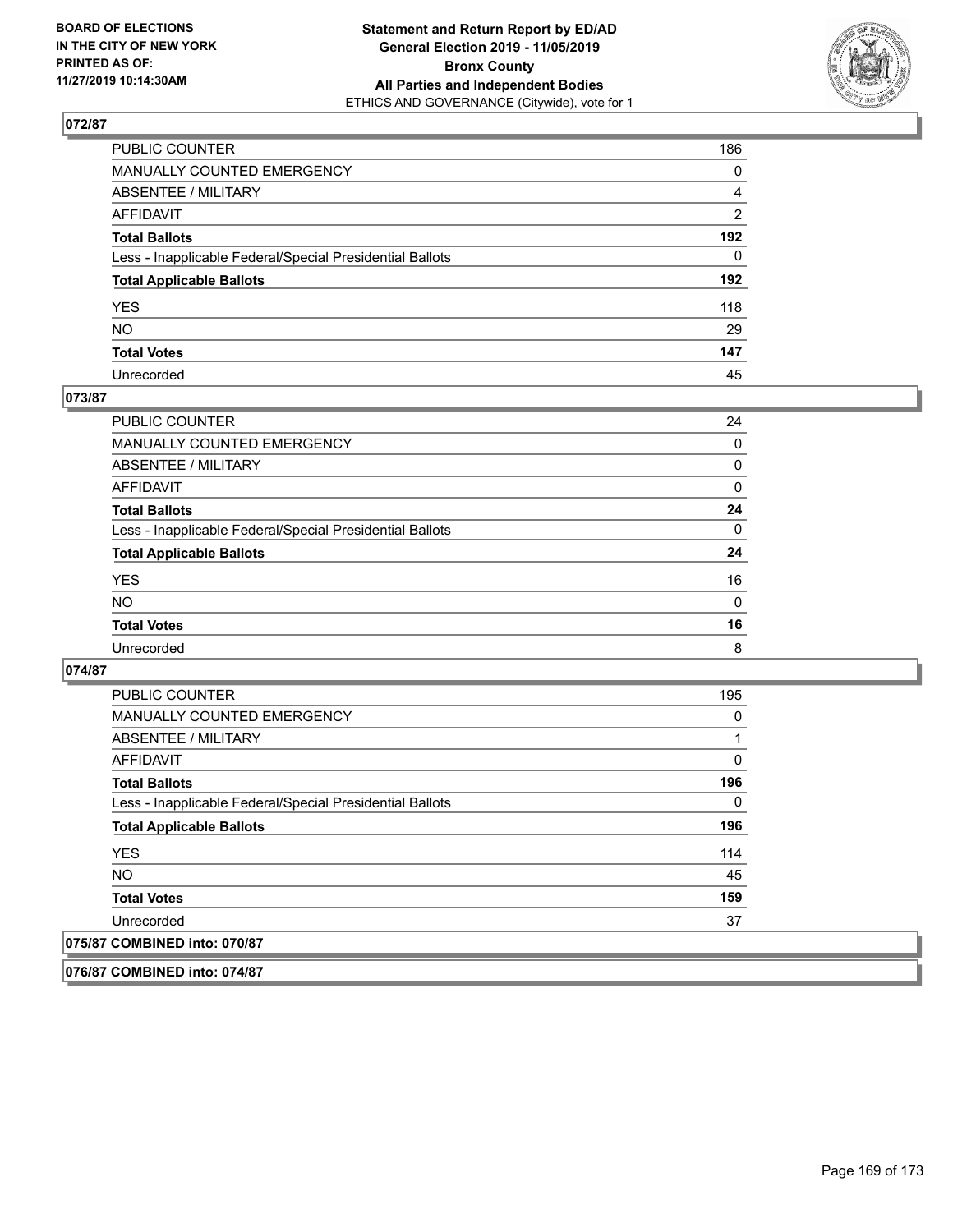

| PUBLIC COUNTER                                           | 173          |
|----------------------------------------------------------|--------------|
| MANUALLY COUNTED EMERGENCY                               | $\mathbf{0}$ |
| ABSENTEE / MILITARY                                      |              |
| AFFIDAVIT                                                | 3            |
| Total Ballots                                            | 177          |
| Less - Inapplicable Federal/Special Presidential Ballots | $\mathbf{0}$ |
| <b>Total Applicable Ballots</b>                          | 177          |
| YES                                                      | 109          |
| NO.                                                      | 26           |
| <b>Total Votes</b>                                       | 135          |
| Unrecorded                                               | 42           |

### **078/87**

| <b>PUBLIC COUNTER</b>                                    | 211 |
|----------------------------------------------------------|-----|
| <b>MANUALLY COUNTED EMERGENCY</b>                        | 0   |
| ABSENTEE / MILITARY                                      | 3   |
| <b>AFFIDAVIT</b>                                         | 5   |
| <b>Total Ballots</b>                                     | 219 |
| Less - Inapplicable Federal/Special Presidential Ballots | 0   |
| <b>Total Applicable Ballots</b>                          | 219 |
| <b>YES</b>                                               | 128 |
| <b>NO</b>                                                | 35  |
| <b>Total Votes</b>                                       | 163 |
| Unrecorded                                               | 56  |
|                                                          |     |

### **079/87 COMBINED into: 008/85**

| <b>PUBLIC COUNTER</b>                                    | 121 |
|----------------------------------------------------------|-----|
| <b>MANUALLY COUNTED EMERGENCY</b>                        | 0   |
| ABSENTEE / MILITARY                                      | 3   |
| AFFIDAVIT                                                | 2   |
| <b>Total Ballots</b>                                     | 126 |
| Less - Inapplicable Federal/Special Presidential Ballots | 0   |
| <b>Total Applicable Ballots</b>                          | 126 |
| <b>YES</b>                                               | 82  |
| <b>NO</b>                                                | 17  |
| <b>Total Votes</b>                                       | 99  |
| Unrecorded                                               | 27  |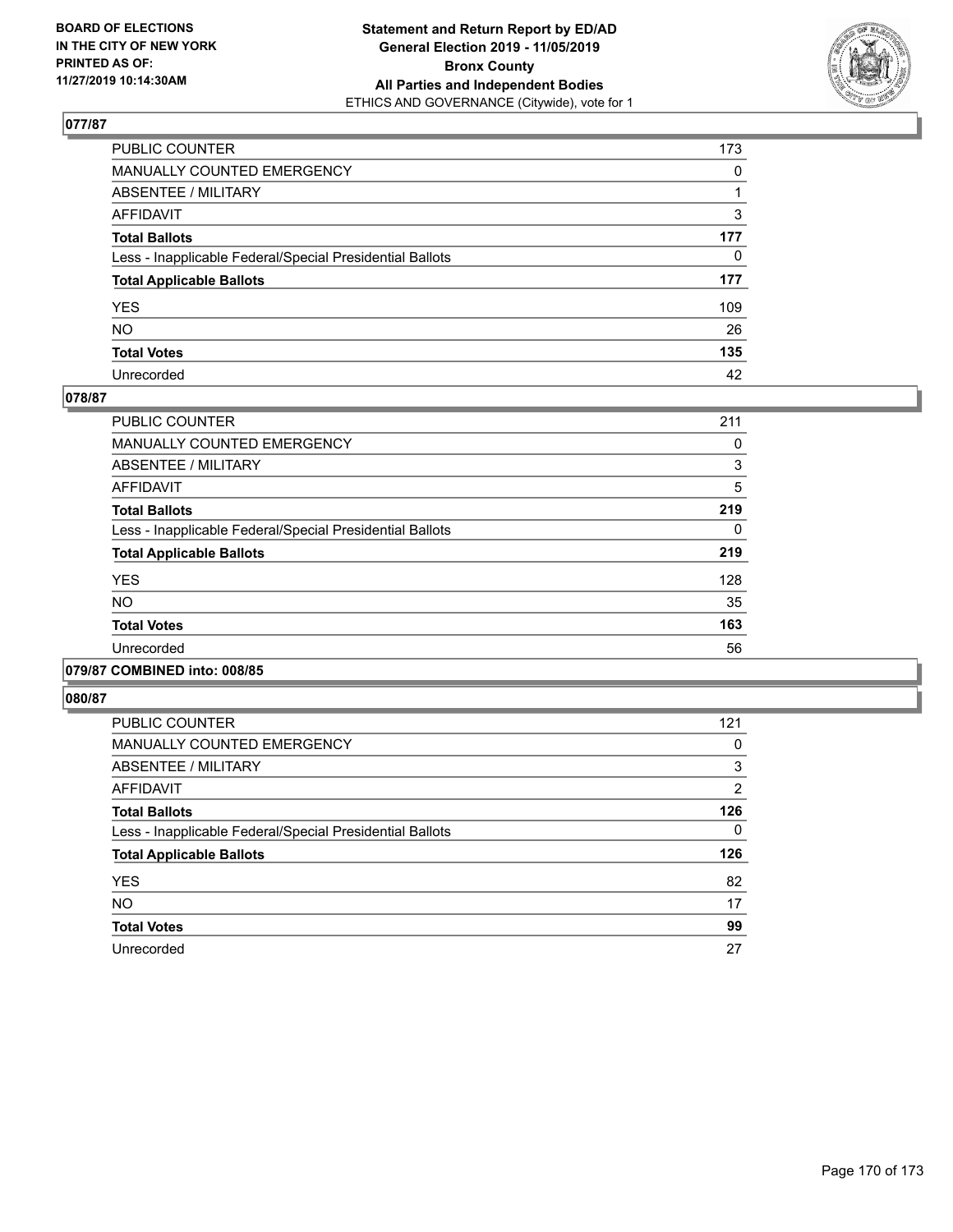

| PUBLIC COUNTER                                           | 151            |
|----------------------------------------------------------|----------------|
| MANUALLY COUNTED EMERGENCY                               | 0              |
| ABSENTEE / MILITARY                                      | 2              |
| AFFIDAVIT                                                | $\overline{2}$ |
| <b>Total Ballots</b>                                     | 155            |
| Less - Inapplicable Federal/Special Presidential Ballots | 0              |
| <b>Total Applicable Ballots</b>                          | 155            |
| <b>YES</b>                                               | 94             |
| <b>NO</b>                                                | 22             |
| <b>Total Votes</b>                                       | 116            |
| Unrecorded                                               | 39             |

## **082/87 COMBINED into: 080/87**

#### **083/87 COMBINED into: 077/87**

### **084/87**

| <b>PUBLIC COUNTER</b>                                    | 214      |
|----------------------------------------------------------|----------|
| <b>MANUALLY COUNTED EMERGENCY</b>                        | 0        |
| ABSENTEE / MILITARY                                      | 2        |
| AFFIDAVIT                                                | 4        |
| <b>Total Ballots</b>                                     | 220      |
| Less - Inapplicable Federal/Special Presidential Ballots | $\Omega$ |
| <b>Total Applicable Ballots</b>                          | 220      |
| <b>YES</b>                                               | 134      |
| <b>NO</b>                                                | 32       |
| <b>Total Votes</b>                                       | 166      |
| Unrecorded                                               | 54       |

## **085/87 COMBINED into: 084/87**

#### **086/87 COMBINED into: 078/87**

#### **087/87**

| <b>PUBLIC COUNTER</b>                                    | 237            |
|----------------------------------------------------------|----------------|
| <b>MANUALLY COUNTED EMERGENCY</b>                        | 0              |
| ABSENTEE / MILITARY                                      | 5              |
| AFFIDAVIT                                                | $\overline{2}$ |
| <b>Total Ballots</b>                                     | 244            |
| Less - Inapplicable Federal/Special Presidential Ballots | 0              |
| <b>Total Applicable Ballots</b>                          | 244            |
| <b>YES</b>                                               | 150            |
| <b>NO</b>                                                | 50             |
| <b>Total Votes</b>                                       | 200            |
| Unrecorded                                               | 44             |
|                                                          |                |

**088/87 COMBINED into: 071/87**

| 089/87 COMBINED into: 081/87 |  |  |
|------------------------------|--|--|
|                              |  |  |
|                              |  |  |

**090/87 COMBINED into: 003/87**

**091/87 COMBINED into: 003/87**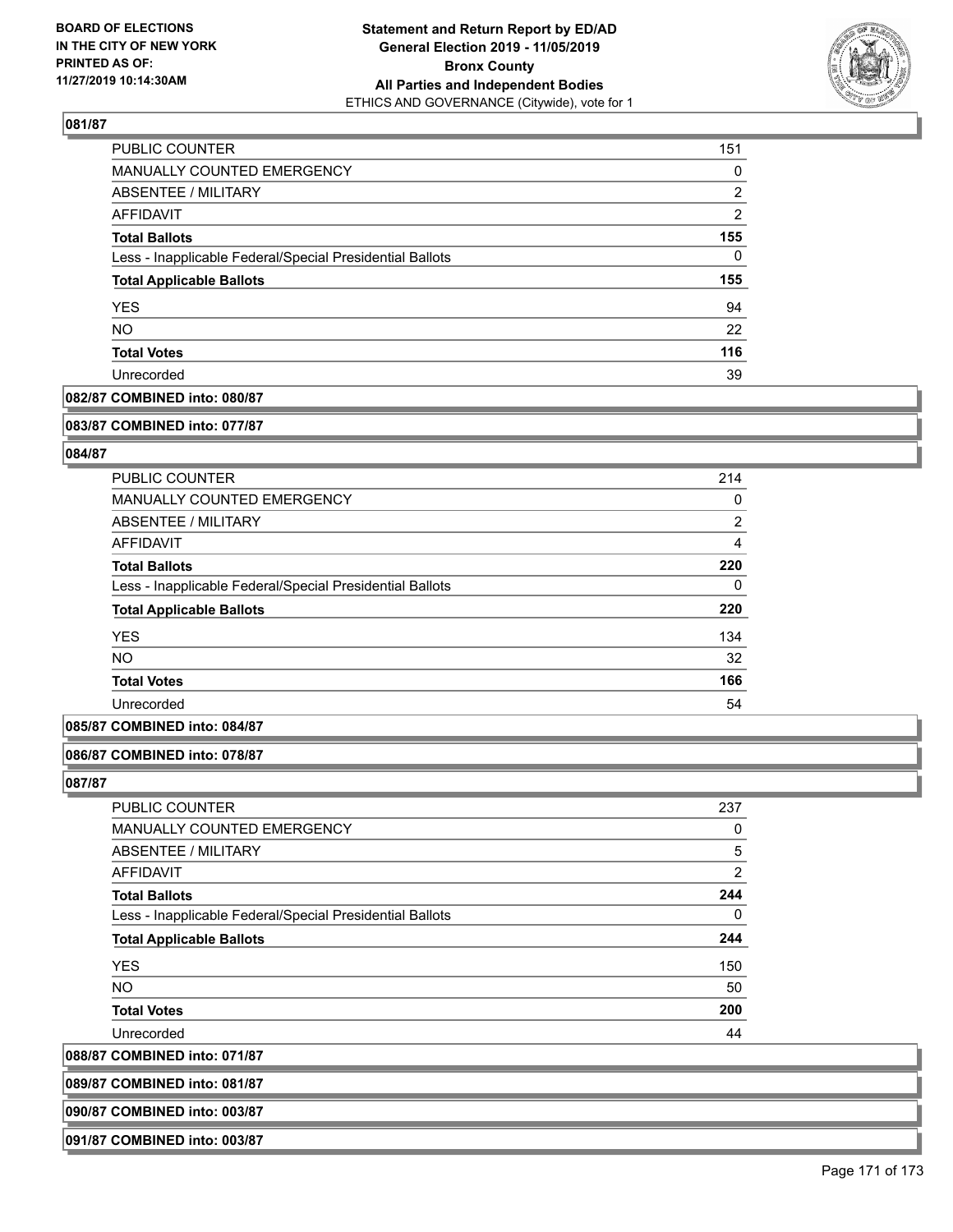

#### **092/87 COMBINED into: 010/87**

**093/87 COMBINED into: 073/87**

**094/87 COMBINED into: 073/87**

**095/87 COMBINED into: 008/85**

**096/87 COMBINED into: 030/87**

### **097/87**

| PUBLIC COUNTER                                           | 65       |
|----------------------------------------------------------|----------|
| MANUALLY COUNTED EMERGENCY                               | $\Omega$ |
| ABSENTEE / MILITARY                                      | 3        |
| AFFIDAVIT                                                | 0        |
| <b>Total Ballots</b>                                     | 68       |
| Less - Inapplicable Federal/Special Presidential Ballots | 0        |
| <b>Total Applicable Ballots</b>                          | 68       |
| <b>YES</b>                                               | 35       |
| <b>NO</b>                                                | 18       |
| <b>Total Votes</b>                                       | 53       |
| Unrecorded                                               | 15       |
| 098/87 COMBINED into: 072/87                             |          |

**099/87 COMBINED into: 060/87**

**100/87 COMBINED into: 061/87**

**101/87 COMBINED into: 030/87**

**102/87 COMBINED into: 077/87**